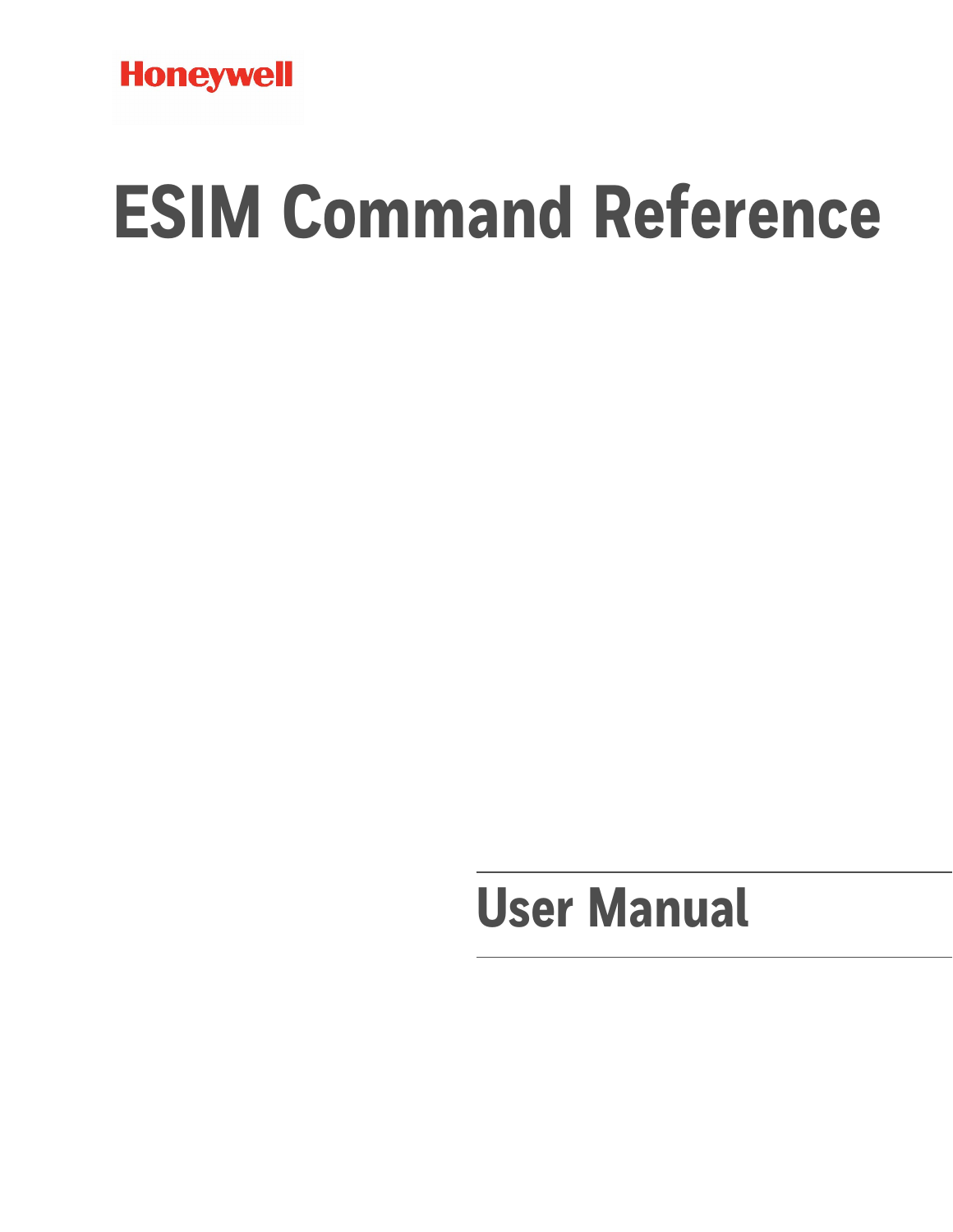### **Disclaimer**

Honeywell International Inc. ("HII") reserves the right to make changes in specifications and other information contained in this document without prior notice, and the reader should in all cases consult HII to determine whether any such changes have been made. HII makes no representation or warranties regarding the information provided in this publication.

HII shall not be liable for technical or editorial errors or omissions contained herein; nor for incidental or consequential damages resulting from the furnishing, performance, or use of this material.

This document contains proprietary information that is protected by copyright. All rights are reserved. No part of this document may be photocopied, reproduced, or translated into another language without the prior written consent of HII.

Android is a trademark of Google Inc.

©2017-2021 Honeywell International Inc. All rights reserved.

Other product names or marks mentioned in this document may be trademarks or registered trademarks of other companies and are the property of their respective owners.

Web Address: [sps.honeywell.com.](https://sps.honeywell.com/)

Other product names or marks mentioned in this document may be trademarks or registered trademarks of other companies and are the property of their respective owners.

### **Patents**

For patent information, please refer to [www.hsmpats.com.](http://www.honeywellaidc.com/Pages/patents.aspx)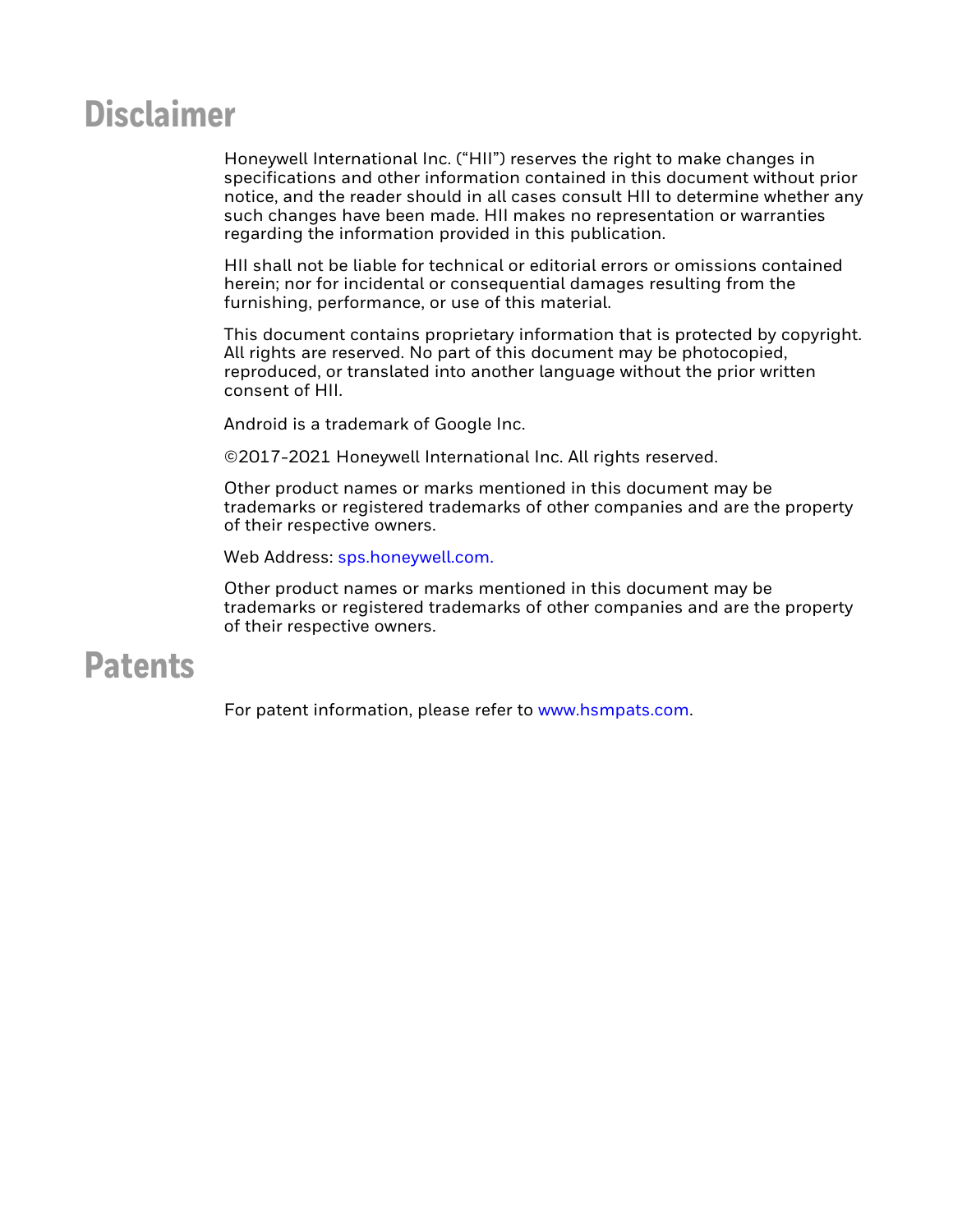# TABLE OF CONTENTS

| Chapter 1 - Customer Support <b>Manual Access 2019</b> | 1  |
|--------------------------------------------------------|----|
|                                                        |    |
| Chapter 2 - ESim Command Reference <b>Manual</b> 2 - 3 |    |
|                                                        |    |
|                                                        | 19 |
|                                                        |    |
|                                                        |    |
|                                                        |    |
|                                                        |    |
|                                                        |    |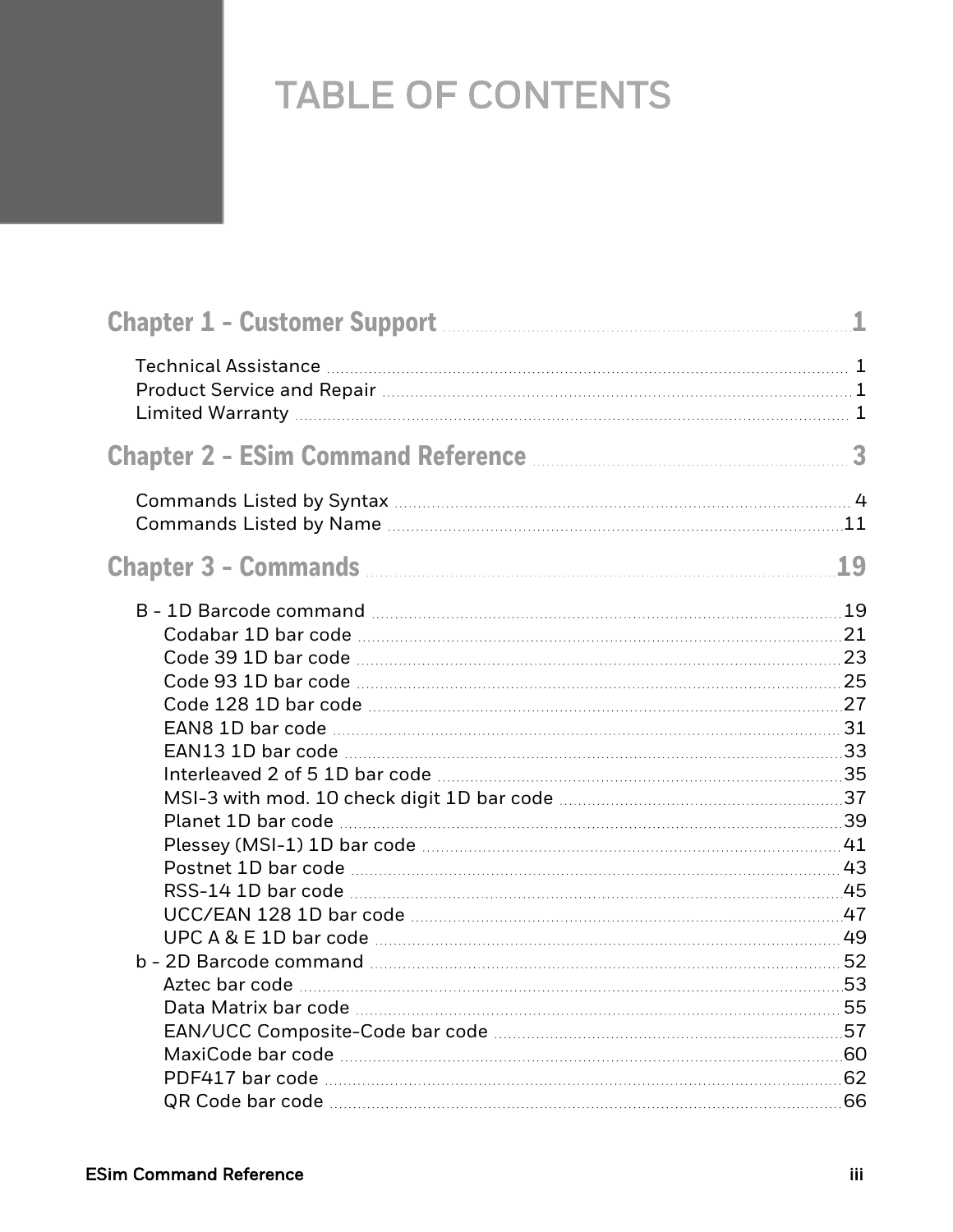| .72  |
|------|
|      |
|      |
|      |
|      |
|      |
|      |
|      |
|      |
|      |
|      |
|      |
|      |
|      |
|      |
|      |
|      |
|      |
|      |
|      |
|      |
|      |
|      |
|      |
|      |
|      |
|      |
|      |
| .108 |
| 109  |
| 110  |
|      |
|      |
|      |
|      |
|      |
|      |
|      |
|      |
|      |
|      |
|      |
|      |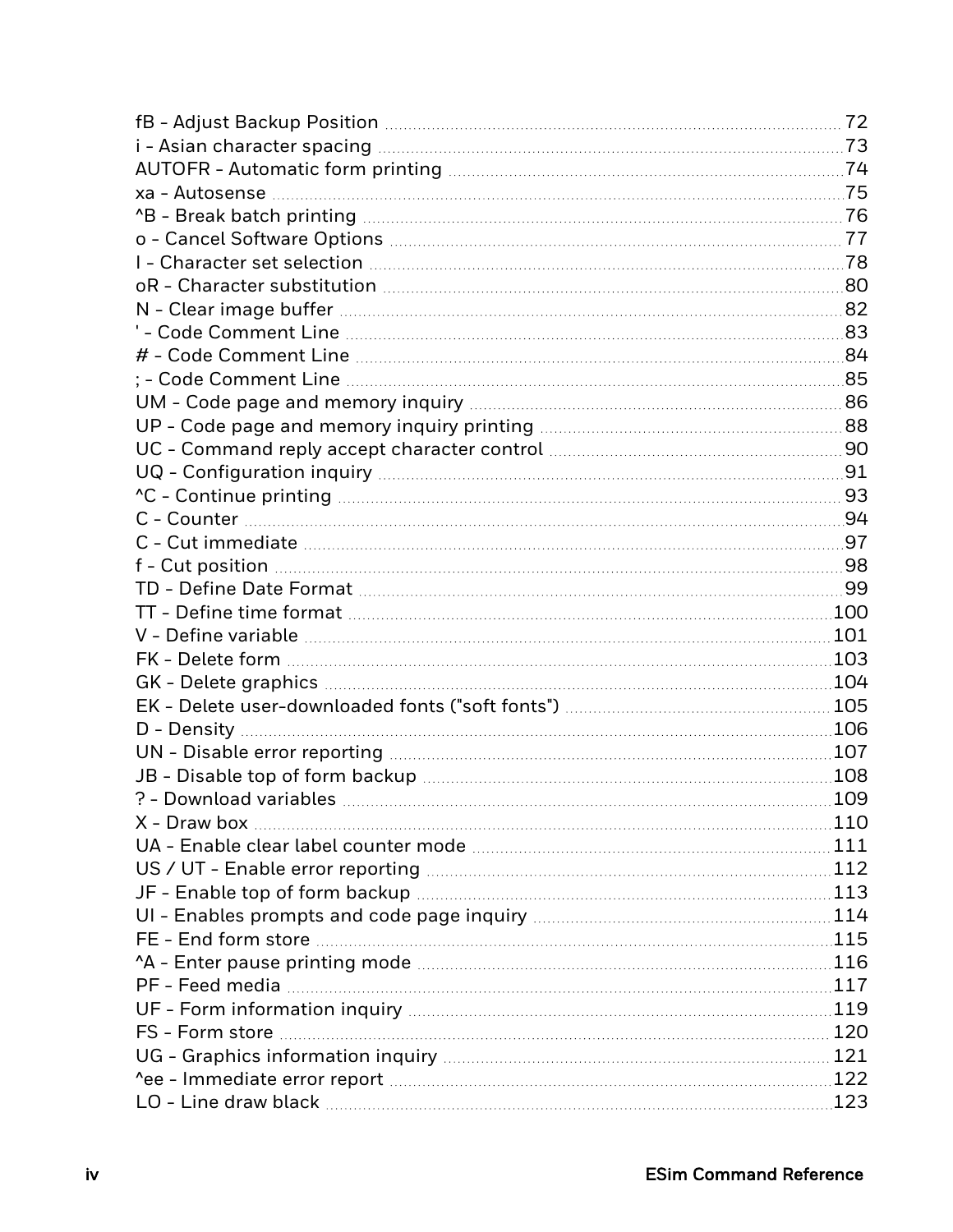| UV - Product identity and Asian font types <b>Manual Community</b> 148 |     |
|------------------------------------------------------------------------|-----|
|                                                                        |     |
|                                                                        |     |
|                                                                        |     |
|                                                                        |     |
|                                                                        |     |
|                                                                        |     |
|                                                                        |     |
|                                                                        |     |
|                                                                        |     |
|                                                                        |     |
|                                                                        |     |
|                                                                        |     |
|                                                                        |     |
|                                                                        | 168 |
|                                                                        |     |
|                                                                        |     |
|                                                                        |     |
|                                                                        |     |
|                                                                        |     |
|                                                                        |     |
|                                                                        |     |
|                                                                        | 179 |
|                                                                        |     |
|                                                                        |     |
|                                                                        |     |
|                                                                        |     |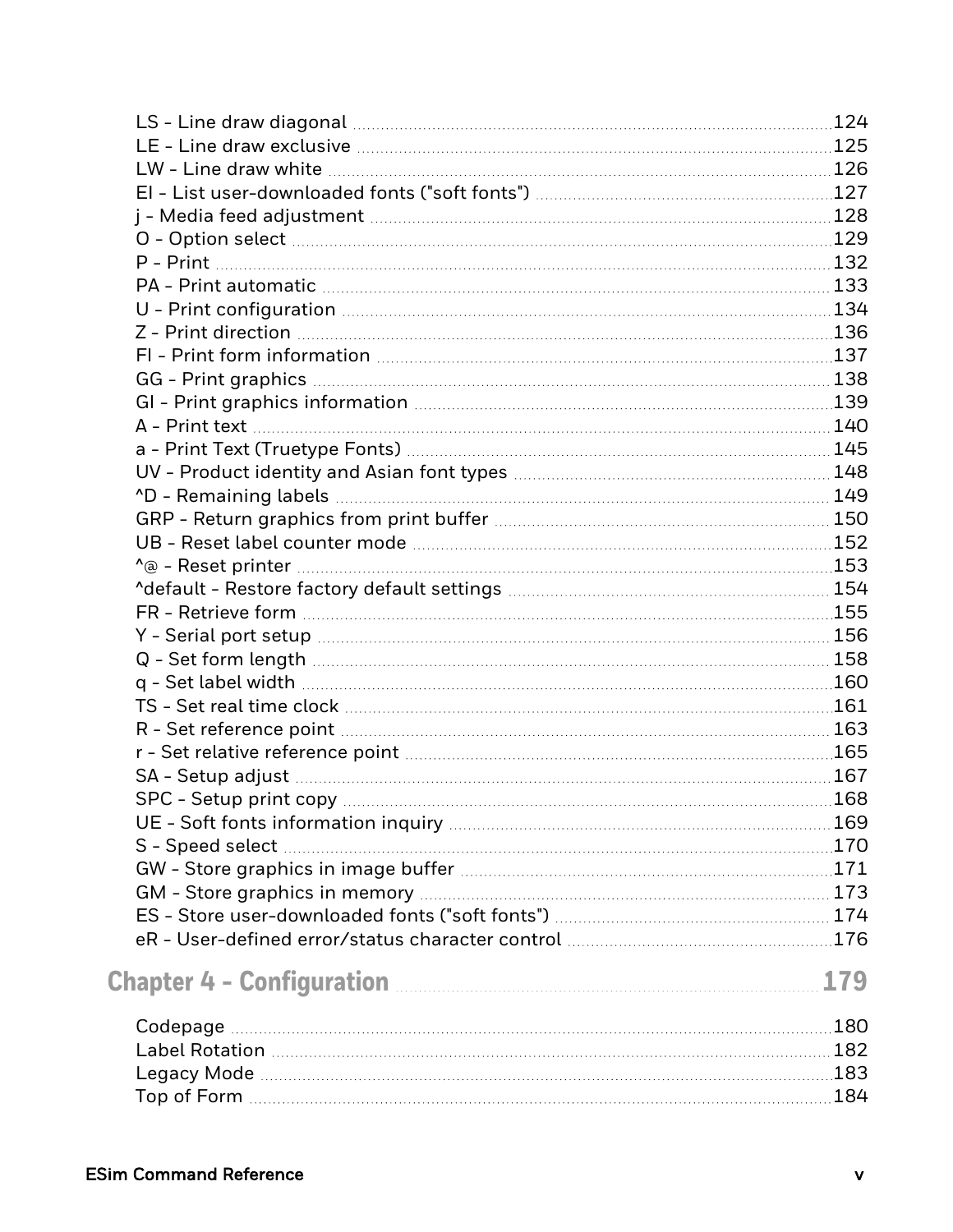|                                                                                           | 185        |
|-------------------------------------------------------------------------------------------|------------|
|                                                                                           |            |
|                                                                                           |            |
|                                                                                           |            |
|                                                                                           |            |
|                                                                                           |            |
|                                                                                           |            |
|                                                                                           |            |
|                                                                                           |            |
|                                                                                           |            |
|                                                                                           |            |
|                                                                                           |            |
|                                                                                           |            |
|                                                                                           |            |
|                                                                                           |            |
|                                                                                           |            |
| Chapter 6 - Error Types and Responses <b>Manual</b> Chapter 6 - Error Types and Responses | 189        |
|                                                                                           |            |
|                                                                                           | <b>191</b> |
| Chapter 7 - System Behavior <b>Manual Access 2018</b>                                     | 193        |
|                                                                                           |            |
|                                                                                           |            |
| Backward Compatibility with Font Aliasing ESIMFNT.ALS  195                                |            |
|                                                                                           |            |
|                                                                                           |            |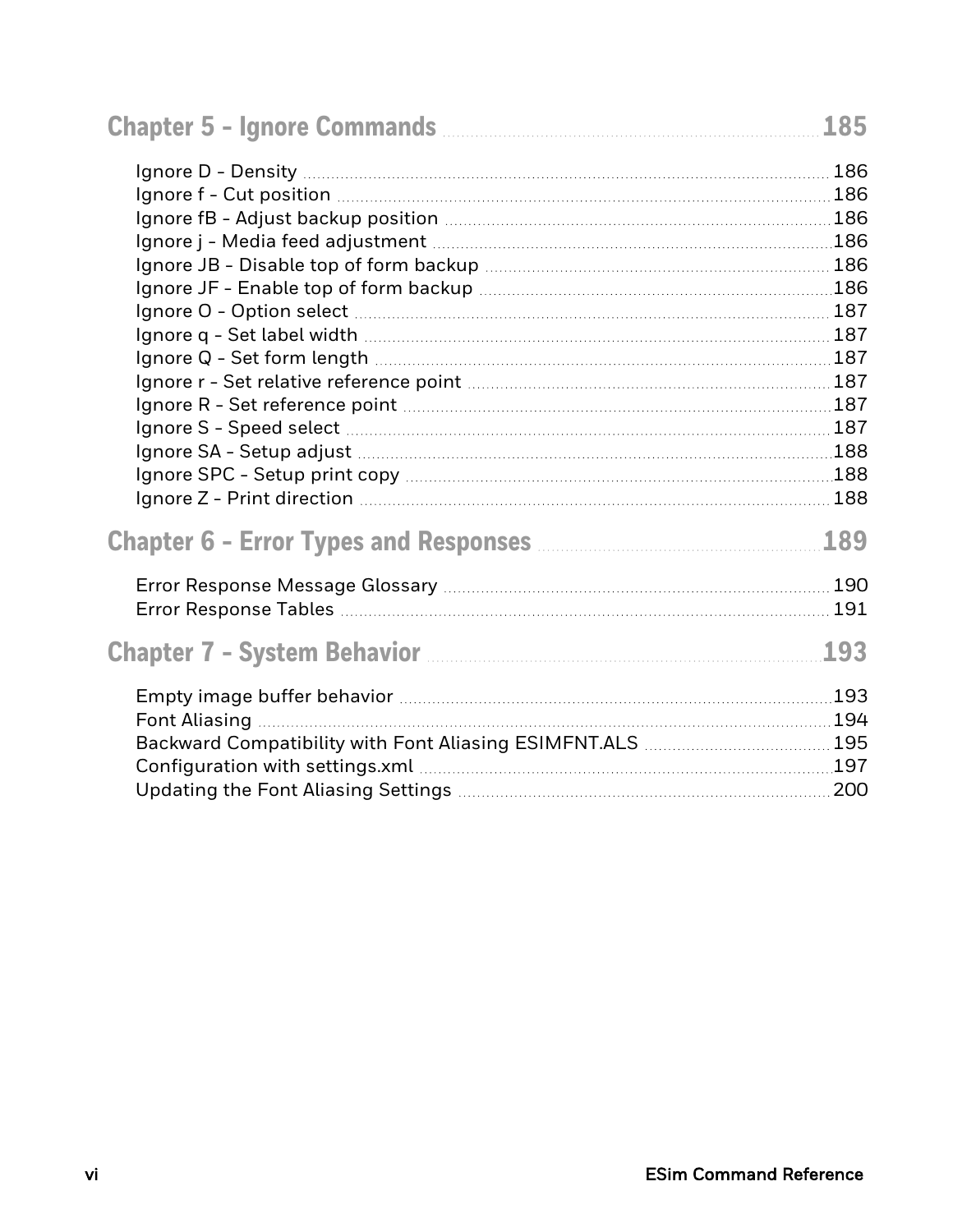**CHAPTER 1**

# <span id="page-6-0"></span>CUSTOMER SUPPORT

## <span id="page-6-1"></span>**Technical Assistance**

To search our knowledge base for a solution or to log in to the Technical Support portal and report a problem, go to [sps.honeywell.com](http://www.sps.honeywell.com/) and select Support > Productivity.

For our latest contact information, see [sps.honeywell.com.](http://www.sps.honeywell.com/)

### <span id="page-6-2"></span>**Product Service and Repair**

Honeywell International Inc. provides service for all of its products through service centers throughout the world. Go to [sps.honeywell.com](http://www.sps.honeywell.com/) and select Support to find a service center near you or to get a Return Material Authorization number (RMA  $#$ ) before returning a product.

# <span id="page-6-3"></span>**Limited Warranty**

For warranty information, go to [sps.honeywell.com](http://www.sps.honeywell.com/) and click Support > Warranties.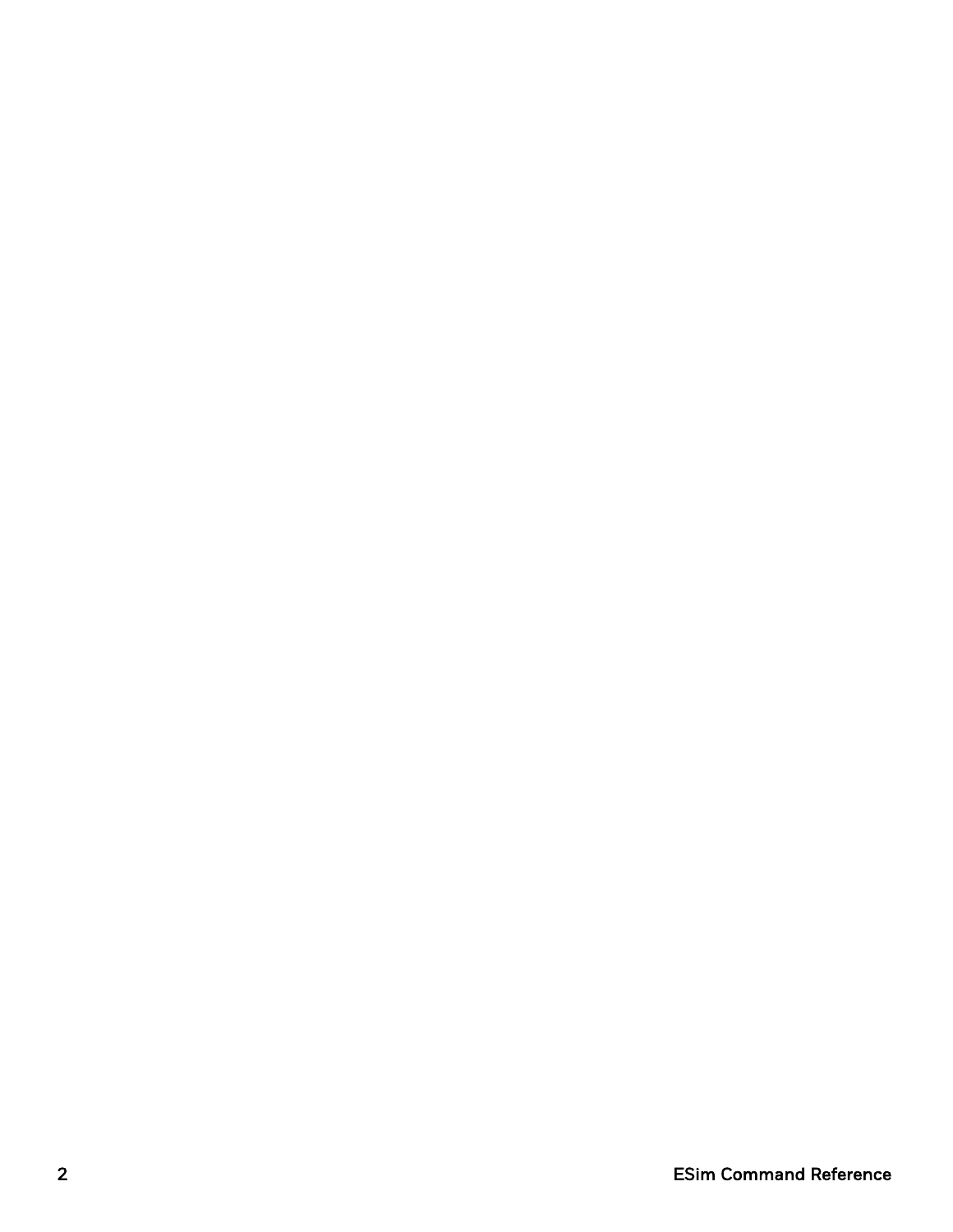# CHAPTER **2**

# <span id="page-8-0"></span>ESIM COMMAND REFERENCE

ESim is a printer command language that emulates commands in the Eltron Programming Language (EPL II). This Command Reference includes descriptions of ESim commands.

#### **Contents**

[Commands](#page-9-0) Listed by Syntax [Commands](#page-16-0) Listed by Name **[Configuration](#page-184-0)** Ignore [Commands](#page-190-0) Error Types and [Responses](#page-194-0) System [Behavior](#page-198-0) Contact [Support](../../../../../Content/Files/Contact Support.htm)

#### ESim Supported Operating Modes

ESim supports two modes of operation: Standard and PF8 Legacy Mode. Certain commands may operate differently depending on whether Legacy Mode is active. We suggest testing your label formats in Standard Mode first as this mode works for virtually all uses. See a further explanation of legacy mode [here](#page-188-0)

#### Supported Printers

| <b>Printer Model</b> | Use Printer Firmware      |
|----------------------|---------------------------|
| PC23d, PC43d, PC43t  | Version K10.12.x or later |
| PD43, PD43c          | Version K10.12.x or later |
| PC42t, PC42d         | Version T10.12.x or later |
| <b>PM42</b>          | Version L10.12.x or later |

Other printers support an earlier version of ESim. For more information, see the product page for your printer at [sps.honeywell.com](https://www.sps.honeywell.com/).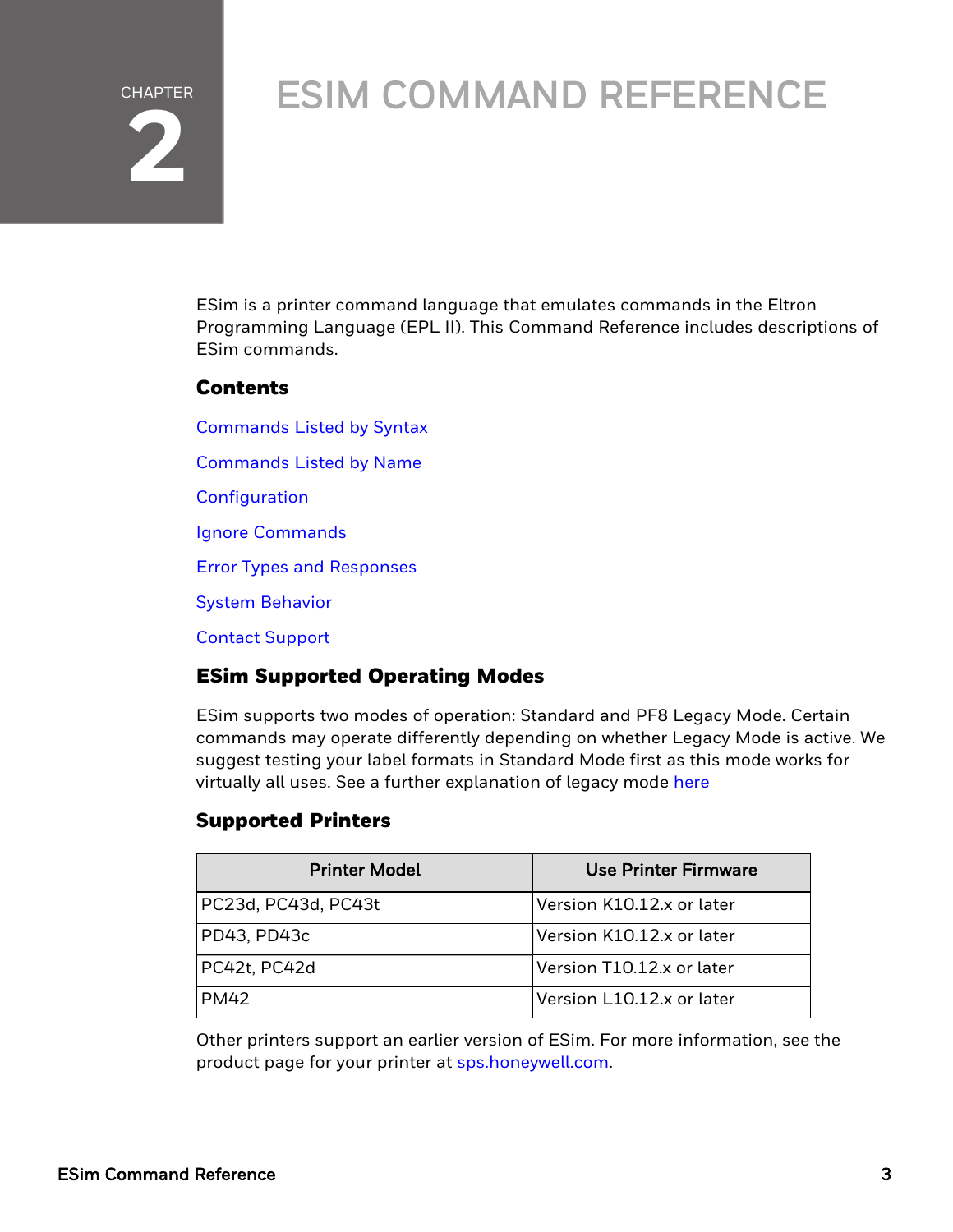# <span id="page-9-0"></span>**Commands Listed by Syntax**

| Syntax                          | <b>Commands</b>                  | Description                                                                                                                                                                                                                                                                                             |
|---------------------------------|----------------------------------|---------------------------------------------------------------------------------------------------------------------------------------------------------------------------------------------------------------------------------------------------------------------------------------------------------|
|                                 | <b>Code Comment Line</b>         | Use this command to comment out all data between<br>the single quote character (') and the line feed<br>character.                                                                                                                                                                                      |
| #                               | <b>Code Comment Line</b>         | Use this command to comment out all data between<br>the hash character (#) and the line feed character.                                                                                                                                                                                                 |
|                                 | <b>Code Comment Line</b>         | Use this command to comment out all data between<br>the semicolon character (;) and the line feed character.                                                                                                                                                                                            |
| ?                               | <b>Download variables</b>        | Use this command to signal to the printer that the<br>data following are variable or counter values.<br>This command is used by the host system to send<br>data representing variables and/or counters to the<br>printer after a stored for containing variables and/or<br>counters has been retrieved. |
| $\mathcal{L}_{\textcircled{a}}$ | <b>Reset printer</b>             | Use this command to reset the printer (soft restart).                                                                                                                                                                                                                                                   |
| $^{\wedge}$ A                   | <b>Enter pause printing mode</b> | When batch printing, this high-priority command<br>finishes the current label and temporarily suspends<br>printing any further labels in the print job.                                                                                                                                                 |
| $^{\wedge}B$                    | <b>Break batch printing</b>      | When batch printing, this high-priority command<br>finishes the current label, stops printing, and cancels<br>the remainder of the print job. It also cancels print<br>jobs that have already been paused using a ^A<br>command.                                                                        |
| $^{\wedge}$ C                   | <b>Continue printing</b>         | This high-priority command makes the printer exit the<br>Pause Printing mode, that is, continue printing the<br>remainder of a print job after having been temporarily<br>stopped using a 'A command.                                                                                                   |
| ^D                              | <b>Remaining labels</b>          | Use this high priority command to make the printer<br>return the number of labels remaining to be printed in<br>a batch print job.                                                                                                                                                                      |
| ^default                        | Restore factory default settings | Use this command to reset the printer to its complete<br>factory default settings followed by a printer restart.                                                                                                                                                                                        |
| ^ee                             | Immediate error report           | Use this command to force the printer to report error<br>and status immediately.                                                                                                                                                                                                                        |
| Α                               | <b>Print text</b>                | Use this command to print an text string to the image<br>print buffer.<br>The Latin (English, etc.) font sets (1-5, a-z, and A-Z)                                                                                                                                                                       |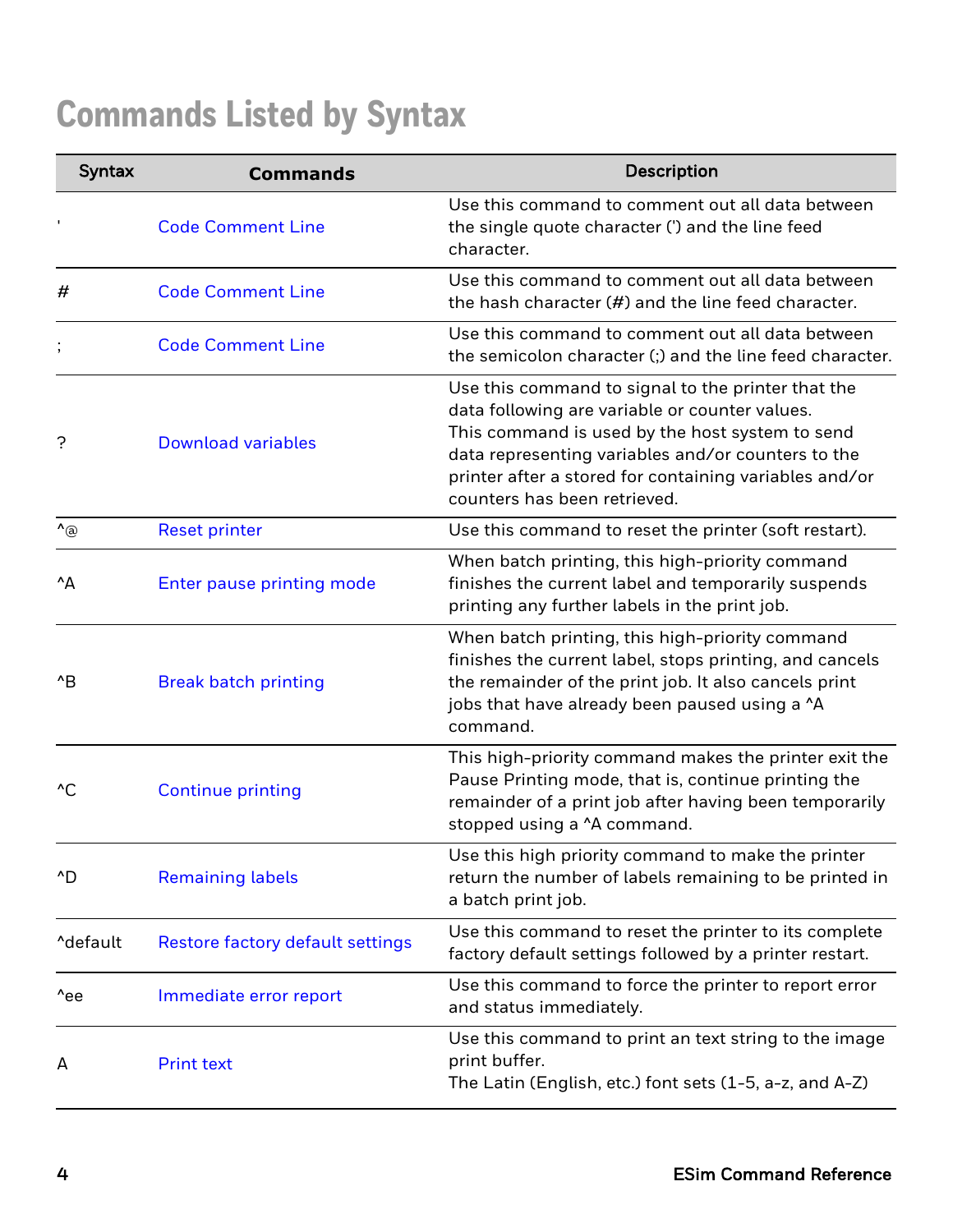| Syntax        | <b>Commands</b>                                | Description                                                                                                                                                                                  |
|---------------|------------------------------------------------|----------------------------------------------------------------------------------------------------------------------------------------------------------------------------------------------|
|               |                                                | are single-byte (8 bits per byte) character maps.<br>The Asian characters are double-byte mapped<br>characters.<br>The printed Asian character depends on the double-                        |
|               |                                                | byte values.                                                                                                                                                                                 |
| a             | <b>Print Text (Truetype Fonts)</b>             | Use this command to print an text string to the image<br>print buffer.<br>Use the parameters in the command to specify the<br>TrueType font, size, and position of the text.                 |
| <b>AUTOFR</b> | <b>Automatic form printing</b>                 | Creates a label format file that is automatically<br>retrieved and prompted for variables (if necessary)<br>from any of the communication interfaces each time<br>the printer is powered up. |
| B             | 1D bar code command                            | Use this command to print one-dimensional bar<br>codes.                                                                                                                                      |
| b             | <b>2D Barcode command</b>                      | Use this command to print two-dimensional bar<br>codes.                                                                                                                                      |
| C             | Counter                                        | Use this command to define one of maximum 10<br>automatic counters.                                                                                                                          |
| C             | <b>Cut immediate</b>                           | Use this command to make the cutter perform a<br>cutting cycle without printing a form. You can only<br>perform this command when you have a cutter<br>installed on your printer.            |
| D             | <b>Density</b>                                 | Use this command to select the print density.                                                                                                                                                |
| EI            | List soft fonts                                | Use this command to print out on a label a list of all<br>the user-downloaded fonts ("soft fonts") that are<br>stored in the printer memory.                                                 |
| EK            | Delete soft font                               | Use this command to delete user-downloaded fonts<br>("soft fonts") from non-volatile memory.                                                                                                 |
| еR            | User-defined error/status<br>character control | This command allows the advanced programmer to<br>specify the printer's error/status report character for<br>error reporting via the RS-232 serial and other<br>communication interfaces.    |
| ES            | <b>Store soft font</b>                         | This command is used to download and store user-<br>downloaded fonts ("soft fonts") in memory.                                                                                               |
| f             | <b>Cut position</b>                            | Use this command to adjust the cutting position along<br>the y-axis in relation to the media according to other<br>characteristics of individual printers and batches of                     |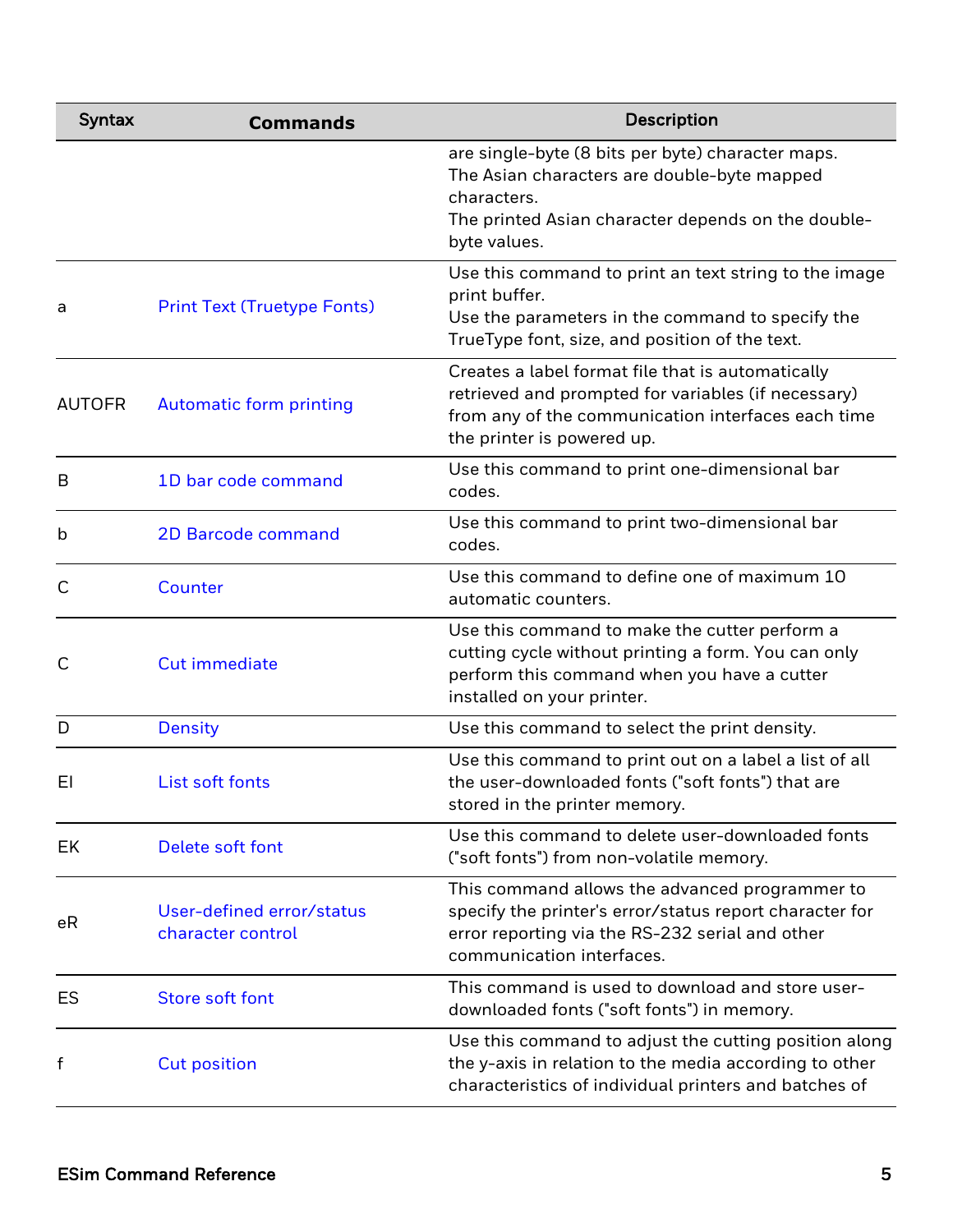| Syntax    | <b>Commands</b>                   | <b>Description</b>                                                                                                                                                                                                                                     |
|-----------|-----------------------------------|--------------------------------------------------------------------------------------------------------------------------------------------------------------------------------------------------------------------------------------------------------|
|           |                                   | media.                                                                                                                                                                                                                                                 |
| fB        | <b>Adjust Backup Position</b>     | Use this command to retract the media position along<br>the y-axis in relation to the media, for achieving better<br>media placement to peel, cut and/or tear off media, to<br>handle the various characteristics of individual<br>printers and media. |
| <b>FE</b> | End form store                    | Use this command to end a Form Store sequence.                                                                                                                                                                                                         |
| FI.       | <b>Print form information</b>     | Use this command to print on a label the list of all<br>forms stored in the printer memory.                                                                                                                                                            |
| <b>FK</b> | Delete form                       | This command is used to delete forms from memory.                                                                                                                                                                                                      |
| <b>FR</b> | <b>Retrieve form</b>              | Use this command to retrieve a form that was<br>previously stored in memory.                                                                                                                                                                           |
| <b>FS</b> | Form store                        | This command begins a form store sequence.                                                                                                                                                                                                             |
| GG        | <b>Print graphics</b>             | Use this command to print a graphic file that is stored<br>in printer memory.                                                                                                                                                                          |
| GI        | Print graphics information        | Use this command to print on a label the list of all<br>graphics stored in memory.                                                                                                                                                                     |
| GK        | Delete graphics                   | Use this command to delete a specified installed<br>graphic, or any installed graphics from memory.                                                                                                                                                    |
| GM        | Store graphics in memory          | Use this command to store graphics files in non-<br>volatile memory.                                                                                                                                                                                   |
| GRP       | Return graphics from print buffer | Use this command to dump part of the printer buffer<br>back to the host.                                                                                                                                                                               |
| GW        | Store graphics in image buffer    | Use this command to store binary graphic file data<br>directly into the printing image buffer memory, to be<br>used for immediate printing.                                                                                                            |
| Ť         | Asian character spacing           | Use this command to place an adjustable inter-<br>character space between Asian font characters (fonts<br>8 and 9 only).                                                                                                                               |
|           | <b>Character set selection</b>    | Use this command to select the desired character set.                                                                                                                                                                                                  |
|           | Media feed adjustment             | This command sets the media feed for tear-off<br>(straight-through), peel-off (self-strip), or cut-off<br>operation.                                                                                                                                   |
| JB        | Disable top of form backup        | Use this command to disable the printer from<br>retracting media to position the leading edge of the<br>label to be at the burn line on start of print.                                                                                                |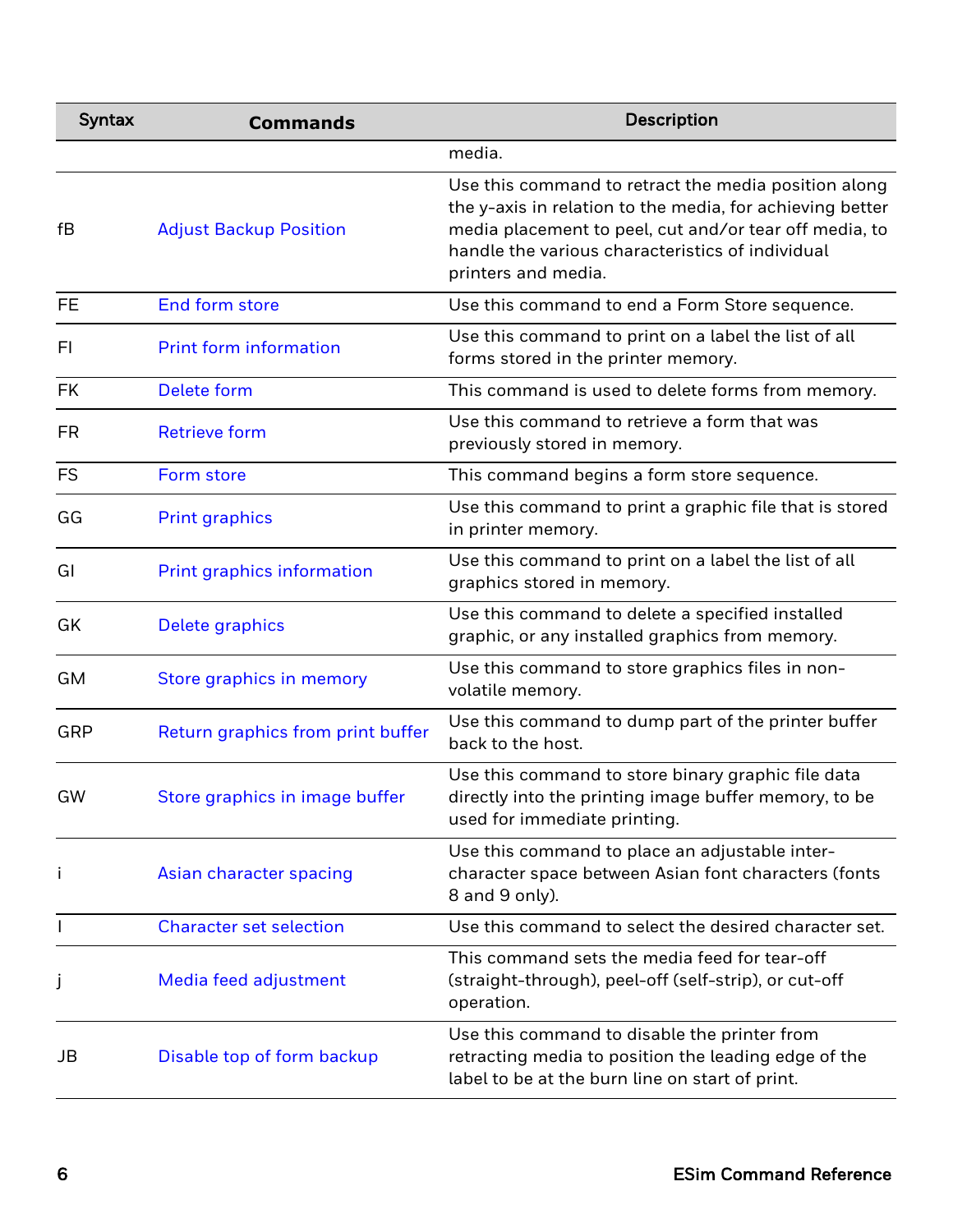| Syntax    | <b>Commands</b>                | Description                                                                                                                                                                                             |
|-----------|--------------------------------|---------------------------------------------------------------------------------------------------------------------------------------------------------------------------------------------------------|
| JF        | Enable top of form backup      | Use this command to enable the printer to retract<br>media to position the leading edge of the label to be at<br>the burn line on start of print.                                                       |
| LE        | Line draw exclusive            | Use this command to draw black lines where the line<br>needs to be white when intersecting a black area or<br>object or black when intersecting a white object or<br>area.                              |
| LO        | Line draw black                | Use this command to draw black lines. Lines drawn<br>using this command are black, and will stay as black<br>where two (or more) lines intersect.                                                       |
| <b>LS</b> | Line draw diagonal             | Use this command to draw diagonal black lines.                                                                                                                                                          |
| LW        | Line draw white                | Use this command to draw/render white lines.                                                                                                                                                            |
| N         | Clear image buffer             | Use this command to clear the image buffer before<br>rendering a new image buffer.<br>It also clears any error list that has not been<br>presented.                                                     |
| о         | <b>Cancel Software Options</b> | Use this command to cancel certain printer<br>customization parameters set by o series commands,<br>and set them to their defaults.                                                                     |
| O         | <b>Option select</b>           | Enable or disable various sensors, the cutter, and feed<br>button actions.                                                                                                                              |
| οR        | <b>Character substitution</b>  | Use this command to substitute the Euro currency<br>character $(\epsilon)$ for any character in the printer-resident<br>fonts. This command is also used to enable/disable<br>the slash zero character. |
| P         | Print                          | Use this command to print the label.                                                                                                                                                                    |
| PА        | <b>Print automatic</b>         | Use this command in a stored form sequence to<br>automatically print the form as soon as all variable<br>data has been supplied.                                                                        |
| PF        | <b>Feed media</b>              | Use this command to feed the media forward or<br>backward by a given length.                                                                                                                            |
| Q         | Set form length                | Use this command to set the form and gap length<br>when using the label gap sensor, or the amount of<br>media feed after the print image in case of continuous<br>media.                                |
| q         | Set label width                | Use this command to set the label width.                                                                                                                                                                |
| R         | Set reference point            | Use this command to move the reference point for the                                                                                                                                                    |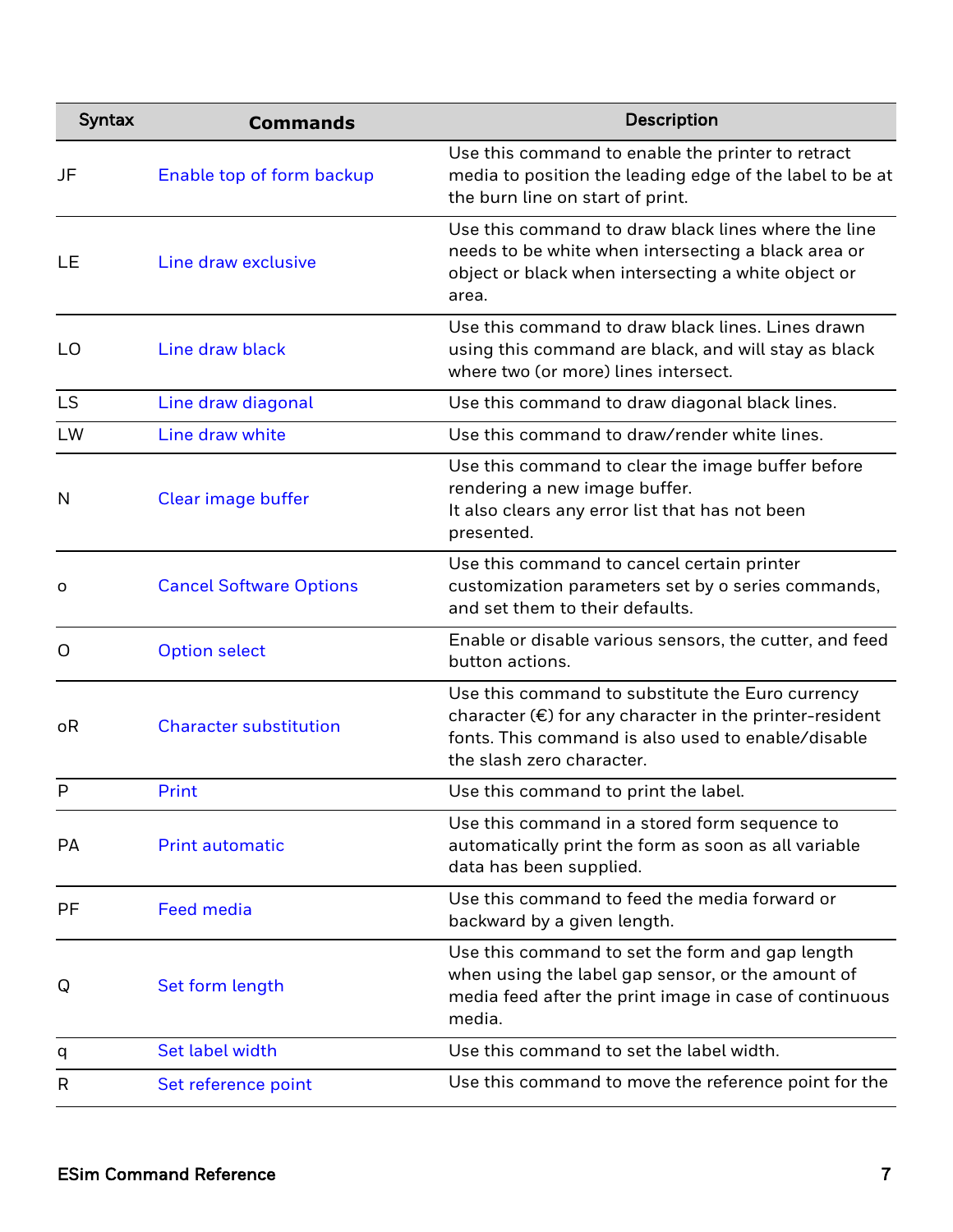| <b>Syntax</b> | <b>Commands</b>                           | <b>Description</b>                                                                                                                                                                                                                       |
|---------------|-------------------------------------------|------------------------------------------------------------------------------------------------------------------------------------------------------------------------------------------------------------------------------------------|
|               |                                           | X and Y axis.<br>All horizontal and vertical measurements in other<br>commands use the setting for R as the origin for<br>measurements.                                                                                                  |
| r             | Set relative reference point              | Use this command to move the reference point for the<br>x-axis and y-axis relative to the label width set by a<br>previous q command.                                                                                                    |
| S             | <b>Speed select</b>                       | Use this command to select the print speed. The<br>speeds supported, and the default speed, will be<br>dependent on the printer itself.                                                                                                  |
| <b>SA</b>     | Setup adjust                              | Use this command to control the activation and<br>storage of setup commands and values.                                                                                                                                                  |
| <b>SPC</b>    | Setup print copy                          | Use this command is to change the function of the<br>Feed button to print a copy of the label currently<br>residing in the image buffer.                                                                                                 |
| TD            | <b>Define Date Format</b>                 | Use this command to define the date format for<br>printing dates.                                                                                                                                                                        |
| TS            | Set real time clock                       | Use this command to set the time and date in the<br>printer's real-time clock, RTC (only if the printer is<br>fitted with this option).                                                                                                  |
| TT            | Define time format                        | Use this command to defined the time format for<br>printing.                                                                                                                                                                             |
| U             | <b>Print configuration</b>                | Use this command to print the printer configuration<br>information on a label.                                                                                                                                                           |
| UA            | Enable clear label counter mode           | Use this command set the printer to clear the print<br>buffer queue if an out of media condition is<br>encountered.                                                                                                                      |
| UB            | Reset label counter mode                  | Use this command to clear the UA command setting<br>and restore the default setting to allow the printer to<br>resume printing a batch job if an out of media<br>condition is encountered.                                               |
| UC            | Command reply accept character<br>control | Use this command to specify a prompt to<br>acknowledge characters which the printer returns on<br>the communications channel to the host after each<br>command execution with no error reply before<br>proceeding with the next command. |
| UE            | Soft fonts information inquiry            | Use this command to get information about the user<br>downloaded fonts stored in the printer memory.                                                                                                                                     |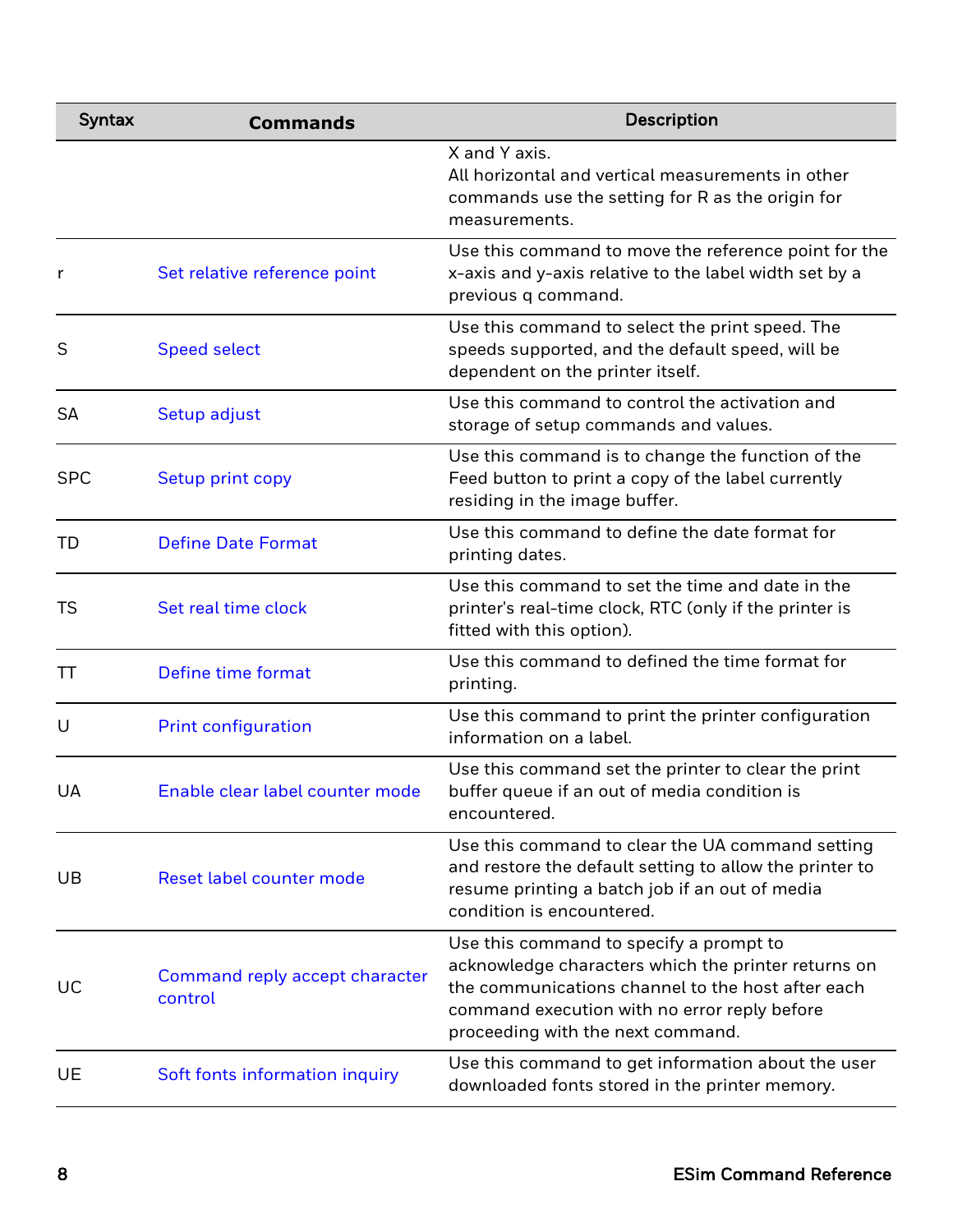| Syntax    | <b>Commands</b>                                 | Description                                                                                                                                                                                                                  |
|-----------|-------------------------------------------------|------------------------------------------------------------------------------------------------------------------------------------------------------------------------------------------------------------------------------|
|           |                                                 | Information will be sent back to host.                                                                                                                                                                                       |
| UF        | Form information inquiry                        | Use this command to get information about the forms<br>currently stored in the printer. Information will be sent<br>back from printer to host.                                                                               |
| UG        | <b>Graphics information inquiry</b>             | Use this command to get information about graphics<br>currently stored in the printer. Information will be sent<br>back to host.                                                                                             |
| UI        | Enables prompts and code page<br>inquiry        | Use this command to get information about a code<br>page. Response is sent back to the host.                                                                                                                                 |
| <b>UM</b> | Code page and memory inquiry                    | Use this command to get information about the cur-<br>rent code page you are using and information about<br>the printer memory. When you send this command,<br>the information is sent from the printer back to the<br>host. |
| UN        | <b>Disable error reporting</b>                  | Use this command to disable the US command, error<br>reporting. Please refer to the "Error Types and<br>Responses" section for information regarding the<br>types of error codes and responses.                              |
| UP        | Code page and memory inquiry<br>printing        | Use this command to print information about a code<br>page and amount of free memory of the printer. The<br>information is also sent from the printer to the host<br>through the communications interface.                   |
| UQ        | <b>Configuration inquiry</b>                    | Use this command to get the printer configuration.<br>When you send this command, the information is sent<br>from the printer to the host.                                                                                   |
| US / UT   | <b>Enable error reporting</b>                   | Use this command to enable the status reporting<br>feature with optional direct recovery. Please refer to<br>the "Error Types and Responses" section for<br>information regarding the types of error codes and<br>responses. |
| <b>UV</b> | <b>Product identity and Asian font</b><br>types | Use this command to retrieve information about the<br>firmware and fonts stored. When you send this<br>command, the information is sent from the printer to<br>the host.                                                     |
| V         | Define variable                                 | Use this command to define variable data for use in<br>the stored forms, for the text and bar code data fields.<br>Variable data can be used in combination with fixed<br>data or other data types (counter, date, etc).     |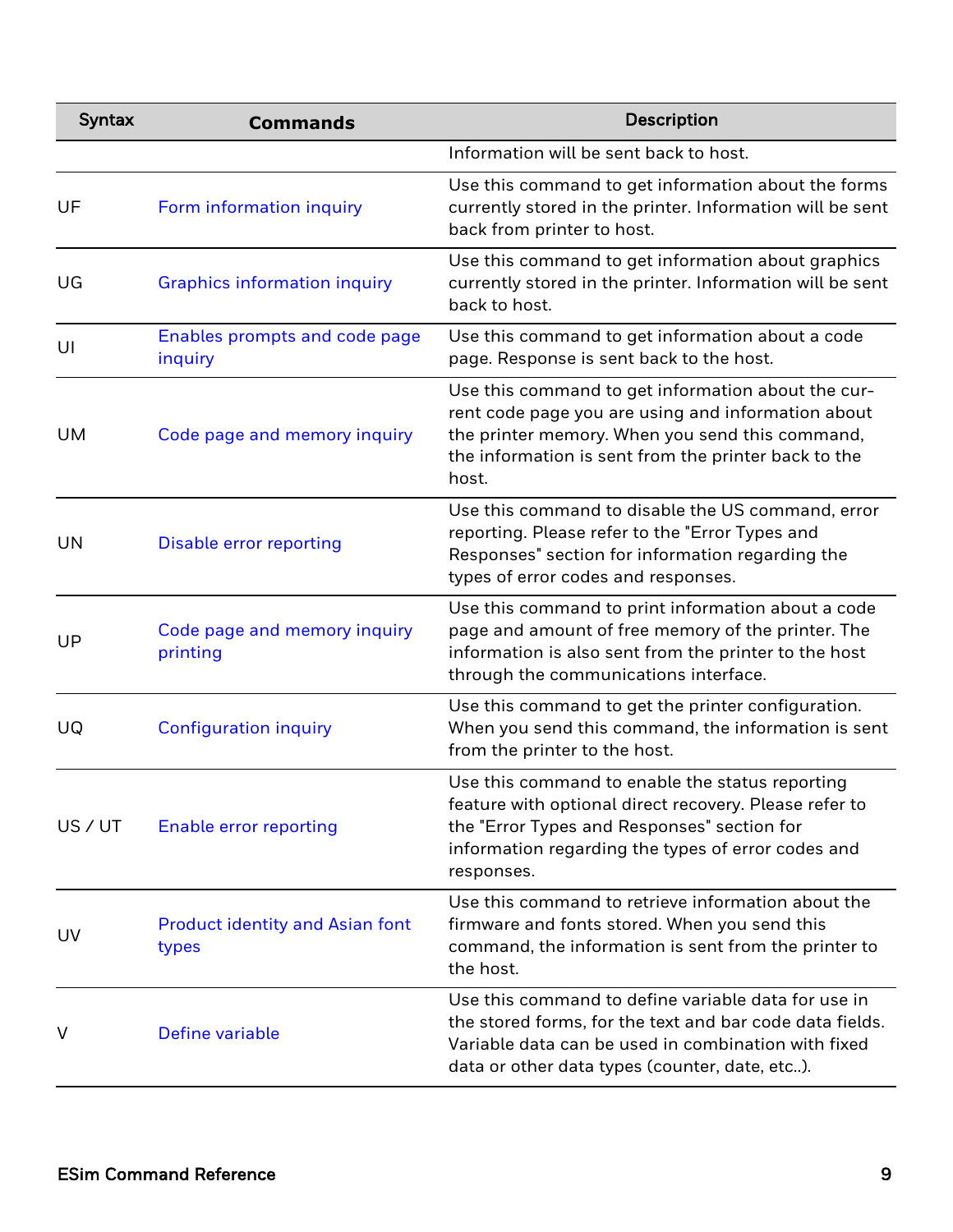| <b>Syntax</b> | <b>Commands</b>        | <b>Description</b>                                                                                                                                                                                                            |
|---------------|------------------------|-------------------------------------------------------------------------------------------------------------------------------------------------------------------------------------------------------------------------------|
| X             | Draw box               | Use this command to draw a box shape with black<br>lines.                                                                                                                                                                     |
| xa            | Autosense              | Use this command to enable the printer to detect the<br>label and gap length and set the sensor levels. This<br>command does not place the printer in the Dump<br>mode and does not print the printer configuration<br>label. |
| Υ             | Serial port setup      | Use this command to set up the communication<br>parameters of the serial RS-232 port.                                                                                                                                         |
| Ζ             | <b>Print direction</b> | Use this command to set the printing orientation.                                                                                                                                                                             |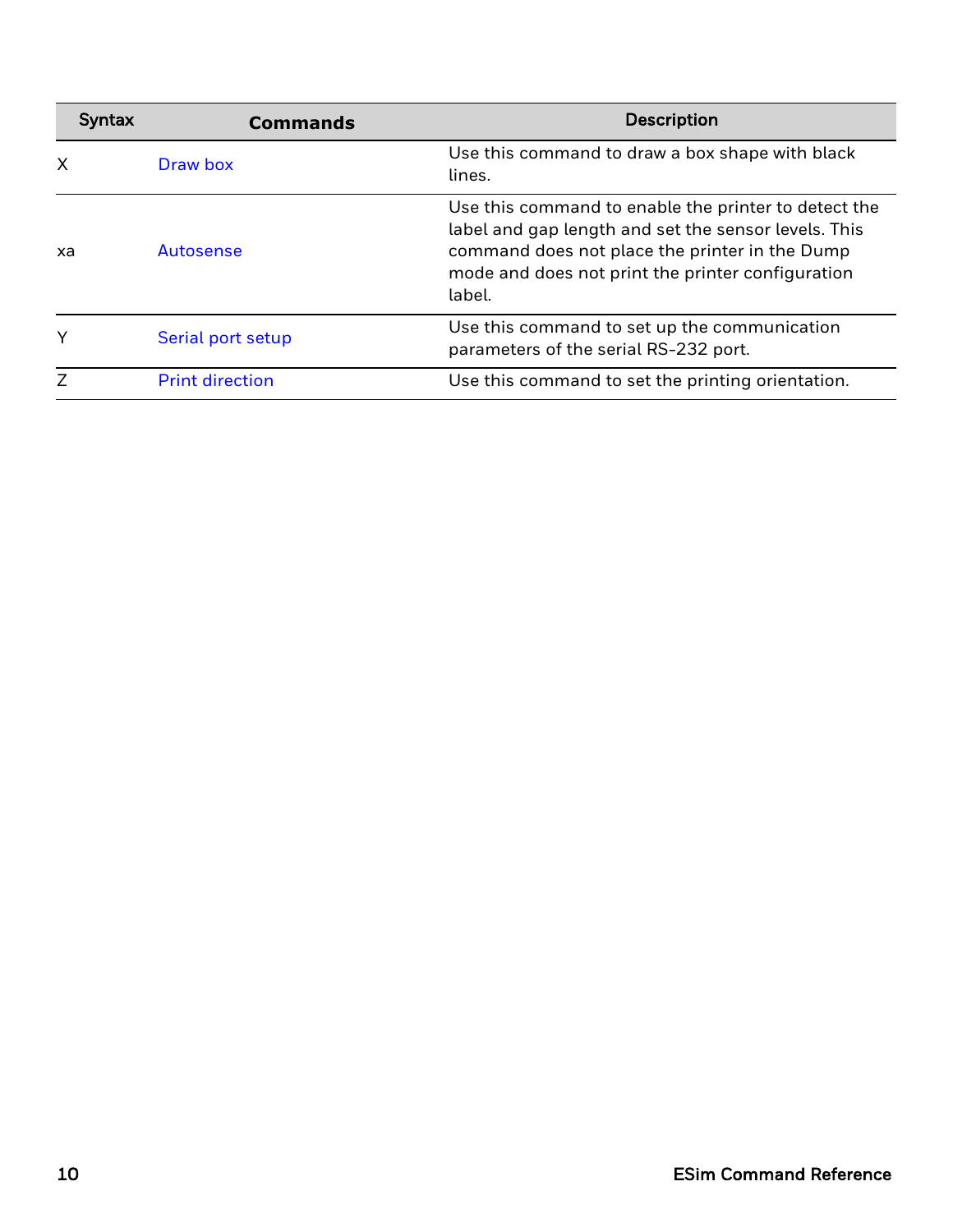# <span id="page-16-0"></span>**Commands Listed by Name**

| <b>Commands</b>                | Syntax        | Description                                                                                                                                                                                                                                            |
|--------------------------------|---------------|--------------------------------------------------------------------------------------------------------------------------------------------------------------------------------------------------------------------------------------------------------|
| 1D bar code command            | B             | Use this command to print one-dimensional bar<br>codes.                                                                                                                                                                                                |
| 2D bar code command            | b             | Use this command to print two-dimensional bar<br>codes.                                                                                                                                                                                                |
| <b>Adjust Backup Position</b>  | fB            | Use this command to retract the media position<br>along the y-axis in relation to the media, for<br>achieving better media placement to peel, cut and/or<br>tear off media, to handle the various characteristics<br>of individual printers and media. |
| Asian character spacing        |               | Use this command to place an adjustable inter-<br>character space between Asian font characters (fonts<br>8 and 9 only).                                                                                                                               |
| <b>Automatic form printing</b> | <b>AUTOFR</b> | Creates a label format file that is automatically<br>retrieved and prompted for variables (if necessary)<br>from any of the communication interfaces each time<br>the printer is powered up.                                                           |
| <b>Autosense</b>               | xa            | Use this command to enable the printer to detect the<br>label and gap length and set the sensor levels. This<br>command does not place the printer in the Dump<br>mode and does not print the printer configuration<br>label.                          |
| <b>Break batch printing</b>    | $^{\wedge}B$  | When batch printing, this high-priority command<br>finishes the current label, stops printing, and cancels<br>the remainder of the print job. It also cancels print<br>jobs that have already been paused using a ^A<br>command.                       |
| <b>Cancel Software Options</b> | о             | Use this command to cancel certain printer<br>customization parameters set by o series commands,<br>and set them to their defaults.                                                                                                                    |
| <b>Character set selection</b> |               | Use this command to select the desired character<br>set.                                                                                                                                                                                               |
| <b>Character substitution</b>  | οR            | Use this command to substitute the Euro currency<br>character $(\epsilon)$ for any character in the printer-resident<br>fonts. This command is also used to enable/disable<br>the slash zero character.                                                |
| Clear image buffer             | N             | Use this command to clear the image buffer before<br>rendering a new image buffer.                                                                                                                                                                     |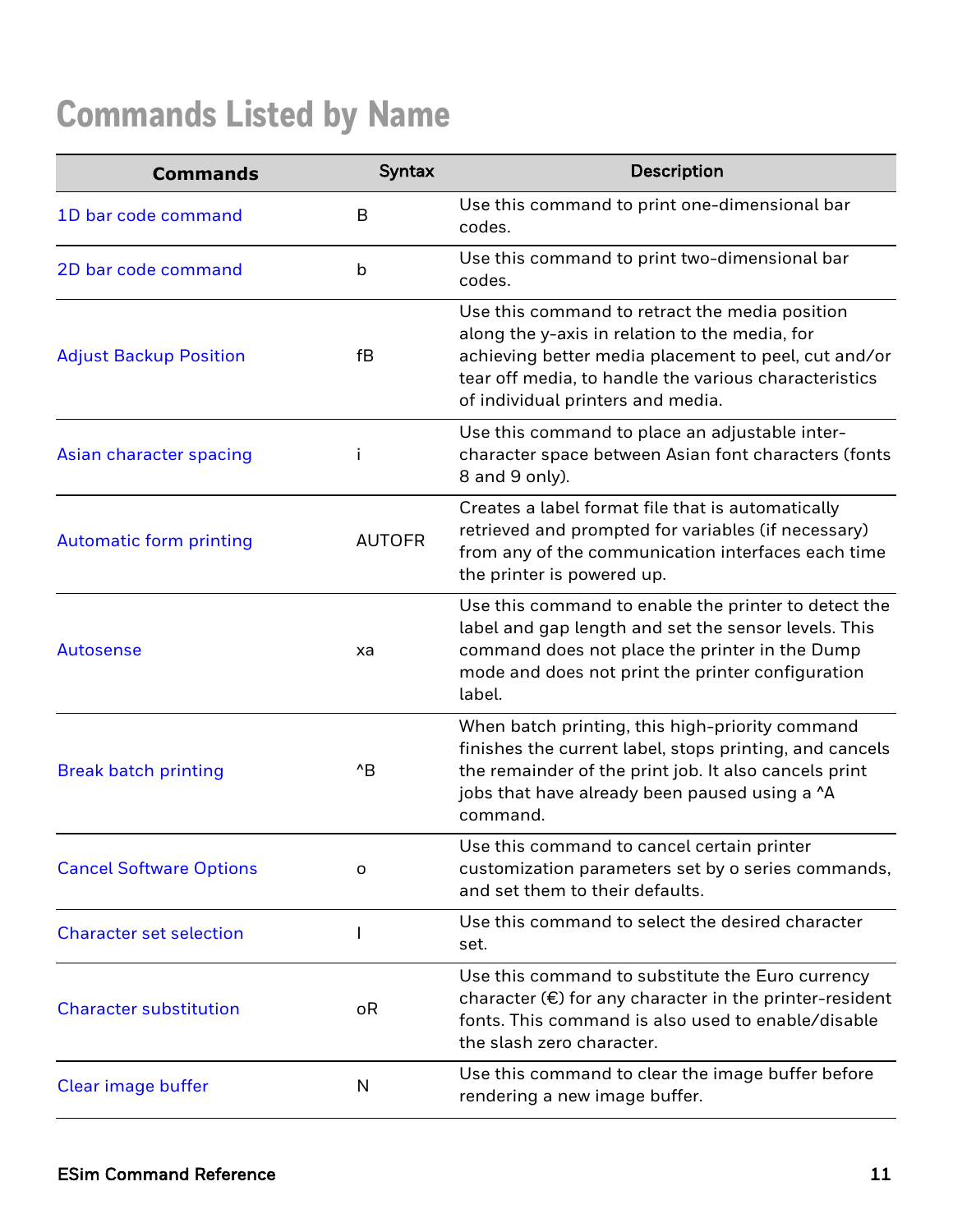| <b>Commands</b>                           | <b>Syntax</b> | <b>Description</b>                                                                                                                                                                                                                       |
|-------------------------------------------|---------------|------------------------------------------------------------------------------------------------------------------------------------------------------------------------------------------------------------------------------------------|
|                                           |               | It also clears any error list that has not been<br>presented.                                                                                                                                                                            |
| <b>Code Comment Line</b>                  |               | Use this command to comment out all data between<br>the single quote character (') and the line feed<br>character.                                                                                                                       |
| <b>Code Comment Line</b>                  | #             | Use this command to comment out all data between<br>the hash character (#) and the line feed character.                                                                                                                                  |
| <b>Code Comment Line</b>                  |               | Use this command to comment out all data between<br>the semicolon character (;) and the line feed<br>character.                                                                                                                          |
| Code page and memory inquiry              | <b>UM</b>     | Use this command to get information about the<br>current code page you are using and information<br>about the printer memory. When you send this<br>command, the information is sent from the printer<br>back to the host.               |
| Code page and memory inquiry<br>printing  | UP            | Use this command to print information about a code<br>page and amount of free memory of the printer. The<br>information is also sent from the printer to the host<br>through the communications interface.                               |
| Command reply accept character<br>control | UC            | Use this command to specify a prompt to<br>acknowledge characters which the printer returns on<br>the communications channel to the host after each<br>command execution with no error reply before<br>proceeding with the next command. |
| <b>Configuration inquiry</b>              | UQ            | Use this command to get the printer configuration.<br>When you send this command, the information is<br>sent from the printer to the host.                                                                                               |
| <b>Continue printing</b>                  | $^{\wedge}$ C | This high-priority command makes the printer exit<br>the Pause Printing mode, that is, continue printing<br>the remainder of a print job after having been tem-<br>porarily stopped using a ^A command.                                  |
| Counter                                   | С             | Use this command to define one of maximum 10<br>automatic counters.                                                                                                                                                                      |
| <b>Cut immediate</b>                      | C             | Use this command to make the cutter perform a cut-<br>ting cycle without printing a form. You can only per-<br>form this command when you have a cutter installed<br>on your printer.                                                    |
| <b>Cut position</b>                       | $\mathsf f$   | Use this command to adjust the cutting position                                                                                                                                                                                          |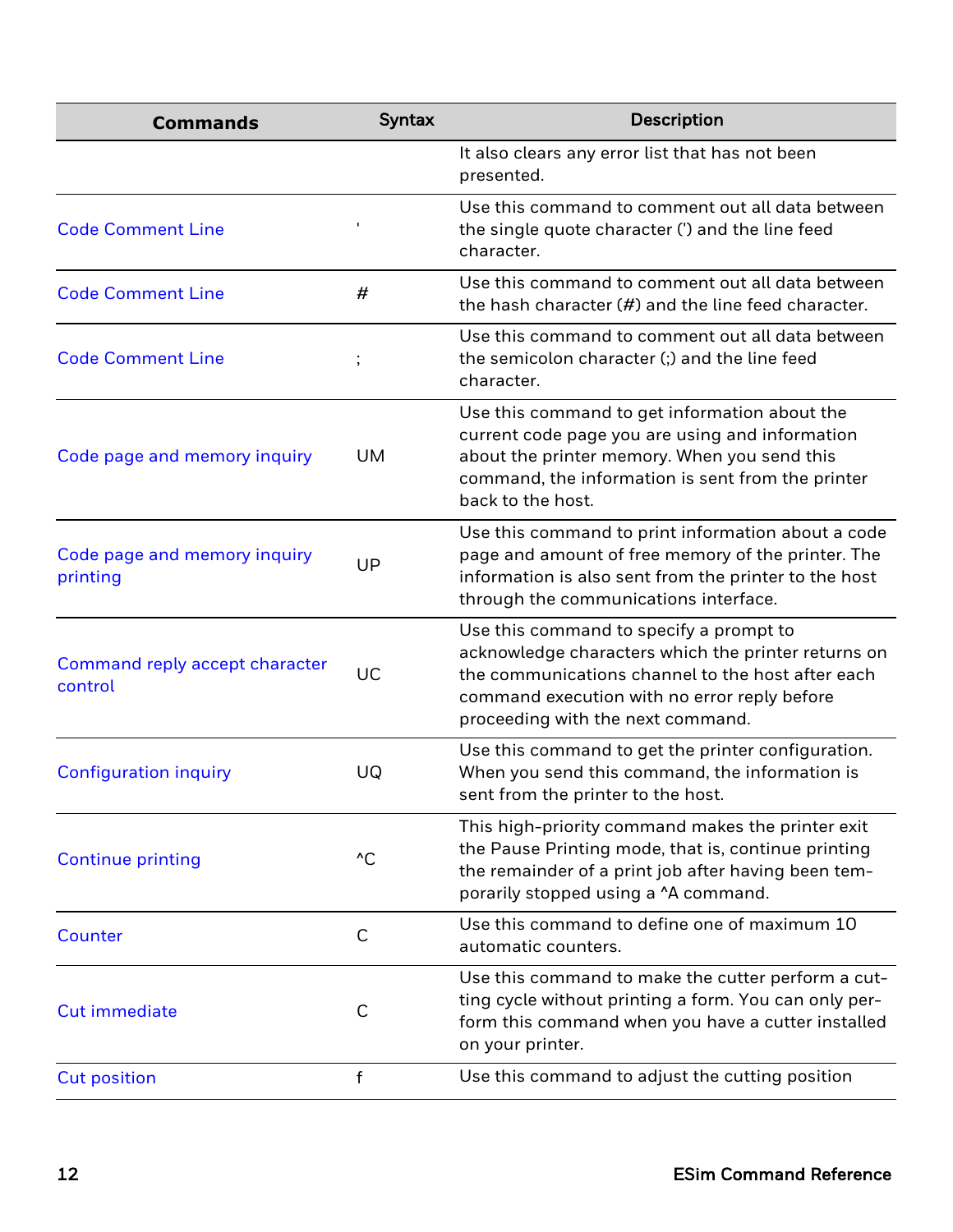| <b>Commands</b>                 | <b>Syntax</b> | Description                                                                                                                                                                                                                                                                                             |
|---------------------------------|---------------|---------------------------------------------------------------------------------------------------------------------------------------------------------------------------------------------------------------------------------------------------------------------------------------------------------|
|                                 |               | along the y-axis in relation to the media according to<br>other characteristics of individual printers and<br>batches of media.                                                                                                                                                                         |
| <b>Define Date Format</b>       | TD            | Use this command to define the date format for print-<br>ing dates.                                                                                                                                                                                                                                     |
| Define time format              | TΤ            | Use this command to defined the time format for<br>printing.                                                                                                                                                                                                                                            |
| Define variable                 | $\vee$        | Use this command to define variable data for use in<br>the stored forms, for the text and bar code data<br>fields. Variable data can be used in combination with<br>fixed data or other data types (counter, date, etc).                                                                                |
| Delete form                     | <b>FK</b>     | This command is used to delete forms from memory.                                                                                                                                                                                                                                                       |
| Delete graphics                 | GK            | Use this command to delete a specified installed<br>graphic, or any installed graphics from memory.                                                                                                                                                                                                     |
| Delete soft font                | EK            | Use this command to delete user-downloaded fonts<br>("soft fonts") from non-volatile memory.                                                                                                                                                                                                            |
| <b>Density</b>                  | D             | Use this command to select the print density.                                                                                                                                                                                                                                                           |
| Disable error reporting         | UN            | Use this command to disable the US command, error<br>reporting. Please refer to the "Error Types and<br>Responses" section for information regarding the<br>types of error codes and responses.                                                                                                         |
| Disable top of form backup      | JB            | Use this command to disable the printer from retract-<br>ing media to position the leading edge of the label to<br>be at the burn line on start of print.                                                                                                                                               |
| <b>Download variables</b>       | ?             | Use this command to signal to the printer that the<br>data following are variable or counter values.<br>This command is used by the host system to send<br>data representing variables and/or counters to the<br>printer after a stored for containing variables and/or<br>counters has been retrieved. |
| Draw box                        | X             | Use this command to draw a box shape with black<br>lines.                                                                                                                                                                                                                                               |
| Enable clear label counter mode | UA            | Use this command set the printer to clear the print<br>buffer queue if an out of media condition is<br>encountered.                                                                                                                                                                                     |
| <b>Enable error reporting</b>   | US / UT       | Use this command to enable the status reporting fea-<br>ture with optional direct recovery. Please refer to the                                                                                                                                                                                         |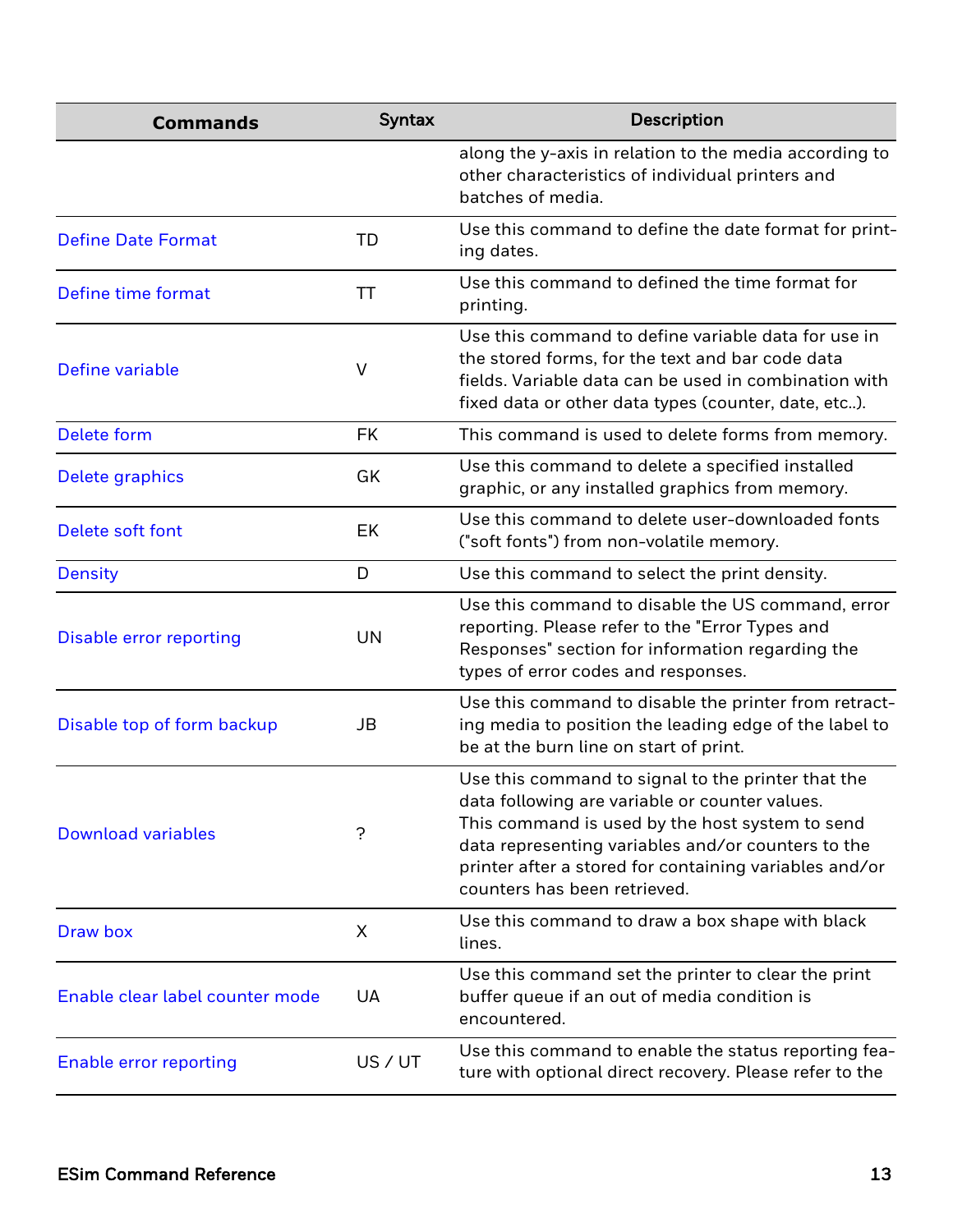| <b>Commands</b>                          | Syntax         | Description                                                                                                                                                                |
|------------------------------------------|----------------|----------------------------------------------------------------------------------------------------------------------------------------------------------------------------|
|                                          |                | "Error Types and Responses" section for information<br>regarding the types of error codes and responses.                                                                   |
| Enable top of form backup                | JF             | Use this command to enable the printer to retract<br>media to position the leading edge of the label to be<br>at the burn line on start of print.                          |
| Enables prompts and code page<br>inquiry | UI             | Use this command to get information about a code<br>page. Response is sent back to the host.                                                                               |
| End form store                           | <b>FE</b>      | Use this command to end a Form Store sequence.                                                                                                                             |
| Enter pause printing mode                | $^{\wedge}$ A  | When batch printing, this high-priority command fin-<br>ishes the current label and temporarily suspends<br>printing any further labels in the print job.                  |
| <b>Feed media</b>                        | PF             | Use this command to feed the media forward or back-<br>ward by a given length.                                                                                             |
| Form information inquiry                 | UF             | Use this command to get information about the<br>forms currently stored in the printer. Information will<br>be sent back from printer to host.                             |
| Form store                               | <b>FS</b>      | This command begins a form store sequence.                                                                                                                                 |
| <b>Graphics information inquiry</b>      | UG             | Use this command to get information about graphics<br>currently stored in the printer. Information will be<br>sent back to host.                                           |
| Immediate error report                   | $^{\wedge}$ ee | Use this command to force the printer to report error<br>and status immediately.                                                                                           |
| Line draw black                          | LO             | Use this command to draw black lines. Lines drawn<br>using this command are black, and will stay as black<br>where two (or more) lines intersect.                          |
| Line draw diagonal                       | LS             | Use this command to draw diagonal black lines.                                                                                                                             |
| Line draw exclusive                      | LE             | Use this command to draw black lines where the line<br>needs to be white when intersecting a black area or<br>object or black when intersecting a white object or<br>area. |
| Line draw white                          | LW             | Use this command to draw/render white lines.                                                                                                                               |
| List soft fonts                          | EI             | Use this command to print out on a label a list of all<br>the user-downloaded fonts ("soft fonts") that are<br>stored in the printer memory.                               |
| Media feed adjustment                    | J              | This command sets the media feed for tear-off<br>(straight-through), peel-off (self-strip), or cut-off                                                                     |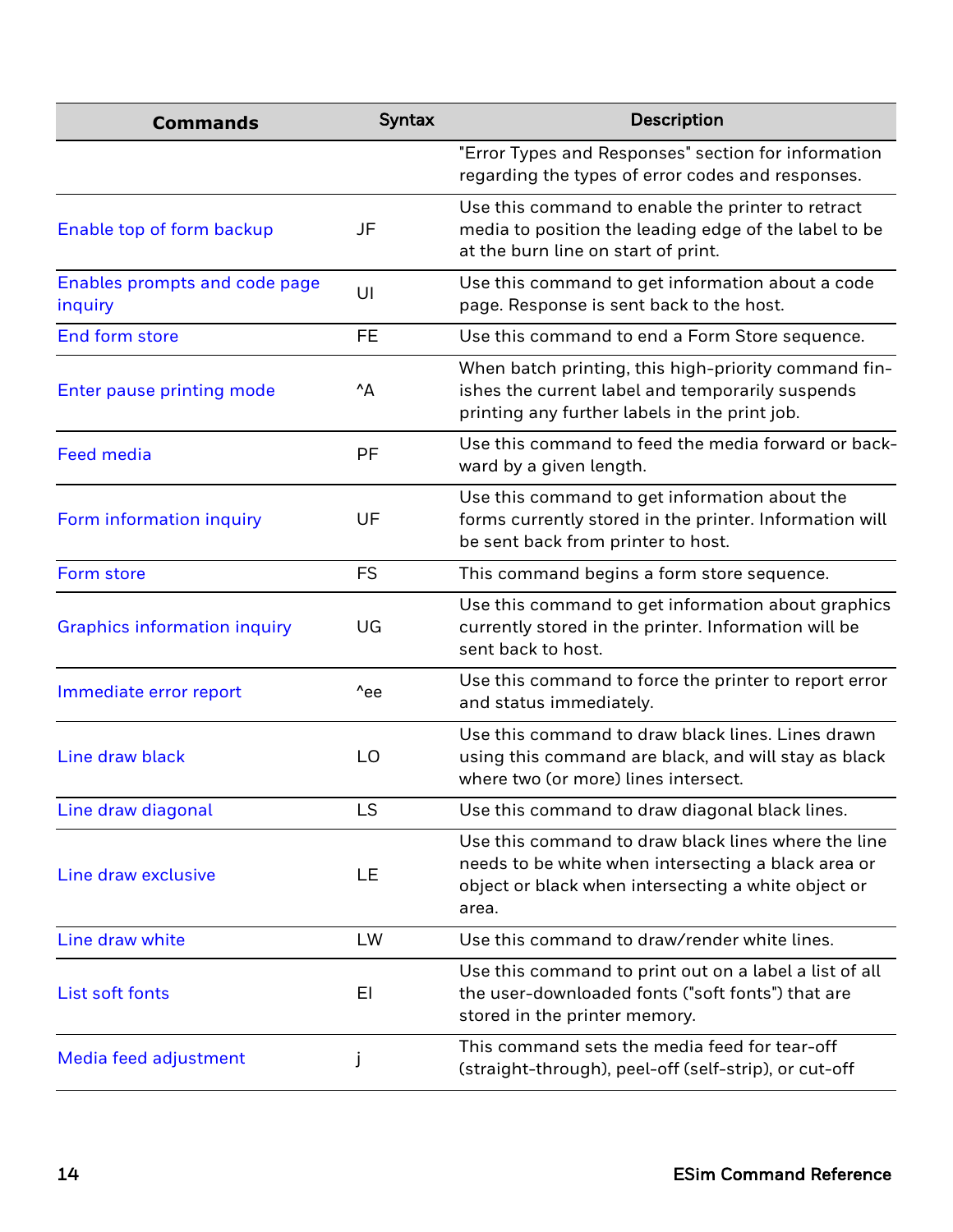| <b>Commands</b>                                 | <b>Syntax</b> | Description                                                                                                                                                                                                                                                                                                                  |
|-------------------------------------------------|---------------|------------------------------------------------------------------------------------------------------------------------------------------------------------------------------------------------------------------------------------------------------------------------------------------------------------------------------|
|                                                 |               | operation.                                                                                                                                                                                                                                                                                                                   |
| <b>Option select</b>                            | O             | Enable or disable various sensors, the cutter, and<br>feed button actions.                                                                                                                                                                                                                                                   |
| Print                                           | P             | Use this command to print the label.                                                                                                                                                                                                                                                                                         |
| <b>Print automatic</b>                          | PA            | Use this command in a stored form sequence to auto-<br>matically print the form as soon as all variable data<br>has been supplied.                                                                                                                                                                                           |
| <b>Print configuration</b>                      | U             | Use this command to print the printer configuration<br>information on a label.                                                                                                                                                                                                                                               |
| <b>Print direction</b>                          | Z             | Use this command to set the printing orientation.                                                                                                                                                                                                                                                                            |
| <b>Print form information</b>                   | FI            | Use this command to print on a label the list of all<br>forms stored in the printer memory.                                                                                                                                                                                                                                  |
| <b>Print graphics</b>                           | GG            | Use this command to print a graphic file that is<br>stored in printer memory.                                                                                                                                                                                                                                                |
| <b>Print graphics information</b>               | GI            | Use this command to print on a label the list of all<br>graphics stored in memory.                                                                                                                                                                                                                                           |
| <b>Print text</b>                               | A             | Use this command to print an text string to the<br>image print buffer.<br>The Latin (English, etc.) font sets (1-5, a-z, and A-Z)<br>are single-byte (8 bits per byte) character maps.<br>The Asian characters are double-byte mapped char-<br>acters.<br>The printed Asian character depends on the double-<br>byte values. |
| <b>Print Text (Truetype Fonts)</b>              | a             | Use this command to print an text string to the<br>image print buffer.<br>Use the parameters in the command to specify the<br>TrueType font, size, and position of the text.                                                                                                                                                 |
| <b>Product identity and Asian font</b><br>types | UV            | Use this command to retrieve information about the<br>firmware and fonts stored. When you send this com-<br>mand, the information is sent from the printer to the<br>host.                                                                                                                                                   |
| <b>Remaining labels</b>                         | ^D            | Use this high priority command to make the printer<br>return the number of labels remaining to be printed<br>in a batch print job.                                                                                                                                                                                           |
| Return graphics from print buffer               | GRP           | Use this command to dump part of the printer buffer<br>back to the host.                                                                                                                                                                                                                                                     |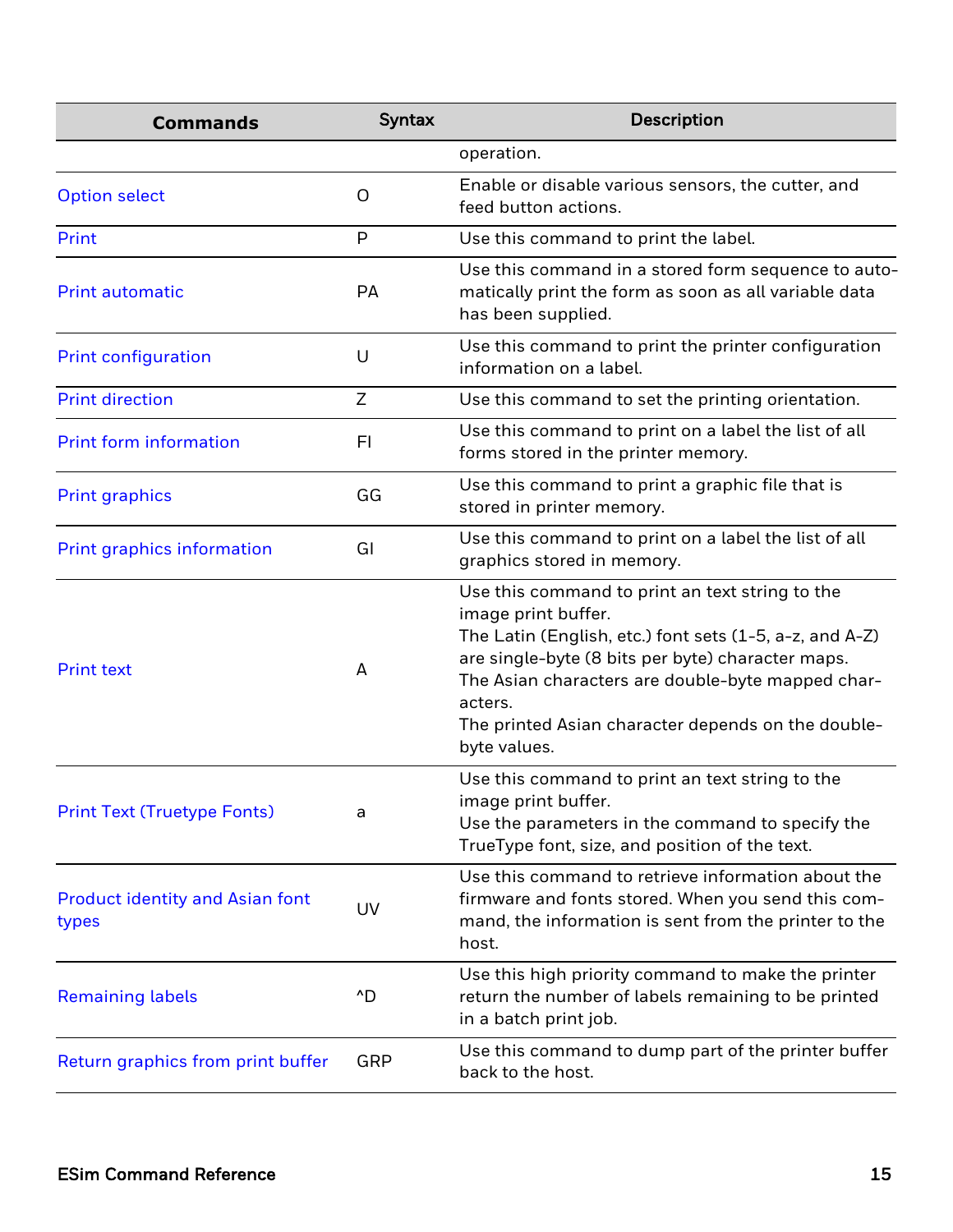| <b>Commands</b>                         | <b>Syntax</b>                   | Description                                                                                                                                                                                     |
|-----------------------------------------|---------------------------------|-------------------------------------------------------------------------------------------------------------------------------------------------------------------------------------------------|
| Reset label counter mode                | UB                              | Use this command to clear the UA command setting<br>and restore the default setting to allow the printer to<br>resume printing a batch job if an out of media con-<br>dition is encountered.    |
| <b>Reset printer</b>                    | $\mathcal{L}_{\textcircled{a}}$ | Use this command to reset the printer (soft restart).                                                                                                                                           |
| <b>Restore factory default settings</b> | ^default                        | Use this command to reset the printer to its com-<br>plete factory default settings followed by a printer<br>restart.                                                                           |
| <b>Retrieve form</b>                    | <b>FR</b>                       | Use this command to retrieve a form that was pre-<br>viously stored in memory.                                                                                                                  |
| Serial port setup                       | Υ                               | Use this command to set up the communication<br>parameters of the serial RS-232 port.                                                                                                           |
| Set form length                         | Q                               | Use this command to set the form and gap length<br>when using the label gap sensor, or the amount of<br>media feed after the print image in case of con-<br>tinuous media.                      |
| Set label width                         | q                               | Use this command to set the label width.                                                                                                                                                        |
| Set real time clock                     | <b>TS</b>                       | Use this command to set the time and date in the<br>printer's real-time clock, RTC (only if the printer is fit-<br>ted with this option).                                                       |
| Set reference point                     | R                               | Use this command to move the reference point for<br>the X and Y axis.<br>All horizontal and vertical measurements in other<br>commands use the setting for R as the origin for<br>measurements. |
| Set relative reference point            | r                               | Use this command to move the reference point for<br>the x-axis and y-axis relative to the label width set by<br>a previous q command.                                                           |
| Setup adjust                            | <b>SA</b>                       | Use this command to control the activation and stor-<br>age of setup commands and values.                                                                                                       |
| Setup print copy                        | <b>SPC</b>                      | Use this command is to change the function of the<br>Feed button to print a copy of the label currently<br>residing in the image buffer.                                                        |
| Soft fonts information inquiry          | UE                              | Use this command to get information about the user<br>downloaded fonts stored in the printer memory.<br>Information will be sent back to host.                                                  |
| <b>Speed select</b>                     | S                               | Use this command to select the print speed. The                                                                                                                                                 |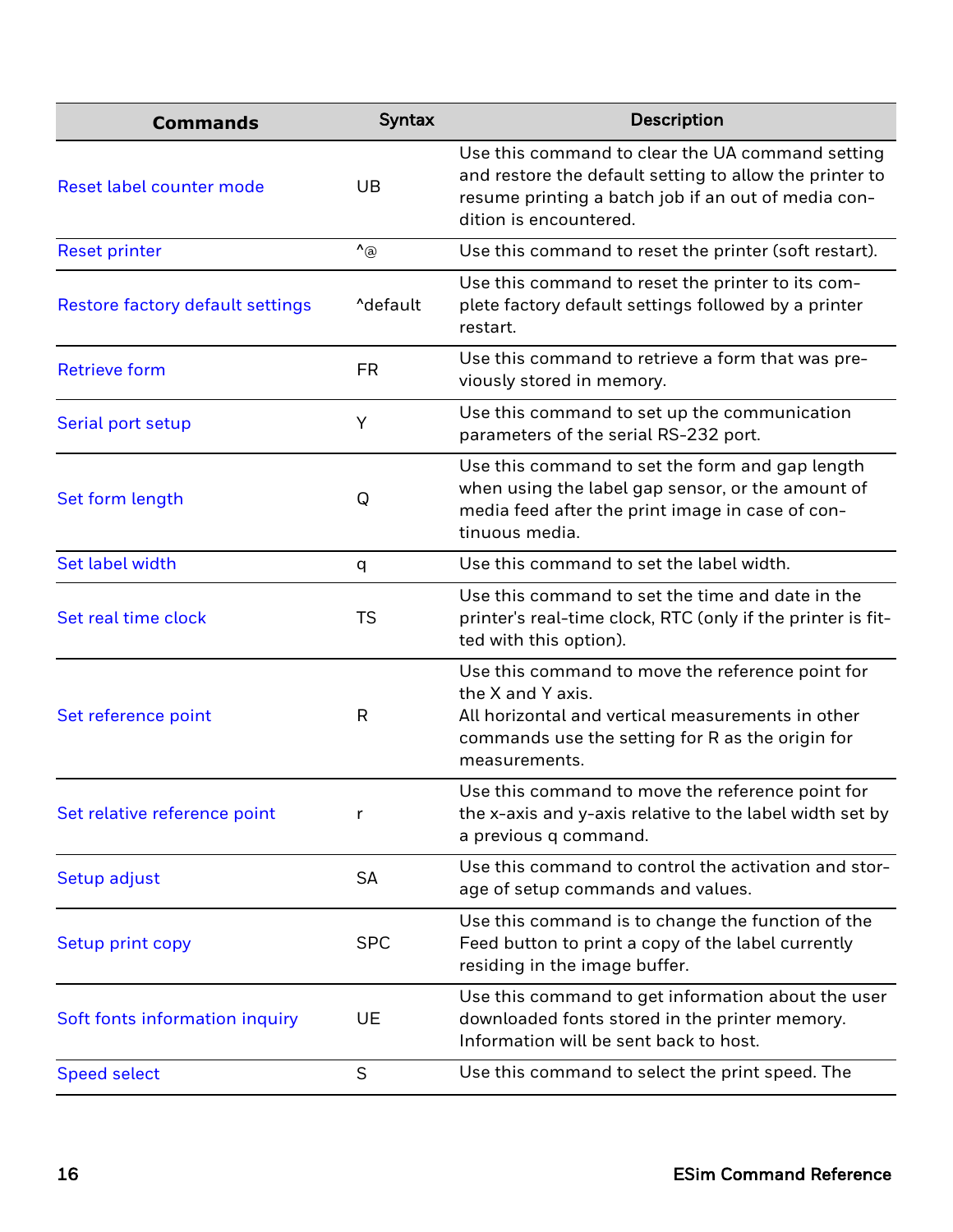| <b>Commands</b>                                | Syntax    | <b>Description</b>                                                                                                                                                                          |  |
|------------------------------------------------|-----------|---------------------------------------------------------------------------------------------------------------------------------------------------------------------------------------------|--|
|                                                |           | speeds supported, and the default speed, will be<br>dependent on the printer itself.                                                                                                        |  |
| Store graphics in image buffer                 | <b>GW</b> | Use this command to store binary graphic file data<br>directly into the printing image buffer memory, to be<br>used for immediate printing.                                                 |  |
| Store graphics in memory                       | GM        | Use this command to store graphics files in non-<br>volatile memory.                                                                                                                        |  |
| Store soft font                                | ES        | This command is used to download and store user-<br>downloaded fonts ("soft fonts") in memory.                                                                                              |  |
| User-defined error/status character<br>control | еR        | This command allows the advanced programmer to<br>specify the printer's error/status report character for<br>error reporting via the RS-232 serial and other com-<br>munication interfaces. |  |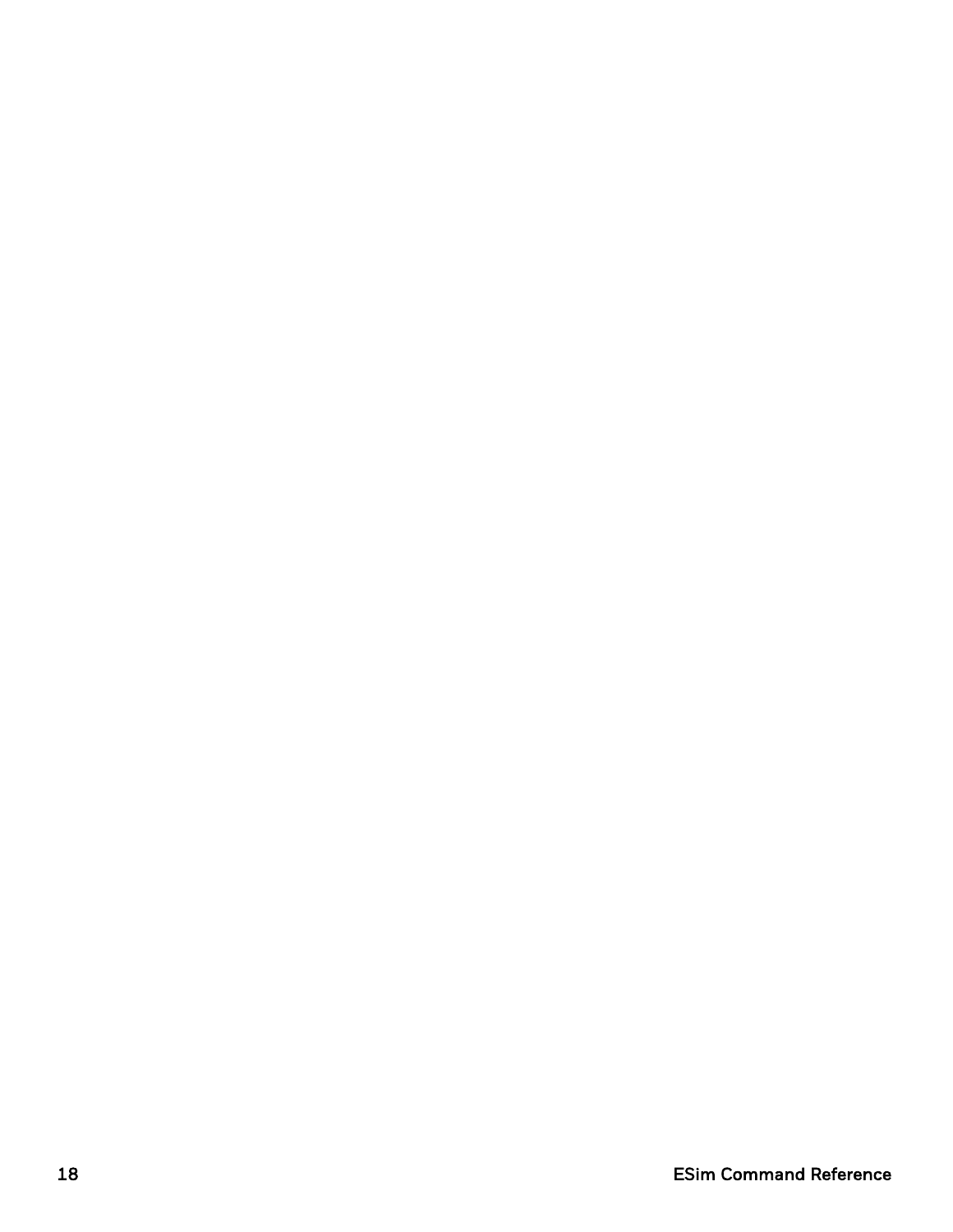CHAPTER **3**

# <span id="page-24-0"></span>**COMMANDS**

# <span id="page-24-1"></span>**B - 1D Barcode command**

Use this command to print one-dimensional bar codes.

#### Behavior of bar codes with Variables and Counters

The data field can be substituted by or combined with the following commands:

- Vnn =Prints the contents of variable "nn", where ""nn" is a two digit number from 00 to 99.
- Cn = Prints the contents of counter "n" at this position. Range of  $n = 0$  to 9.
- $\text{Cn}+/- x = \text{Prints}$  the contents of counter "n" at this position while setting the counters start value to "x". Range of  $n = 0$  to 9. Enter  $+$  to increase the value or  $-$  to decrease the value.
- Data with the RTC Time & Date Functions
- The Data field can be replaced by or combined with the following variables:
- TT = Prints the current time at this position in the predefined format. See the TT command for format selection.
- TD =Prints the current date at this position in the predefined format. See the TD command for format selection.

[Codabar](#page-26-0) 1D bar code [Code](#page-28-0) 39 1D bar code [Code](#page-30-0) 93 1D bar code [Code](#page-32-0) 128 1D bar code [EAN8](#page-36-0) 1D bar code [EAN13](#page-38-0) 1D bar code [Interleaved](#page-40-0) 2 of 5 1D bar code [MSI-3](#page-42-0) with mod. 10 check digit 1D bar code [Planet](#page-44-0) 1D bar code

Plessey [\(MSI-1\)](#page-46-0) 1D bar code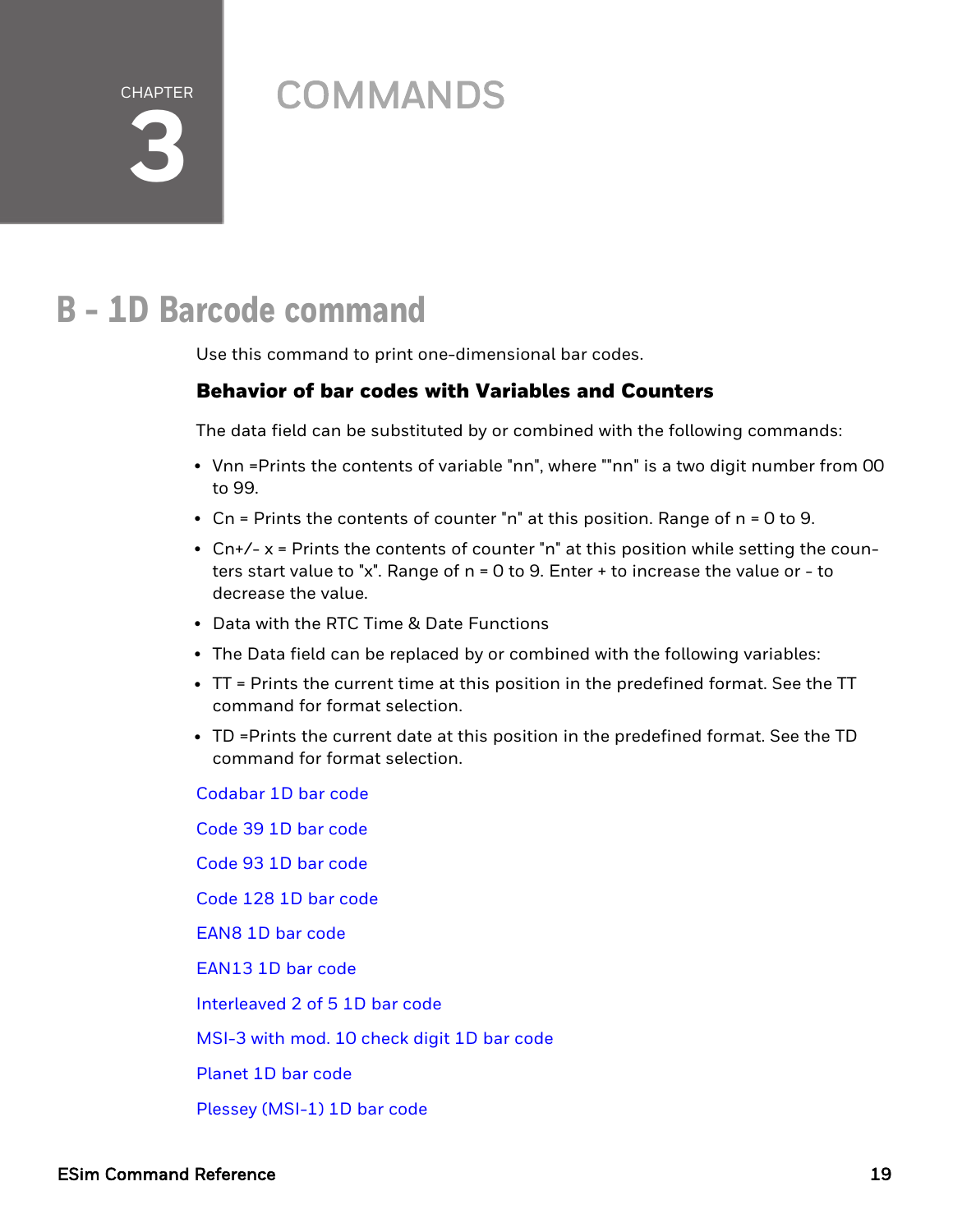[Postnet](#page-48-0) 1D bar code [RSS-14](#page-50-0) 1D bar code [UCC/EAN](#page-52-0) 128 1D bar code UPC A & E 1D bar [code](#page-54-0)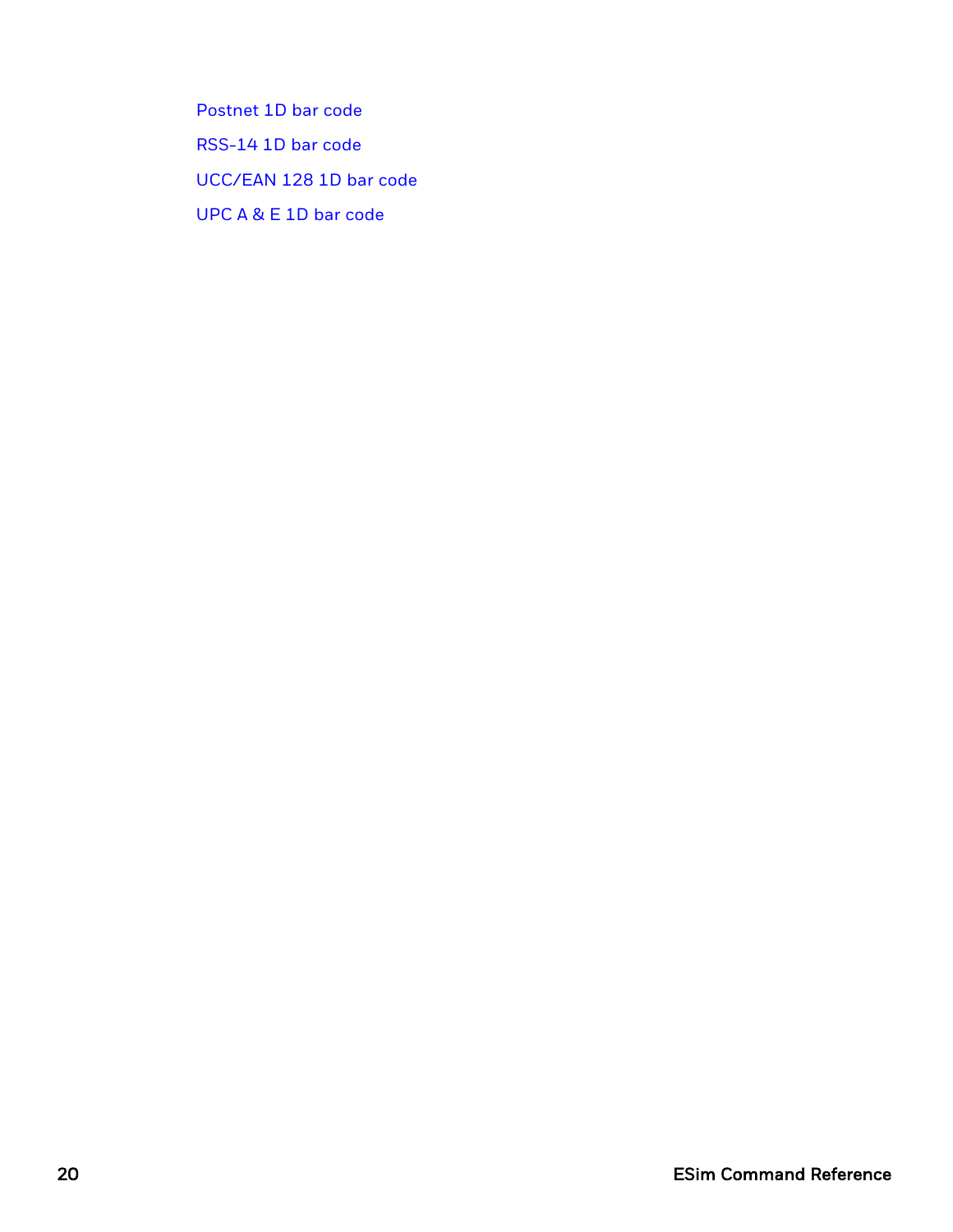### <span id="page-26-0"></span>**Codabar 1D bar code**

Use this command to render a codabar one-dimensional bar code symbol.

#### Syntax

B<p1>,<p2>,<p3>,<p4>,<p5>,<p6>,<p7>,<p8>,"<DATA>"

#### **Parameters**

#### *<p1>*

Horizontal start position (X) in dots. Valid Value:

• A numeric value between 0 and the thermal printhead (TPH) width.

#### *<p2>*

Vertical start position (Y) in dots. Valid Value:

• A numeric value between 0 and the specified media length.

#### *<p3>*

Rotation. Valid Values:

- 0: No rotation
- $\cdot$  1: 90 degrees
- $\cdot$  2: 180 degrees
- $\cdot$  3: 270 degrees

#### *<p4>*

Selects codabar bar code. Valid Value:

 $\cdot$  K

#### *<p5>*

Narrow bar width (in dots). Valid Value:

• Range:  $1 - 20$ 

#### *<p6>*

Wide bar width (in dots) Valid Value:

• Range:  $2 - 30$ 

#### *<p7>*

Bar code height (in dots) Valid Value:

• Range:  $1 - 999$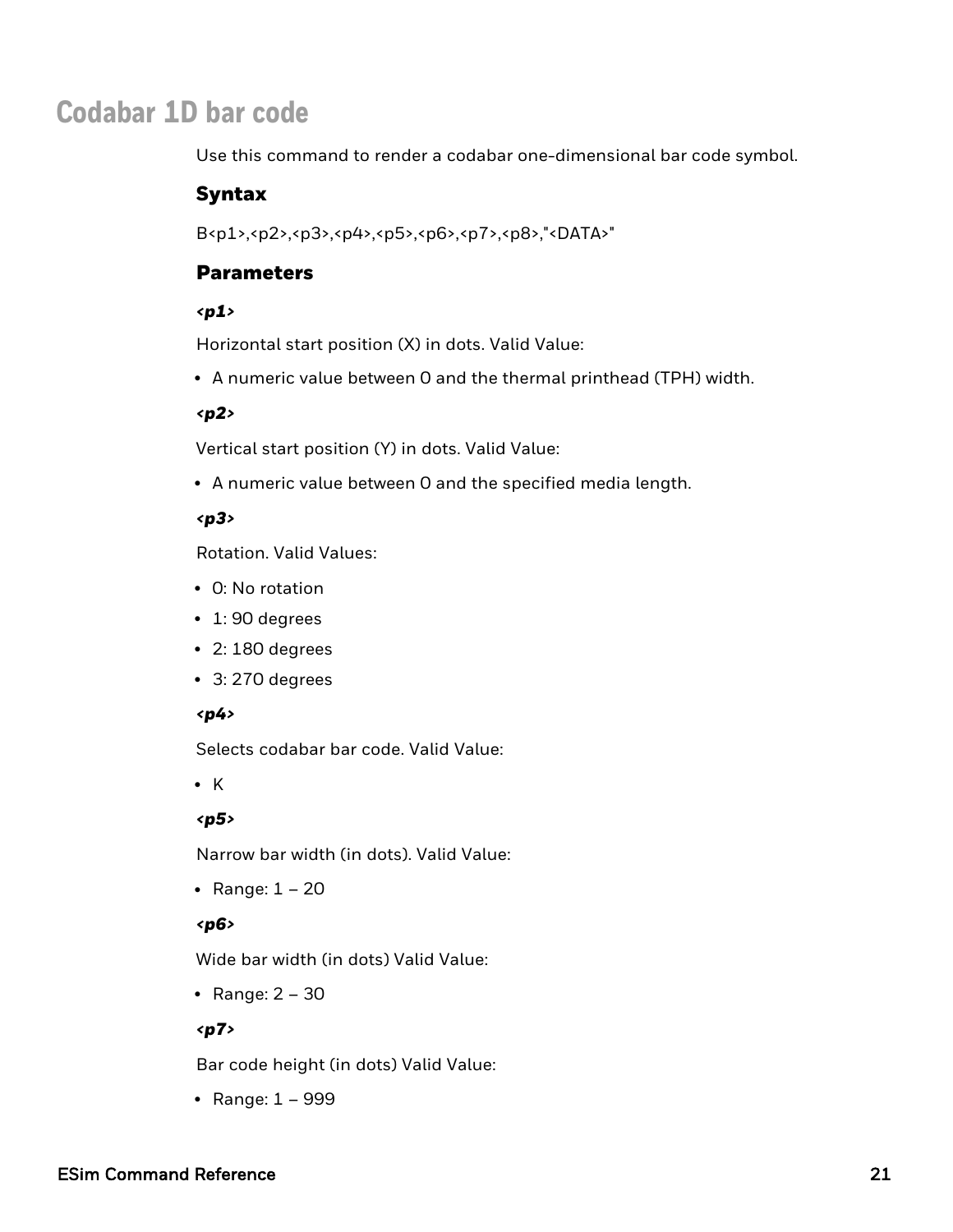#### *<p8>*

Render human readable data with bar code. Valid Values:

- B: Render human readable data
- N: Do not render human readable data

#### *<DATA>*

Fixed data field. Valid Values:

- Valid range:
- Follows standard codabar valid data and start/stop symbols.
- <sup>l</sup> Data: "0" to "9", "-", "\$", ":", "/", ".", "+".
- Start/Stop Symbols: "A", "E", "N", "T", "\*".

#### Behavior

• If the data contains invalid characters/symbols, no bar code will be rendered.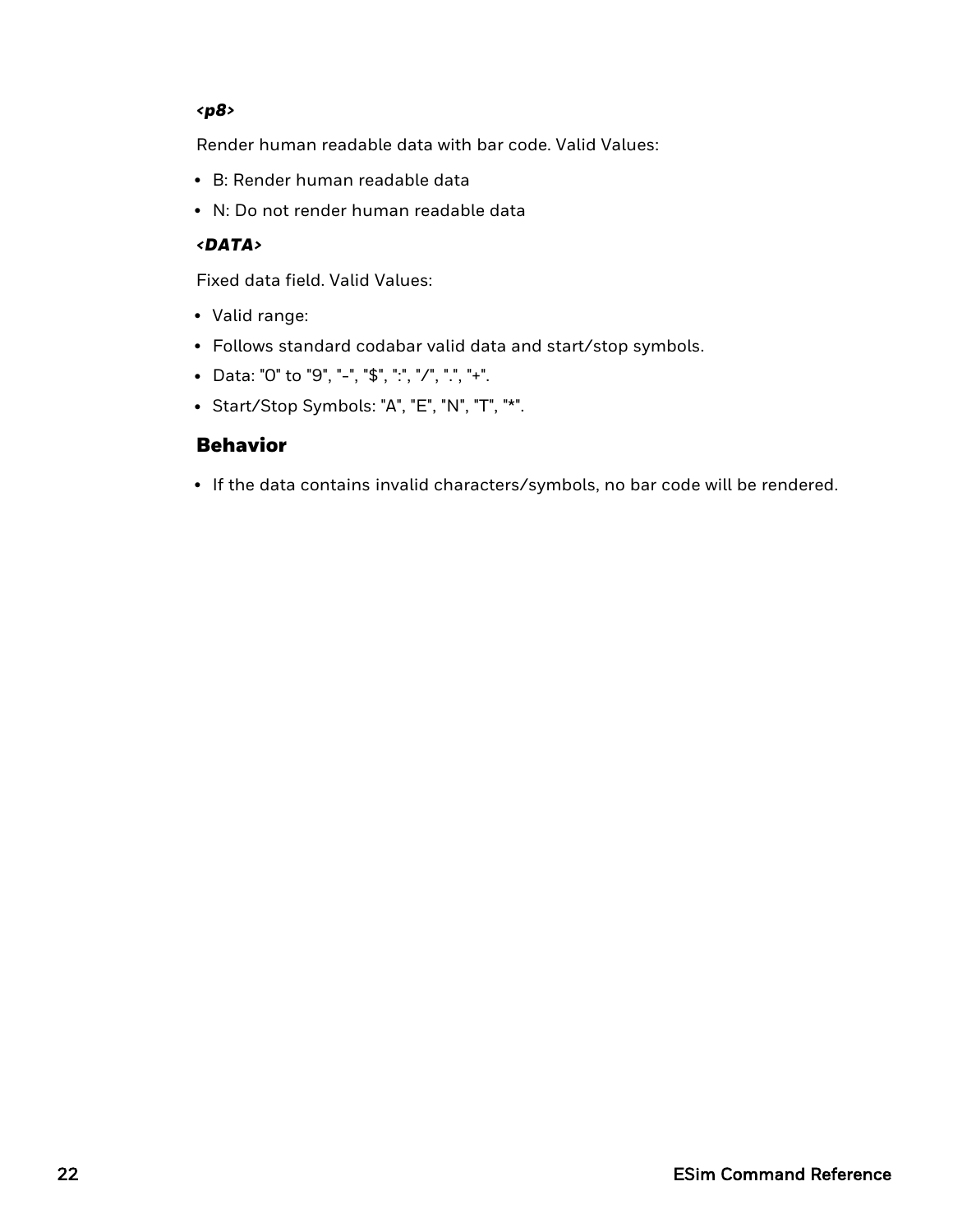### <span id="page-28-0"></span>**Code 39 1D bar code**

Use this command to render code 39 one-dimensional bar code symbols.

#### Syntax

B<p1>,<p2>,<p3>,<p4>,<p5>,<p6>,<p7>,<p8>,"<DATA>"

#### **Parameters**

#### *<p1>*

Horizontal start position (X) in dots. Valid Value:

• A numeric value between 0 and the thermal printhead (TPH) width.

#### *<p2>*

Vertical start position (Y) in dots. Valid Value:

• A numeric value between 0 and the specified media length.

#### *<p3>*

Rotation. Valid Values:

- 0: No rotation
- $\cdot$  1: 90 degrees
- $\cdot$  2: 180 degrees
- $\cdot$  3: 270 degrees

#### *<p4>*

Selects bar code. Valid Values:

- 3: Code 39 standard or extended
- 3C: Code 39 with check digit

#### *<p5>*

Narrow bar width (in dots). Valid Value:

• Range:  $1 - 20$ 

#### *<p6>*

Wide bar width (in dots). Valid Value:

• Range:  $2 - 30$ 

#### *<p7>*

Bar code height (in dots). Valid Value:

#### ESim Command Reference 23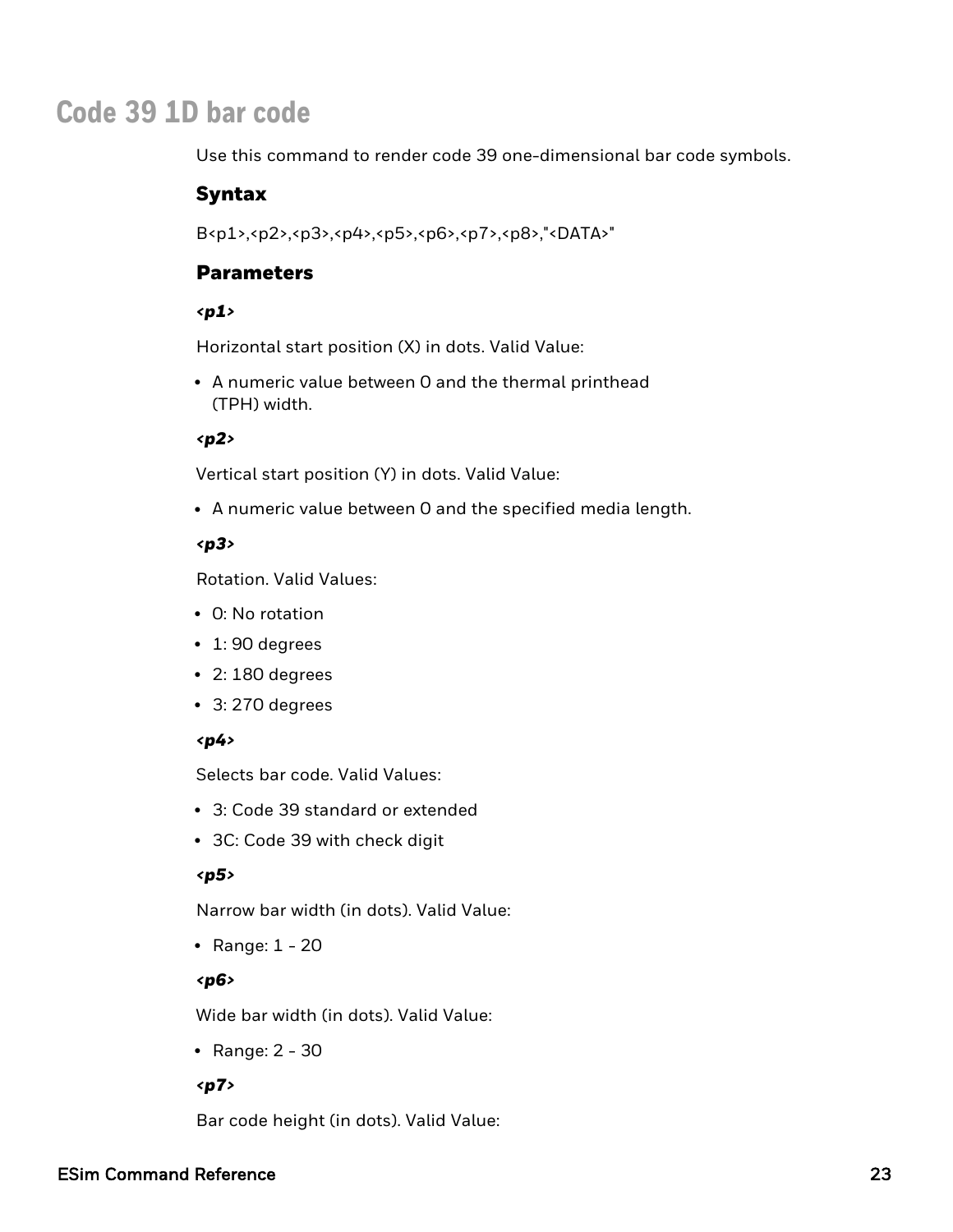• Range: 1 - 999

#### *<p8>*

Render human readable data with bar code. Valid Values:

- B: Render human readable data
- N: Do not render human readable data

#### *<DATA>*

Fixed data field. Valid Values:

Range

- Uppercase letters: A Z
- Numeric Digits: 0 9
- Special Characters:  $-$ , ., \$,  $/$ ,  $+$ ,  $\%$ , and space

#### Behavior

• If the data contains invalid characters, ESim will attempt to render the bar code for valid characters and ignore / skip the invalid characters.

#### **Difference**

• ESim may render different from other EPL II competitor printers in situations where the data consists of invalid characters.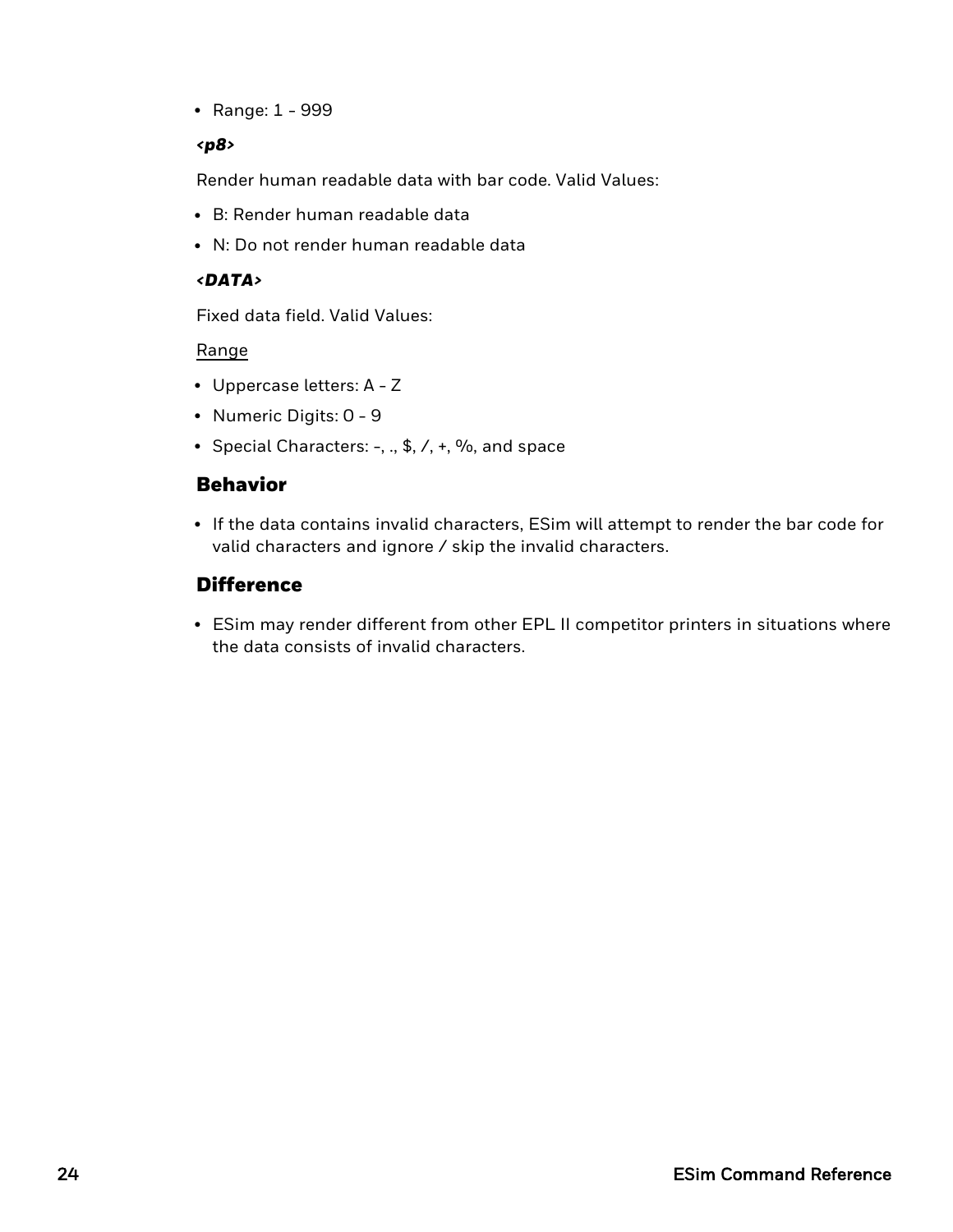### <span id="page-30-0"></span>**Code 93 1D bar code**

Use this command to render a code 93 one-dimensional bar code symbol.

#### Syntax

B<p1>,<p2>,<p3>,<p4>,<p5>,<p6>,<p7>,<p8>,"<DATA>"

#### **Parameters**

#### $<sub>p1</sub>$ </sub>

Horizontal start position (X) in dots. Valid Value:

• A numeric value between 0 and the thermal printhead (TPH) width.

#### *<p2>*

Vertical start position (Y) in dots. Valid Value:

• A numeric value between 0 and the specified media length.

#### *<p3>*

Rotation. Valid Values:

- 0: No rotation
- $\cdot$  1: 90 degrees
- $\cdot$  2: 180 degrees
- $\cdot$  3: 270 degrees

#### *<p4>*

Selects code 93 bar code. Valid Value:

 $.9$ 

#### *<p5>*

Narrow bar width (in dots). Valid Value:

• Range:  $1 - 20$ 

#### *<p6>*

Wide bar width (in dots). Valid Value:

• Range:  $2 - 30$ 

#### *<p7>*

Bar code height (in dots). Valid Value:

• Range:  $1 - 999$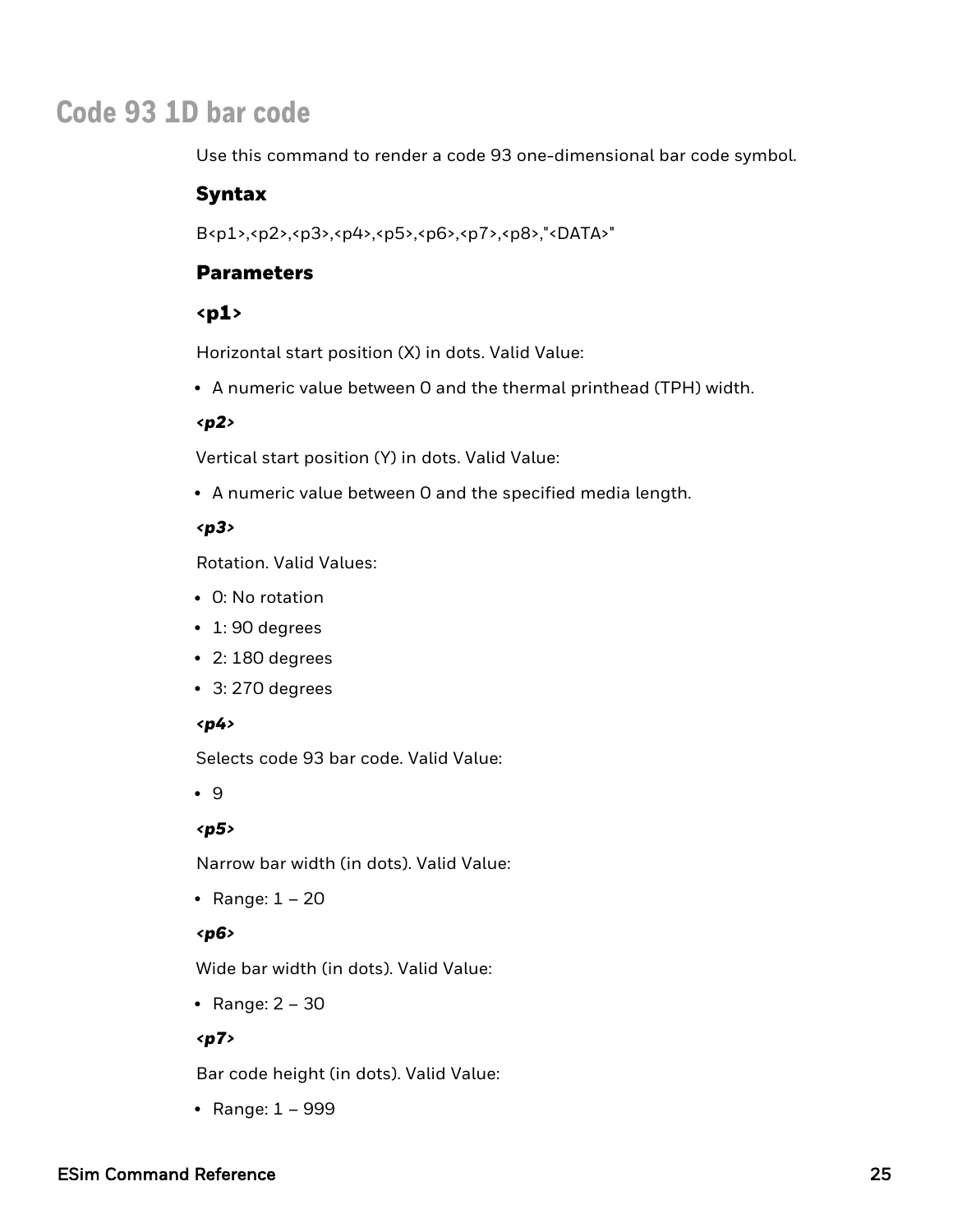#### *<p8>*

Render human readable data with bar code. Valid Values:

- B: Render human readable data
- N: Do not render human readable data

#### *<DATA>*

Fixed data field. Valid Value:

• Range: Full 128 code, from HEX 00 to 7F.

#### Behavior

• Encoding of valid data is based on the basic symbols  $A - Z$ ,  $O - 9$  and "-", ".", "\$", "/", "+" and "%", with four special purpose symbols used in a two-character format to represent other characters.

#### Limitation

• Data with NULL is not able to be accepted, and may result in truncated data encoded in the rendered bar code.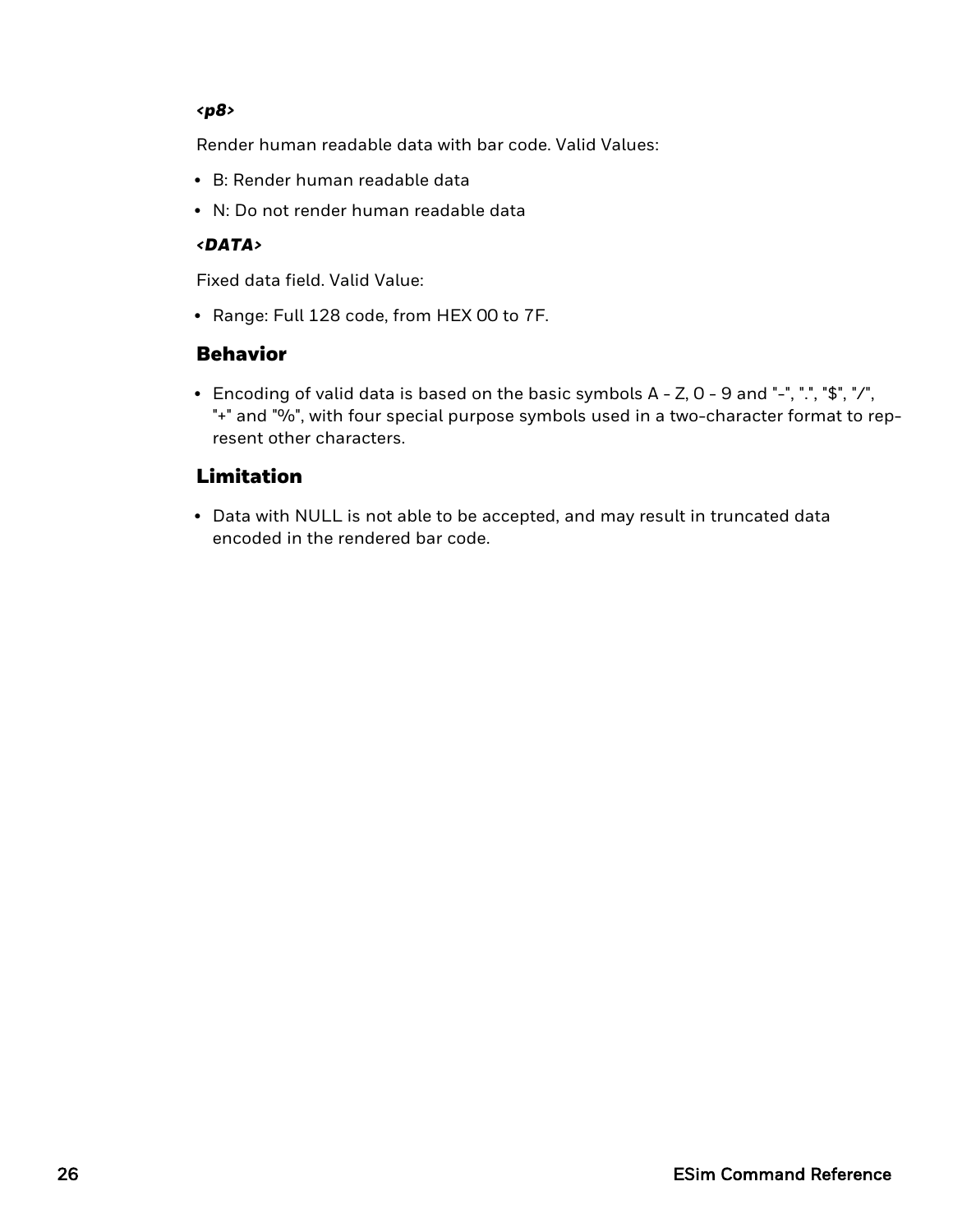### <span id="page-32-0"></span>**Code 128 1D bar code**

Use this command to render code 128 one-dimensional bar code symbols.

#### Syntax

B<p1>,<p2>,<p3>,<p4>,<p5>,<p6>,<p7>,<p8>,"<DATA>"

#### **Parameters**

#### *<p1>*

Horizontal start position (X) in dots. Valid Value:

• A numeric value between 0 and the thermal printhead (TPH) width.

#### *<p2>*

Vertical start position (Y) in dots. Valid Value:

• A numeric value between 0 and the specified media length.

#### *<p3>*

Rotation. Valid Values:

- O: No rotation (default with invalid value)
- $\cdot$  1: 90 degrees
- $\cdot$  2: 180 degrees
- $\cdot$  3: 270 degrees

#### *<p4>*

Selects code 128 bar code types. Valid Values:

- O: Code 128 UCC Serial Shipping Container Code
- 1:Code 128 Auto A, B, C mode
- 1A: Code 128 Manual selection of subset A
- 1B: Code 128 Manual selection of subset B
- 1C: Code 128 Manual selection of subset C

#### *<p5>*

Narrow bar width (in dots). Valid Value:

• Range:  $1 - 20$ 

#### *<p6>*

Wide bar width (in dots). Value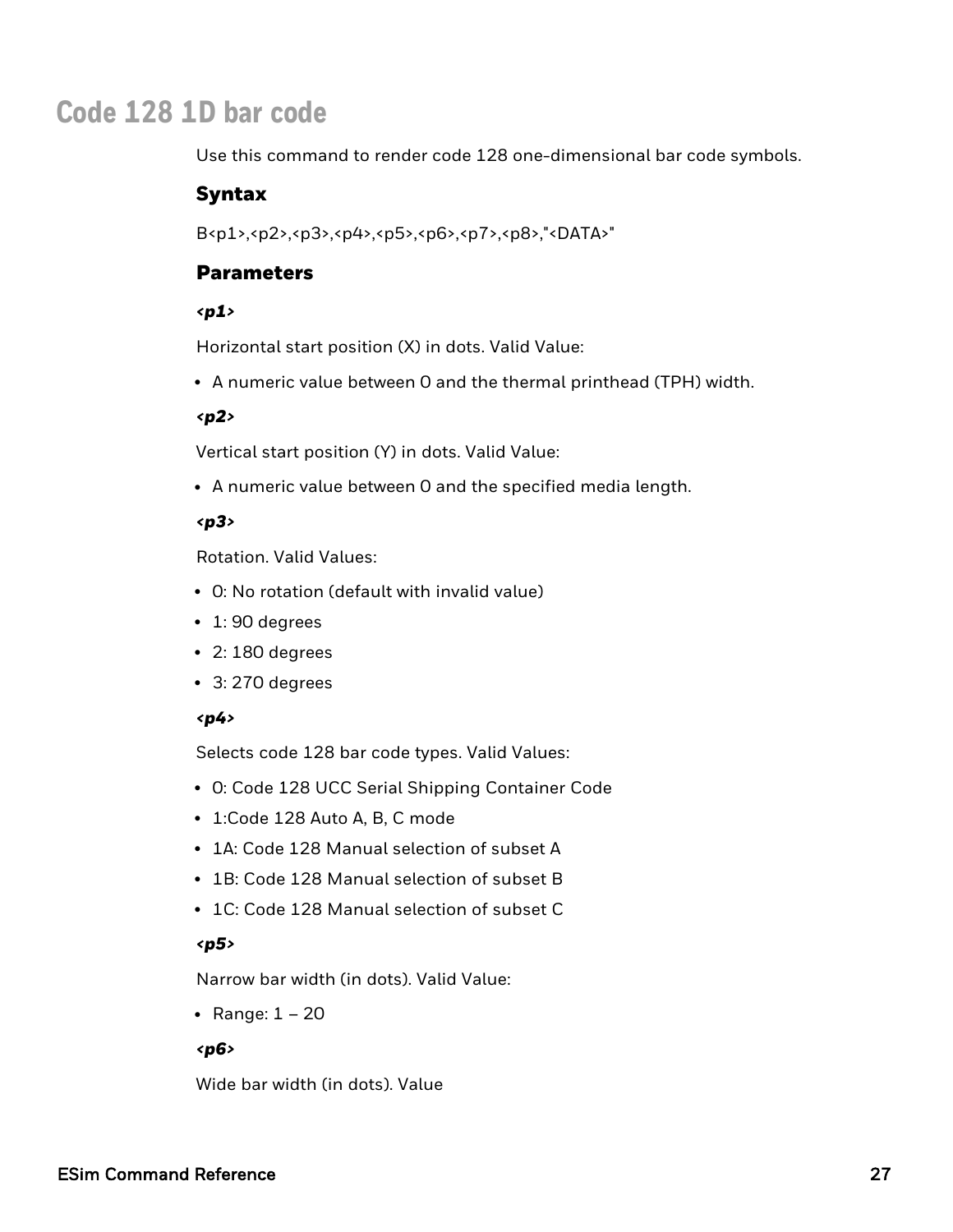• Range:  $2 - 30$ 

#### *<p7>*

Bar code height (in dots). Valid Value:

• Range:  $1 - 999$ 

#### *<p8>*

Render human readable data with bar code. Valid Values:

- B: Render human readable data
- N: Do not render human readable data

#### *<DATA>*

Fixed data field. Valid Values:

- Range: Code 128 valid data range according to Code 128 subset A, B, C.
- The backslash  $(\nabla)$  character designates the following character as literal and will encode into the data field.
- Parameters Details

| Print out | Data field data |
|-----------|-----------------|
| -11       | - 11            |
| "my data" | \"my data\"     |
|           |                 |
| \code\    | \\code\\        |

#### Behavior

- If <p3> parameter value is out of range,  $ESim$  will ignore the value and render the bar code as if there is no rotation.
- For Code 128 UCC
	- $\degree$  the allowable data length rendered is up to 19 characters only, any data of longer length, the bar code will not be rendered for the 20th character and beyond.
	- <sup>o</sup> data type is numeric only for Code 128 UCC.

#### *Behavior (EPL mode)*

- Code 128 function control characters (FCN#). Multiple FCN#s, TTs, TDs and "DATA" strings can be concatenated, and can be inserted within the symbol.
- FCN2, FCN3 and FCN4 are invalid in Code 128 mode C ( $\epsilon$ p4 $>$  = 1C) causing a syntax error return.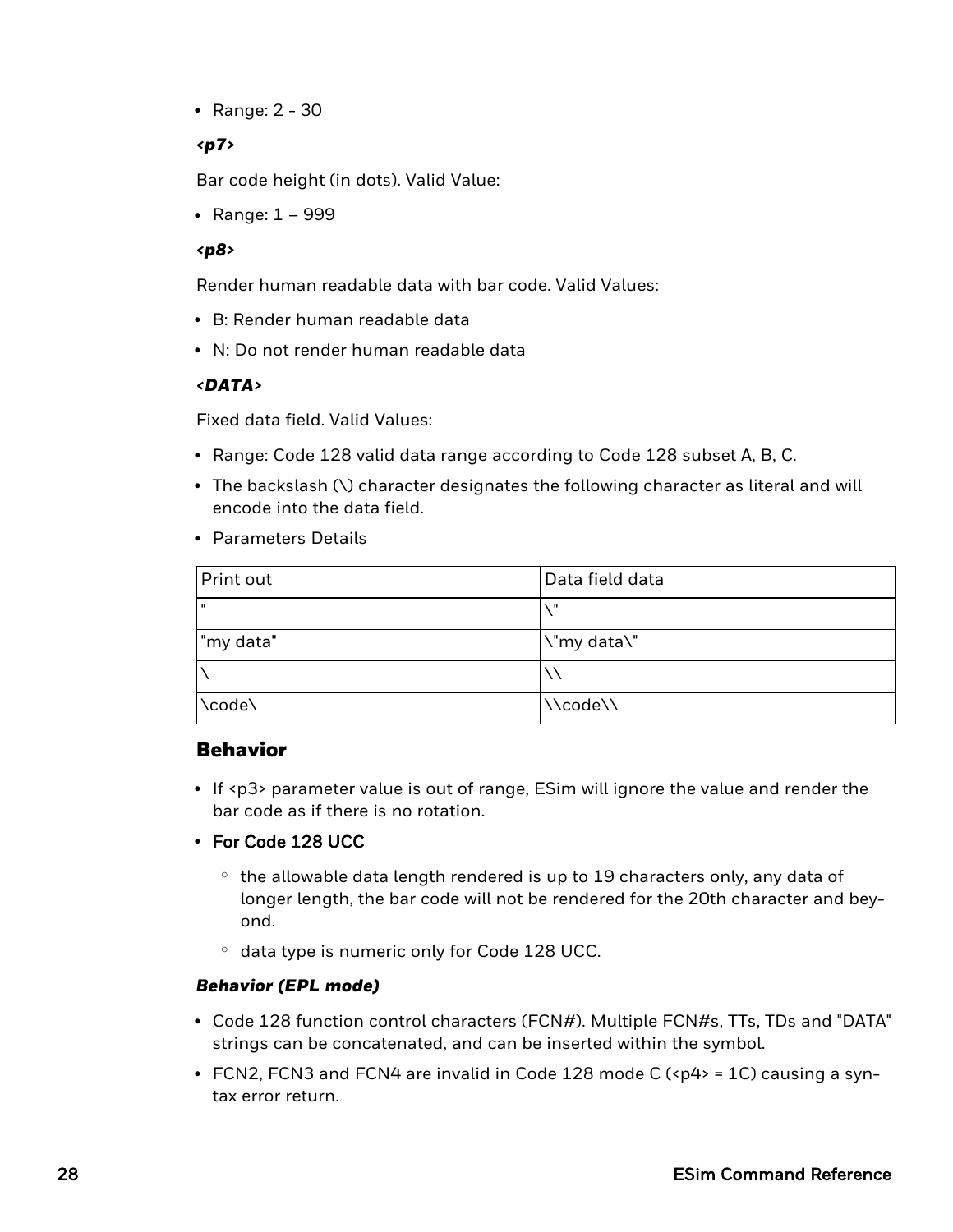- Code 128 can encode all 128 standard characters ( $0 127$ ). Function character FCN4 provides a means to encode extended characters (128 – 255). And it directs the reader to add 128 to the value of each affected character before allowing transmission.
- Two consecutive FCN4s will toggle between standard and extended mode for all succeeding data characters (until the end of the symbol, or until the next pair of FCN4s is seen).
- A single FCN4 toggles between standard and extended mode for only one following data character.
- Both A and B code sets are needed to represent the extended character set, just as both sets are needed to represent the standard character set.
- FCN4s can be inserted manually, if desired, by following the syntax described above. The printer will, however, insert them automatically if extended characters are encountered in the DATA:
- If up to 4 contiguous extended characters are seen, it will go into extended mode by inserting a single FCN4 before each one;
- If 5 or more contiguous extended characters are seen, it will go into extended mode by inserting two FCN4s before.
- While in extended mode, it will apply the rules as if standard characters are seen.
- The preferred way to encode extended characters is to simply embed them in the DATA and have the printer manage the encoding task automatically.
- It is illegal to mix automatic and manual modes within the data for a single symbol. Likewise, an FCN4 after an extended character will also be considered a syntax error.

#### *Behavior (Legacy Mode)*

- The Code 128 family has three unique data character subsets: A, B and C. Each character subset allows the inclusion of different type of data in a bar code. To include information found in different character subset, specify a change of character sets.
- Use the string invocation rules to encode special characters and the special functions keys, FNC1, FNC2, FNC3 and FNC4. Note that the human readable part in the symbol, FNC and code subset control characters is represented by a space. The input data string is a fixed string of maximum 64 alpha-numerical characters.
- Code 128 With Auto Selection of Subset and UCC/EAN Code 128 and EAN128 use automatic subset selection of Subset A, B, or C, both at the start and within the bar code.
- Code 128 With Manual Selection of Subset Start the Code 128 symbol with manual selection of subset A, B or C, to have complete control of composing the symbol data output.
- Invoke special control characters in the data string to switch between subsets or other special cases inside the symbol, as described in the table below.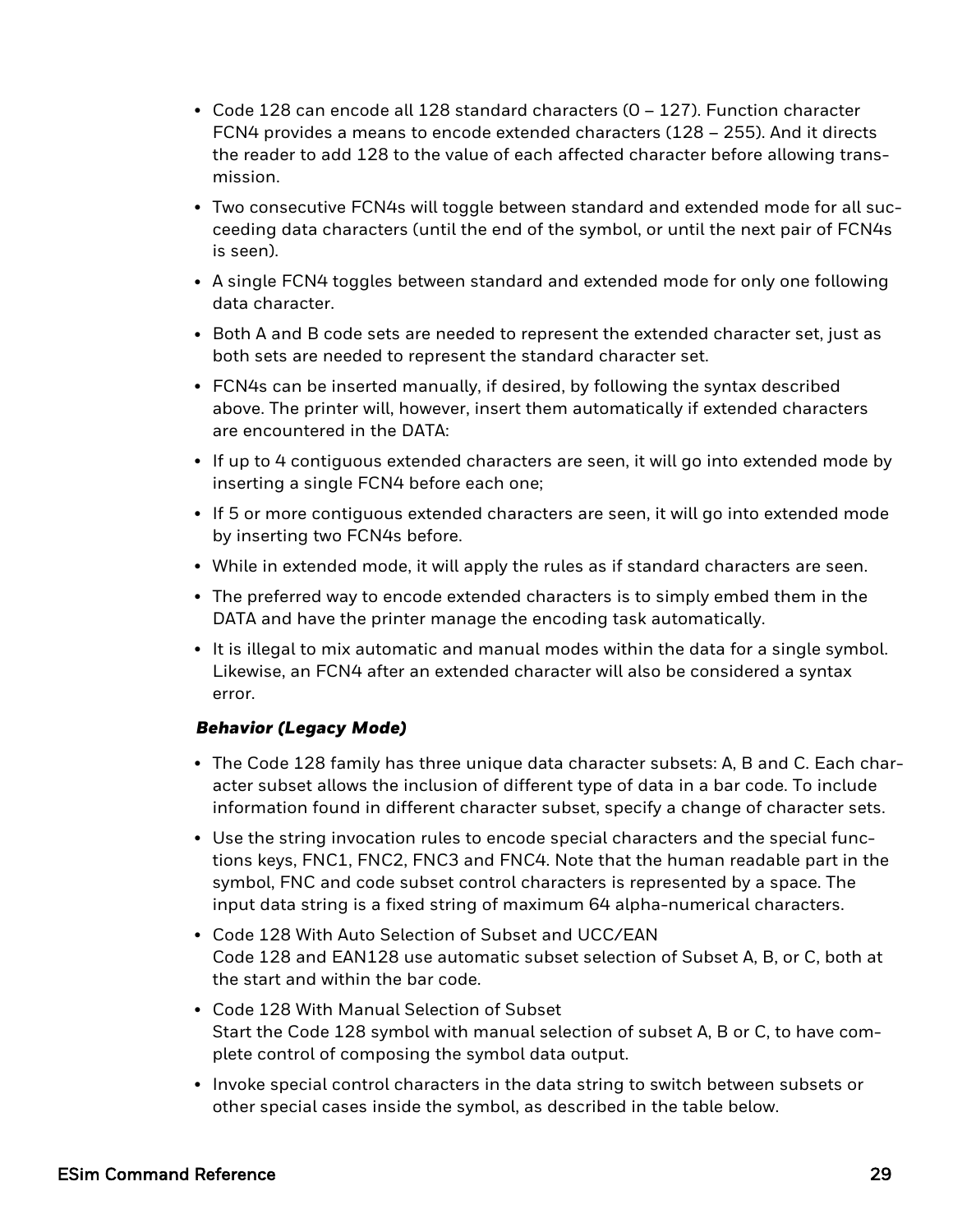#### Command Type values

| Command<br>Type   | <b>Text Print</b> | Bar code | Manual<br>Selection | C128           | Bar code C128<br>Auto<br>UCC/EAN128 |
|-------------------|-------------------|----------|---------------------|----------------|-------------------------------------|
| Command           | А                 | B        | В                   | B              | B, b <sup>5</sup>                   |
| Parameter<br>$p4$ |                   | 1Α       | 1Β                  | 1 <sup>C</sup> | $1,IE^{4}, IEC^{5}$                 |

#### **String Invocation Rules**

| Starts with<br>Auto     | Starts with<br>A, B, or C | Start A             | Start B                                   | Start C             | Start A, B, or<br>$C$ (+FNC1) |
|-------------------------|---------------------------|---------------------|-------------------------------------------|---------------------|-------------------------------|
| Invocation in<br>String | Text output               |                     | Bar code out- Bar code out- Bar code out- |                     | Bar code out-                 |
|                         |                           | put                 | put                                       | put                 | put                           |
| $\mathcal{N}^{\bullet}$ | H.                        | H.                  | H                                         | N.A. <sup>2</sup>   | H.                            |
| $\setminus$             |                           | ∖                   |                                           | N.A. <sup>2</sup>   | ∖                             |
| $\setminus$ 1           | $\mathbf{1}$              | <fnc1></fnc1>       | <fnc1></fnc1>                             | $<$ FNC1>           | <fnc1></fnc1>                 |
| $\sqrt{2}$              | $\overline{2}$            | <fnc2></fnc2>       | <fnc2></fnc2>                             | N.A. <sup>2</sup>   | <fnc2></fnc2>                 |
| $\sqrt{3}$              | 3                         | <fnc3></fnc3>       | <fnc3></fnc3>                             | N.A. <sup>2</sup>   | <fnc3></fnc3>                 |
| $\backslash 4$          | 4                         | <fnc4></fnc4>       | <fnc4></fnc4>                             | N.A. <sup>2</sup>   | <fnc4></fnc4>                 |
| ۱A                      | A                         | lgnore <sup>1</sup> | <code a=""></code>                        | <code a=""></code>  | A                             |
| $\setminus B$           | B                         | <code b=""></code>  | lgnore <sup>1</sup>                       | <code b=""></code>  | B                             |
| $\setminus C$           | C                         | <code c=""></code>  | <code c=""></code>                        | Ignore <sup>1</sup> | C                             |
| \S                      | S                         | <shift></shift>     | <shift></shift>                           | NA <sup>2</sup>     | S                             |
| Char $063$              | Char <sub>06</sub>        | Char <sub>06</sub>  | $NA2$ in<br>Code B                        | NA <sup>2</sup>     | <fnc1></fnc1>                 |

Notes on the invocation rule table:

<sup>1</sup> Nothing happens if invocation code \A, \B, or \C refer to the same subset marked "Ignore".

<sup>2</sup> Not applicable combinations cause an error 01.

 $3$  Char hex 06 in string is a legacy for FNC1 invocation from earlier bar code 128 implementations.

<sup>4</sup> EAN/UCC symbology always included FNC1 in the first data position and does not support other FNCs.

<sup>5</sup> Linear component of 2D bar code EAN/UCC Composite-Code (Data 1).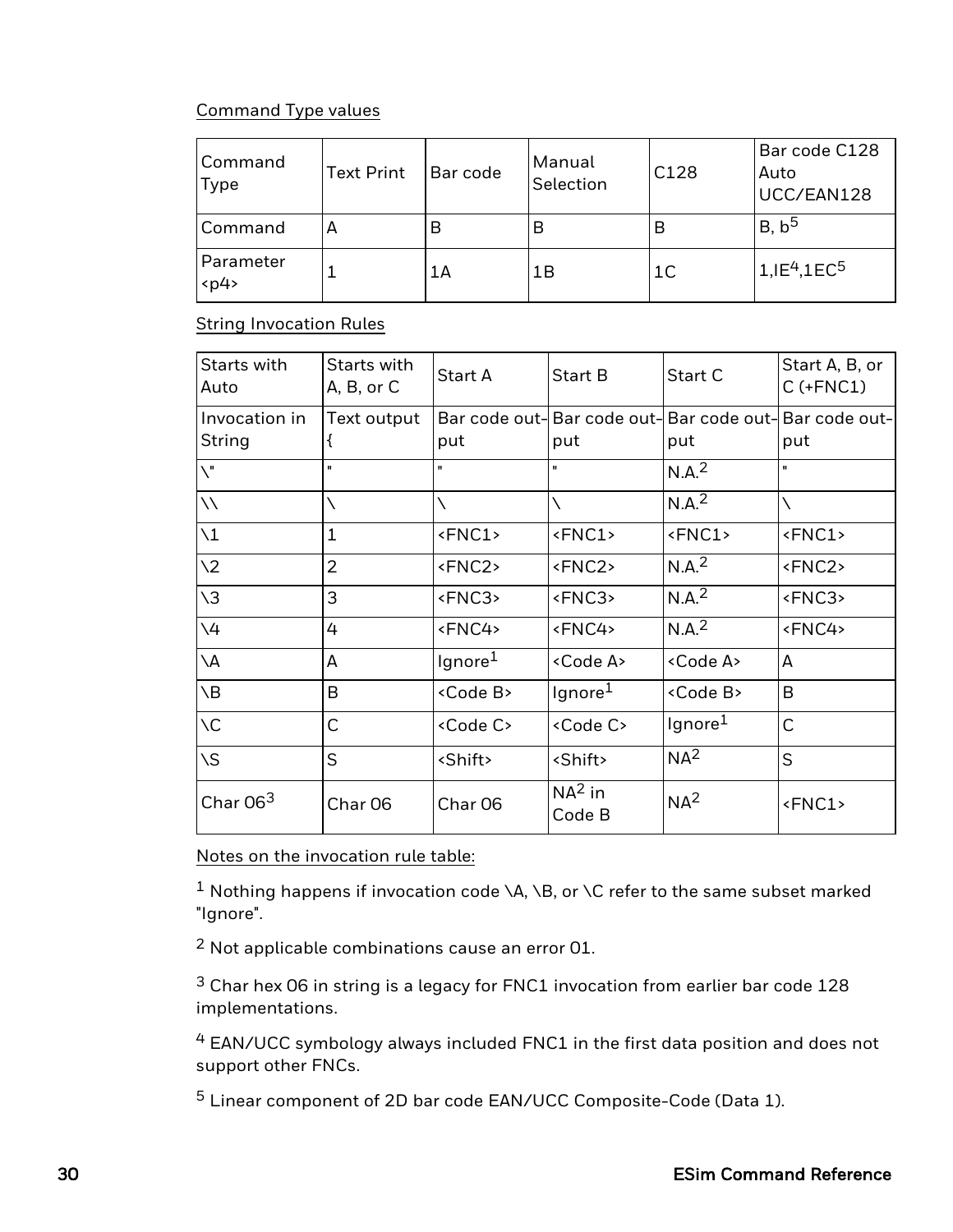# **EAN8 1D bar code**

Use this command to render EAN8 one-dimensional bar code symbols.

#### Syntax

B<p1>,<p2>,<p3>,<p4>,<p5>,<p6>,<p7>,<p8>,"<DATA>"

### **Parameters**

#### *<p1>*

Horizontal start position (X) in dots. Valid Value:

• A numeric value between 0 and the thermal printhead (TPH) width.

#### *<p2>*

Vertical start position (Y) in dots. Valid Value:

• A numeric value between 0 and the specified media length.

#### *<p3>*

Rotation. Valid Values:

- 0: No rotation
- $\cdot$  1: 90 degrees
- $\cdot$  2: 180 degrees
- $\cdot$  3: 270 degrees

#### *<p4>*

Selects EAN8 bar codes. Valid Values:

- $\cdot$  E80: EAN8
- E82: EAN8 2 digit add-on
- E85: EAN8 5 digit add-on

#### *<p5>*

Narrow bar width (in dots). Valid Value:

• Range:  $1 - 20$ 

#### *<p6>*

Wide bar width (in dots). Valid Value:

• Range:  $2 - 30$ 

*<p7>*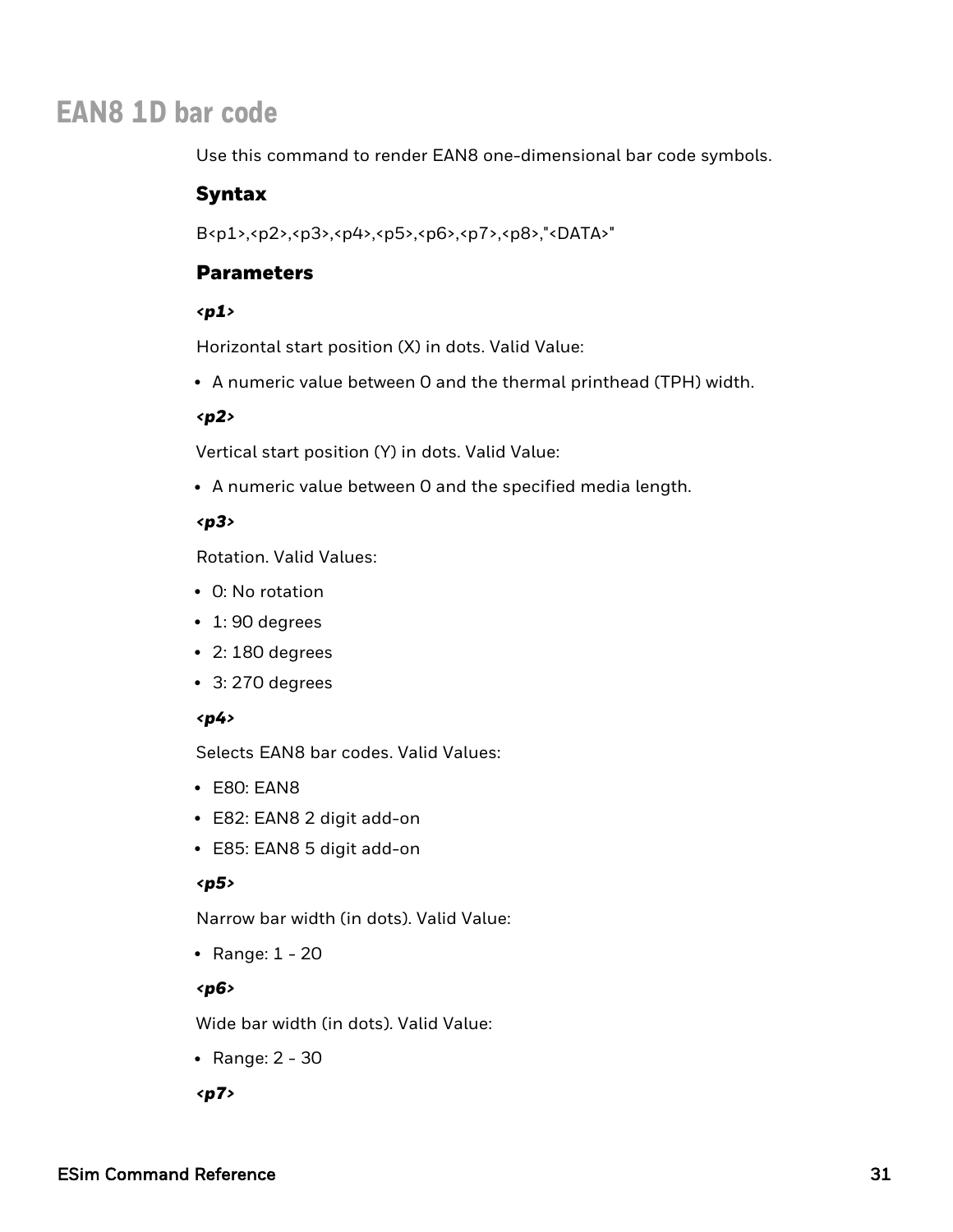Bar code height (in dots). Valid Value:

• Range:  $1 - 999$ 

#### *<p8>*

Render human readable data with bar code. Valid Values:

- B: Render human readable data
- N: Do not render human readable data

#### *<DATA>*

Fixed data field. Valid Values:

- Valid data: Numerical data 0 9
- Valid data length: EAN13 - 7 - 8 digits only EAN13 2 digit add-on - 9 - 10 digits only EAN13 5 digit add-on - 12 - 13 digits only

## Behavior

- For invalid data length, the bar code will not be rendered.
- EAN8 accepts only 7 or more digits input, output will be 8 digits, with the 8th digit as the check digit.
- EAN8 will truncate data to length of 8 if input data length is larger than 8.
- EAN8 with 2 digit add-on accepts only 9 or 10 digits input, output will be 10 digits, with the 10th digit as the check digit.
- EAN8 with 5 digit add-on accepts only 12 or 13 digits input, output will be 13 digits, with the 13th digit as the check digit.
- For invalid data, the bar code may be rendered, but the encoding is non-standard/invalid, and may differ from other reference EPL II printers.
- $\bullet$  For data which contains a '\' character, '\' will be removed, and if the data length is still valid, the bar code will be rendered based on the remaining digits.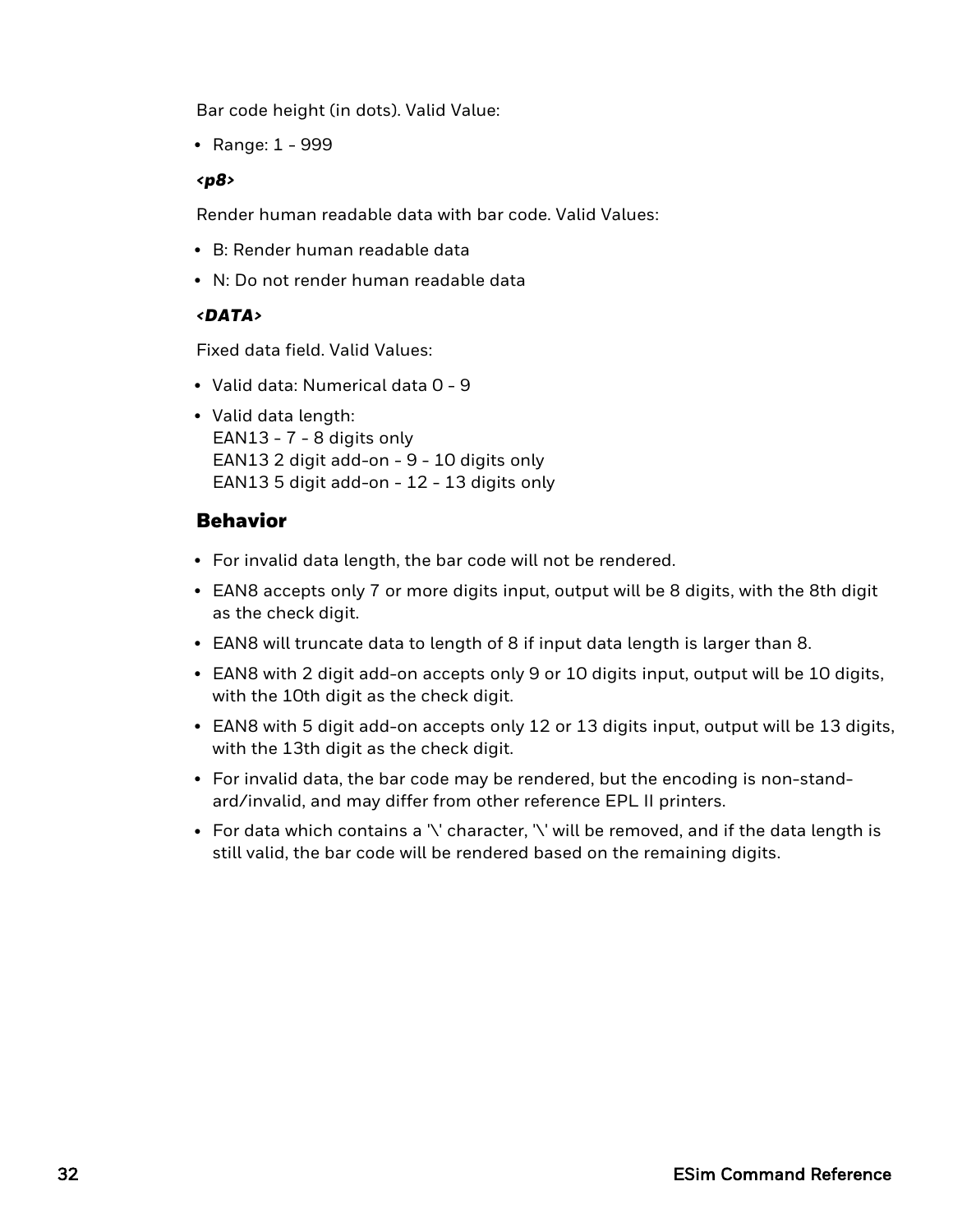# **EAN13 1D bar code**

Use this command to render EAN13 one-dimensional bar code symbols.

### Syntax

B<p1>,<p2>,<p3>,<p4>,<p5>,<p6>,<p7>,<p8>,"<DATA>"

## **Parameters**

#### *<p1>*

Horizontal start position (X) in dots. Valid Value:

• A numeric value between 0 and the thermal printhead (TPH) width.

#### *<p2>*

Vertical start position (Y) in dots. Valid Value:

• A numeric value between O and the specified media length.

#### *<p3>*

Rotation. Valid Values:

- 0: No rotation
- $\cdot$  1: 90 degrees
- $\cdot$  2: 180 degrees
- $\cdot$  3: 270 degrees

#### *<p4>*

Selects EAN13 bar codes. Valid Values:

- $\cdot$  E30: EAN13
- E32:EAN13 2 digit add-on
- E35:EAN13 5 digit add-on

#### *<p5>*

Narrow bar width (in dots). Valid Value:

• Range:  $1 - 20$ 

#### *<p6>*

Wide bar width (in dots). Valid Value:

• Range:  $2 - 30$ 

*<p7>*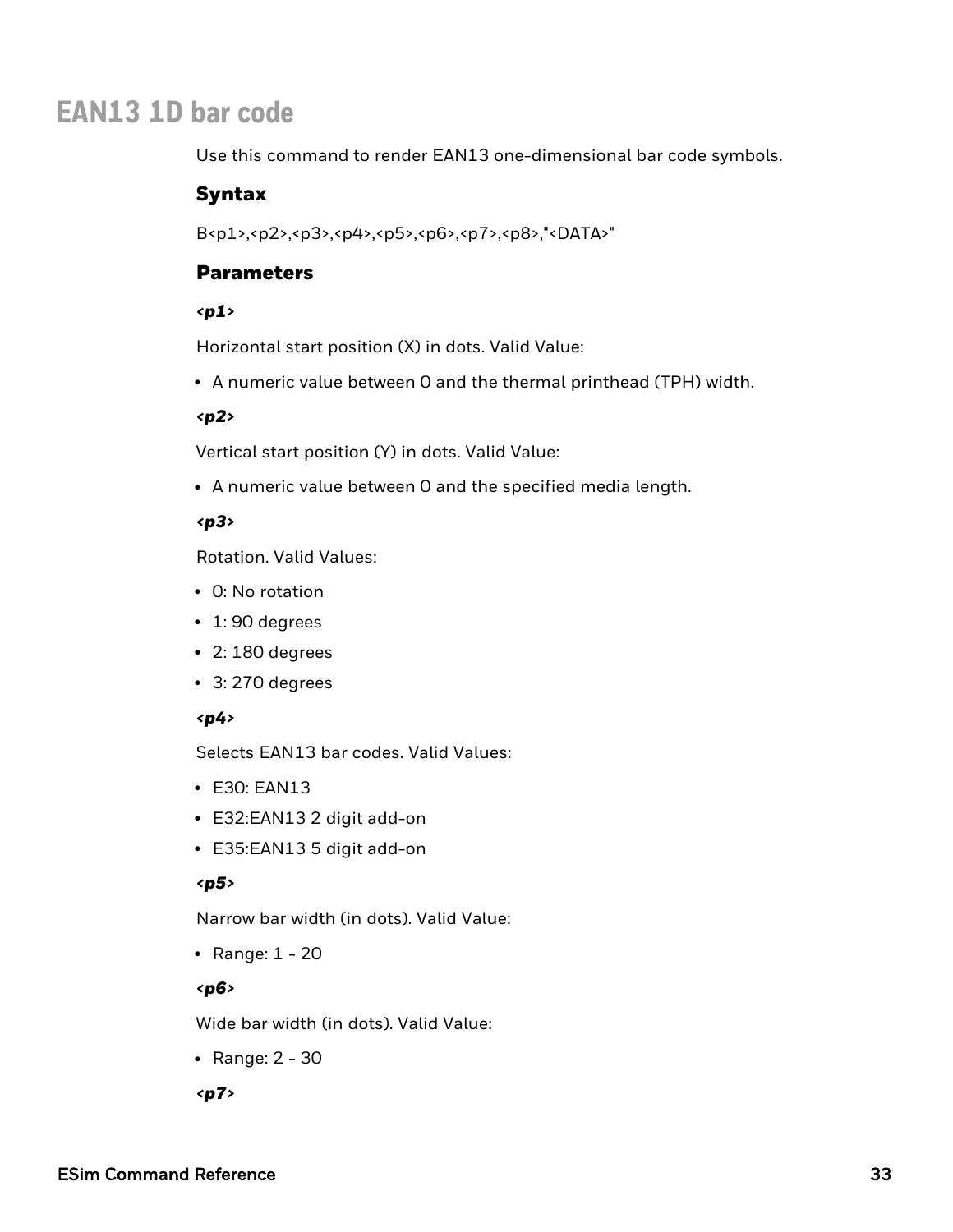Bar code height (in dots). Valid Value:

• Range: 1 - 999

#### *<p8>*

Render human readable data with bar code. Valid Values:

- B: Render human readable data
- N: Do not render human readable data

#### *<DATA>*

Fixed data field. Valid Values:

- Valid data: Numerical data 0 9
- Valid data length: EAN13 - 12 - 13 digits only EAN13 2 digit add-on - 14 - 15 digits only EAN13 5 digit add-on - 17 - 18 digits only

# Behavior

- For invalid data length, the bar code will not be rendered.
- For data shorter by 1 (e.g. 14 digit input for EAN13 with 2 digit add on), a '0' will be padded to the right as part of the main bar code data.
- For invalid data, the bar code may be rendered, but the encoding is non-standard/invalid, and may differ from other reference EPL II printers.
- For data which contains a '\' character, '\' will be removed, and if the data length is still valid, the bar code will be rendered based on the remaining digits.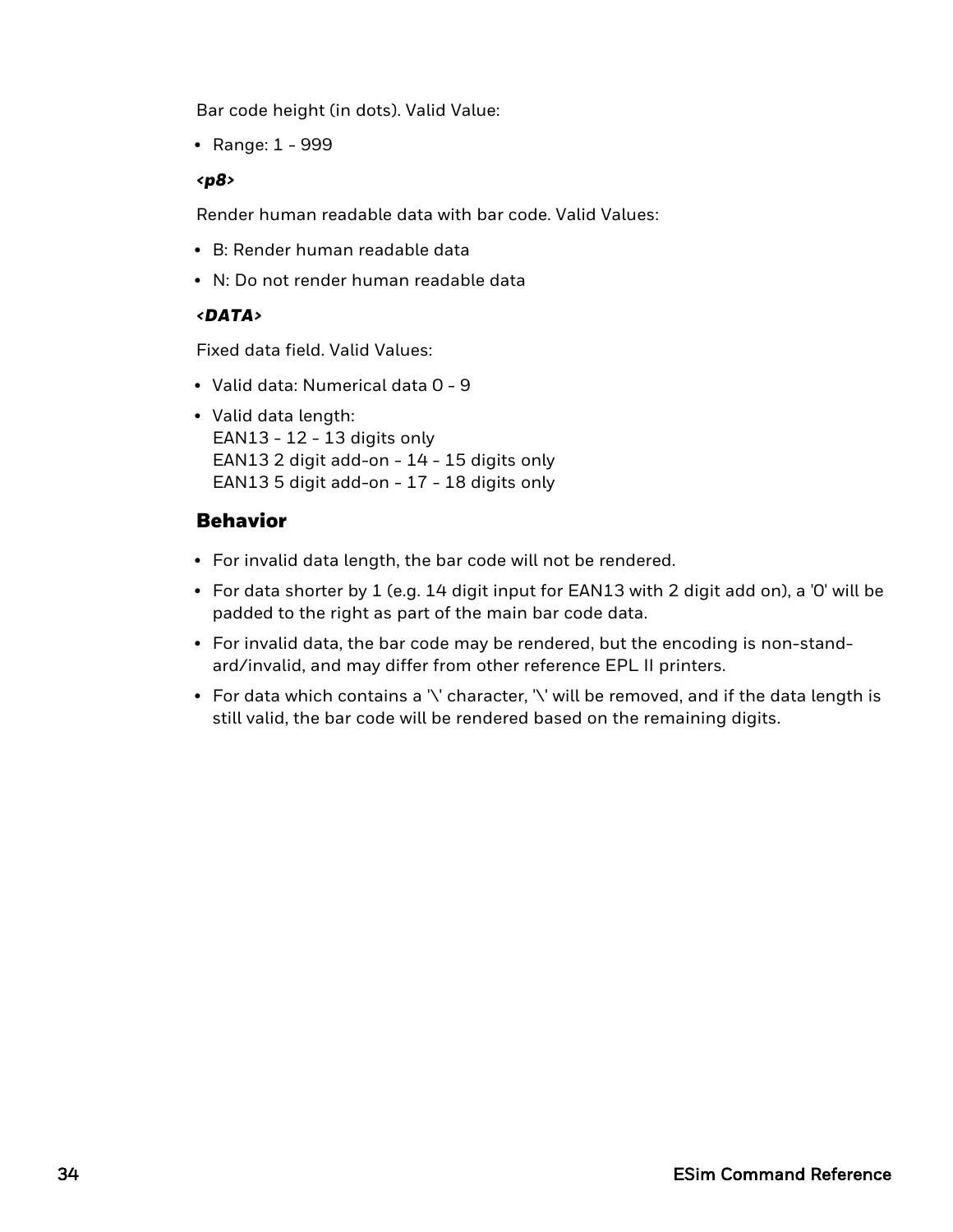# **Interleaved 2 of 5 1D bar code**

Use this command to render interleaved 2 of 5 one-dimensional bar code symbols.

### Syntax

B<p1>,<p2>,<p3>,<p4>,<p5>,<p6>,<p7>,<p8>,"<DATA>"

# **Parameters**

#### *<p1>*

Horizontal start position (X) in dots. Valid Value:

• A numeric value between 0 and the thermal printhead (TPH) width.

#### *<p2>*

Vertical start position (Y) in dots. Valid Value:

• A numeric value between 0 and the specified media length.

#### *<p3>*

Rotation. Valid Values:

- 0: No rotation
- $\cdot$  1: 90 degrees
- $\cdot$  2: 180 degrees
- $\cdot$  3: 270 degrees

### *<p4>*

Selects interleaved 2 of 5 bar codes. Valid Values:

- 2: Interleaved 2 of 5
- 2C: Interleaved 2 of 5 with mod 10 check digit
- 2D: Interleaved 2 of 5 with human readable check digit

### *<p5>*

Narrow bar width (in dots). Valid Value:

• Range:  $1 - 20$ 

### *<p6>*

Wide bar width (in dots). Valid Value:

• Range:  $2 - 30$ 

*<p7>*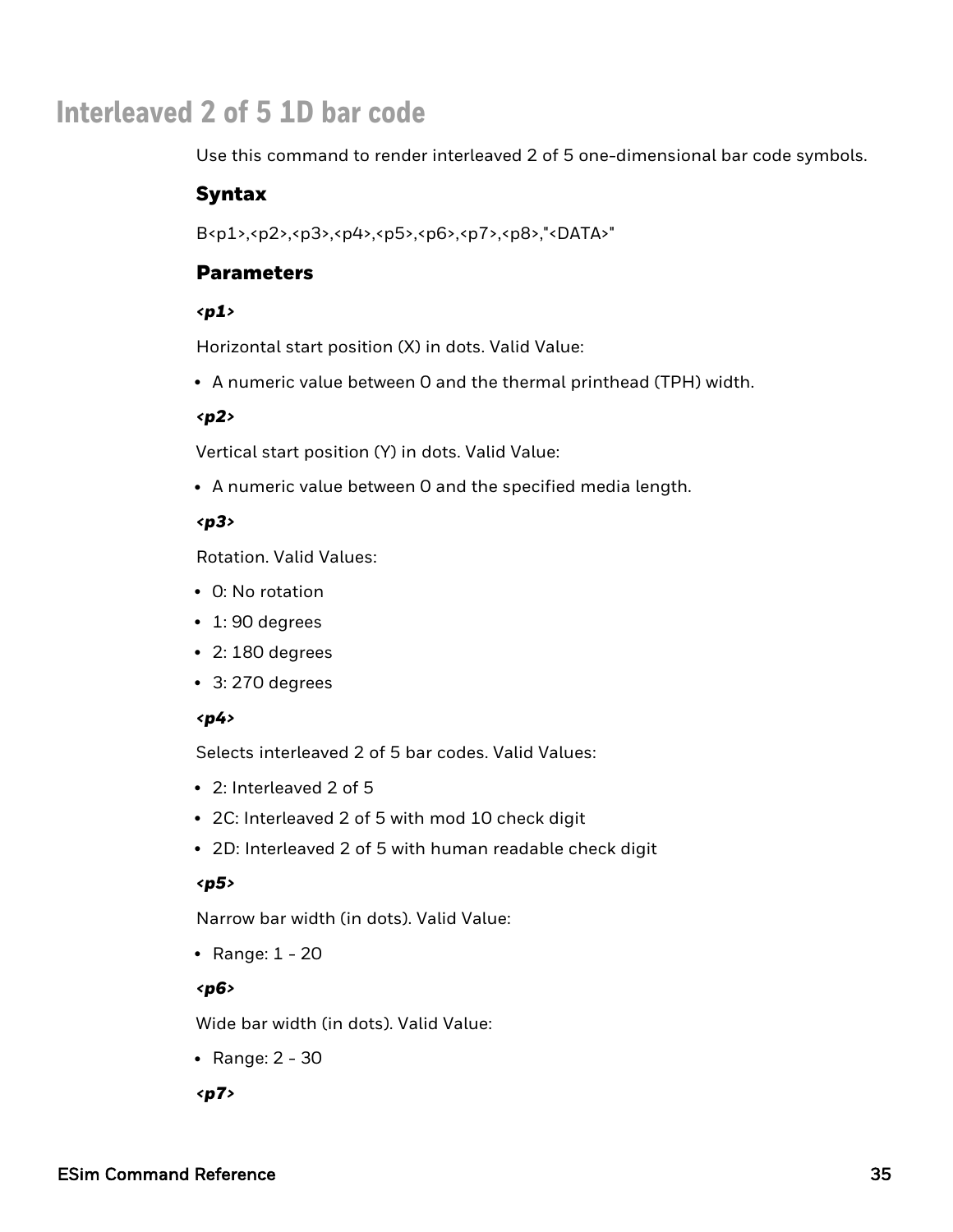Bar code height (in dots). Valid Value:

• Range: 1 - 999

#### *<p8>*

Render human readable data with bar code. Valid Values:

- B: Render human readable data
- N: Do not render human readable data

#### *<DATA>*

Fixed data field. Valid Values:

- Valid data: Numerical data  $0 9$
- Data length: Even number of digits.

### Behavior

- Non-numeric data will be dropped from the data fields.
- If all data is non-numeric, the bar code will not be rendered.
- If odd number of digits is input as data, a 'O' will be inserted to start of the data.
- When <p5> has a value of 0, default values of <p5>= 2 and <p6>= 4 will be applied.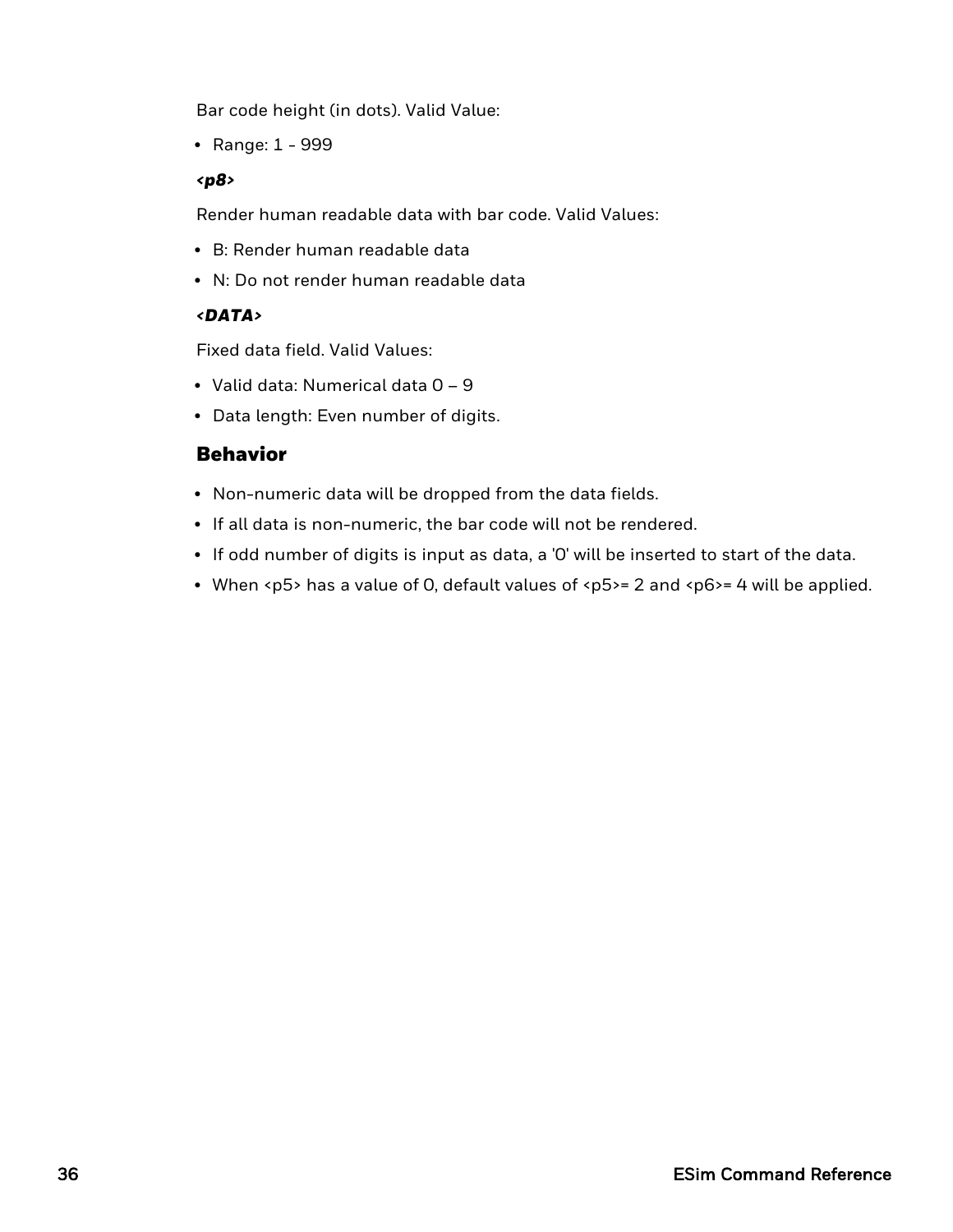# **MSI-3 with mod. 10 check digit 1D bar code**

Use this command to render a MSI-3 with mod. 10 check digit one-dimensional bar code symbol.

# Syntax

B<p1>,<p2>,<p3>,<p4>,<p5>,<p6>,<p7>,<p8>,"<DATA>"

### **Parameters**

#### *<p1>*

Horizontal start position (X) in dots. Valid Value:

• A numeric value between 0 and the thermal printhead (TPH) width.

#### *<p2>*

Vertical start position (Y) in dots. Valid Value:

• A numeric value between 0 and the specified media length.

#### *<p3>*

Rotation. Valid Values:

- O: No rotation (default with invalid value)
- $\cdot$  1: 90 degrees
- $\cdot$  2: 180 degrees
- $\cdot$  3: 270 degrees

#### *<p4>*

Selects MSI-3 with mod. 10 check digit. Valid Value:

 $\bullet$  M

#### *<p5>*

Narrow bar width (in dots). Valid Value:

• none

#### *<p6>*

Wide bar width (in dots). Valid Value:

• none

#### *<p7>*

Bar code height (in dots). Valid Value: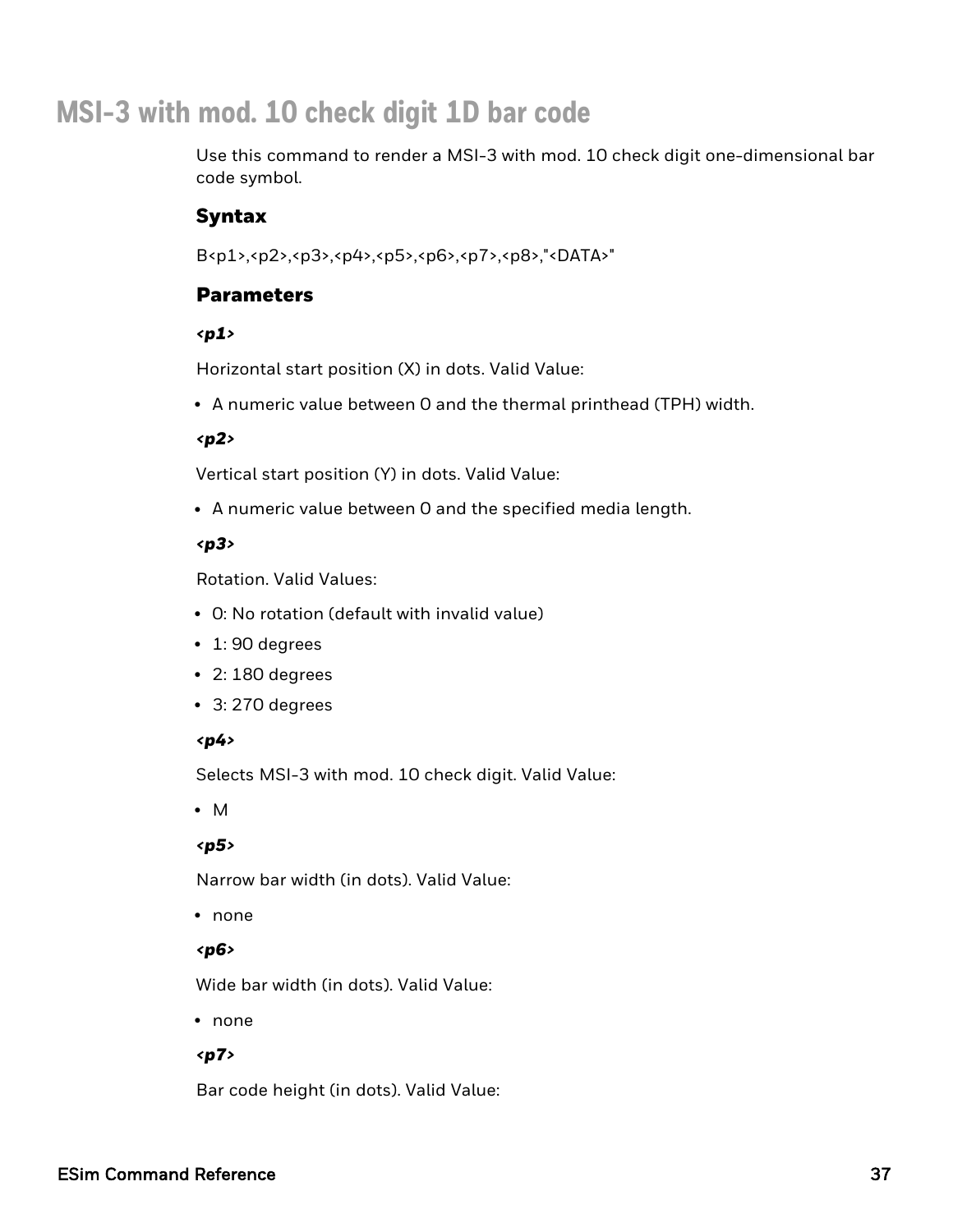• Range: 1 - 999

#### *<p8>*

Render human readable data with bar code. Valid Values:

- B: Render human readable data
- N: Do not render human readable data

#### *<DATA>*

Fixed data field. Valid Value:

• Valid data: Numerical data 0 - 9.

# Behavior

• Non-numeric data will be dropped from the data fields, and only the numeric data will be encoded.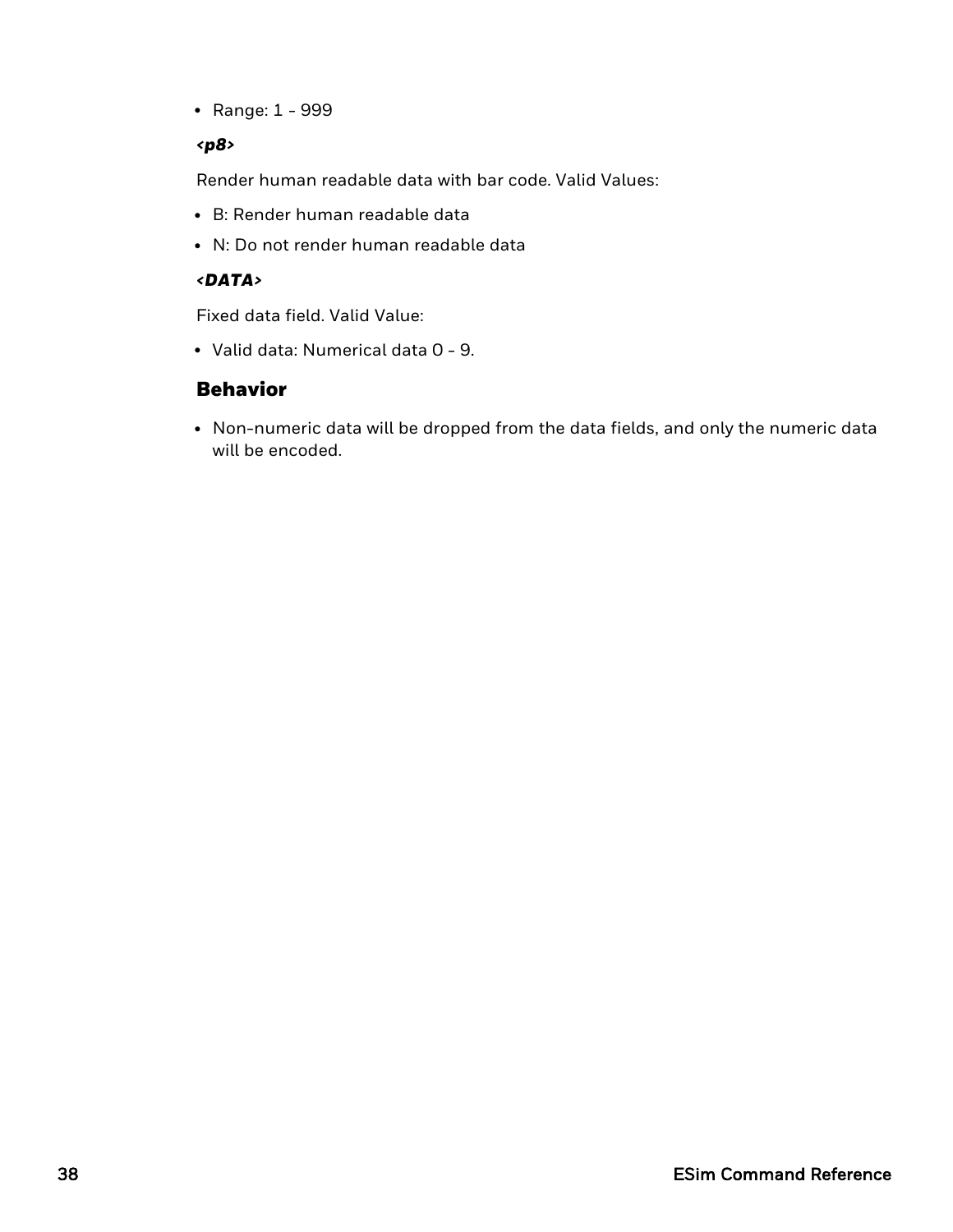# **Planet 1D bar code**

Use this command to render a Planet one-dimensional bar code symbol.

#### Syntax

B<p1>,<p2>,<p3>,<p4>,<p5>,<p6>,<p7>,<p8>,"<DATA>"

## **Parameters**

#### *<p1>*

Horizontal start position (X) in dots. Valid Value:

• A numeric value between 0 and the thermal printhead (TPH) width.

#### *<p2>*

Vertical start position (Y) in dots. Valid Value:

• A numeric value between O and the specified media length.

#### *<p3>*

Rotation. Valid Values:

- 0: No rotation
- $\cdot$  1: 90 degrees
- $\cdot$  2: 180 degrees
- $\cdot$  3: 270 degrees

#### *<p4>*

Selects Planet bar code. Valid Value:

 $\cdot$  PL

#### *<p5>*

Narrow bar width (in dots). Valid Value:

• none

#### *<p6>*

Wide bar width (in dots). Valid Value:

• Range:  $2 - 30$ 

#### *<p7>*

Bar code height (in dots). Valid Value:

• Range: 1 - 999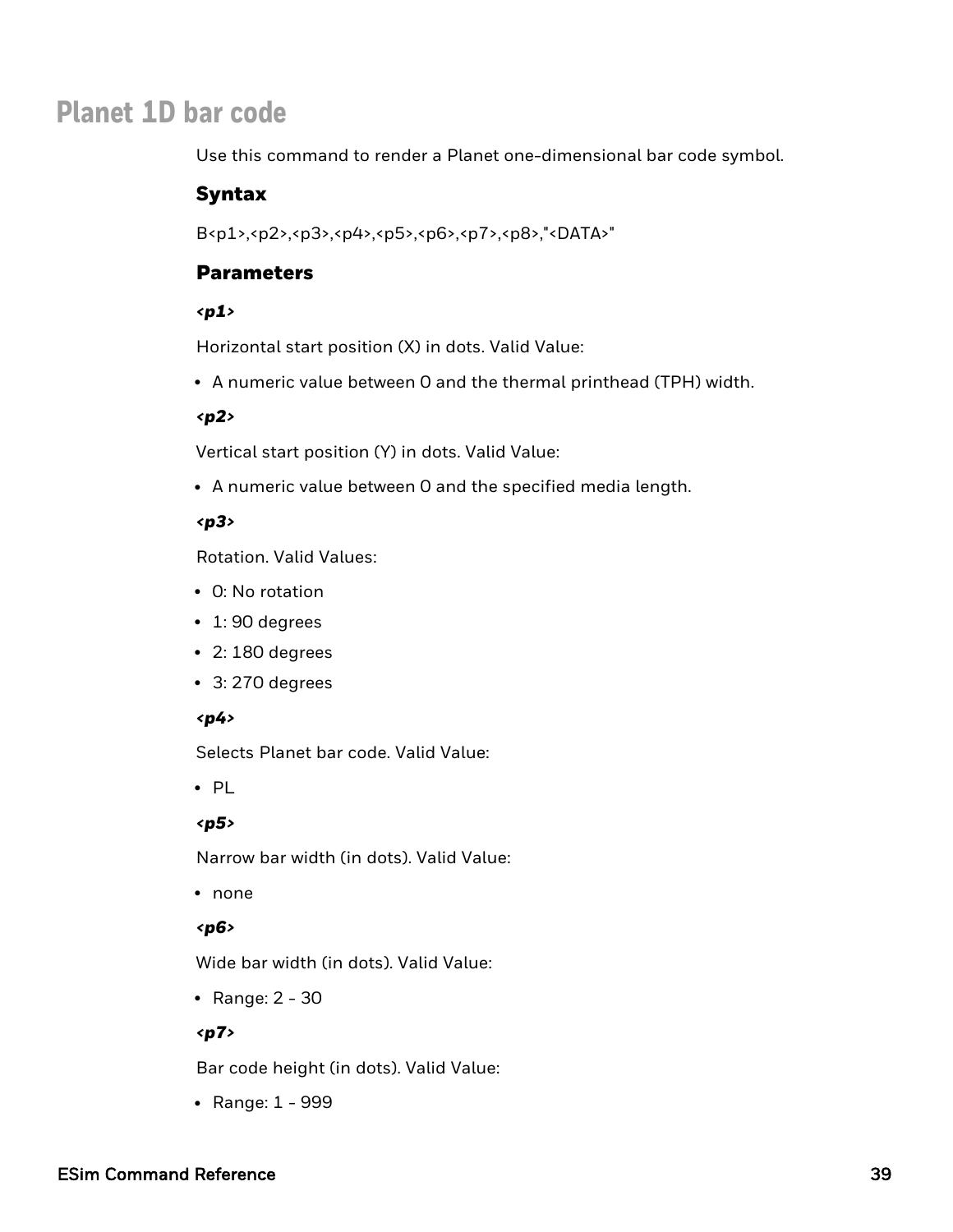#### *<p8>*

Render human readable data with bar code. Valid Values:

- B: Render human readable data
- N: Do not render human readable data

#### *<DATA>*

Fixed data field. Valid Values:

- Valid data: Numerical data 0 9
- $\bullet$  Valid data lengths: 5, 6, 9, 10, 11, 12, 13 numerical characters.

### Behavior

- For invalid data (non numerical) the bar code will not be rendered.
- For data lengths outside of the specified range, the bar code will not be rendered.

### **Difference**

- Other EPL II printers may not recognize the <p8> field and not print the human readable portion.
- ESim recognizes the <p8> field; other EPL printers do not.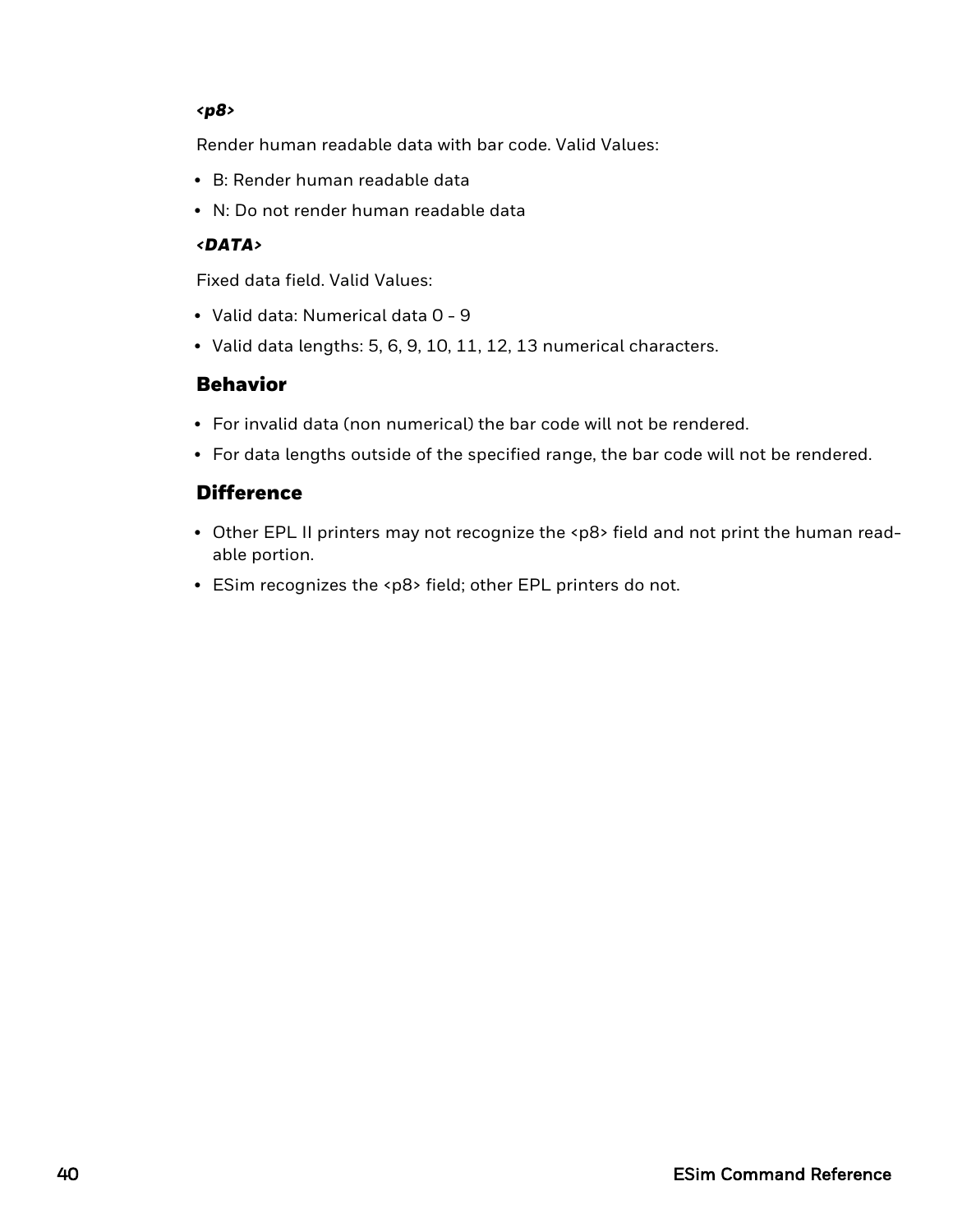# **Plessey (MSI-1) 1D bar code**

Use this command to render a Plessey (MSI-1) one-dimensional bar code symbol.

#### Syntax

B<p1>,<p2>,<p3>,<p4>,<p5>,<p6>,<p7>,<p8>,"<DATA>"

### **Parameters**

#### *<p1>*

Horizontal start position (X) in dots. Valid Value:

• A numeric value between 0 and the thermal printhead (TPH) width.

#### *<p2>*

Vertical start position (Y) in dots. Valid Value:

• A numeric value between 0 and the specified media length.

#### *<p3>*

Rotation. Valid Values:

- 0: No rotation
- $\cdot$  1: 90 degrees
- $\cdot$  2: 180 degrees
- $\cdot$  3: 270 degrees

#### *<p4>*

Selects Plessey (MSI-1) with double-modulo-10-check-digit bar code. Valid Value:

 $\cdot$  L

#### *<p5>*

Narrow bar width (in dots). Valid Value:

• Range:  $1 - 20$ 

#### *<p6>*

Wide bar width (in dots). Valid Value:

• Range:  $2 - 30$ 

#### *<p7>*

Bar code height (in dots). Valid Value:

• Range: 1 - 999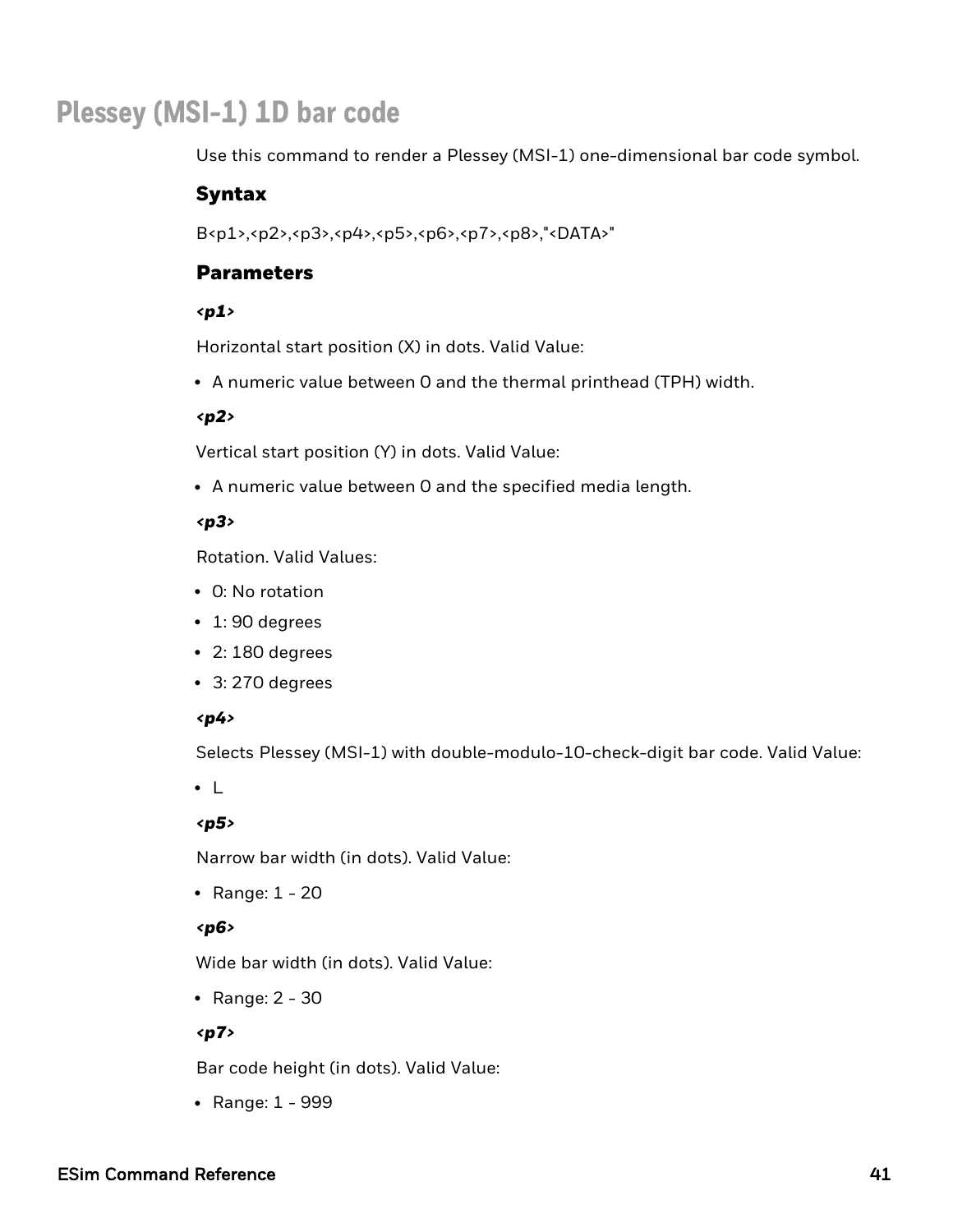#### *<p8>*

Render human readable data with bar code. Valid Values:

- B: Render human readable data
- N: Do not render human readable data

#### *<DATA>*

Fixed data field. Valid Value:

• Valid data: Numerical data 0 - 9

# Behavior

• Non-numeric data will be dropped from the data field, and only the numeric data will be encoded.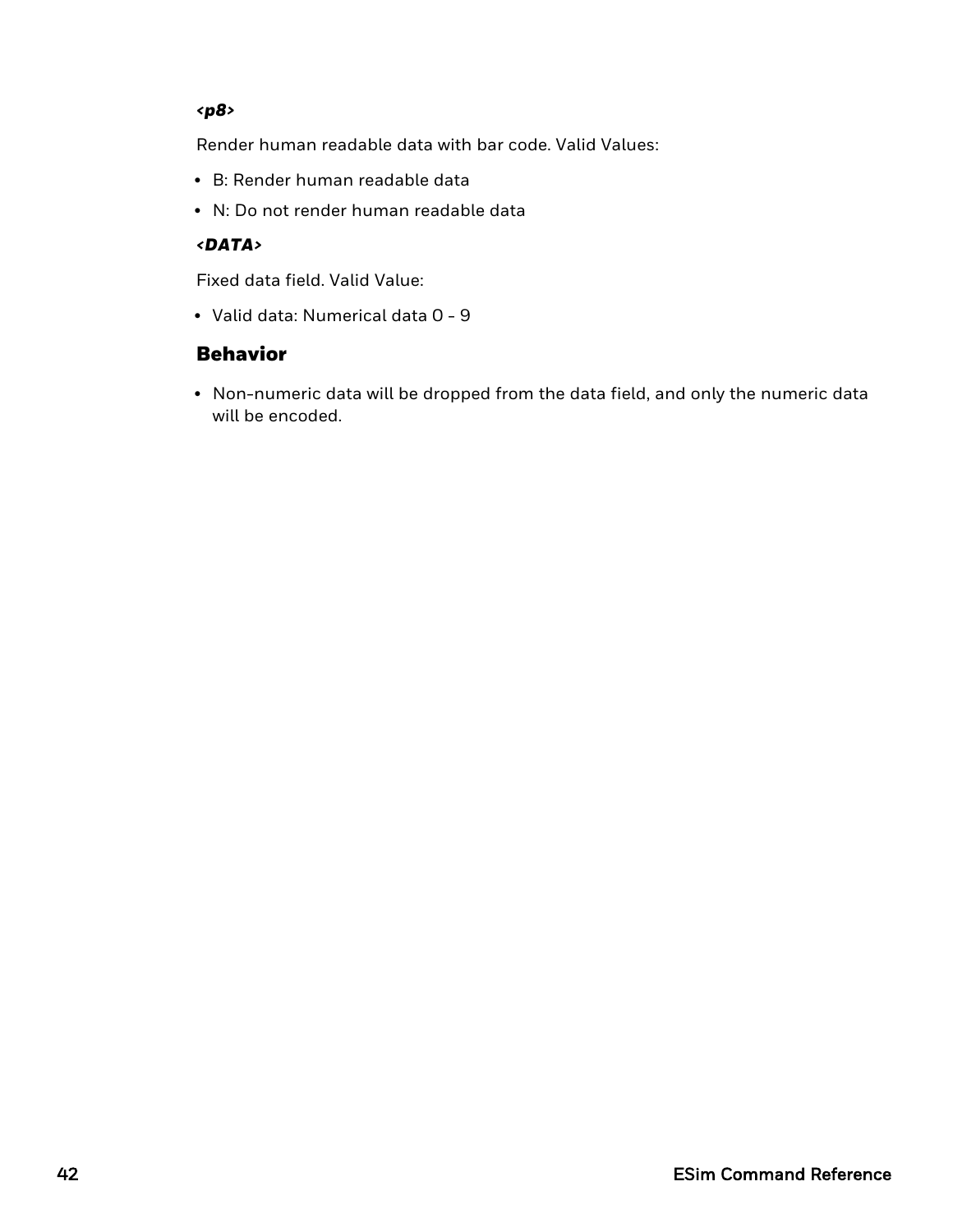# **Postnet 1D bar code**

Use this command to render Postnet one-dimensional bar code symbols.

#### Syntax

B<p1>,<p2>,<p3>,<p4>,<p5>,<p6>,<p7>,<p8>,"<DATA>"

### **Parameters**

#### *<p1>*

Horizontal start position (X) in dots. Valid Value:

• A numeric value between 0 and the thermal printhead (TPH) width.

#### *<p2>*

Vertical start position (Y) in dots. Valid Value:

• A numeric value between 0 and the specified media length.

#### *<p3>*

Rotation. Valid Values:

- 0: No rotation
- $\cdot$  1: 90 degrees
- $\cdot$  2: 180 degrees
- $\cdot$  3: 270 degrees

#### *<p4>*

Selects Postnet bar codes. Valid Value:

• P: Postnet bar code

#### *<p5>*

Narrow bar width (in dots). Valid Value:

• none

#### *<p6>*

Wide bar width (in dots). Valid Value:

• Range:  $2 - 30$ 

#### *<p7>*

Bar code height (in dots). Valid Value:

• Range: 1 - 999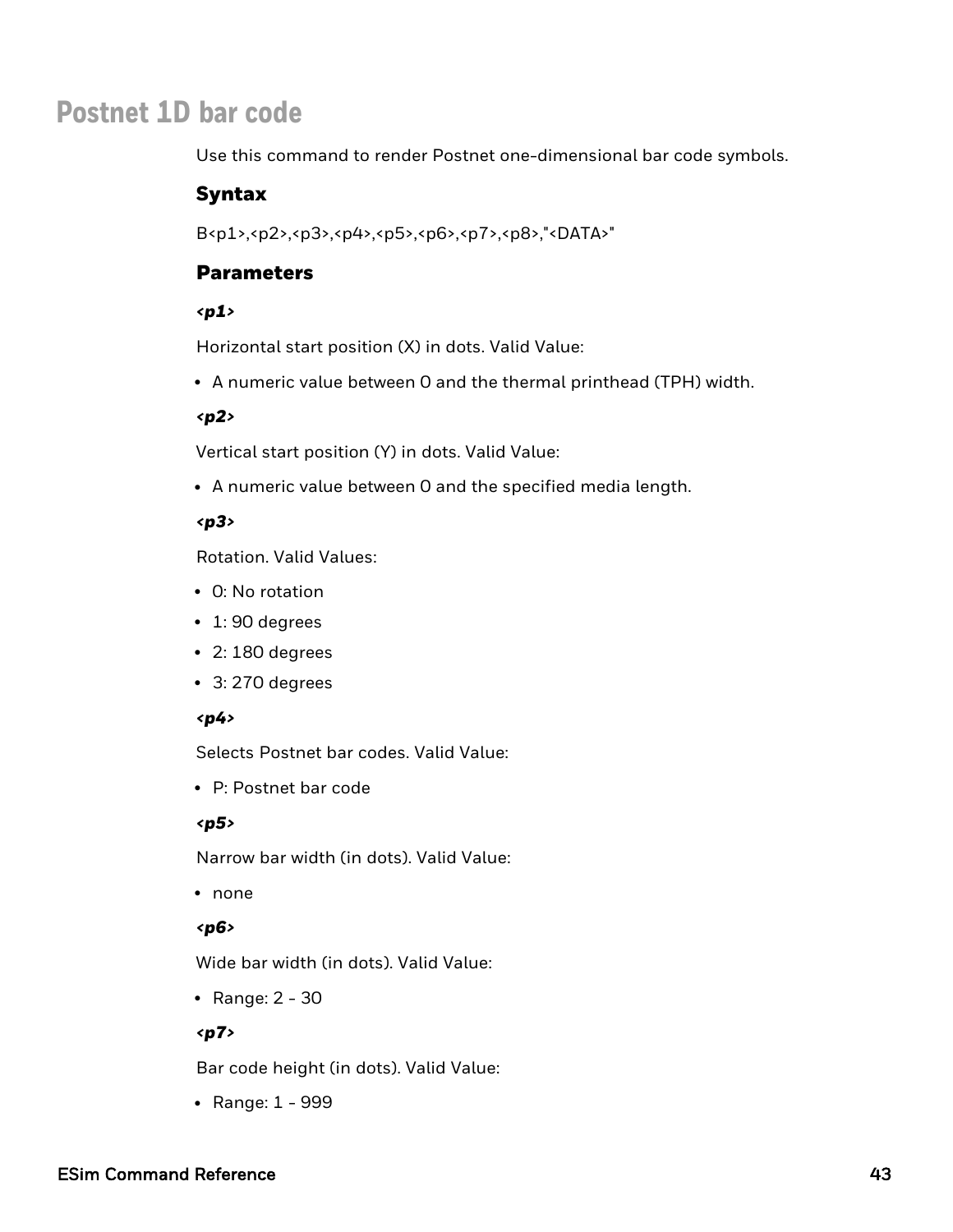#### *<p8>*

Render human readable data with bar code. Valid Values:

- This field is ignored for this bar code.
- Human readable text will not be rendered.

#### *<DATA>*

Fixed data field. Valid Values:

- Valid data: Numerical data 0 9
- $\bullet$  Valid data lengths: 5, 6, 9, 10, 11, 12, 13 numerical characters.

# Behavior

- For invalid data (non numerical) the bar code will not be rendered.
- For data lengths outside of the specified range, the bar code will not be rendered.
- Human readable text will not be rendered regardless of <p8>value.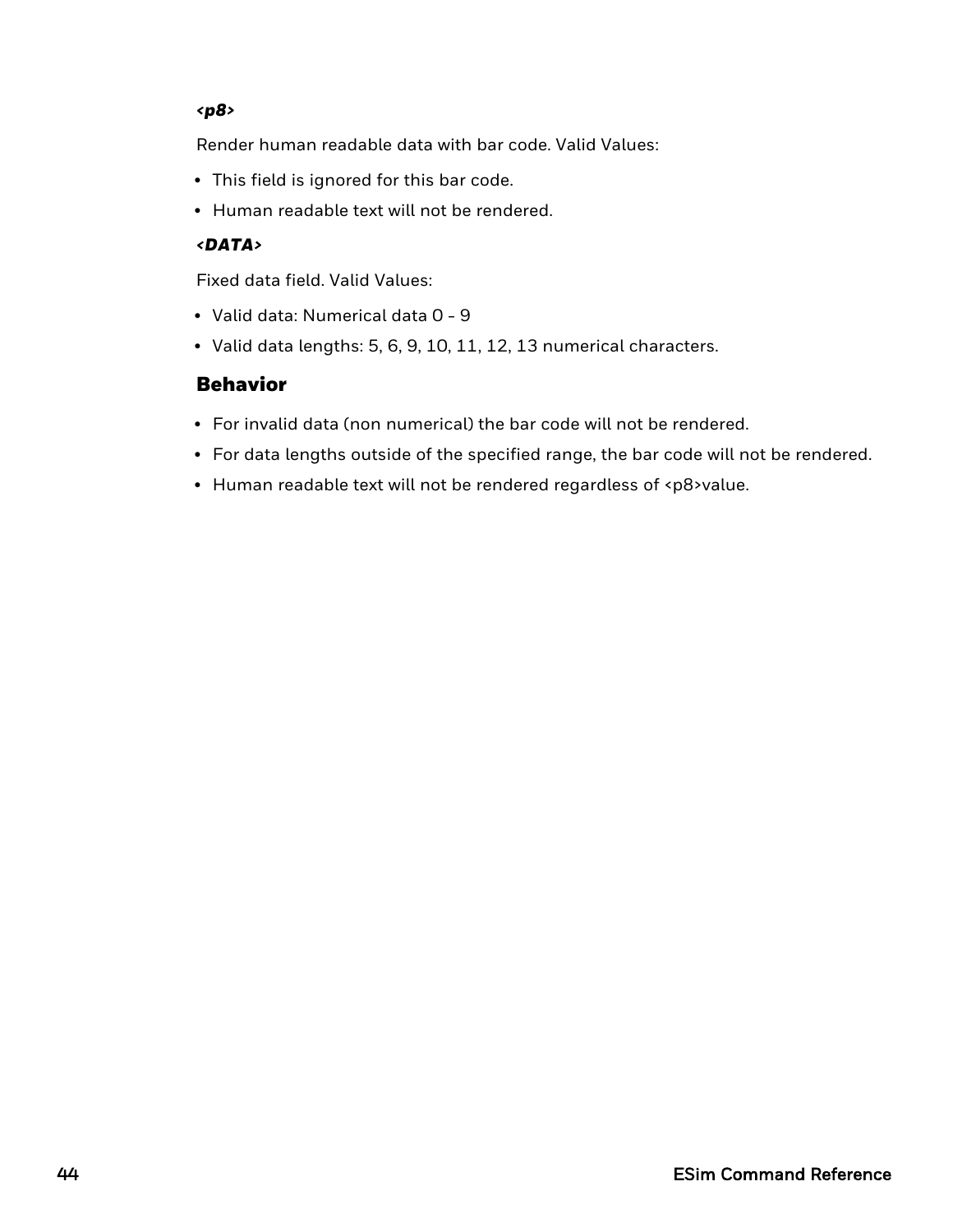# **RSS-14 1D bar code**

Use this command to render RSS-14 one-dimensional bar code family, for numeric data.

This is a subset of the RSS bar code family set which includes basic RSS-14, RSS Limited, RSS Stacked and RSS Truncated, and does not support RSS expanded nor 2D composite bar codes.

## Syntax

B<p1>,<p2>,<p3>,<p4>,<p5>,<p6>,<p7>,<p8>,"<DATA>"

#### **Parameters**

#### *<p1>*

Horizontal start position (X) in dots. Valid Value:

• A numeric value between 0 and the thermal printhead (TPH) width.

#### *<p2>*

Vertical start position (Y) in dots. Valid Value:

• A numeric value between 0 and the specified media length.

#### *<p3>*

Rotation. Valid Values:

- 0: No rotation
- $\cdot$  1: 90 degrees
- $\cdot$  2: 180 degrees
- $\cdot$  3: 270 degrees

#### *<p4>*

Selects RSS-14 bar code. Valid Values:

| Value      | Description  | <b>Width Multiplier</b> | Minimum Height Multiplier |
|------------|--------------|-------------------------|---------------------------|
| <b>R14</b> | Basic RSS-14 | 96                      | 33                        |
| <b>RL</b>  | Limited      | 74                      | 10                        |
| <b>RS</b>  | Stacked      | 50                      | 13                        |
| <b>RT</b>  | Truncated    | 96                      | 13                        |

#### *<p5>*

Narrow bar width (in dots). Valid Values: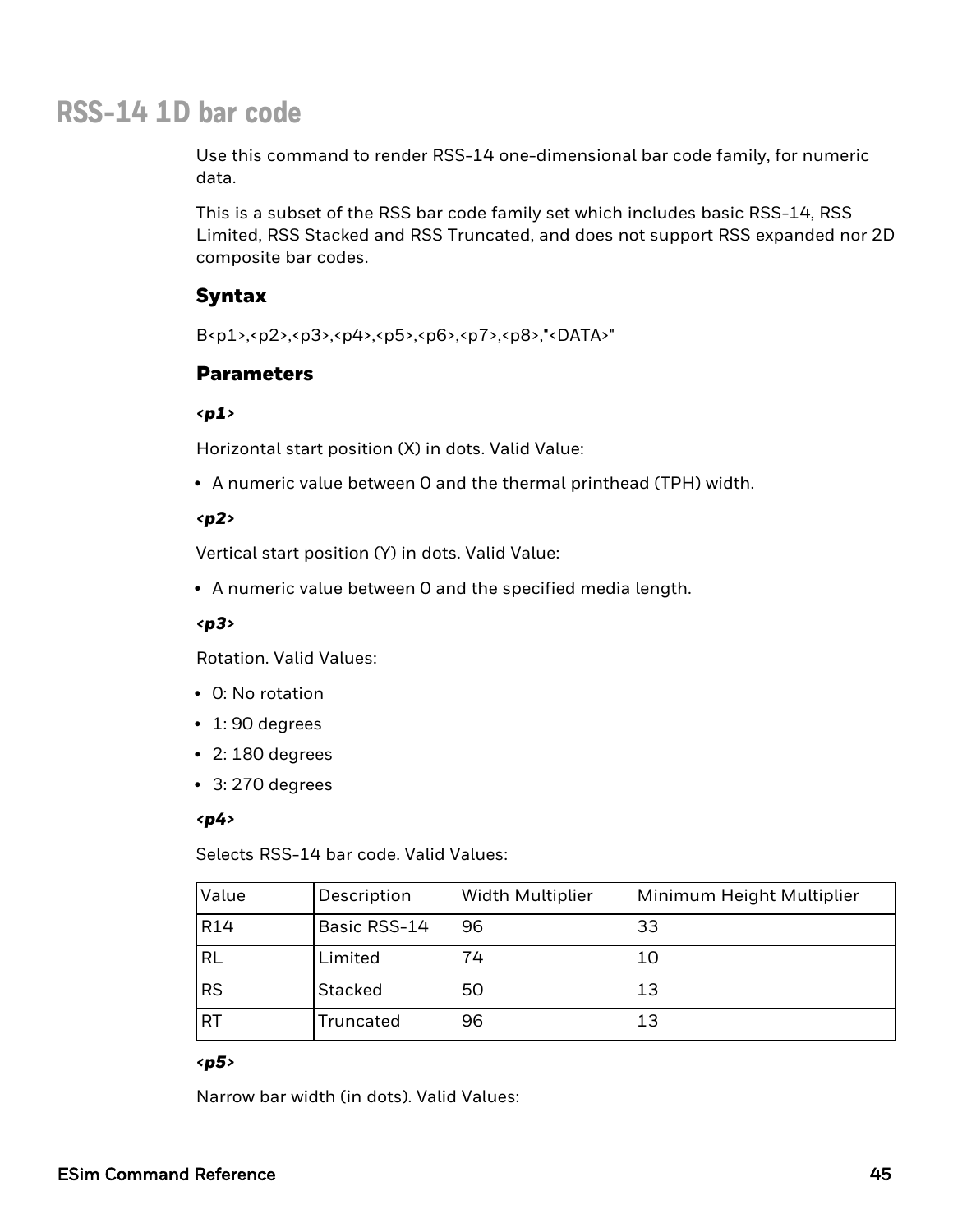- Range:  $1 10$
- The narrowest module will be this number of dots.
- Symbol Width is calculated by using <p5>multiplied by the bar code Width Multiplier listed in <p4>for the selected RSS-14 bar code type. This symbol width value includes the relevant symbol "quite zone".

#### *<p6>*

Wide bar width (in dots). Valid Value:

 $\cdot$  2

#### *<p7>*

Bar code height (in dots). Valid Value:

• Range:  $1 - 999$ 

#### *<p8>*

Render human readable data with bar code. Valid Values:

- B: Render human readable data
- N: Do not render human readable data

#### *<DATA>*

Fixed data field. Valid Value:

- Valid data: Numerical data 0 9
- Valid data length: 14 digits

### Behavior

• ESim will render the bar code with a narrow separator, which may differ from other EPL II printers. This rendering method follows the RSS-14 standard, and ensures better scanning of the bar code.

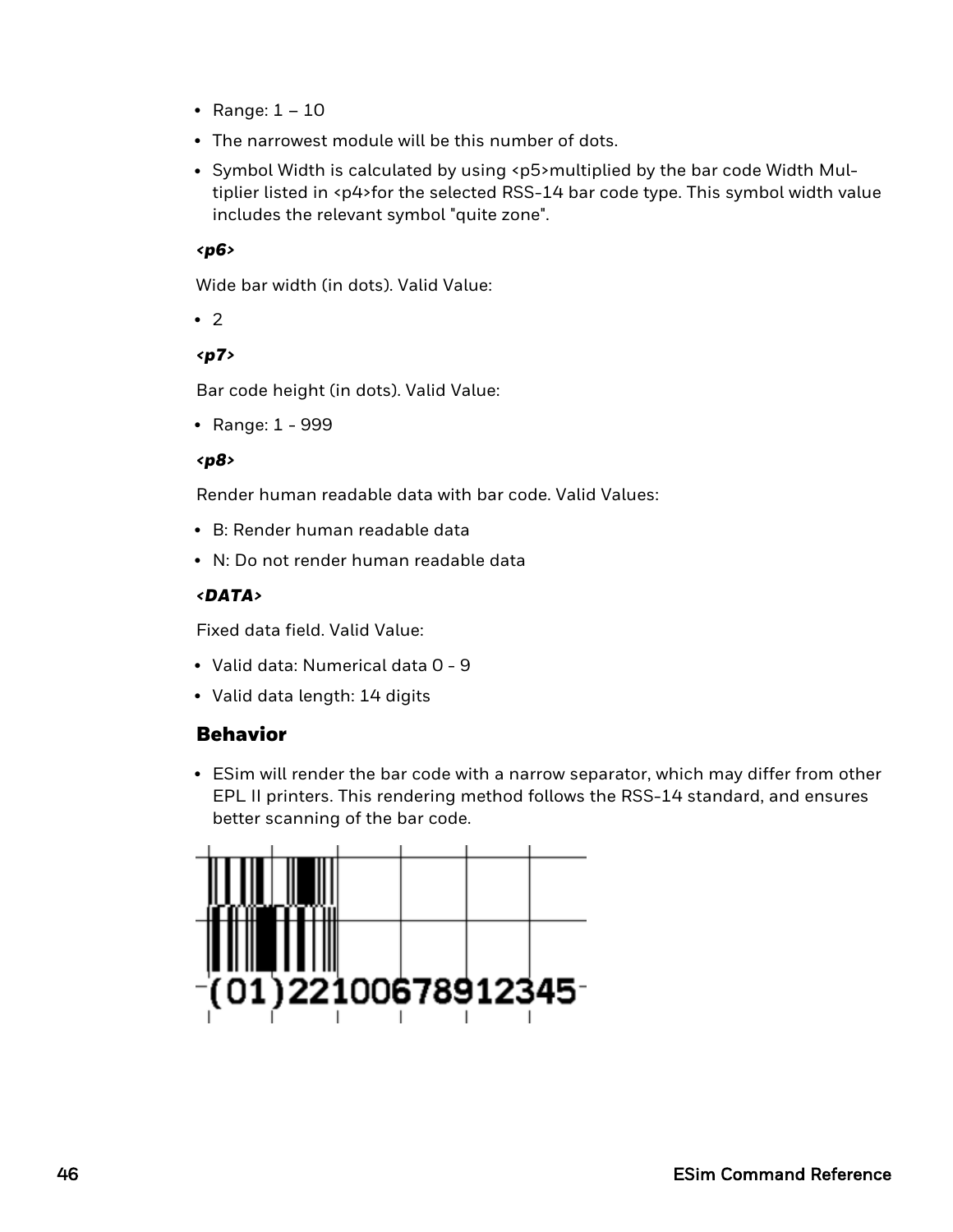# **UCC/EAN 128 1D bar code**

Use this command to render a UCC/EAN 128 one-dimensional bar code symbol.

#### Syntax

B<p1>,<p2>,<p3>,<p4>,<p5>,<p6>,<p7>,<p8>,"<DATA>"

### **Parameters**

#### *<p1>*

Horizontal start position (X) in dots. Valid Value:

• A numeric value between 0 and the thermal printhead (TPH) width.

#### *<p2>*

Vertical start position (Y) in dots. Valid Value:

• A numeric value between 0 and the specified media length.

#### *<p3>*

Rotation. Valid Values:

- 0: No rotation
- $\cdot$  1: 90 degrees
- $\cdot$  2: 180 degrees
- $\cdot$  3: 270 degrees

#### *<p4>*

Selects UCC/EAN 128 bar code. Valid Value:

 $\cdot$  1E

#### *<p5>*

Narrow bar width (in dots). Valid Value:

• Range:  $1 - 20$ 

#### *<p6>*

Wide bar width (in dots). Valid Value:

• Range:  $2 - 30$ 

#### *<p7>*

Bar code height (in dots). Valid Value:

• Range: 1 - 999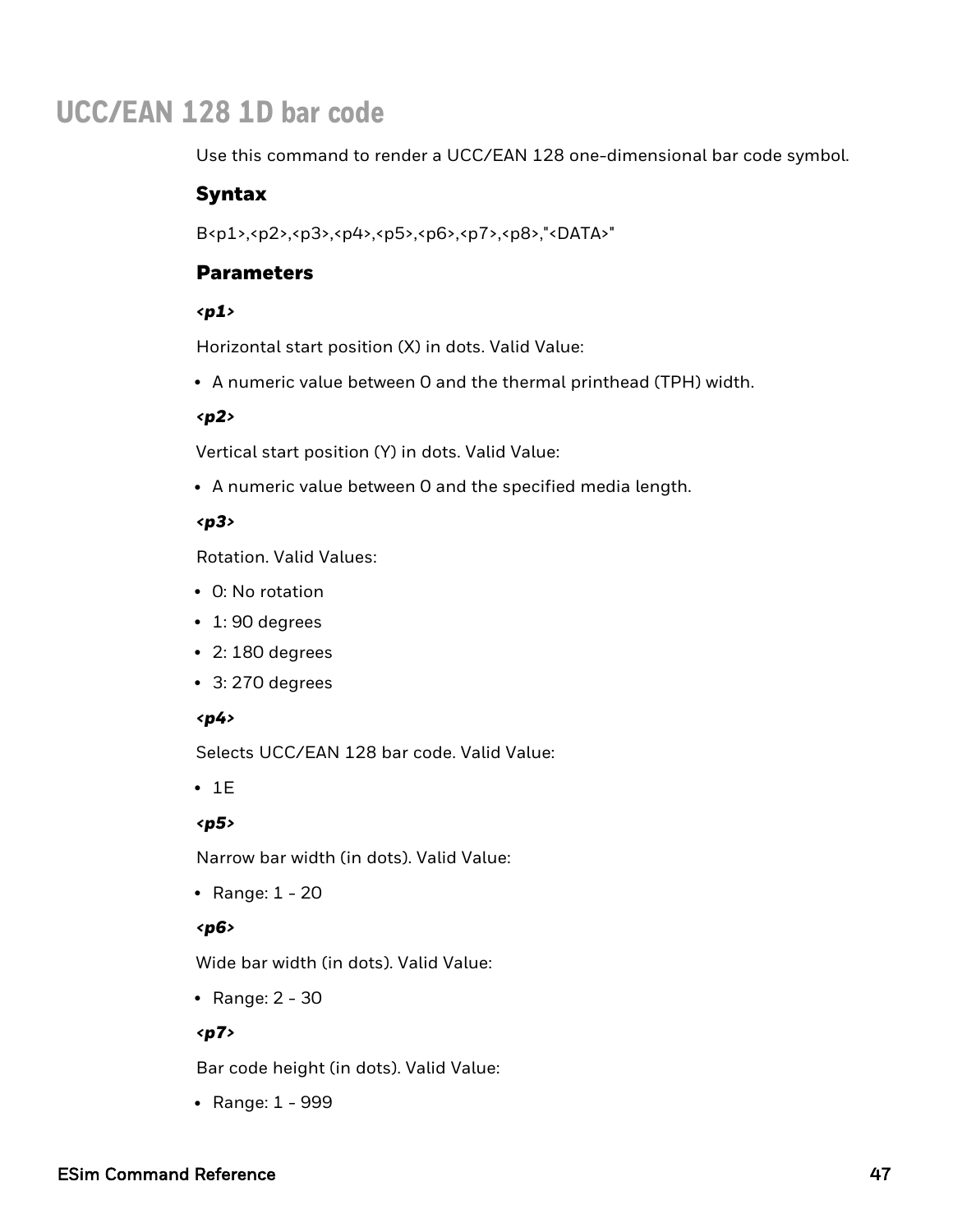#### *<p8>*

Render human readable data with bar code. Valid Values:

- B: Render human readable data
- N: Do not render human readable data

#### *<DATA>*

Fixed data field. Valid Values:

• The backslash (\) character designates the following character as literal and will encode into the data field.

| Print out | Data field data |
|-----------|-----------------|
| lπ        |                 |
| "my data" | \"my data\"     |
|           |                 |
| \code\    | \\code\\        |

## Behavior

- ESim will locate valid Application Identifiers based on the UCC/EAN bar code standard and insert parenthesis, "(" and ")" as an indication.
- Invalid data may still be encoded without a valid Application Identifier, and an attempt to find the next instance of a valid Application Identifier will be conducted in the stream of input data to be encoded.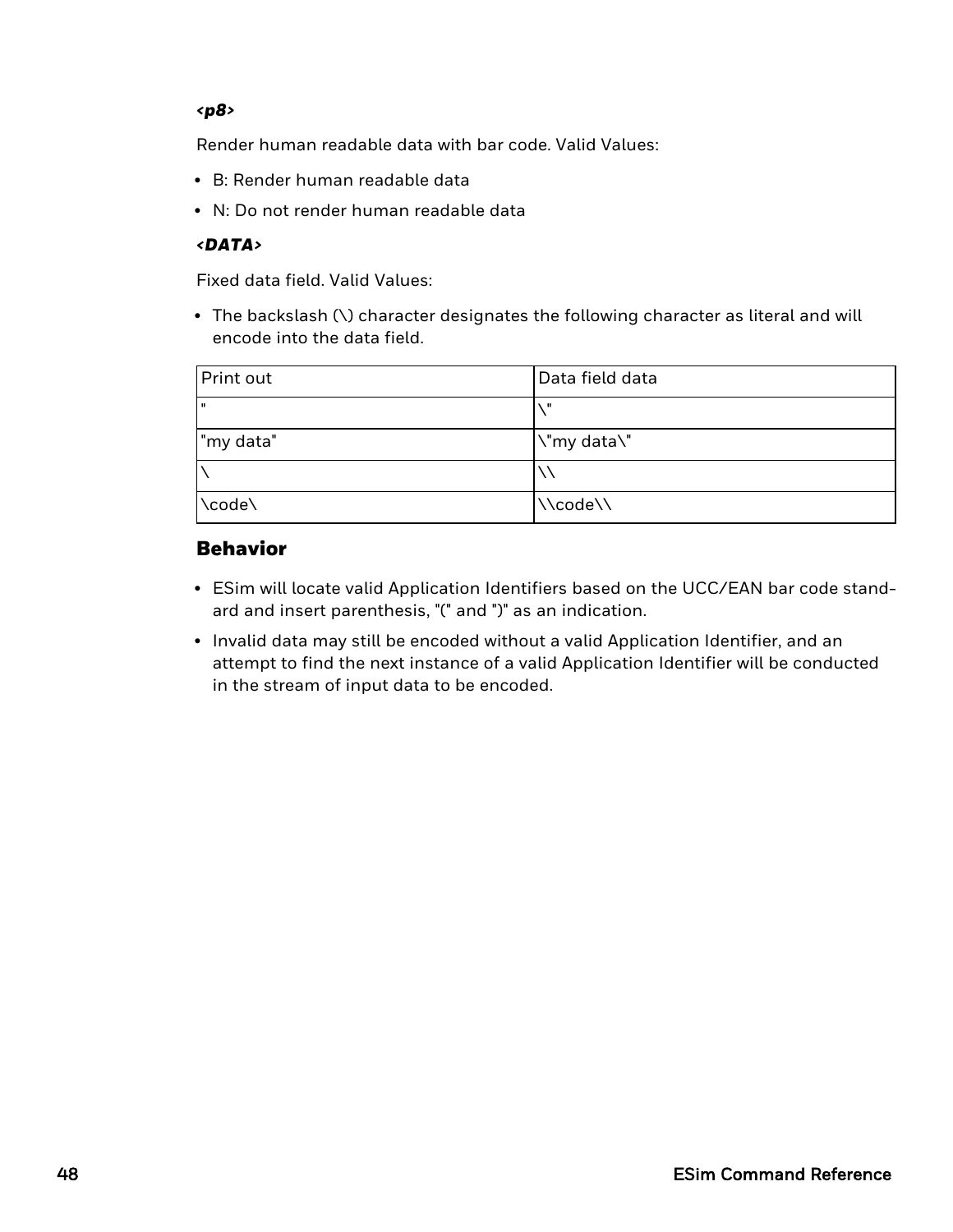# **UPC A & E 1D bar code**

Use this command to render UPCA & UPC E one-dimensional bar code symbols.

### Syntax

B<p1>,<p2>,<p3>,<p4>,<p5>,<p6>,<p7>,<p8>,"<DATA>"

# **Parameters**

#### *<p1>*

Horizontal start position (X) in dots. Valid Value:

• A numeric value between 0 and the thermal printhead (TPH) width.

#### *<p2>*

Vertical start position (Y) in dots. Valid Value:

• A numeric value between 0 and the specified media length.

#### *<p3>*

Rotation. Valid Values:

- 0: No rotation
- $\cdot$  1: 90 degrees
- $\cdot$  2: 180 degrees
- $\cdot$  3: 270 degrees

### *<p4>*

Selects UPC bar codes. Valid Values:

- UA0: UPC A
- UA2: UPC A 2 digit add-on
- UA5: UPC A 5 digit-add-on
- UE0: UPC E
- UE2: UPC E 2 digit add-on
- UE5: UPC E 5 digit-add-on
- 2U: UPC Interleaved 2 of 5 (SCC)

#### *<p5>*

Narrow bar width (in dots). Valid Value:

• Range:  $1 - 20$ 

*<p6>*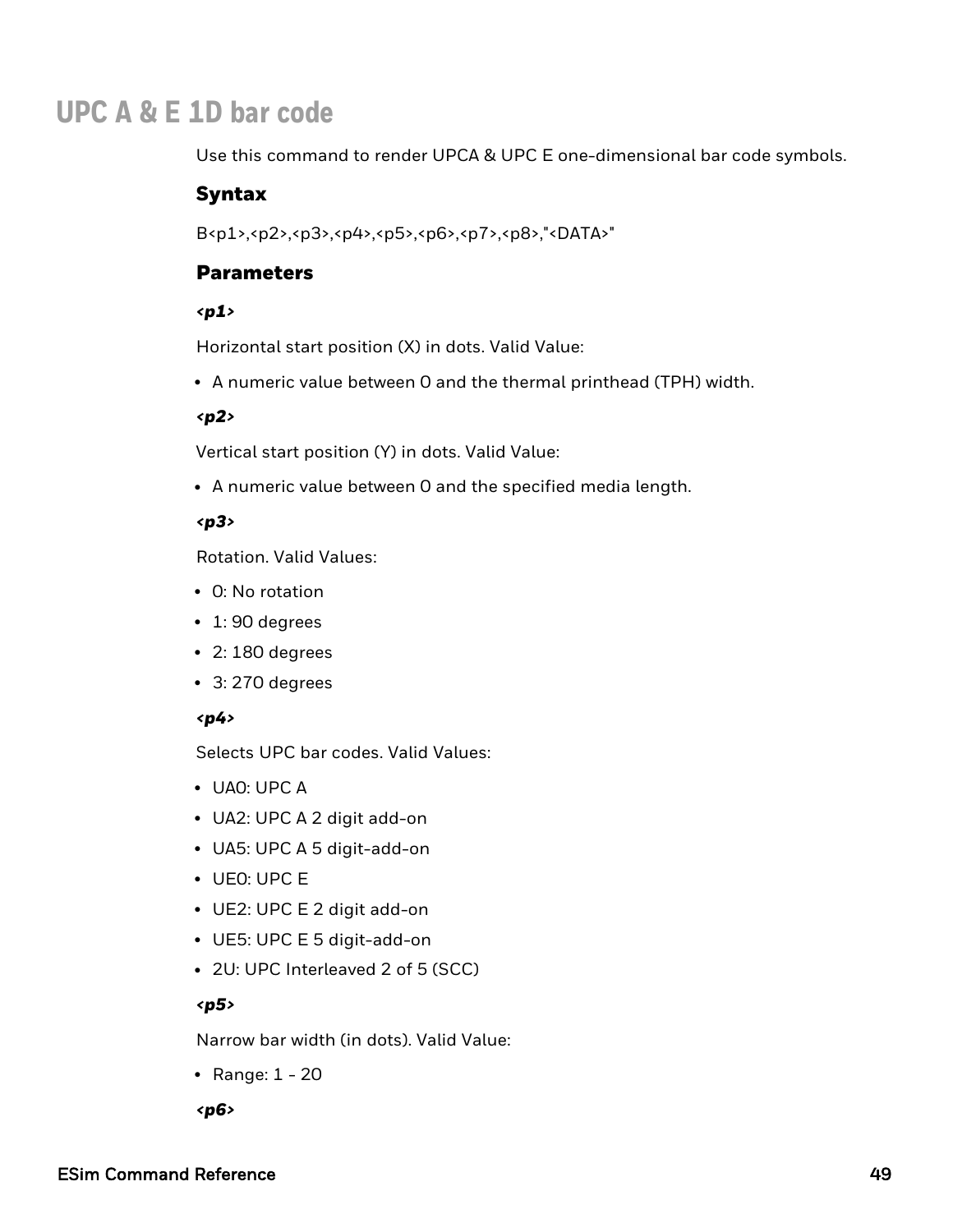Wide bar width (in dots). Valid Value:

• Range:  $2 - 30$ 

#### *<p7>*

Bar code height (in dots). Valid Value:

• Range: 1 - 999

#### *<p8>*

Render human readable data with bar code. Valid Values:

- B: Render human readable data
- N: Do not render human readable data

#### *<DATA>*

Fixed data field. Valid Values:

- Valid data: Numerical data  $0 9$
- Valid data length: UPC-A: 11, 12 digits only UPC-A 2 digit add-on: 13, 14 digits only UPC-A 5 digit add-on: 16, 17 digits only UPC-E: 6, 7 digits only UPC-E 2 digit add-on: 8, 9 digits only UPC-E 5 digit add-on: 11, 12 digits only UPC Interleaved 2 of 5: 13, 14 digits only

# Behavior

- UPC Interleaved 2 of 5 will accept data length less than 13, and takes the first  $13$ digits in data that are longer than 14.
- UPC-A accepts only 11 or 12 digits input, output will be 12 digits, with the 12th digit as the check digit.
- UPC-A with 2 digit add-on accepts only 13 or 14 digits input, output will be 14 digits, with the 14th digit as the check digit.
- UPC-A with 5 digit add-on accepts only 16 or 17 digits input, output will be  $17$ digits, with the 17th digit as the check digit.
- UPC-E accepts only 6 or 7 digits input, output will be 7 digits, with the 7th digit as the check digit.
- UPC-E with 2 digit add-on accepts only 8 or 9 digits input, output will be 9 digits, with the 9th digit as the check digit.
- UPC-E with 5 digit add-on accepts only 11 or 12 digits input, output will be 12 digits, with the 12th digit as the check digit.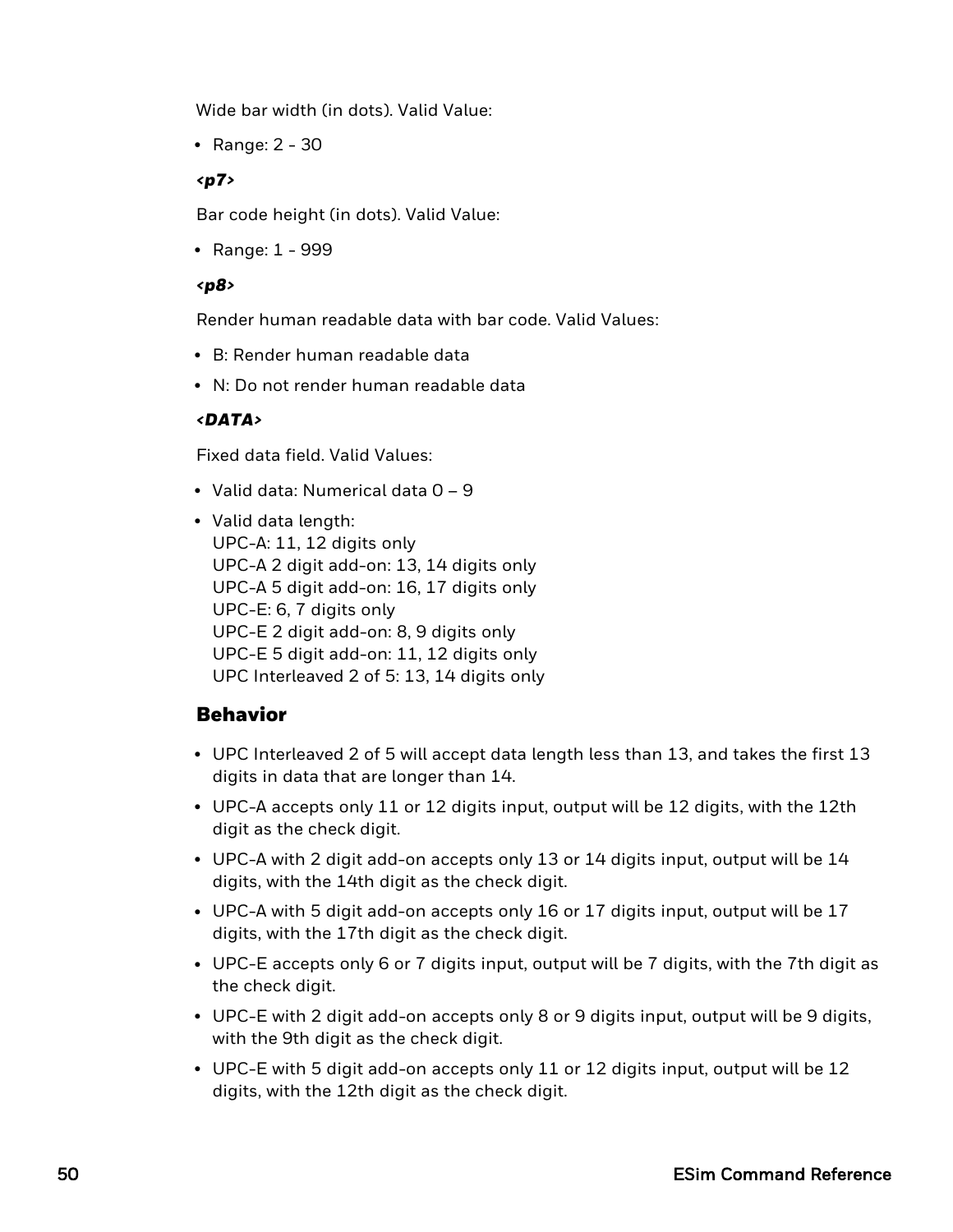• For invalid data, the bar code will not be rendered, this may differ from other reference EPL II printers, which may render unusable bar codes.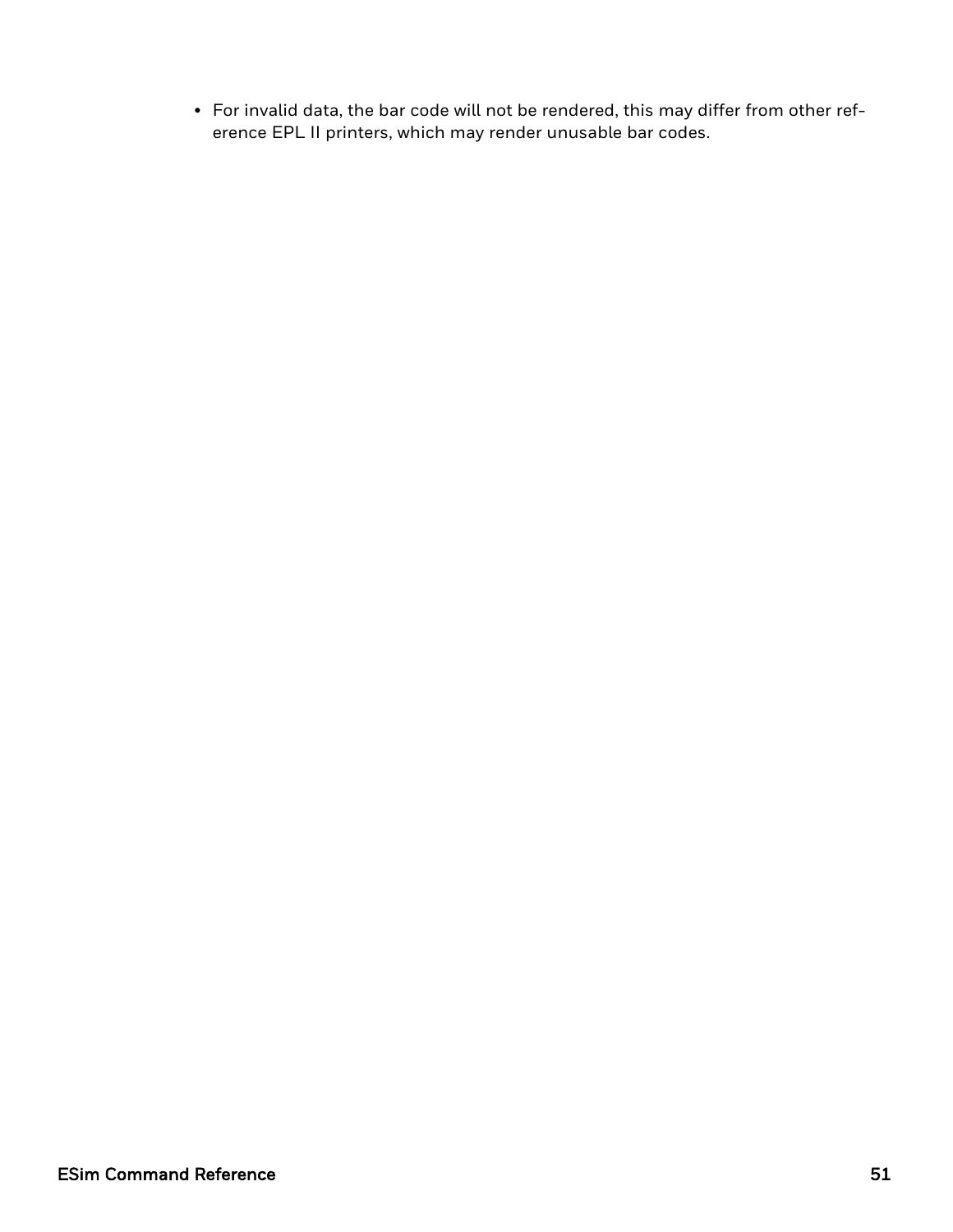# **b - 2D Barcode command**

Use this command to print two-dimensional bar codes [Aztec](#page-58-0) bar code Data [Matrix](#page-60-0) bar code EAN/UCC [Composite-Code](#page-62-0) bar code [MaxiCode](#page-65-0) bar code [PDF417](#page-67-0) bar code QR [Code](#page-71-0) bar code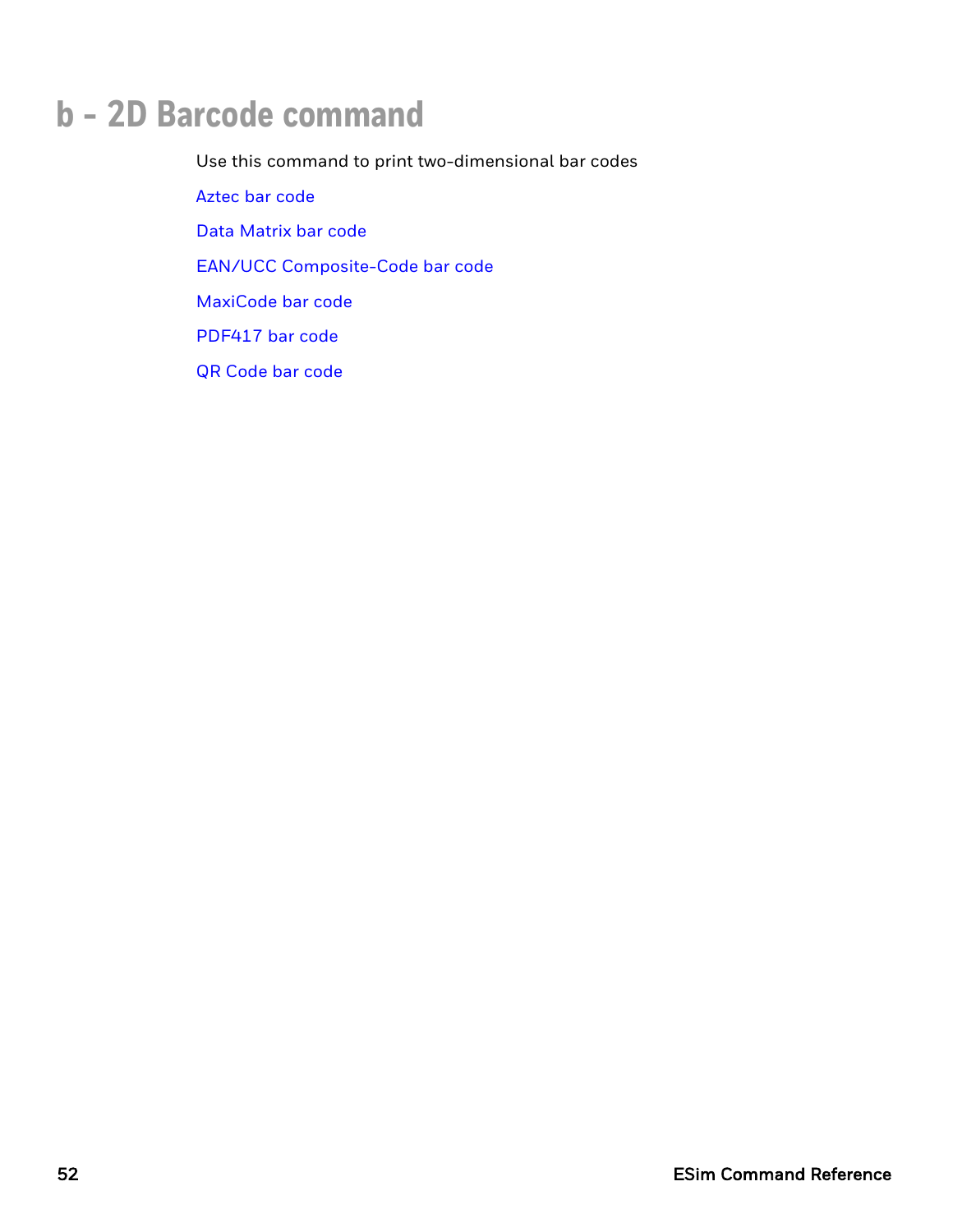# <span id="page-58-0"></span>**Aztec bar code**

Use this command to print an Aztec two dimensional bar code symbol.

# Syntax

b<p1>,<p2>,<p3>[,p4][,p5][,p6][,p7][,p8],"<DATA>"

```
b<p1>,<p2>,<p3>[,d][,e][,m][,f][,r],"<DATA>"
```
# **Parameters**

#### *<p1>*

Horizontal start position (X) in dots.

### *<p2>*

Vertical start position (Y) in dots.

### *<p3>*

Selects Aztec bar code. Valid Value:

#### $\bullet$  A

The order of parameters [p4]-[p8] is not important. Include the prefix letter ([d],[e],[f], [m] or [r]) to select the parameter followed by a valid numeric value.

# *[p4(d)]*

Symbol Scaling. Valid Values:

- Default: 3
- $\cdot$  Range: 1–99

# *[p5(e)]*

Symbol layer, error correction levels. Valid Values:

- Default: e0
- Accepted Values:

e0: Checkword level 23% +3. e1–e99: 1% to 99% check words e101–e104: Compact symbol, 1 to 4 layers e201–e232: Full symbol, 1 to 32 layers e300: Rune symbol

# *[p6(f)]*

flg(n) format. Valid Values: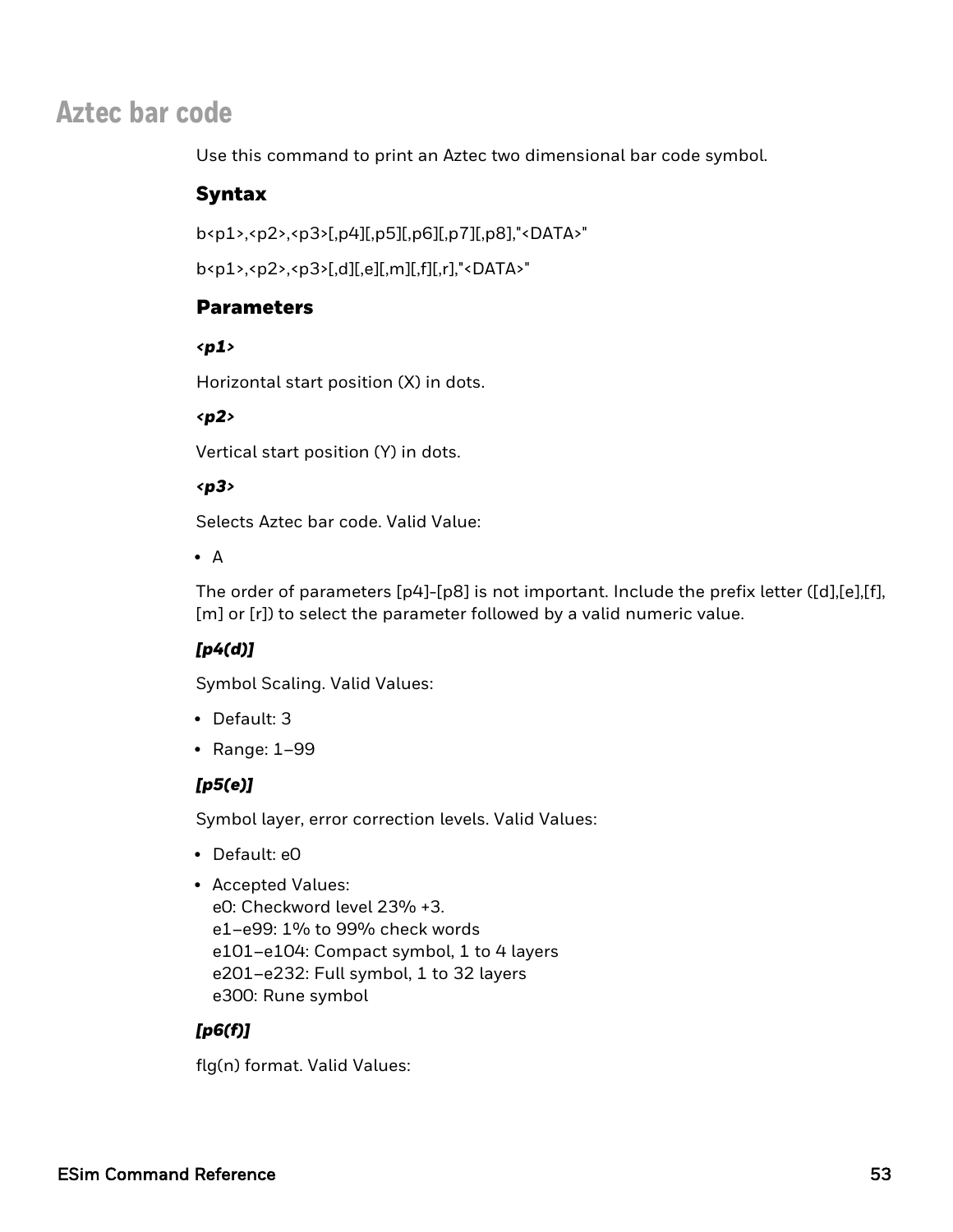- Default: Disabled
- **Enable the flg(n) format using Escape character (27 dec).**

#### *[p7(m)]*

menu support option. Valid Values:

- Value 'm' to enable
- Default: Disabled

#### *[p8(r)]*

Inversed image of bar code. Valid Values:

- Value 'r' to enable render inversed image of bar code
- Default: Disabled

#### *<DATA>*

Fixed data field. Valid Values:

- Max data length is relative chosen model type and data mode.
- Special handling for quotes "" and backslash '\' apply.

| Print out    | Data field data |
|--------------|-----------------|
| $\mathbf{u}$ | H               |
| "my data"    | \"my data\"     |
|              |                 |
| \code\       | \\code\\        |

### Behavior

• Both layer and error correction affects the symbol size.

### Limitations

• Data with NULL is not able to be accepted, and its use will result in a truncated data encoded in the rendered bar code.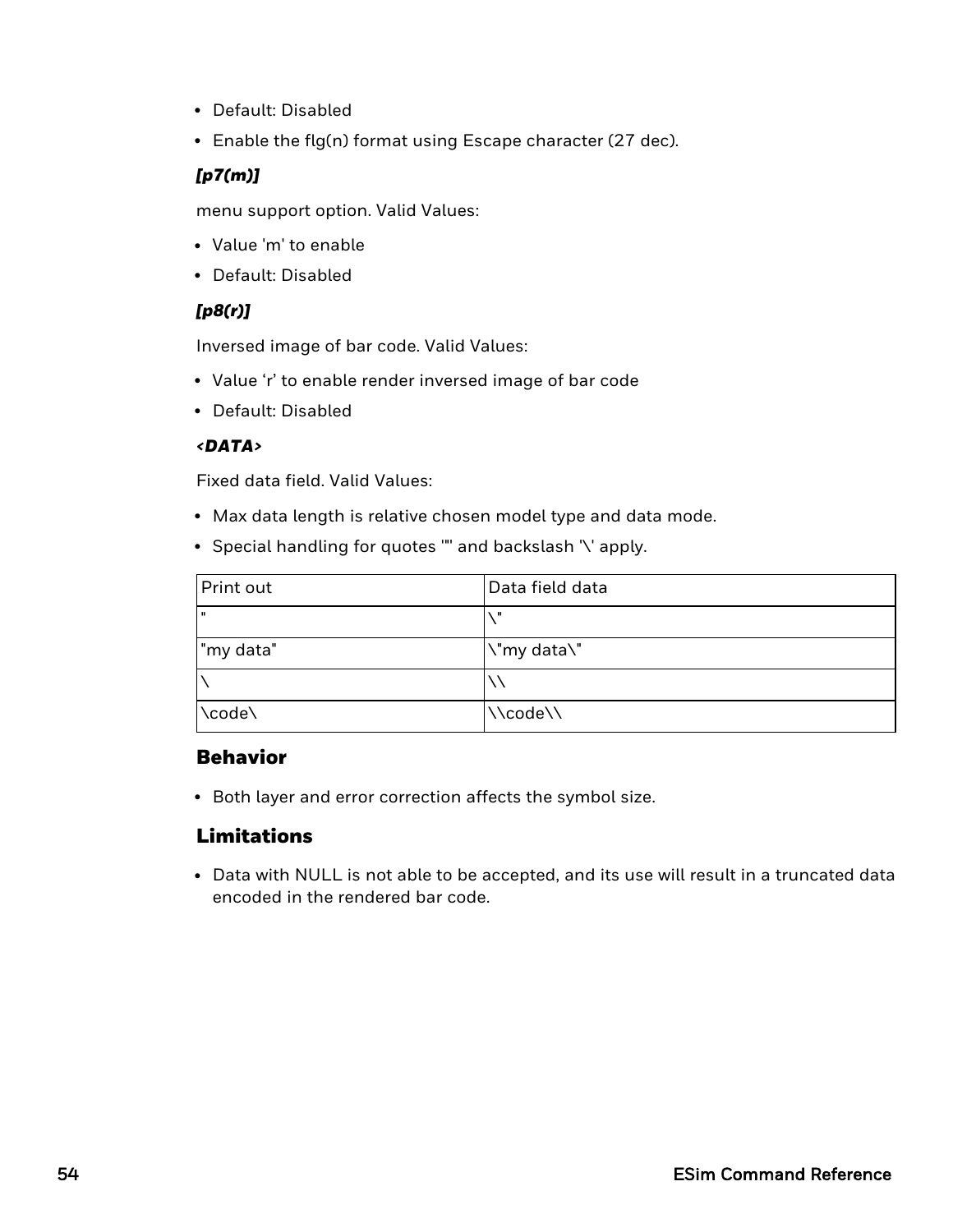# <span id="page-60-0"></span>**Data Matrix bar code**

Use this command to print the two dimensional bar code symbols for Data Matrix bar code.

# Syntax

b<p1>,<p2>,<p3>,<p4>,"<DATA>"

b<p1>,<p2>,<p3>[,p4][,p5][,p6][,p7],"<DATA>"

# Syntax 1

# Parameters

### *<p1>*

Horizontal start position (X) in dots.

## *<p2>*

Vertical start position (Y) in dots.

### *<p3>*

Selects Data Matrix bar code. Value

 $\cdot$  D

# *<p4>*

Narrow bar. Valid Value:

• Range:  $1 - 15$ 

# *<"DATA">*

Fixed data field. Valid Value:

• Any combination of data strings at a maximum of 125 characters long.

# Syntax 2

# **Parameters**

*<p1>*

Horizontal start position (X) in dots

### *<p2>*

Vertical start position (Y) in dots

# *<p3>*

Selects Data Matrix bar code. Valid Value: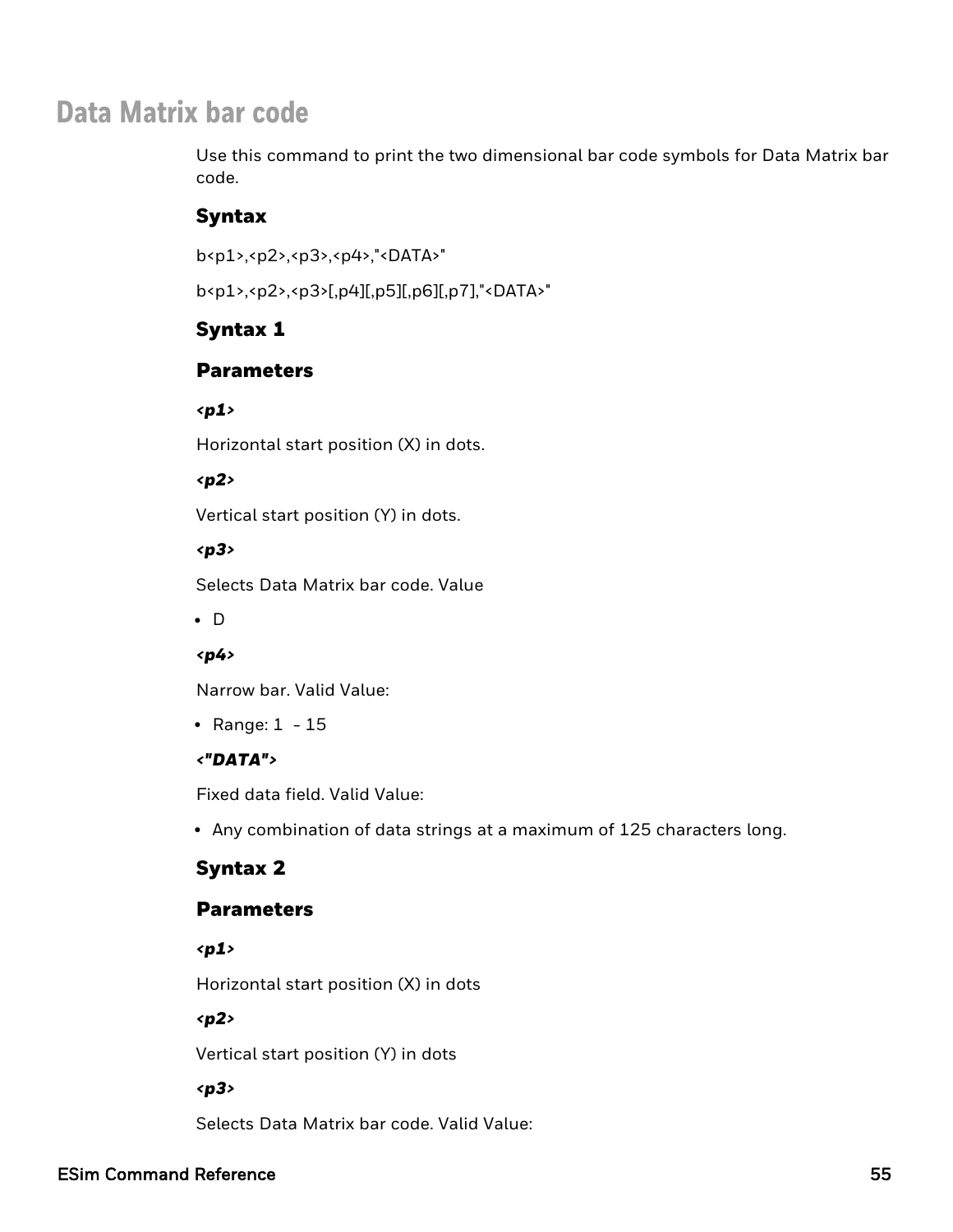$\bullet$  D

## *[p4 (c)]*

Number of columns to encode

# *[p5 (r)]*

Number of rows to encode

# *[p6 (h)]*

Sets the minimum square data module size used for encoding data. Valid Values:

- Default Value: 5
- Accepted Values: 1-40

# *[p7(v)]*

Selects an inverse image of the bar code (sometimes known as reverse video or a negative image). Valid Values:

- Value 'r' to enable render inversed image of bar code
- Default: Disabled

### *<"DATA">*

Fixed data field. Valid Values:

- Any combination of data strings at a maximum of 125 characters long.
- Special handling for quotes "" and backslash '\' apply.

| Print out    | Data field data |
|--------------|-----------------|
| $\mathbf{u}$ | - 11            |
| "my data"    | \"my data\"     |
|              |                 |
| \code\       | \\code\\        |

# Behavior

- For Syntax 1, for invalid <p4> values, no bar code will be rendered.
- <sup>l</sup> Each module size, columns and rows fields can either be specified in the parameters according to Syntax 2, or can be calculate automatically.
- If there are no  $\langle p4 \rangle$  value specified, it is implied as Syntax 2, and will be treated as such, and will generate the bar code based on data length to calculate the bar code size.
- Data with NULL will not be accepted, and its use will result in a truncated data encoded in the rendered bar code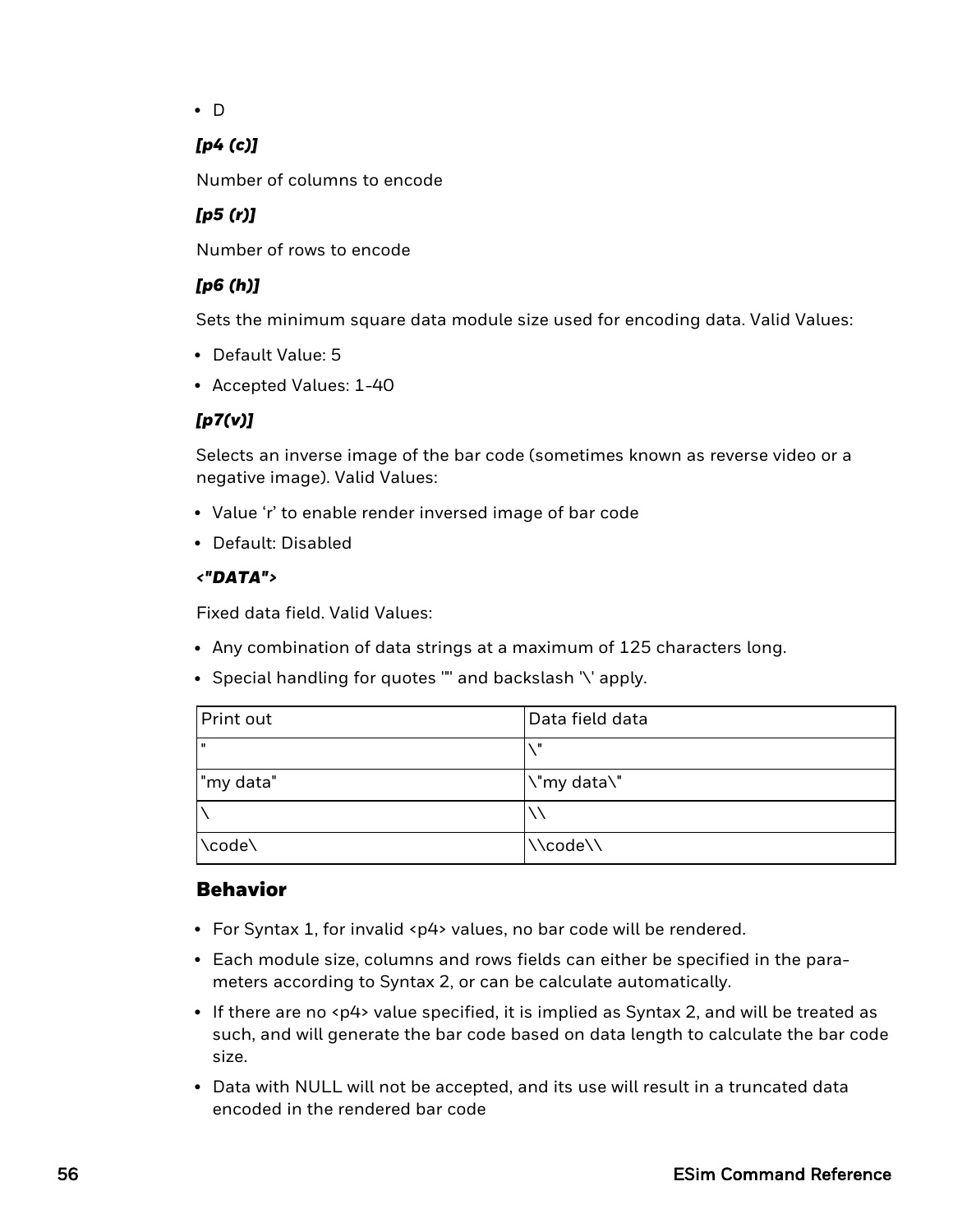# <span id="page-62-0"></span>**EAN/UCC Composite-Code bar code**

Use this to select EAN/UCC Composite-code bar code.

### Syntax

b<p1>,<p2>, <p3>, <p4>,<o>,<x>,<y>,<s>,1,[B,][P][F,]<M>,"<Data1 | Data2>"

## **Parameters**

#### *<p1>*

Horizontal start position (X) in dots

#### *<p2>*

Vertical start position (Y) in dots

#### *<p3>*

Selects bar code type.

(linear part and two-dimensional part). Valid Value:

 $\cdot$  C

#### *<p4>*

Selection of bar code type

(linear part and two-dimensional part). Valid Value:

 $\cdot$  1EC

*<o>*

Rotation. Valid Values:

#### $\cdot$  Default: 0

- 0 = No rotation
- 1 = 90° rotation clockwise
- 2 = 180° rotation clockwise
- 3 = 270° rotation clockwise

#### *<x>*

Module width of pixel size in dots, magnification of both linear and 2D composite component. Valid Values:

- Default: 2
- $\cdot$  The value must be between 1 10.

#### *<y>*

Bar height on linear part in dots. Valid Value: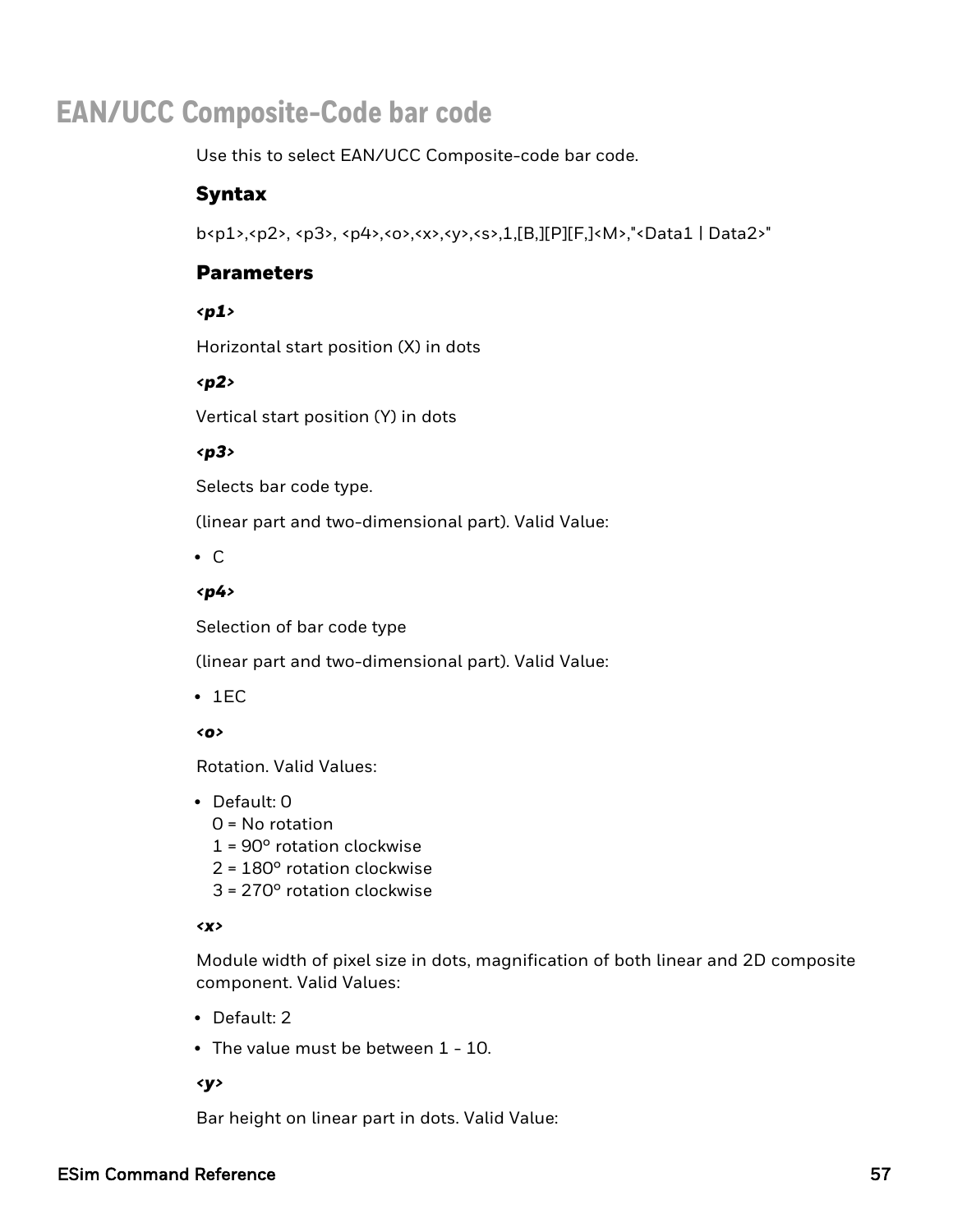• The value must be between 2 - 2999.

#### *<Y>*

Bar height on two-dimensional composite part in dots. Minimum height is 2\*x, nominal is 4\*x. Valid Value:

• The value must be between 2 - 2999. The default is 8.

#### *<s>*

Separator pattern height in dots between linear component and two dimensional composite component. Minimum height is  $s = 1<sup>*</sup>x$ , maximum height,  $s = 6<sup>*</sup>x$ . Valid Value:

• The value must be between  $1$  - 60. The default is same as x.

*<l>*

Manually controlled column count on CC-C code. Valid Values:

- The value must be between  $1 30$ .
- The column count, if not set, by default will be optimized to linear bar width.

#### *[B]*

Flag for human readable text of linear component part, to present within the same rules as to the single bar code. Font selection depends on the bar code type. It is similar to B-command parameter <p8>. Valid Value:

• Default: no B flag.

#### *[px, y, m]*

Human readable text of two-dimensional composite component part appended by additional variables for any position relocation around the composite bar code: Valid Values:

- $\bullet$  x = horizontal start location: max is 4 digits
- $y =$  vertical start location: max is 4 digits. This value is limited by the volatile memory available on your printer.
- $\bullet$  m = maximum characters per line. The max is 3 digits, and 0 = no limit.
- Fixed Font selection 3 without any multiplier used. CR, LF in data causes the rest of the text to wrap around to the next line.
- Similar design as b-command parameter p on PDF417.
- Limits are x and y position limitations.
- Default is no p.

*[F]*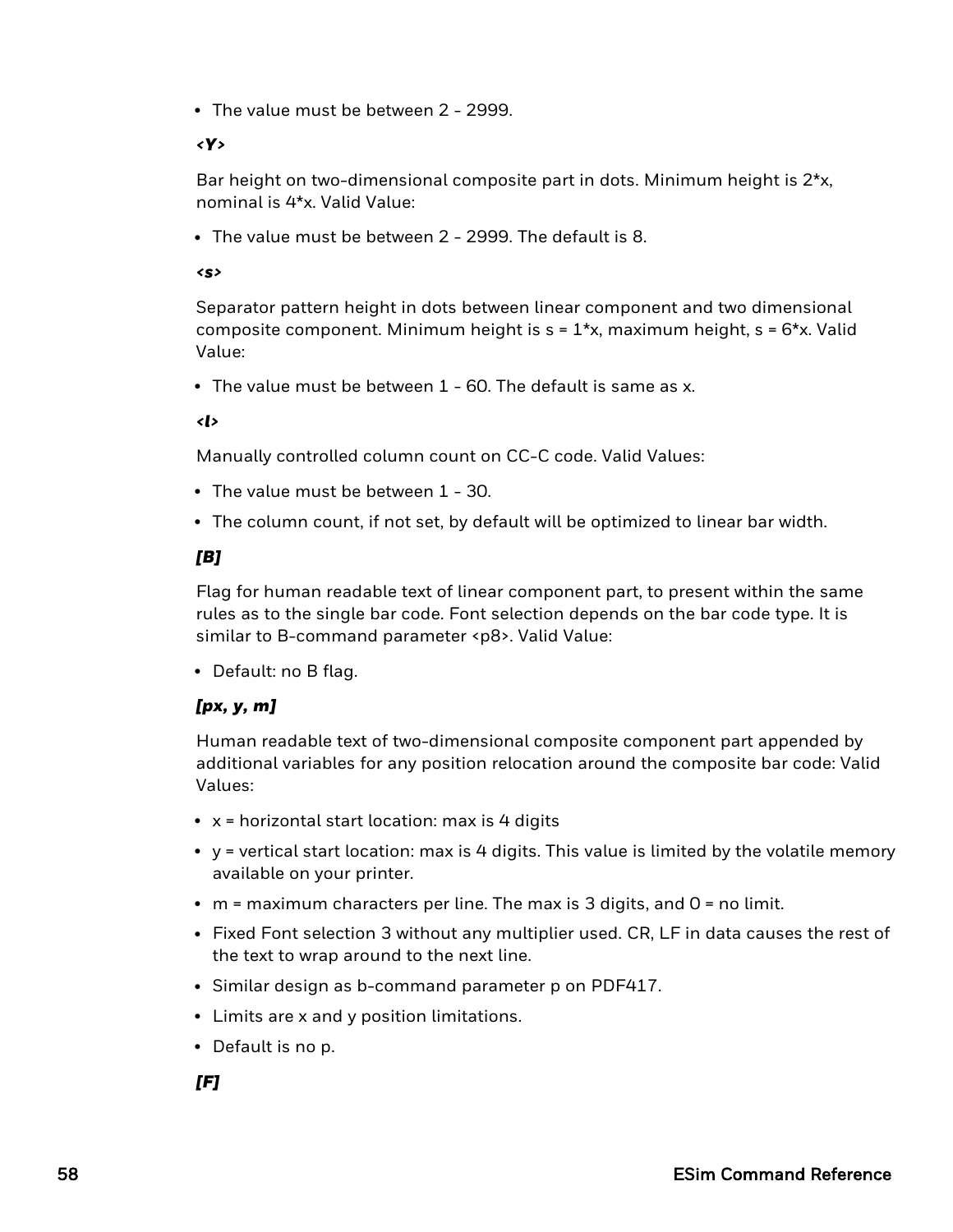Restrain control filter, to reduce input data information, by deleting special characters for the bar code rendering, but allowing them be a part of human readable text.

Deleted characters are "(", ")", space, CR and LF.

Filters only hex 0ah, 0dh, 20h, 28h, 29h. Valid Value:

• Default: no F.

#### *<M>*

Manually controlled Pipe character: Separator between data of linear and twodimensional composite part. Use this parameter only in exceptional case. Valid Values:

- Default: M.
- Range: any printable character.

#### *<Data1|Data2>*

The data area represents a string data field surrounded by quotation-marks.

Data1 - String of primary data to linear component.

"|" - Data separator pipe character.

Data2 - string of secondary data to two-dimensional composite data. Valid Values:

- Data1 limited to 48 digits.
- Data2 Characters in ISO 646 ().

### Behavior

• Error codes

If data is not suitable to optional parameters, Error 01 (syntax error) occurs. If data is too long or out of range, Error 03 (data length error) occurs. If data does not fit in area specified, Error 50 occurs.

• The 2-D component of the bar code may have one more row as compared to reference PF8 printers, and will be shorter as well.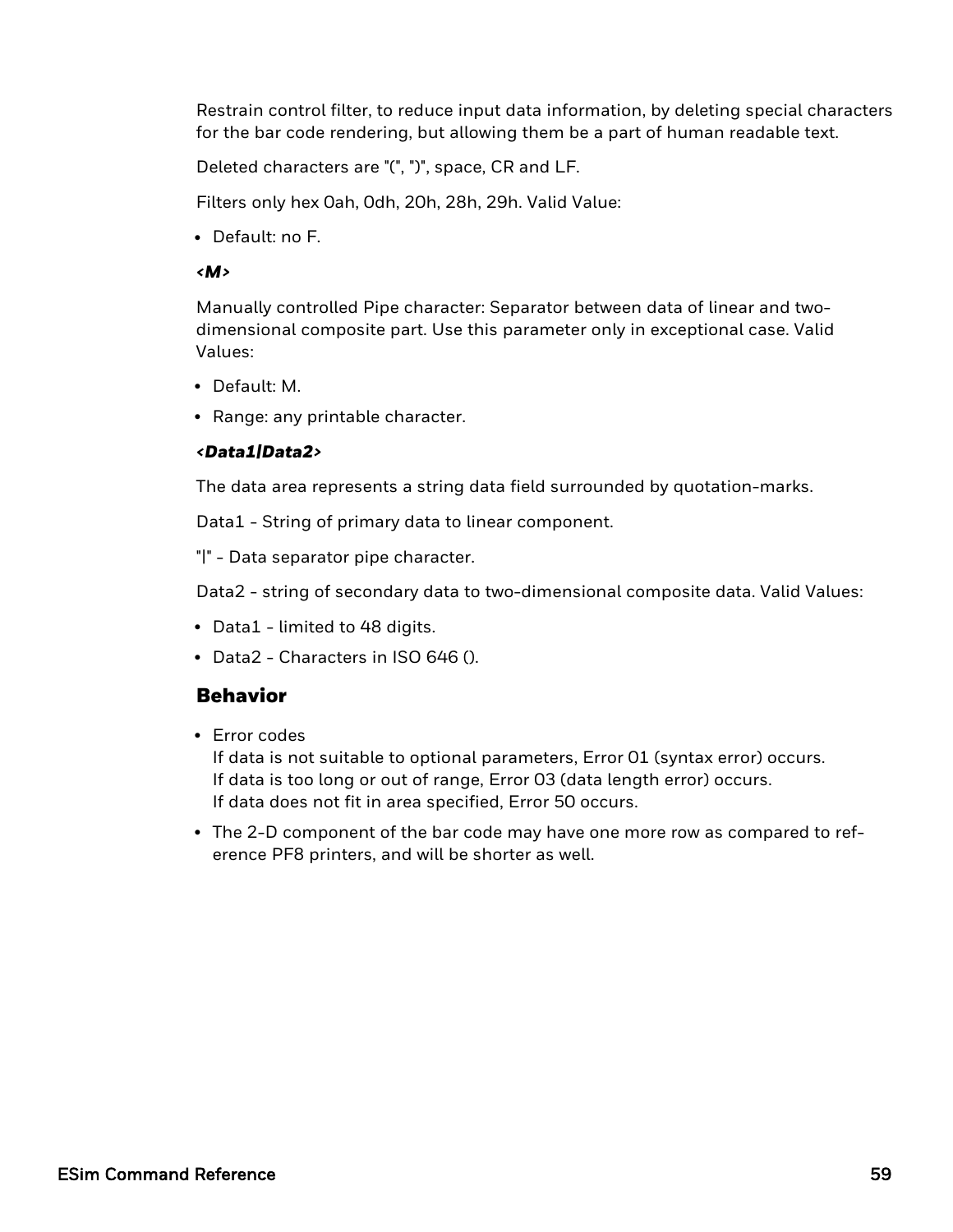# <span id="page-65-0"></span>**MaxiCode bar code**

Use this command to generate MaxiCode bar code symbols with a single command. The printer will automatically interpret and encode data into MaxiCode symbols for data modes 2, 3, 4, and 6. Up to eight symbols can be linked.

# Syntax

B<p1>,<p2>,<p3>,[p4,][p5,]"<DATA>"

## **Parameters**

 $<sub>01</sub>$ </sub>

Horizontal start position (X) in dots

#### *<p2>*

Vertical start position (Y) in dots

#### *<p3>*

Selects MaxiCode bar code. Valid Value:

 $\bullet$  M

## *[p4 (c)]*

Selection of mode. Valid Values:

| Value           | Description |
|-----------------|-------------|
| m2              | Mode 2      |
| m <sub>3</sub>  | Mode 3      |
| m <sub>4</sub>  | Mode 4      |
| $\overline{m6}$ | Mode 6      |

- 1. If [p4] (mx) is not used, the printer will use rules to automatically format the "DATA" parameter. If the postal code (third parameter, PC) in the "DATA" is:
	- All numeric characters, the printer will automatically select Mode 2.
	- Alpha / alphanumeric character combinations will set the printer to Mode 3.
	- Not used, the printer automatically selects Mode 3.
- 2. If [p4] value is "m2 or m3", the printer will use rules to format the "Data" parameter:
	- In Mode 2 If a non-numeric character is entered in the Postal Code "Data" parameter field, then the MaxiCode bar code will not be printed.
	- $\bullet$  In Mode 3 If the Postal Code "Data" field is more than 6 characters, then the additional characters in the bar code field will be truncated.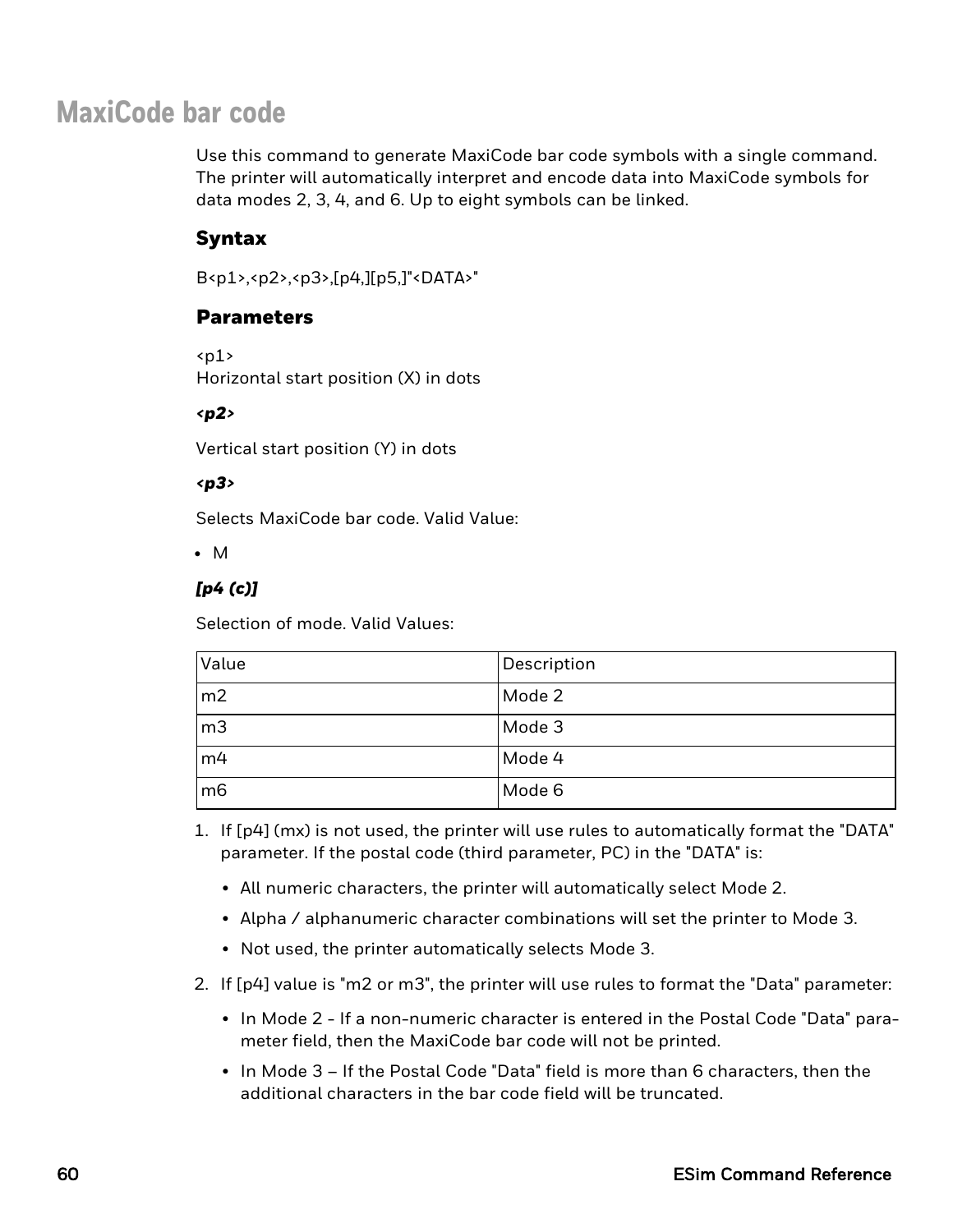#### *[p5 = x,y]*

Associated MaxiCode symbol numbering. Valid Values:

- $\bullet$  x, y where,
	- x = Symbol number
	- y = Total number of associated symbols
- Default: Not used
- Range:  $1 8$  for both x and y

#### *<"DATA">*

Mode Dependent Data Format. Mode dependent data is bounded by quotation marks. Maximum of 2 KBytes of data. Valid Values:

| I mode        | Data Format      |
|---------------|------------------|
| $\vert$ 2 & 3 | "CL,CO,PC[,LPM]" |
| 4&6           | "LPM"            |

- CL = Class Code (3 digits required)
- CO = Country Code (3 digits required)

Mode 2 = Numeric Characters

Mode 3 = International Characters (up to 6 characters)

 $\cdot$  PC = Postal Code

Mode 2 = 5 or 9 numerical characters, including USA Postal ZIP 5 or 9 char. For less than 9 characters, the printer will pad the field with 0's.

Mode 3 (International) = Any alphanumeric character (up to 6 characters)

• LPM = Low priority message (data). printable characters (up to 84 characters per symbol), any 256 character map.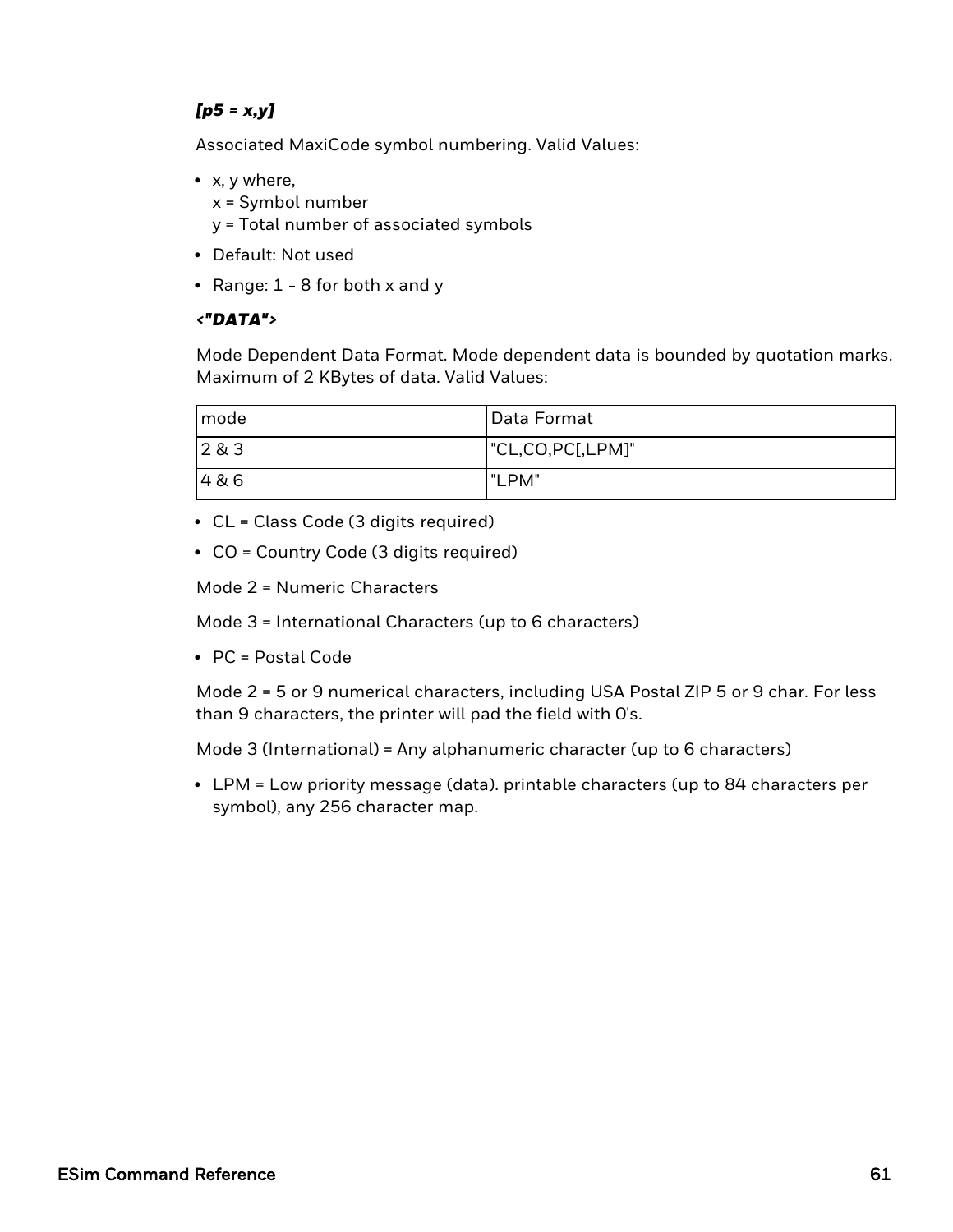# <span id="page-67-0"></span>**PDF417 bar code**

Use this command to print PDF 417 bar code.

# Syntax

b<p1>,<p2>,<p3>,<p4>,<p5>[,p6][,p7][,p8][,p9][,p10][,p11][,p12][,p13][,p14],<"DATA">

# **Parameters**

#### *<p1>*

Horizontal start position (X) in dots. Valid Value:

 $\cdot$  0 to 65536

### *<p2>*

Vertical start position (Y) in dots. Valid Value:

 $\cdot$  0 to 65536

### *<p3>*

Selects PDF417 bar code. Valid Value:

 $\bullet$  P

### *<p4(www)>*

Maximum print width in dots

<p5(hhh)>

Maximum print height in dots

# *[p6(s)]*

Sets error correction level. Valid Values:

- Accepted Values: s0 s8
- If level is not specified, a level that generates about 1/8 as many ECC code words as data code words is selected.

# *[p7 (c)]*

selects data compression method. Valid Values:

- Default Value: 0
- Accepted Values: 0 Auto Encoding
- $\cdot$  1 Binary mode

# *[p8 (pxxx,yyy,mm)]*

print human readable.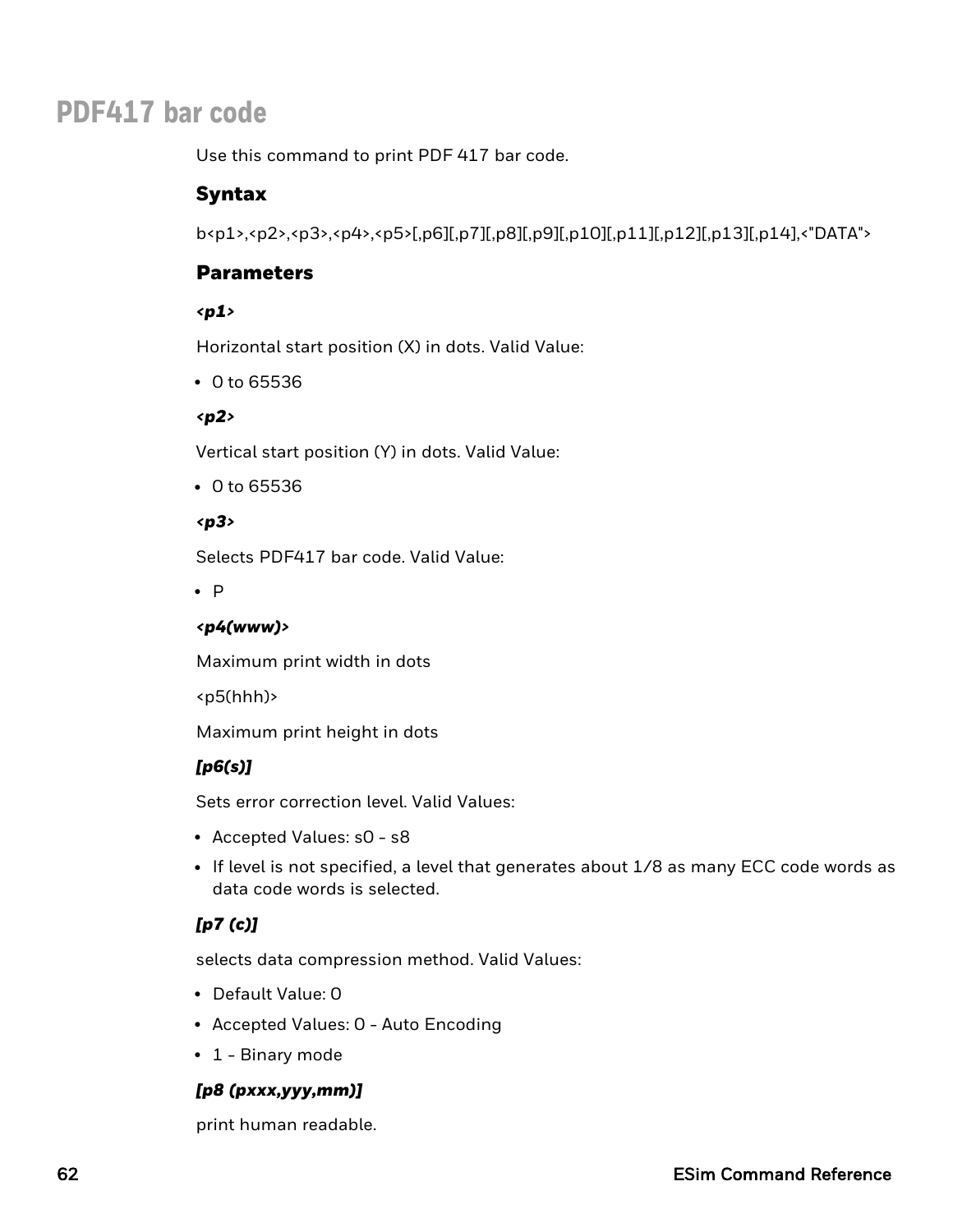p ="p" - parameter identifier

xxx = horizontal start location

yyy = vertical start location

mm = maximum characters per line

## *[p9 (f)]*

Bar code origin point. Valid Values:

- Default: 1
- Valid Values: 0 or 1
- f1- Center of bar code as defined by the automatically adjusted symbol size, i.e. width and height
- f0- Upper left corner of bar code.

### *[p10 (x)]*

module width (in dots). Valid Values:

- Default: 6 (dots).
- $\bullet$  Valid Values: 1 9.

### *[p11 (y)]*

set bar height (in dots). Valid Values:

- Range:  $1 99$
- Default: 4 times module width ([p10])

### *[p12 (r)]*

maximum row count. Maximum limit for the number of rows to be used for auto selecting symbol features.

### *[p13 (l)]*

maximum column count Maximum limit for the number of columns to be used for auto selecting symbol features.

# *[p14 (t)]*

truncated flag. Valid Values:

- Default: 0
- Accepted values:  $0 = not truncated$
- $\cdot$  1= truncated

### *[p15 (o)]*

rotation. Valid Values: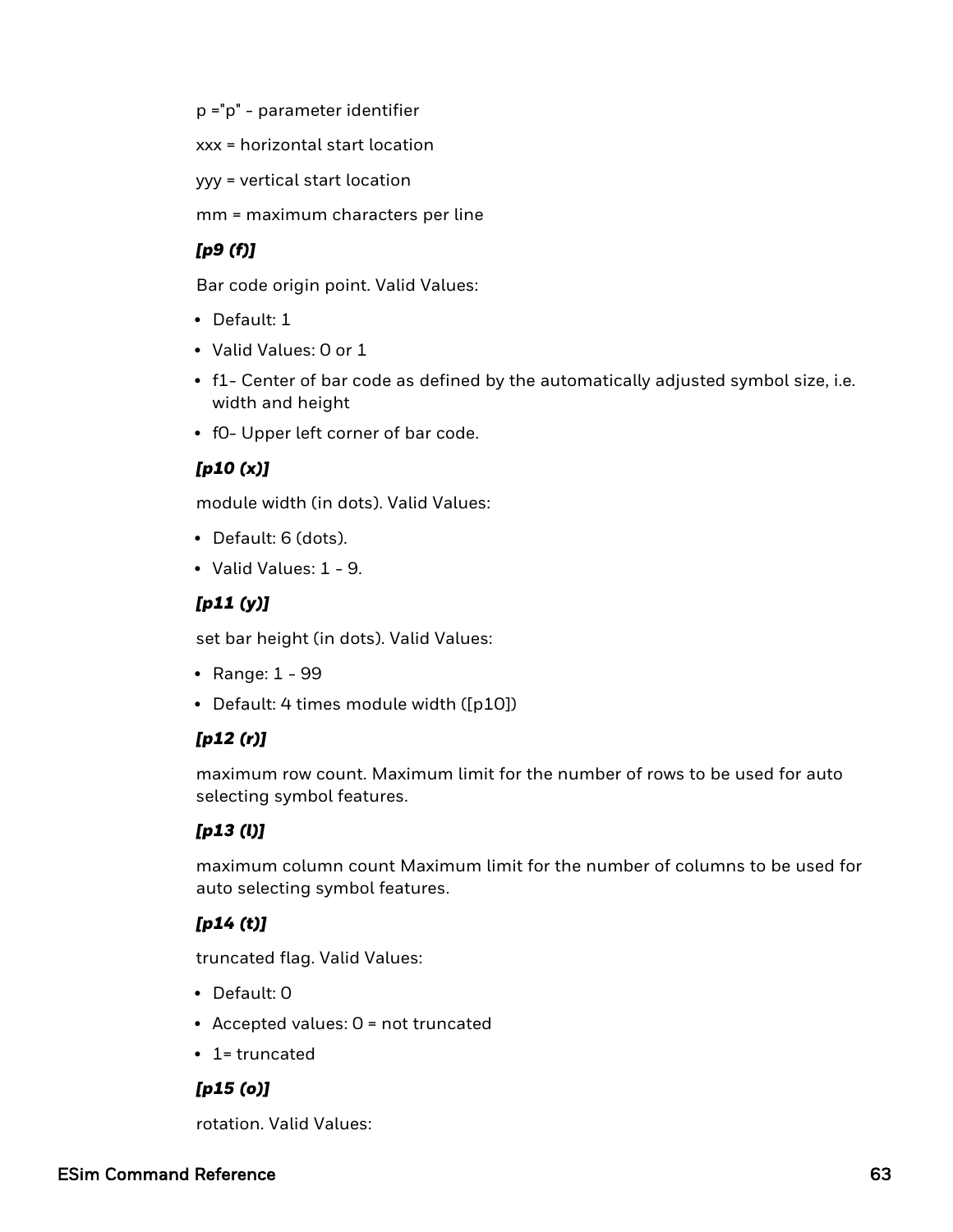- Default: 0
- Accepted Values (clockwise):
	- $0 = 0^{\circ}$ .  $1 = 90^{\circ}$ 2=180º 3=270º
- Settings of 90 $\degree$  & 270 $\degree$  will cause the symbols maximum height (<p4>) and width (<p5>) values to transpose when calculating and generating the symbol, i.e. the height would affect column dimensions and width would affect row dimensions.

#### *<"DATA">*

data in or binary representation.

Valid Values:

• Special handling for quotes "" and backslash '\' apply.

| Print Out | Data Field Data |
|-----------|-----------------|
|           | $\mathbf{u}$    |
| "my data" | \"my data\"     |
|           |                 |
| \code\    | \\code\\        |

# Behavior

- $\bullet$  If the horizontal start position (X) is larger than the media width, the bar code will not be printed.
- ESim will optimize automatically for readability of data. The symbol's geometry is adjusted (typically reducing the size of the symbol) as in the defined parameters. ESim will use the largest possible module size (in terms of bar width and height) and minimize the number of rows and columns.
- For rotation with center origin point f1 ([p9]), and o1,2,3 ([p15]), ESim rotates at the top left corner of the PDF bar code, which may be different from other EPL II printer behavior, which uses a different pivot point for rotation under f1. For top, left origin point f0, ESim rotation behavior should be similar with other EPL II printer behavior, using the top left corner pivot point.
- Data compression method (field c) is always set at automatic, regardless of the value (valid or invalid) sent. This may result in a bar code that looks different visually from other EPL II printers, but the data scanned will be the same.
- $\bullet$  If the data exceeds what the bar code can encode based on the size specified in the parameters, ESim will truncate the data in order to render the bar code based on the size specification, in other EPL II printers, the bar code may not even be rendered.

Behavior (Legacy)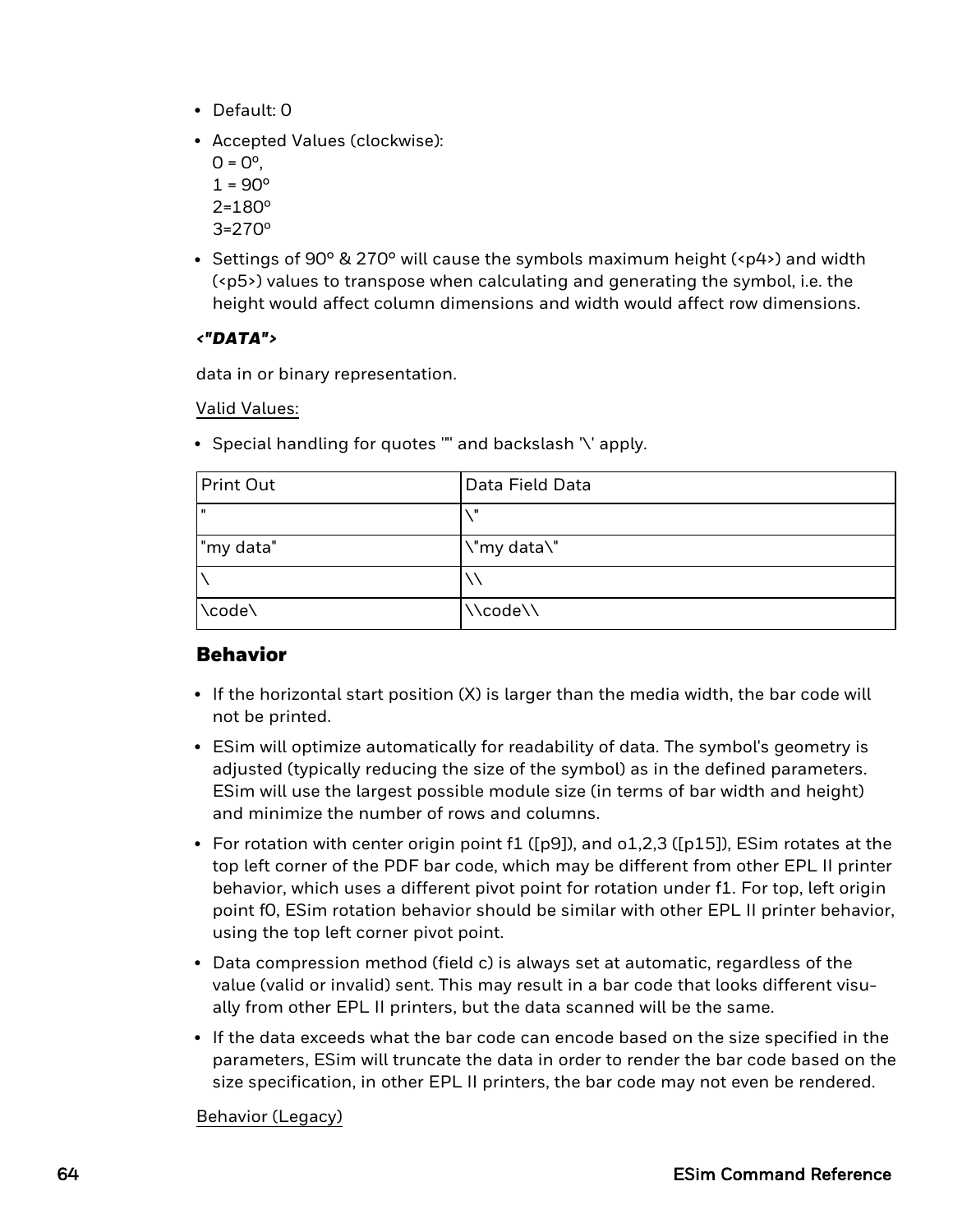If the horizontal start position  $(X)$  is larger than the media width, the <p1>  $(X)$  value, will be reset to (<p1> modulo label\_width)

# Limitations

- ESim does not support Macro PDF.
- The number of rows in the PDF 417 bar code rendered may be one more than other EPL II printer in some cases, depending on the compression, width, height and max row & column settings when using the B command, due to different encoding methodology.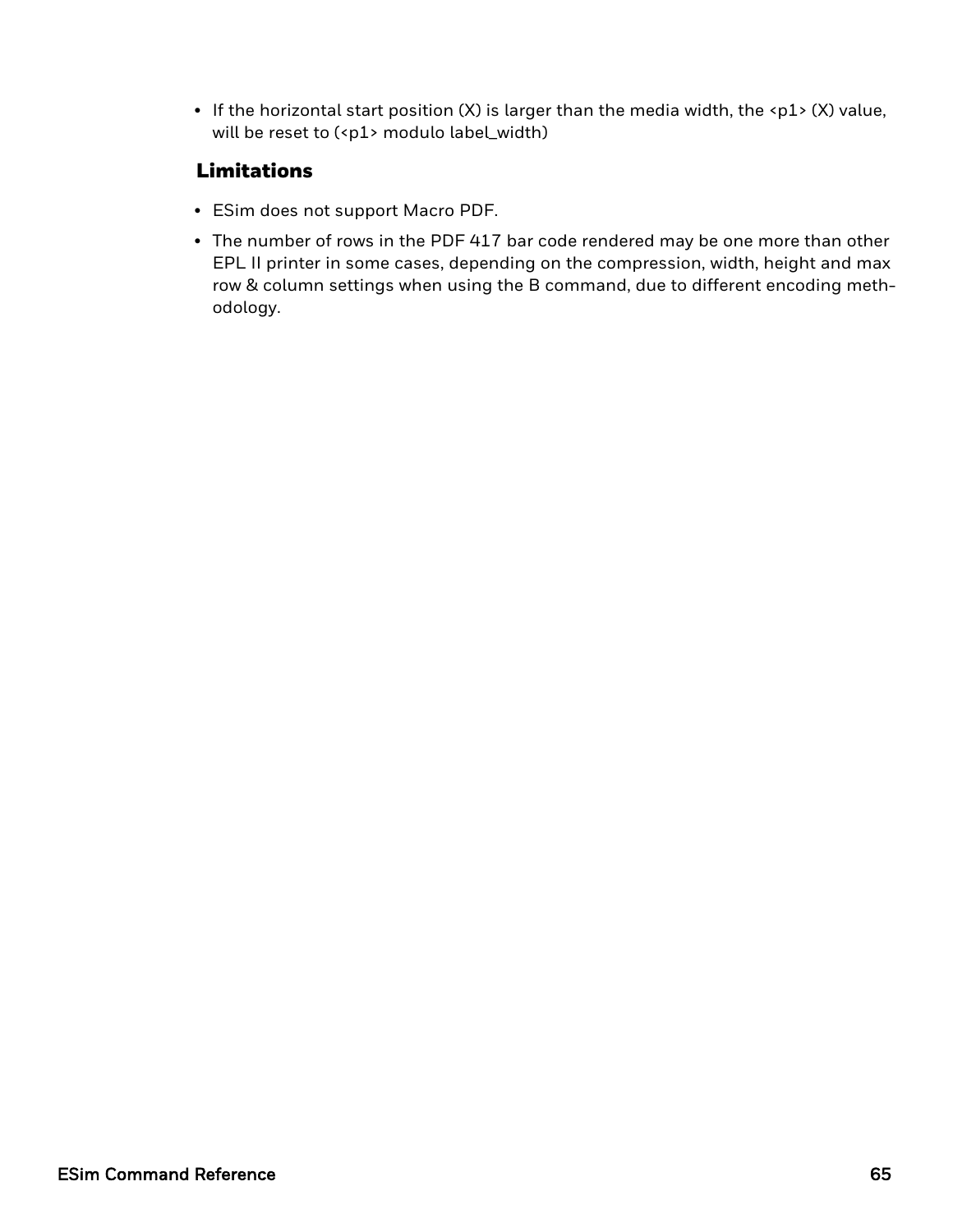# <span id="page-71-0"></span>**QR Code bar code**

Use this command to generate QR Code bar code symbols. The parsing of this command will be affected by the legacy mode selection.

# Syntax (EPL mode)

b<p1>,<p2>,<p3>,[p4-p8],<"DATA">

## **Parameters**

*<p1>*

Horizontal start position (X) in dots.

#### *<p2>*

Vertical start position (Y) in dots.

#### *<p3>*

Selects QR Code. Valid Value:

 $\bullet$  Q

## *[p4 (m)]*

Code Model. Valid Values:

- Default: 2
- Accepted Values:
	- 1 = Model 1 (original)
	- 2 = Model 2 (enhanced)

### *[p5 (s)]*

Scale Factor. Valid Values:

- Default: 3
- Range:  $1-30$

# *[p6 (e)]*

Error Correction Level (Reed-Solomon). Valid Values:

- Default: M
- Accepted Values: L = Lowest M = Medium (default)
	-
	- Q = Optimized H = Highest

### *[p7 (i)]*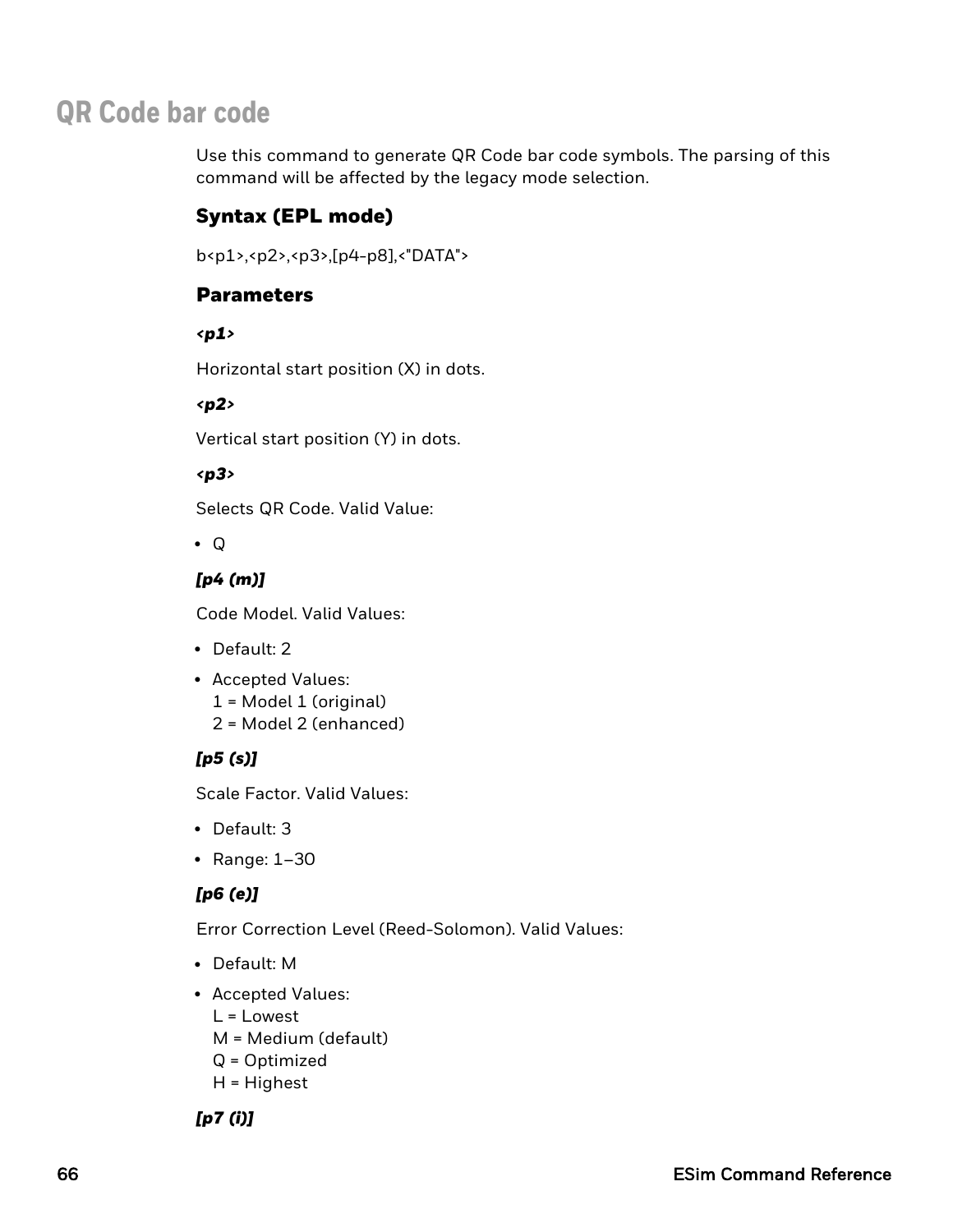Data Input Mode

- Note: Data will all be processed in automatic mode, please see behavior #2 below. Valid Values:
	- Default: A
	- Accepted Values: A = Automatic Data Select M = Initialize manual data mode. Data type is set by the first character in the data field ("DATA").

#### *[p8 (D)]*

Append symbol, allows joining data from 2 to 16 QR code symbols

| Note: This field is unsupported, please see limitations below. Valid Values: |
|------------------------------------------------------------------------------|
|------------------------------------------------------------------------------|

| Sub-prefix | Values                 | Description   |
|------------|------------------------|---------------|
|            | 01 to 16               | symbol number |
|            | 01 to 16               | divisions     |
|            | 00 to FF (hexadecimal) | parity        |

#### *<"DATA">*

Fixed data field. Valid Values:

- Data sent to the printer will be converted to one of the four formats defined by parameter [p7].
- The printer will, by default, automatically select the data mode for the entire fixed data string. The data encoding method will be automatically selected to achieve optimal data compression.
- If parameter  $[p7]$  is set to iM, then the first character in the data field must be either one of the following:
	- N Numeric (0 9)
	- A Alphanumeric (0 9, A Z, a z, space, \$,%,  $*,-$ , ,  $/$ , : )
	- K Kanji (Shift JIS character ranges 8140 9FFC and E040 EAA4 hexadecimal) B – Binary
- Reserved characters in the data field cannot be used within the data string are: " and  $\angle$ .
- The backslash  $(\nabla)$  character designates the following character as literal and will encode into the data field.
- Parameters Details

| Print out | Data field data |
|-----------|-----------------|
| ш         | - 11            |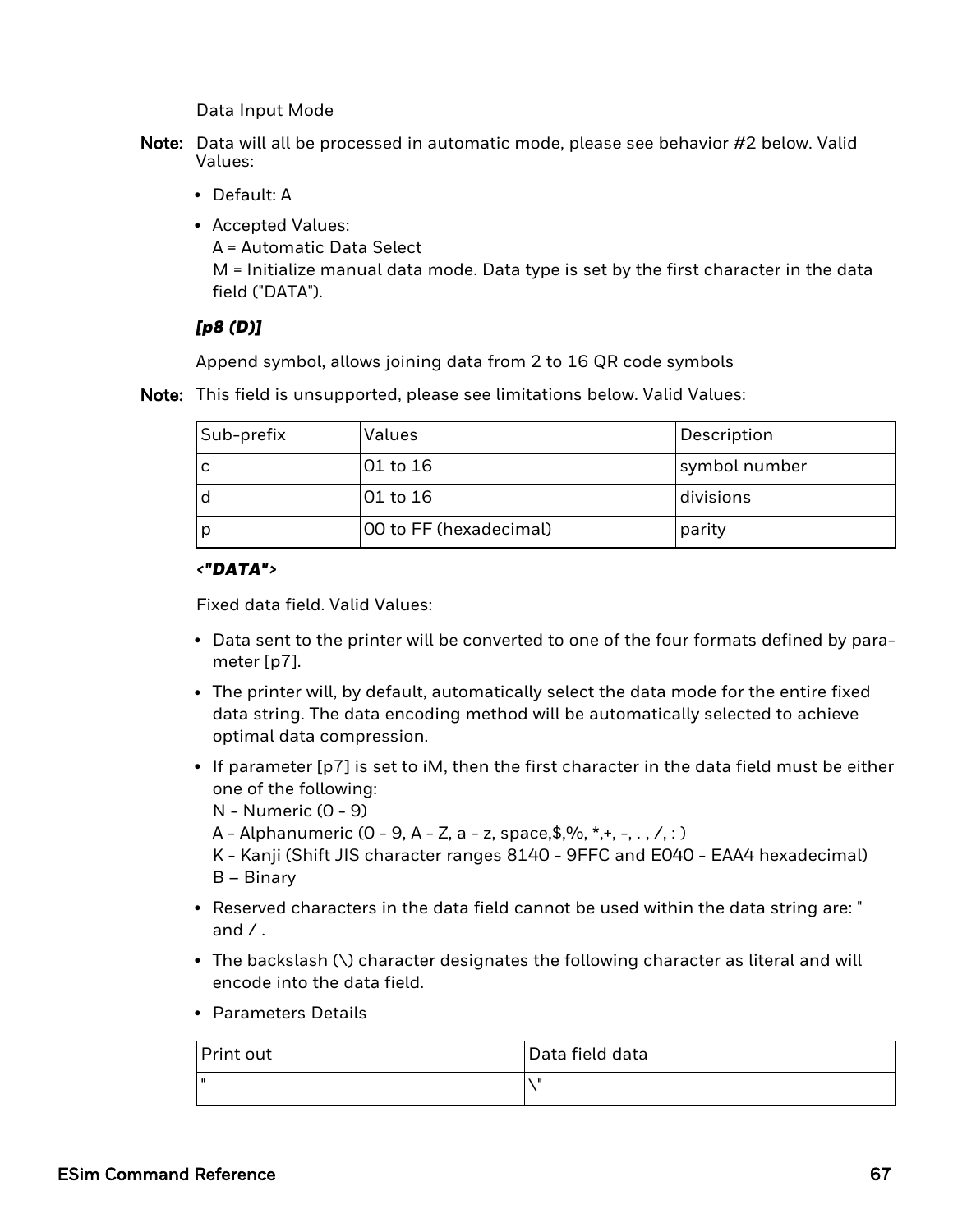| l"my data" | \"my data\"             |
|------------|-------------------------|
|            |                         |
| \code\     | $\bigwedge$ $\bigwedge$ |

## Syntax (Legacy mode)

b<p1>, <p2>, <p3>,[cn,mn,on,sn,xn,ynn],<"DATA">

## **Parameters**

*<p1>*

Horizontal start position (X) in dots

*<p2>*

Vertical start position (Y) in dots

*<p3>*

Fixed data mode character set.

- Note: Data will all be processed in automatic mode, please see behavior (EPL mode) below. Valid Values:
	- $\cdot$  1 = Numerical data mode
	- $\cdot$  2 = Alphanumerical data mode
	- $\cdot$  3 = 8-bit data mode (JIS 0201)
	- 4 = Kanji data mode (JIS 0208) (Note: See limitation below)
	- $\bullet$  5 = Mixing mode (any of mode c1-c4, model type 2)
	- Model 1 default = Most optimal alternative of c1 to c4.
	- $\bullet$  Model 2 default = c5.
	- Internally during rendering the QR Code, the mode can be switched within a bar code to minimize the bit stream area.
	- By using parameter cn, the data mode character set will be fixed.

#### *[m]*

Model type is defined and unchanged within one QR Code. Valid Values:

- $\bullet$  Default: 1
- Accepted Values:
	- 1 = Original version
	- 2 = Enhanced version.

## *[o]*

Rotation. Valid Values: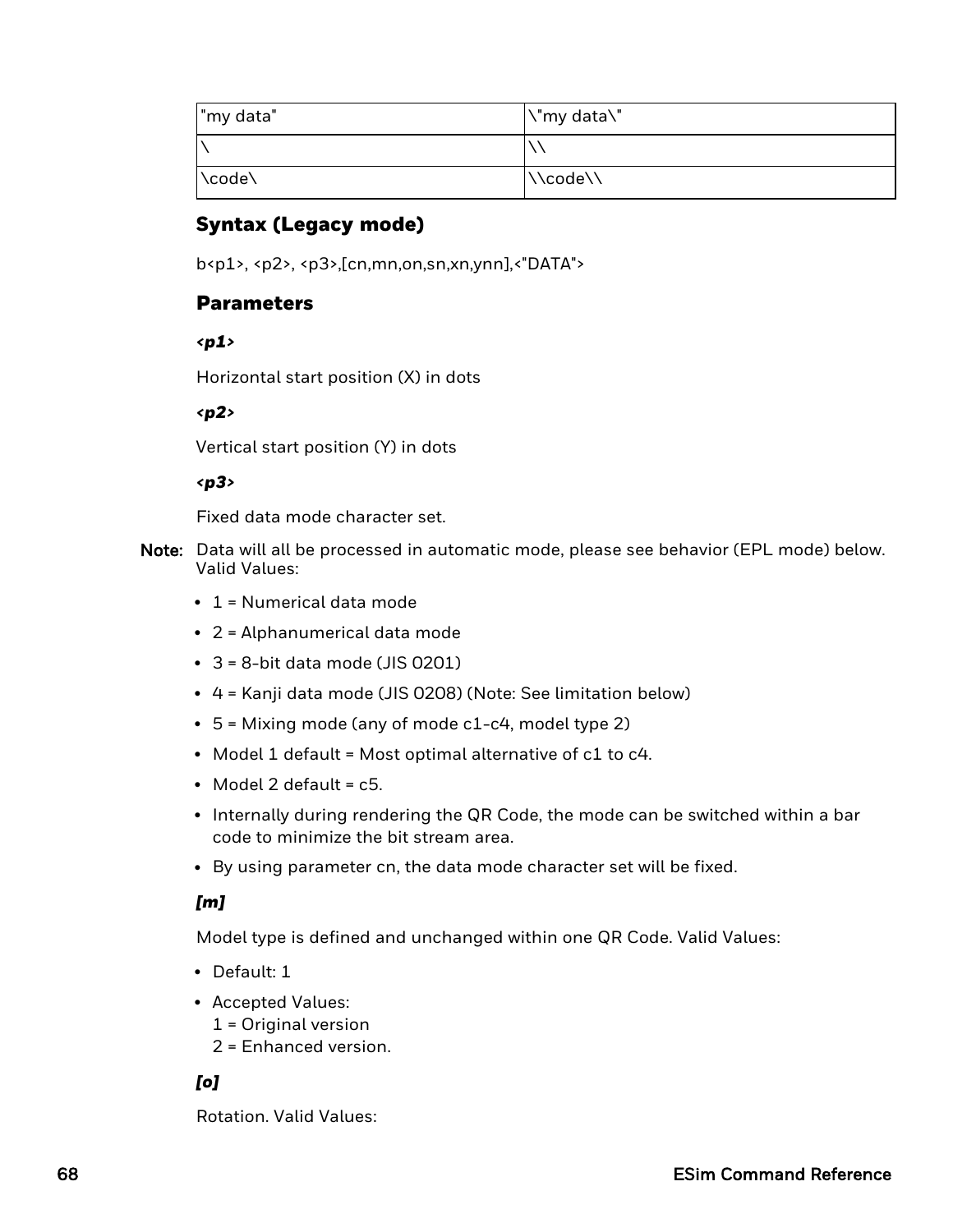- Default: 0
- Accepted Values:
	- $0 = 0^\circ$  rotation clockwise (default)
	- 1 = 90° rotation clockwise.
	- 2 = 180° rotation clockwise.
	- 3 270° rotation clockwise

## *[s]*

Set correction level (Reed-Solomon). Valid Values:

- Default: L
- Accepted values

 $L = 7%$  $M = 15%$  $Q = 25%$ 

 $H = 30%$ 

## *[x]*

Masking factor.

This enables the ratio of dark to light modules in the symbol to b approximated to 1:1 minimizing the occurrence of arrangements of close modules that will hinder decoding. Valid Values:

- Default: 8
- Range:  $0 8$ . 8 is auto masking.

## *[y]*

Cell pixel size magnification. Valid Values:

- Default: 10
- Range:  $1 30$ .

#### *<"DATA">*

Fixed data field. Valid Values:

- Data length limited to 780 bytes.
- Data is determined by the data mode character setting  $\langle \langle p3 \rangle$  and model mode (m) as such:

|      | <b>Characteristics</b>               |            |            |
|------|--------------------------------------|------------|------------|
| $p3$ |                                      | Model 1    | Model 2    |
|      | Symbol size in cell                  | (original) | (enhanced) |
|      | $\left\lvert$ (increment of 4 cells) |            |            |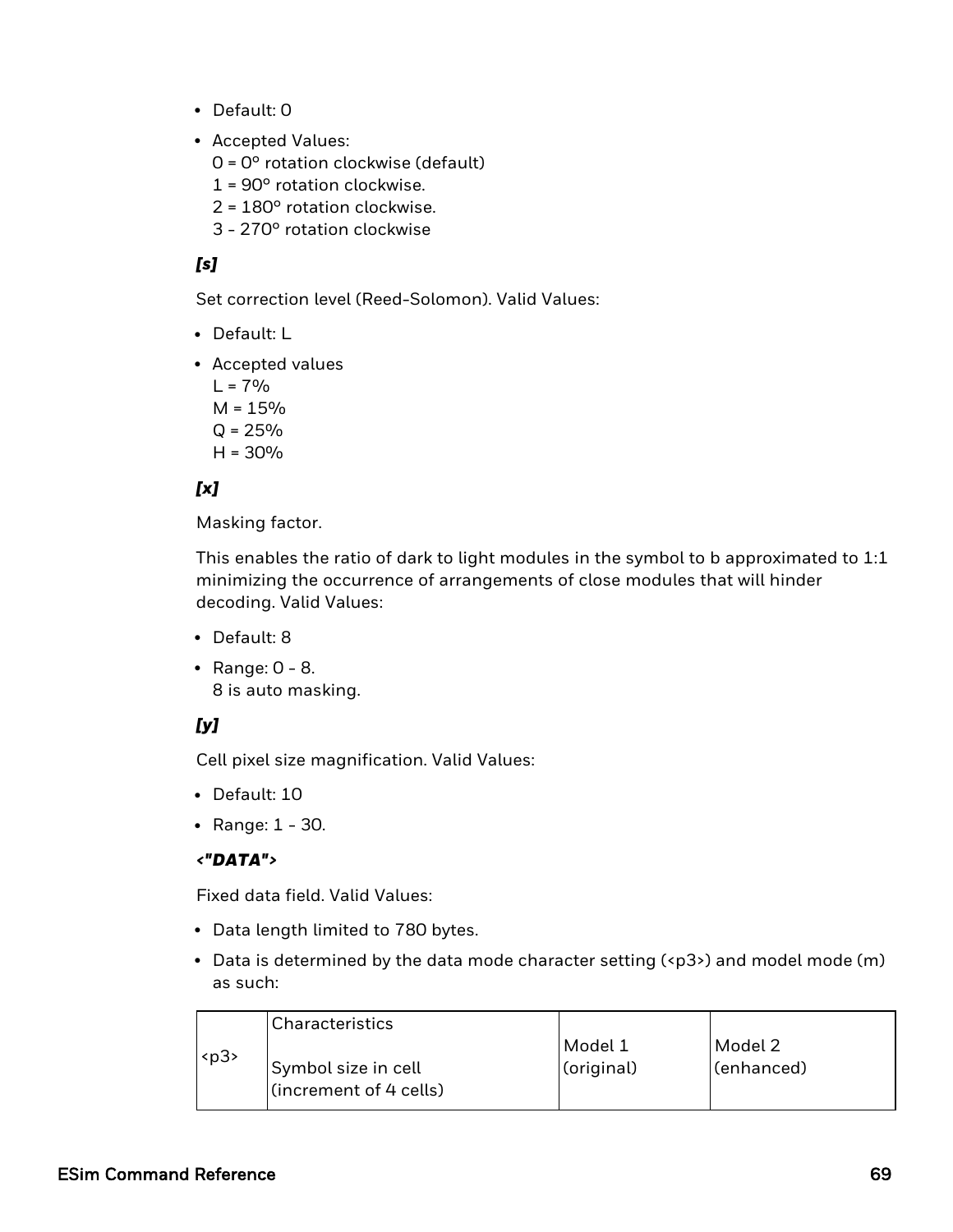|   |                                                                                                    | 21*21 to 73*73                 | 1 <sup>*</sup> 21 to 177*177   |
|---|----------------------------------------------------------------------------------------------------|--------------------------------|--------------------------------|
| 1 | Numeric data modes: Digits 0-9                                                                     | Maximum is<br>1167 characters. | Maximum is 7089<br>characters. |
| 2 | Alphanumeric data mode: Digits<br>0-9, upper case letters A-Z, and 9<br>other characters           | Maximum is 707<br>characters.  | Maximum is 4296<br>characters. |
| 3 | 8-bit byte data mode: JIS 8-bit<br>character set (Latin and Kana) in<br>accordance with JIS X 0201 | Maximum is 486<br>characters.  | Maximum is 2953<br>characters. |
| 4 | Kanji data mode: Shift JIS X 0208                                                                  | Maximum is 299<br>characters.  | Maximum is 1817<br>characters. |
| 5 | Mixing mode: Mix of mode 1-4<br>above                                                              | N.A.                           | Applicable                     |

- The backslash (\) character designates the following character as literal and will encode into the data field.
- Parameters Details

| Print out | Data field data |
|-----------|-----------------|
| lш        | - 8             |
| "my data" | \"my data\"     |
|           |                 |
| \code\    | \\code\\        |

#### Behavior

• Error codes

If data is not suitable to optional parameters, Error 01 (syntax error) occurs. If data is too long or out of range, Error 03 (data length error) occurs. If data does not fit in area specified, Error 50 occurs

#### Behavior (EPL Mode)

• Data Input Mode

ESim shall treat data in automatic mode in all cases, regardless of mode specified. If the mode is selected as manual mode, and the first character is not any of the predefined character (N, A, K or B), ESim will treat the first character as part of the data string, whereas EPL II in other printers will truncate off this character regardless. i.e. if data is "12345", with <p7> field as iM, EPL II may only encode "2345", but ESim will take in the entire string "12345" as is.

In a case like this, the resulting bar code rendered may appear larger as compared to reference EPL printer, since more characters need to be encoded in the bar code.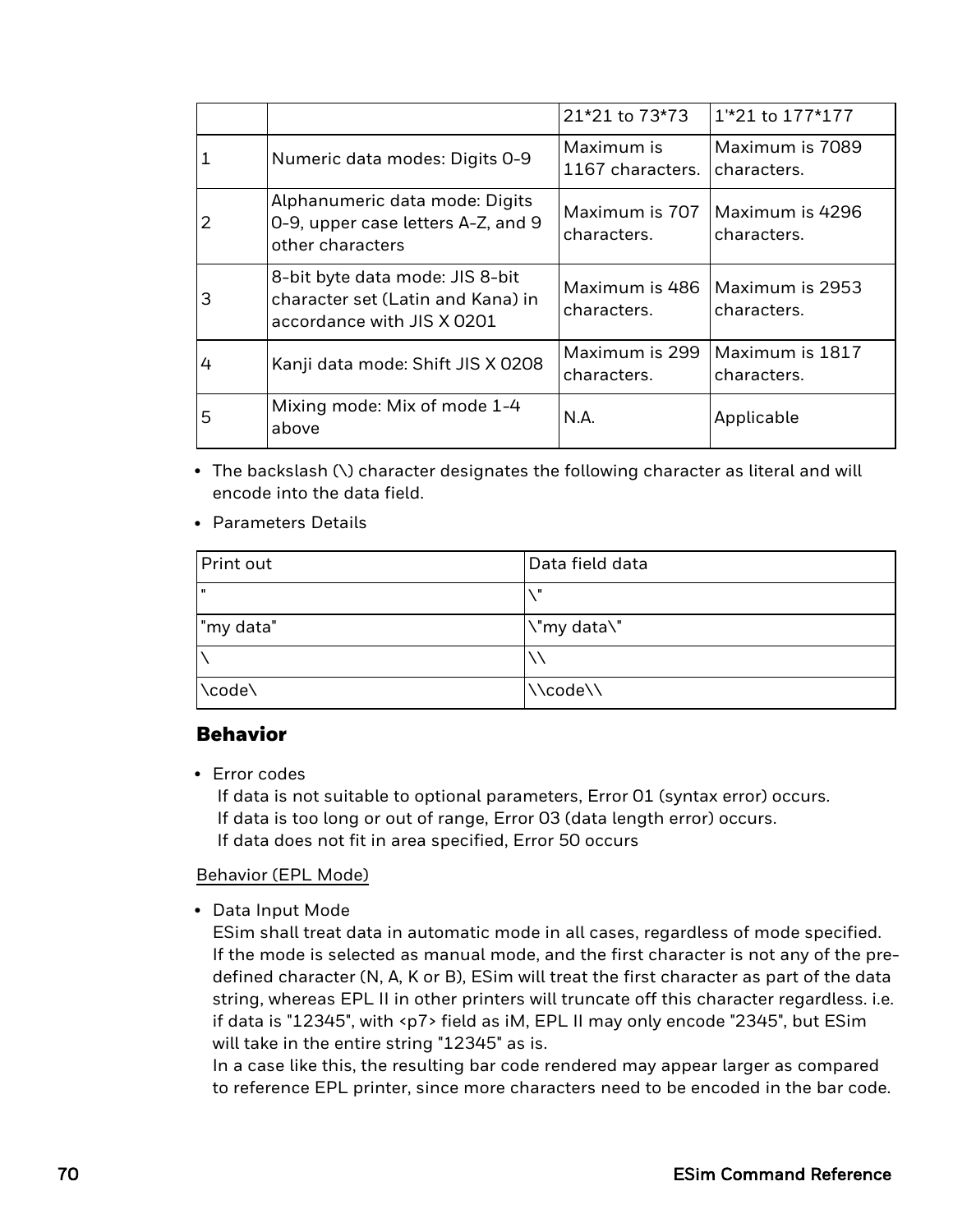• Data Input Mode, invalid data

ESim treats data automatically regardless of data type specified while other EPL II printers may follow the type strictly. If the data is sent as "N12ABC" with <p7> field as iM, EPL II printers may randomly assign numeric values to the characters "ABC" in the data, whereas ESim will treat the data as "12ABC" automatically and encode as entered.

- Error Correction level at Q or L may result in the bar code that looks different from other EPL II printers by visual inspection. The scanned data will still be the same.
- Invalid <p4> value may still result in a bar code being rendered as compared to other EPL II printers, which may not print the bar code at all.

#### Behavior (Legacy Mode)

• In legacy mode, using c5 (mixing data mode) lowercase characters will be converted to uppercase to follow legacy printer behavior.

## Limitation

- Kanji and Binary data mode shall be supported as is binary data, without specific consideration for data formatting, or special character handling such as shift JIS characters.
- $\cdot$  In EPL mode, <p8> field (D) is unsupported.

#### *<p8 (D)>*

Append symbol, allows joining data from 2 to 16 QR code symbols. Valid Values:

| Sub-prefix | Values                 | Description   |
|------------|------------------------|---------------|
| ١c         | 01 to 16               | symbol number |
| l d        | 01 to 16               | divisions     |
| ١p         | 00 to FF (hexadecimal) | parity        |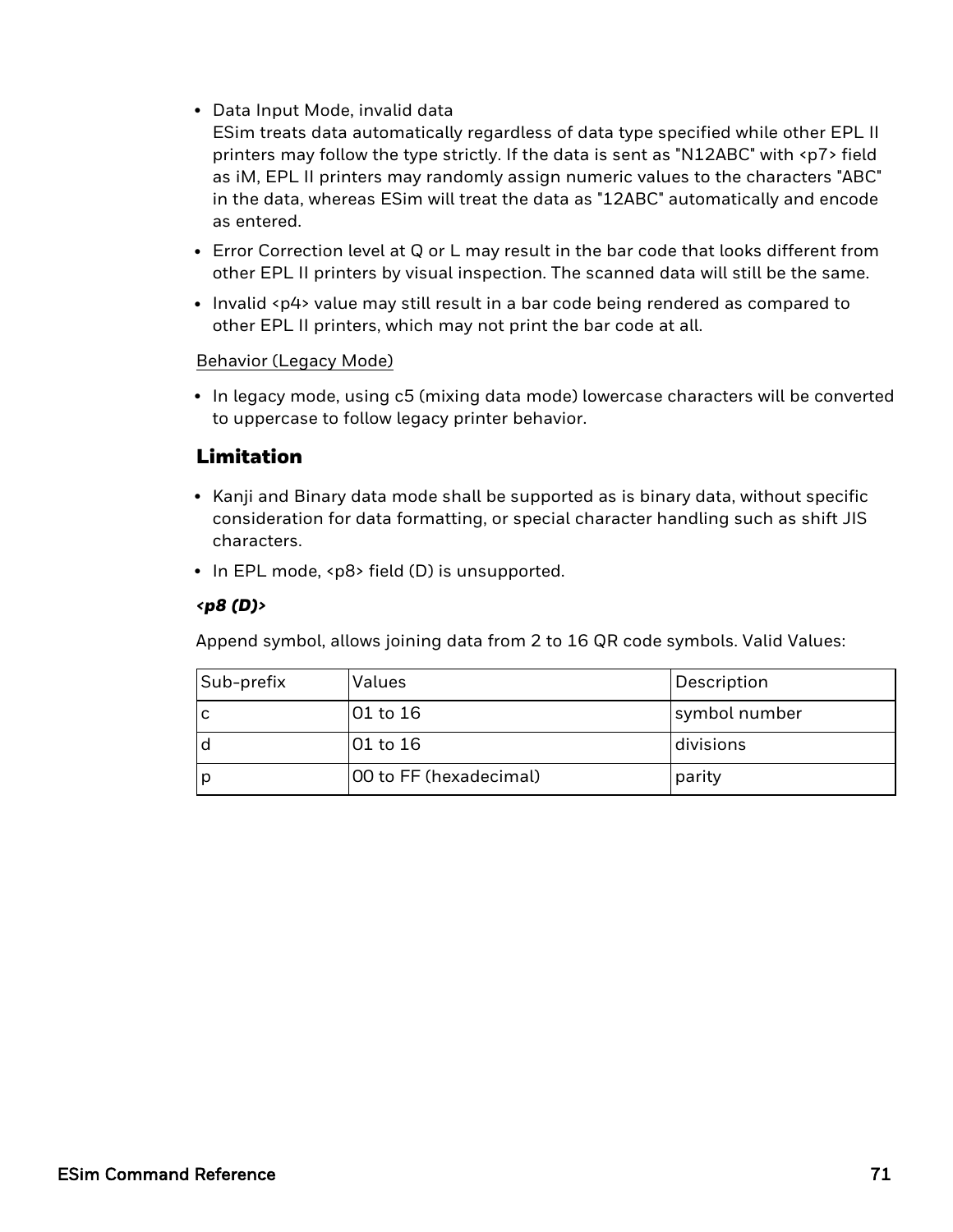# **fB - Adjust Backup Position**

Use this command to retract the media position along the y-axis in relation to the media, for achieving better media placement to peel, cut and/or tear off media, to handle the various characteristics of individual printers and media.

## Syntax

 $fB < p1$ 

## **Parameters**

*<p1>*

Media position adjustment (in dots). Valid Values:

- Default: 0
- Range:  $0 255$

## Behavior

• The media will retract based on the value of  $\langle p1 \rangle$  in dots.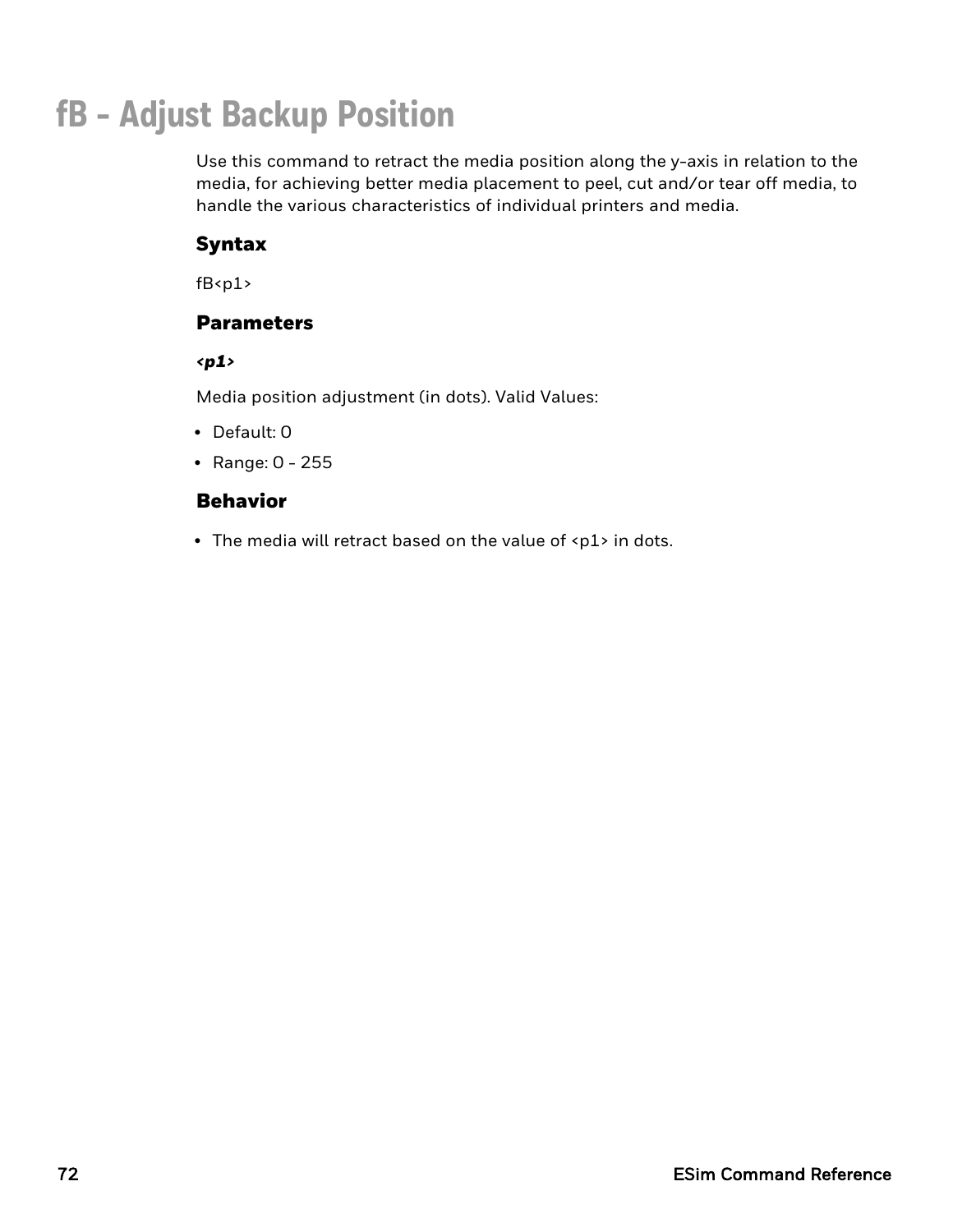# **i - Asian character spacing**

Use this command to place an adjustable inter-character space between Asian font characters (fonts 8 and 9 only).

## Syntax

 $i$ 

## **Parameters**

*<p1>*

Space between the Asian characters (in dots). Valid Values:

- Default: 0 (no space)
- Range:  $0$  to  $9$

## Behavior

• The inter-character spacing (in dots) will be multiplied with the horizontal and vertical multiplier values of the selected font.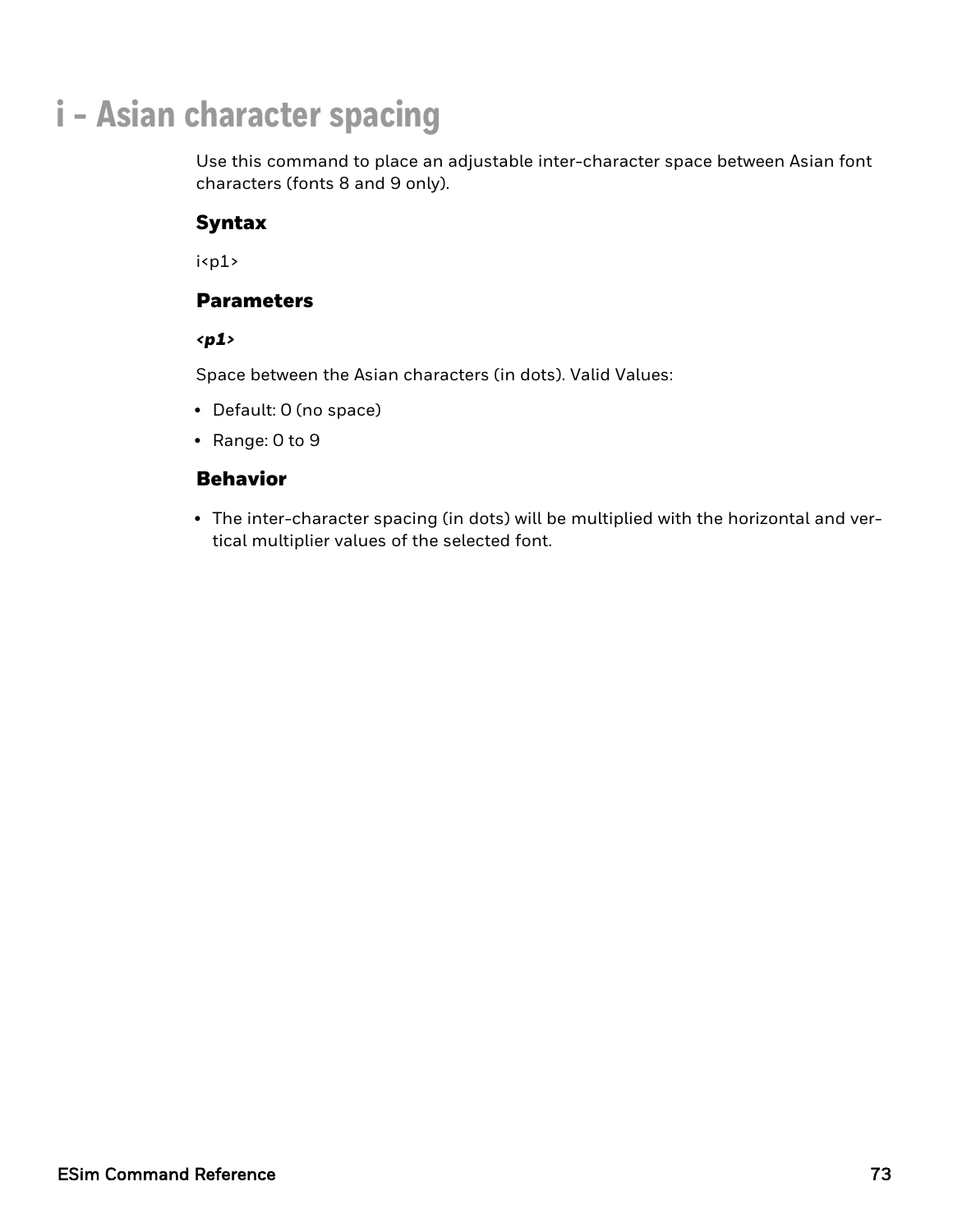# **AUTOFR - Automatic form printing**

Creates a label format file that is automatically retrieved and prompted for variables (if necessary) from any of the communication interfaces each time the printer is powered up.

## Syntax

FS"AUTOFR"

## Behavior

- To exit the "AUTOFR" mode, send a NULL character to the printer.
- Always test the form using another name before making it a startup form. If a startup form causes an error, there are two ways of clearing it:
- From ESim, Send a NULL to exit "AUTOFR" mode. Then, delete the startup file using FK"AUTOFR".
- Alternatively, the file can be deleted using other system level methods like FTP if the printer firmware supports it, after exiting from "AUTOFR" mode.

## **Note**

 $\cdot$  N.A.

## Limitations

• Only exit with NULL is supported in ESim.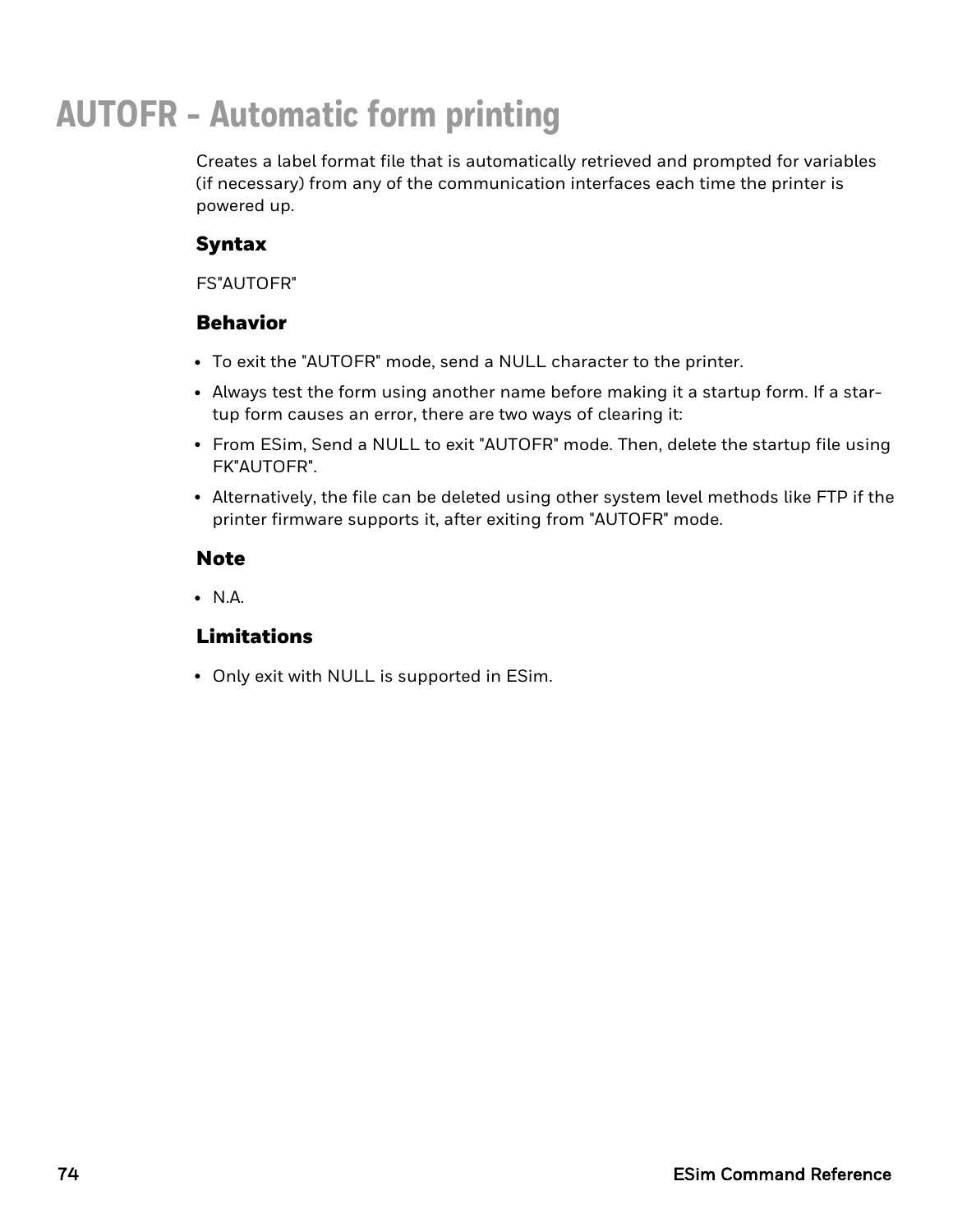## **xa - Autosense**

Use this command to enable the printer to detect the label and gap length and set the sensor levels. This command does not place the printer in the Dump mode and does not print the printer configuration label.

## Syntax

xa

## **Parameters**

There are no parameters for this command.

- The Auto sensing is used to calibrate the sensors that control the media feed and determines where the individual labels or tags start and stop. It starts measuring the gain level of the sensors, followed by searching for gap or black mark during media feeding.
- For printer supporting the Smart Media Calibration feature, this command will trigger a Smart Media Calibration. For printers not supporting the Smart Media Calibration feature, a testfeed will be triggered.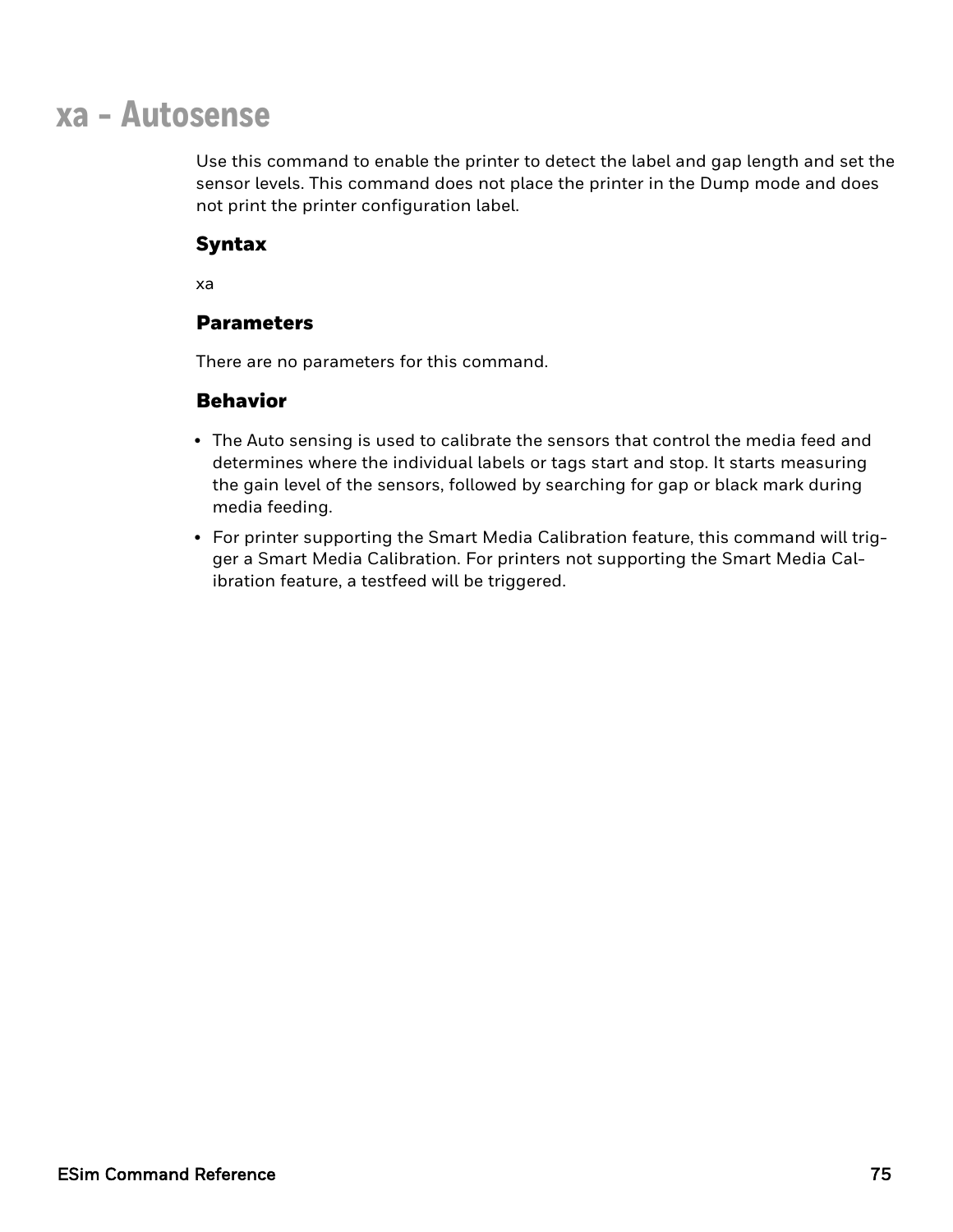# **^B - Break batch printing**

When batch printing, this high-priority command finishes the current label, stops printing, and cancels the remainder of the print job. It also cancels print jobs that have already been paused using a ^A command.

## Syntax

^B

## **Parameters**

There are no parameters for this command.

- The reply at US is by default <ACK> (can be changed using UCnn command).
- This command must be followed by CR/LF to be correctly interpreted.
- This command is not available during the operation of storing data such as graphics, soft fonts.
- This command cannot be used within a stored form.
- This command is only available during command input, that is, not as part of data for graphics, soft fonts, or in format forms.
- This command cannot be inside a variable input  $(?)$  or inside a string area ("").
- This command can be sent to the printer during all other printing operations.
- This command will be ignored while the reset command is being executed.
- This command may not be processed when the input data buffer is full.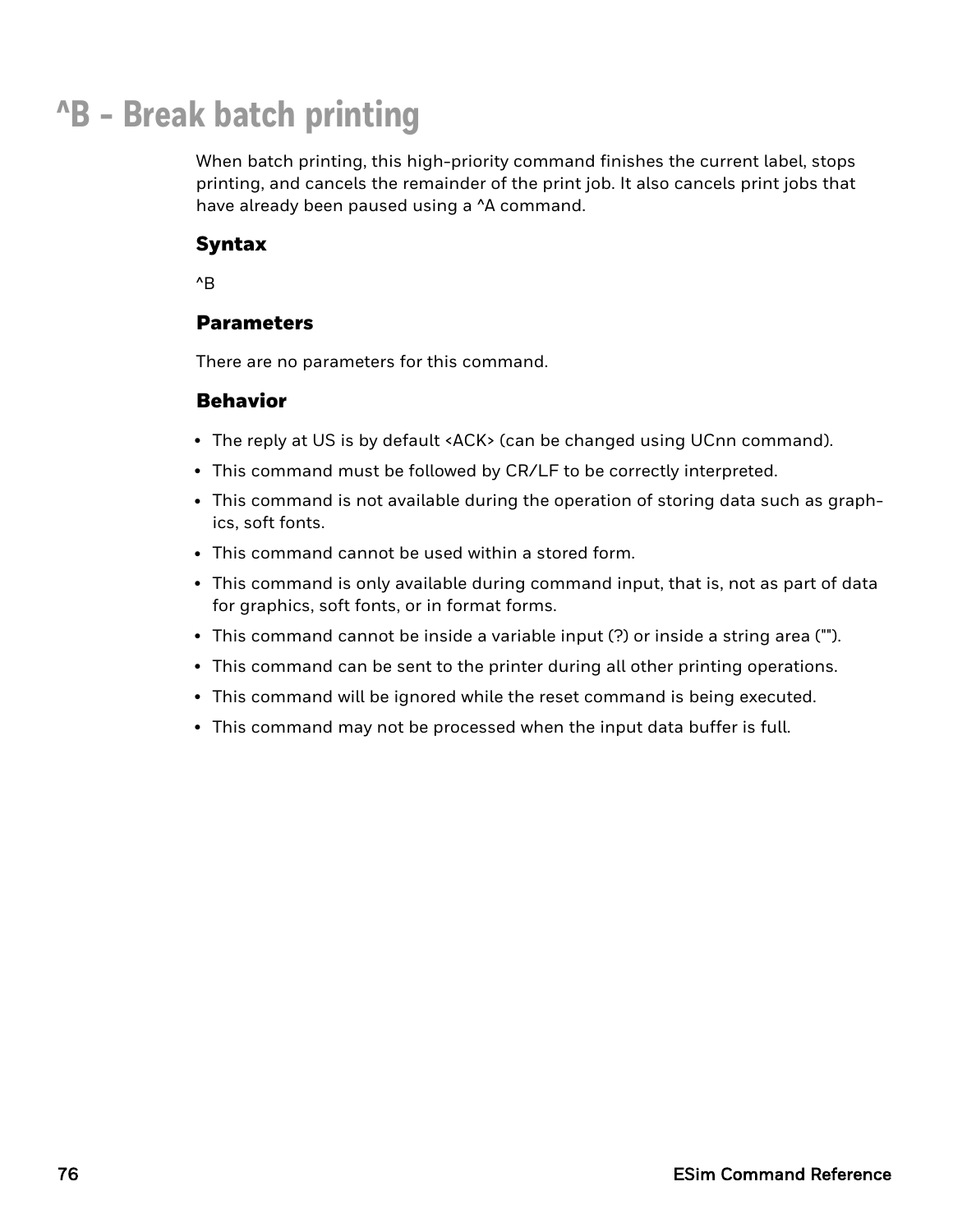## **o - Cancel Software Options**

Use this command to cancel certain printer customization parameters set by o series commands, and set them to their defaults.

## Syntax

o

## **Parameters**

There are no parameters for this command.

- This command cannot be used inside a form.
- This command must be issued prior to printing or issuing a text or a bar code command.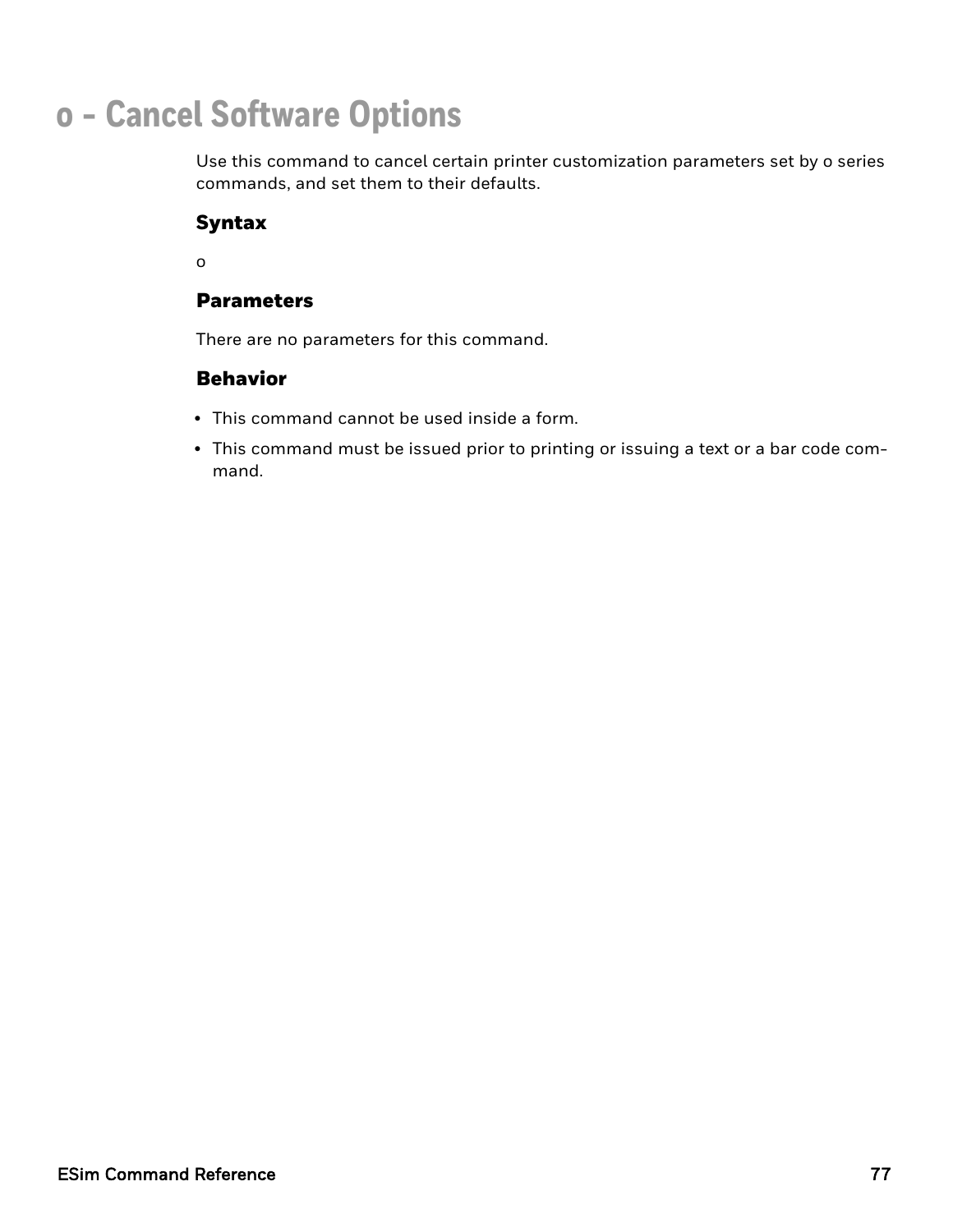## **I - Character set selection**

Use this command to select the desired character set.

## Syntax

I<p1>,<p2>,<p3>

#### **Parameters**

#### *<p1>*

Number of data bits (character set). Valid Values:

- Default: 8
- Range:  $7 & 8 & 8$

#### *<p2>*

Printer code page for 7 or 8 data bits. Valid Values:

- Default: 0
- $\bullet$  Range: 0-13, A K

Note: See tables below for <p2> values for different code page.

*<p3>*

KDU country code (3 digits). Valid Values:

• Default: 001 (only if  $[p1]$  = 8).

Note: This parameter is unsupported, and will be ignored.

#### *Printer code page (<p2>) for 7 data bits (<p1>=7)*

| $p2$           | Language     |
|----------------|--------------|
| O              | English (US) |
| 1              | English (UK) |
| $\overline{2}$ | German       |
| 3              | French       |
| 4              | Danish       |
| 7              | Swedish      |
| 8              | <b>Swiss</b> |

*Printer code page (<p2>) for 8 data bits (<p1>=8)*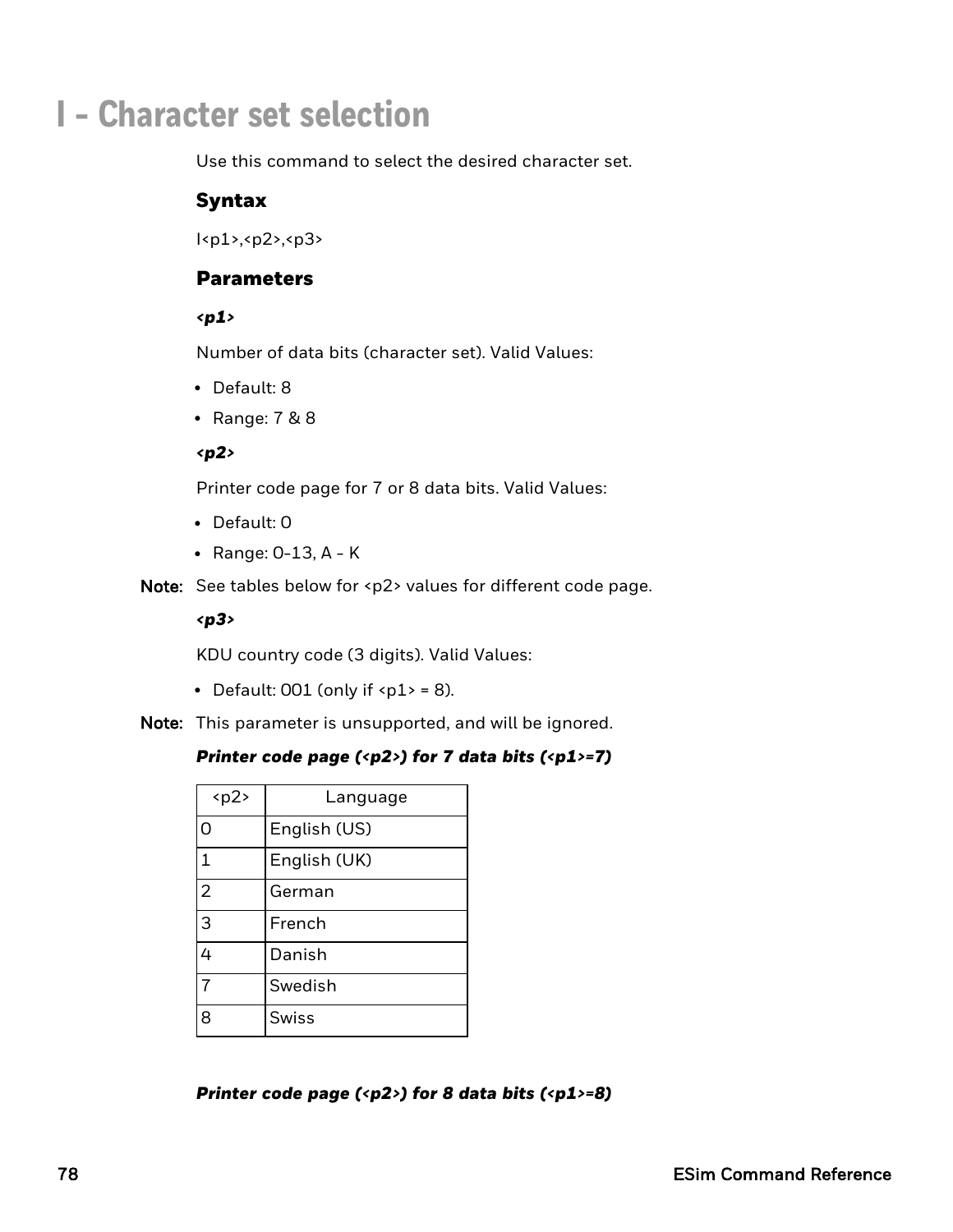| $p2$           | Code Page      | Language                                                              |
|----------------|----------------|-----------------------------------------------------------------------|
| 0              | <b>DOS 437</b> | English (UK)                                                          |
| $\mathbf 1$    | <b>DOS 850</b> | Multilingual (Latin 1)                                                |
| 2              | <b>DOS 852</b> | Latin 2 (Cyrillic II/Slavic)                                          |
| 3              | <b>DOS 860</b> | Portuguese                                                            |
| 4              | <b>DOS 863</b> | Canadian (French)                                                     |
| 5              | <b>DOS 865</b> | Norwegian                                                             |
| 6              | <b>DOS 857</b> | Turkish                                                               |
| $\overline{7}$ | <b>DOS 861</b> | Icelandic                                                             |
| 8              | <b>DOS 862</b> | <b>Hebrew</b>                                                         |
| 9              | <b>DOS 855</b> | Cyrillic                                                              |
| 10             | <b>DOS 866</b> | Cyrillic CIS 1                                                        |
| 11             | <b>DOS 737</b> | Greek                                                                 |
| 12             | <b>DOS 851</b> | Greek 1                                                               |
| 13             | <b>DOS 869</b> | Greek 2                                                               |
| А              | Windows 1252   | Latin 1                                                               |
| B              | Windows 1250   | Latin 2                                                               |
| C              | Windows 1251   | Cyrillic                                                              |
| D              | Windows 1253   | Greek                                                                 |
| E              | Windows 1254   | Turkish                                                               |
| F              | Windows 1255   | Hebrew                                                                |
| G              | Code Page 950  | <b>Simplified Chinese</b>                                             |
| Η              | Code Page 950  | <b>Traditional Chinese</b>                                            |
| L              | Code Page 949  | Korean                                                                |
| J              | Code Page 932  | Japanese                                                              |
| Κ              | UTF-8          | Unicode (generic use for languages not<br>listed above, such as Thai) |

## Behavior

• Code page UTF-8 can be considered to be use for languages not listed in the table, e.g. Thai language.

## Limitations

<sup>l</sup> *<p3>* is unsupported, and will be ignored.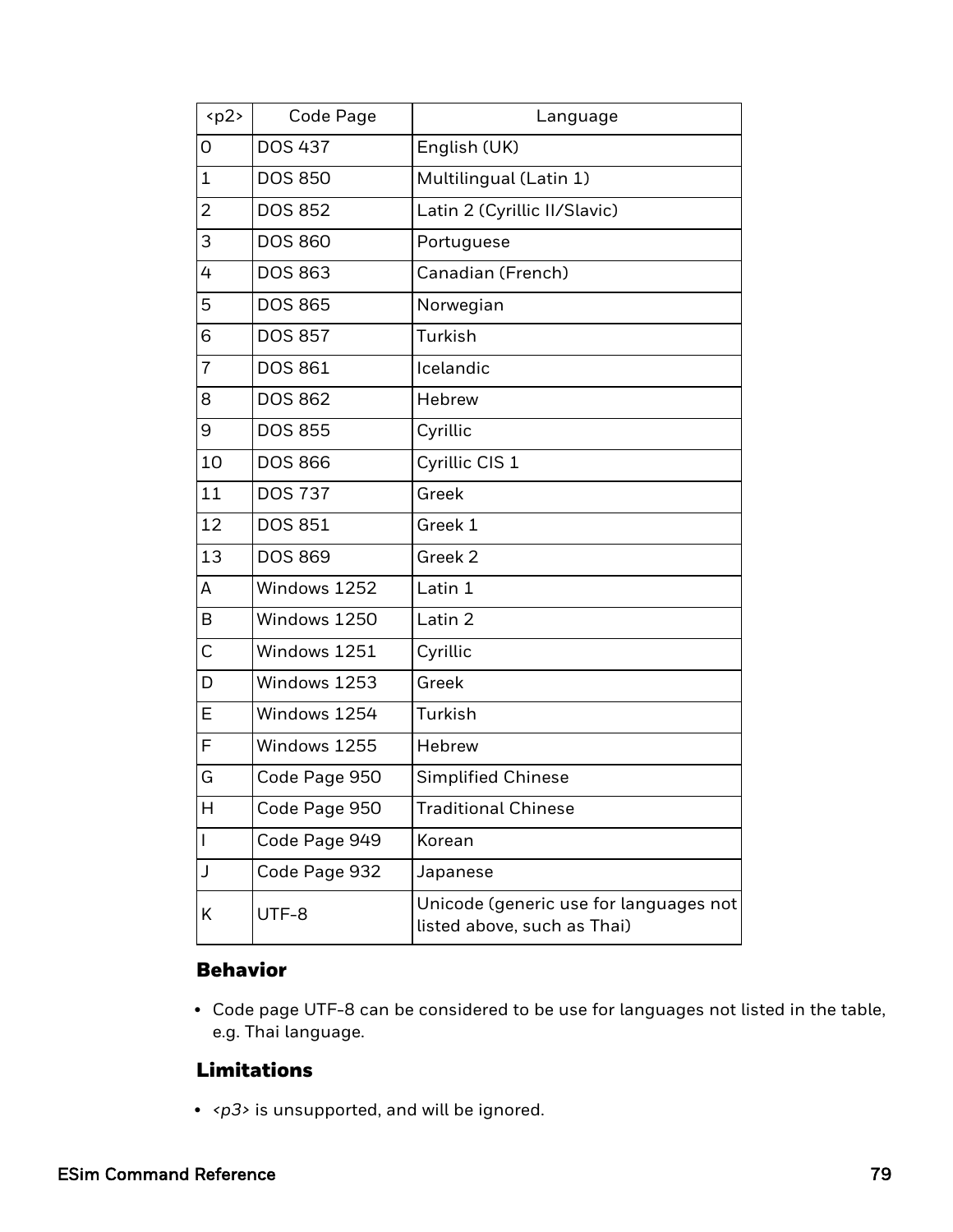## **oR - Character substitution**

Use this command to substitute the Euro currency character  $(\epsilon)$  for any character in the printer-resident fonts. This command is also used to enable/disable the slash zero character.

## Syntax

oR [p1[,p2]]

## **Parameters**

#### *[p1]*

If  $[p1] = E$ , the Euro character is mapped to the code page position specified by  $[p2]$ .

If [p1] = 0, this toggles the status of printing a slashed zero or not. If currently printing slashed zero, p1=0 will stop printing slashed zero. If not currently printing slashed zero, p1=0 will start printing slashed zero. Out of box default is zero with slash.

- Valid Value:  $[p1] = E$  or 0 (zero)
- Note: If no [p1] or [p2] parameters are provided, all code pages are reset to the original default character mapping.

#### *[p2]*

Specifies the code page position for the Euro character in the range 32-255 decimal for all code pages, provided  $[p1] = E$ . If  $[p2]$  is omitted, the Euro character is mapped to the code page position 213 decimal for all code pages provided that [p1] = E. Valid Values:

- Default: 213 (decimal)
- $\cdot$  Range: 0 255 (decimal)

Note:  $[p1]$  must be =  $E$ 

## Behavior

The oR command is an ESim settings command and:

- cannot be issued inside a form.
- must be issued prior to issuing a text command and printing it.
- affects a single character on all code pages. Changing the character position restores in the original changed position.
- this printer parameter data is preserved until changed by the oR command (without parameters), or the printer is reset to default.
- you can also use the "o" command to set oRE settings back to default.

#### Behavior (EPL mode)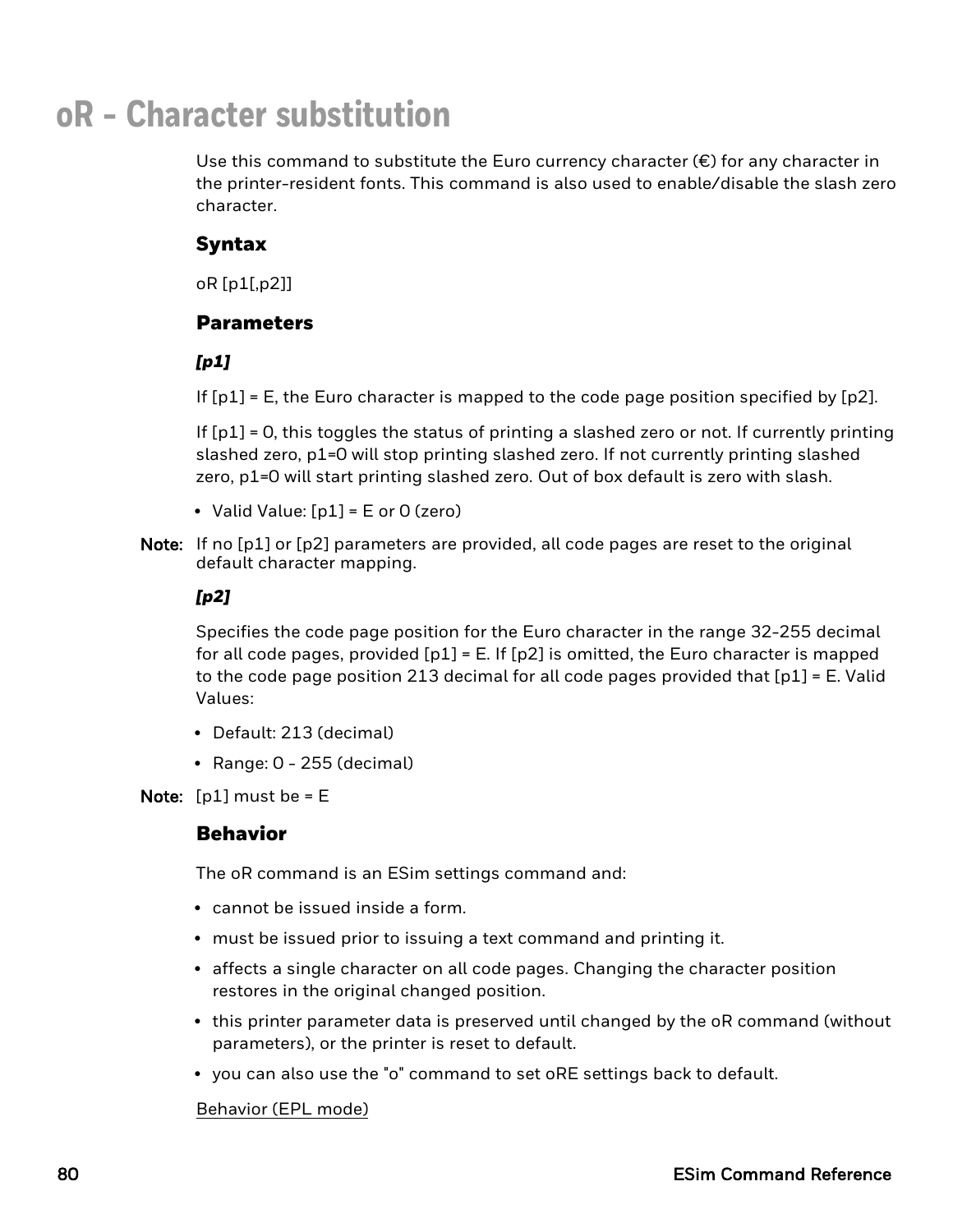• This Euro character is only applicable for resident fonts 1 to 4.

Behavior (Legacy mode)

- The Euro character is applicable for resident fonts 1 to 5.
- The toggling of slash zero is not applicable in legacy mode.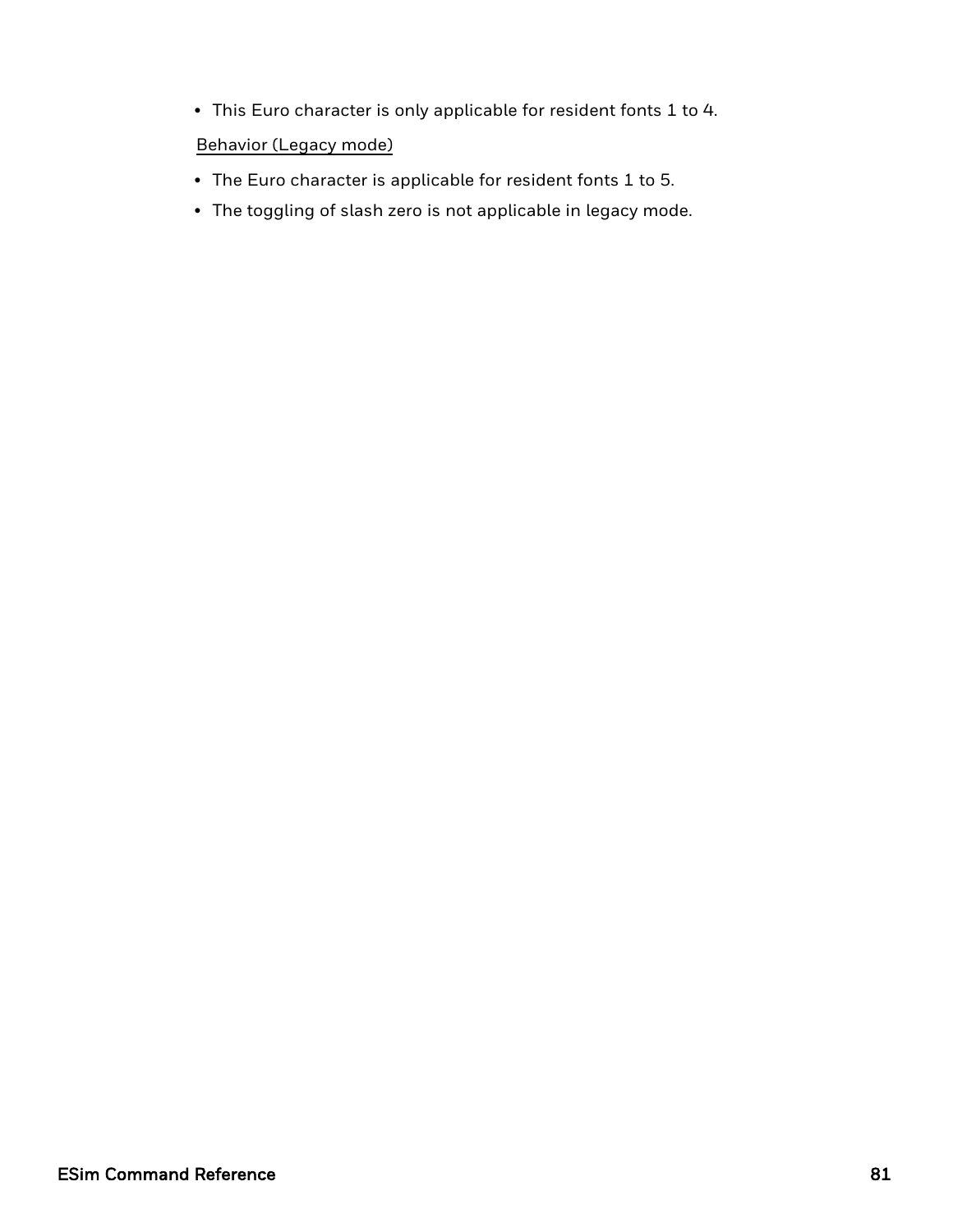## **N - Clear image buffer**

Use this command to clear the image buffer before rendering a new image buffer.

It also clears any error list that has not been presented.

## Syntax

N

## Parameters

There are no parameters for this command.

- The N command must not be used within stored forms.
- All printer configuration commands should have been issued prior to issuing the N command to begin building the image for printing within the image buffer.
- A Line Feed (LF) must be sent prior to the N command to make sure that previous data in the command buffer has been cleared so that the printer will be initialized and ready to accept new commands.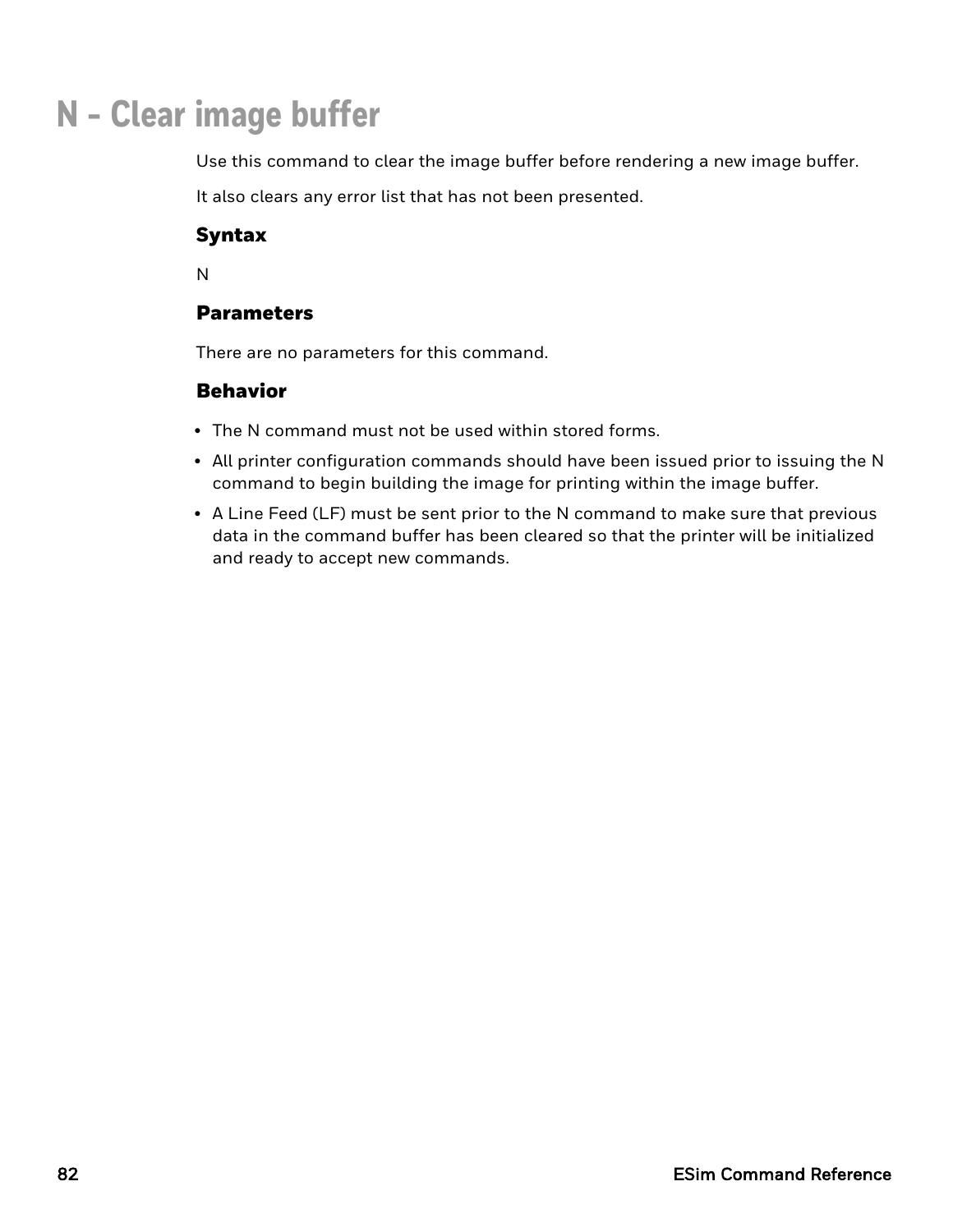# **' - Code Comment Line**

Use this command to comment out all data between the single quote (') and the line feed character.

## Syntax

' Comment Data

### **Parameters**

No parameters.

- For Honeywell printers, carriage return is accepted as line feed character as well.
- Comments must be on their own line. End-of-line comments are not allowed.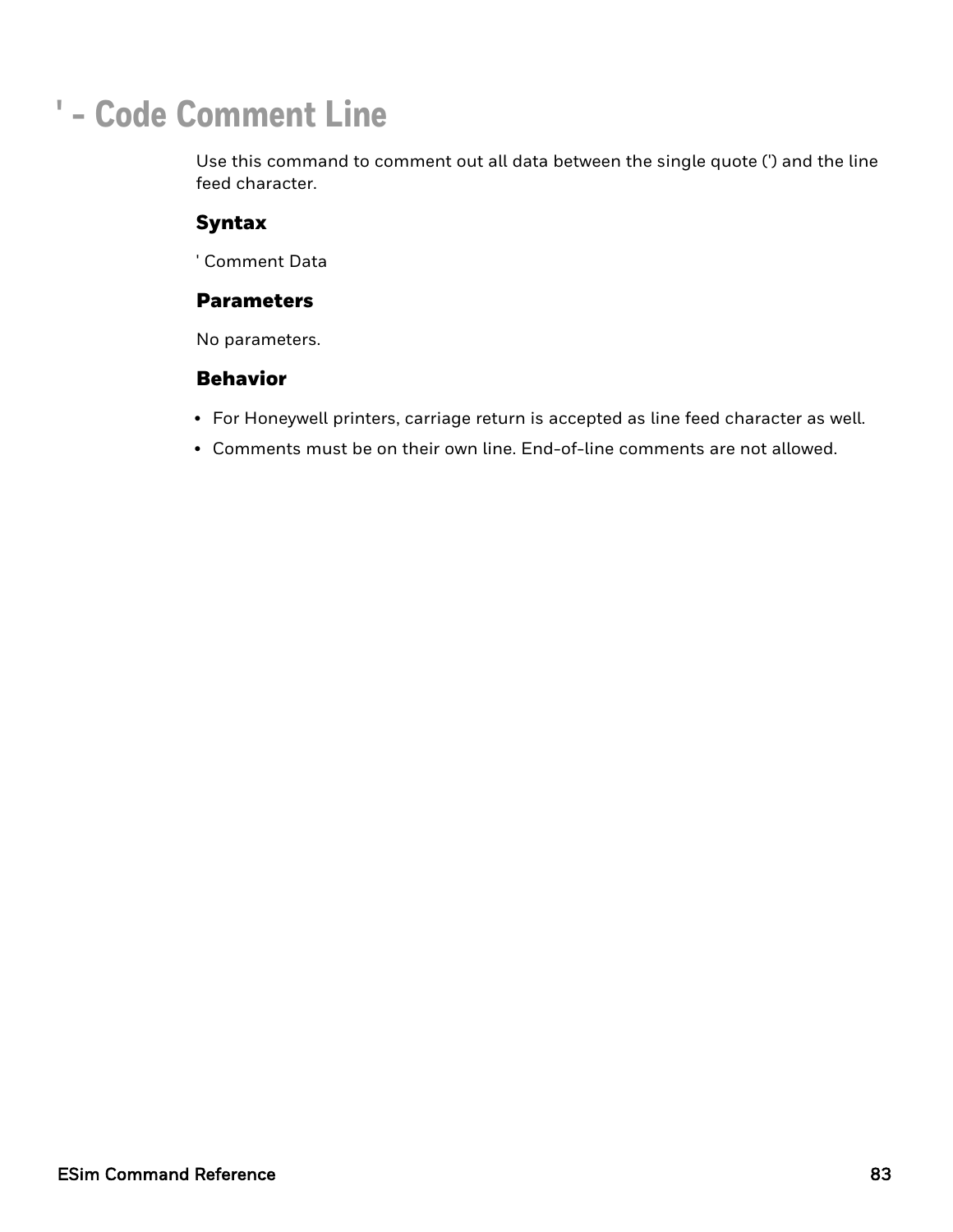# **# - Code Comment Line**

Use this command to comment out all data between the hash character (#) and the line feed character.

## Syntax

# Comment Data

### **Parameters**

No parameters.

- For Honeywell printers, carriage return is accepted as line feed character as well.
- Comments must be on their own line. End-of-line comments are not allowed.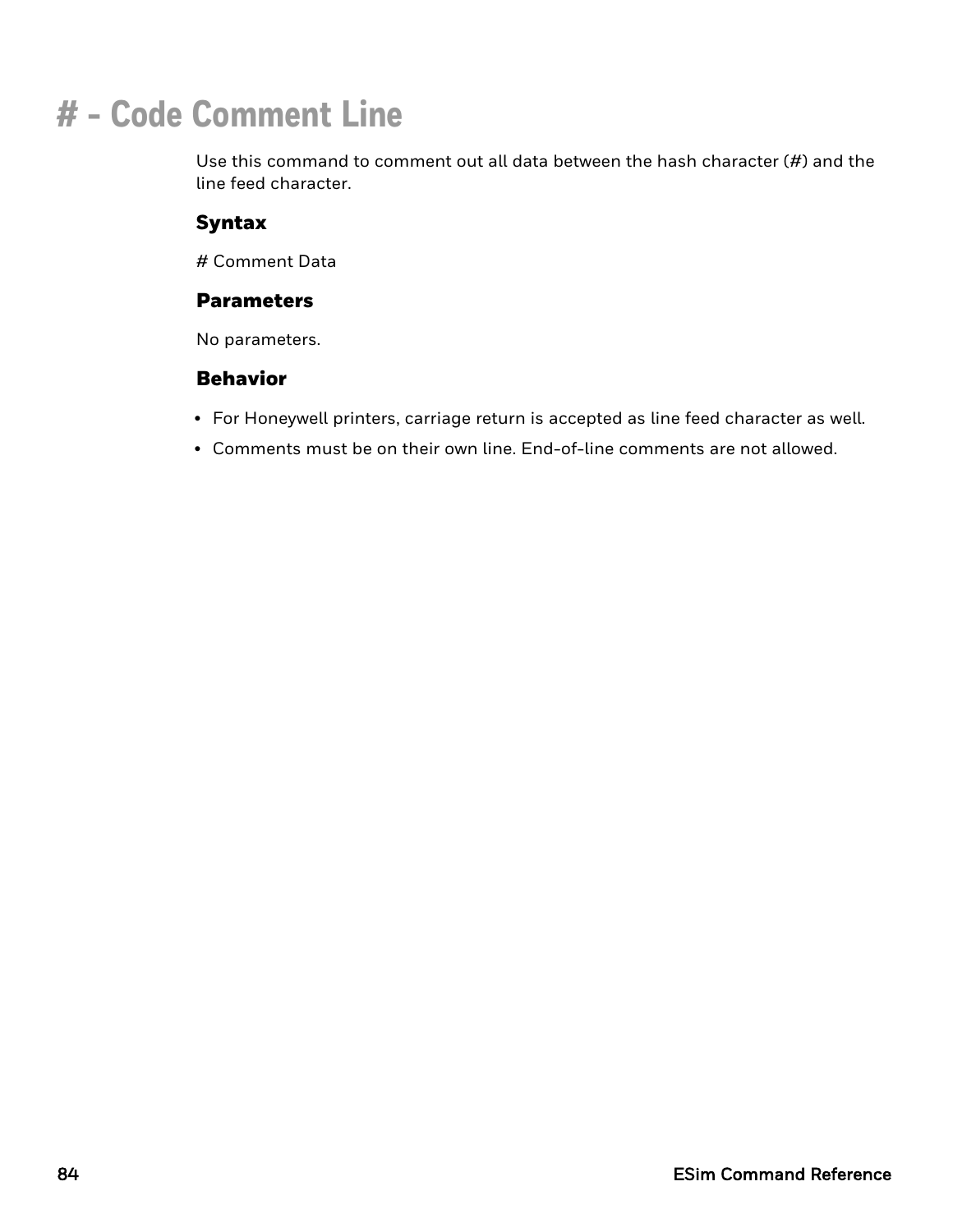# **; - Code Comment Line**

Use this command to comment out all data between the semicolon character (;) and the line feed character.

## Syntax

; Comment Data

## **Parameters**

No parameters.

- For Honeywell printers, carriage return is accepted as line feed character as well.
- Comments must be on their own line. End-of-line comments are not allowed.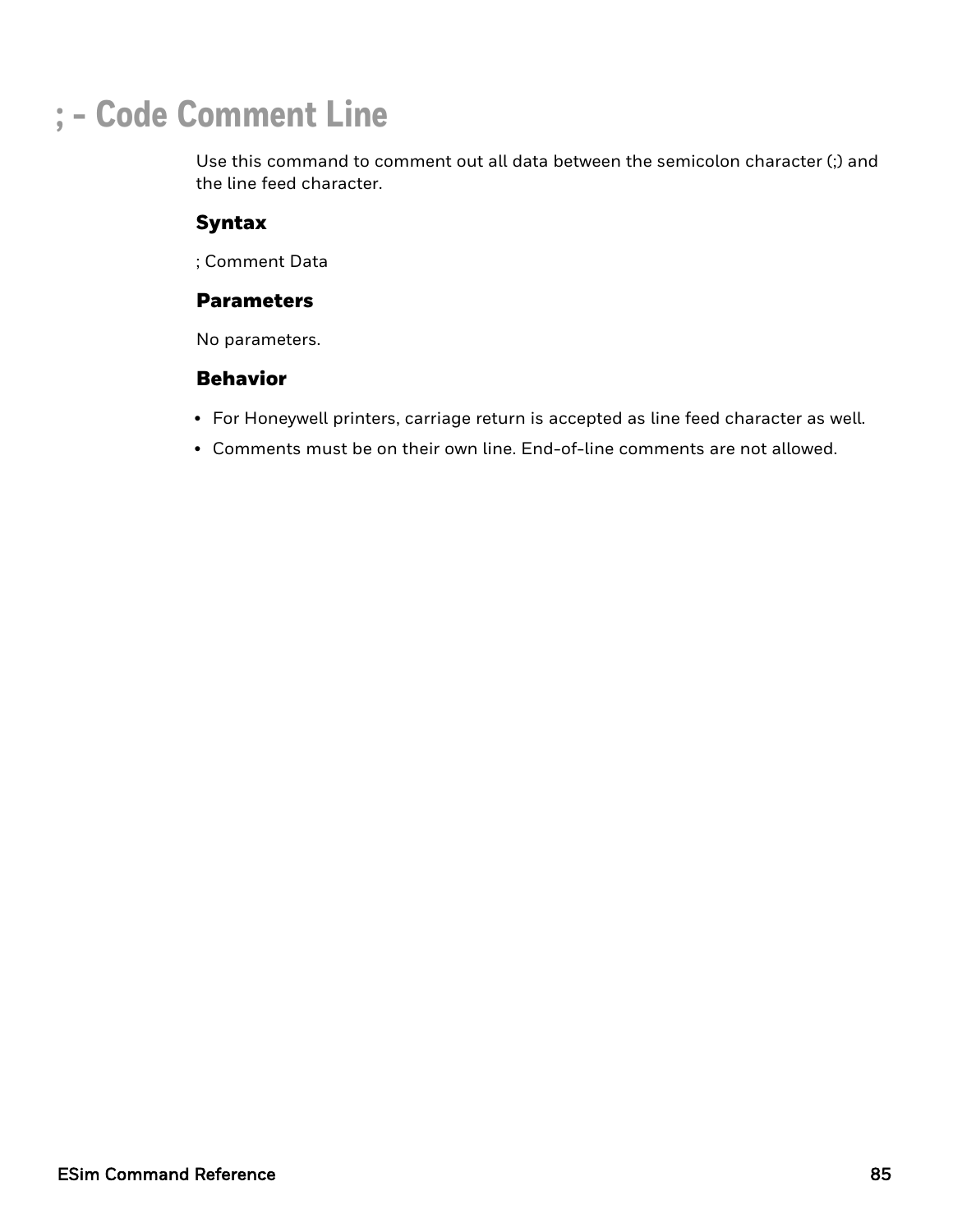# **UM - Code page and memory inquiry**

Use this command to get information about the current code page you are using and information about the printer memory. When you send this command, the information is sent from the printer back to the host.

## Syntax

UM

## Parameters

There are no parameters for this command.

## Behavior

- The printer sends information on the currently selected code page and memory status back to the host in the following formats:
- <sup>l</sup> UM<p1>,<p2>,<p3>,<p4>,<p5>,<p6>,<p7>,<p8>

#### Parameters

*<p1>*

Image buffer size (KBytes).

#### *<p2>*

Form memory allocated (KBytes).

#### *<p3>*

Form memory available (KBytes).

#### *<p4>*

Graphic memory allocated (KBytes).

#### *<p5>*

Graphic memory available (KBytes).

#### *<p6>*

External font memory allocated (KBytes).

#### *<p7>*

External font memory available (KBytes).

#### *<p8>*

Appends a full reply from the UI command data format. Valid Value: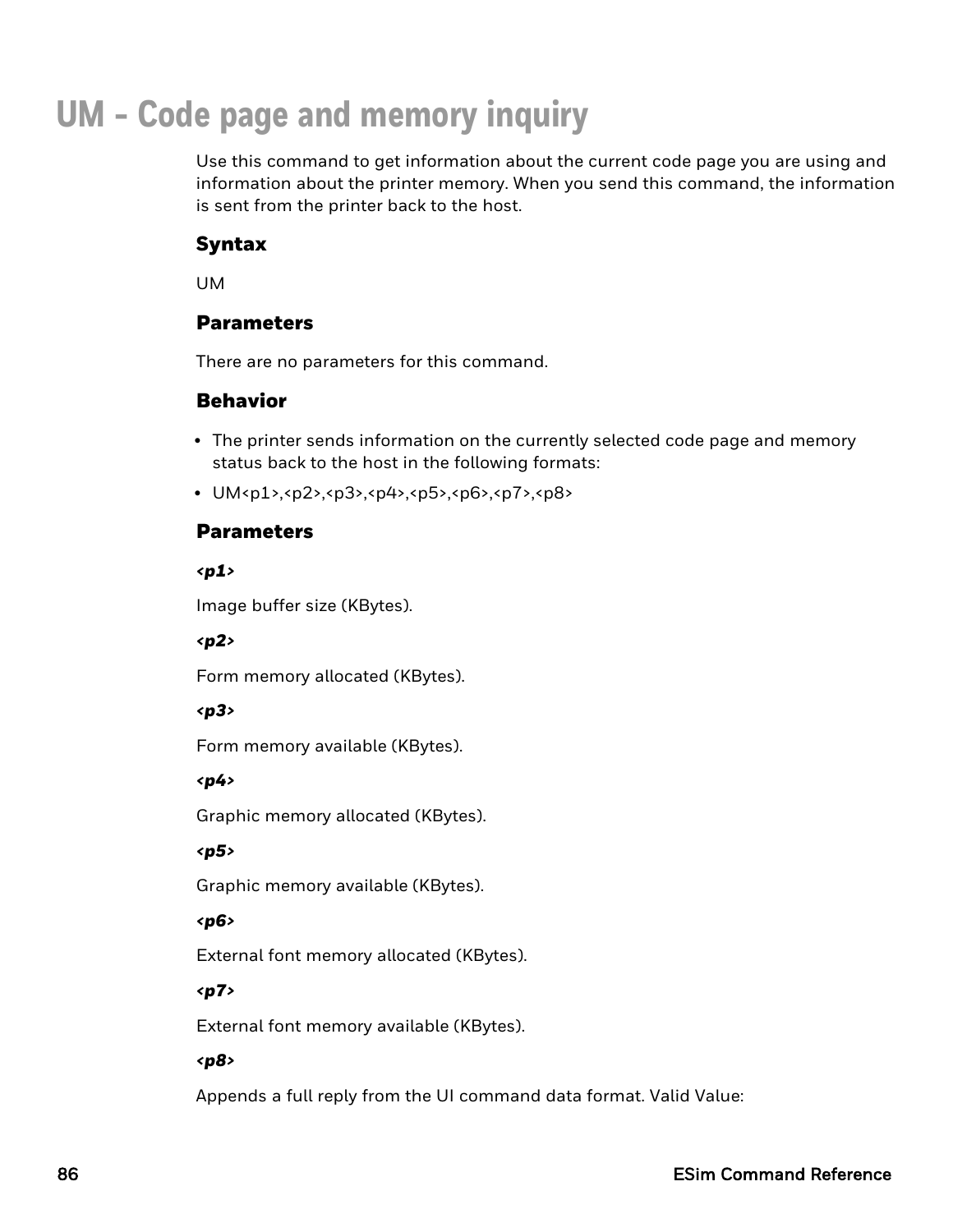• Refer to UI command.

## Limitations

• ESim deviates from PF8 printer response.

## Example

UM↵ UM128,001.435,40160,020.829,40160,8923.260,40160 UI80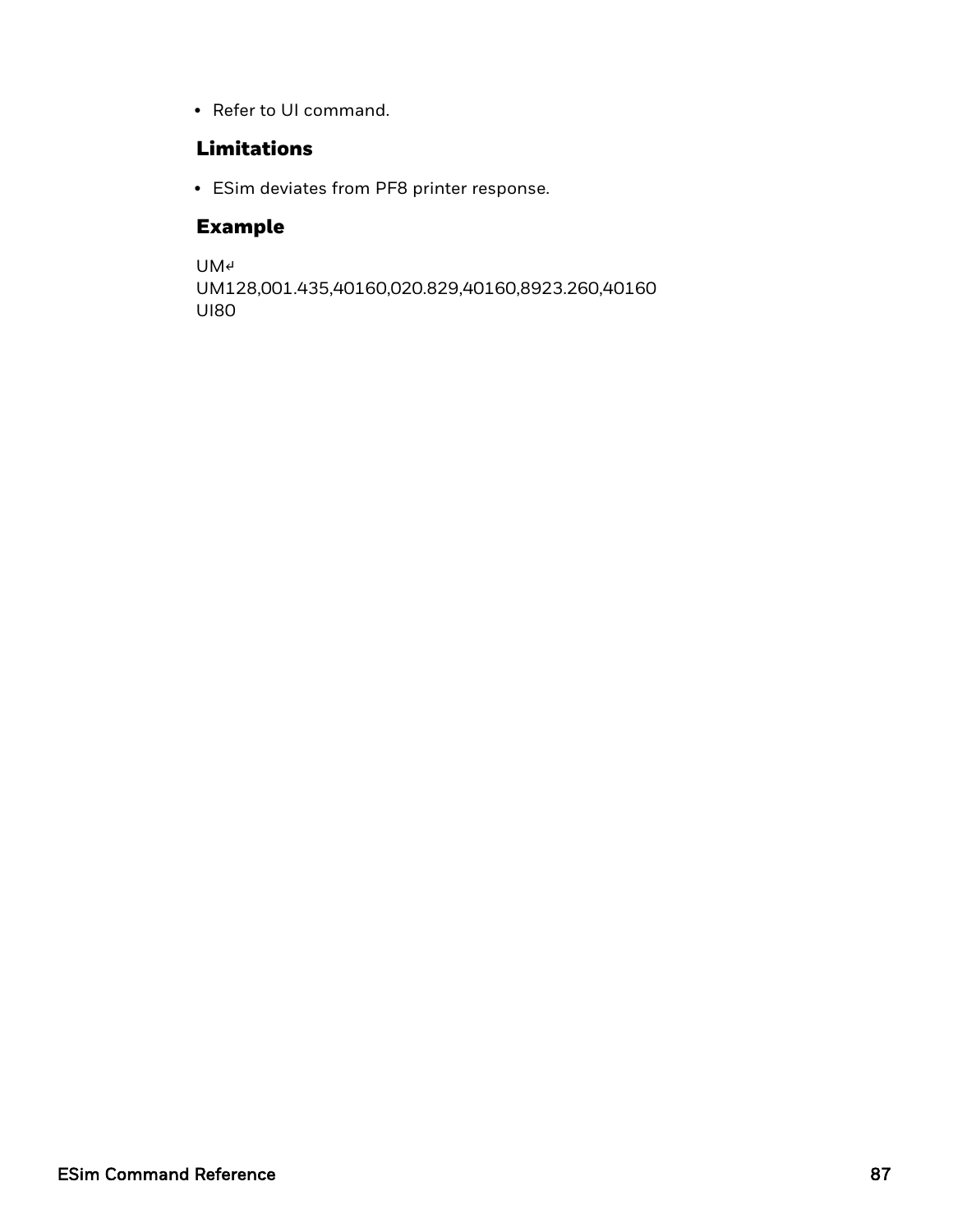# **UP - Code page and memory inquiry printing**

Use this command to print information about a code page and amount of free memory of the printer. The information is also sent from the printer to the host through the communications interface.

## Syntax

UP

## Parameters

There are no parameters for this command.

## Behavior

- Printer will send information back to host (same as UM command), followed by printing out the current printer configuration (same as U command).
- The format of data sent to host:
- <sup>l</sup> <UP><p1>,<p2>,<p3>,<p4>,<p5>,<p6>,<p7>,<p8>

## Parameters

*<p1>*

Image buffer size (KBytes).

#### *<p2>*

Form memory allocated (KBytes).

#### *<p3>*

Form memory available (KBytes).

*<p4>*

Graphic memory allocated (KBytes).

#### *<p5>*

Graphic memory available (KBytes).

#### *<p6>*

External font memory allocated (KBytes).

#### *<p7>*

External font memory available (KBytes).

#### *<p8>*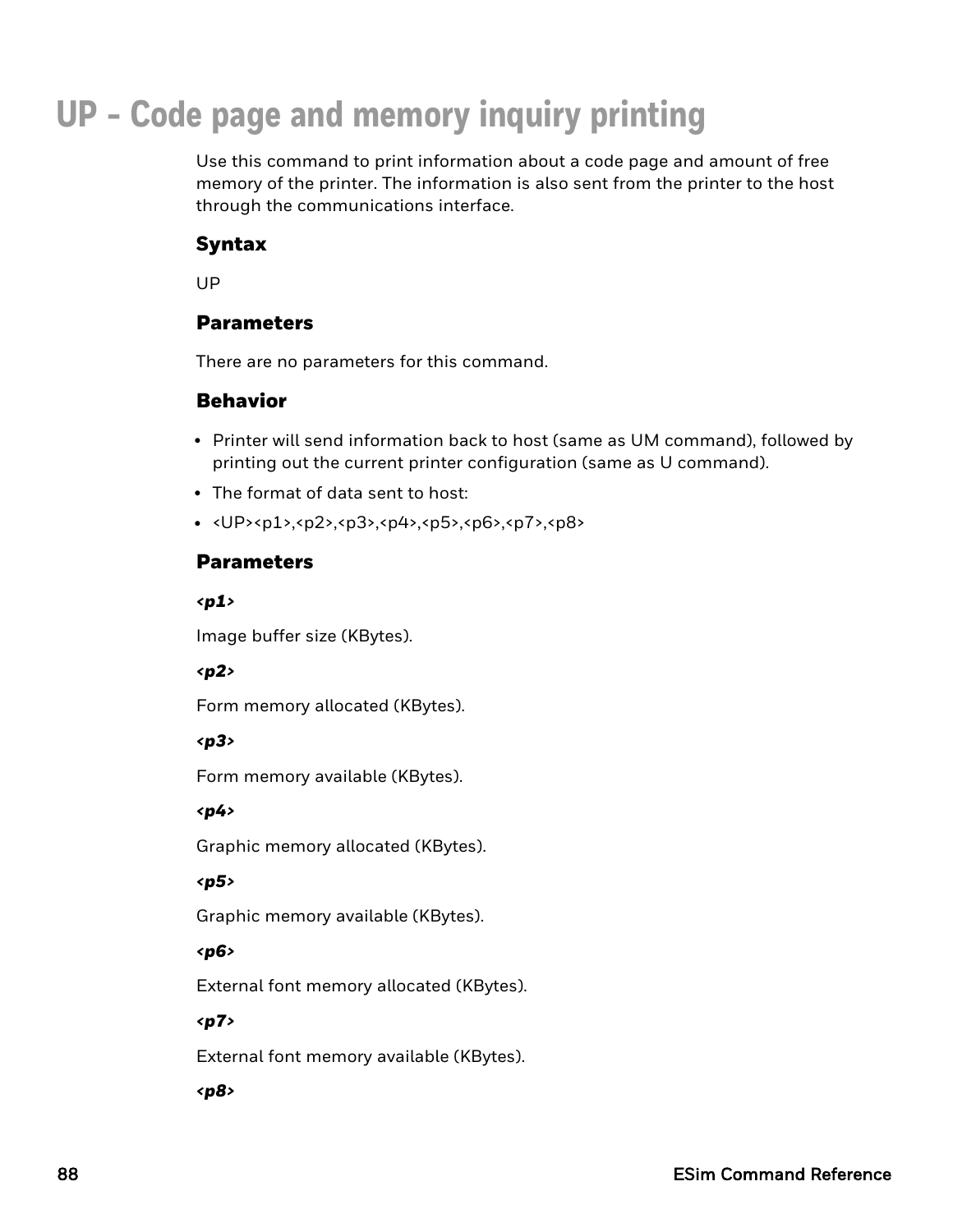Appends a full response for the UI command data format. Valid Values:

• Refer to UI command return values.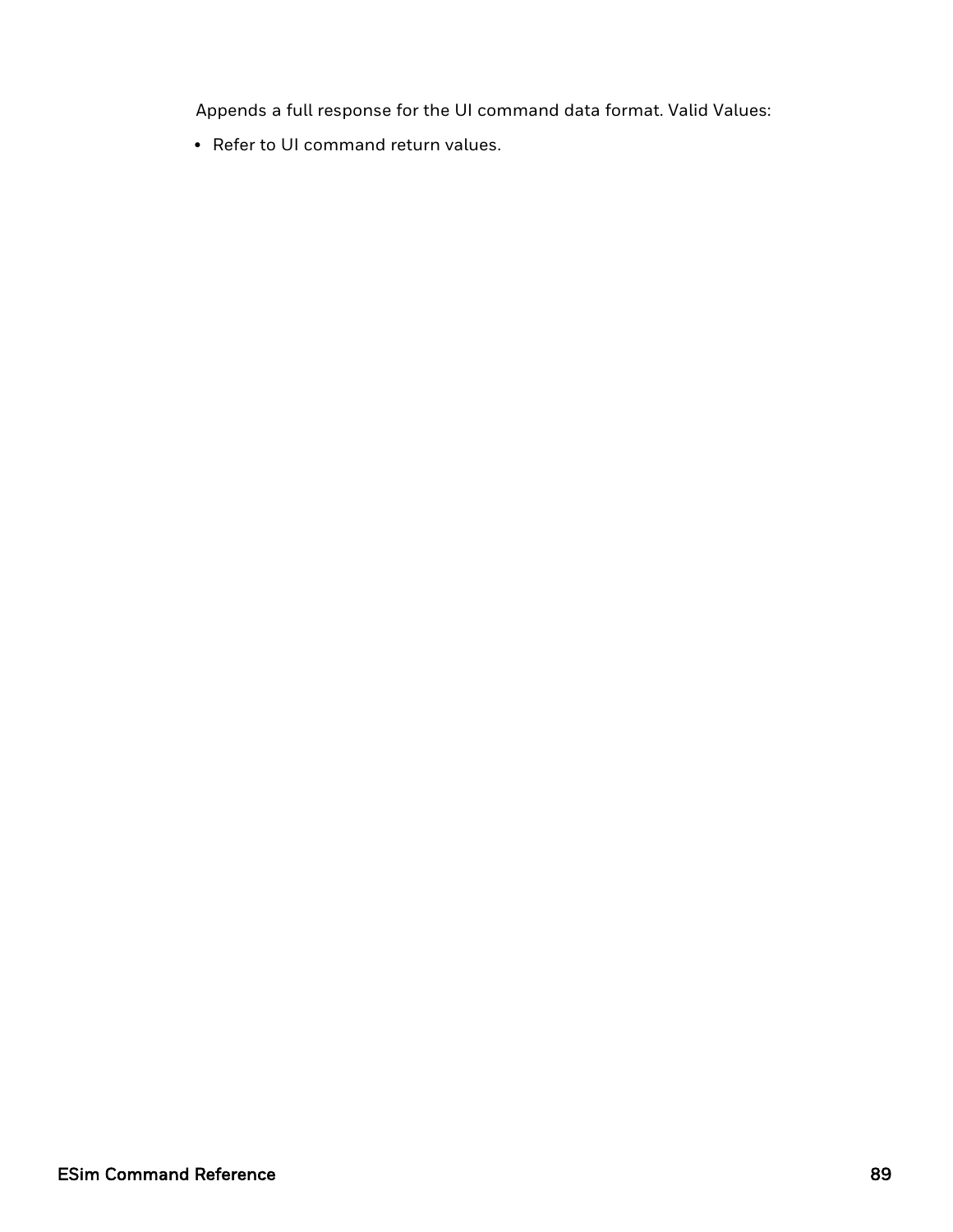# **UC - Command reply accept character control**

Use this command to specify a prompt to acknowledge characters which the printer returns on the communications channel to the host after each command execution with no error reply before proceeding with the next command.

## Syntax

 $UC<sub>p1</sub>$ 

## **Parameters**

*<p1>*

Specifies the desired reply character by its decimal value. Valid Values:

- $\cdot$  Default: 0
- Range:  $0 255$
- Note: If  $\langle p1 \rangle$  is anything other than a numerical character or the value is 0, there will be no Command Reply Accept character (default).

- Default is no Command Reply Accept Character (command UC0).
- Parameter <p1> saves in non-volatile memory (resets back on each power cycle).
- If command UC is activated, it replaces the <ACK> character at the end of command US and P.
- If an error occurs and error report is activated, the error message is sent instead.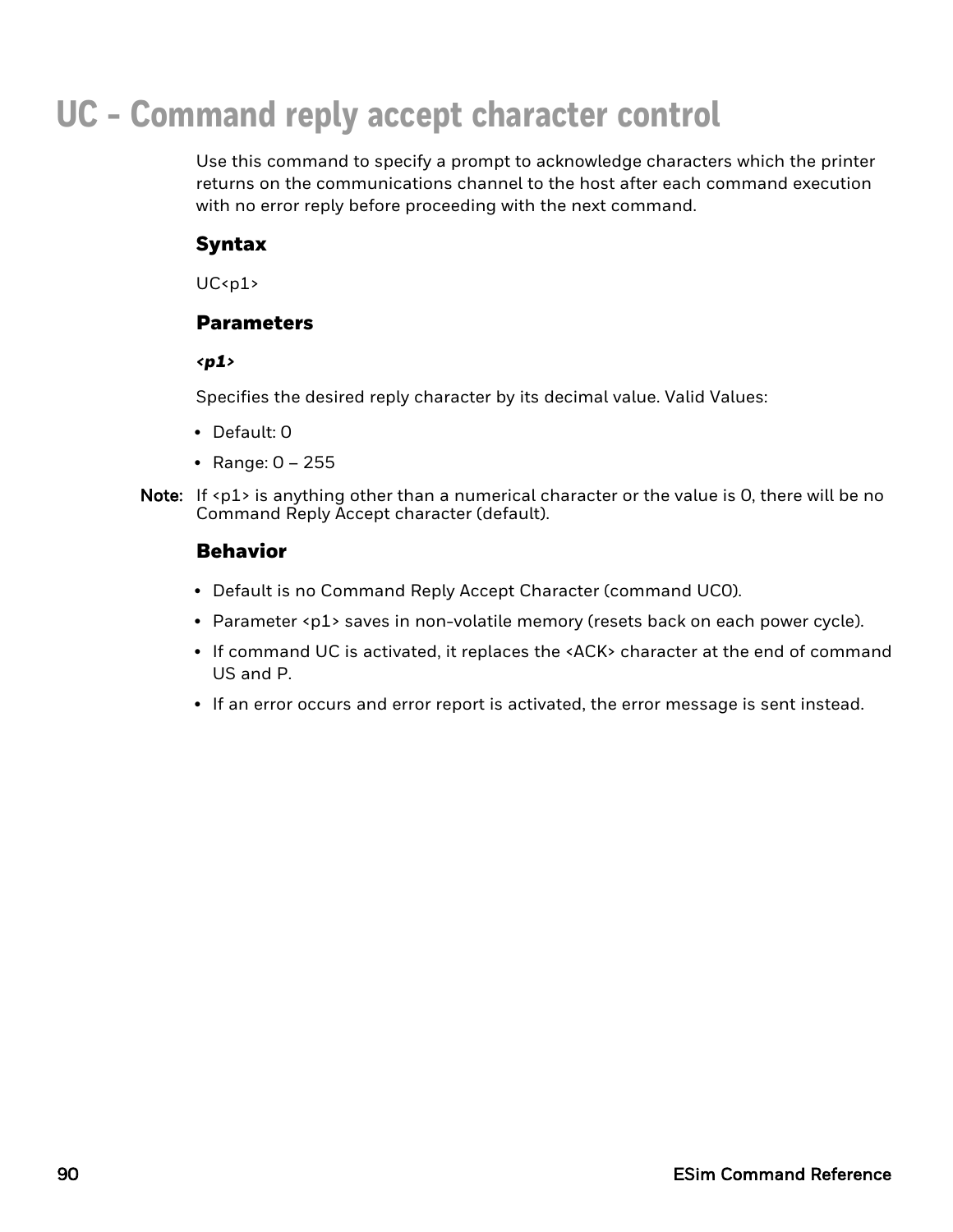# **UQ - Configuration inquiry**

Use this command to get the printer configuration. When you send this command, the information is sent from the printer to the host.

## Syntax

UQ

## Parameters

There are no parameters for this command.

## Behavior

- Printer replies the printer configuration line by line, in ASCII, to host.
- $\cdot$  Information and number of lines sent by printer will be of the same format as the U command.

## Limitations

- The reporting format and text may differ from other EPL II printers, due to hardware and configuration differences.
- The settings reflected by this command is only based on the most recent time the corresponding ESIM settings command was issued, and may not reflect the actual system setting if it was changed via means other than using the ESIM command. e.g via printer web page configuration, or LCD user interface.

## Example

UQ↵

ESim, K10.12.XXXXXX Serial Port: 11,N,8,1 USB: VID= 1662, PID = 44 DRAM: 125284K installed Image Buffer size: 128K FLASH: 49060K, User: 49060K/40344K I8,1 JF f100 S4 D10 R040,024 ZB UN q832 Q1219,24 j50 Option: N SA0 SPC0 M0 PAPER GAP: 461, 576 (12) Date: Sep/14/2016 Time: 15:09:55 Printer Name: PC43-173C1100010 MAC Address: 00:10:40:38:A4:10 IP Selection: DHCP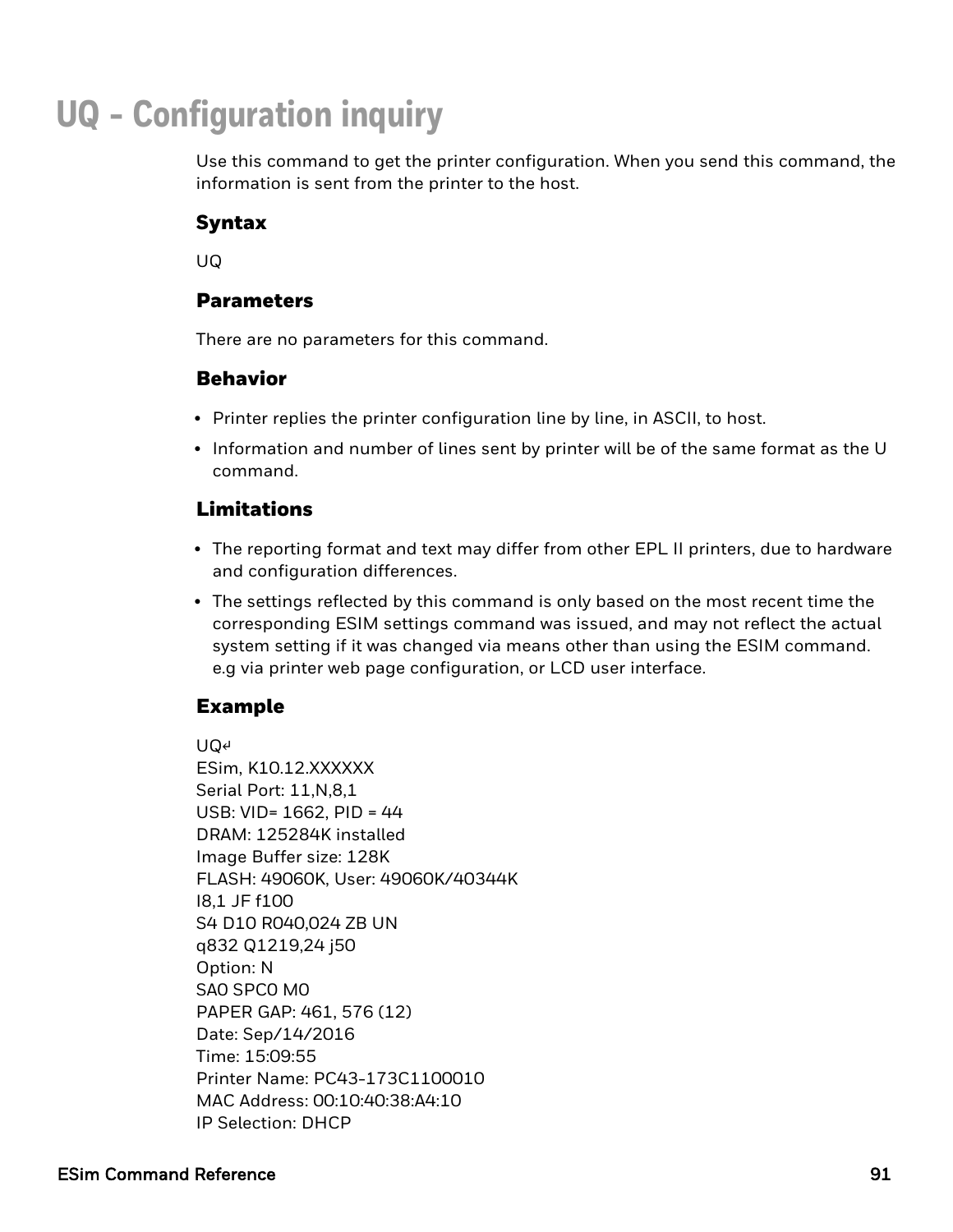IP address: 199.70.188.138 Netmask: 255.255.255.0 Default Gateway: 199.70.188.1 DNS: 199.70.288.168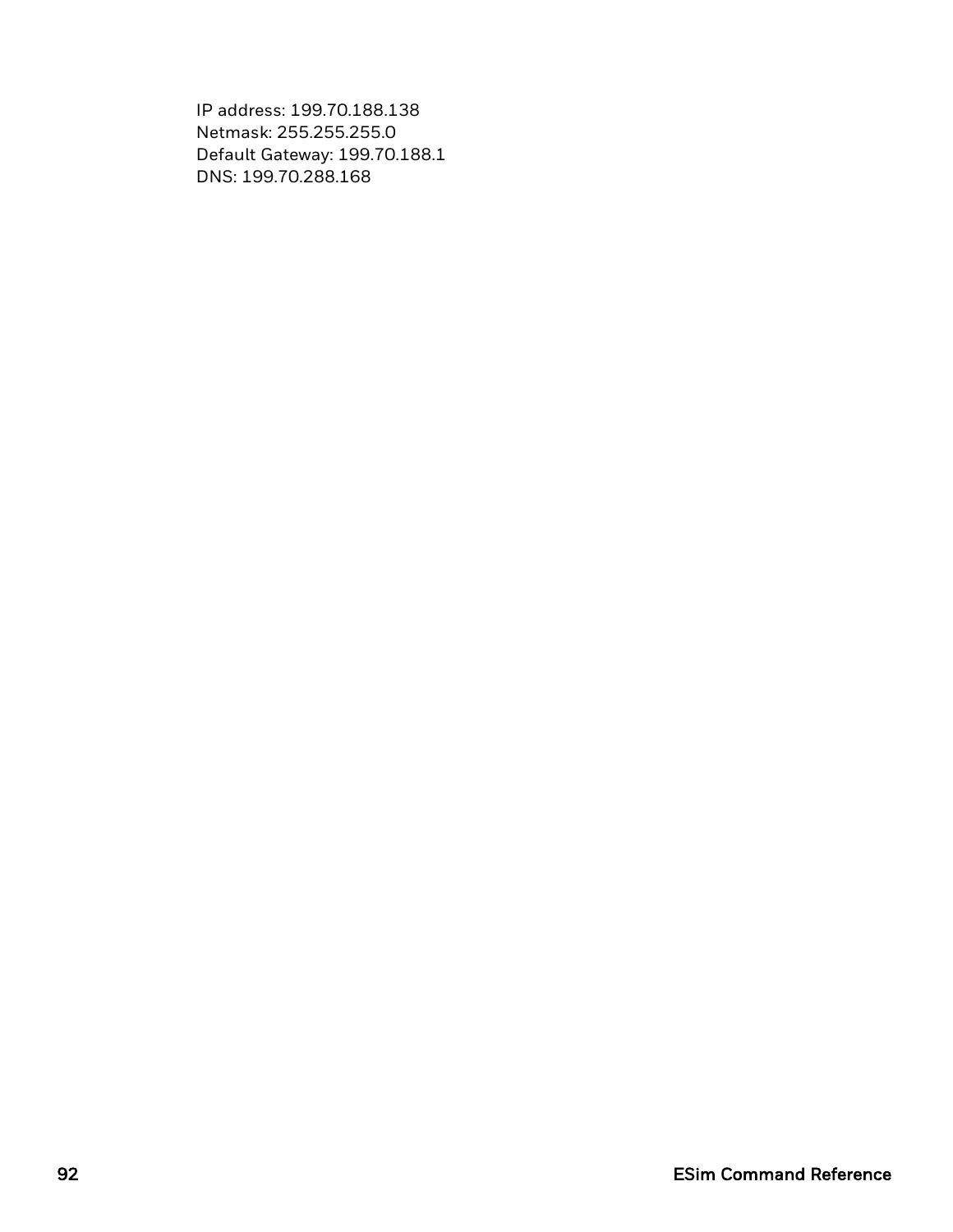# **^C - Continue printing**

This high-priority command makes the printer exit the Pause Printing mode, that is, continue printing the remainder of a print job after having been temporarily stopped using a ^A command.

### Syntax

 $^{\wedge}$ C

## **Parameters**

There are no parameters for this command.

- The reply at command US is by default <XON> (can be changed using eR command).
- Another way to resume printing a batch is to press the Feed button.
- This command must be followed by CR/LF to be correctly interpreted.
- This command is not available during the operation of storing data such as graphics, soft fonts.
- This command cannot be used within a stored form.
- This command is only available during command input, that is, not as part of data for graphics, soft fonts, or in format forms.
- This command cannot be inside a variable input (?) or inside a string area ("").
- This command can be sent to the printer during all other printing operations.
- This command will be ignored while the reset command is being executed.
- This command may not be processed when the input data buffer is full.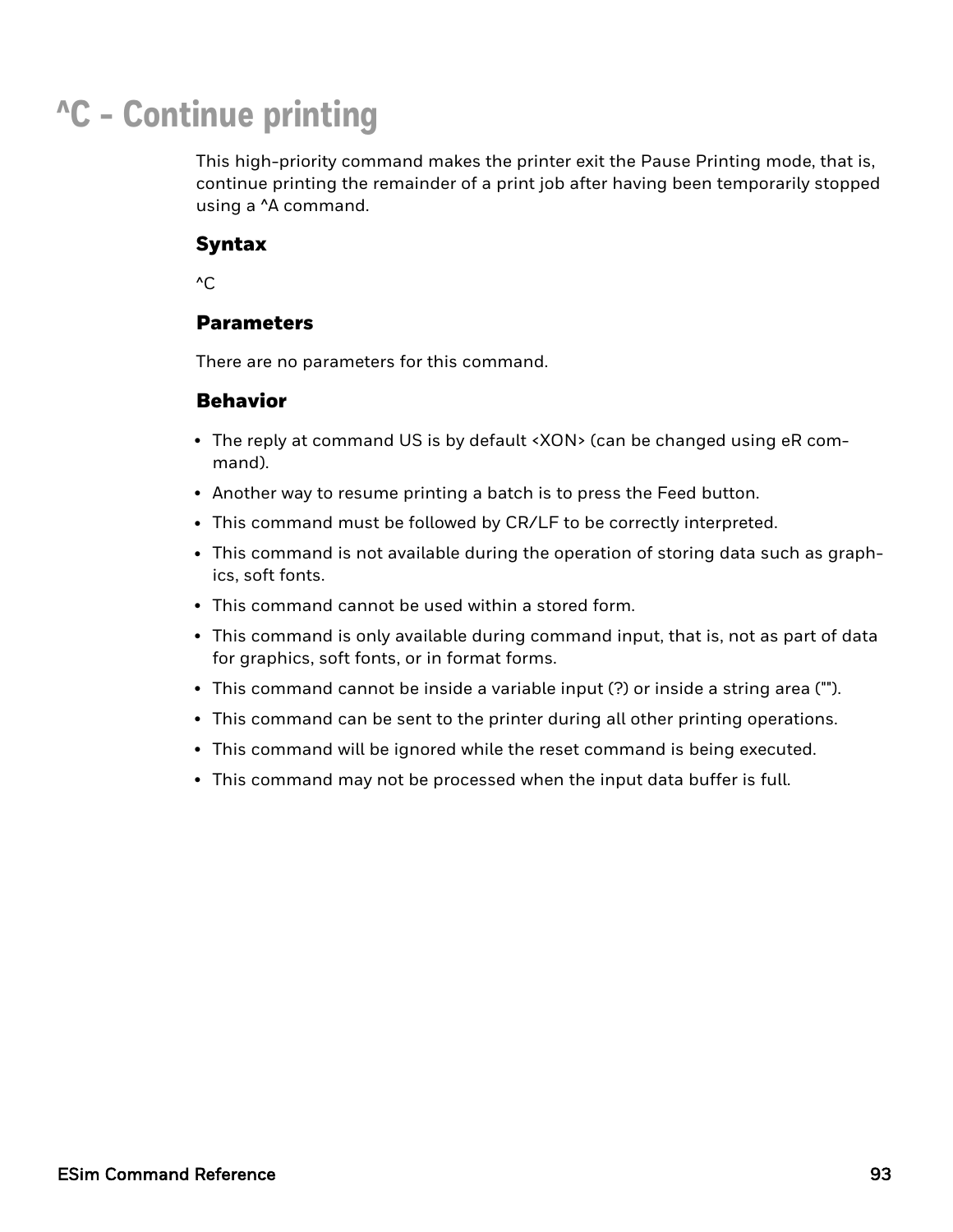## **C - Counter**

Use this command to define one of maximum 10 automatic counters.

## Syntax

C<p1>,<p2>,<p3>,<p4>[,p5],"[-],<PROMPT>"

Parameters

#### *<p1>*

Counter number. Valid Values:

- Default: 0
- Range:  $0 9$

#### *<p2>*

Maximum number of digits for counter. Valid Values:

- $\bullet$  Default: 1
- Range:  $1 29$

#### *<p3>*

Field Justification. Valid Values:

- Field justification:
	- L = Left justification.
	- R = Right justification.
	- C = Center justification.
	- N = No justification

#### *<p4>*

Step Value. Valid Values:

- Step value. Plus or minus sign followed by a single digit between 1 to 9 + Increase.
	- Decrease.
- Note: Using a step value of +0 allows the counter to be used as an additional variable data field.

## *[p5]*

Alphanumerical support (optional). Valid Values:

- N= Numerical support. Anything other than digit and leading spaces in DATA causes error 03.
- $\bullet$  A = Alpha support: Base 10 on digits, base 26 on letters (default).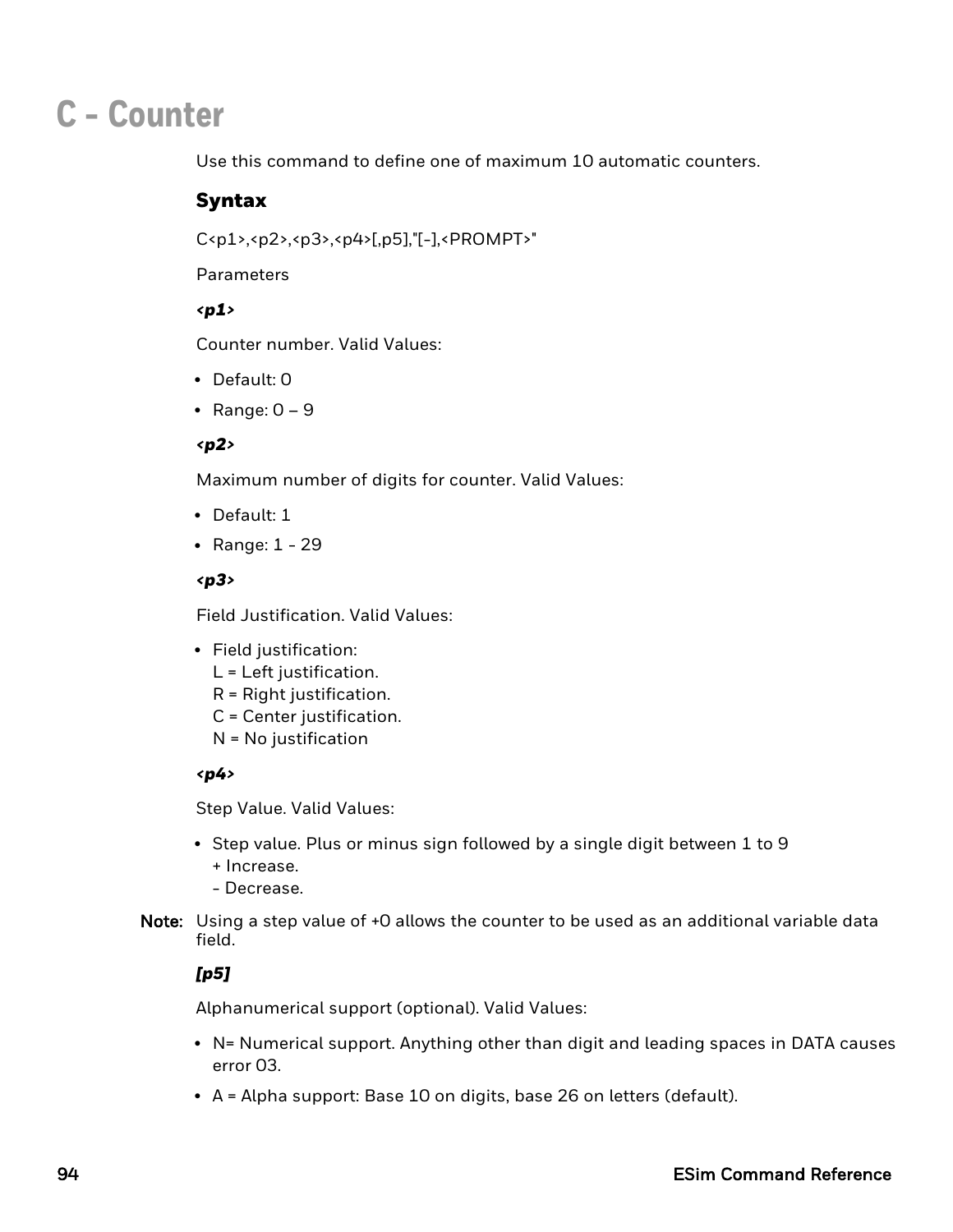- $\bullet$  B = Alphanumerical support: Base 36
- Note that anything else than digit, leading spaces, and uppercase alpha characters in DATA causes error 03.

Wrap around:

- 0 -9 goes back to 0.
- A -Z goes back to A.

## *[-]*

KDU Prompt Options

A single leading minus sign in the prompt field causes the prompt to be sent one time only after the form is retrieved.

KDU will not be supported, but the return character will still be seen on the console in which the printer is connected to. Valid Value:

 $\cdot$  N.A.

*<-->*

Suppress KDU Prompt Options

A double leading minus sign in the prompt field causes the prompt to be suppressed

KDU will not be supported, but will be effective on whatever console on the host application the printer is connected to. Valid Value:

 $\cdot$  N.A.

#### *<"prompt">*

A prompt text that can be displayed on the terminal when a UI command has been issued. It is preceded by a single or double minus sign. Valid Value:

 $\cdot$  Between 0 - 32 characters

- Used in consecutive numbering applications, such as serial numbers. Counters can only be used in the Form Edit mode, and not in Direct mode. Counters have to be defined after variables.
- The C command is used in forms that require sequential numbering. When initializing counters, they must be defined in order (e.g. C0 first, C1 second...).
- Field justification (< $p3$ >) affects the printing of counter data. When L, R or C are selected, the counter field is the width of  $p2$  value. Data will justify within the counter ( $\langle p2\rangle$ ) field per the selected  $\langle p3\rangle$ . The N parameter will print the minimum number of characters.
- To print the contents of the counter, the counter number is referenced in the "DATA" field of the A ( text) or B (bar code) commands.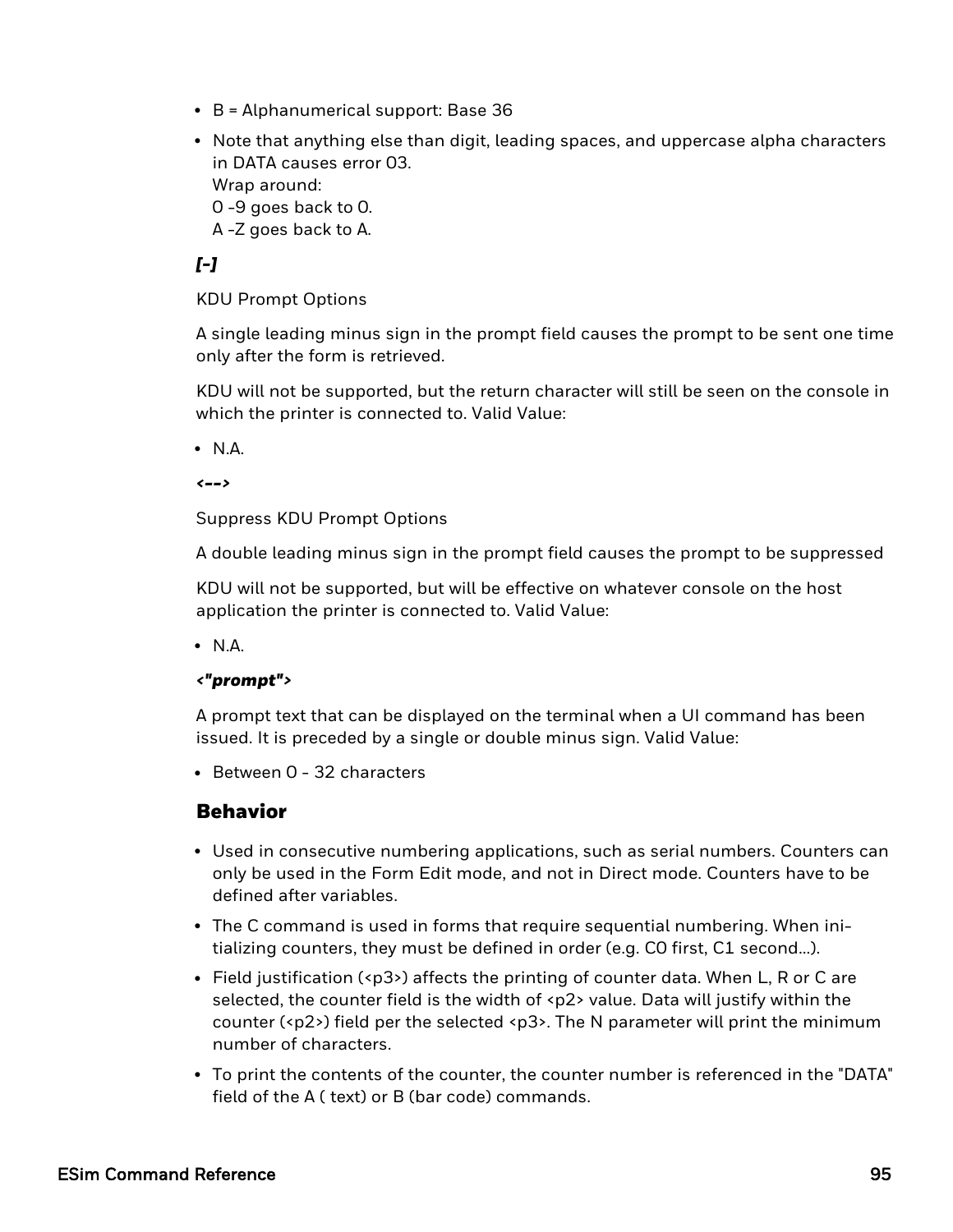- If the value of a counter starts with a single digit like "1", then there will be no leading zero padding. If the value start with, for example, "01", then the counter will be padded, up to the maximum number of digits (<P2>), with zeros.
- Invalid <p1> values (10 and above) will be ignored and form will proceed to be printed if the for and other commands are valid. This is considered a known, and preferred behavior of ESim, and differs from other EPL II implementation of competitor printers, which does not print, and yet or feeds out an empty label.
- When field justification L, R or C are selected, the counter field is the width of <p2> value.
- Data will justify within the counter (<p2>) field per the selected justification.
- N parameter will print the minimum number of characters.
- Out of range values used for <p2> (< 1 or > 29) will be set to 5.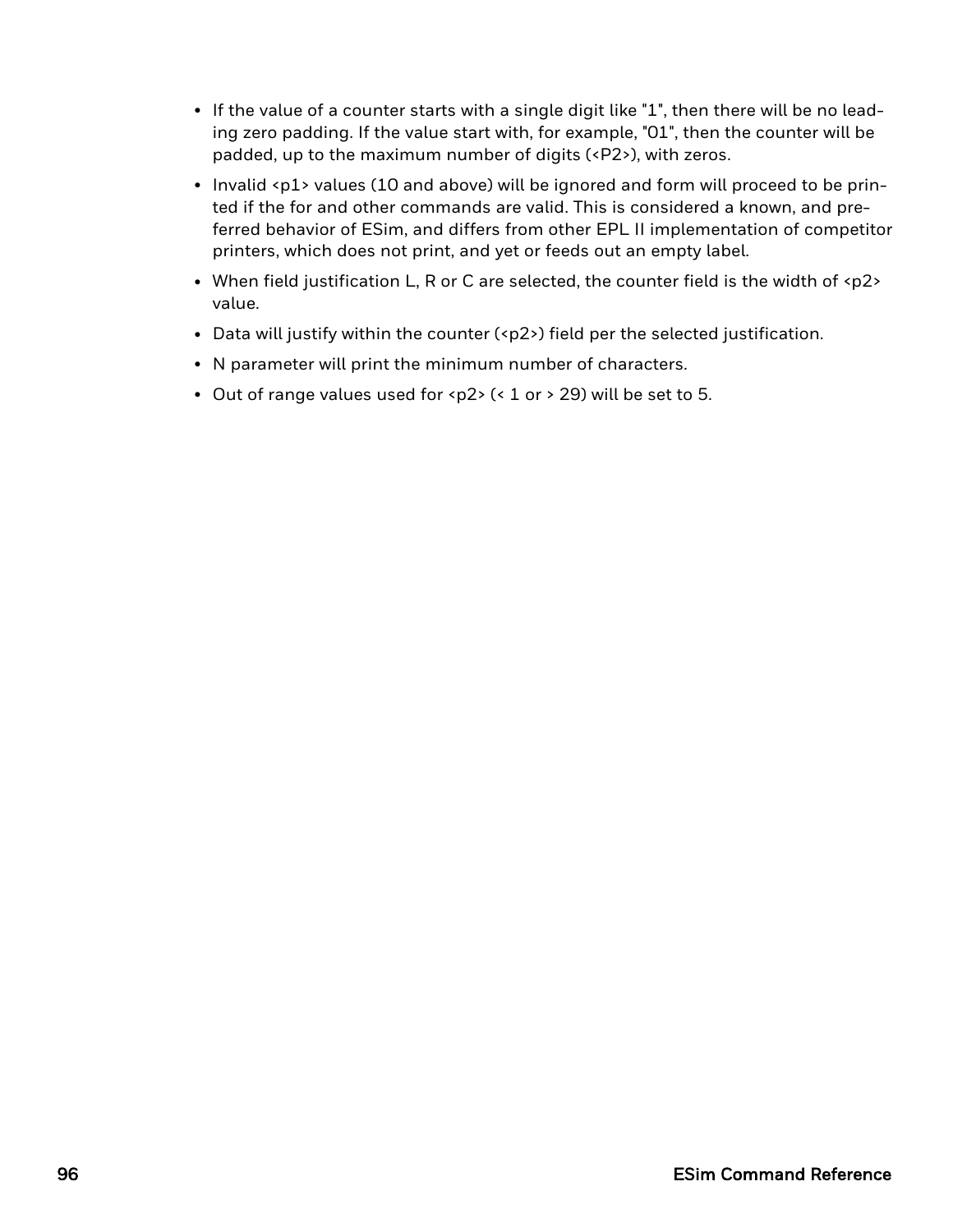## **C - Cut immediate**

Use this command to make the cutter perform a cutting cycle without printing a form. You can only perform this command when you have a cutter installed on your printer.

## Syntax

 $\mathsf{C}$ 

## Parameters

No parameters.

## Behavior

- The command C is used for two purposes. C appended by parameters is used to define counters in the Form Edit mode, whereas C without any appending parameters is used to initiate a cutting operation.
- C (Cut Immediate) cannot be used inside a form.

#### *Behavior (EPL mode)*

 $\cdot$  In standard mode, the media will feed before cutting without depending on the j command.

#### *Behavior (Legacy)*

• C (Cut Immediate) will cut at point where the media stops and could potentially cut across printed portions on the media. This is governed by the special legacy j command that forces a feed of the media before cutting.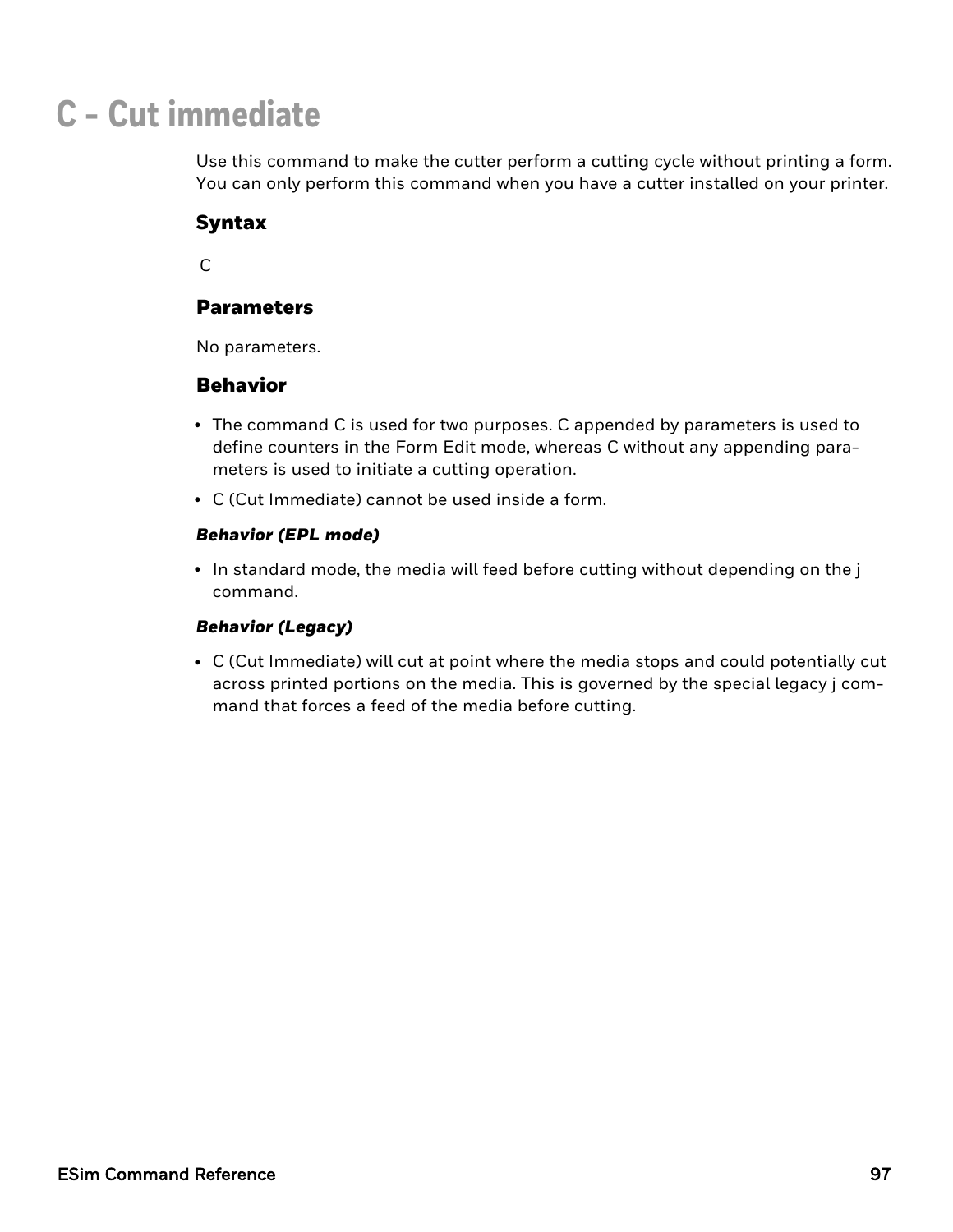## **f - Cut position**

Use this command to adjust the cutting position along the y-axis in relation to the media according to other characteristics of individual printers and batches of media.

## Syntax

 $f$  <p1>

## **Parameters**

*<p1>*

Cut position index measured in dots. Valid Values:

- $\cdot$  203 dpi (8 dots/mm): Default: 100 Range: 020 – 180
- $\cdot$  300 dpi (11.81 dots/mm): Default: 100 Range: 000 - 200

- Increasing the cut position index value moves the cut further away from the label just printed.
- Decreasing the cut position index value moves the cut closer to the label just printed.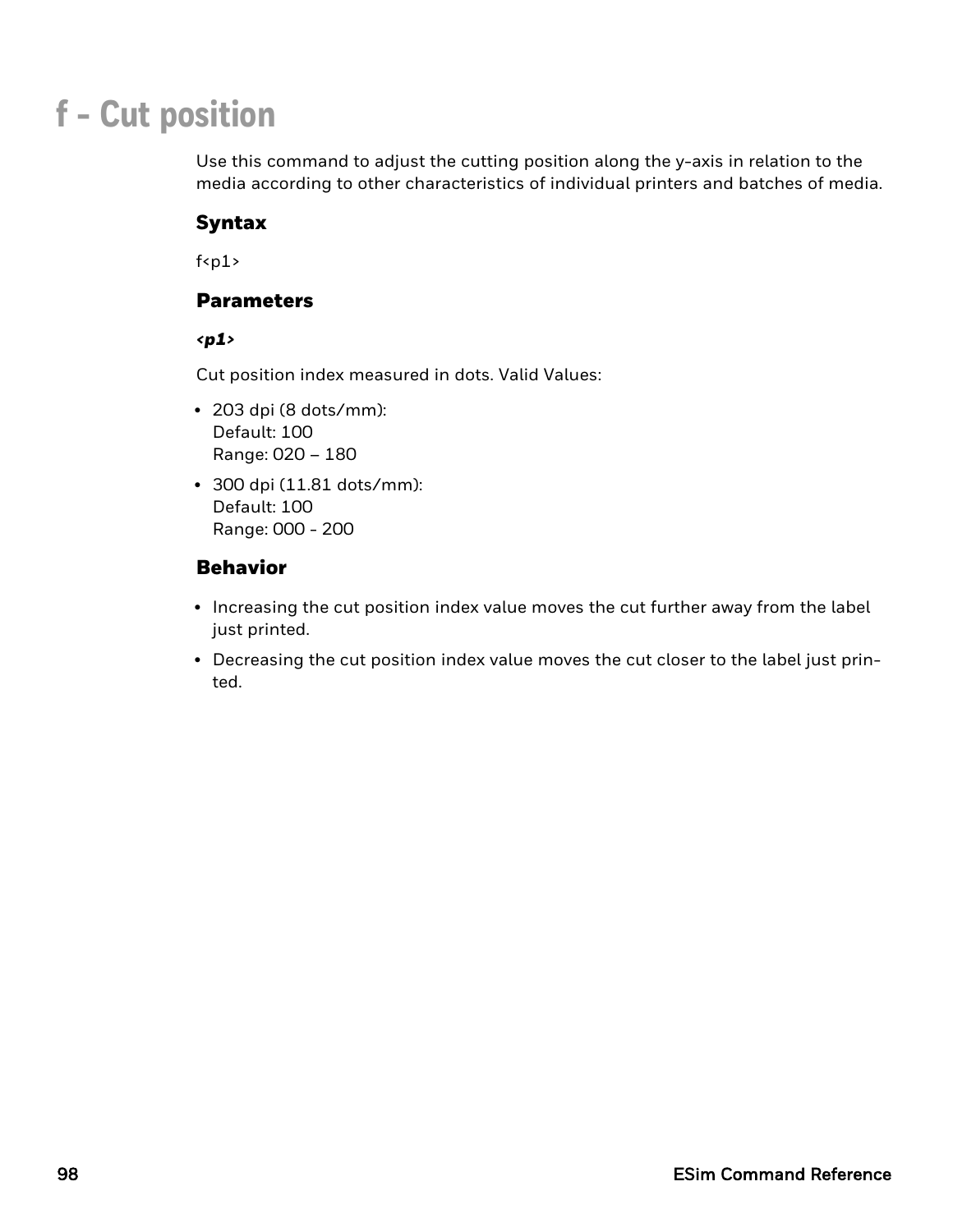## **TD - Define Date Format**

Use this command to define the date format for printing dates.

## Syntax

TD<p1>[/p2/p3]

#### Parameters

#### *<p1> to <p3>*

The parameters describe the format of the date display. At least one parameter must be specified.

Each parameter can be any of the acceptable values. Valid Values:

- y2: Year in 2 digits.
- y4: Year in 4 digits.
- me: Month as a 3-letter English abbreviation.
- mn: Month in 2 digits.
- dd: Day in 2 digits.

#### *<|>*

Separator character. Valid Values:

- Default: /
- Range: Character in the range between 32 decimal and 63 decimal.

- Format after power up is mn-dd-y4
- TD can be treated as a variable and placed within a text or bar code command's DATA parameter. The date will be printed. Days can be offset by up to 253 days for the TD variable.
- The separator is printed between the results of each of the supplied parameters.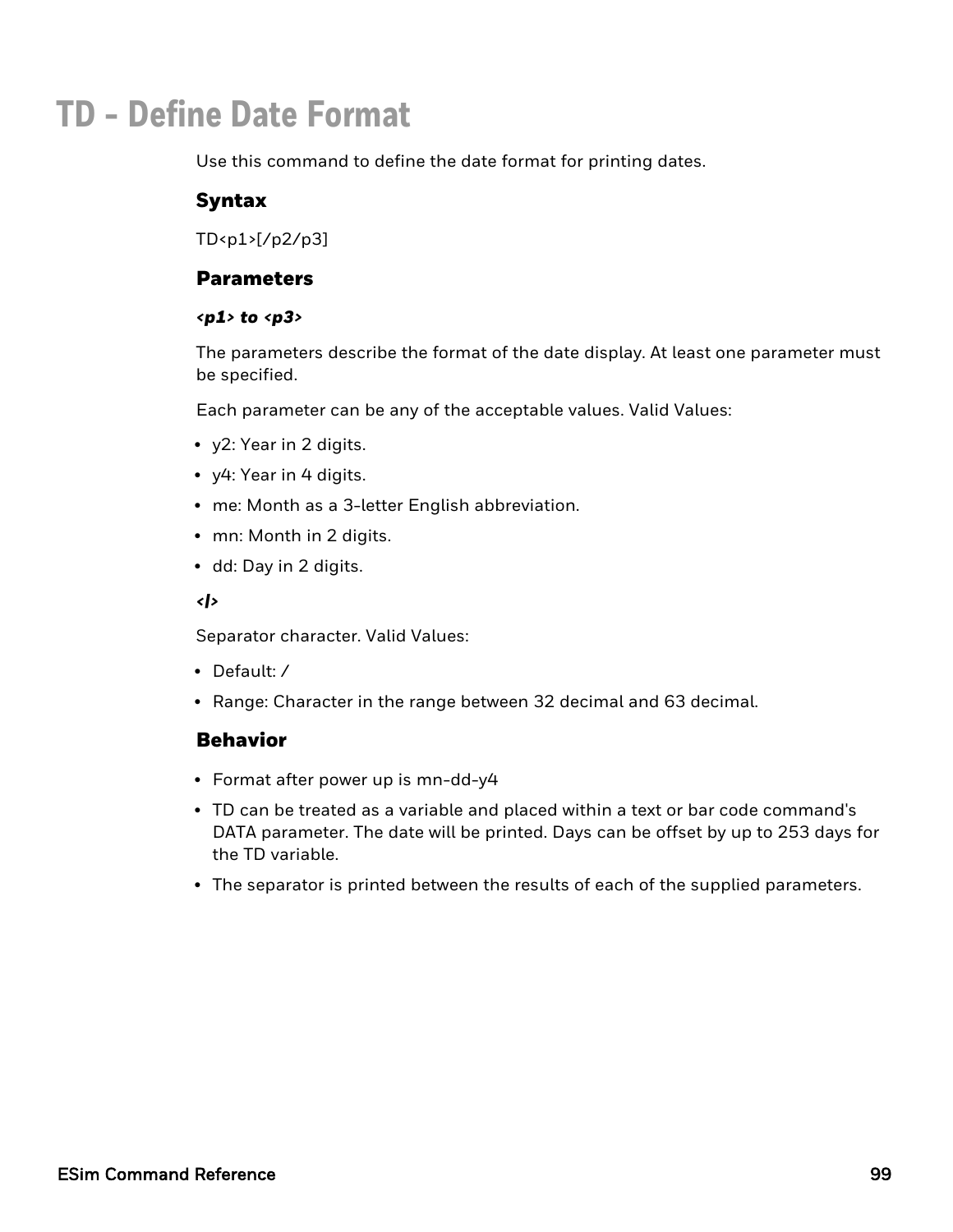## **TT - Define time format**

Use this command to defined the time format for printing.

## Syntax

TT<p1>[|p2|p3][p4]

### **Parameters**

#### *<p1>,[p2],[p3]*

Describes format of time display. At least one parameter must be supplied. Valid Values:

- Default: h:m:s (power-up)
- $\bullet$  Range: h, m or s
- Note: h: Hours in 2 digits m: Minutes in 2 digits s: Seconds in 2 digits

#### *[p4]*

Enable 12 Hour clock format (Optional). Valid Values:

- $\bullet$  Default: no  $+$  (24 hr clock)
- Value: +, or nothing

Note: Time will display with "AM" or "PM" if + is supplied.

[|]Separator character. Valid Value:

• Range: Character in the range between 32 decimal and 63 decimal.

## Behavior

• The separator character is printed between the results of each of the supplied parameters.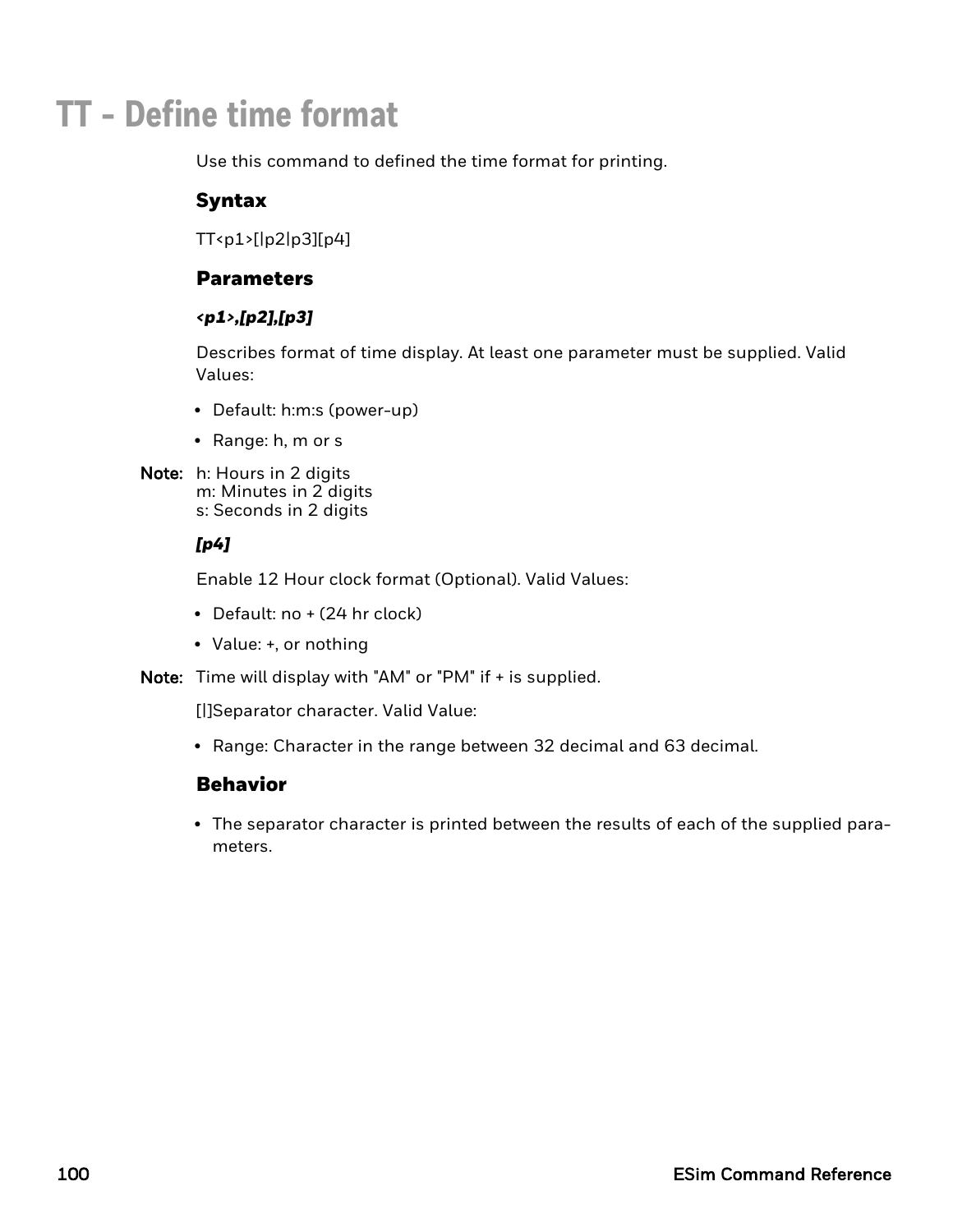## **V - Define variable**

Use this command to define variable data for use in the stored forms, for the text and bar code data fields. Variable data can be used in combination with fixed data or other data types (counter, date, etc..).

#### Syntax

V<p1>,<p2>,<p3>,"[-]<PROMPT>"

#### **Parameters**

*<p1>*

Variable number. Valid Values:

- Range: 00 99
- Note: Variable (reference) numbers are sequential and must be input into a form in ascending order.

#### *<p2>*

Maximum number of characters. Valid Values:

- Range:  $1 99$
- Note: This is the maximum number of characters allowed in the variable field

#### *<p3>*

Field Justification. Valid Values:

- Range:  $L = Left$ 
	- R = Right
	- C = Center
	- N = No Justification
- Note: Right and center justification does not apply to soft fonts, they will be defaulted to left justification.

*<->*

KDU Prompt Options

A single leading minus sign in the prompt field causes the prompt to be sent one time only after the form is retrieved.

KDU will not be supported, but the return character will still be seen on the console in which the printer is connected to. Valid Value:

• Range: 1 to 40 for KDU Range (<p2>), but not to exceed a total of 1500 bytes for all variables.

*<-->*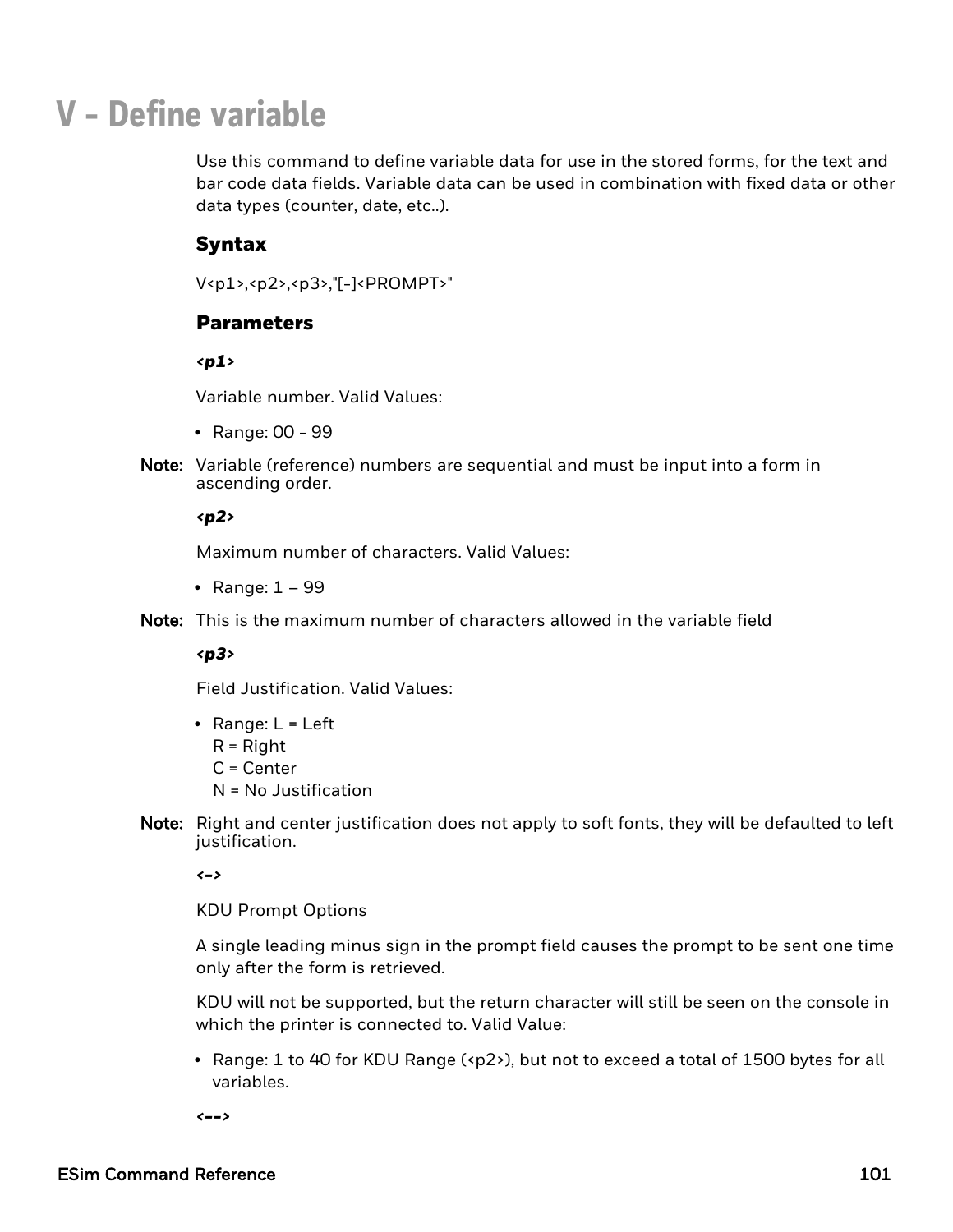#### Suppress KDU Prompt Options

A double leading minus sign in the prompt field causes the prompt to be suppressed.

KDU will not be supported, but the return character will still applicable on the console in which the printer is connected to. Valid Value:

 $\cdot$  N.A.

#### *<PROMPT>*

A prompt text that can be displayed on the terminal when a UI command has been issued. It is preceded by a single or double minus sign. Valid Value:

• An text field that will be transmitted to the host (via the serial interface) each time this command is executed.

#### Behavior

- When defining and initializing variables:
	- Define them in order (e.g. VOO first, VO1 second...)
	- <sup>o</sup> Start from the entries immediately after the FS"name" command.
	- $\circ$  Located before any counter variables.
	- Variables cannot have the NULL character (0 dec.;00 hex.).
- To print the contents of a variable, the number of the variable must be included in the "DATA" field of the A (Print Text) or B (Print bar code) commands.
- The field justification parameter affects the way the variable is printed. When left, right, or center justification are selected, the counter value is printed left, right or center justified in an area with a width defined by the  $\langle p^2 \rangle$  parameter. If the number of digits in the counter value is less than the number of digits defined by  $\langle p2 \rangle$ , the area is padded with space characters.
- If no justification is selected, the field adjusts to fit the actual length of the data without exceeding the set maximum field length, which may be useful when using a counter as input data to a bar code.
- KDU support will not be available.

## Limitations

• The maximum amount of data stored as variable data, including counter variables and data reference overhead cannot exceed 1500 bytes.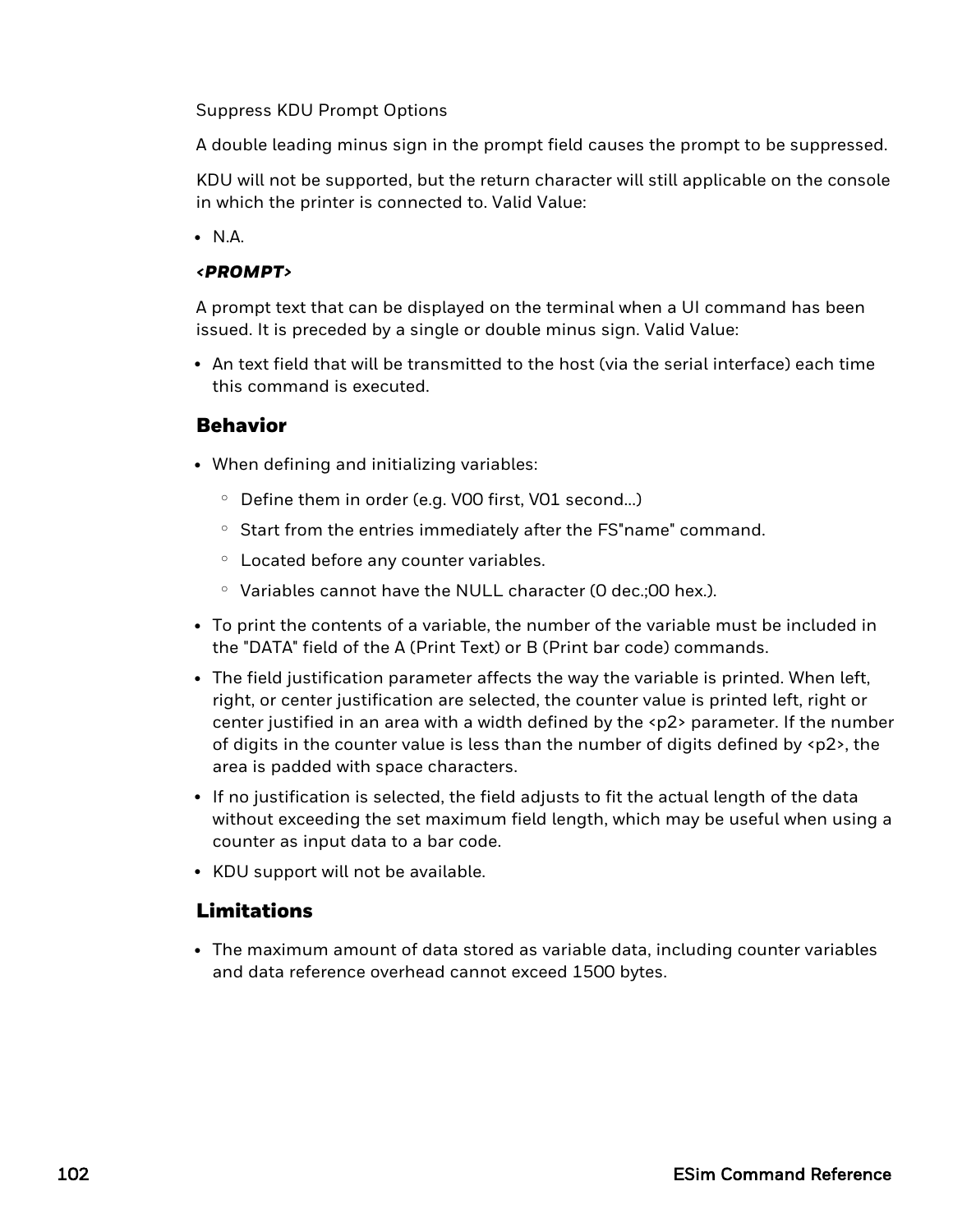# **FK - Delete form**

This command is used to delete forms from memory.

## Syntax

FK <"name"> | <"\*">

#### **Parameters**

#### *<"name">*

Name of form to be deleted. Valid Values:

- Range: Alphanumeric, up to 96 characters.
- Note: Form names will be case sensitive and based on system filename accepted characters.

*<"\*">*

Asterisk '\*' as a wildcard. Valid Value:

• ALL forms in memory will be deleted

## Limitations

• Deviation: In other EPL II printers, FK"name" must be issued twice for it to take effect. ESim only needs it to be issued once.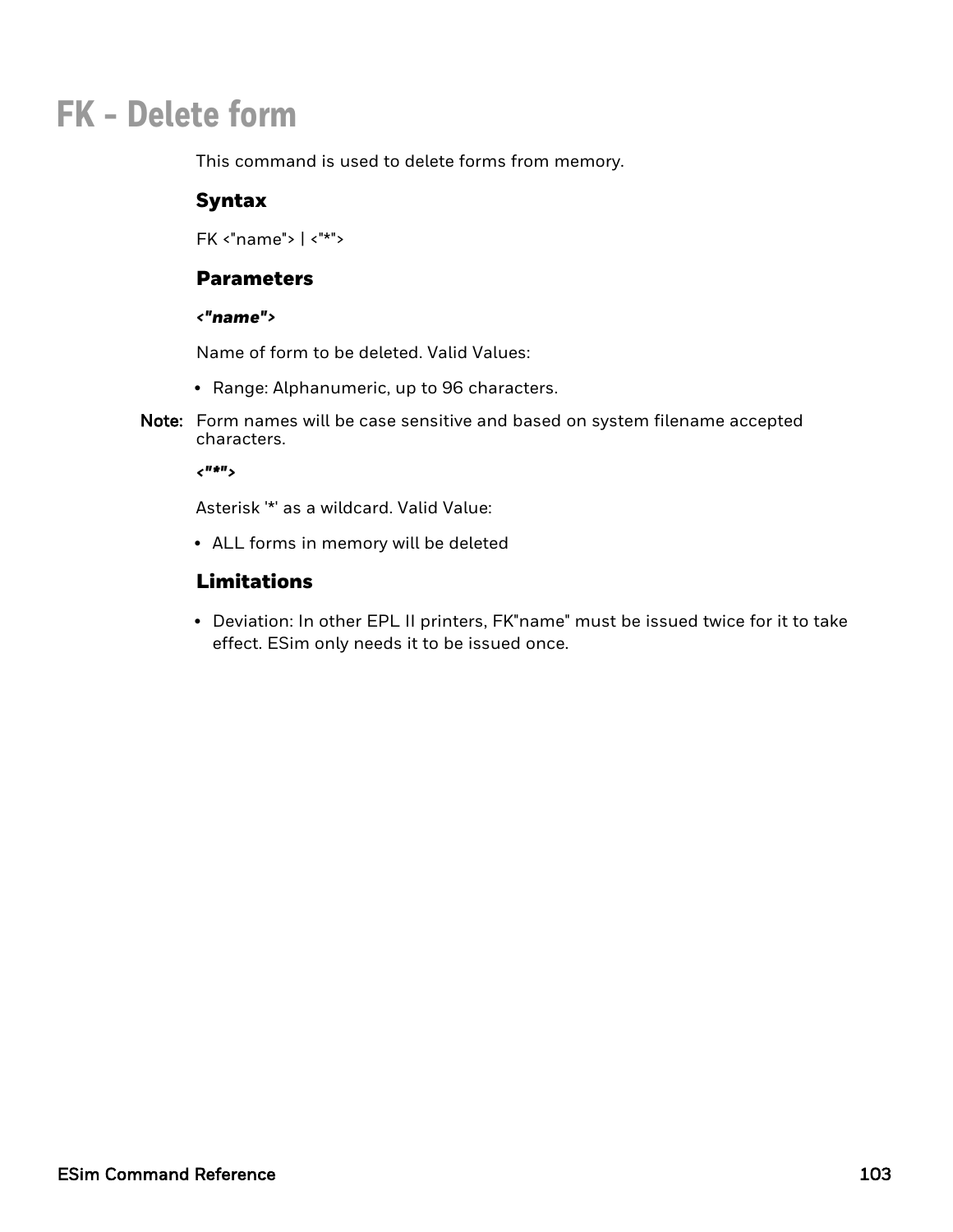# **GK - Delete graphics**

Use this command to delete a specified installed graphic, or any installed graphics from memory.

# Syntax

GK <"name">|<"\*">

## **Parameters**

#### *<"name">*

Name of the graphic that will be deleted from non-volatile memory. Valid Values:

- Range: Alphanumeric, up to 96 characters.
- Note: File names will be case sensitive based on system filename accepted characters, and stored exactly as entered.

*<"\*">*

Asterisk '\*' as a wildcard. Valid Value: ALL graphics installed in the system will be deleted.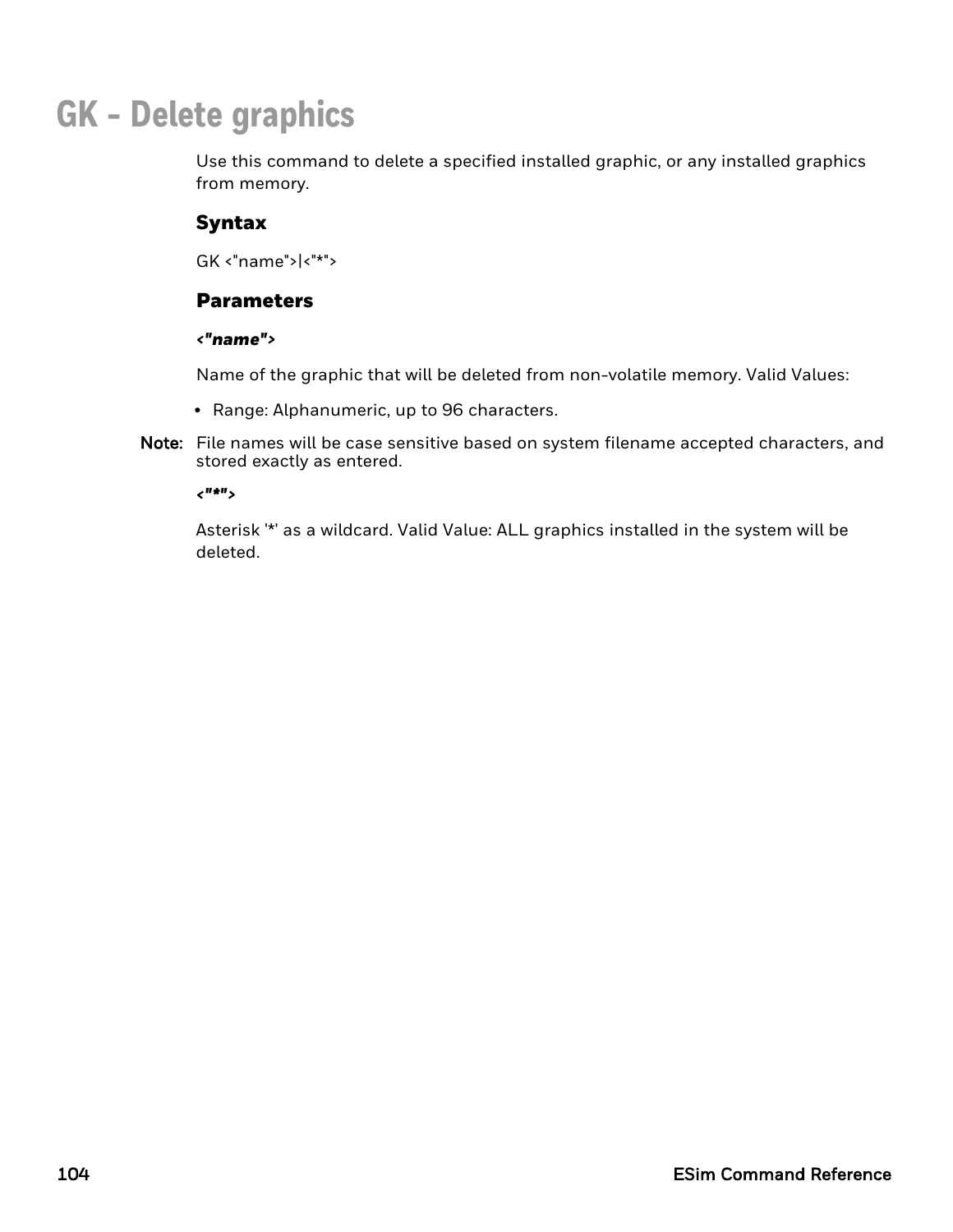# **EK - Delete user-downloaded fonts ("soft fonts")**

Use this command to delete user-downloaded fonts ("soft fonts") from non-volatile memory.

# Syntax

EK "<name>"

# Parameters

<name>

Name of user-downloaded fonts ("soft fonts") to be deleted from non-volatile memory. Valid Values:

- $\bullet$  a z: Lower case named fonts
- \*: wildcard, deletes ALL user-downloaded fonts ("soft fonts") in the system.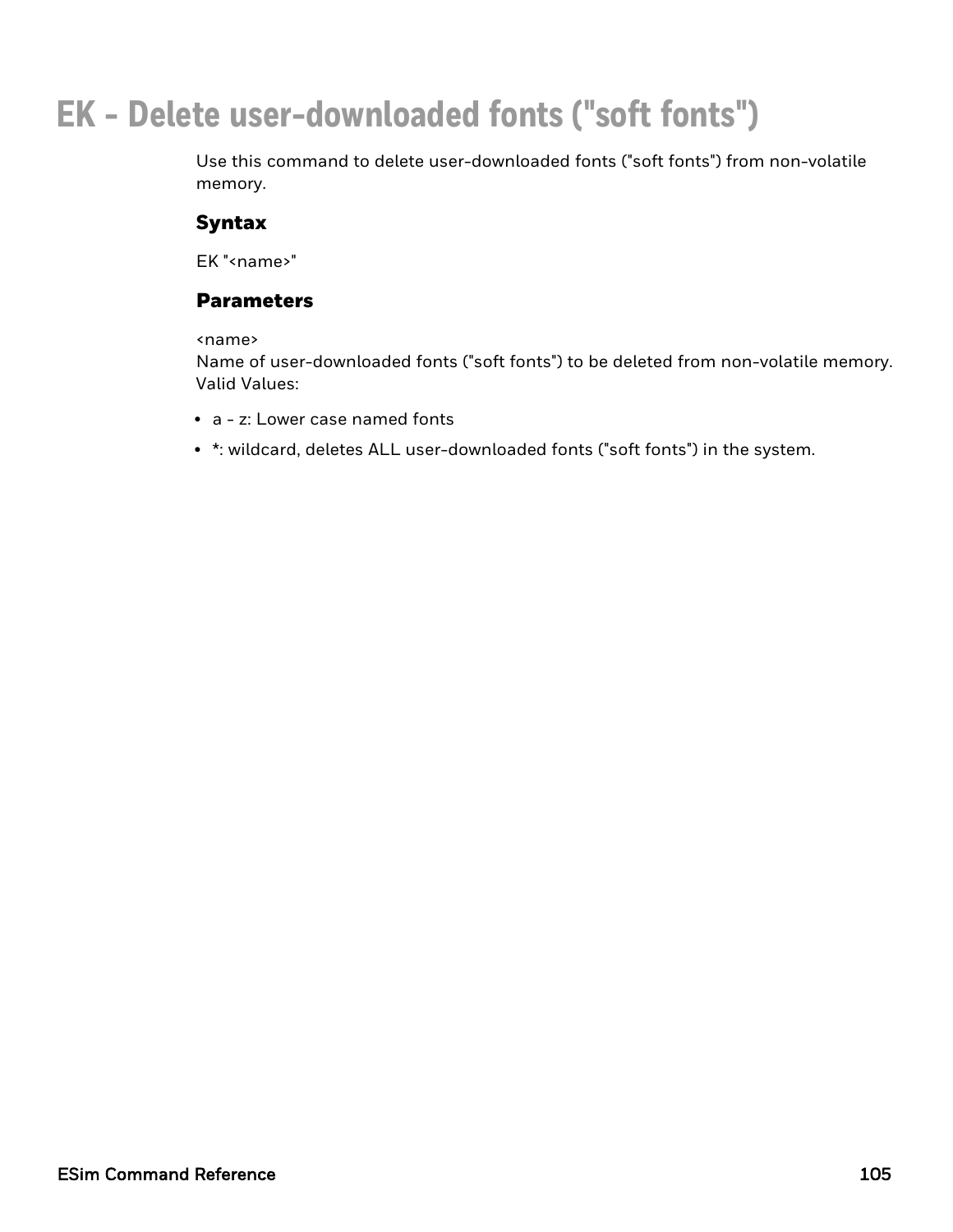# **D - Density**

Use this command to select the print density.

# Syntax

 $D < p1$ 

## Parameters

*<p1>*

Density settings. Valid Values:

- Default: 10
- Range:  $0 15$ .

Note: 0 is the lightest printing and 15 is the darkest.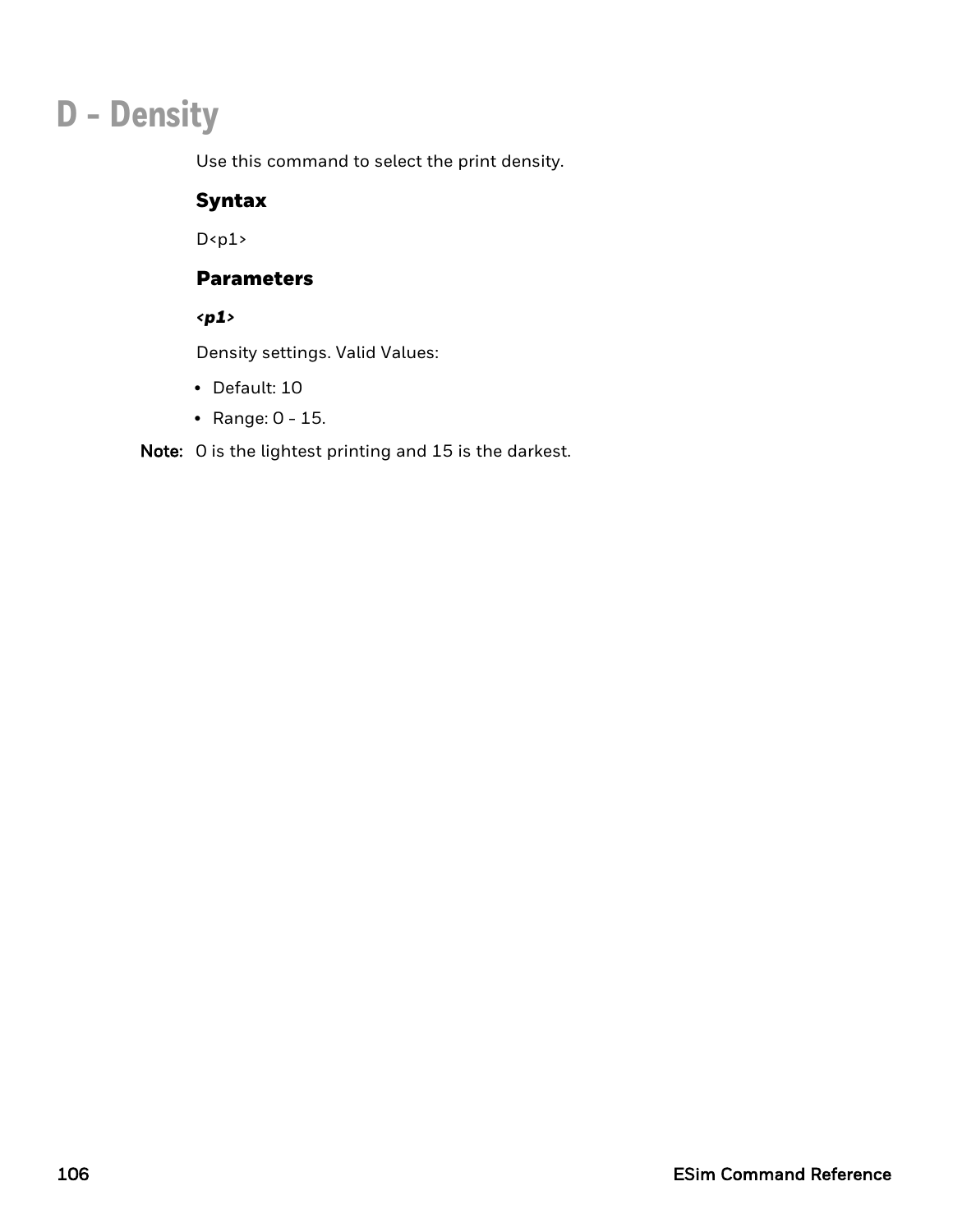# **UN - Disable error reporting**

Use this command to disable the US command, error reporting. Please refer to the "Error Types and Responses" section for information regarding the types of error codes and responses.

## Syntax

UN

# **Parameters**

There are no parameters for this command.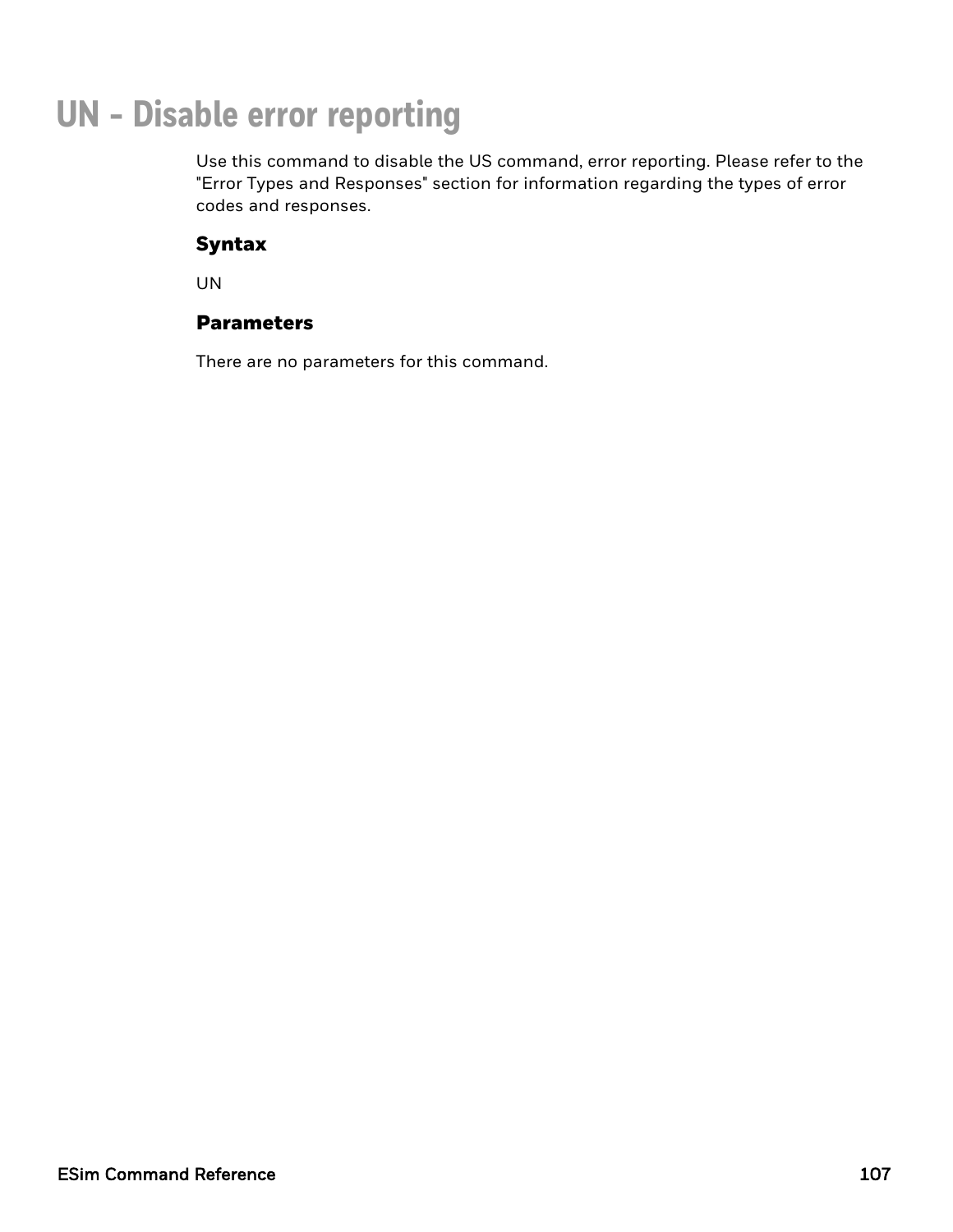# **JB - Disable top of form backup**

Use this command to disable the printer from retracting media to position the leading edge of the label to be at the burn line on start of print.

# Syntax

JB

## **Parameters**

There are no parameters for this command.

- The top of form backup feeds out the media further upon printing, to allow the label to be torn or peeled off. It will retract the media for the printing of the next label at the top of the label.
- If the optional cutter is installed, this top of form backup should not be used, and it will be ignored. To disable, send a JB command.
- All j command will be ignored upon issuing this command, but can be enabled again with the JF command.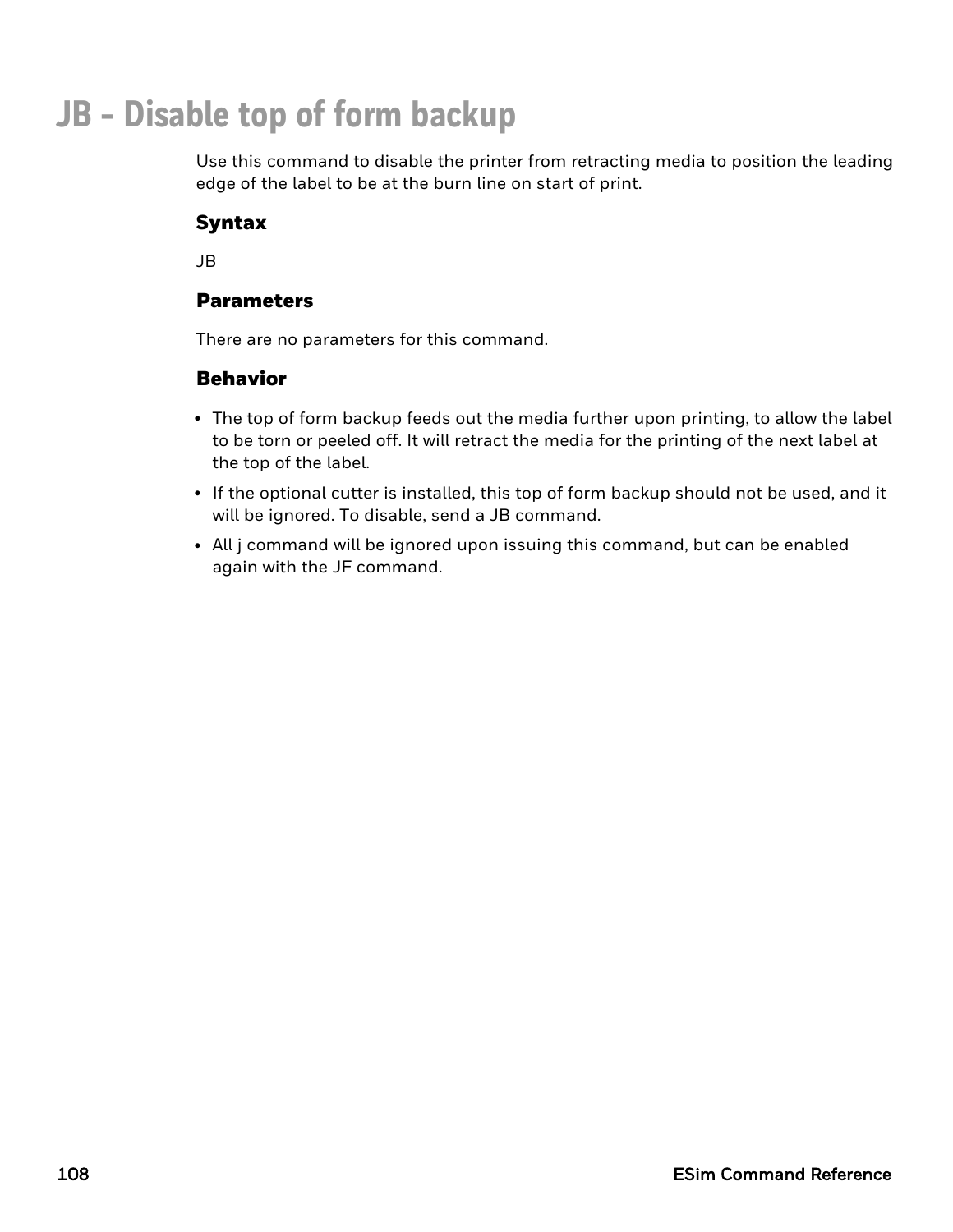# **? - Download variables**

Use this command to signal to the printer that the data following are variable or counter values.

This command is used by the host system to send data representing variables and/or counters to the printer after a stored for containing variables and/or counters has been retrieved.

## Syntax

?,<DATA>

- The amount of data following the question mark line must match exactly the total number and order of variables and/or counters for that specific form.
- Variables and counters must be entered sequentially in ascending order, and separated by a line feed.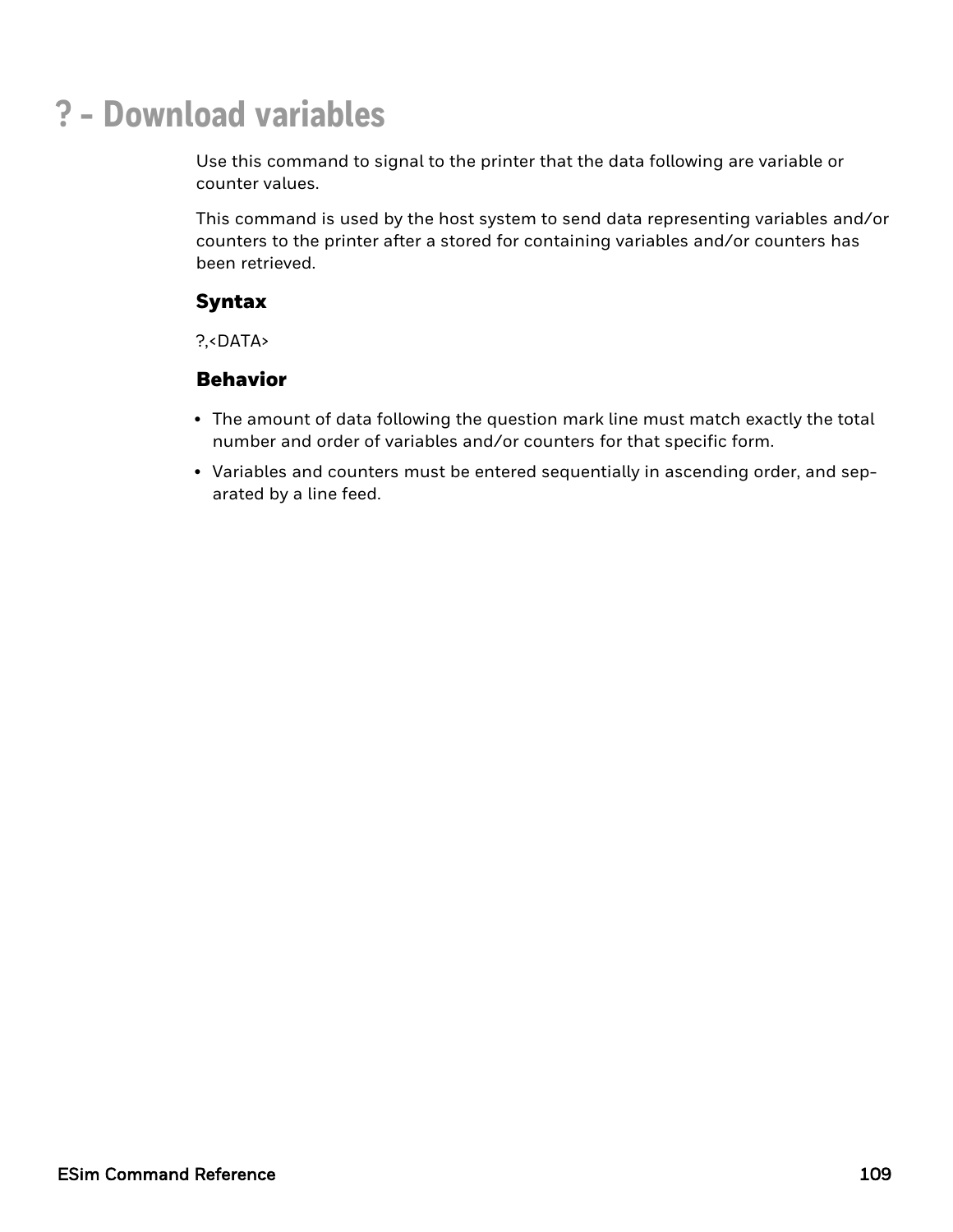# **X - Draw box**

Use this command to draw a box shape with black lines.

### Syntax

X<p1>,<p2>,<p3>,<p4>,<p5>

#### **Parameters**

#### *<p1>*

Horizontal start position (X) in dots. Valid Values:

• Range: 0 - width of TPH

#### Note: MUST be a numeric value.

#### *<p2>*

Vertical start position (Y) in dots. Valid Values:

- Range: 0 maximum label length
- Note: MUST be a numeric value.

#### *<p3>*

Line thickness in dots. Valid Value:

• Line thickness in dots.

#### *<p4>*

Horizontal end position (X) in dots. Valid Values:

- Range: 0 width of TPH
- Note: MUST be a numeric value.

#### *<p5>*

Vertical end position (Y) in dots. Valid Values:

- Range: 0 maximum label length
- Note: MUST be a numeric value.

#### Behavior

If <p3> > <p4>, then line thickness value is assigned to Horizontal end position value and if  $\langle p3 \rangle$  >  $\langle p5 \rangle$ , then line thickness value is assigned to vertical end position value.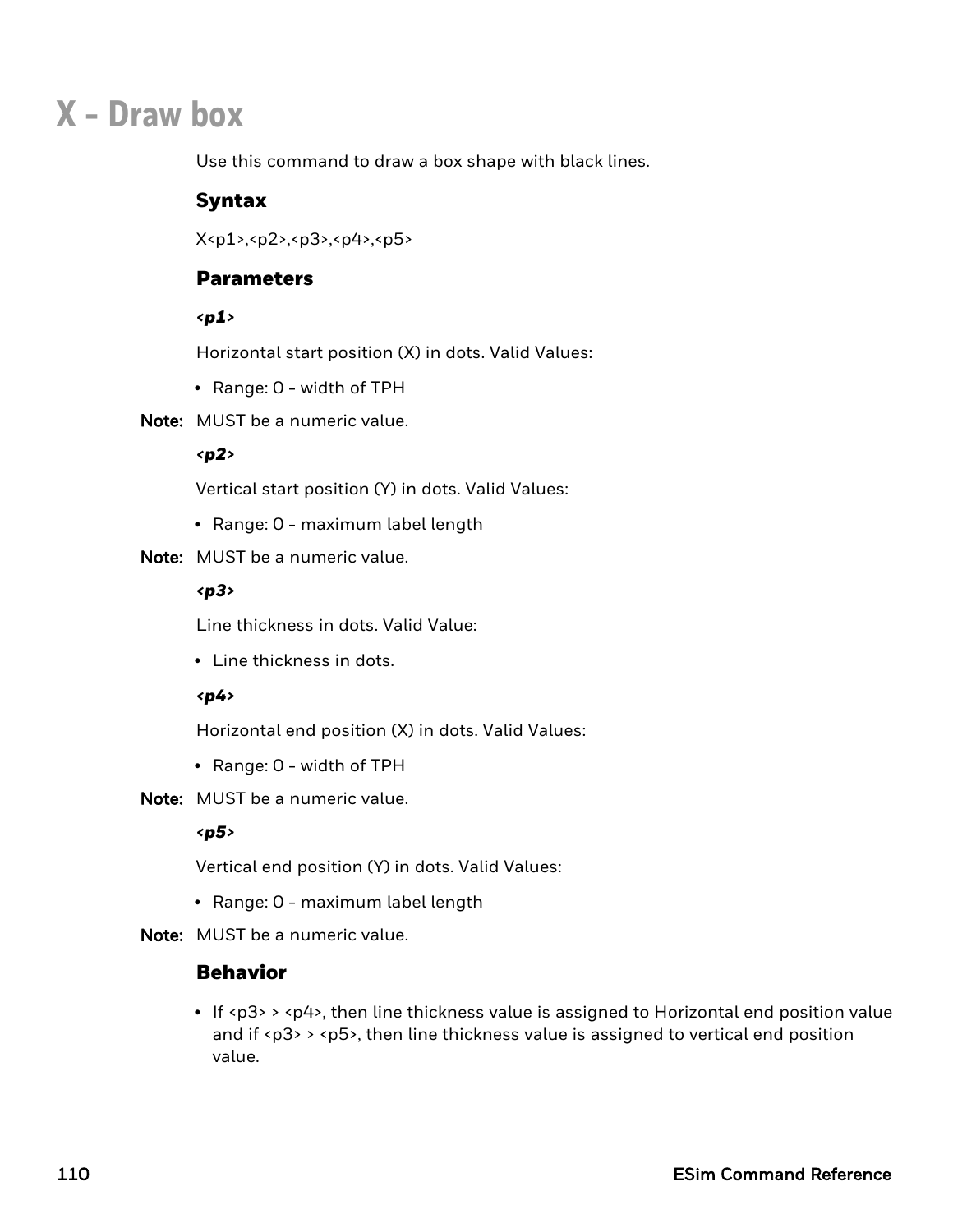# **UA - Enable clear label counter mode**

Use this command set the printer to clear the print buffer queue if an out of media condition is encountered.

# Syntax

**UA** 

### **Parameters**

There are no parameters for this command.

- Three scenarios will clear this command setting:
	- 1. Power cycle
	- 2. Reset
	- 3. UB command
- Default behavior when a printer encounters out of media is to resume printing once new media or ribbon is present.
- Any unfinished labels or jobs will continue to be printed including batch print jobs.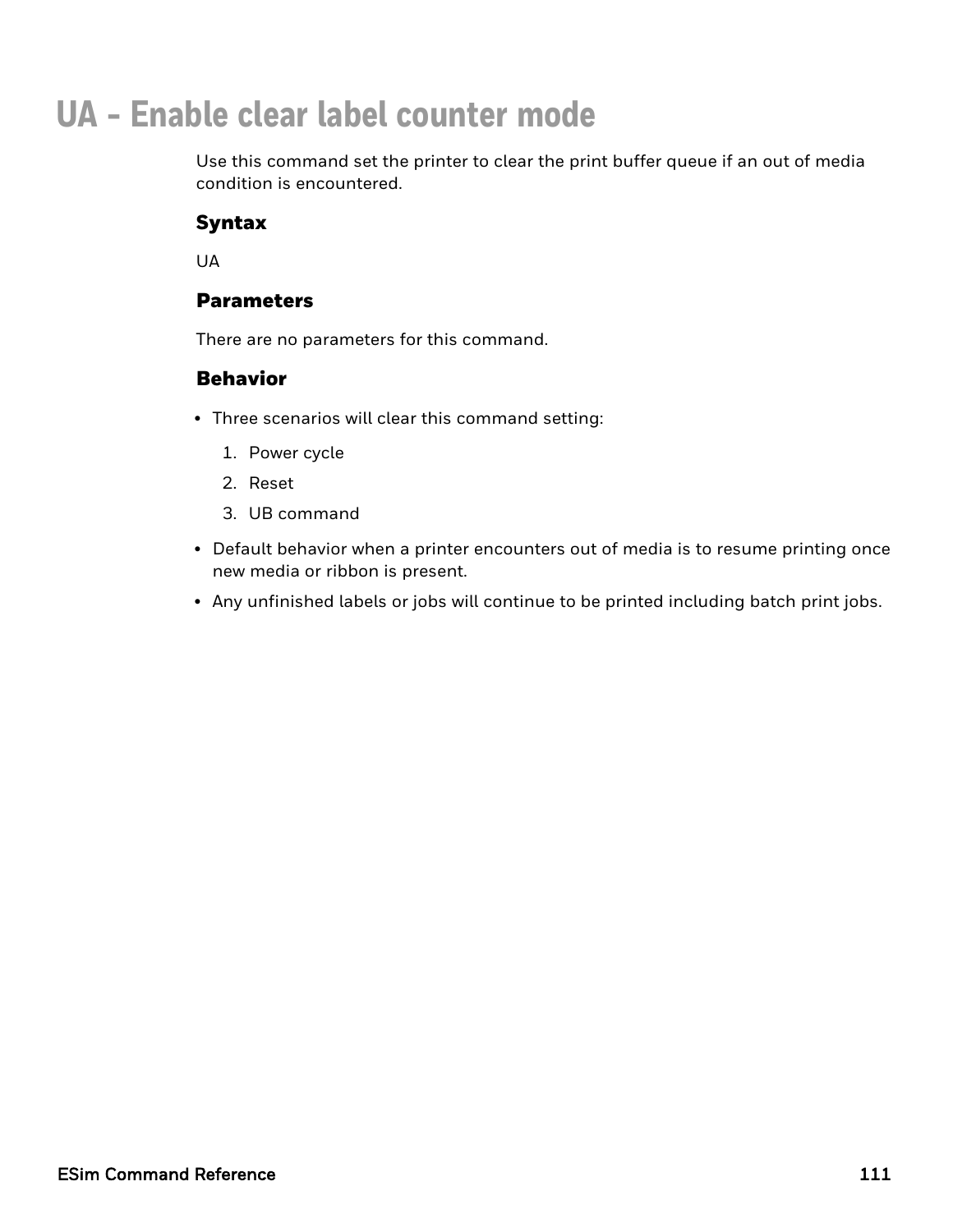# **US / UT - Enable error reporting**

Use this command to enable the status reporting feature with optional direct recovery. Please refer to the "Error Types and Responses" section for information regarding the types of error codes and responses.

## Syntax

US or UT

## **Parameters**

There are no parameters for this command.

- Most recent communication channel will be used for status reporting.
- Non-parallel port
	- $\circ$  If there is an error, the printer will return a response NACK( $0x15$ ) following the error codes, refer to response list for the list of error codes.
	- $\degree$  If there are no errors, the printer will return ACK( $Ox6$ ) after each label is printed or dispensed.
	- $\circ$  If a label is dispensed, the printer will send a DLE(0x10).
	- $\degree$  Upon paper or ribbon is empty, the printer will send, a "07" and "Pnnn" where nnn is the number of labels remaining.
- The printer's default setting is to disable error reporting.
- Use the UN command to disable error reporting if this is enabled.
- The format of the error messages is controlled by the eR command.
- Please refer to the "Error Types and Responses" section for information regarding the types of error codes and responses.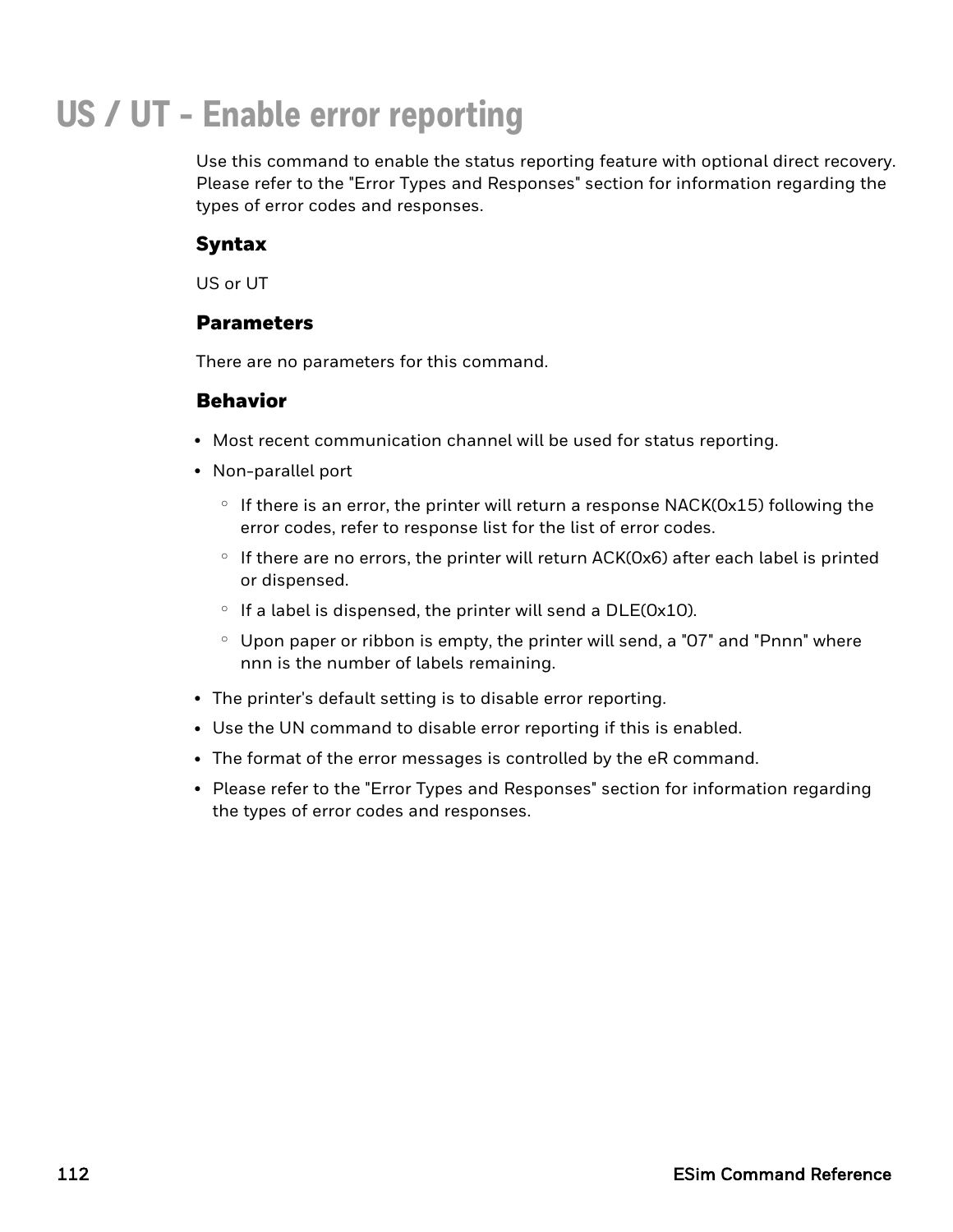# **JF - Enable top of form backup**

Use this command to enable the printer to retract media to position the leading edge of the label to be at the burn line on start of print.

# Syntax

JF

## **Parameters**

There are no parameters for this command.

- Top of form backup is used in connection with the j command. The printer feeds out enough extra media after printing a label so that it can be torn, peeled, or cut off properly.
- Top of form backup can be disabled by a JB command.
- If the optional cutter is installed on the printer, the JB command must be preceded by an O command.
- All j command will be ignored, but can be enabled again with the JF command.
- Activating the cutter using an OC command has the same effect as issuing a JF command.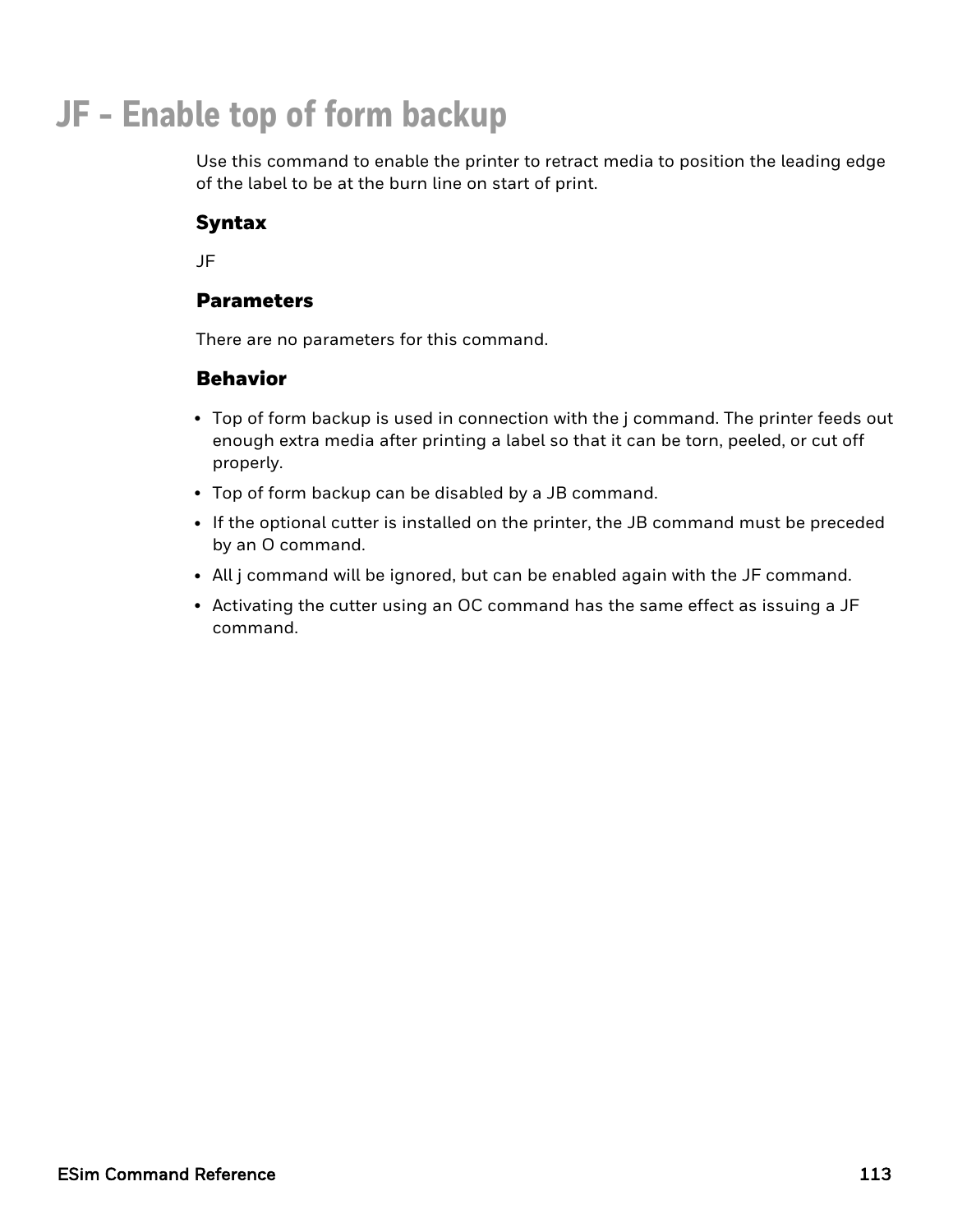# **UI - Enables prompts and code page inquiry**

Use this command to get information about a code page. Response is sent back to the host.

# Syntax

UI

## **Parameters**

There are no parameters for this command.

- The printer sends information on the currently selected code page back to the host in the following formats:
- $\cdot$  <UI>, <p1>, <p2>
- $\cdot$  <p1> = Number of data bits.
- $\cdot$  <p2> = Code page.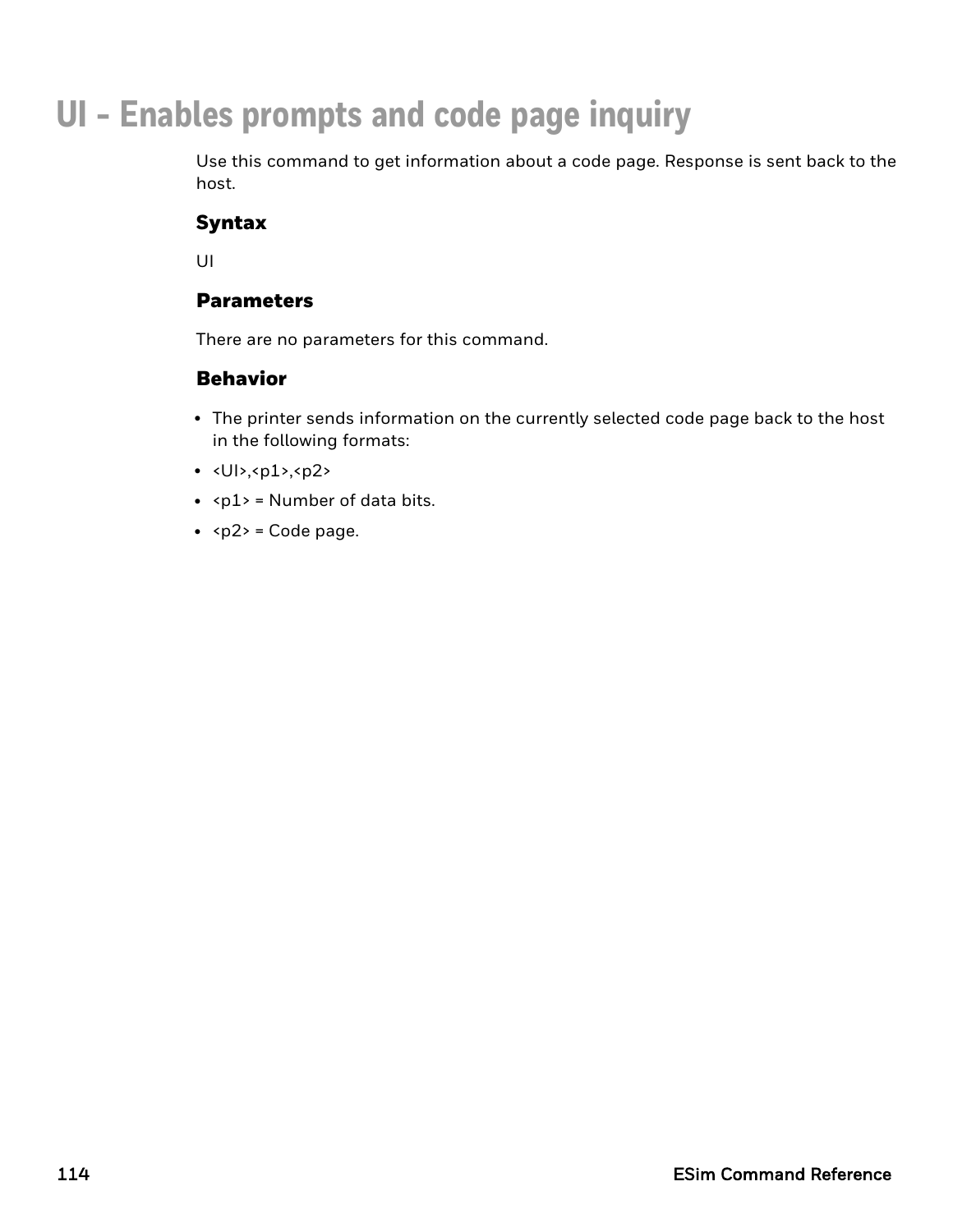# **FE - End form store**

Use this command to end a Form Store sequence.

## Syntax

FE

### Parameters

There are no parameters for this command.

## Behavior

• The Form Store sequence must start with the FS command and end with the FE command.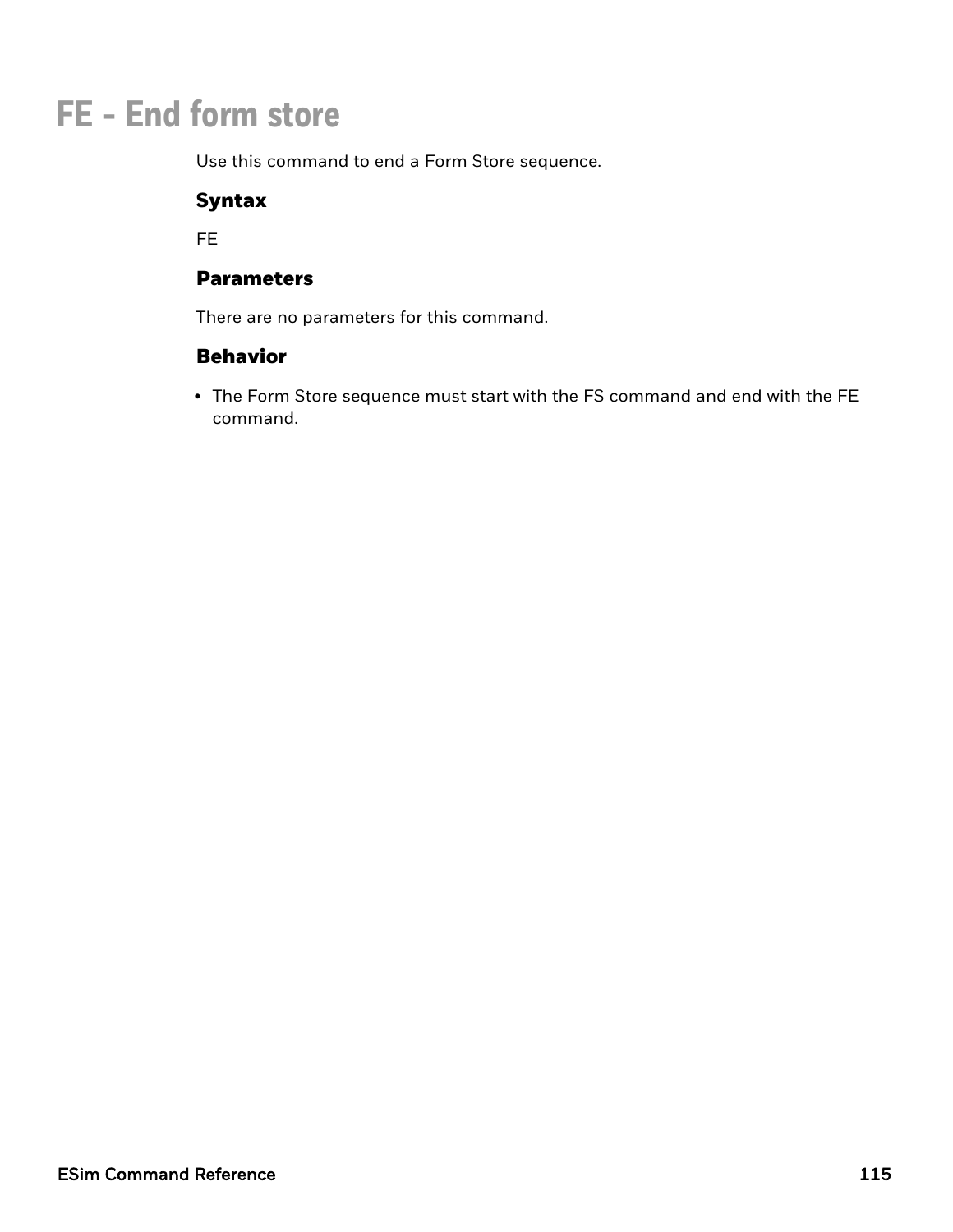# **^A - Enter pause printing mode**

When batch printing, this high-priority command finishes the current label and temporarily suspends printing any further labels in the print job.

# Syntax

 $^{\wedge}$  $\Delta$ 

### **Parameters**

There are no parameters for this command.

- The reply at command US/UN is by default <NAK>92<XOFF> (can be changed using eR command).
- To resume printing a batch, send the command <sup>^</sup>C or press the Feed button.
- To cancel the remainder of the print job, use the ^B command.
- The pause mode LED blink shall follow each printer system's pause mode blinking sequence.
- This command must be followed by CR/LF to be correctly interpreted.
- This command is not available during the operation of storing data such as graphics, soft fonts.
- This command cannot be used within a stored form.
- This command is only available during command input, that is, not as part of data for graphics, soft fonts, or in format forms.
- This command cannot be inside a variable input (?) or inside a string area ("").
- This command can be sent to the printer during all other printing operations.
- This command will be ignored while the reset command is being executed.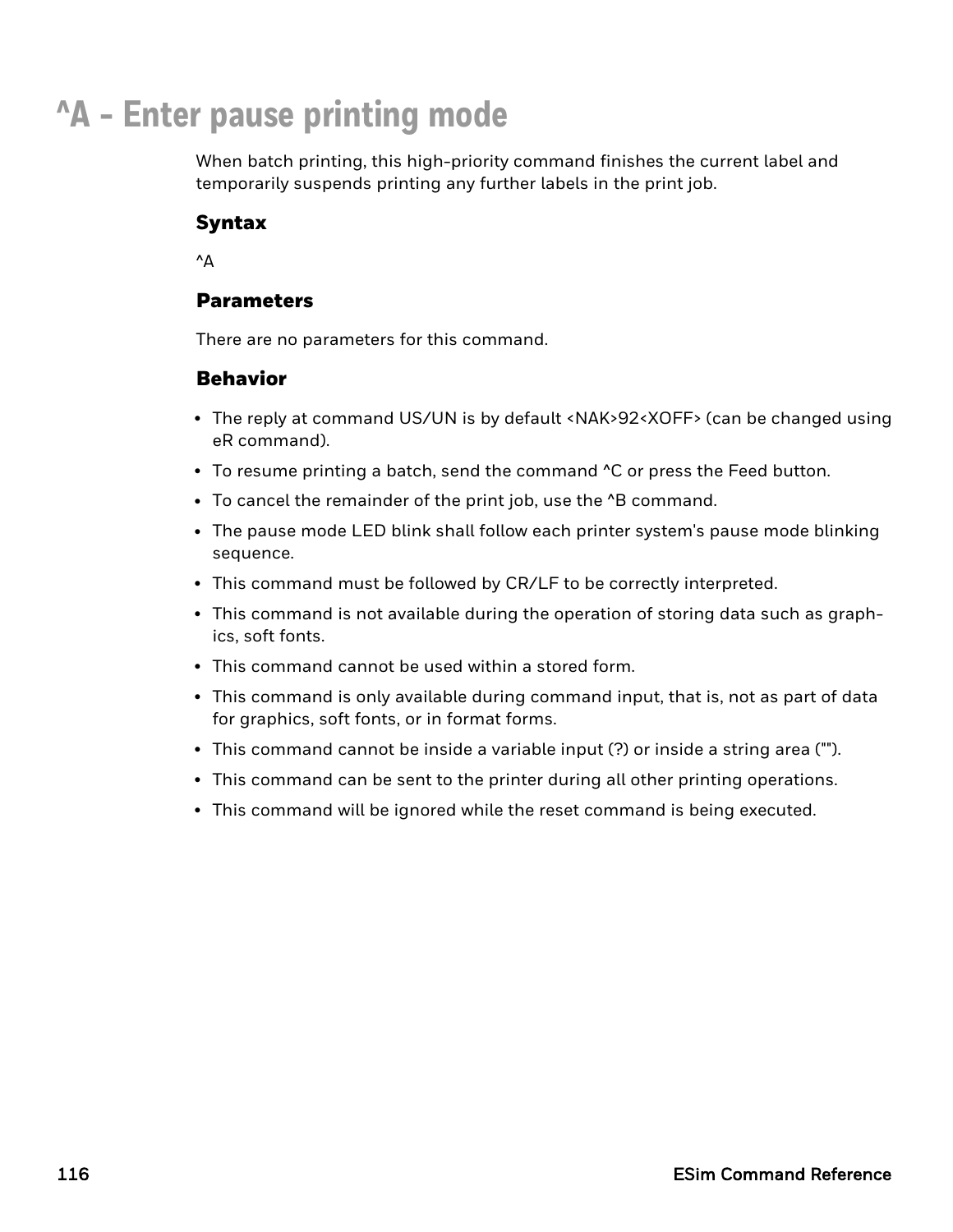# **PF - Feed media**

Use this command to feed the media forward or backward by a given length.

### Syntax

PF <p1>[,p2[,p3]]

### **Parameters**

#### *<p1>*

Number of steps to feed the media. Positive values feed the media forward, negative values backward.

• Range: -999 to 9999

Note: The amount of backward feed is dependent on printer mechanical capability.

#### *[p2]*

Position control after feeding. Valid Values:

- Default: 0
- Allowed values:
	- 0. The media has unknown position. Printer needs label gap/black mark detecting before next print job (default).
	- 1. Media is located in the printing position.
	- 2. (not supported in ESim): Media feed stops when Black mark/label gap is in sensor position or, if no black mark/gap is detected, when <p1>dots are stepped (error 99 is reported).

### *[p3]*

Option delay after feeding before the next print job in the queue. Delay is p3\*100 ms. Valid Value:

• Range: Integer value

### Behavior

• Media feeding will not be disrupted by pressing the Feed button or by opening the cover and/or print head.

# Limitations

1. Standalone, command-line use (i.e.: as a single command from a terminal application) of the PF command is not supported if the printer command language is set to Autosense due to a conflict with the Direct Protocol/Fingerprint language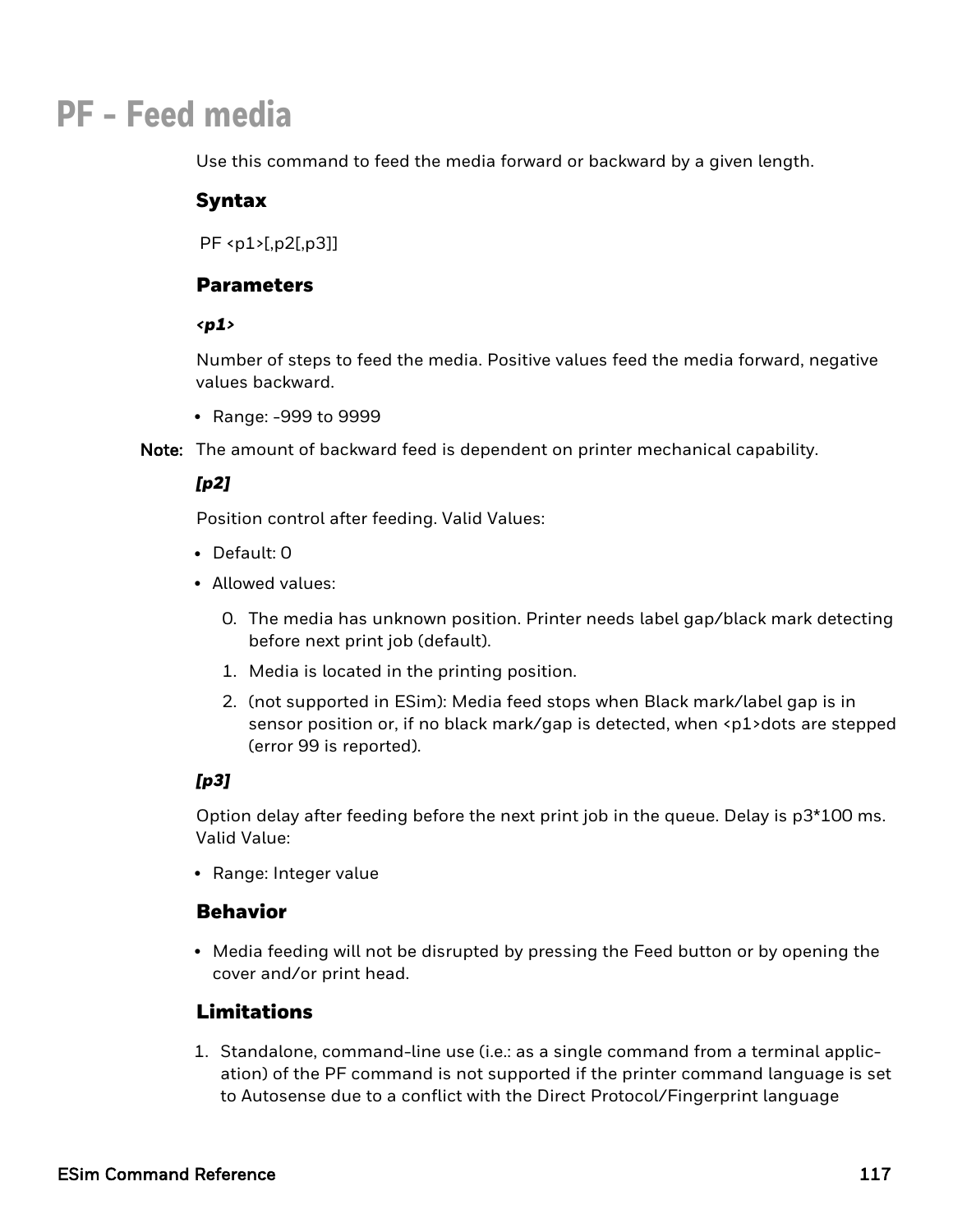PRINTFEED command. In this instance, issuing a PF command will result in the current print buffer being printed. If used within an EPL printing script then PF<p1> is supported to feed the indicated number of dot lines.

2. Parameter [p2]value = 2 is not supported in ESim (Not normally used in printing job scripts)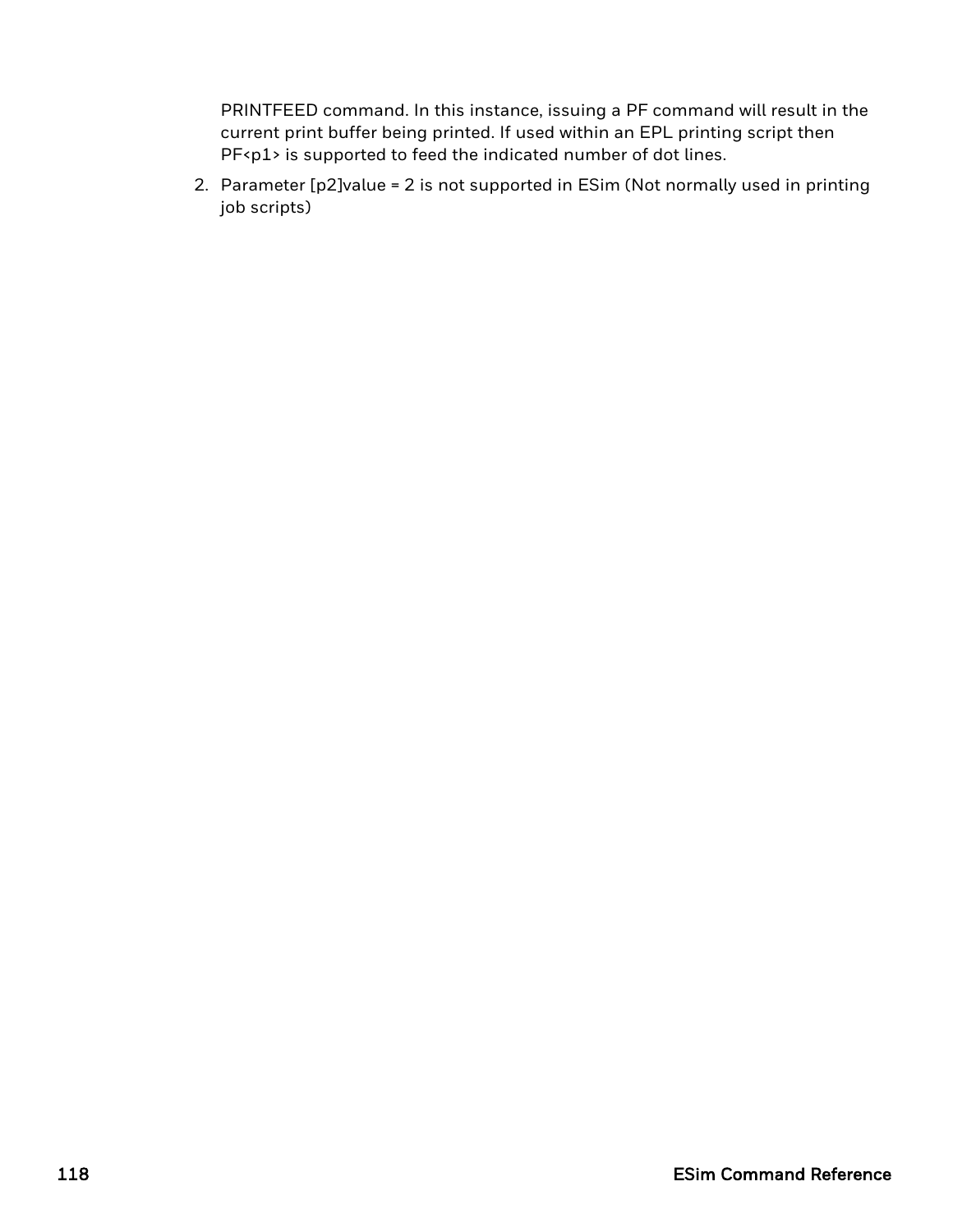# **UF - Form information inquiry**

Use this command to get information about the forms currently stored in the printer. Information will be sent back from printer to host.

# Syntax

UF

### **Parameters**

There are no parameters for this command.

### Behavior

- Total number of forms followed by a list of all stored forms will be sent back to the host.
- To have the form names listed in order, pre-pad the number with 'O's as such <formname>01, <formname>02 .... This is a known different behavior from other EPL II printers.

### Example

| UF⊌                |  |
|--------------------|--|
| 0012               |  |
| Form01             |  |
| Form <sub>02</sub> |  |
|                    |  |
|                    |  |
| Form12             |  |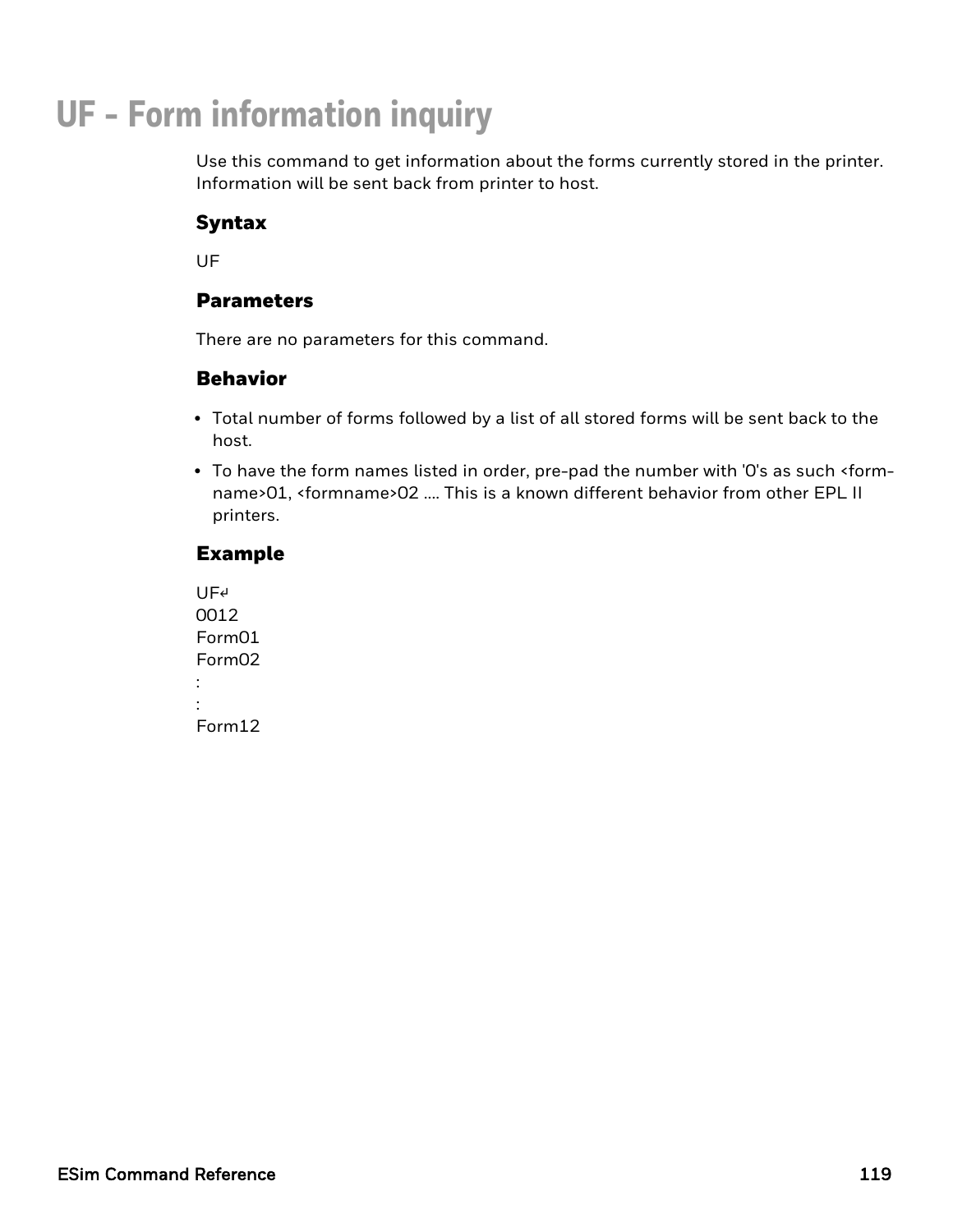# **FS - Form store**

This command begins a form store sequence.

#### *Syntax*

FS,<"name">

#### *Parameters*

#### <"name">

Name of form to be stored in memory. Valid Values:

- Range: Alphanumeric, up to 96 characters.
- Note: Form names will be case sensitive and based on system filename accepted characters, and stored exactly as entered.

### Behavior

- All commands following FS are stored in the Forms memory until a FE command is received to end the form store process.
- If a form with the same name is already stored in memory, the FS command results in an error and the old form is retained.
- When updating a form, use the FK command to delete the old version before storing the new version.
- To print a list of the forms currently stored in memory, use the FI command.
- $\bullet$  Global commands EI, EK, ES, FI, FK, GI, GK, GM, M, N, TS, U, UE, UF, UG, Y, W, ?,  $\land$ @ must not be used in a form store sequence. These commands will be ignored.
- Data stored within a form cannot have the Null (O dec. 00 hex.) character as part of any data within that form.

Note: Form name, AUTOFR, is reserved for Automatic Form Printing (refer to AUTOFR).

#### **Difference**

• N and P commands can be used in forms for ESim, but will result in an error and a blank label printed in other EPL II implementations on competitor printers.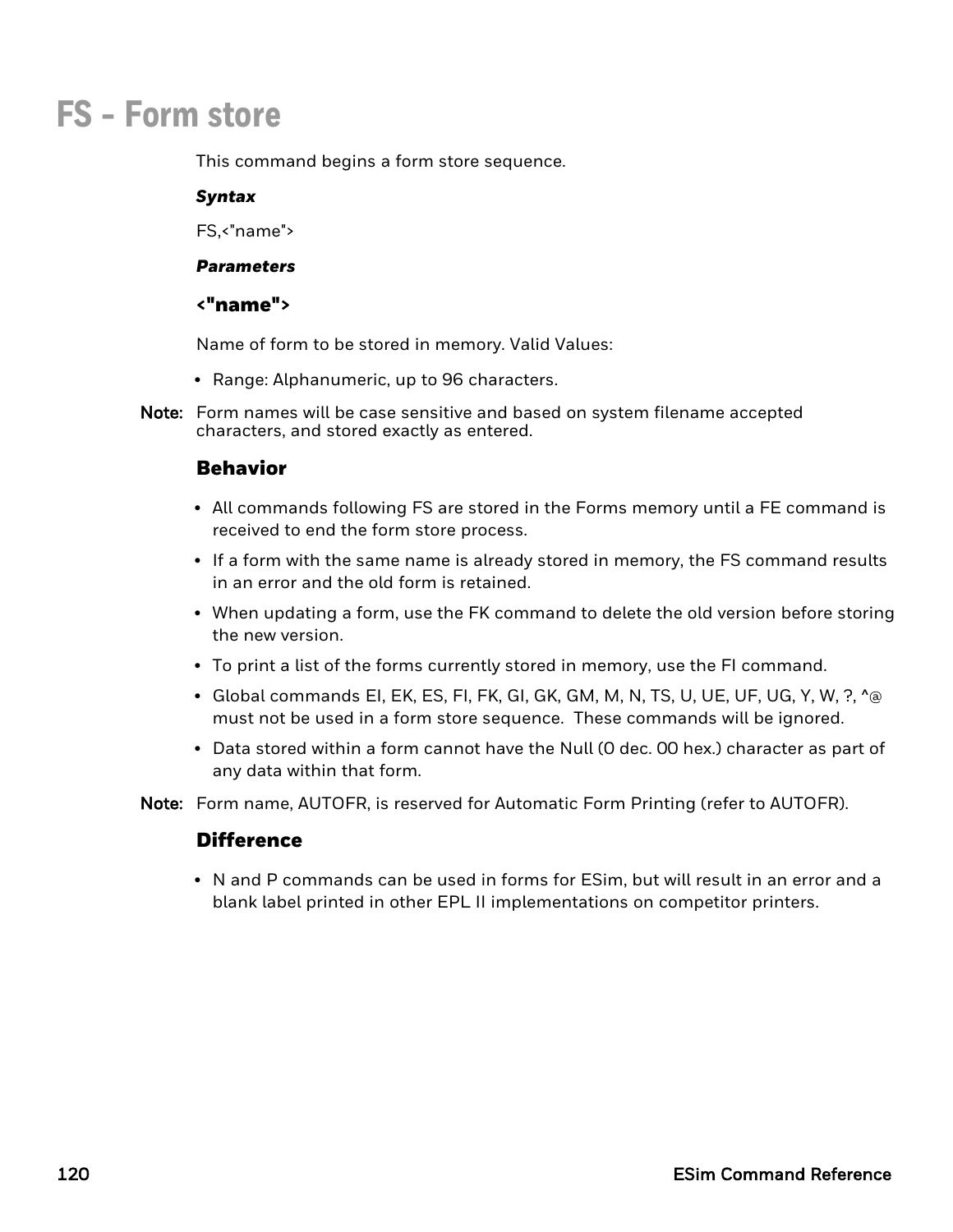# **UG - Graphics information inquiry**

Use this command to get information about graphics currently stored in the printer. Information will be sent back to host.

# Syntax

UG

### **Parameters**

There are no parameters for this command.

### Behavior

- Total number of graphics followed by a list of stored graphics (supported graphics formats only) will be sent back to host.
- The resident (factory installed) graphics will not be listed as part of the list.

#### Example

UG↵ 004 Graphic1.PCX Picture01.png Picture02.png Logo.bmp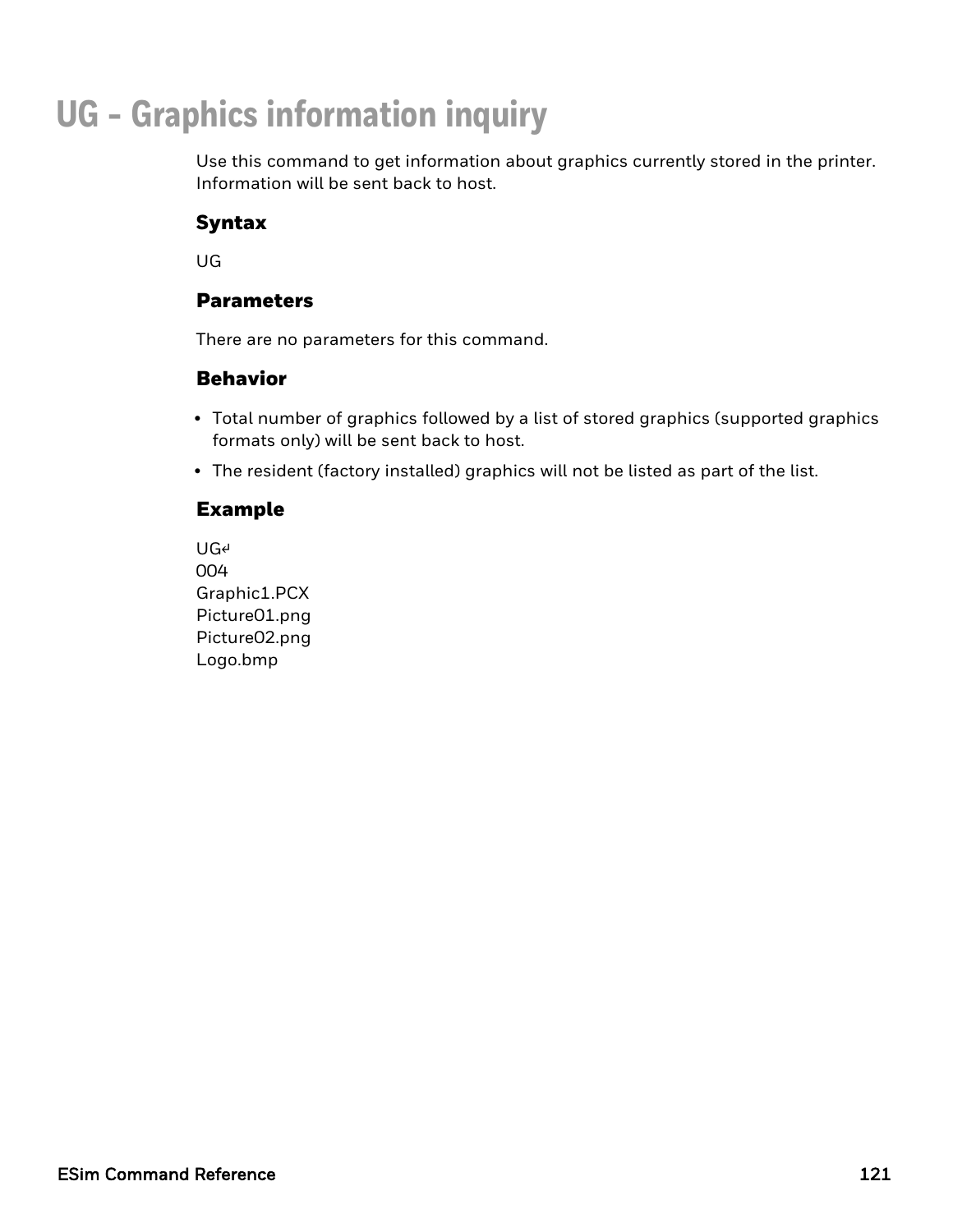# **^ee - Immediate error report**

Use this command to force the printer to report error and status immediately.

## Syntax

 $^{\prime}$ ee

### **Parameters**

There are no parameters for this command.

- After the command is sent to printer, the printer will return an error and status report back through the communication interfaces once it reaches a state of normal-command-input or error waiting-recovery.
- Command must end with <CR> or <LF> to be correctly executed.
- The printer replies to the host via the communications interface in one of the following formats:
	- 1. If no error code is available (normal case): 00<CR><LF> whereby 00 : Status code OK
	- 2. If only one error code is available:  $XX < C$ R $>1$  F $>$ whereby XX : Error or status code
	- 3. If more error or status codes are available: XX,YY,ZZ<CR><LF> whereby XX YY ZZ : Error or status codes.
- Please refer to the Error response tables under the "Error Types and Responses" section for the full list of errors reported.
- This command must be followed by CR/LF to be correctly interpreted.
- This command is not available during the operation of storing data such as graphics, soft fonts.
- This command cannot be used within a stored form.
- This command is only available during command input, that is, not as part of data for graphics, soft fonts, or in format forms.
- This command cannot be inside a variable input (?) or inside a string area ("").
- This command can be sent to the printer during all other printing operations.
- This command will be ignored while the reset command is being executed.
- This command may not be processed when the input data buffer is full.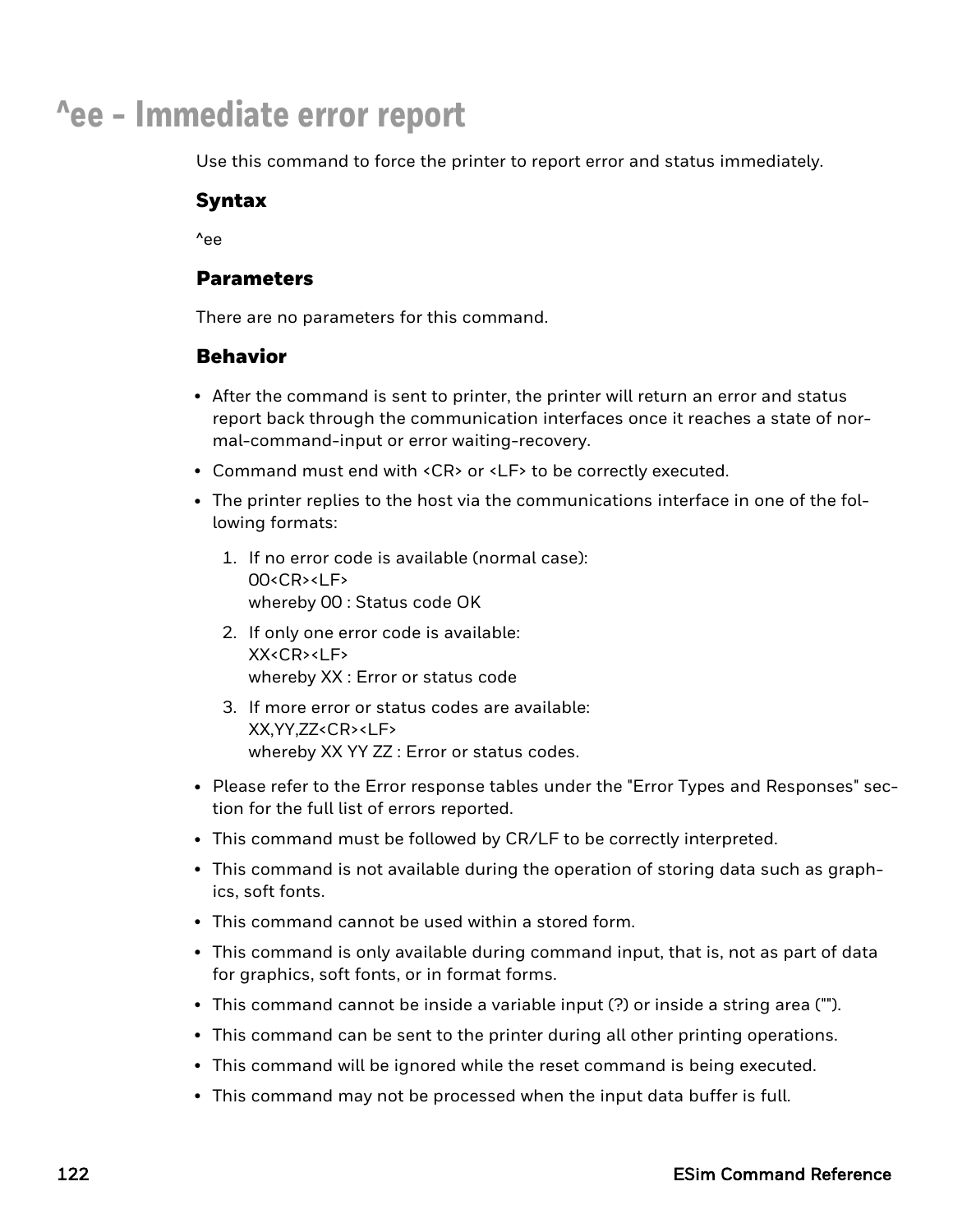# **LO - Line draw black**

Use this command to draw black lines. Lines drawn using this command are black, and will stay as black where two (or more) lines intersect.

# Syntax

LO<p1>,<p2>,<p3>,<p4>

## **Parameters**

#### *<p1>*

Horizontal start position (X) in dots. Valid Values:

- Range: 0 width of TPH
- Note: MUST be a numeric value.

#### *<p2>*

Vertical start position (Y) in dots. Valid Values:

- Range: 0 maximum label length
- Note: MUST be a numeric value.

#### *<p3>*

Horizontal length in dots. Valid Values:

- Range: 0 width of TPH
- Note: MUST be a numeric value.

#### *<p4>*

Vertical length in dots. Valid Values:

- Range: 0 maximum label length
- Note: MUST be a numeric value.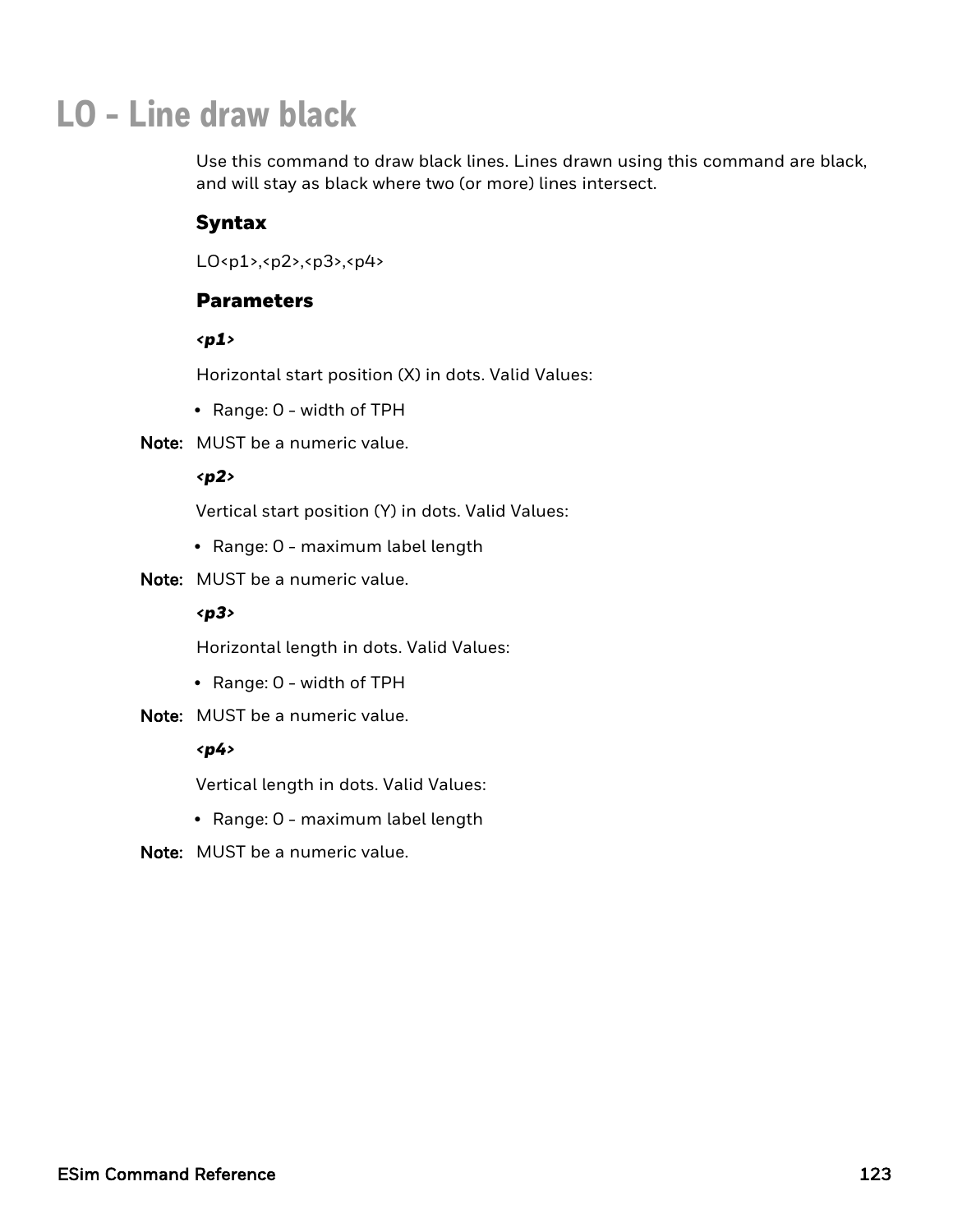# **LS - Line draw diagonal**

Use this command to draw diagonal black lines. Lines drawn using this command are black, and stay as black where two (or more) lines intersect.

# Syntax

LS<p1>,<p2>,<p3>,<p4>,<p5>

## **Parameters**

#### *<p1>*

Horizontal start position (X) in dots. Valid Values:

- Range: 0 width of TPH
- Note: MUST be a numeric value.

#### *<p2>*

Vertical start position (Y) in dots. Valid Values:

- Range: 0 maximum label length
- Note: MUST be a numeric value.

#### *<p3>*

Line thickness in dots Value:

Note: MUST be a numeric value.

#### *<p4>*

Horizontal end position (X) in dots. Valid Value:

Note: MUST be a numeric value.

#### *<p5>*

Vertical end position (Y) in dots. Valid Value:

Note: MUST be a numeric value.

# Behavior

• If <p3> > Horizontal end position, then line thickness takes precedence.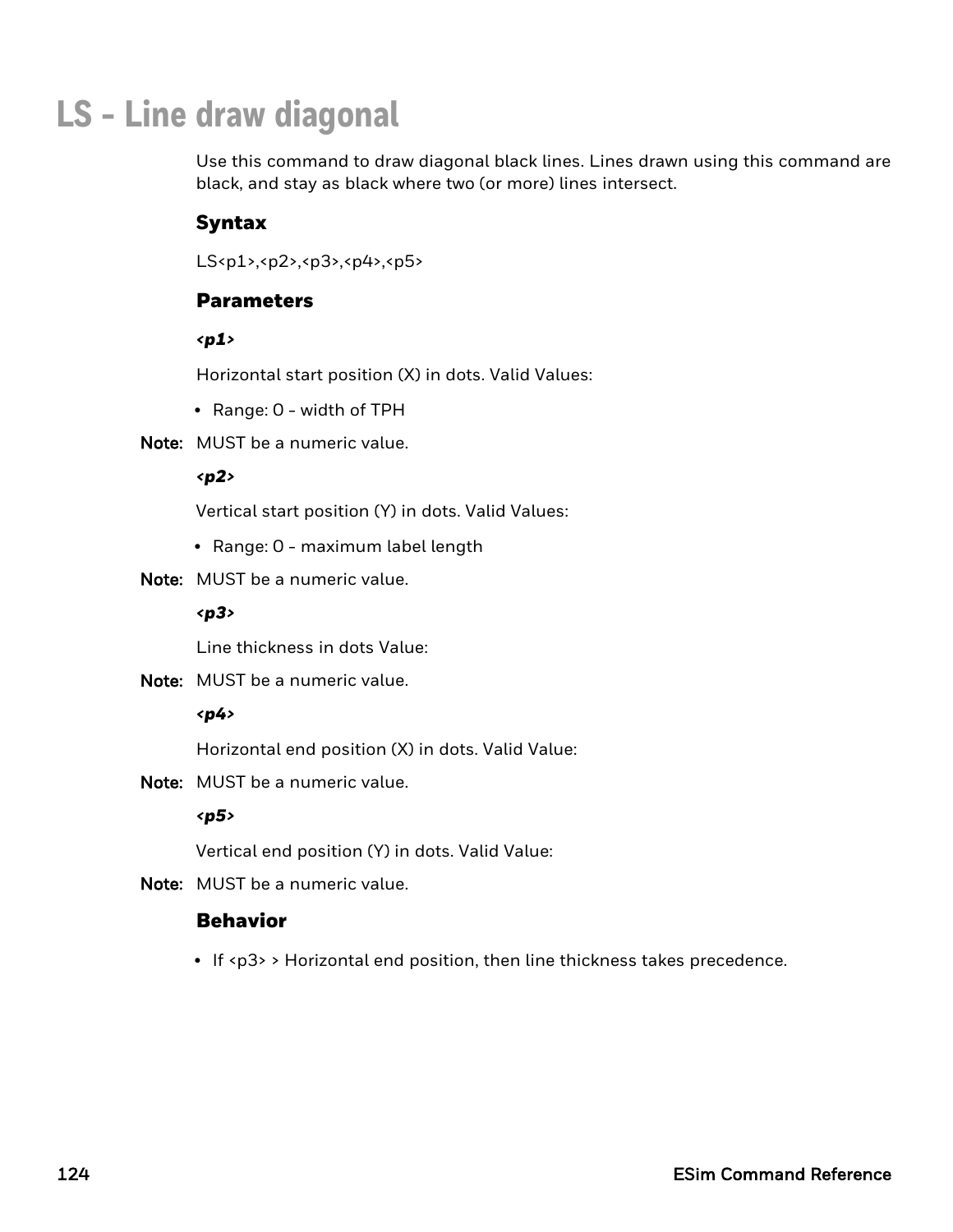# **LE - Line draw exclusive**

Use this command to draw black lines where the line needs to be white when intersecting a black area or object or black when intersecting a white object or area.

# Syntax

LE<p1>,<p2>,<p3>,<p4>

## **Parameters**

*<p1>*

Horizontal start position (X) in dots. Valid Value:

• A numeric value between 0 and the thermal printhead (TPH) width.

#### *<p2>*

Vertical start position (Y) in dots. Valid Value:

• A numeric value between 0 and the specified media length.

### *<p3>*

Horizontal length in dots. Valid Value:

 $\bullet$  A numeric value > 0

### *<p4>*

Vertical length in dots. Valid Value:

 $\bullet$  A numeric value > 0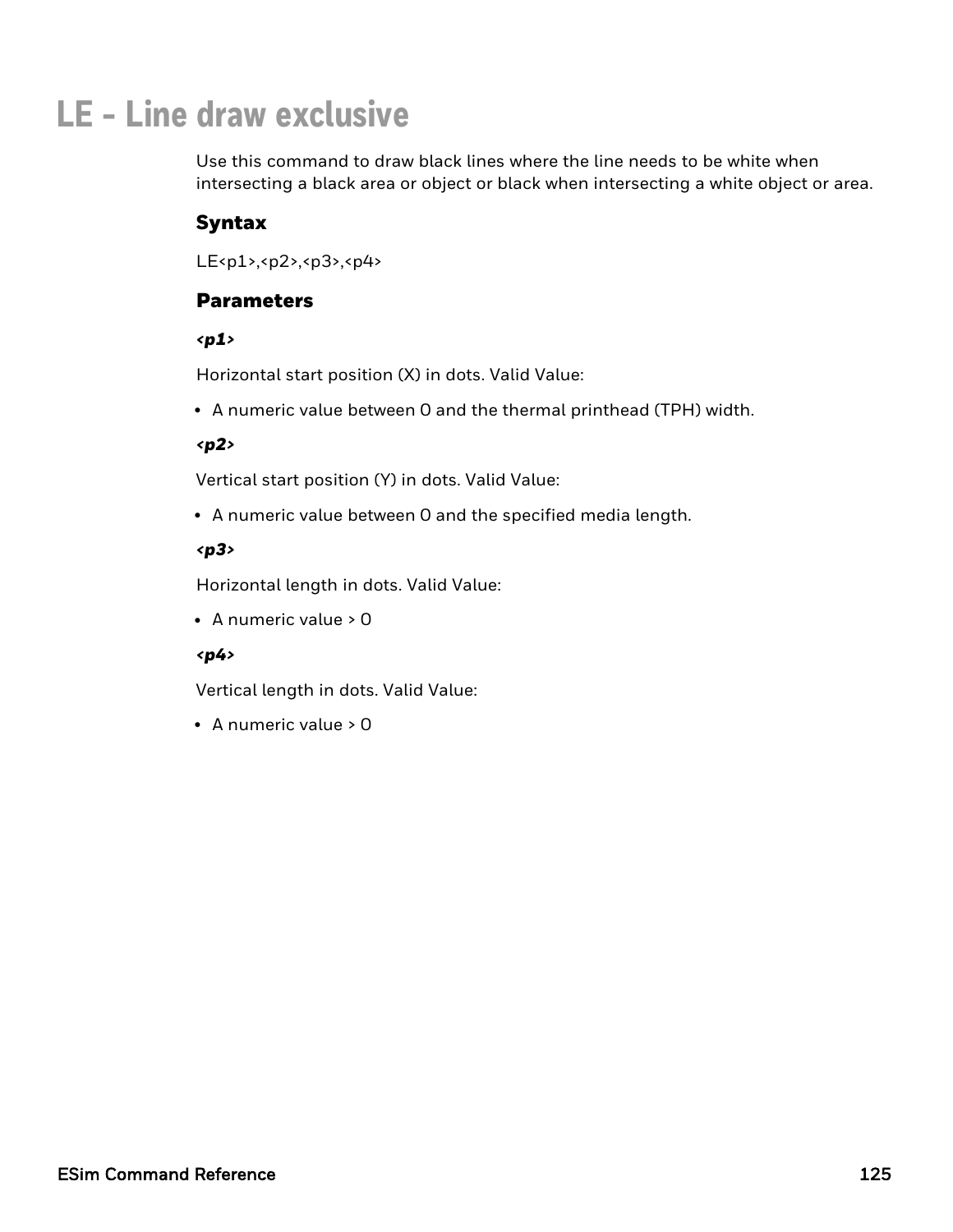# **LW - Line draw white**

Use this command to draw/render white lines. Where the white line intersects an area previously rendered black, that area will now be rendered white.

## Syntax

LW<p1>,<p2>,<p3>,<p4>

#### *Parameters*

#### *<p1>*

Horizontal start position (X) in dots. Valid Values:

- Range: 0 width of TPH
- Note: MUST be a numeric value.

#### *<p2>*

Vertical start position (Y) in dots. Valid Values:

- Range: 0 maximum label length
- Note: MUST be a numeric value.

#### *<p3>*

Horizontal length in dots. Valid Values:

- Range: 0 width of TPH
- Note: MUST be a numeric value.

#### *<p4>*

Vertical length in dots. Valid Values:

- Range: 0 maximum label length
- Note: MUST be a numeric value.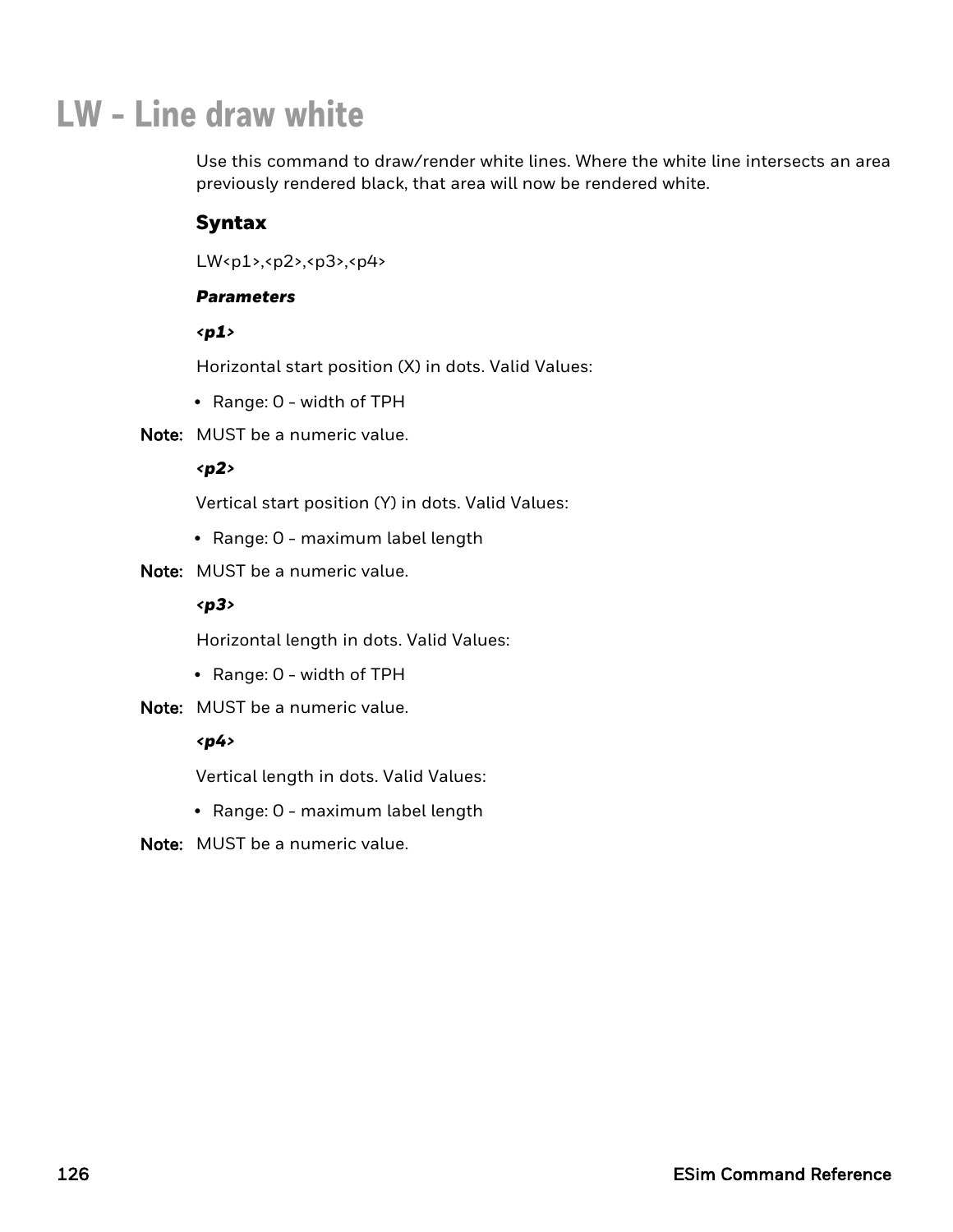# **EI - List user-downloaded fonts ("soft fonts")**

Use this command to print out on a label a list of all the user-downloaded fonts ("soft fonts") that are stored in the printer memory.

# Syntax

EI

## Parameters

No parameters.

# Behavior

• List of items are in alphabetical order.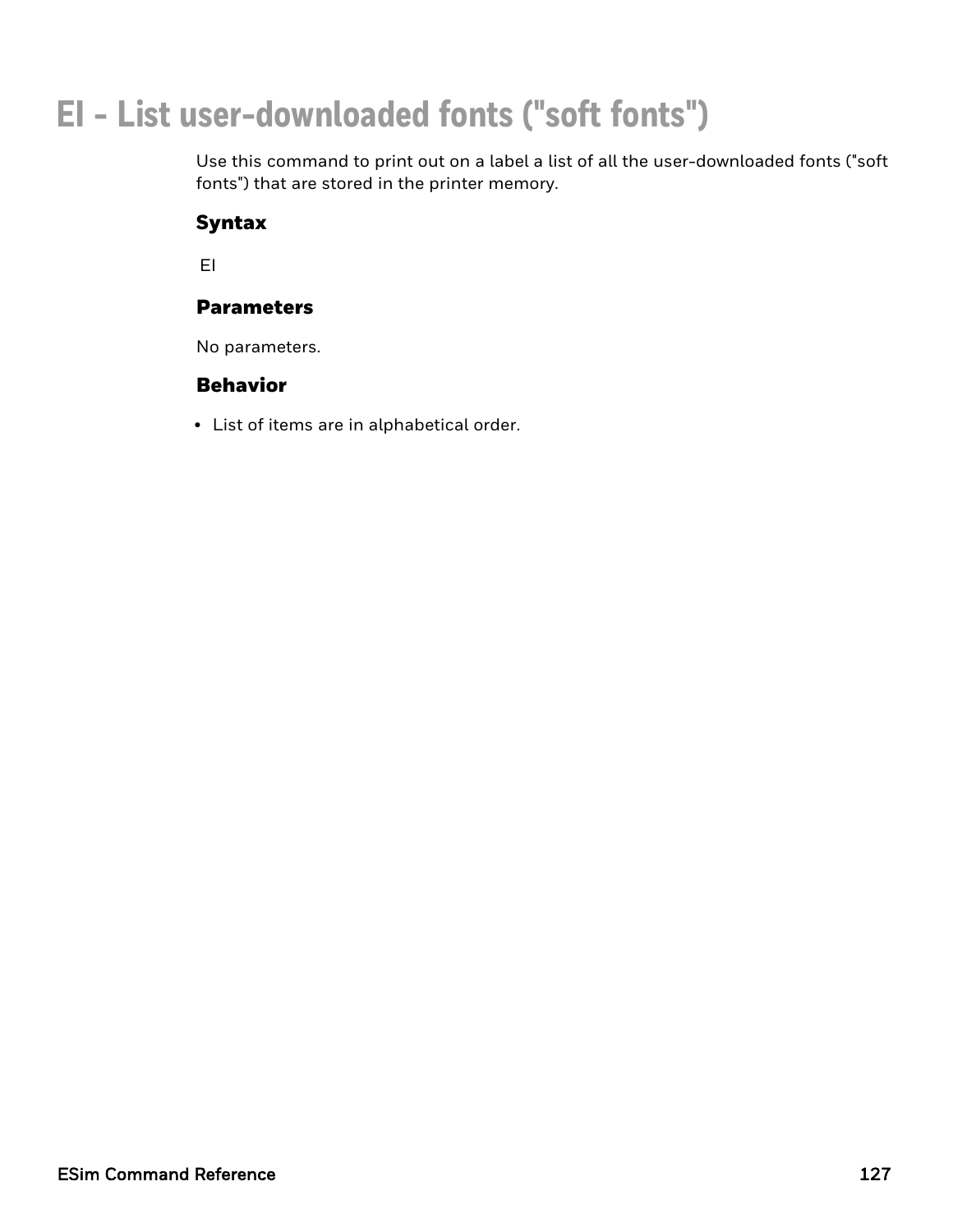# **j - Media feed adjustment**

This command sets the media feed for tear-off (straight-through), peel-off (self-strip), or cut-off operation.

# Syntax

 $i$ 

## Parameters

*<p1>*

Length of media feed after printing in dots. Valid Values:

- $\cdot$  203 dpi (8 dots/mm): Default: for tear-off (straight-through) operation: 136 for peel-off (self-strip) operation: 110 Range: 0 - 203
- $\cdot$  300 dpi (11.81 dots/mm): Default: for tear-off (straight-through) operation: 204 for peel-off (self-strip) operation: 165 Range: 0 - 300

## Behavior

- This is a Honeywell specific legacy printer command, it exists in ESim to maintain compatibility with scripts created for old legacy printers, and should not be part of EPL scripts created for newer printers in which ESim will be running.
- When using peel-off operation, the labels should remain slightly stuck to the liner (backing paper) so they do not fall off but can still can be easily removed.
- In tear-off operation, the j command adjusts the media feed so that the perforation between tags or gap between labels is aligned with the tear bar.
- The extra media feed set by the j command can be enabled or disabled using JF and JB "Top of Form Backup" commands. By default, "Top of Form Backup" is enabled.
- <sup>l</sup> This is a PF8 specific command and values used. For example, '136' on the 203dpi printer is a value to indicate to feed to the printer tear bar, which effectively may not be translated to actual 136 dots for printers other than PF8. Newer printers will treat '136' as a 'feed to tear bar' default, and take back and forwards feeds with reference to the value '136'.

# Example

• A command of j110 would indicate a feed '-26' from the tear bar of any printer, and a j180 would indicate a feed forward by 44 from the tear bar.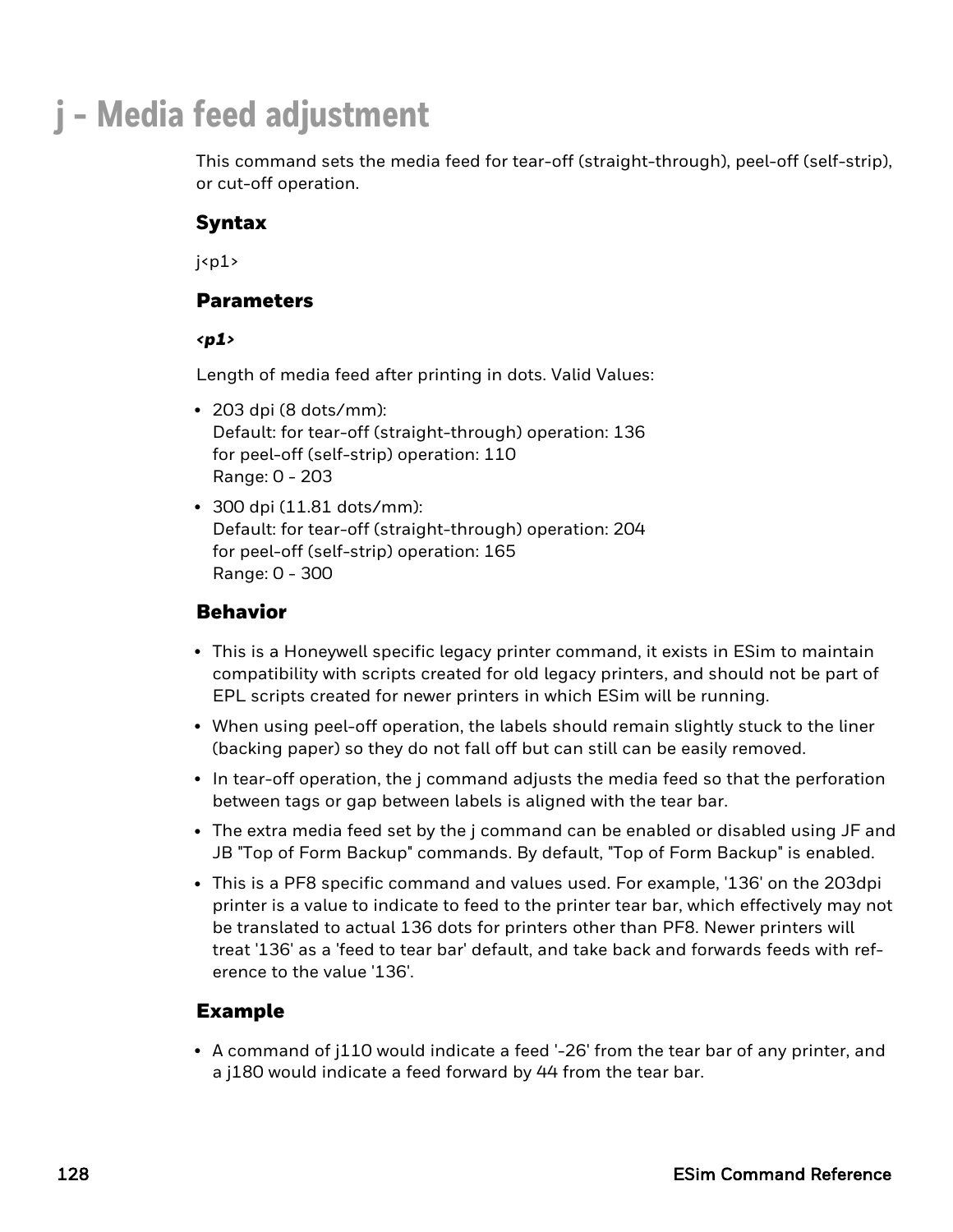# **O - Option select**

Enable or disable various sensors, the cutter, and feed button actions.

### Syntax

O[S[,P|N],<L>,<D>,<Fp1>[,Cnnn|Cb]]

#### **Parameters**

### *[S]*

Enable reverse gap sensing.

### *[P|N]*

Enable / Disable label taken sensor.

#### *<L>*

Enable Printer press feed button to print function.

#### *<D>*

Disable ribbon end sensor.

#### *<Fp1>*

Form feed action setting. Valid Values:

- Ff: form feed (default)
- Fr: print the last printed label again.
- Fi: ignore feed button press

#### *[Cnnn]*

Print nnn labels before cutting. Valid Value: nnn: 1 – 255

#### *[Cb]*

Print batch before cutting.

### Behavior

Parameters can be entered in any order. Default is on.

#### • S - Reverse Gap Sensing Enabled

By default, the sensor interprets blockage of light to mean a label is present. This parameter reverses the operation of the label gap sensor so it interprets a blockage of light as a gap between labels. Before using the S parameter, make sure to load the printer with the appropriate type of media.

#### • P / N - Label Taken Sensor Enable / Disable

When the label taken sensor is enabled, the communication to the printer is blocked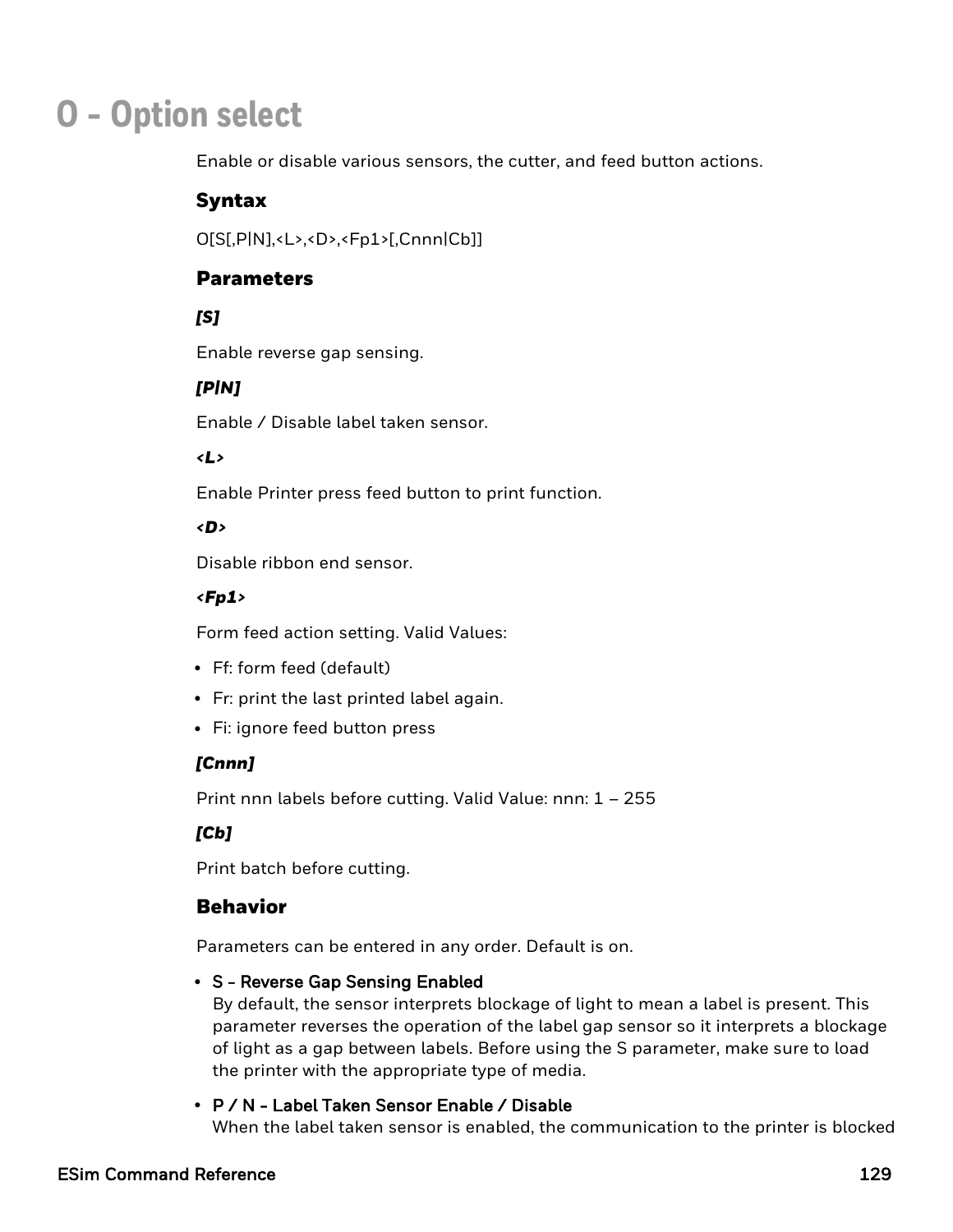as long as the sensor detects a label in the feed out slot. This command does not work with a cutter; if a cutter kit is fitted on the printer, use ON to disable the sensor.

#### $\cdot$  L - Enable Printer press feed button to print function

If enabled, the printer will pause after printing a label until the feed button is pressed before printing the next label.

#### • D - Ribbon End Sensor Disable

The ribbon end sensor (thermal transfer models only) detects reflections from the trailing silvery part of the transfer ribbon.

#### Direct Thermal Mode

If the ribbon end sensor is disabled, density settings are interpreted via a table that gives an optimized printout for direct thermal printing. For help with density settings, see "D - Density".

#### Thermal Transfer Mode

If the ribbon end sensor is enabled, an error occurs if no reflection is detected. The density settings are interpreted via a table that gives an optimized printout for thermal transfer printing. For help with density settings, see "D - Density".

• F - Form feed action setting

Ff: Sets the feed button press to feed out a label (default behavior) Fr: Sets the feed button press to trigger a reprint of the last printer label Fi: Sets the printer to ignore the feed button press

• C - Cutter Enabled

If the C parameter is enabled, and you have a cutter installed, you can cut a label after it is printed. Commands JF and JB are disabled but their values remain stored in memory.

If the C parameter is disabled, you cannot cut a label after it has been printed. Commands JF and JB are enabled. The f command is disabled but its value remains stored in memory.

| Command         | LTS(N)         | DT/TTRMode(D) | ReverseGap(S)  | Cutter(C)      |
|-----------------|----------------|---------------|----------------|----------------|
| O               | Enable         | ТT            | <b>Disable</b> | <b>Disable</b> |
| OD              | Enable         | DT            | Disable        | <b>Disable</b> |
| <b>OS</b>       | Enable         | ТT            | Enable         | <b>Disable</b> |
| OD,S            | Enable         | DT            | Enable         | <b>Disable</b> |
| OS, Cnnn b      | <b>Disable</b> | ТT            | Enable         | Enable         |
| OD, S, Cnnn   b | <b>Disable</b> | DT            | Enable         | Enable         |
| ON              | Disable        | ТT            | <b>Disable</b> | <b>Disable</b> |

• Combinations of Various O Command Parameters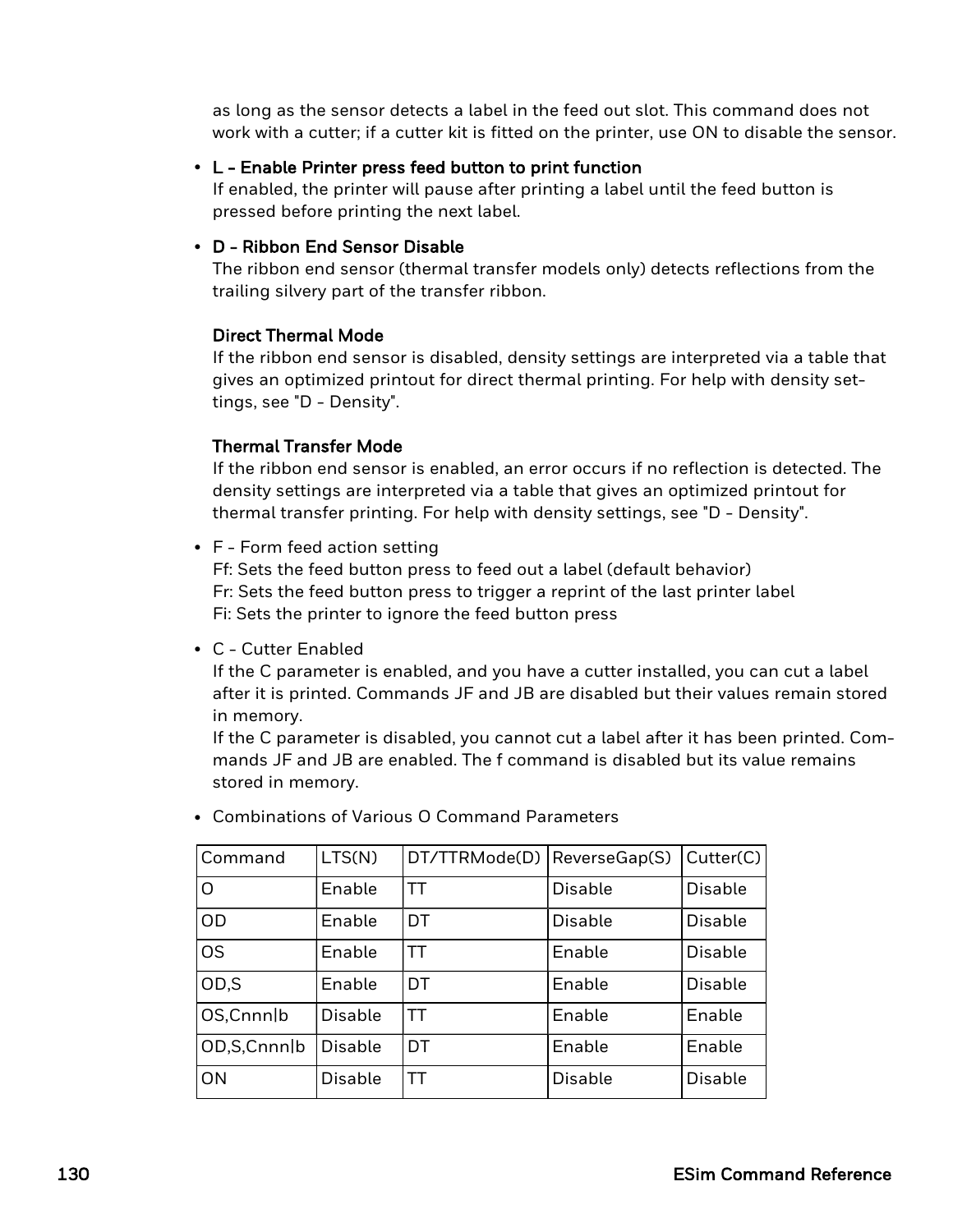| <b>OP</b>  | Enable          | ТT | Disable        | <b>Disable</b> |
|------------|-----------------|----|----------------|----------------|
| ON,D       | <b>Disable</b>  | DT | <b>Disable</b> | <b>Disable</b> |
| ON, D, S   | Disable         | DT | Enable         | <b>Disable</b> |
| OP, D, S   | Enable          | DT | Enable         | <b>Disable</b> |
| ON, Cnnn b | Disable         | TТ | Disable        | Enable         |
| OCnnnlb    | NotUsed         | TТ | <b>Disable</b> | Enable         |
| OD,Cnnn b  | <b>Disabled</b> | DT | <b>Disable</b> | Enable         |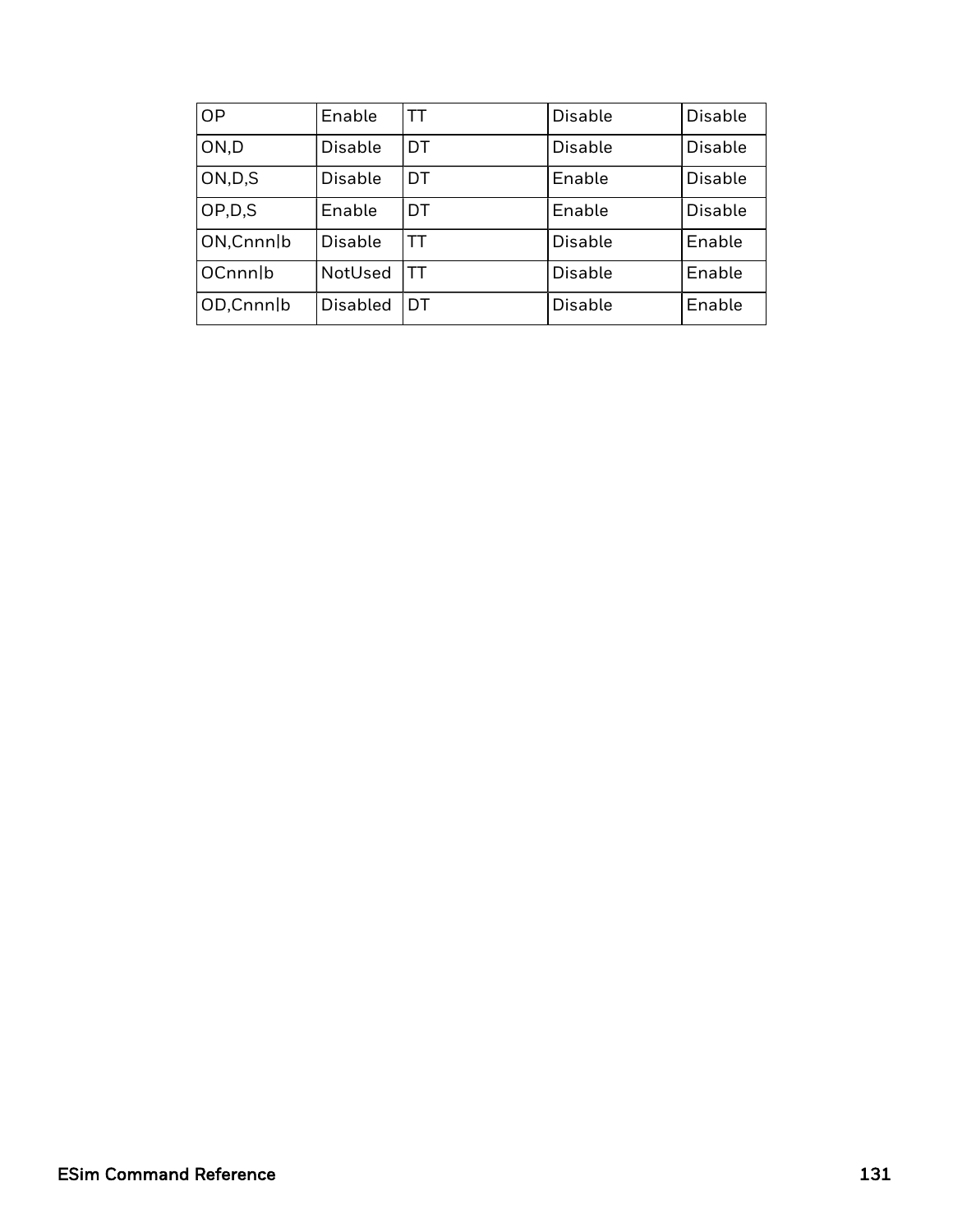# **P - Print**

Use this command to print the label.

# Syntax

P[p1[,p2]]

## **Parameters**

## *[p1]*

Specifies the number of label sets. Valid Values:

- $\bullet$  Default: 1
- Range: 1-65535

# *[p2]*

Specifies the number of copies of each label. Valid Values:

- $\bullet$  Default: 1
- Range: 1-65535

- The command can be used inside a stored form sequence for printing, this behavior is different from other EPL II printers that do not allow P command in forms.
- Use the PA command, for automatic printing of stored forms.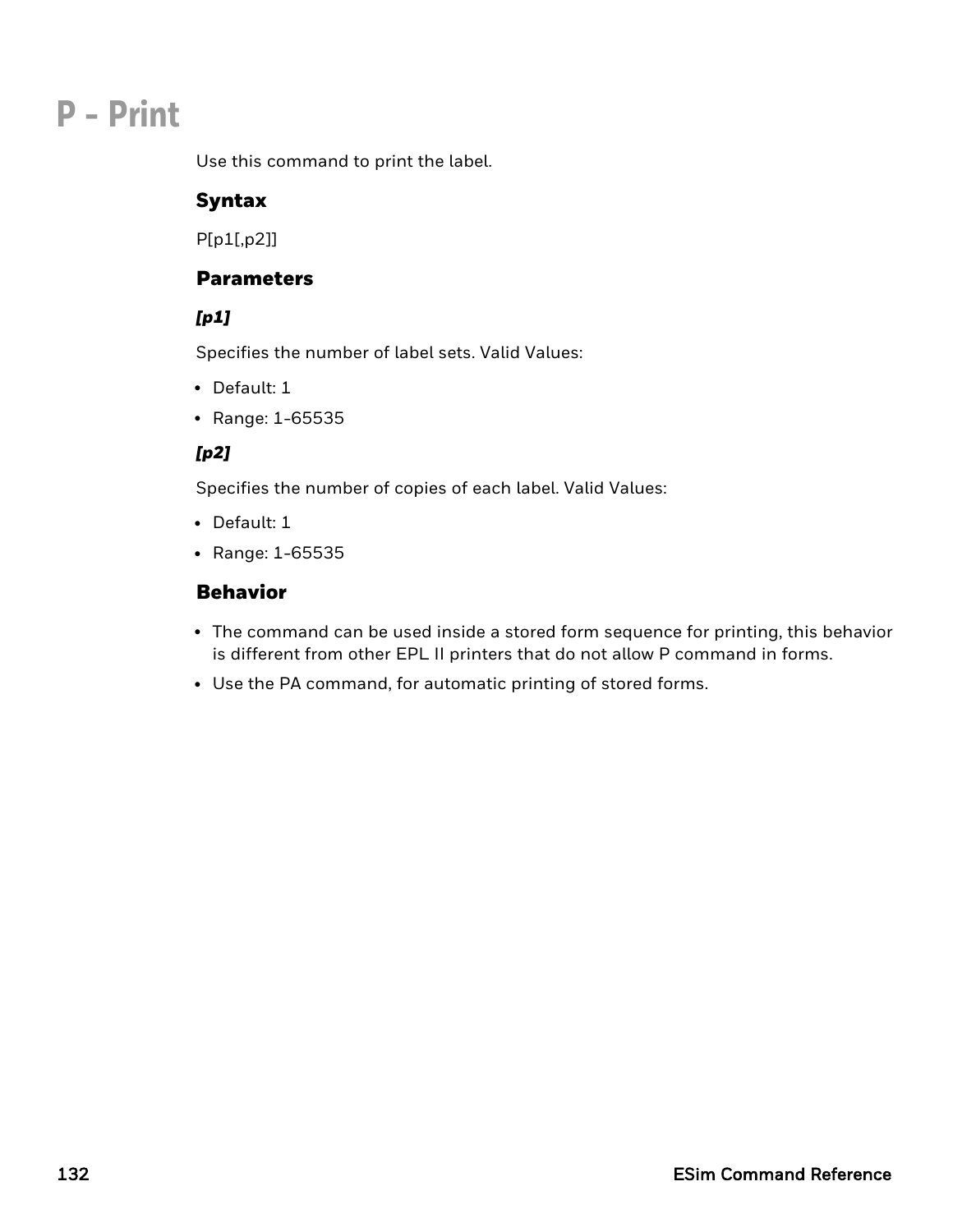# **PA - Print automatic**

Use this command in a stored form sequence to automatically print the form as soon as all variable data has been supplied.

# Syntax

PA,<p1>[,p2]

### **Parameters**

*<p1>*

Number of label sets. Valid Values:

• Range:  $1 - 65535$ 

Note: Can be variable data.

### *[p2]*

Number of copies of each label. Valid Values:

• Range:  $1 - 65535$ 

Note: Can be variable data.

• Used together with counters, this sets the number of copies of each label. This value is only used when using counters, otherwise it is ignored.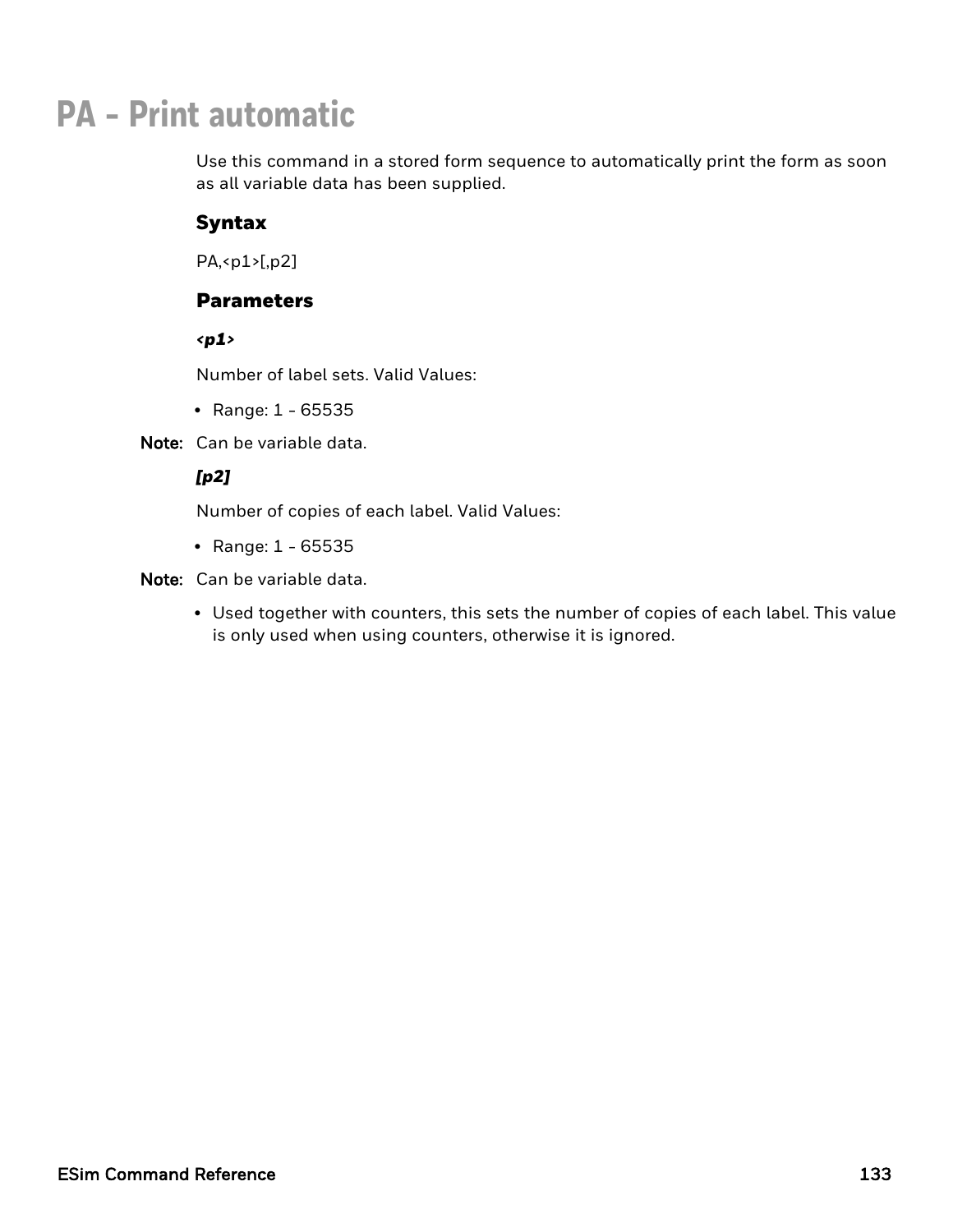# **U - Print configuration**

Use this command to print the printer configuration information on a label.

### Syntax

 $U$ 

### **Parameters**

No parameters.

### Behavior

• The label will consist of

System Information

- Firmware version number
- Serial port settings
- USB PID, VID
- Installed RAM size (in Kbytes)
- Image buffer size (in KBytes)
- Flash memory installed, and available for user

ESIM settings commands

- I command, code page setting
- JF/JB setting
- $\bullet$  f, feed, setting
- S command, Print speed setting
- D command, Density setting
- R & r commands, reference and relative reference point
- O command options
- Feed direction as ZT/ZB
- Error reporting mode as US/UN
- q command, media width setting
- Q command, media length setting
- Media type description as Black Mark, Gap, Continuous, DT/TT
- Date & Time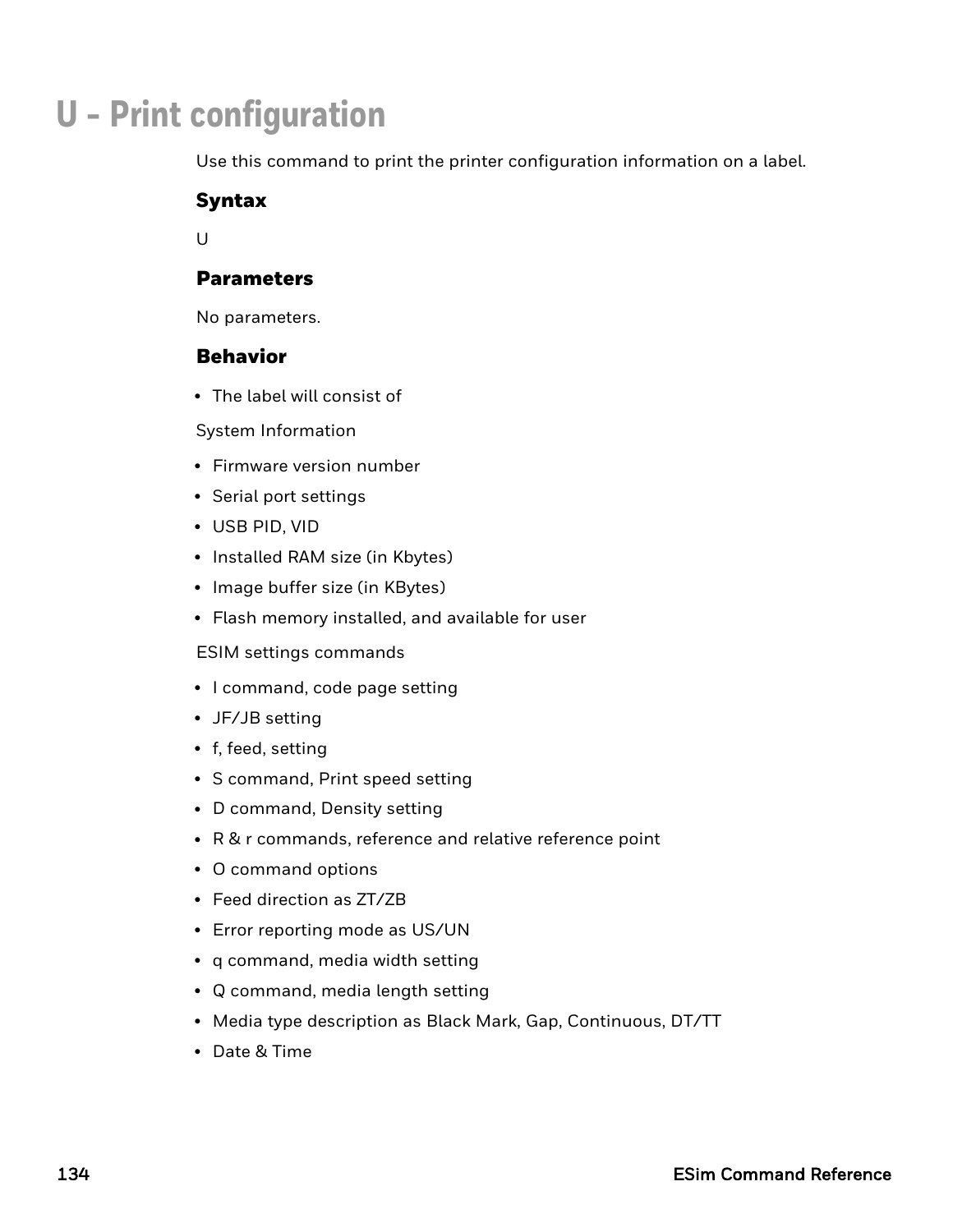- Printer Name
- IP Network settings

### Limitations

- The reporting format and text may differ from other EPL II printers, due to hardware and configuration differences.
- The settings reflected by this command is only based on the most recent time the corresponding ESIM settings command was issued, and may not reflect the actual system setting if it was changed via means other than using the ESIM command. e.g via printer web page configuration, or LCD user interface.

### Example

ESim2, K10.12.XXXXXX Serial Port: 11, N, 8, 1  $USB: VID = 1662, PID = 44$ 

DRAM: 125284K installed Image Buffer size: 128K FLASH: 49060K, User: 49060K/40344K I8,1 JF f100 S4 D10 R040,024 ZB UN q832 01219,24 j50 Option: N SAØ SPCØ MØ PAPER GAP: 461, 576 (12) Date: Sep/14/2016 Time: 15:09:56 Printer Name: PC43-173C1100010 MAC Address: 00:10:40:38:A4:10 IP Selection: DHCP IP address: 199.70.188.138 Netmask: 255.255.255.0 Default Gateway: 199.70.188.1 DNS: 199.70.188.168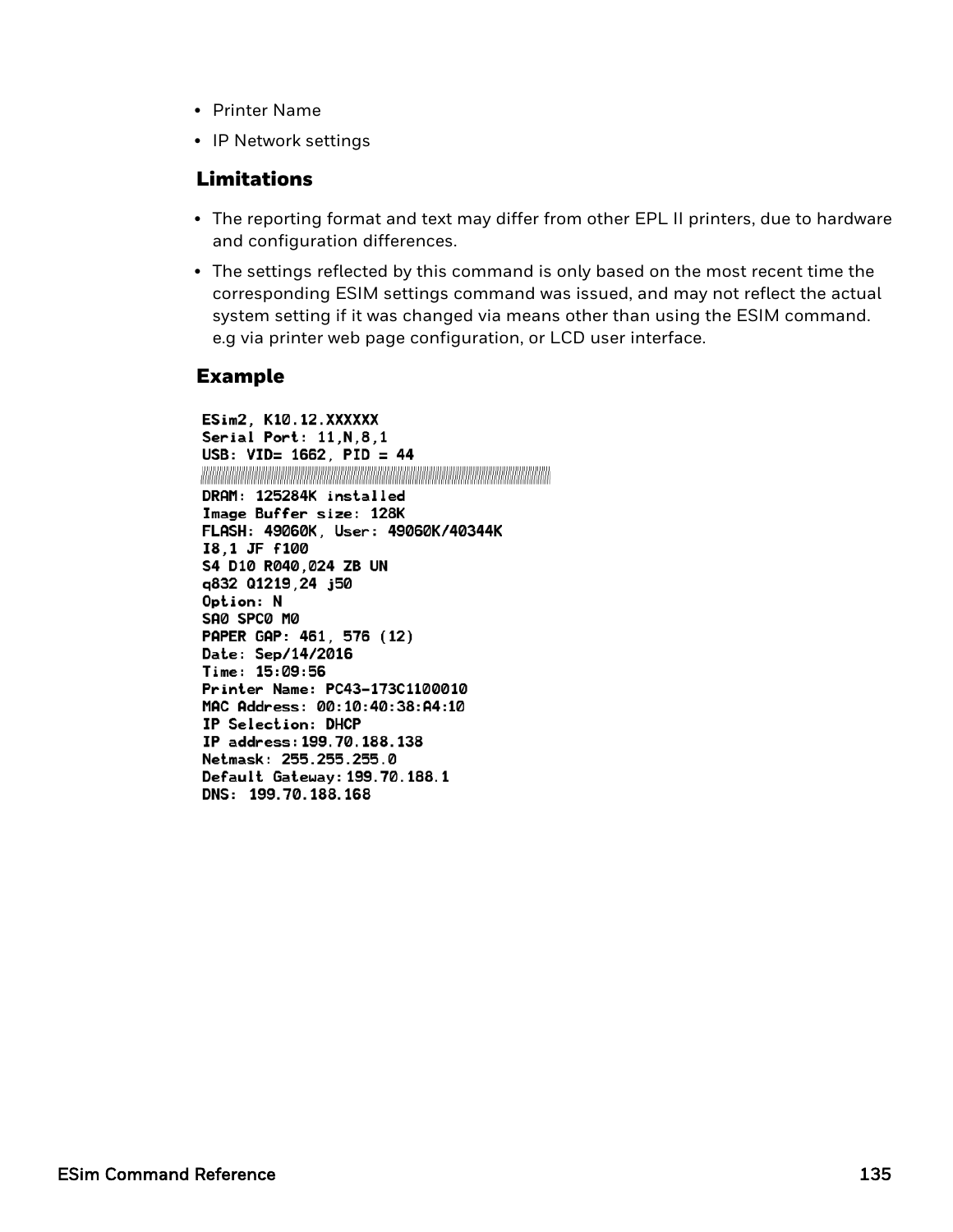# **Z - Print direction**

Use this command to set the printing orientation.

## Syntax

 $Z$  <p $1$ >

### **Parameters**

#### *<p1>*

Printing orientation. Valid Values:

- T=Right-reading top of label is at leading edge. (default)
- $\cdot$  B=Right-reading top of label is at trailing edge.

- This command affects the complete print image, including text, bar codes, graphics, lines, and boxes, as well as the location f the reference point, see "R - Set Reference Point".
- Printing a test label in the Test modes or using a U or UP command resets the print direction to default (ZT).
- This command setting is saved in non-volatile memory, and stays even after printer power reset.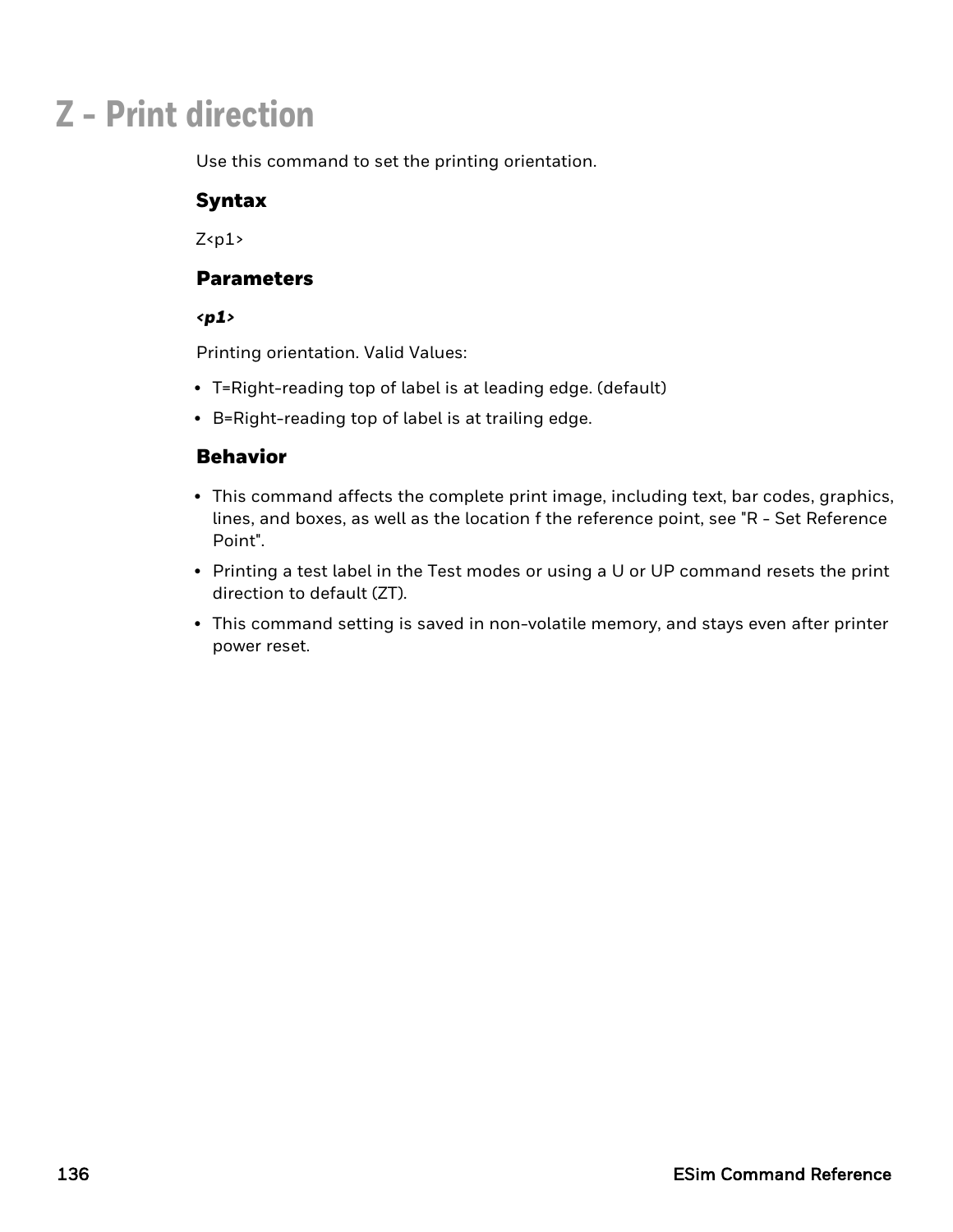# **FI - Print form information**

Use this command to print on a label the list of all forms stored in the printer memory.

## Syntax

FI

## Parameters

No parameters.

# Behavior

• Issue a FI command after storing a form to make sure the storing was successful and to show the amount of free memory.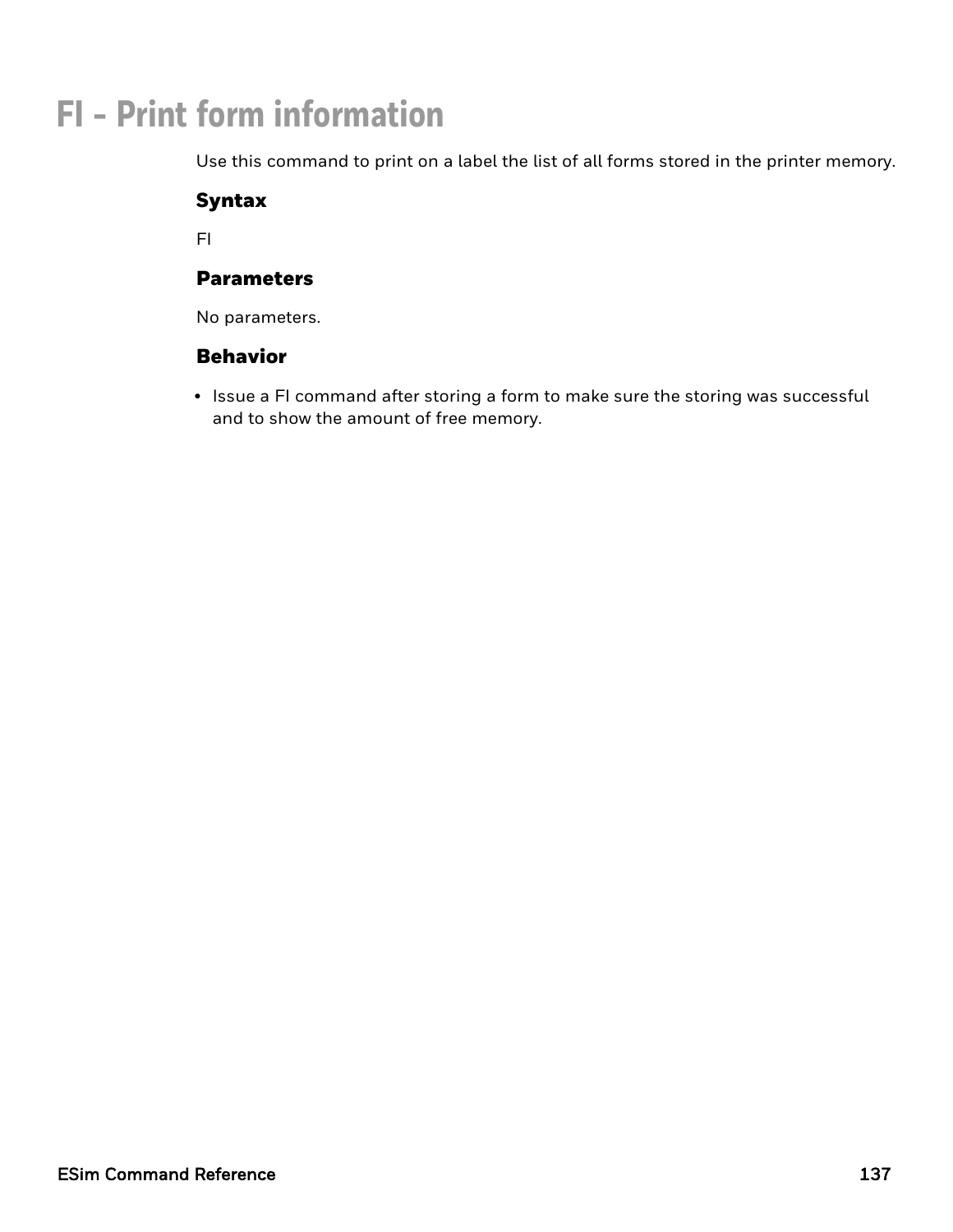# **GG - Print graphics**

Use this command to print a graphic file that is stored in printer memory.

## Syntax

GG<p1>,<p2>,"<name>"

### **Parameters**

#### *<p1>*

Horizontal start position (X) in dots. Valid Value:

• A numeric value between 0 and the thermal printhead (TPH) width.

#### *<p2>*

Vertical start position (Y) in dots. Valid Value:

• A numeric value between 0 and the specified media length.

<name>

#### *Graphic file name. Valid Values:*

This is the file name used when the graphic was stored, and is case sensitive.

- The name may be from 1 up to 96 characters long.
- This name can be specified via variable data (V00 V99).

### Behavior

• A graphic can only be printed in the same direction and size as when it was saved. There are no means of magnification or rotation of an individual graphic.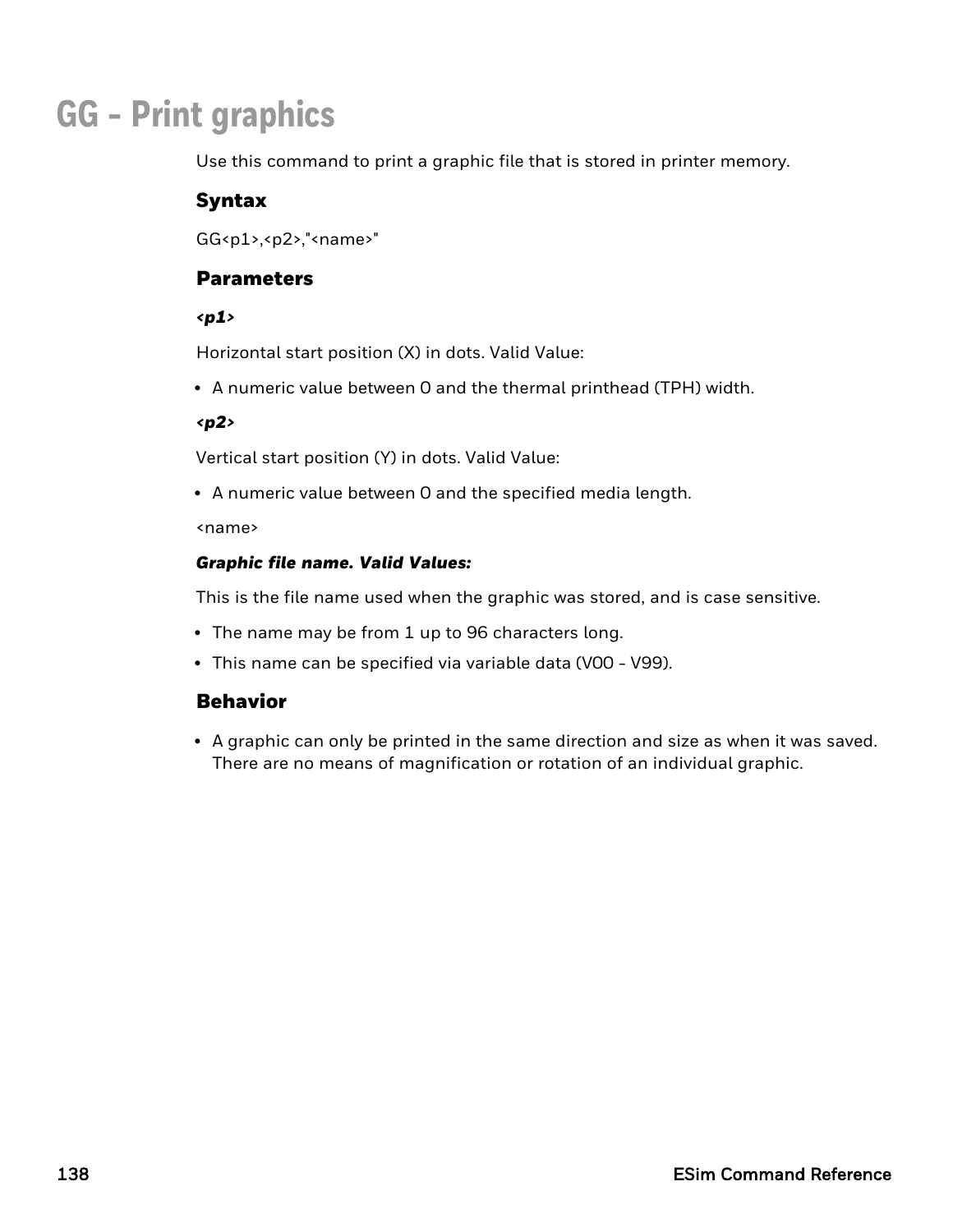# **GI - Print graphics information**

Use this command to print on a label the list of all graphics stored in memory.

# Syntax

GI

## Parameters

No parameters.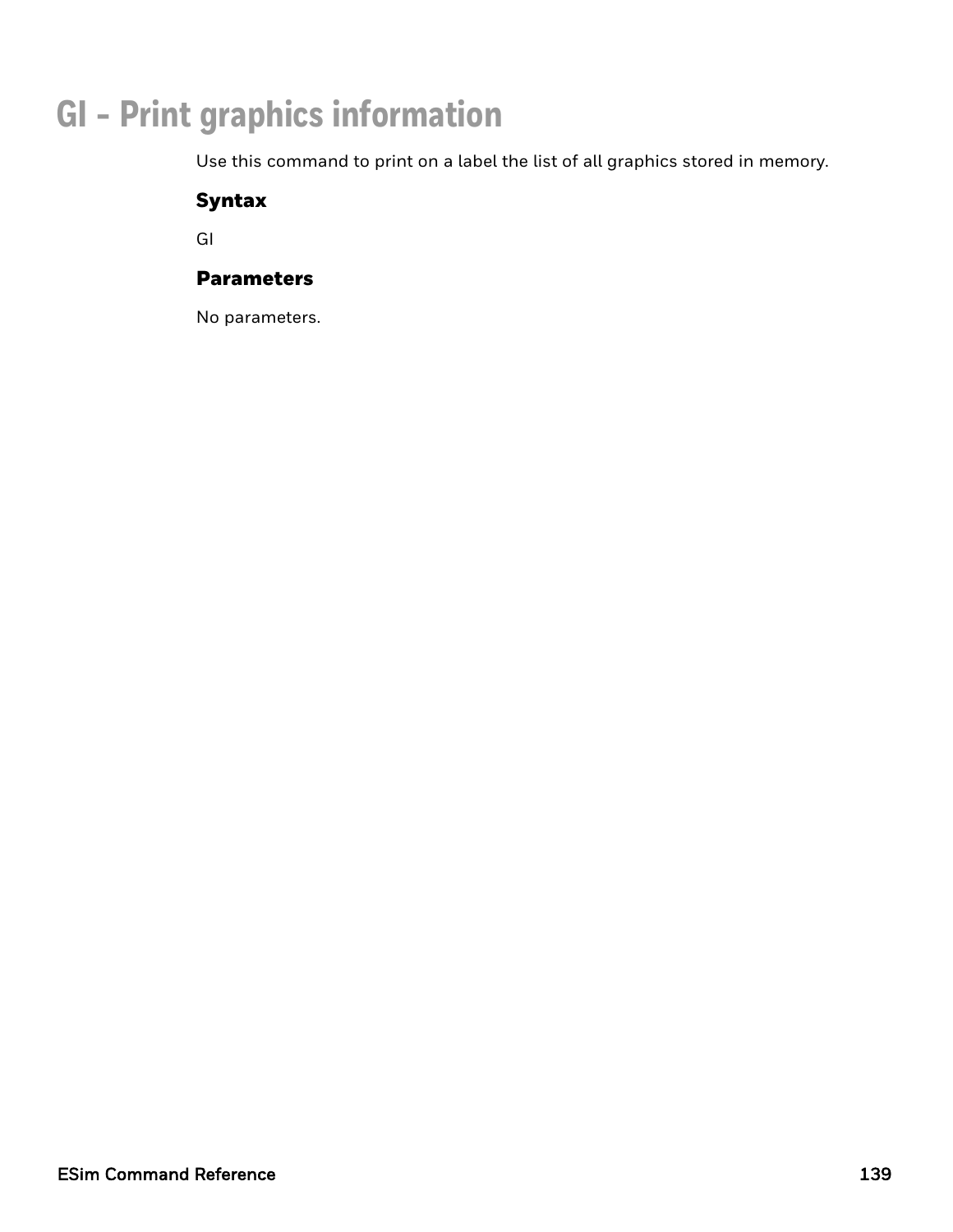# **A - Print text**

Use this command to print an text string to the image print buffer.

The Latin (English, etc.) font sets (1-5, a-z, and A-Z) are single-byte (8 bits per byte) character maps.

The Asian characters are double-byte mapped characters.

The printed Asian character depends on the double-byte values.

# Syntax

A<p1>,<p2>,<p3>,<p4>,<p5>,<p6>,<p7>,"<DATA>"[,p8p9p10…]

## **Parameters**

#### *<p1>*

Horizontal start position (X) in dots. Valid Values:

- Default: 0
- Range: 0 width of TPH
- Note: MUST be a numeric value.

### *<p2>*

Vertical start position (Y) in dots. Valid Values:

- Default: 0
- Range: 0 maximum label length
- Note: MUST be a numeric value.

### *<p3>*

Rotation Valid Values:

- Characters will be placed vertically from left to right and then rotated to render.
- Valid Values:
	- 0 = normal (no rotation)
	- $1 = 90$  degrees
	- $2 = 180$  degrees
	- 3 = 270 degrees
- Rotation for Asian Fonts Only Characters are placed horizontally from top downwards and rotated to be rendered. Both horizontal and vertical character rotation are supported.
- Valid Values: (Asian Fonts Only) 4 = normal (no rotation) 5 = 90 degrees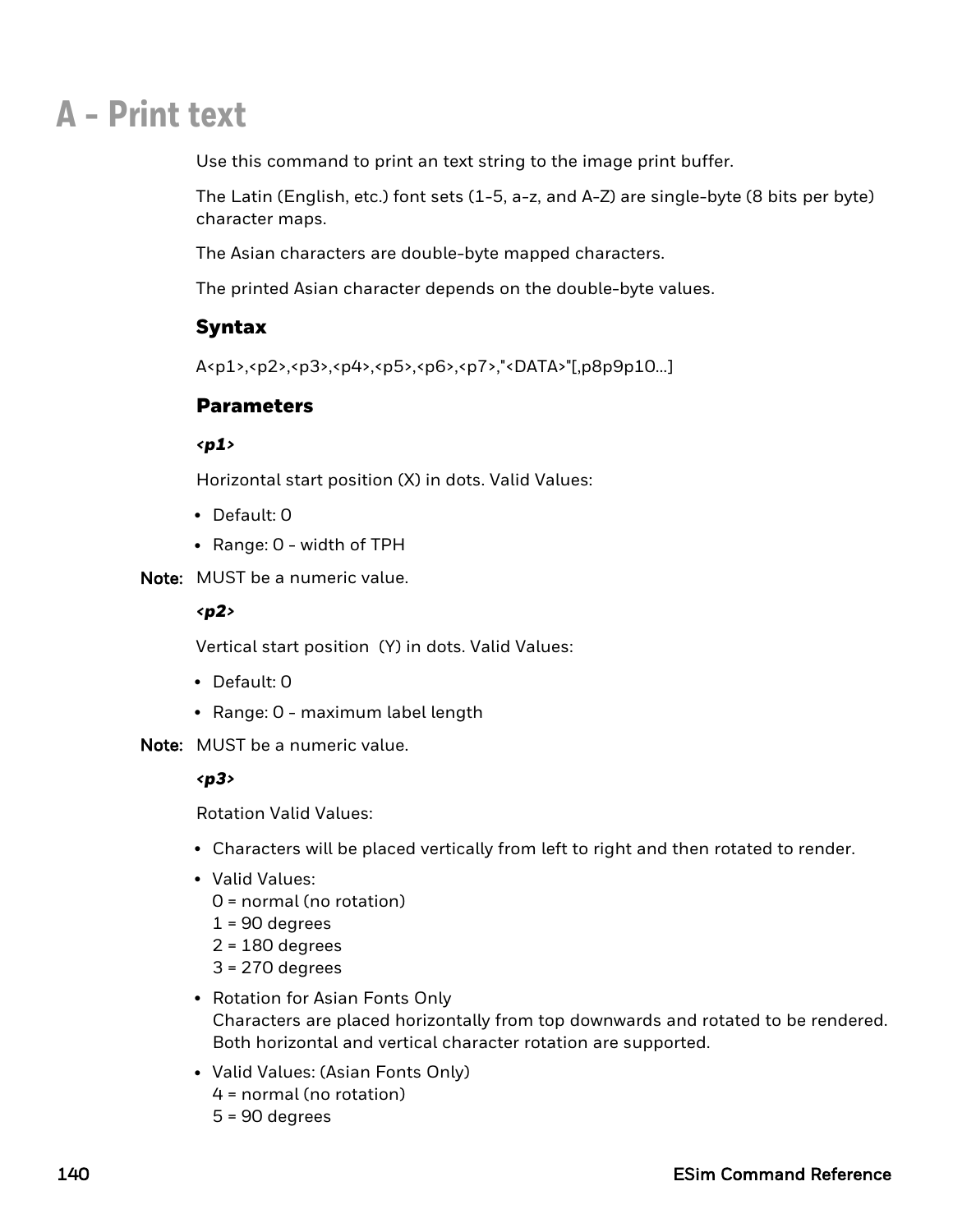6 = 180 degrees 7 = 270 degrees

#### *<p4>*

Font selection. Valid Values:

| Value                              | Description                                                                                                                                               |                                  |  |
|------------------------------------|-----------------------------------------------------------------------------------------------------------------------------------------------------------|----------------------------------|--|
|                                    | 203 dpi                                                                                                                                                   | 300 dpi                          |  |
| $\mathbf 1$                        | 20.3 cpi, 6 pts, (8 x 12 dots)                                                                                                                            | 25 cpi, 4 pts, (12 x 20 dots)    |  |
| $\overline{2}$                     | 16.9 cpi, 7 pts, $(10 \times 16 \text{ dots})$                                                                                                            | 18.75 cpi, 6 pts, (16 x 28 dots) |  |
| 3                                  | 14.5 cpi, 10 pts, (12 x 20 dots)                                                                                                                          | 15 cpi, 8 pts, (20 x 36 dots)    |  |
| 4                                  | 12.7 cpi, 12 pts, (14 x 24 dots)                                                                                                                          | 12.5 cpi, 10 pts, (24 x 44 dots) |  |
| 5                                  | 5.6 cpi, 24 pts, (32 x 48 dots)                                                                                                                           | 6.25 cpi, 21 pts, (48 x 80 dots) |  |
| $A - Z$ , $a - z$ ,<br>*TA - TZ    | Reserved for Soft Font storage.                                                                                                                           |                                  |  |
| 6                                  | Numeric Only (14 x 19 dots)                                                                                                                               | Numeric Only (14 x 19 dots)      |  |
| $\overline{7}$                     | Numeric Only (14 x 19 dots)                                                                                                                               | Numeric Only (14 x 19 dots)      |  |
| Asian Font (downloaded separately) |                                                                                                                                                           |                                  |  |
| 8                                  | Simplified Chinese, Japanese, Korean<br>203 dpi fonts: 24 x 24 dots<br>300 dpi Double-byte fonts: 36 x 36 dots<br>300 dpi Single-byte fonts: 24 x 26 dots |                                  |  |
| 9                                  | Traditional Chinese, Japanese, Korean<br>300 dpi Double-byte fonts: 36 x 36 dots<br>300 dpi Single-byte fonts: 24 x 26 dots                               |                                  |  |

- Fonts 1-5 are fixed pitch.
- Asian font printing support a single language with fonts 8 and 9.
- Or, for either a 203 dpi or 300 dpi printer
- $\cdot$  8 = Asian fonts: (24 x 24 dots in a double-byte)-
- Chinese BIG-5, Big5.24 (priority 1)
- Chinese GB, GB.24 (priority 2)
- Japanese, Japanese.24 (priority 3)
- Korean, Korea.24 (priority 4)
- $\cdot$  9= Asian fonts: (24 x 24 dots in a double-byte)-
- Chinese BIG-5, Big5.24 (priority 1)
- Chinese GB, GB.24 (priority 2)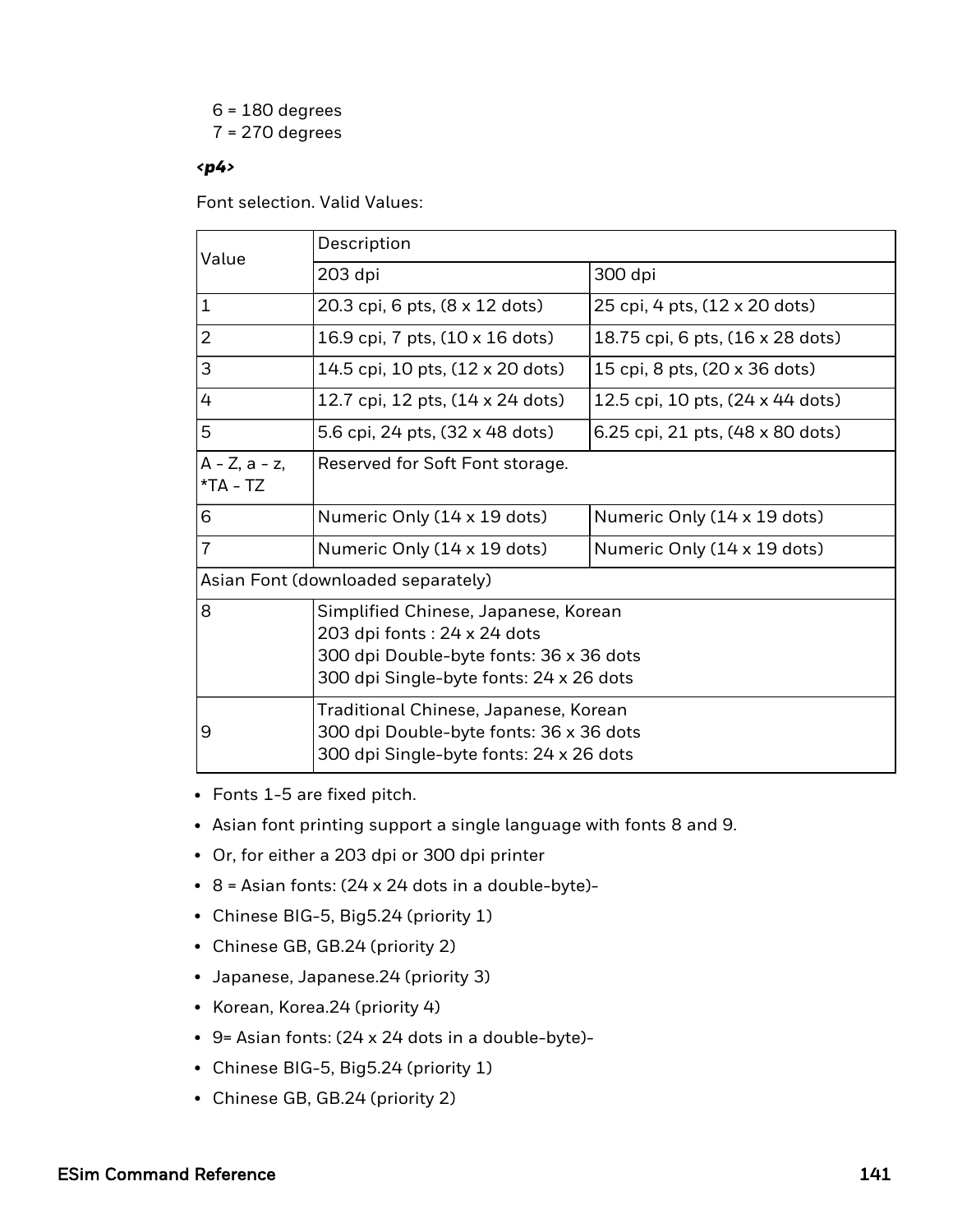- Korean, Korea.24 (priority 3)
- $\cdot$  \*TA = Used for Thai language font

#### *<p5>*

Horizontal multiplier. Valid Values:

- Horizontal multiplier expands the text horizontally.
- Range:  $1 9$
- Legacy Mode:
	- $\degree$  For <p4>= TA-TZ. This parameter is the font horizontal size in dots used to compute the font width enlargement. Width % enlargement = <p5>\*100/<p6>

#### *<p6>*

Vertical multiplier. Valid Values:

- Vertical multiplier expands the text vertically.
- Range:  $1 9$
- Legacy Mode:
	- $\circ$  Only for  $\epsilon$  p4>= TA-TZ. This parameter is the font vertical size in dots and is used to compute the font point size. point size =  $<$ p6>  $*$  72/ TPH resolution (dpi)

#### *<p7>*

Reverse image. Valid Values:

• Valid Values: N = normal

R = reverse image

#### *<DATA>*

Fixed data field. Valid Values:

- Fixed data field.
- Special handling for quotes "" and backslash '\' apply.

| To Print     | <b>Enter into Data Field</b> |
|--------------|------------------------------|
| $\mathbf{u}$ | $\mathbf{u}$                 |
| "Company"    | \"Company\"                  |
|              |                              |
| \code\       | \\code\\                     |

*[p8]*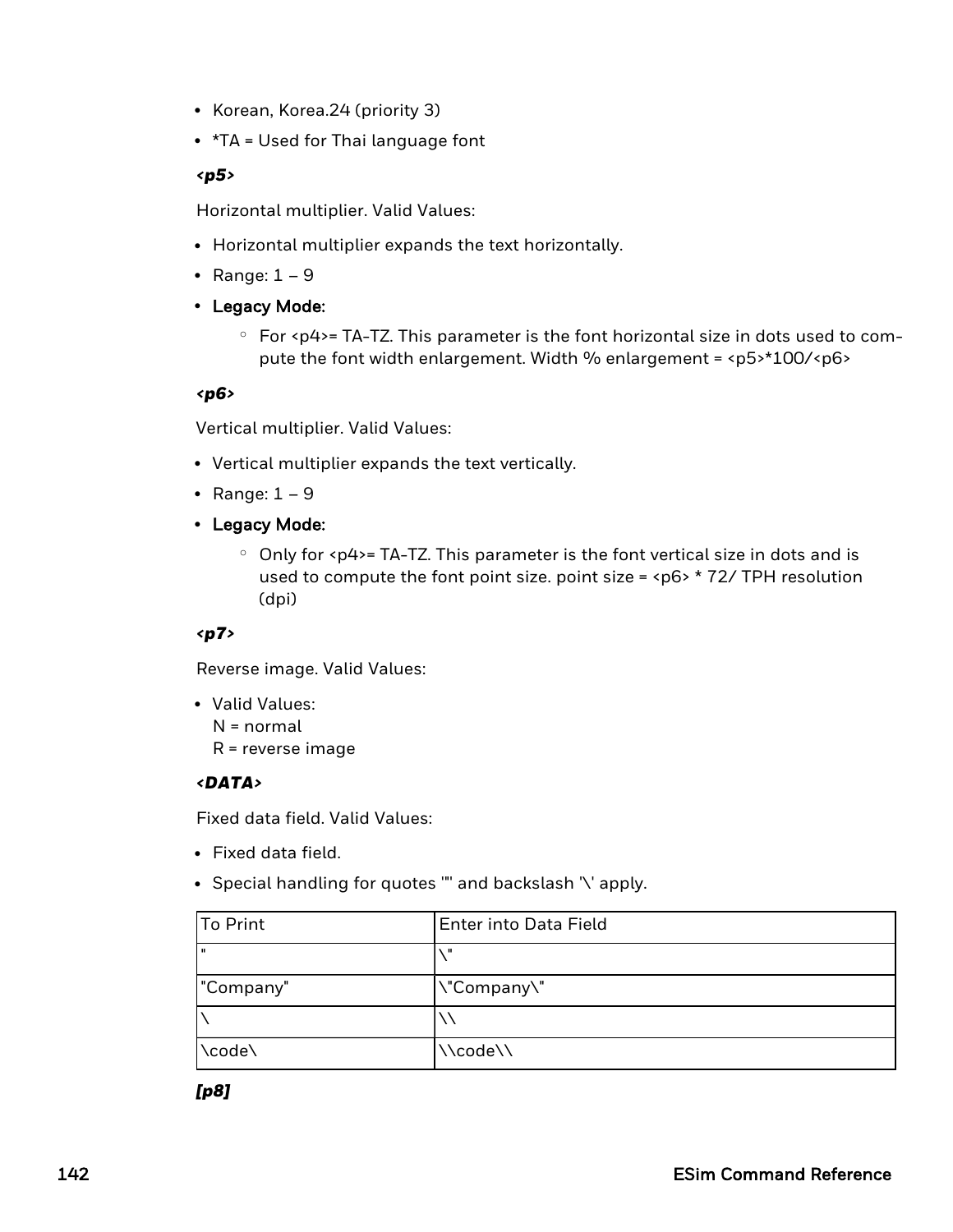Optional parameter,

Variable data field number. Valid Values:

- A variable data field number,
- Renders the contents of the variable "nn" at this position, where n is a 2 digit number from 00-99
- Range: 00 99

#### *[p9]*

Optional parameter,

arithmetic operator. Valid Values:

- Valid Values:
- $\bullet$  + or –

### *[p10]*

Optional parameter.

Variable data field number or constant value. Valid Values:

- Accepted Values: Numeric values only
- The expression must start with a variable field in [p8].
- The character field length defined in the first variable will be used to format the result. The result field will be 'X's, if it is longer than the character length defined.
- During form storage, if the constant value is too large, it will be considered a syntax error.
- If an error occurs in the expression, the result field will be 'X's.

## Behavior

Variable Data and Counter Functions

The "Data" field can be replaced by or combined with the following commands:

- Vnn = Prints the contents of variable "nn" at this position where nn is a 2 digit number from 00 to 99. For more information, refer to the V command.
- Cn = Prints the contents of counter "n" at this position where n is a one digit number from0 to 9. For more information, refer to the C command.

Behavior (Legacy Mode)

- For  $\langle p4 \rangle$  values = TA TZ. In legacy mode,
	- $\degree$  the horizontal multiplier (<p5>) parameter specifies the font horizontal size in dots used to compute the font width enlargement. Width % enlargement =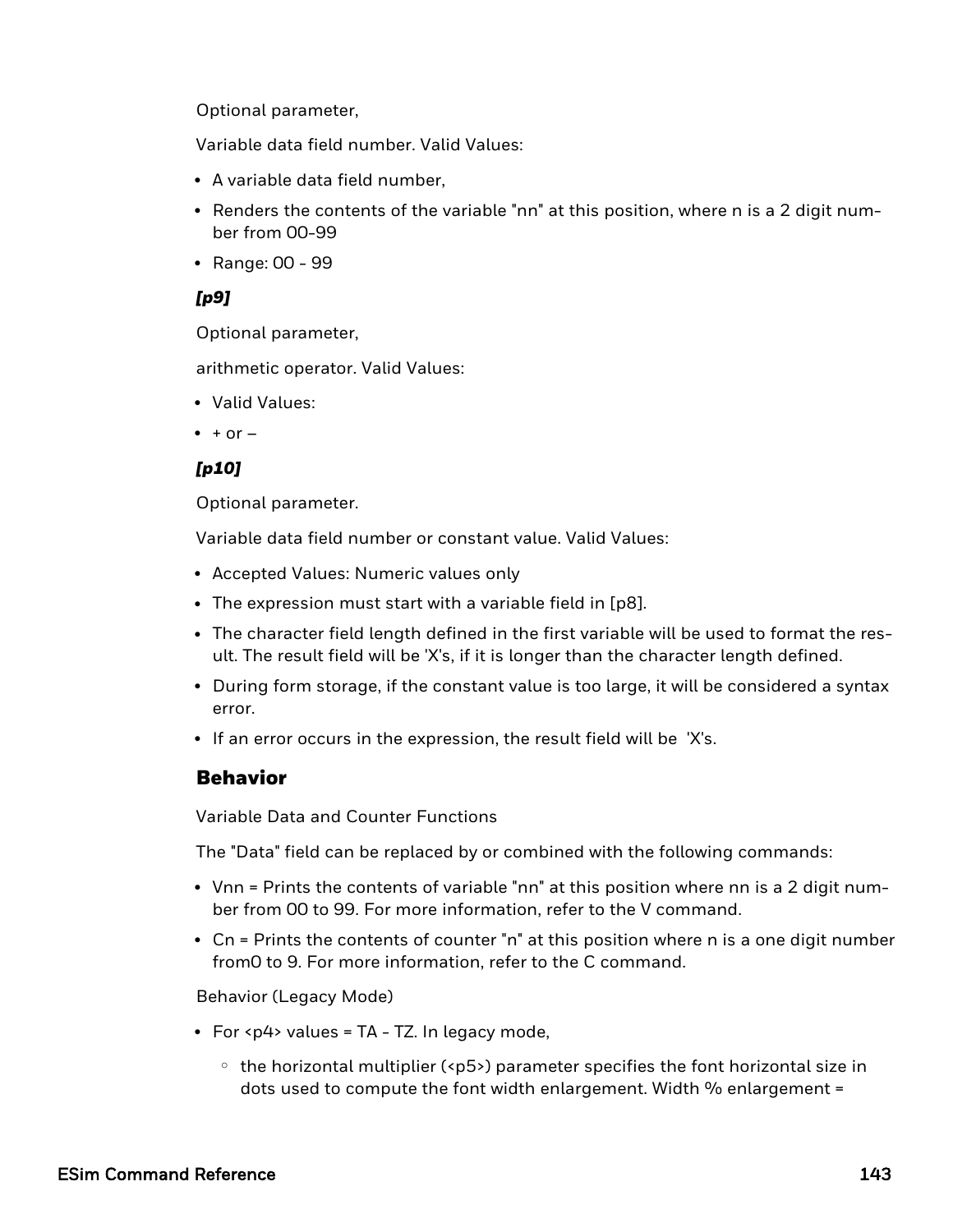<p5>\*100/<p6>.

 $\degree$  the vertical multiplier (<p6>) parameter specifies the font vertical size in dots and is used to compute the font point size. point size =  $\langle p6 \rangle * 72$ /TPH resolution (dpi).

Data with the RTC Time & Date Functions

The "Data" field can be replaced by or combined with the following variables:

- TT = Prints the current time at this position in the predefined format. See the TT command for format selection.
- TD = Prints the current date at this position in the predefined format. See the TD command for format selection.

Invalid <p7> values other than N or R

Invalid <p7> values will be defaulted back to N for normal printing. This behavior is different from other EPL II printer behavior.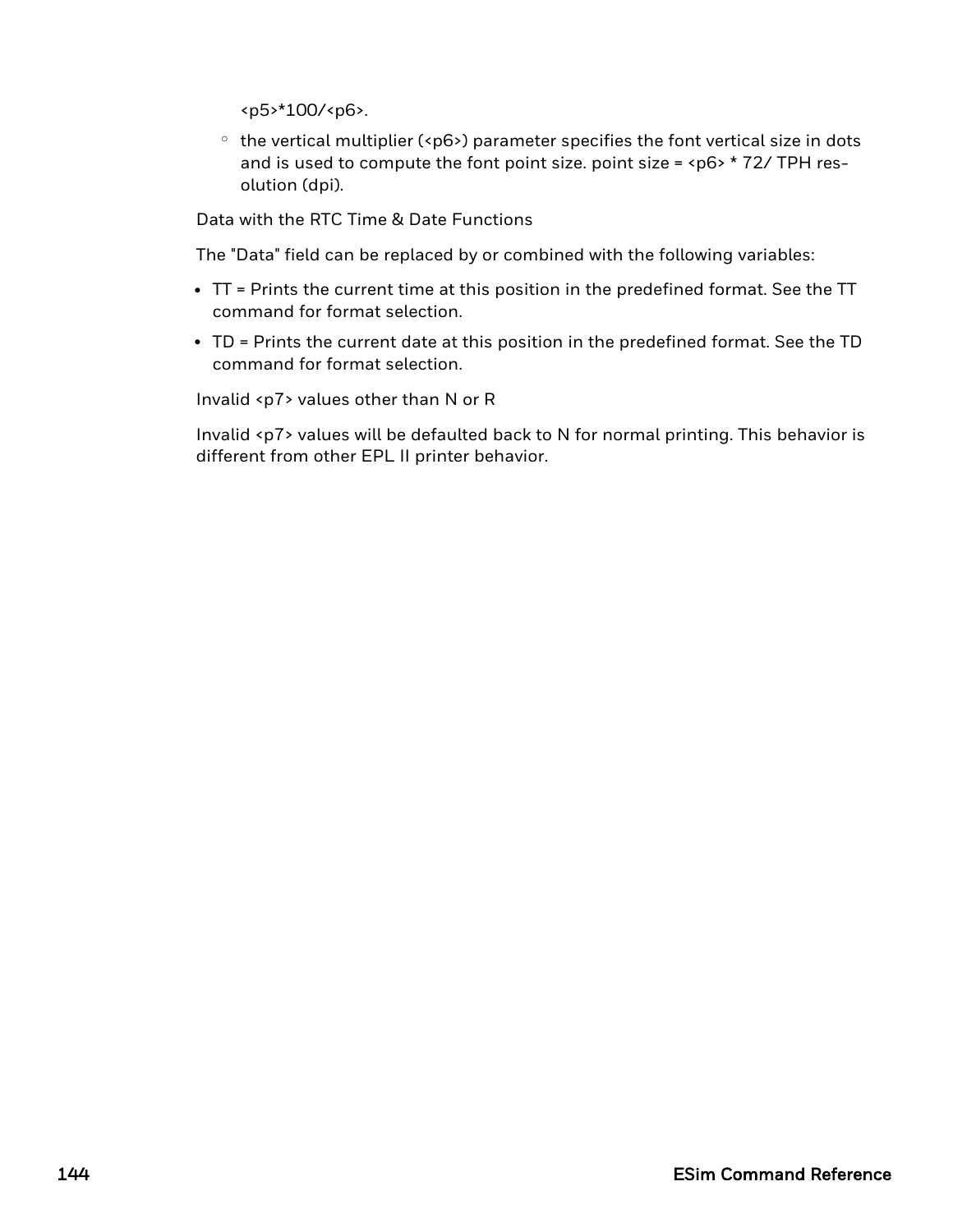# **a - Print Text (Truetype Fonts)**

Use this command to print an text string to the image print buffer.

Use the parameters in the command to specify the TrueType font, size, and position of the text.

## Syntax

a<p1>,<p2>,<p3>,<p4>,<p5>,<p6>,<p7>,"<DATA>",[p8p9p10]…

### **Parameters**

*<p1>*

Horizontal start position (X) in dots. Valid Values:

- Default: 0
- $\bullet$  Range: 0 width of TPH

Note: MUST be a numeric value.

#### *<p2>*

Vertical start position (Y) in dots. Valid Values:

- Default: 0
- Range: 0 maximum label length

Note: .MUST be a numeric value

#### *<p3>*

Rotation. Valid Values:

- Characters are placed vertically from left to right and then rotated to render.
- Valid Values:
	- 0 = normal (no rotation)
	- $1 = 90$  degrees
	- $2 = 180$  degrees
	- 3 = 270 degrees
- Rotation for Asian Fonts Only
- Characters are placed horizontally from top downwards and rotated to be rendered. Both horizontal and vertical character rotation are supported.
- Valid Values: (Asian Fonts Only)
	- 4 = normal (no rotation)
	- 5 = 90 degrees
	- 6 = 180 degrees
	- 7 = 270 degrees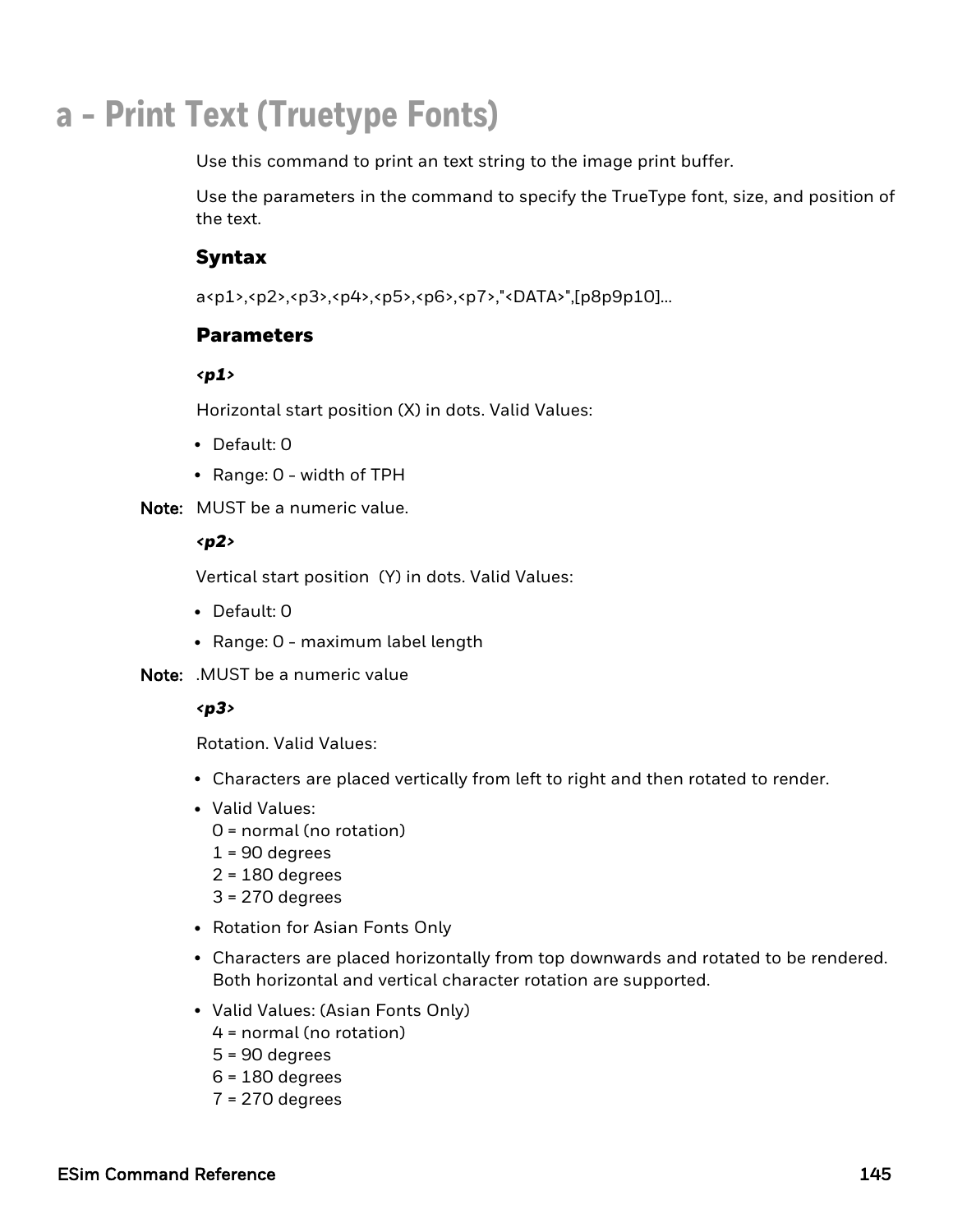#### *<p4>*

Installed (resident or user-downloaded) TrueType font name. Valid value:

- Actual (case sensitive) name of the True Type font installed on the printer.
- Typically the printer will be pre-installed with a set of standard TrueType fonts.

#### *<p5>*

Height of the font in point size. Valid Value:

• Default: 12

#### *<p6>*

Clockwise slant in degrees. Valid Values:

- Default:  $0^\circ$
- Range:  $0^\circ$   $90^\circ$

### *<p7>*

Width percent enlargement in relation to the height. Valid Values:

- $\cdot$  Default: 100
- Range:  $1 1000$

[p8]

Reverse image. Valid Values:

• Valid Values: N = normal R = reverse image

### *<DATA>*

Fixed data field. Valid Values:

- Fixed data field.
- Special handling for quotes "" and backslash '\' apply.

| To Print  | <b>Enter into Data Field</b> |
|-----------|------------------------------|
| ш         |                              |
| "Company" | \"Company\"                  |
|           |                              |
| \code\    | \\code\\                     |

### *[p8]*

Optional parameter,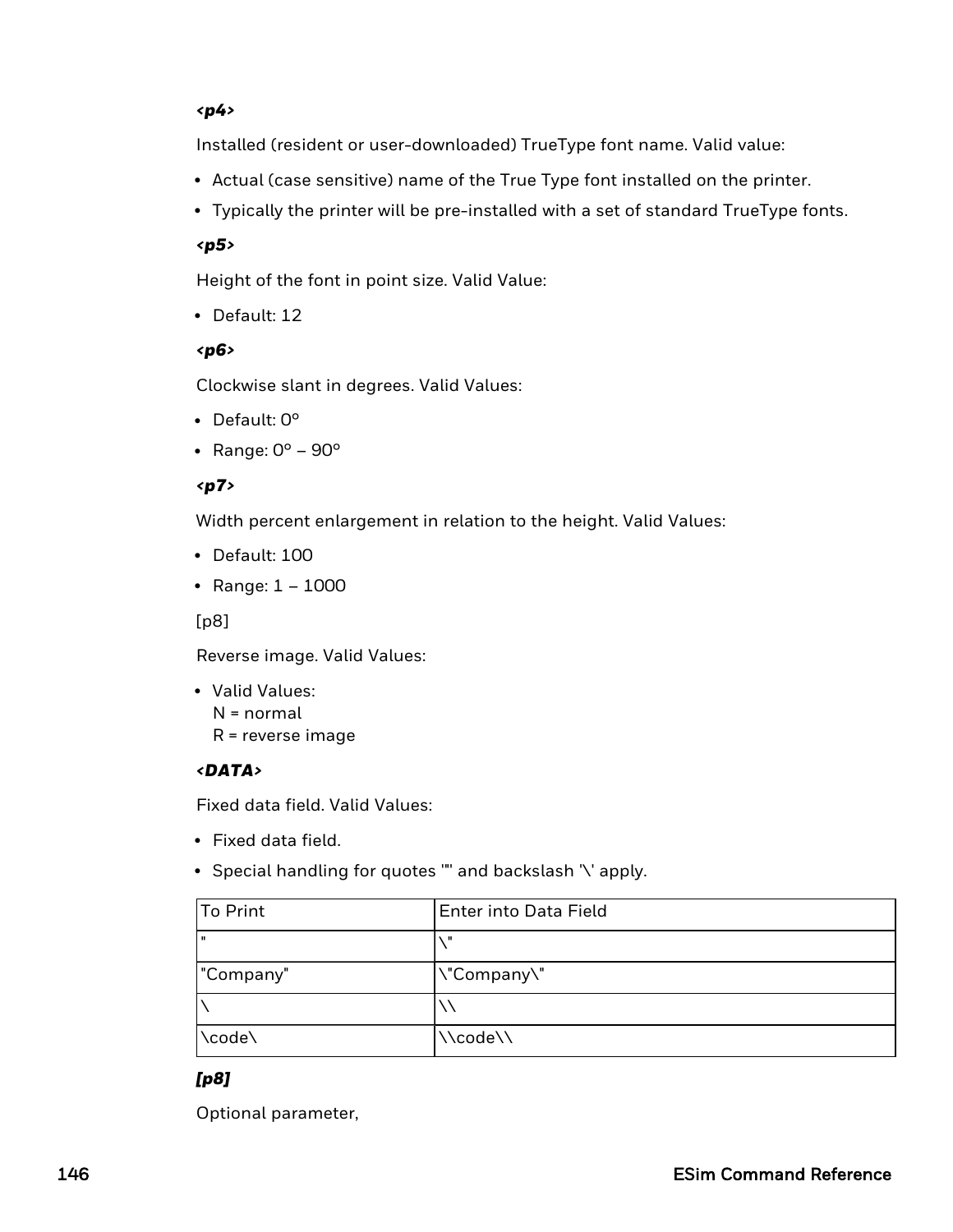Variable data field number. Valid Values:

- A variable data field number,
- $\bullet$  Renders the contents of the variable "nn" at this position, where n is a 2 digit number from 00-99
- Range: 00 99

### *[p9]*

Optional parameter,

arithmetic operator. Valid Values:

- Valid Values:
- $\bullet$  + or –

## *[p10]*

Optional parameter.

Variable data field number or constant value. Valid Values:

- Accepted Values: Numeric values only
- The expression must start with a variable field in [p8].
- The character field length defined in the first variable will be used to format the result. The result field will be 'X's, if it is longer than the character length defined.
- During form storage, if the constant value is too large, it will be considered a syntax error.
- If an error occurs in the expression, the result field will be 'X's.

## Behavior

Variable Data and Counter Functions

The "Data" field can be replaced by or combined with the following commands:

- Vnn = Prints the contents of variable "nn" at this position where nn is a 2 digit number from 00 to 99. For more information, refer to the V command.
- Cn = Prints the contents of counter "n" at this position where n is a one digit number from 0 to 9. For more information, refer to the C command.

Data with the RTC Time & Date Functions

The "Data" field can be replaced by or combined with the following variables:

- TT = Prints the current time at this position in the predefined format. See the TT command for format selection.
- TD = Prints the current date at this position in the predefined format. See the TD command for format selection.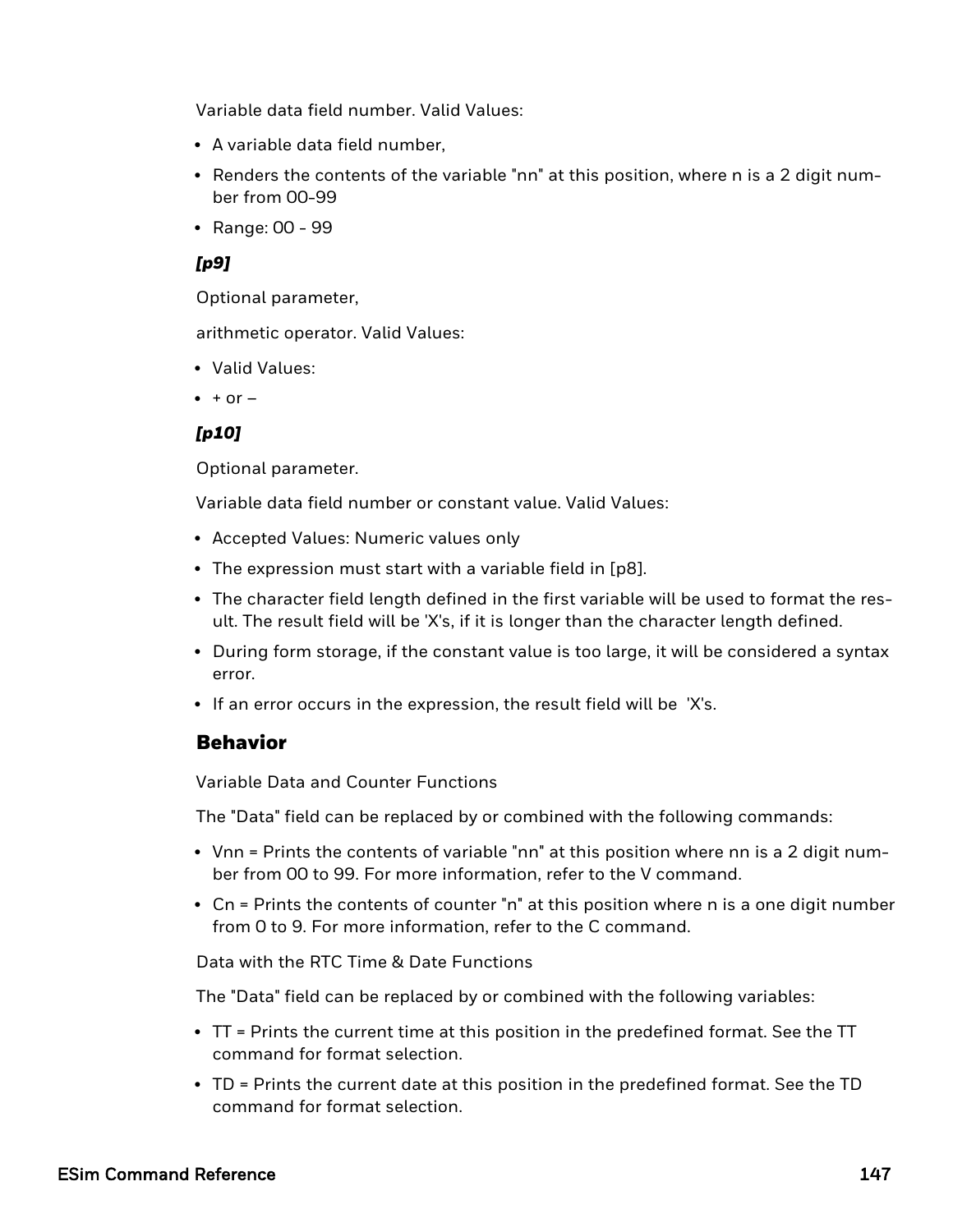# **UV - Product identity and Asian font types**

Use this command to retrieve information about the firmware and fonts stored. When you send this command, the information is sent from the printer to the host.

## Syntax

UV

## **Parameters**

There are no parameters for this command.

## Behavior

- This command is for Honeywell printers only.
- For all printers, the first line returned after the UV command is firmware version appended by a CR/LF, followed by information on the font appended by CR/LF.
- The reporting of Asian fonts will be different from other EPL II printer text, due to different fonts (font naming) used.

## Example

UV↵ ESim, K10.12.XXXXXX, PC43t(203dpi) Asian Font Simplified Chinese (CP936)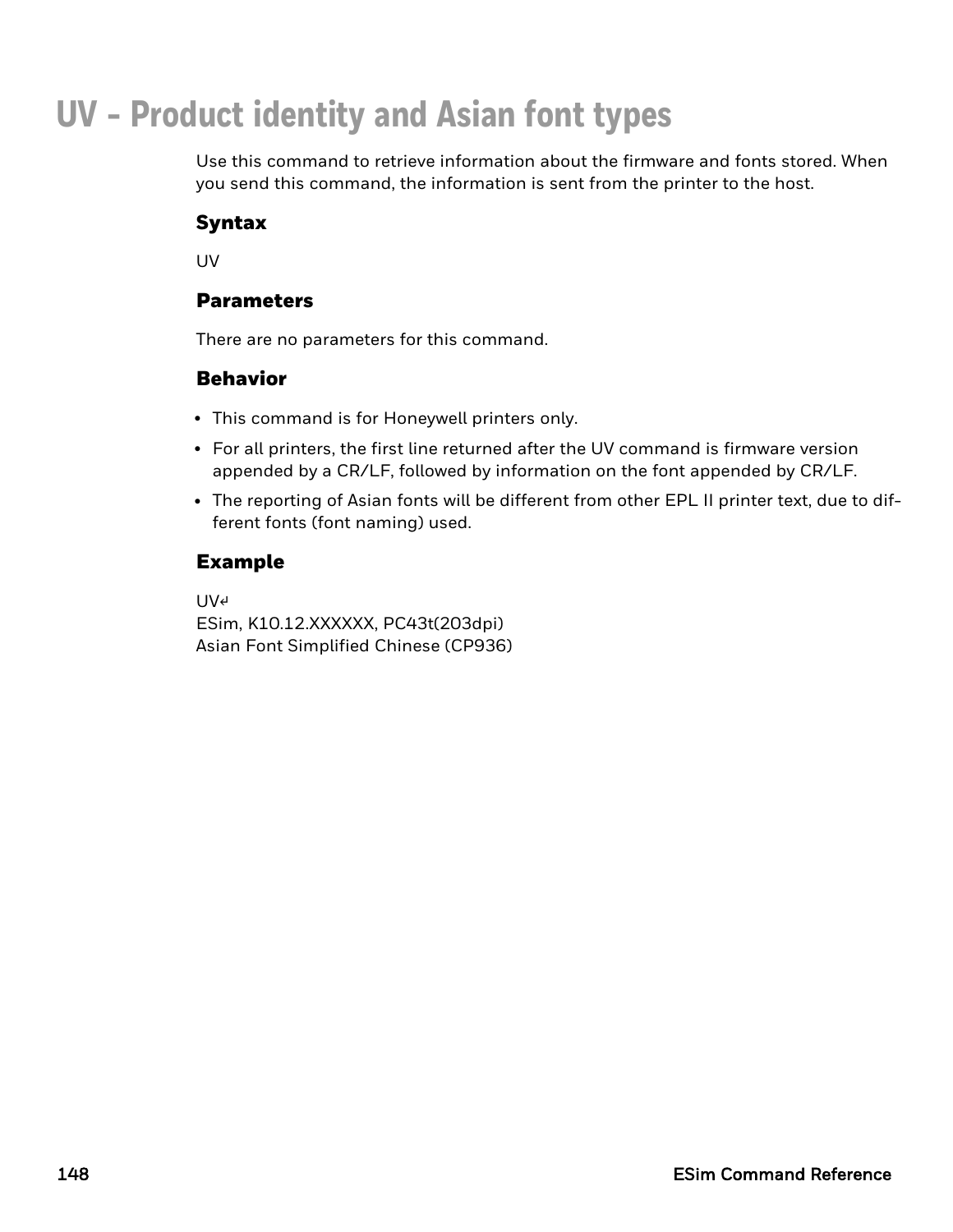# **^D - Remaining labels**

Use this high priority command to make the printer return the number of labels remaining to be printed in a batch print job.

## Syntax

^D

## Parameters

There are no parameters for this command.

- The reply at command US is by default Pnnnn<CR><LF>, where nnnn is the number of remaining labels.
- This command must be followed by CR/LF to be correctly interpreted.
- This command is not available during the operation of storing data such as graphics, soft fonts.
- This command cannot be used within a stored form.
- This command is only available during command input, that is, not as part of data for graphics, soft fonts, or in format forms.
- This command cannot be inside a variable input  $(?)$  or inside a string area ("").
- This command can be sent to the printer during all other printing operations.
- This command will be ignored while the reset command is being executed.
- This command may not be processed when the input data buffer is full.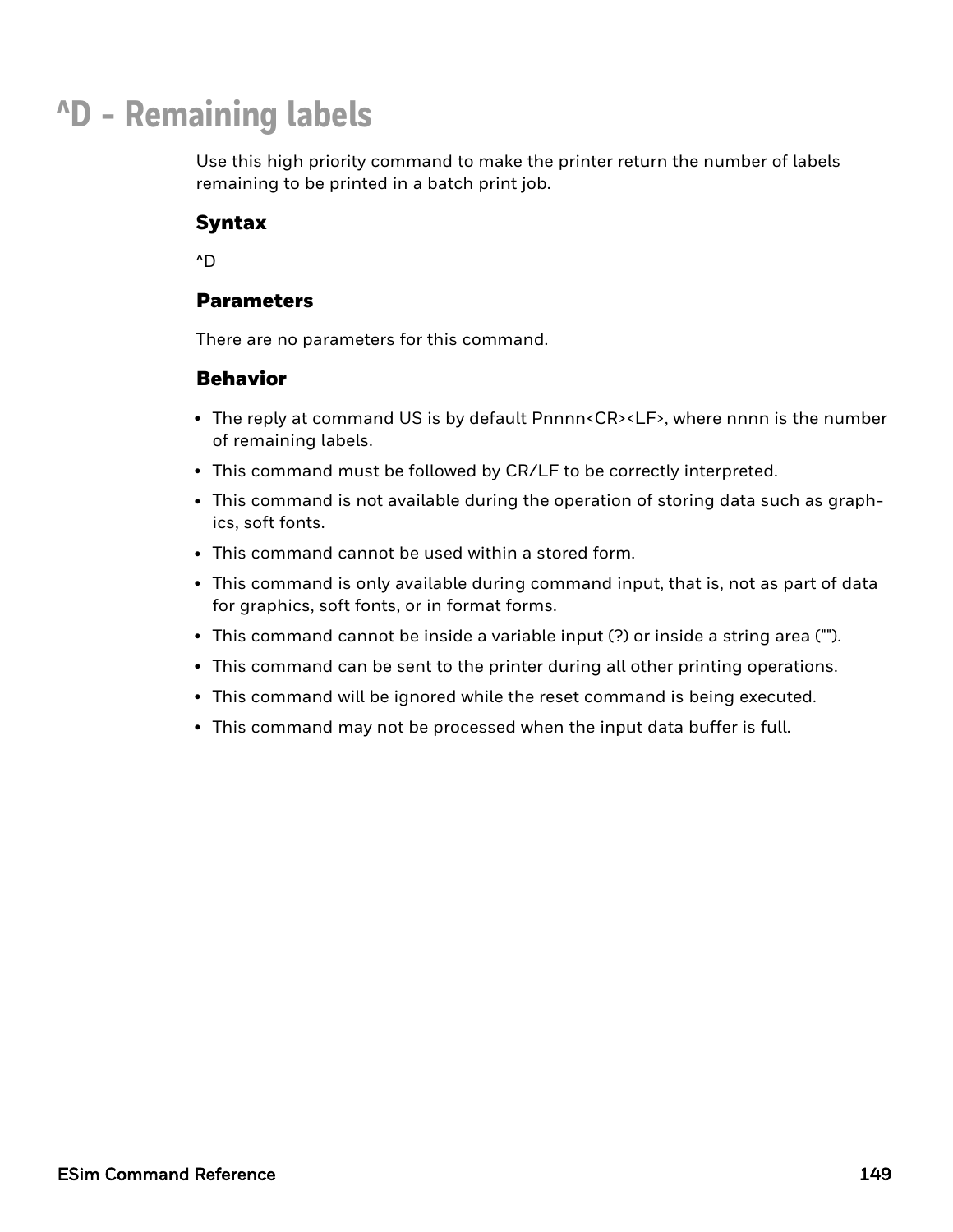# **GRP - Return graphics from print buffer**

Use this command to dump part of the printer buffer back to the host.

## Syntax

GRP<p1>,<p2>,<p3>,<p4>[,p5]

## Parameters

#### *<p1>*

X-position in printer dots. Valid Value:

• A numeric value between 0 and the thermal printhead (TPH) width.

### *<p2>*

Y-position in printer dots. Valid Value:

• A numeric value between 0 and the specified media length.

## *<p3>*

Number of bytes across the graphic.

(8 dots = 1 byte). Valid Value:

• A numeric value in bytes.

### *<p4>*

Number of dot rows going down the graphic. Valid Value:

• A numeric value in dots.

## *[p5]*

Optional parameter.

Parameter setting the format of the data. Valid Values:

- Allowed values are:
	- B = Binary, not inversed.
	- b = Binary, inversed (default).
	- H = Hexadecimal, not inversed.
	- h = Hexadecimal, inversed.

# Behavior

• This command is the reverse of the GW command and can be used to verify that data has been rendered correctly. What part of the print buffer is sent back to the host is specified by the parameters  $\langle p1\rangle - \langle p4\rangle$  above, and the format of this data by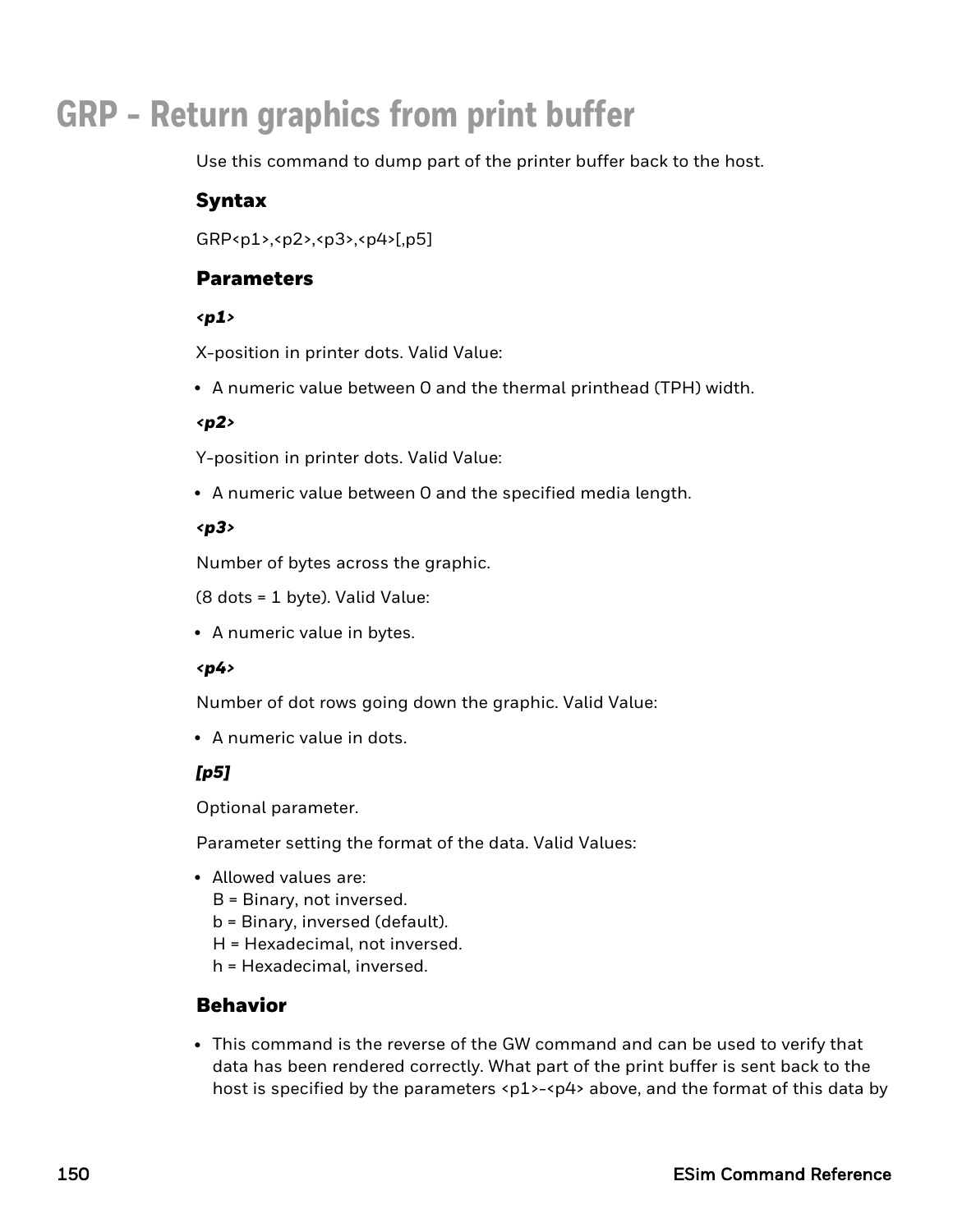[p5].

• This is a legacy (non EPL II) command, in which its purpose can be fulfilled by grabbing the printer system image buffer from the printer web page, if network option is available for the printer. The image buffer can be saved and installed on the printer as a graphic, and called using the GG command to print it.

# Limitations

• There is no flow control or handshaking when sending this data to the host, so use this command only for small areas to avoid data corruption.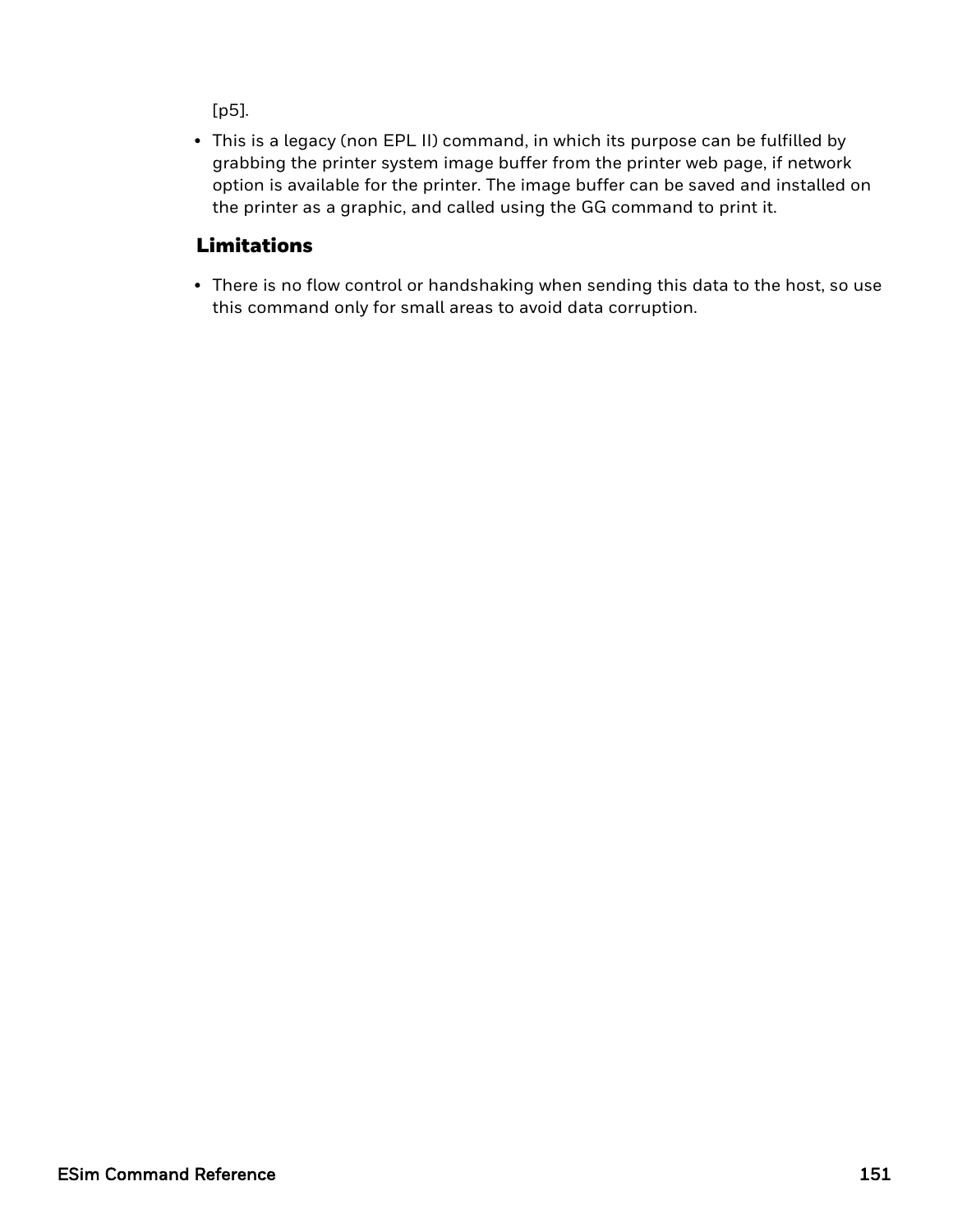# **UB - Reset label counter mode**

Use this command to clear the UA command setting and restore the default setting to allow the printer to resume printing a batch job if an out of media condition is encountered.

## Syntax

UB

## **Parameters**

There are no parameters for this command.

## Behavior

• By default, the printer will resume printing once the empty roll is replaced with a new roll to finish a batch print job.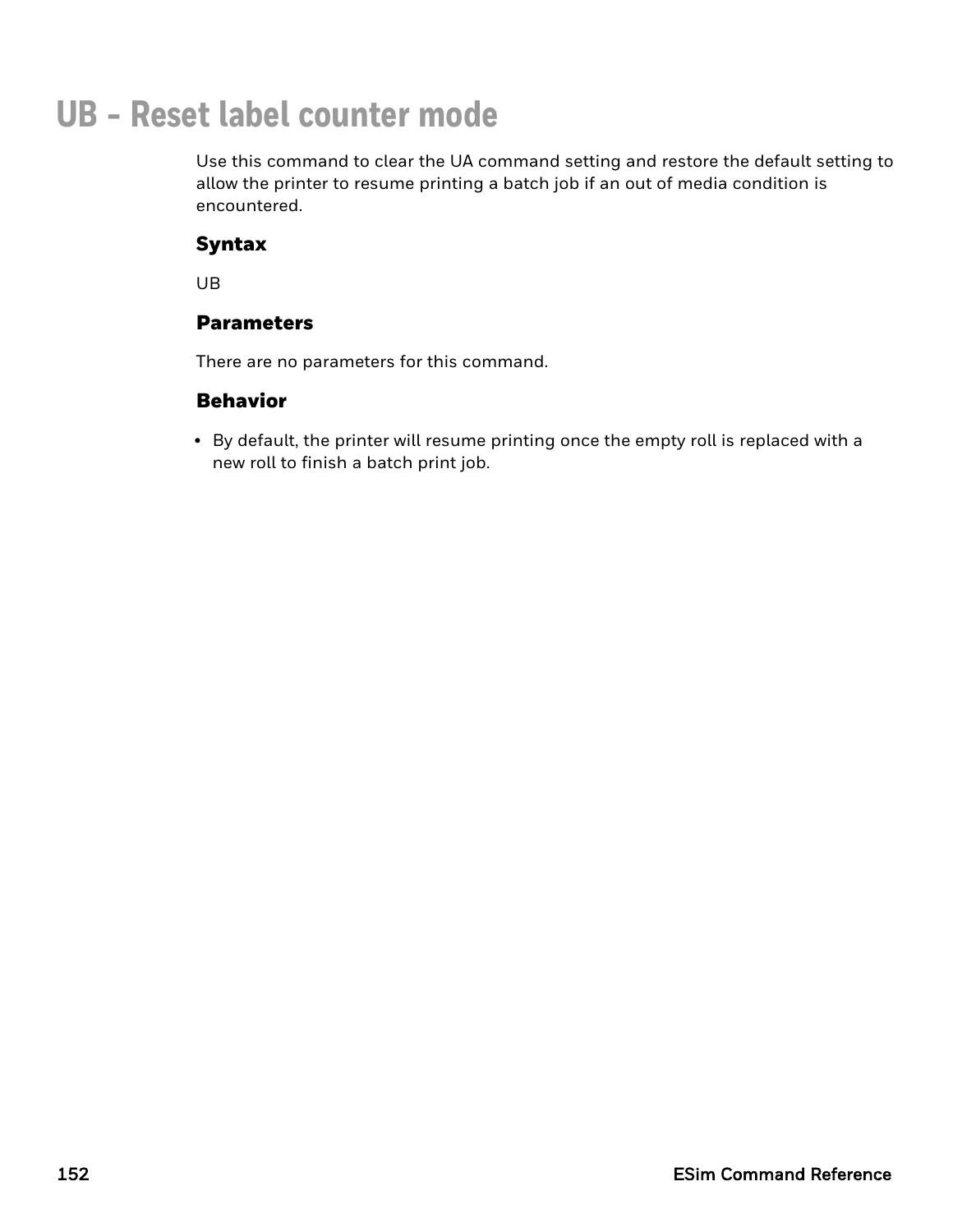# **^@ - Reset printer**

Use this command to reset the printer (soft restart).

#### *Syntax*

 $\mathcal{A}_{\textcircled{a}}$ 

#### *Parameters*

There are no parameters for this command

## Behavior

- This command resets the printer in the same way as a power off followed by a power on.
- This command must be followed by CR/LF to be correctly interpreted.
- This command is not available during the operation of storing data such as graphics, soft fonts.
- This command cannot be used within a stored form.
- This command is only available during command input, that is, not as part of data for graphics, soft fonts, or in format forms.
- This command cannot be inside a variable input (?) or inside a string area ("").
- This command can be sent to the printer during all other printing operations.
- The printer will ignore all other commands sent while the reset command is being executed.

## Limitations

• This command may not be processed when the input data buffer is full.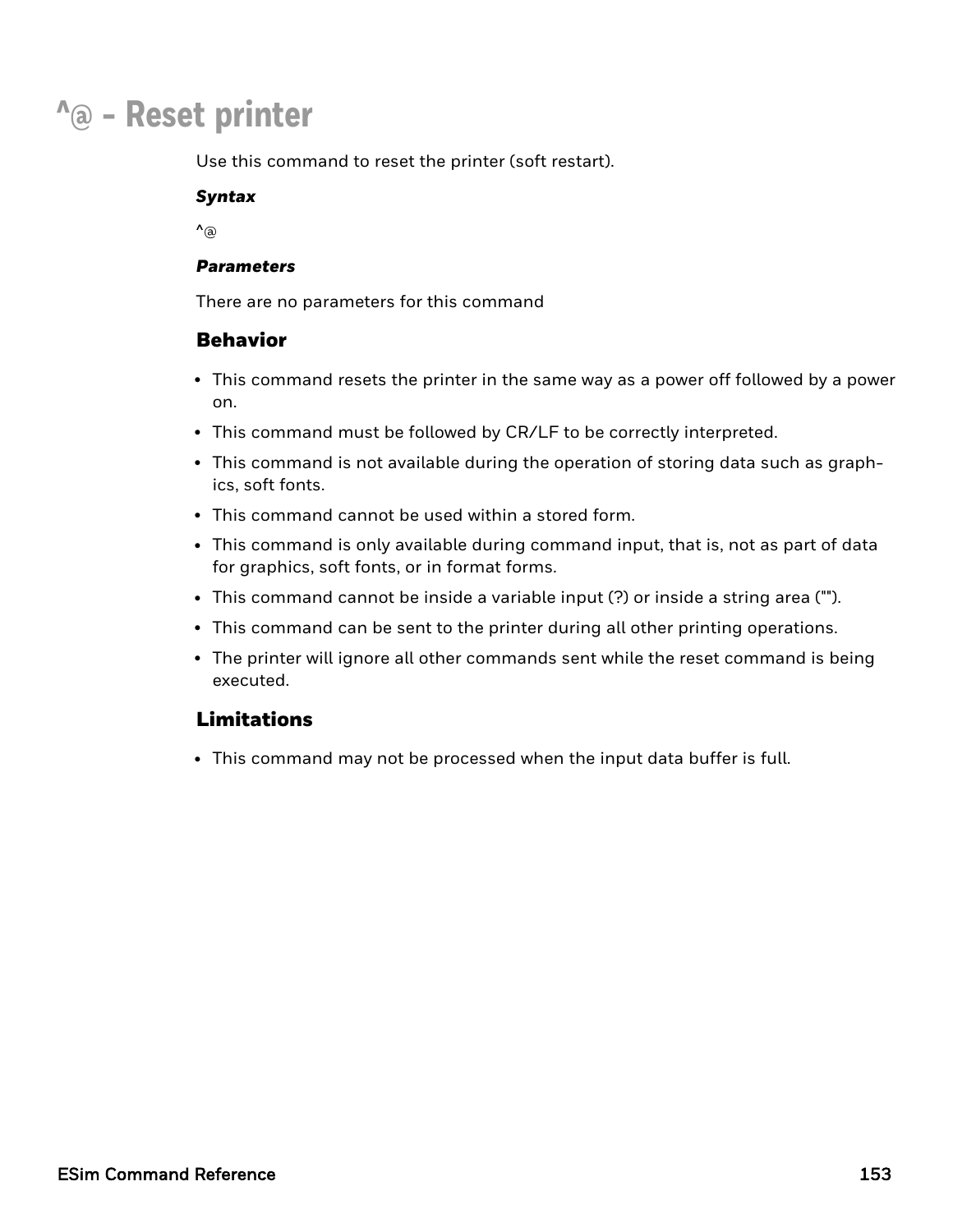# **^default - Restore factory default settings**

Use this command to reset the printer to its complete factory default settings followed by a printer restart.

## Syntax

^default

### Parameters

There are no parameters for this command.

- This command returns the printer to its system default setup, which will reset configurations, communications settings, and user settings and installed files.
- This command must be followed by CR/LF to be correctly interpreted.
- This command is not available during the operation of storing data such as graphics, soft fonts.
- This command cannot be used within a stored form.
- This command is only available during command input, that is, not as part of data for graphics, soft fonts, or in format forms.
- This command cannot be inside a variable input  $(?)$  or inside a string area ("").
- This command can be sent to the printer during all other printing operations.
- This command will be ignored while the reset command is being executed.
- This command may not be processed when the input data buffer is full.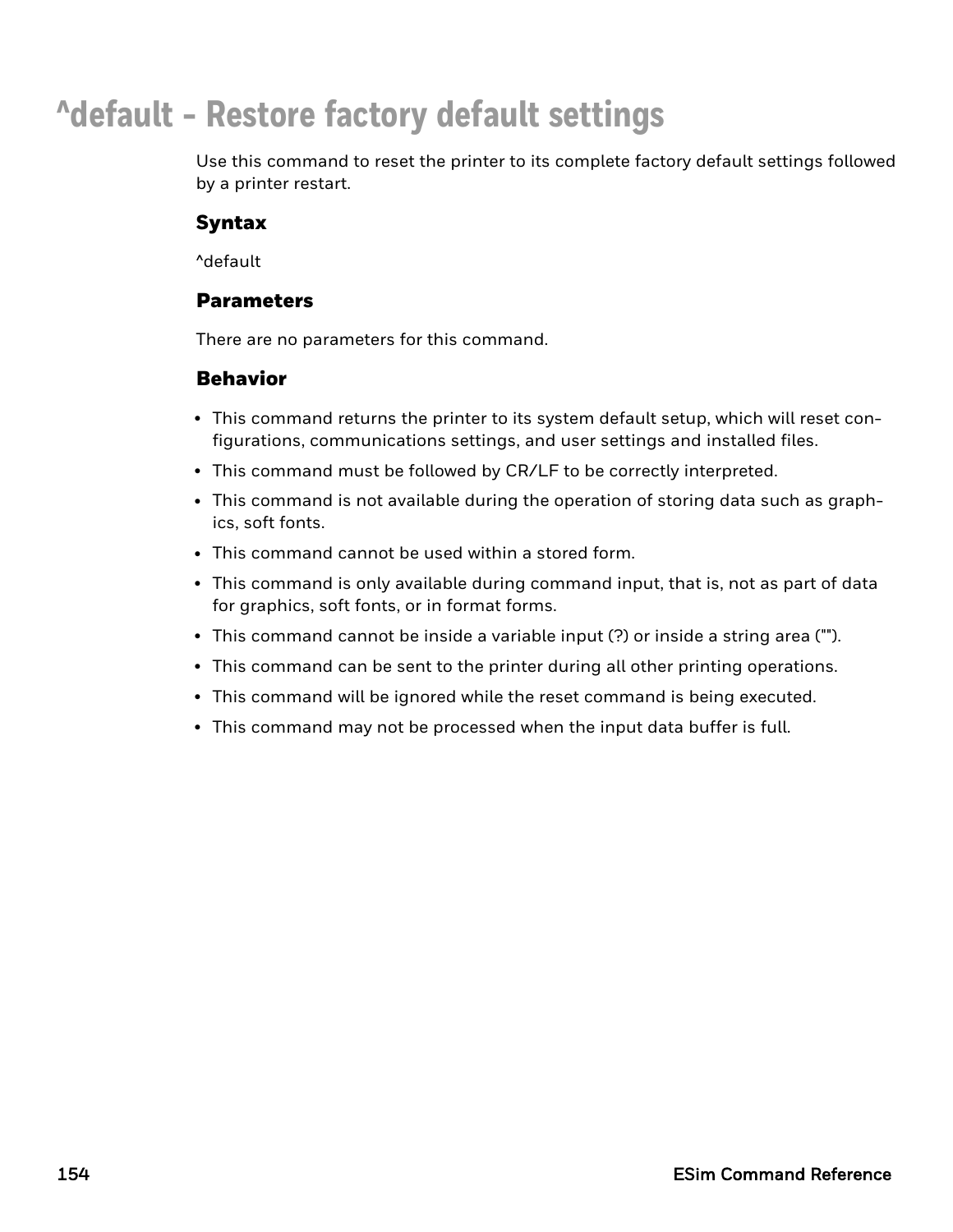# **FR - Retrieve form**

Use this command to retrieve a form that was previously stored in memory.

## Syntax

FR<"name">

### **Parameters**

#### *<"name">*

Name of form that was stored in memory. Valid Values:

- Range: Alphanumeric, up to 96 characters.
- Note: Form names will be case sensitive and based on system filename accepted characters, and stored exactly as entered.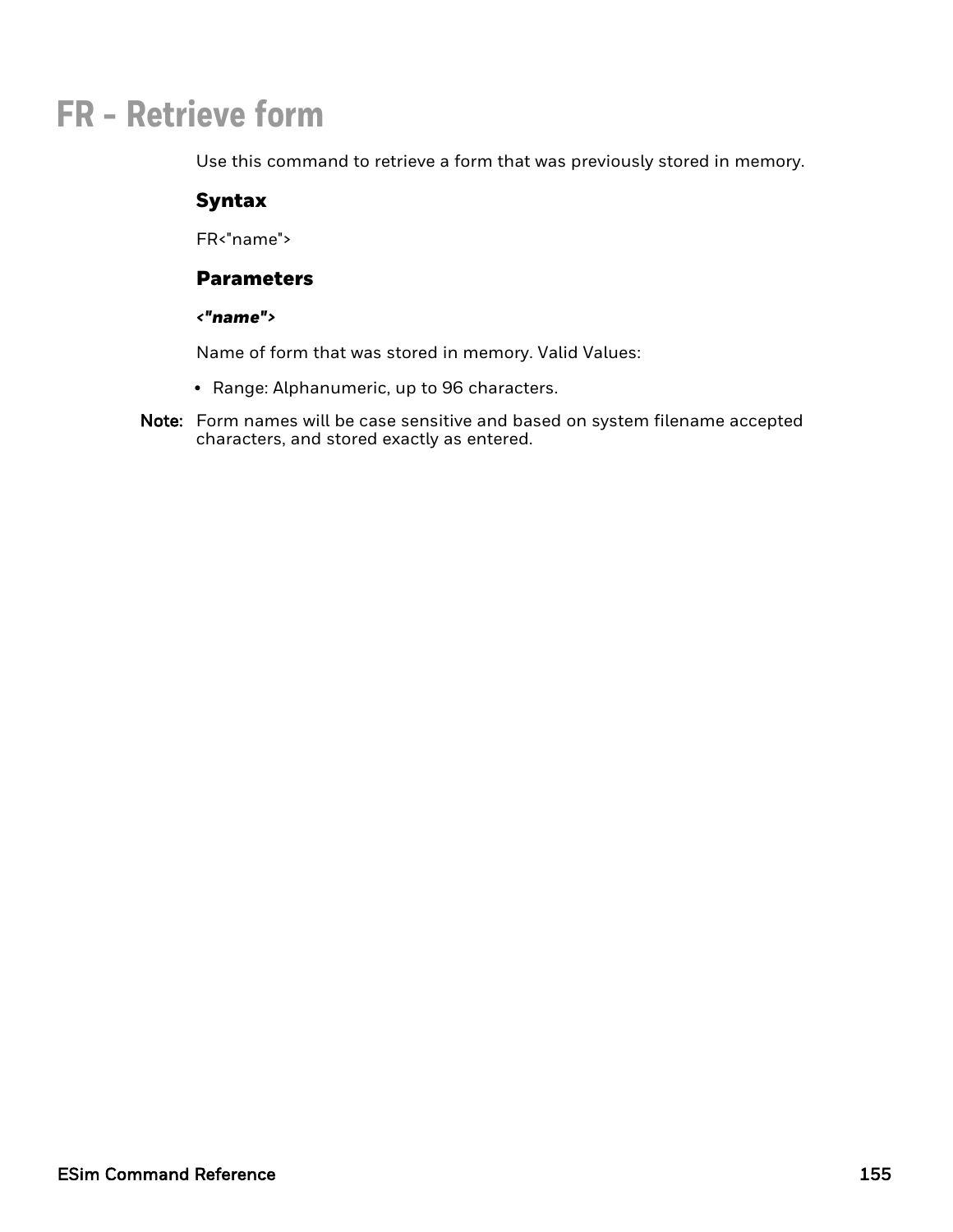# **Y - Serial port setup**

Use this command to set up the communication parameters of the serial RS-232 port.

## Syntax

Y<p1>,<p2>,<p3>,<p4>

### **Parameters**

*<p1>*

Baud rate:

- 11 = 115,200 baud 57 = 57,600 baud 38 = 38,400 baud 19 = 19,200 baud 96 = 9,600 baud 48 = 4,800 baud 24 = 2,400 baud 12 = 1,200 baud. Valid Values:
- Default: 115,200.
- Range: as indicated in description.
- Note: System default setting is also dependent on systems capabilities.

### *<p2>*

- Parity:  $O = Odd$  $E = Even$ N = None. Valid Values:
- System Default: N (None)
- Range:  $O, E, N$

### *<p3>*

Number of data bits:

- $7 = 7$  data bits
- 8 = 8 data bits. Valid Values:
- System Default: 8
- Range:  $7, 8$

### *<p4>*

Number of stop bits:

- $1 = 1$  stop bit
- 2 = 2 stop bits. Valid Values: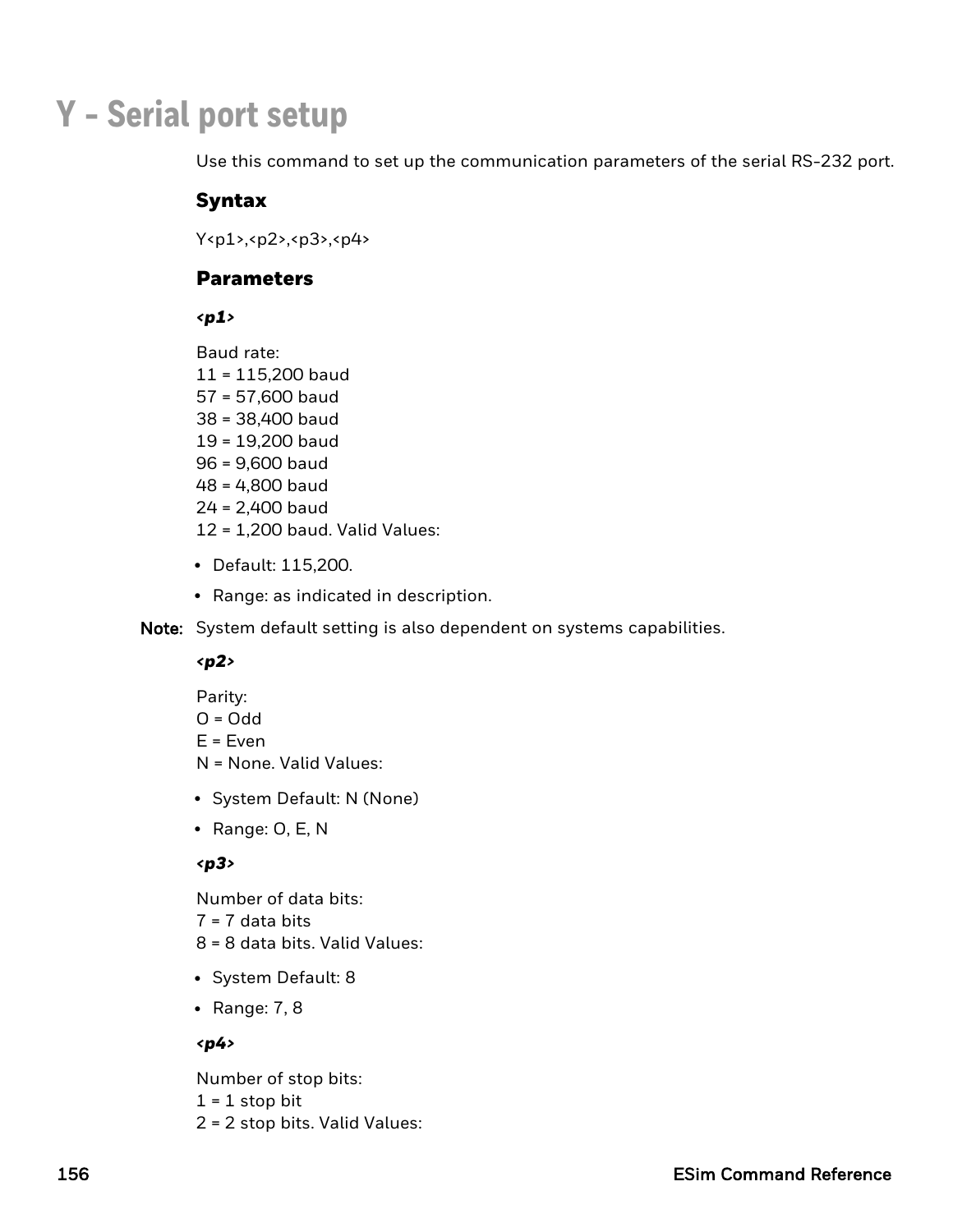- System Default: 1
- Range:  $1, 2$

## Behavior

- After receiving this command, the printer will reset its communication on the serial RS-232 communication port.
- By default, the printer serial speed shall be determined by the system capabilities and defaults to no parity, 8 data and 1 stop bit.
- The printer sends XOFF when an error occurs.
- Setting RTS/CTS is not supported by this command.

# Limitations

• This command is a legacy command, and does not support setting of RTS/CTS, hardware flow control. Setting it via printer systems setting is recommended.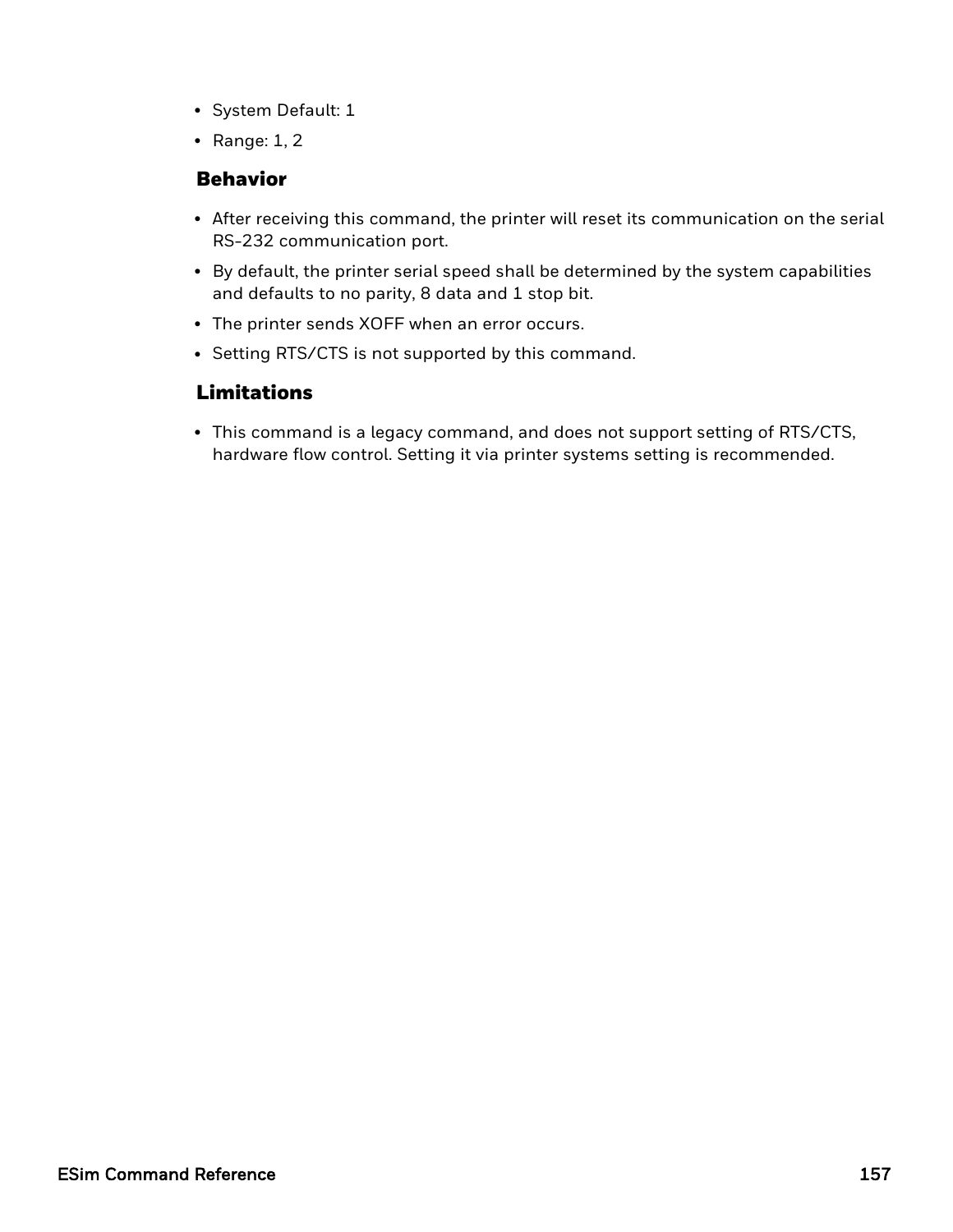# **Q - Set form length**

Use this command to set the form and gap length when using the label gap sensor, or the amount of media feed after the print image in case of continuous media.

# Syntax

Q<p1>,<p2>,[±p3]

(for gap media)

 $Q$ <p1>, $O[±p3]$ 

(for continuous media)

Q<p1>,B<p2>,[±p3]

(for blackmark media)

## **Parameters**

#### *<p1>*

Gap & Blackmark Media Mode:

Form length measured in dots. Printhead type determines the number of dots for this parameter.

#### Continuous Media Mode:

Media feed to be performed in dots, after the actual print image has been printed. Valid Values:

- $\cdot$  203 dpi (8 dots/mm): Default: 1200 dots.
- 300 dpi (11.81 dots/mm): Default: 1800 dots. Range: 0 – 32767

### *<p2>*

Gap length or thickness of black line. Valid Values:

- $\cdot$  203 dpi (8 dots/mm): Default: 24 dots Range: 16-240 dots
- $\cdot$  300 dpi (11.81 dots/mm): Default: 36 dots Range: 18-240 dots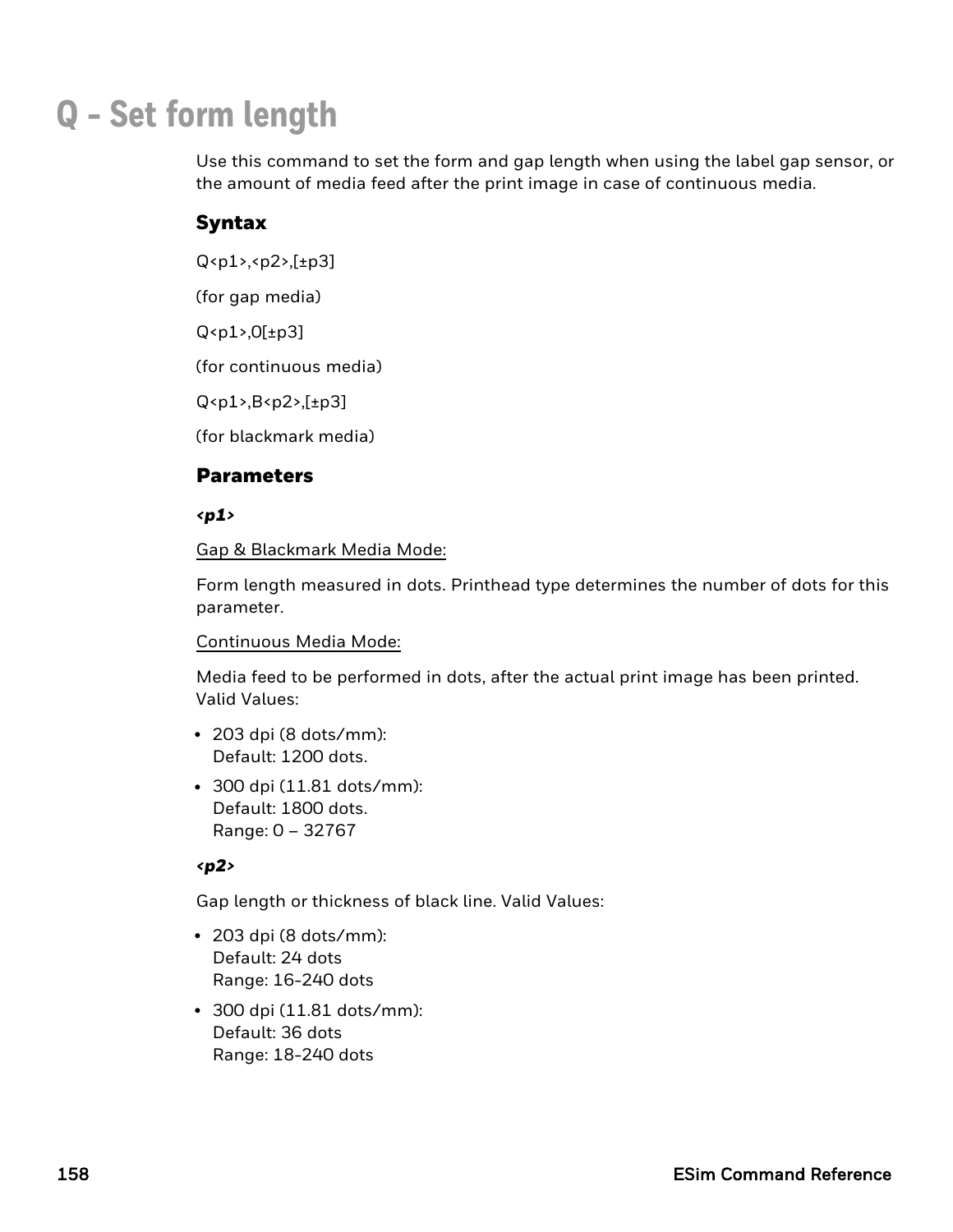• Gap Media:

By default, the printer is in Gap mode and parameters are set with the system media calibration.

- Black Mark Media: Set <p2> to B plus black line thickness in dots. See the Gap mode range.
- Continuous Media: Set <p2> to 0 (zero) The transmissive (gap) sensor will be used to detect the end of media.

# *[±p3]*

Optional offset length measured in dots. Valid Values:

- Optional value.
- $\cdot$  <P3> is primarily used for black mark labels where the perforation can be within the black mark, or between two black marks. The <p3> value is used to indicate the distance between the perforation and the top of the black mark.
- For butterfly media, it will indicate the length of the extension of the 'wings' from the top of the main narrow strip.

- The Continuous media mode is similar to the system setting for Continuous Variable Length media.
- <sup>l</sup> There is no Q command setting for Continuous Fixed Length media, this can be set via printer systems settings.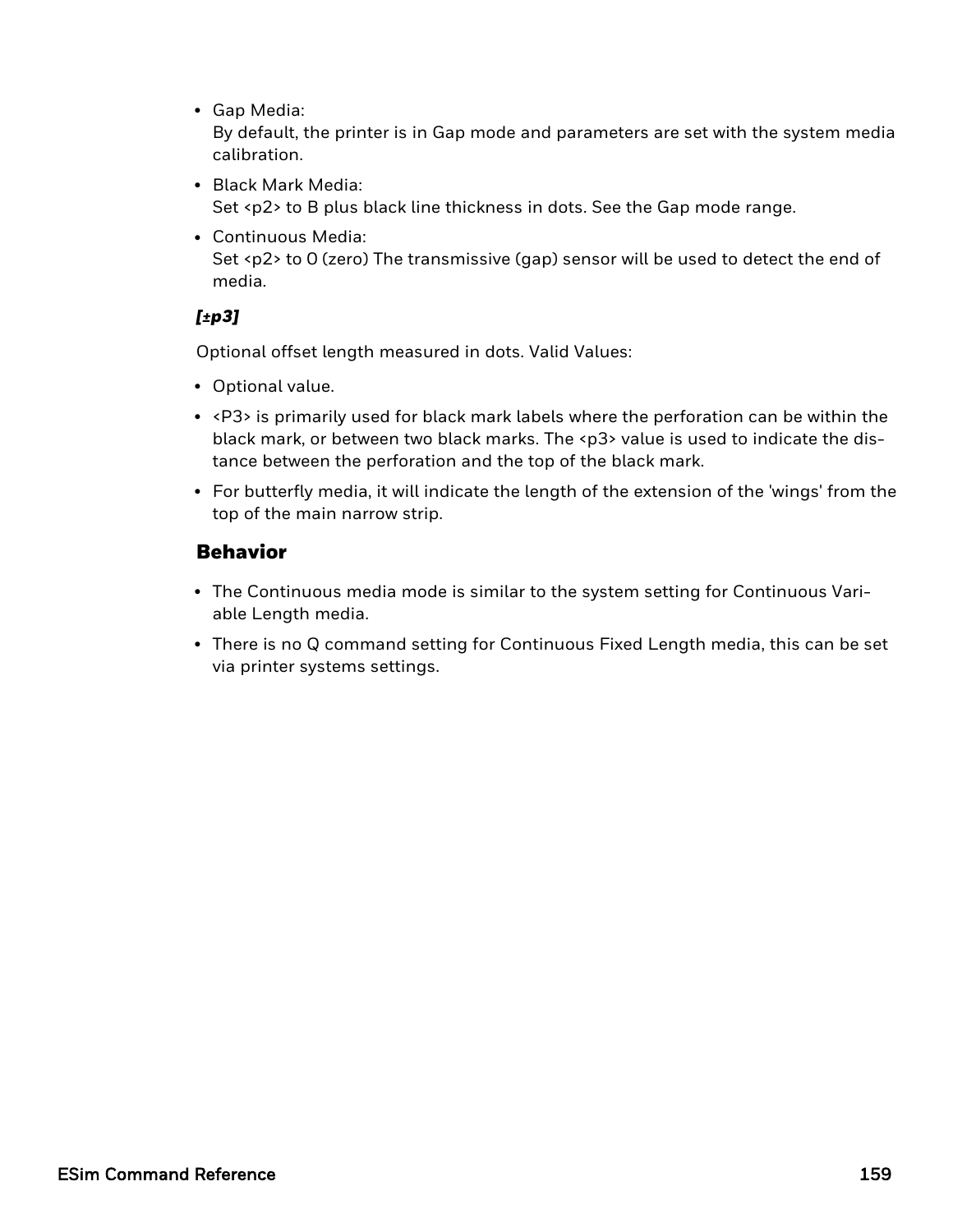# **q - Set label width**

Use this command to set the label width.

## Syntax

## **Parameters**

#### *<p1>*

Width of label measured in dots. Valid Value:

• Default will be dependent on each printer's system default for media width.

- The q command causes the image buffer to be formatted to match the label width.
- If an R command (reference point) is sent after a q command, the image buffer is automatically reformatted to match the width of the print head and the margins are reset accordingly.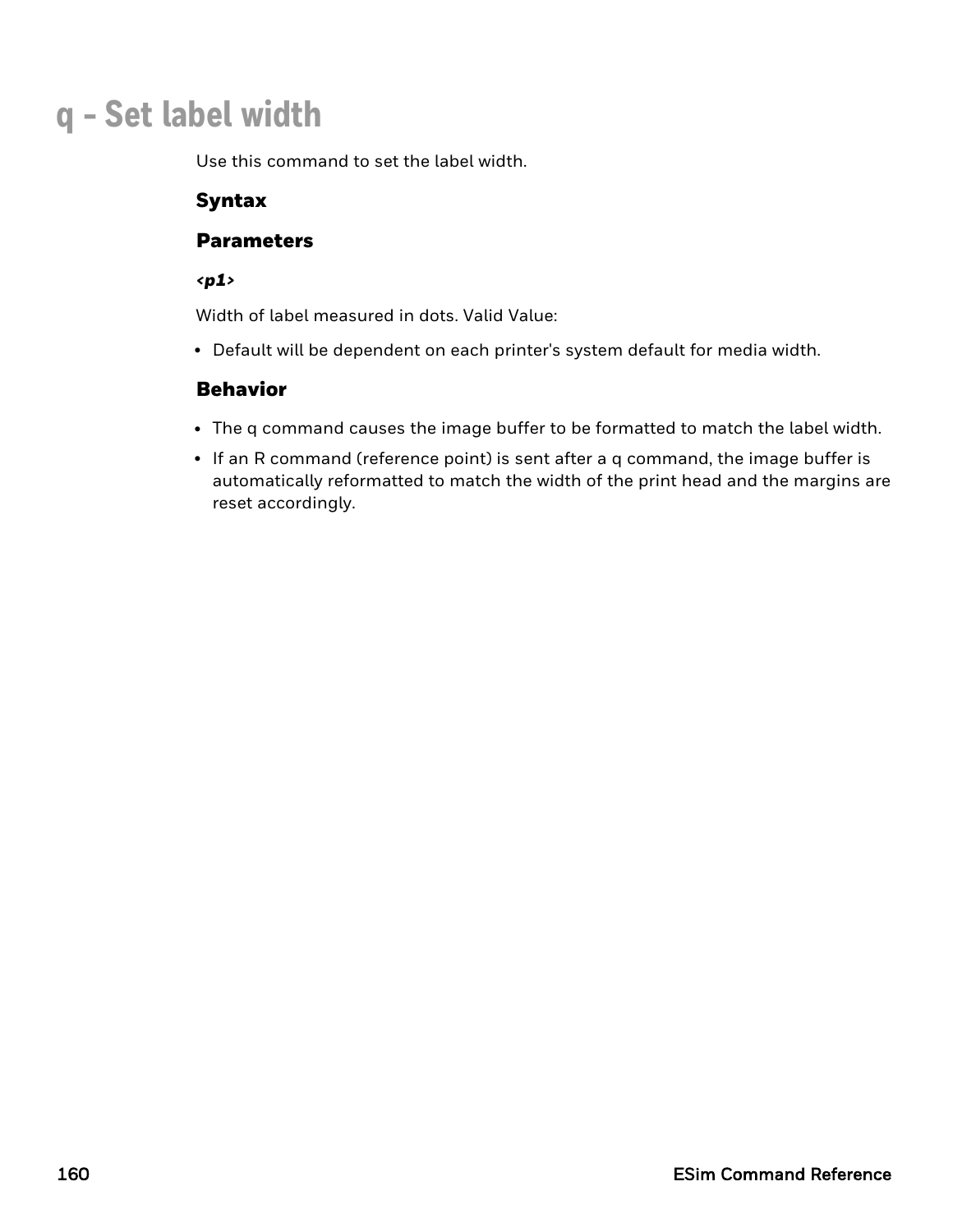# **TS - Set real time clock**

Use this command to set the time and date in the printer's real-time clock, RTC (only if the printer is fitted with this option).

# Syntax

TS<p1>,<p2>,<p3>,<p4>,<p5>,<p6>

## **Parameters**

*<p1>*

Month. Valid Value:

 $\cdot$  Range: 01-12

#### *<p2>*

Day. Valid Value:

 $\cdot$  Range: 01-31

### *<p3>*

Year. Valid Values:

- Range: 90-99 (for 1990-1999)
- Range: 00-89 (for 2000-2089)
- Note: Last two digits of Year.

#### *<p4>*

Hour. Valid Values:

- $\cdot$  Range: 00-23
- Note: Note: Shown in 24 hour format.

#### *<p5>*

Minutes. Valid Value:

• Range: 00-59

#### *<p6>*

Seconds. Valid Value:

• Range: 00-59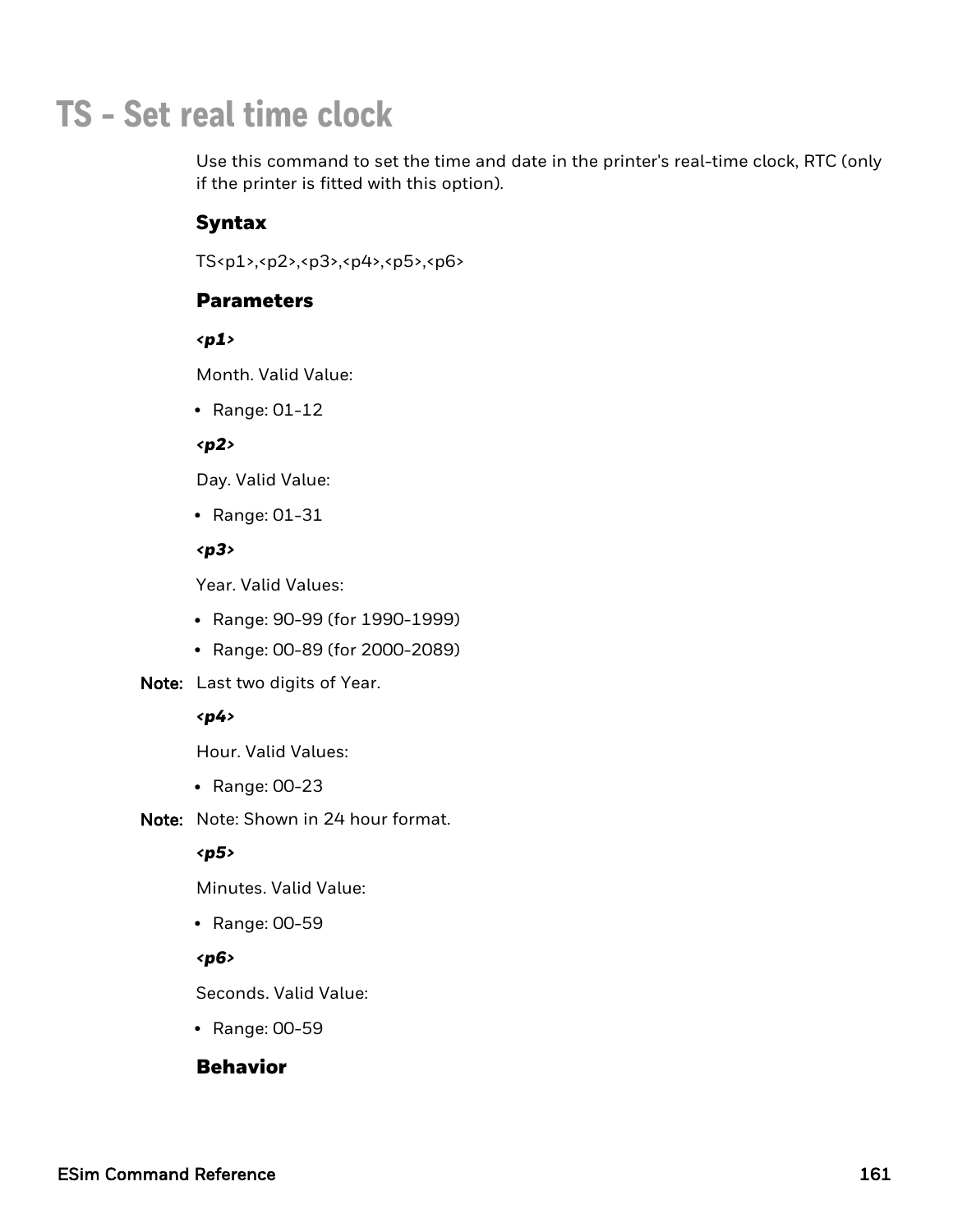• This command is useful only if the printer is fitted with a real-time clock circuit (RTC).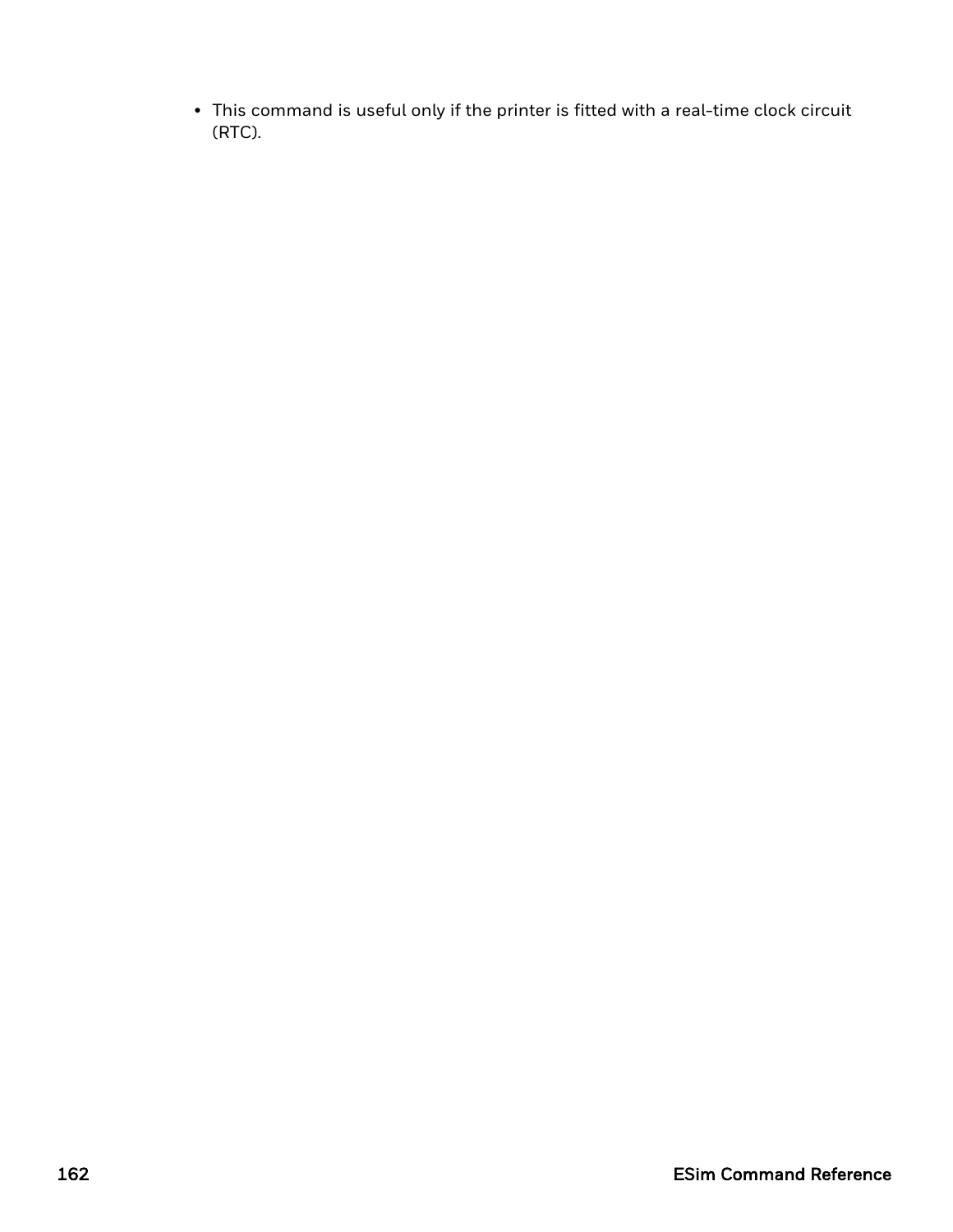# **R - Set reference point**

Use this command to move the reference point for the X and Y axis. All horizontal and vertical measurements in other commands use the setting for R as the origin for measurements.

## Syntax

 $R < p1$ >, $< p2$ >

## Parameters

*<p1>*

Horizontal (left) margin measured in dots. Valid Values:

- Default is 000.
- The value must be between 0 and the printer's maximum printhead width.

#### *<p2>*

Vertical (top) margin measured in dots. Valid Values:

- Default is 000.
- The value is have to be between 0 4000.

## Behavior

- The reference point command is used to establish top and left margins to prevent printing off the edge of the label.
- For narrow labels, the R command could be substituted by q and r commands, which have the benefit of making better use of a limited image buffer. Any R command after a q command resets the width to the maximum print width, as a qnnn command, where 'nnn' is the value of the maximum label width supported by the printer. The values for the latest R command (or r, whichever was last executed) are printed on the test label.

The print direction commands ZB, and ZT affect the location of the reference point, as illustrated below.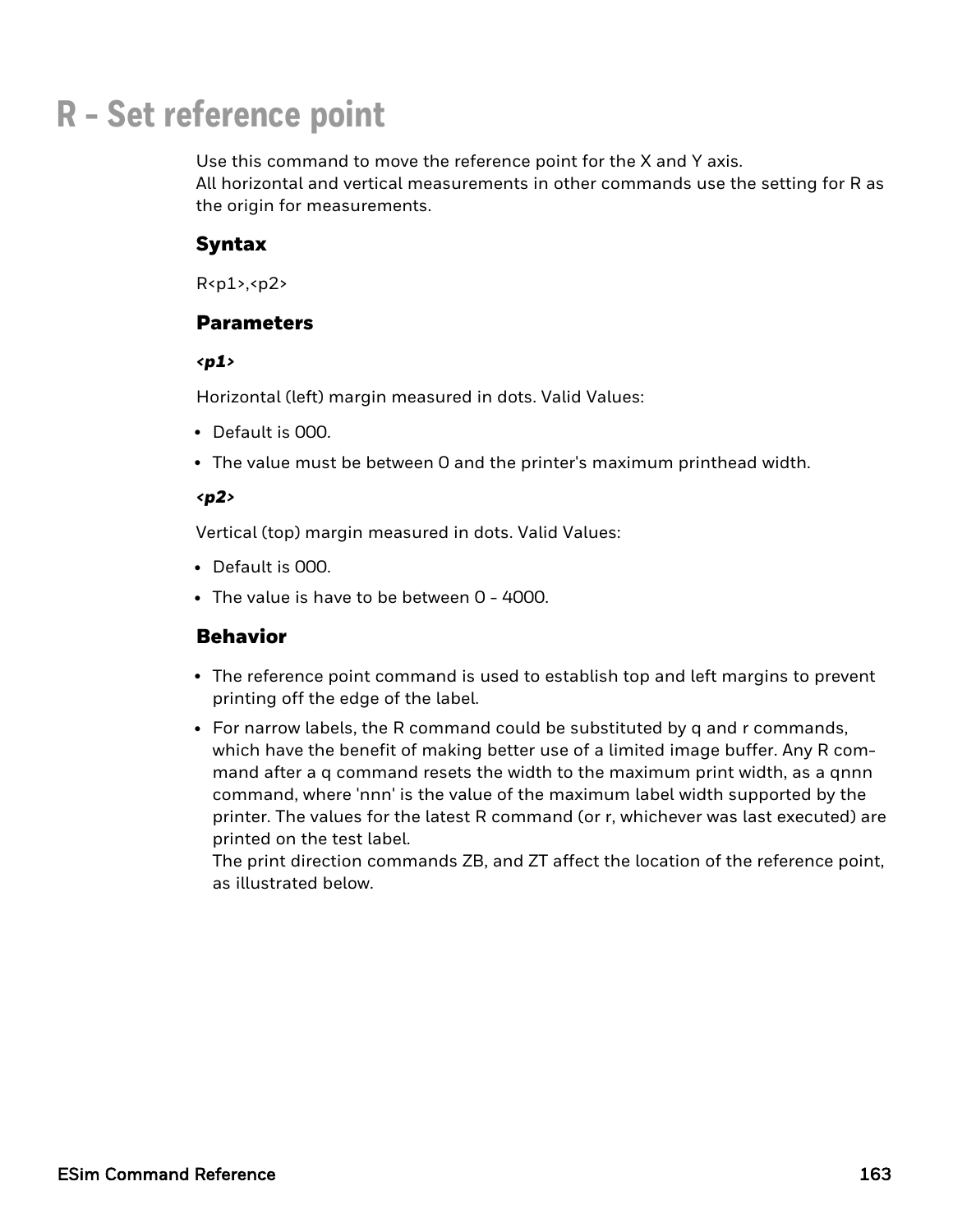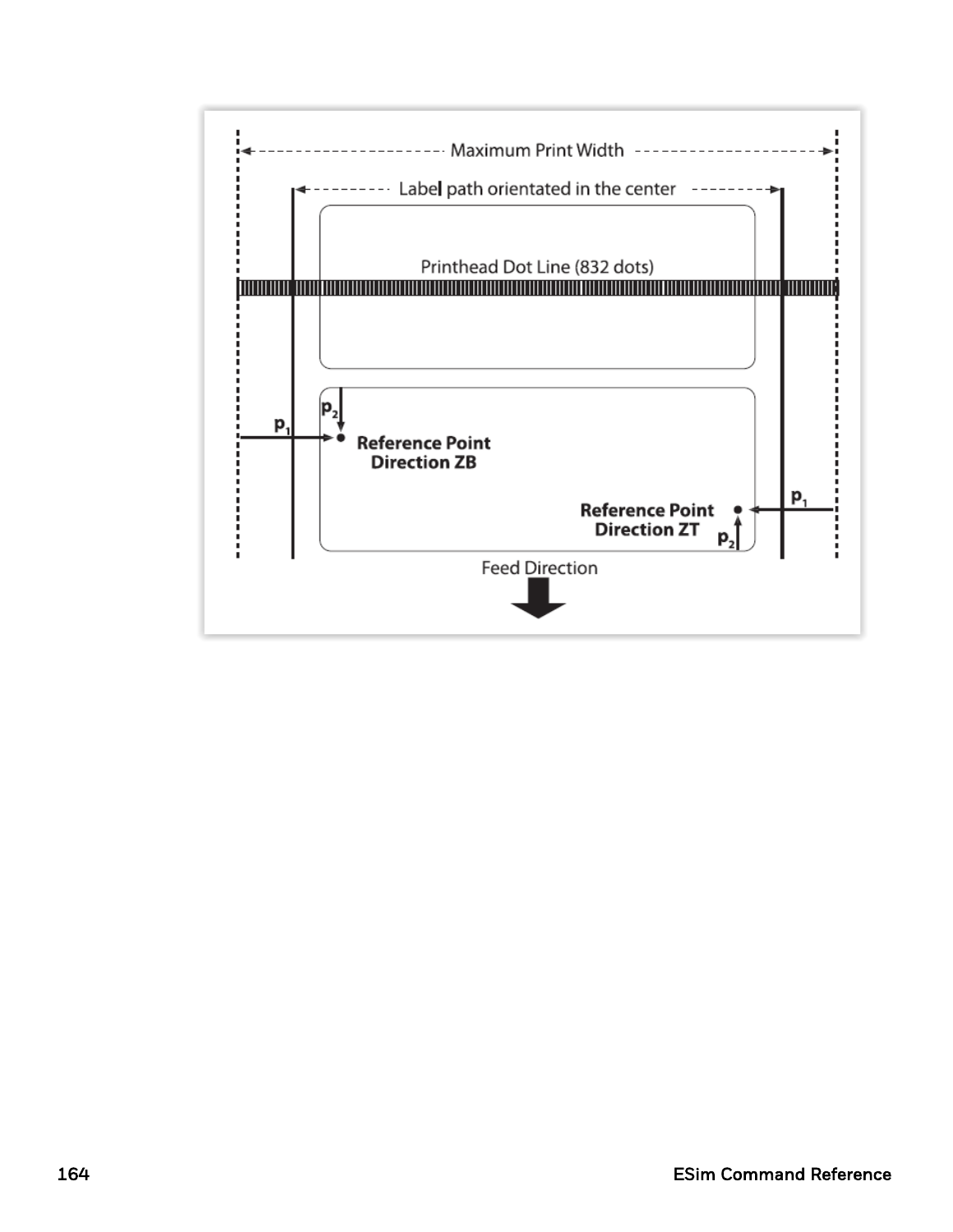# **r - Set relative reference point**

Use this command to move the reference point for the x-axis and y-axis relative to the label width set by a previous q command.

# Syntax

r<p1>,<p2>

## Parameters

*<p1>*

Horizontal (left) margin measured in dots. Valid Value: Default is 000.

#### *<p2>*

Vertical (top) margin measured in dots. Valid Value: Default is 000.

## Behavior

• The relative reference point command is used to establish the top and left margins relative to the label width. For narrow labels, the r command can be used after a q command, which has the benefit of making better use of a limited image buffer. The values for the latest r command (or R, whichever was last executed) are printed on the test label.

The print direction commands ZB and ZT affect the location of the relative reference point as illustrated.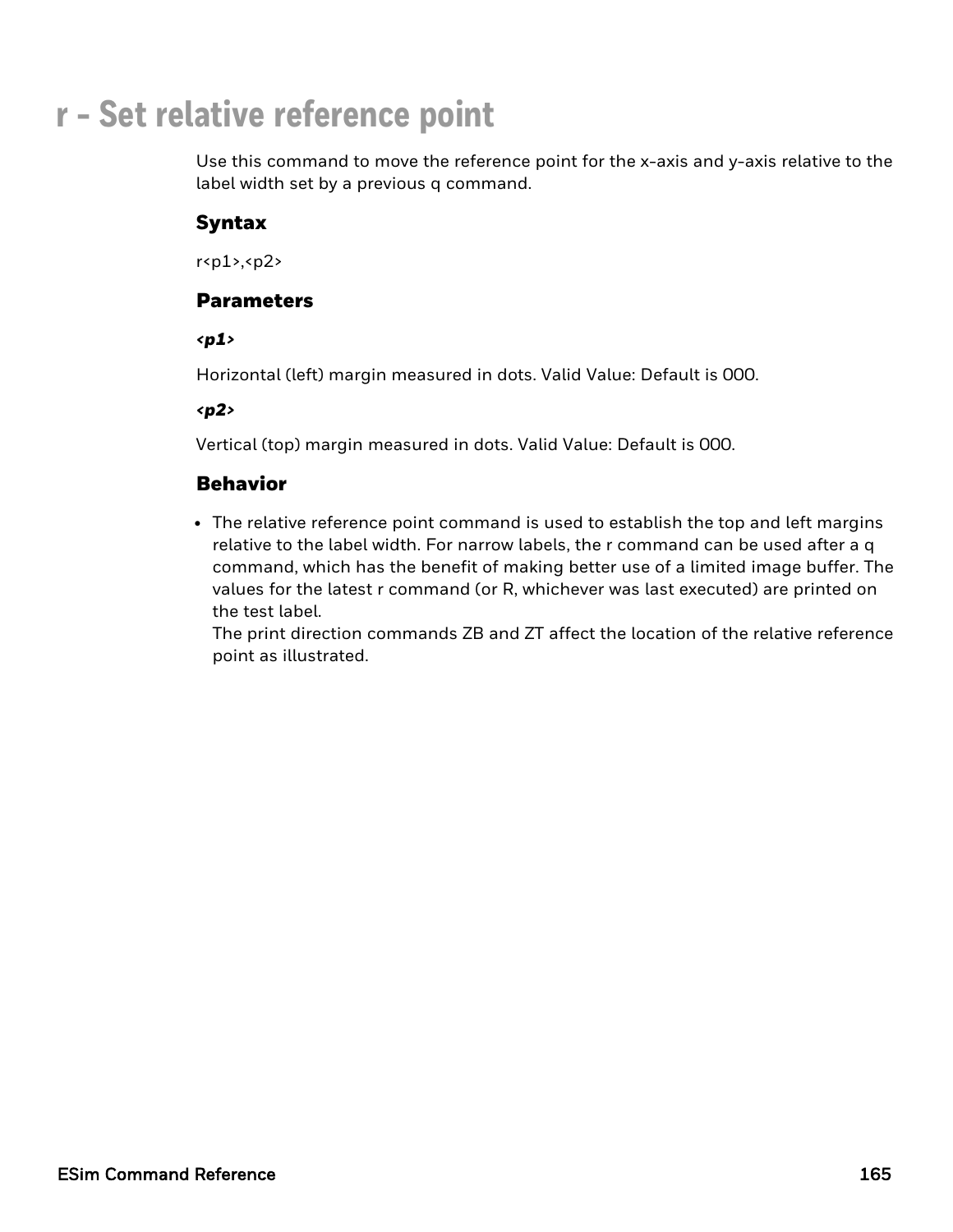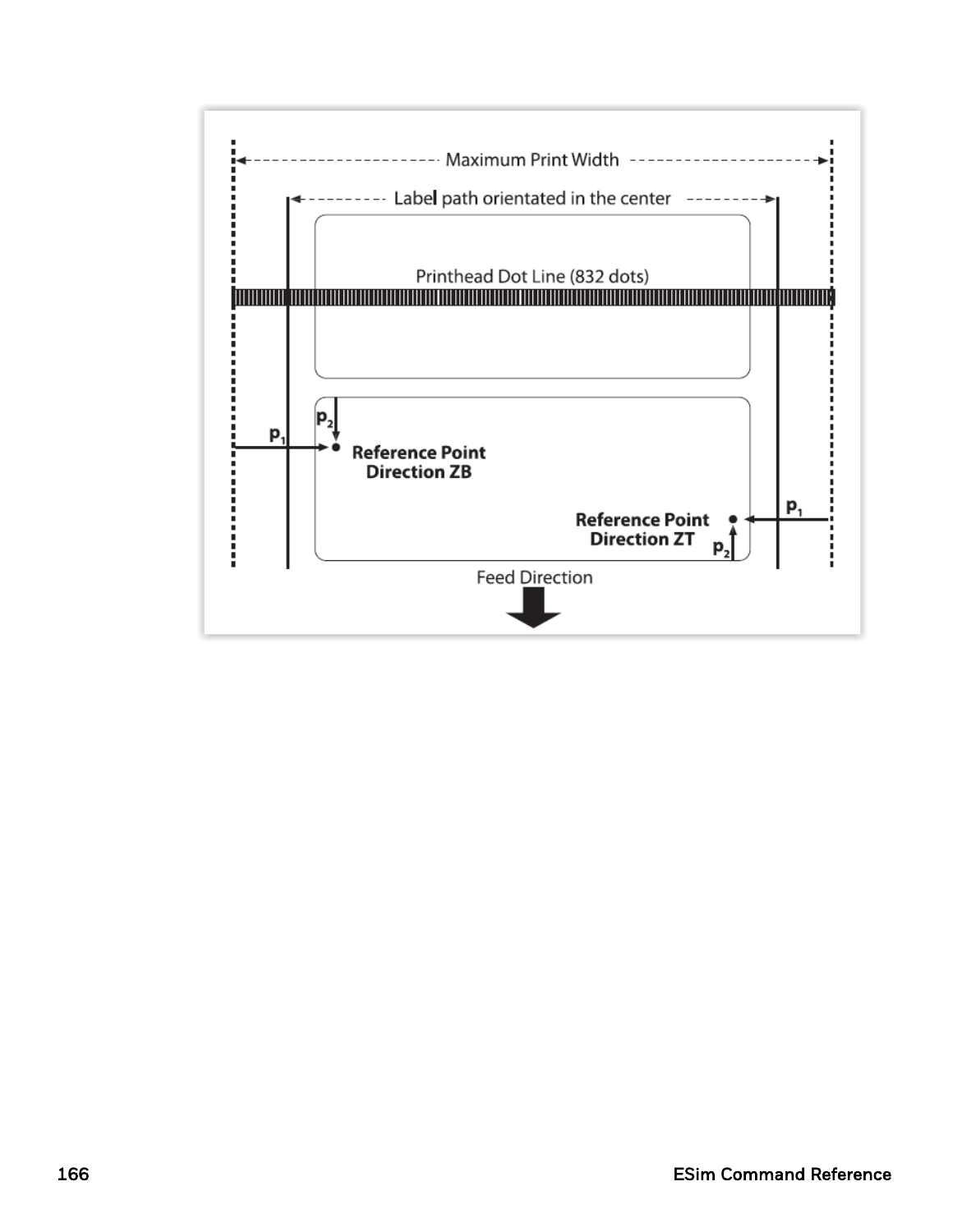# **SA - Setup adjust**

Use this command to control the activation and storage of setup commands and values.

# Syntax

 $SA < p1$ 

## Parameters

*<p1>*

Setup adjust value. Valid Values:

- $\bullet$  0 = All commands remain active and values are saved when changed. The printer uses stored setup values (default).
- $\cdot$  1 = All setup parameters are locked and commands are ignored. The printer uses only previously stored setup values.
- $\cdot$  2 = All setup commands within forms are ignored.

## Behavior

• The SA command affects the following setup commands: R, r, D, j, J, q, Q, S, Z, and SPC. The current SA value is stored in Flash memory and printed on the test label.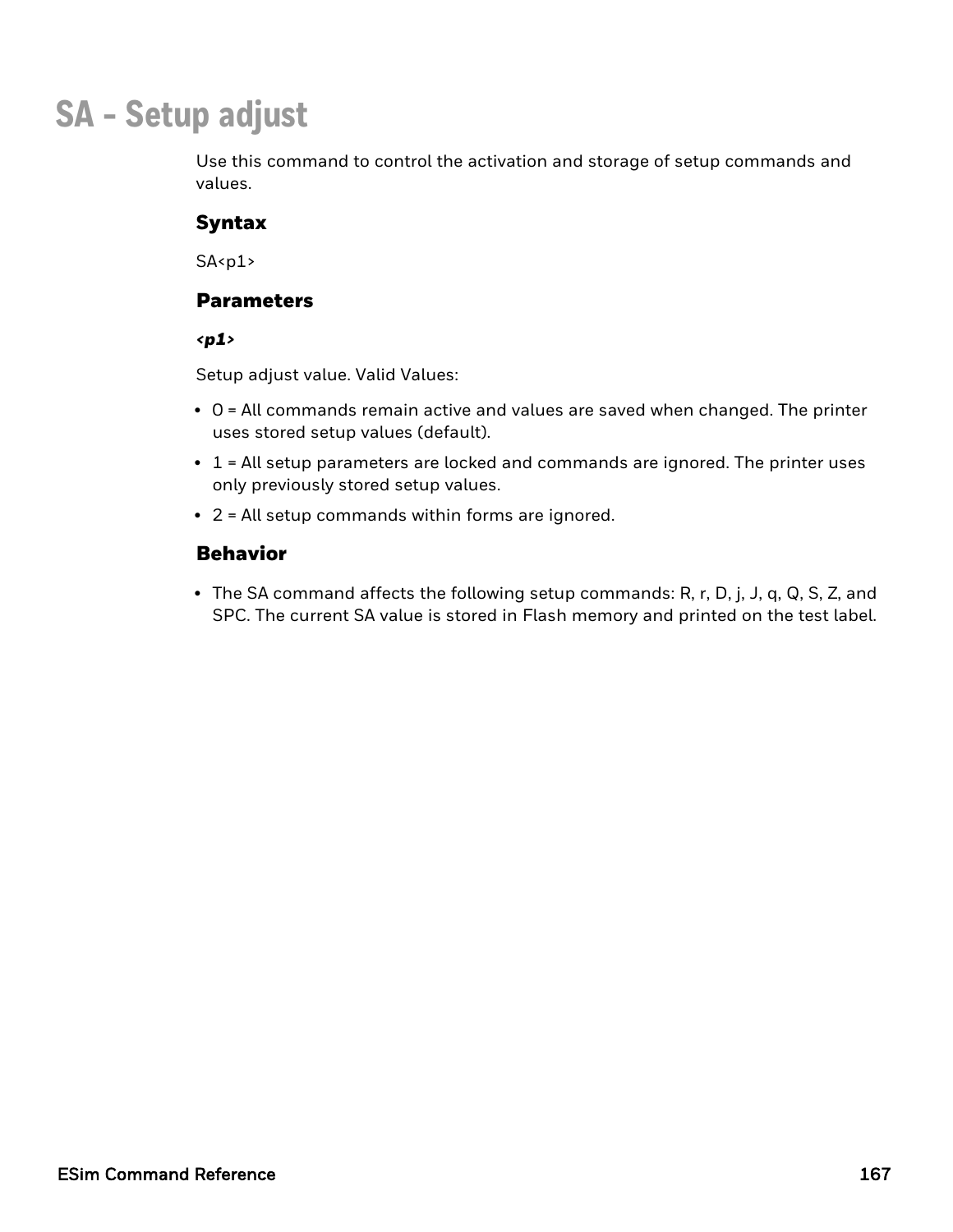# **SPC - Setup print copy**

Use this command is to change the function of the Feed button to print a copy of the label currently residing in the image buffer.

# Syntax

 $SPC < p1$ 

## Parameters

*<p1>*

Setup Print Copy value. Valid Values:

- O = Media feeds as usual when the Feed button is pressed (default).
- $\cdot$  1 = Print Copy is activated (see behavior).
- 2 Print Copy is activated. In this state, additional fields can be added to the existing image and printed by pressing the Feed button.

- The following commands sent after the last printout will disable Print Copy (when SPC1 is set): a, A, b, B, GW, GG, LE, LO, LS, LW, N, q, Q, r, R, X, and Information commands.
- The current SPC value is stored in Flash memory and printed on the test label.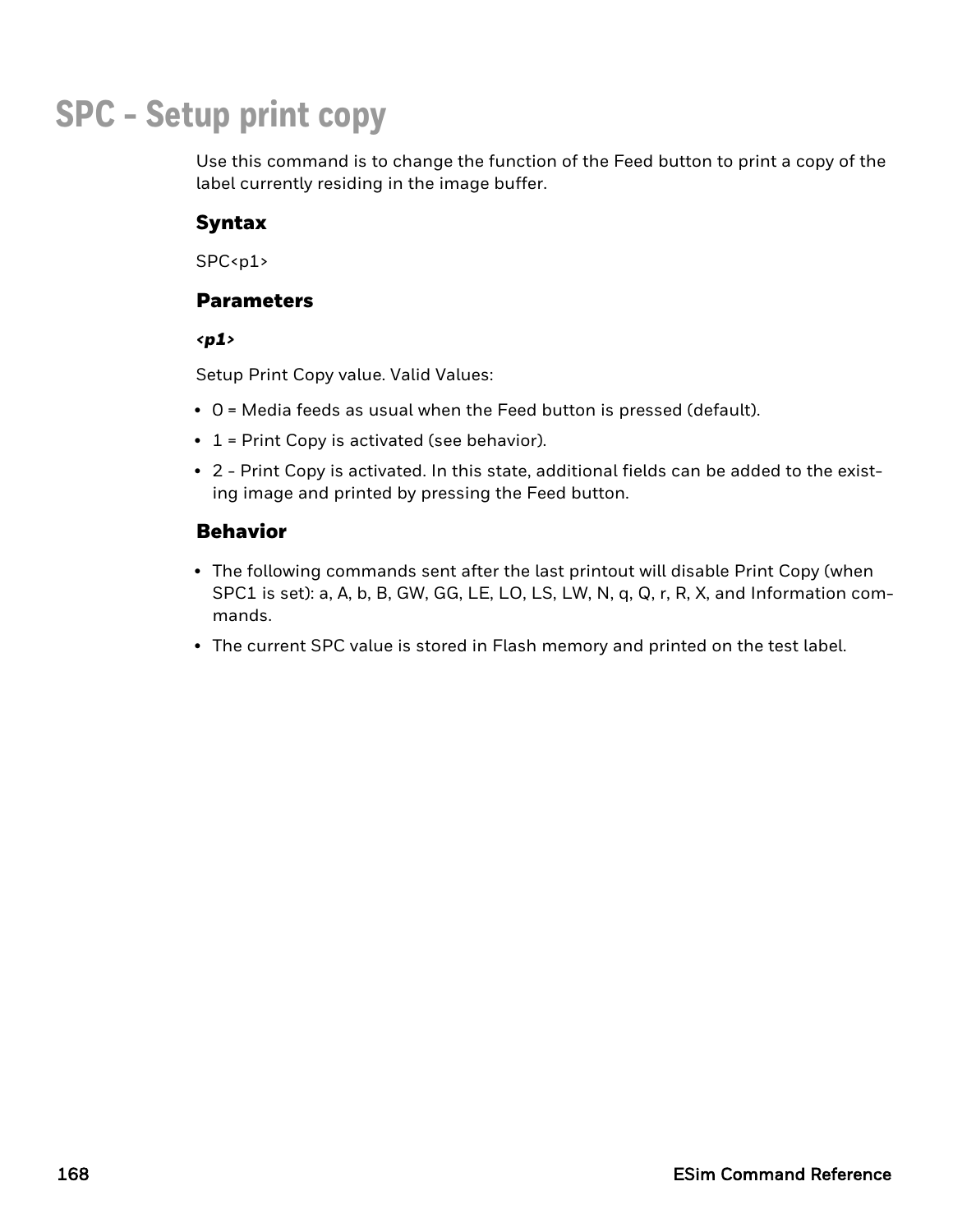# **UE - Soft fonts information inquiry**

Use this command to get information about the user downloaded fonts stored in the printer memory. Information will be sent back to host.

# Syntax

UE

## Parameters

There are no parameters for this command.

## Behavior

• Printer will send the number of external fonts stored followed by a list of each font's name, height and direction to the host.

# Example

UE↵ 004 i,33dots,dir:2 k,34dots,dir:2 q,55dots,dir:0 s,39dots,dir:2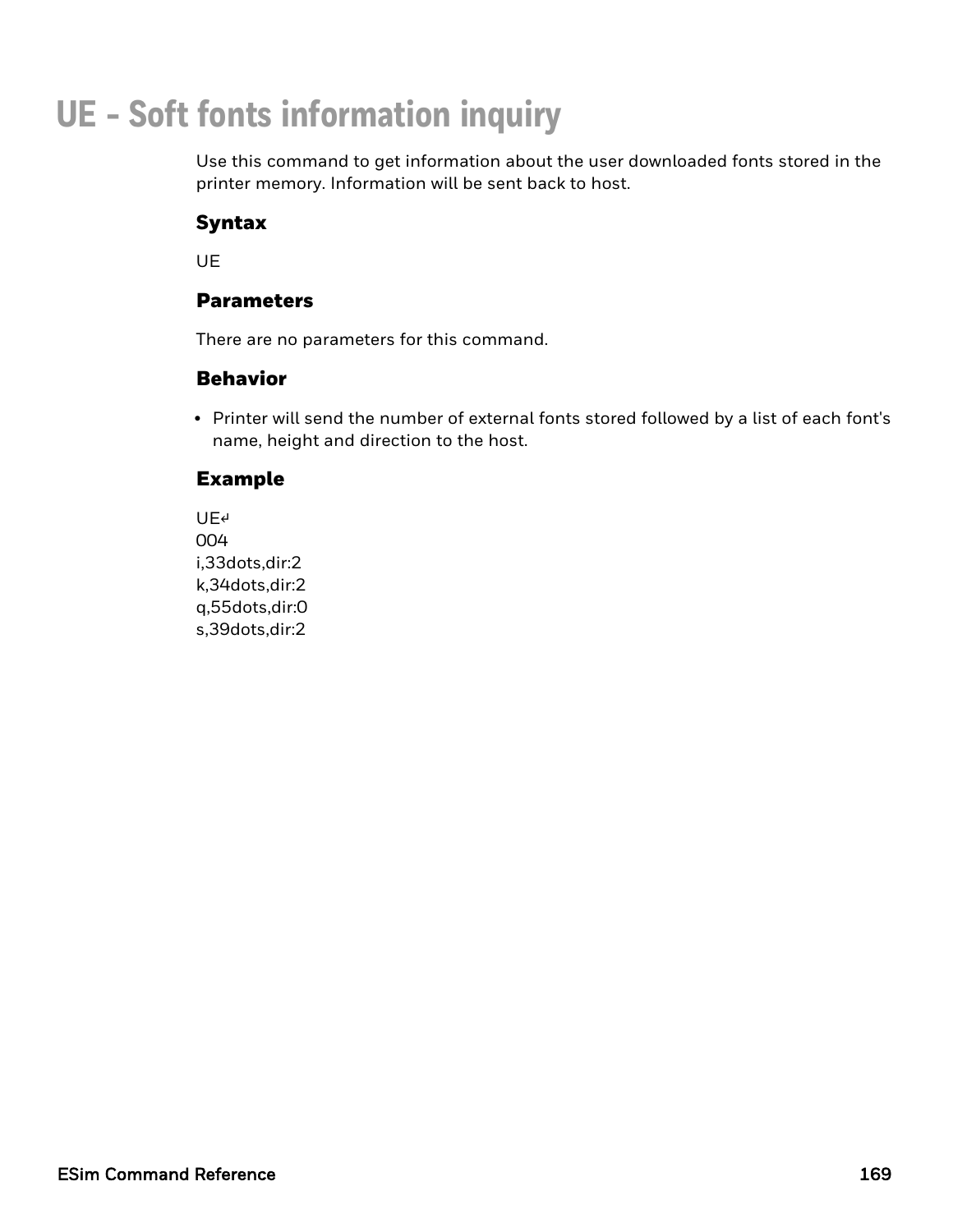# **S - Speed select**

Use this command to select the print speed. The speeds supported, and the default speed, will be dependent on the printer itself.

# Syntax

 $S<sub>p1</sub>$ 

## Parameters

 $<sub>p1</sub>$ </sub>

Print speed. Valid Values:

- Default: Printer system dependent, please refer to printer system manual for information.
- Range:
	- 0 2 = 50 mm/sec (2 in/sec)
	- 3 = 75mm/sec (3 in/sec)
	- 4 = 100 mm/sec (4 in/sec)
	- 5 = 125 mm/sec (5 in/sec)
	- 6 = 150 mm/sec (6 in/sec)
	- 7 = 175 mm/sec (7 in/sec)
	- 8 = 200 mm/sec (8 in/sec)
- Values larger than 9 can be calculated in increments of 25mm/sec, provided the system supports these speeds.

## Behavior

• Changing the print speed can affect the quality/darkness of the printout, this may have to be adjusted using a D command.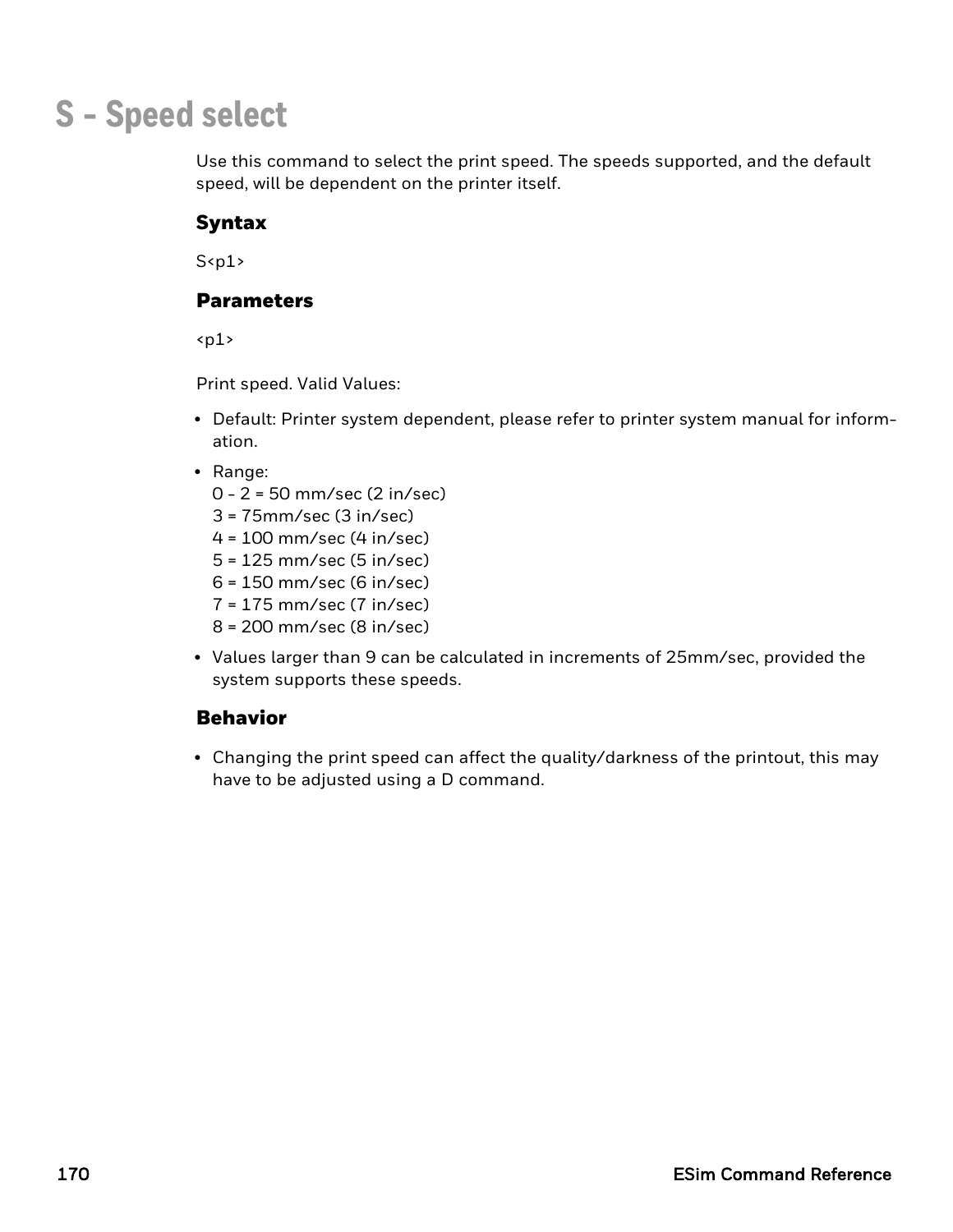# **GW - Store graphics in image buffer**

Use this command to store binary graphic file data directly into the printing image buffer memory, to be used for immediate printing.

# Syntax

GW<p1>,<p2>,<p3>,<p4>,<DATA>

GW<p1>,<p2>,<p3>,<p40>,<x0A>,<DATA>

## **Parameters**

### *<p1>*

Horizontal start position (X) in dots. Valid Value:

• A numeric value between 0 and the thermal printhead (TPH) width.

## *<p2>*

Vertical start position (Y) in dots. Valid Value:

• A numeric value between 0 and the specified media length.

### *<p3>*

Width of graphic in bytes. Valid Value:

• Width of graphic in bytes. Eight  $(8)$  dots = one  $(1)$  byte of data.

### *<p4>*

Number of lines of Graphic in dots (print rows). Valid Value:

• A positive numeric value larger than 0.

## *<DATA>*

Raw binary data without graphic file formatting. Valid Value:

• Data must be in bytes. Multiply the width in bytes (<p3>) by the number of print lines ( $\langle \varphi |4 \rangle$ ) for the total amount of graphic data. The printer automatically calculates the exact size of the data block based upon this formula.

- The graphic data sent directly to the image buffer will not be stored.
- The graphic data is lost when the image has finished printing, power is removed or the printer is reset. Commands that size (Q and q) or clear (N and M) the image buffer will also remove graphic image data.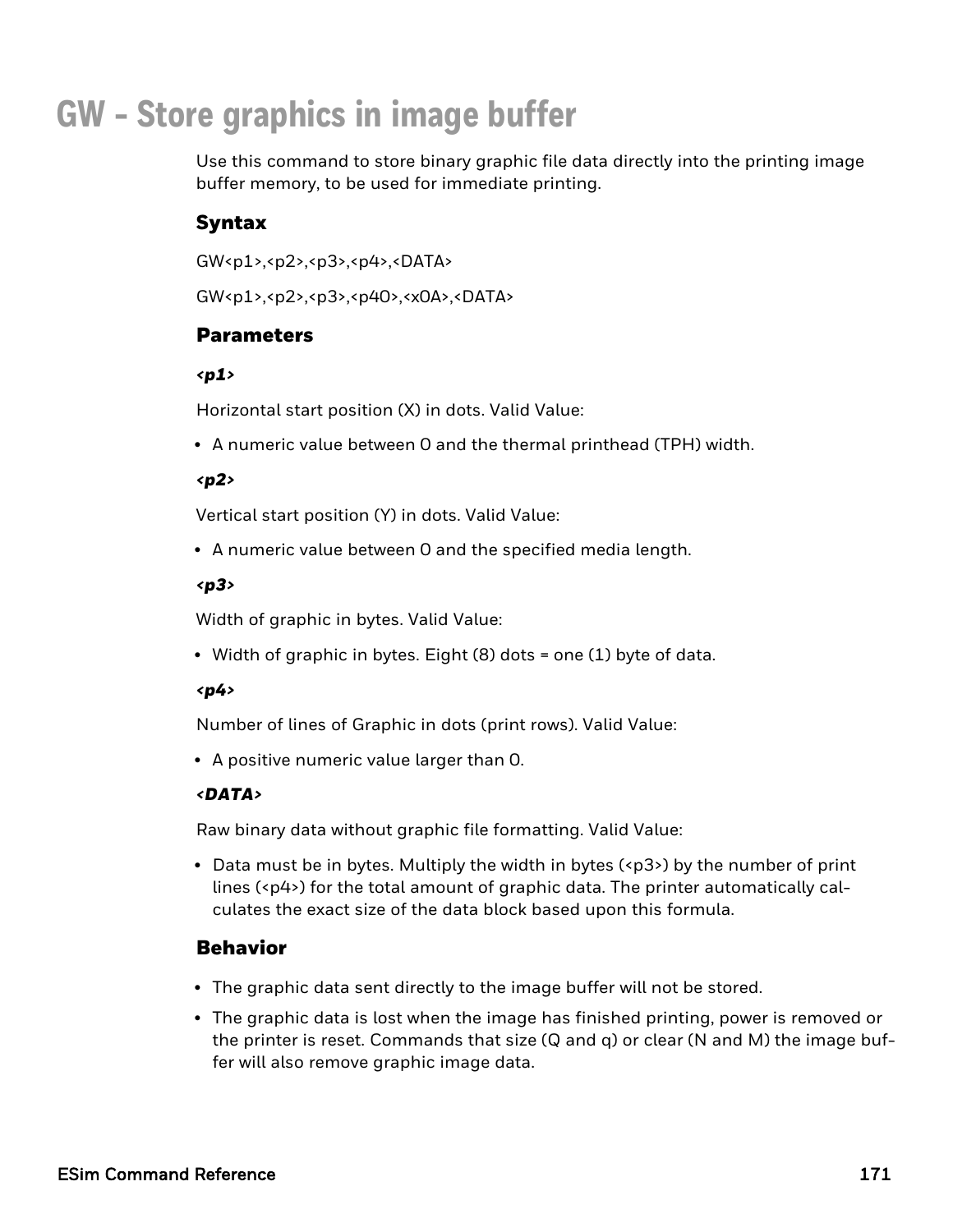- Use this command instead of GM for temporarily used graphics, for example images that change between each label. The graphics are downloaded directly to the volatile memory.
- The printer will calculate exactly how much data to expect based on <p3> and <p4>, and ignore any additional data.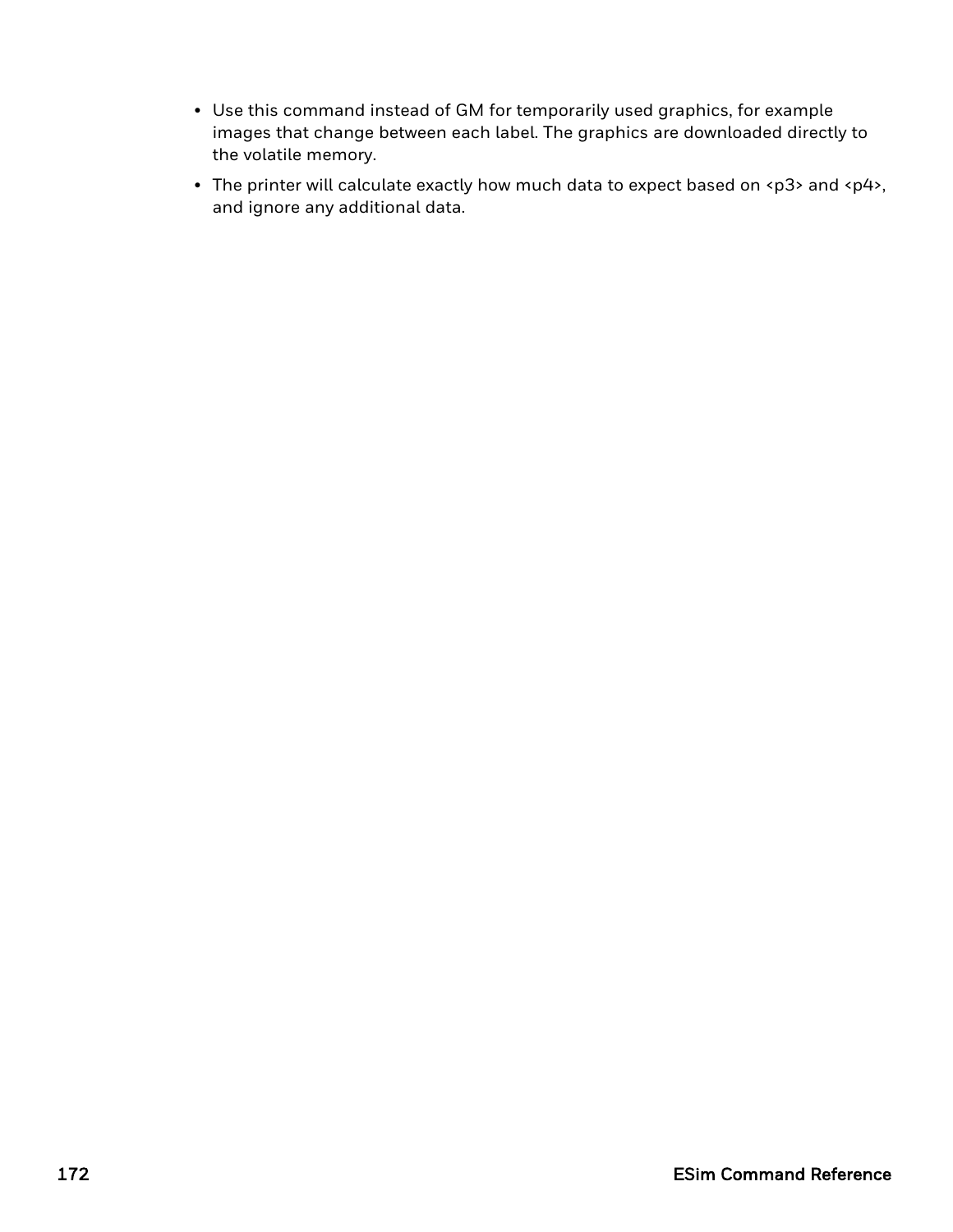# **GM - Store graphics in memory**

Use this command to store graphics files in non-volatile memory.

## Syntax

GM<"name">,<p1><CRLF>,<DATA>

## Parameters

#### *<"name">*

Graphic name to be stored under, and to be used when retrieving the stored graphic. Detail:

• Range: Alphanumeric characters up to 96 characters long.

### *<p1>*

File size in bytes. Detail:

• This is the size of the original graphics file.

## *<"data">*

Graphics data.

### Details:

- Graphic file data in 1-bit (black & white) binary data format file.
	- $\degree$  The graphic file (in its entirety) must be sent in binary form as the data itself.
	- $\circ$  A graphic will not store if there is insufficient memory

- Only single-bit depth BMP, GIF, PCX & PNG graphic file formats are supported.
- Graphic names stored are case sensitive and will be stored as entered; i.e. "LOGO1", "logo1" and "LoGo1" are three different graphics when stored into the printer or when retrieved by the user.
- Deleting a single graphic requires that the GK"name" command string be issued twice for each graphic file to be deleted.
- The binary data to be stored depends on the value of  $\langle p1\rangle$ , and any additional binary data after that will be discarded.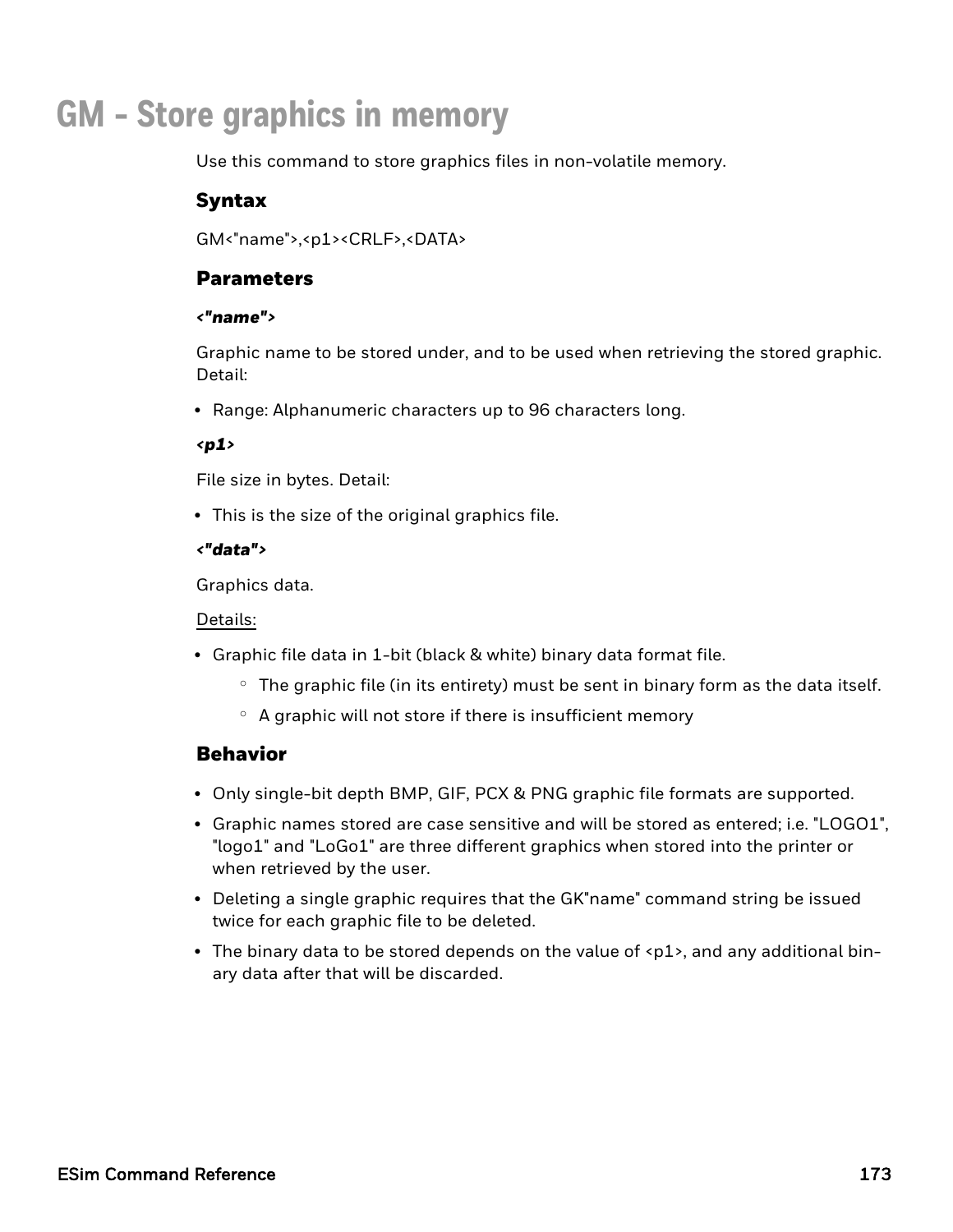# **ES - Store user-downloaded fonts ("soft fonts")**

This command is used to download and store user-downloaded fonts ("soft fonts") in memory.

## Syntax

ES"<name>"<p1>,<p2>,<p3>,<a<sub>1</sub>>,<br/><br/><br/>c\_1>,<"data<sub>1</sub>">...<an>,<br/><br/>cn>,<"datan">

## Parameters

#### *<name>*

single letter name of font. Valid Value: Range: a - z (lower case)

#### *<p1>*

Number of characters to be downloaded (in hexadecimal coding). Valid Value:

• Range: 00–FF hex (0–255 decimal) for 1 to 256 characters per user-downloaded fonts ("soft fonts") set.

### *<p2>*

Character rotation using hexadecimal coding. Valid Values:

- Range:
	- $00$  hex =  $0^\circ$  and 180 $^\circ$
	- 01 hex = 90° and 270° clockwise

02 hex = All four directions in  $0^{\circ}$  and  $180^{\circ}$  rotation pair and  $90^{\circ}$  and  $270^{\circ}$  degree rotation pair.

### *<p3>*

Font height. Valid Values:

- Range: 00–FF hex Measured in dots and expressed as a hexadecimal coding.
- Font height includes ascenders and descenders of characters and need to fit in the character cell of: 203 dpi printers: 256 dots (1.26 in. / 32.03 mm) 300 dpi printers: 256 dots (0.85 in. / 21.67 mm)

### *<a1-n>*

Download character map position in hexadecimal coding. Valid Value: Range: 00–FF hex

### *<b1-n>*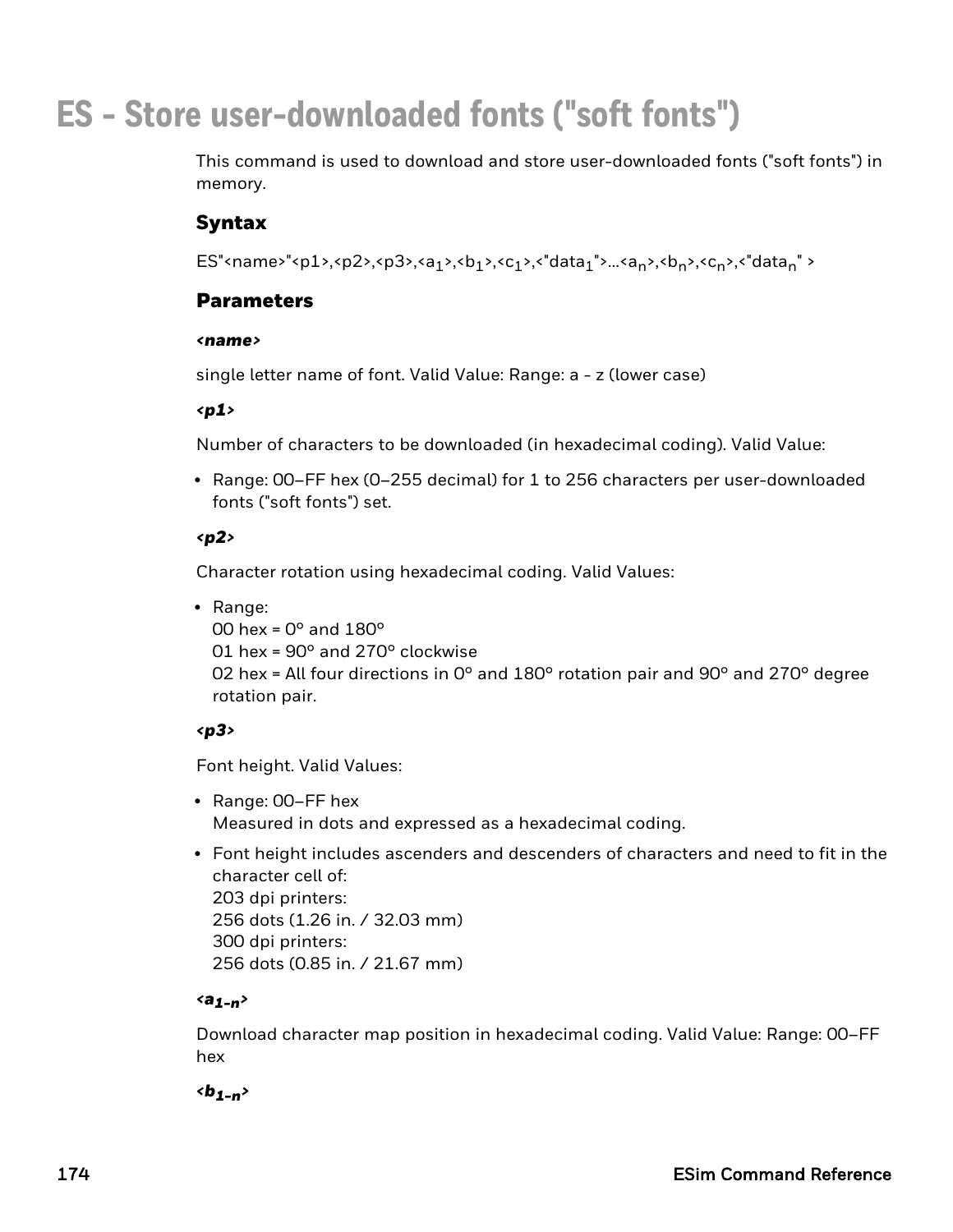Spacing to next print character in dots. Valid Value: Range: 00–FF hex Downloaded character's next printed character position in dots, i.e. Character tracking - the space between characters.

Must be greater than or equal to the character width, see parameter  $c_1$ . Dots in a decimal number converted to a hexadecimal number

#### *<c1-n>*

(1st) Downloaded characters width. Valid Value: Range: 00–FF hex Dots in a decimal number converted to a hexadecimal number

#### *<"DATA1-n">*

(1st) Character bitmap. Valid Values:

- $\langle p3\rangle \times c_1$  = bit map data (in bytes).
- Data is received in bytes on a line by line basis. The 0,0 cell map position is in the top left corner of the map as viewed in the 0 degree rotation.
- Repeat parameters a, b, c, and data for each character until all characters in the set have been downloaded.
- For fonts with the rotation parameter <p2> set to 02 hex (all directions), repeat the individual font character download for each 90° rotated character from the start of the character set until all rotated characters in the set have been downloaded.
- The number of individual character maps downloaded is double the characters in the font set  $(\text{p1-}).$

#### Behavior

• A maximum of 256 characters can be stored per font.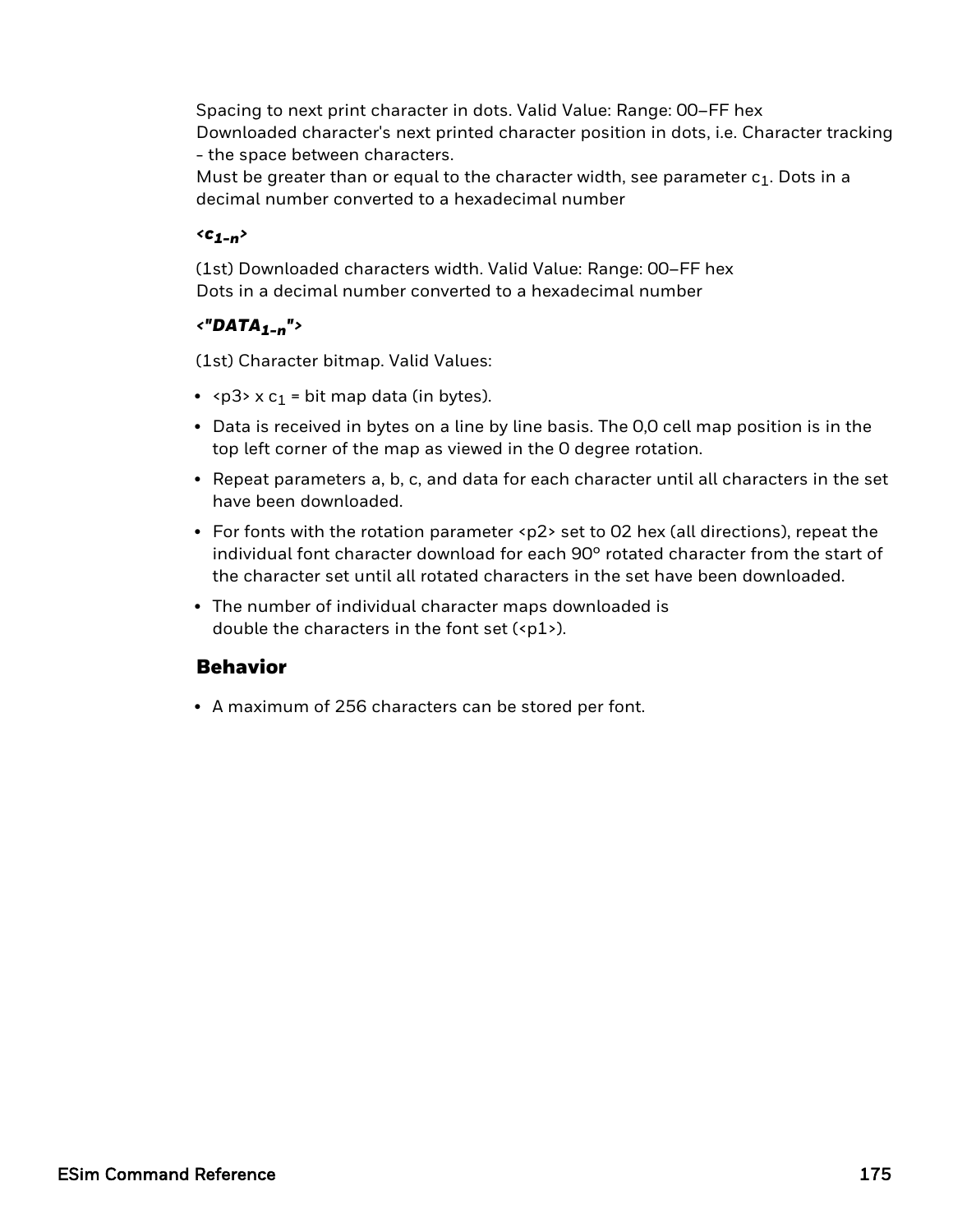### **eR - User-defined error/status character control**

This command allows the advanced programmer to specify the printer's error/status report character for error reporting via the RS-232 serial and other communication interfaces.

#### Syntax

eR<p1>,<p2>[,p3]

#### **Parameters**

*<p1>*

Single character. Valid Values:

- Default: '0' (in ASCII)
- Range: 0-255 decimal (00-FF hexadecimal)

#### *<p2>*

Mode of User Defined Error/Status Character reply. Valid Values:

- Default: 0
- Range:  $0, 1, 2, 6$
- $\cdot$  <p2> = 0
- Where error number is NN:
- XOFF (19 dec. / 13 hex.) Output upon error : <NAK>NN<XOFF>
- XON (17 dec. / 11 hex.) Output upon error recovery: <XON>
- $2> = 1$
- Reply only with character, defined by  $\langle p1 \rangle$ :
- Report the defined error character followed by a carriage return and line feed.
- Output at error action: <p1><CRLF>
- Output at error recovery: [p3]<CRLF>
- $\cdot$  <p2> = 2
- Reply with character  $\langle p1 \rangle$  and error number NN:
- Reports the defined error character, error code, and followed by a carriage return and line feed
- Output at error action: <p1>NN<CRLF>
- Output at error recovery: [p3]00<CRLF>
- $\langle p2 \rangle$  = 6 Mode of  $\langle XOFF \rangle$  and  $\langle XON \rangle$  replacement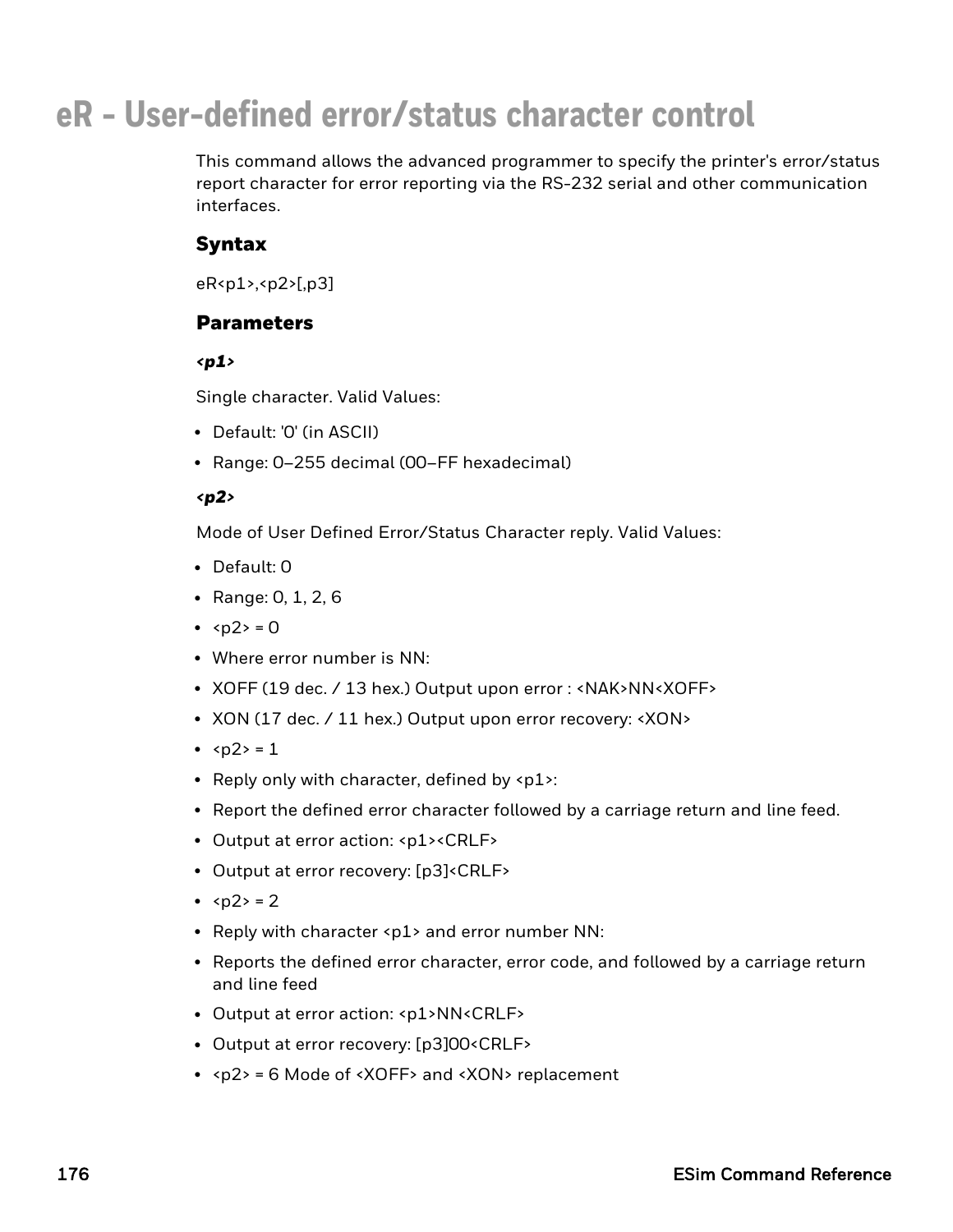• Like default mode (0), but with all <XOFF> replaced by <p1> and all <XON> replaced by optional [p3]: Output at error action: <NAK>NN<p1> Output at error recovery: [p3]NN

#### *[p3]*

Optional recovery action single character. Valid Value:

• The normal recovery character <XON> is replaced by [p3].Value of [p3] is one single character, except hex 00. If no [p3] is available, <p1> is used instead as a recovery action character.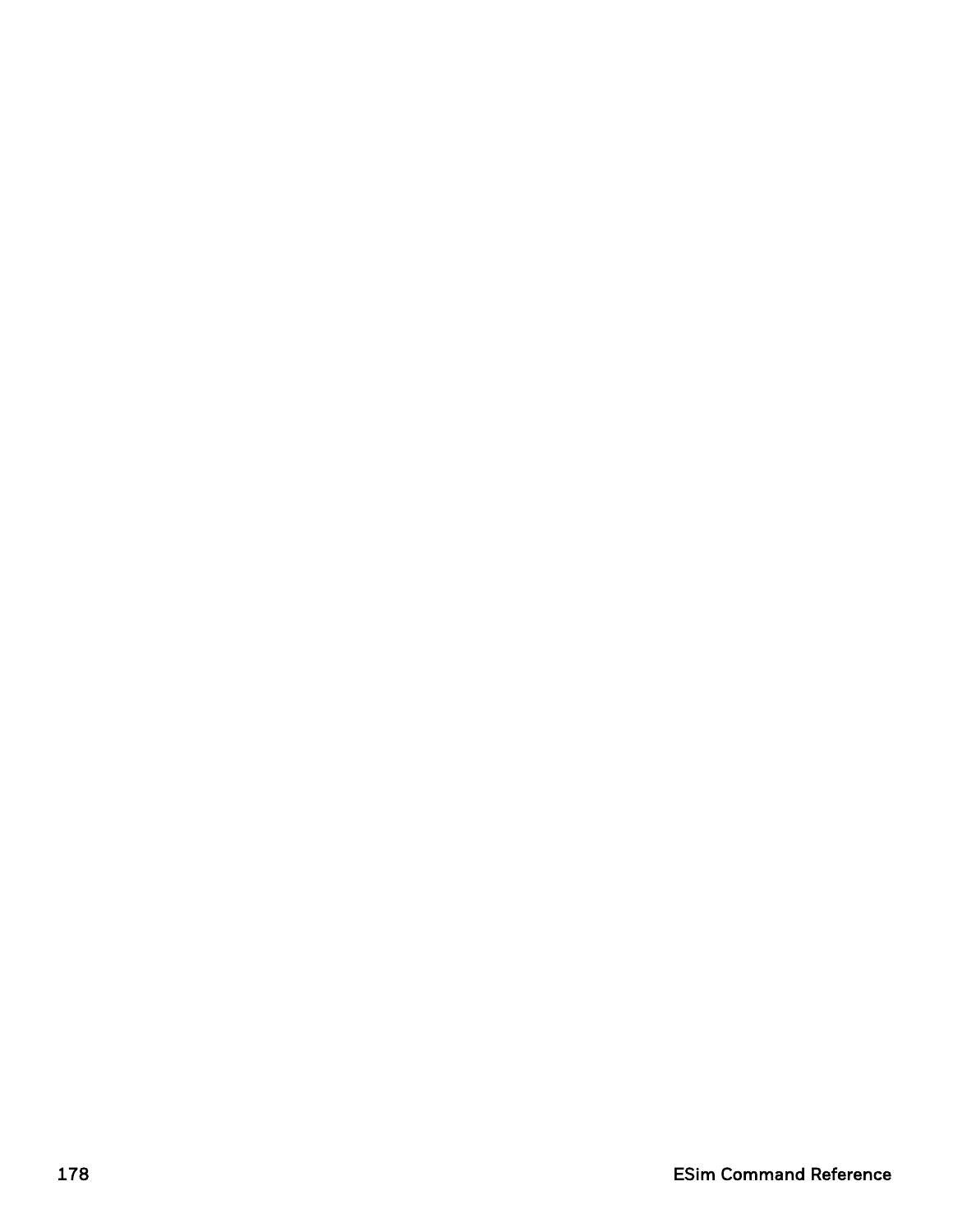

# **CONFIGURATION**

ESim configuration files (ESIM.CFG) from earlier versions are automatically migrated to the printer's configuration system on upgrading to v12 or higher firmware. After migration, the ESCIM.CFG file will be renamed to ESIM.OLD and will remain in the /home/user folder of the printer. This file may be removed, if desired, using an FTP utility.

The ESim printer settings can be found in the printer menu system as follows:

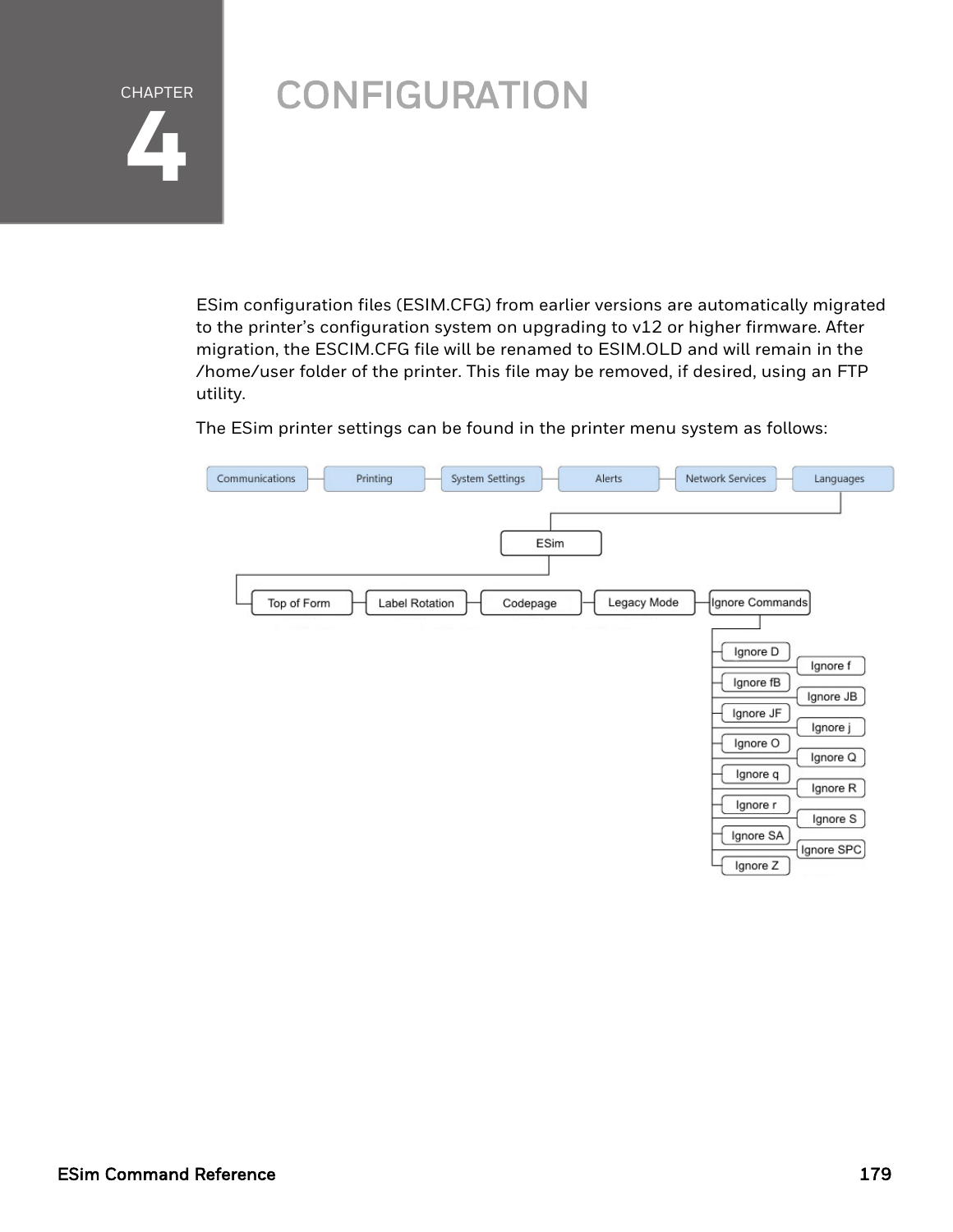# **Codepage**

ESim may use code pages to render text for specific regional needs. Here is a list of supported code pages. Choose the code page desired from the ESim menu under Languages.

| Description | The printer codepage for printing       |
|-------------|-----------------------------------------|
| Value       | 8 Bit Data: 0 - 13, A - K               |
|             | 0 - DOS 437                             |
|             | 1 - DOS 850                             |
|             | 2 - DOS 852                             |
|             | 3 - DOS 860                             |
|             | 4 - DOS 863                             |
|             | 5 - DOS 865                             |
|             | 6 - DOS 857                             |
|             | 7 - DOS 861                             |
|             | 8 - DOS 862                             |
|             | 9 - DOS 855                             |
|             | 10 - DOS 866                            |
|             | 11 - DOS 737                            |
|             | 12 - DOS 851                            |
|             | 13 - DOS 869                            |
|             | A - Windows 1252                        |
|             | B - Windows 1250                        |
|             | C - Windows 1251                        |
|             | D - Windows 1253                        |
|             | E - Windows 1254                        |
|             | F - Windows 1255                        |
|             | G - Code Page 950 (Simplified Chinese)  |
|             | H - Code Page 950 (Traditional Chinese) |
|             | I - Code Page 949 (Korean)              |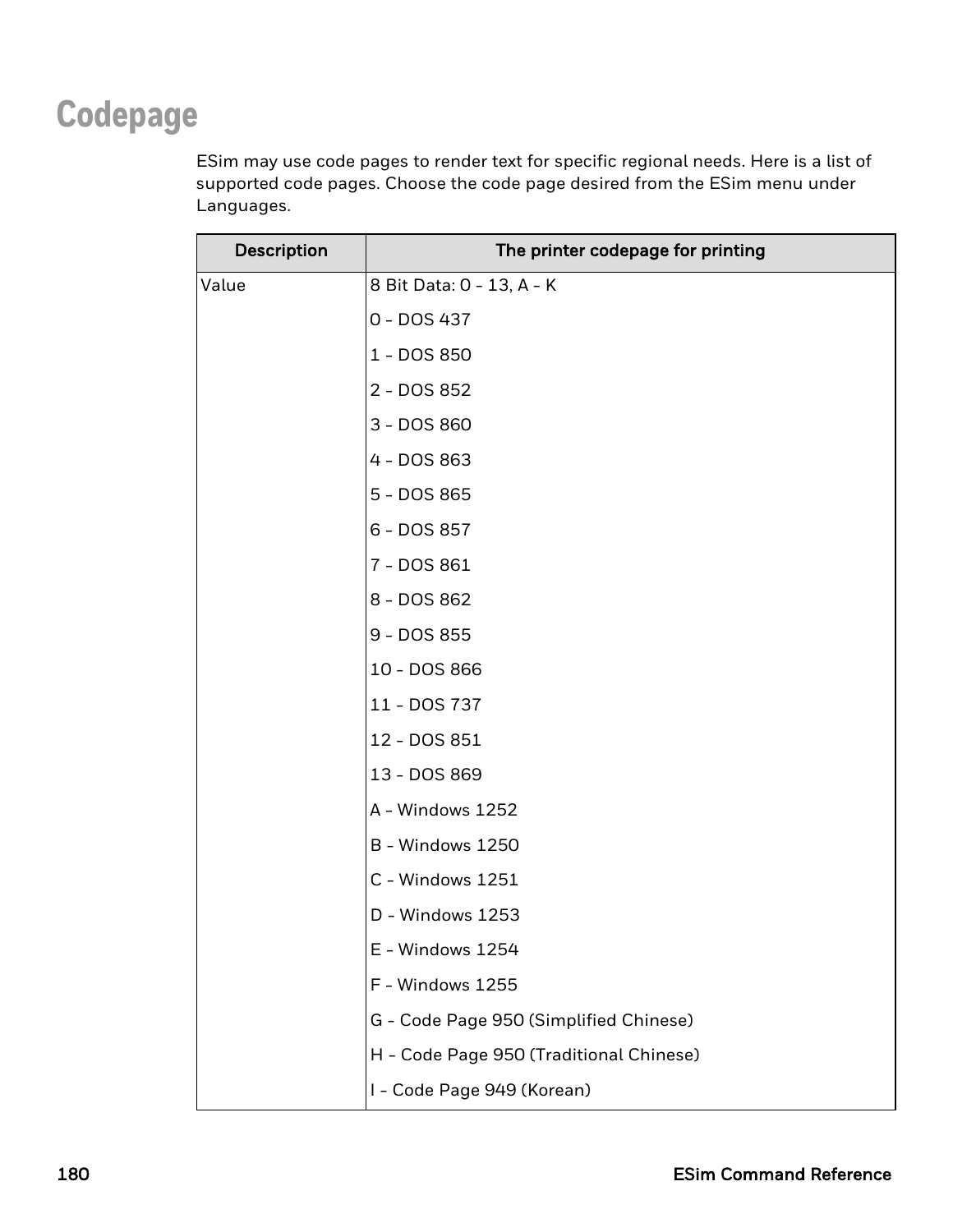| Description | The printer codepage for printing |
|-------------|-----------------------------------|
|             | J - Code page 932 (Japanese)      |
|             | K - UTF-8 (Thai)                  |
|             | 7 Bit Data: 0 - 8                 |
|             | $0 - USA$                         |
|             | 1 - British                       |
|             | 2 - German                        |
|             | 3 - French                        |
|             | 4 - Danish                        |
|             | 5 - Italian                       |
|             | 6 - Spanish                       |
|             | 7 - Swedish                       |
|             | 8 - Swiss                         |
| Default     | 0 - DOS 437                       |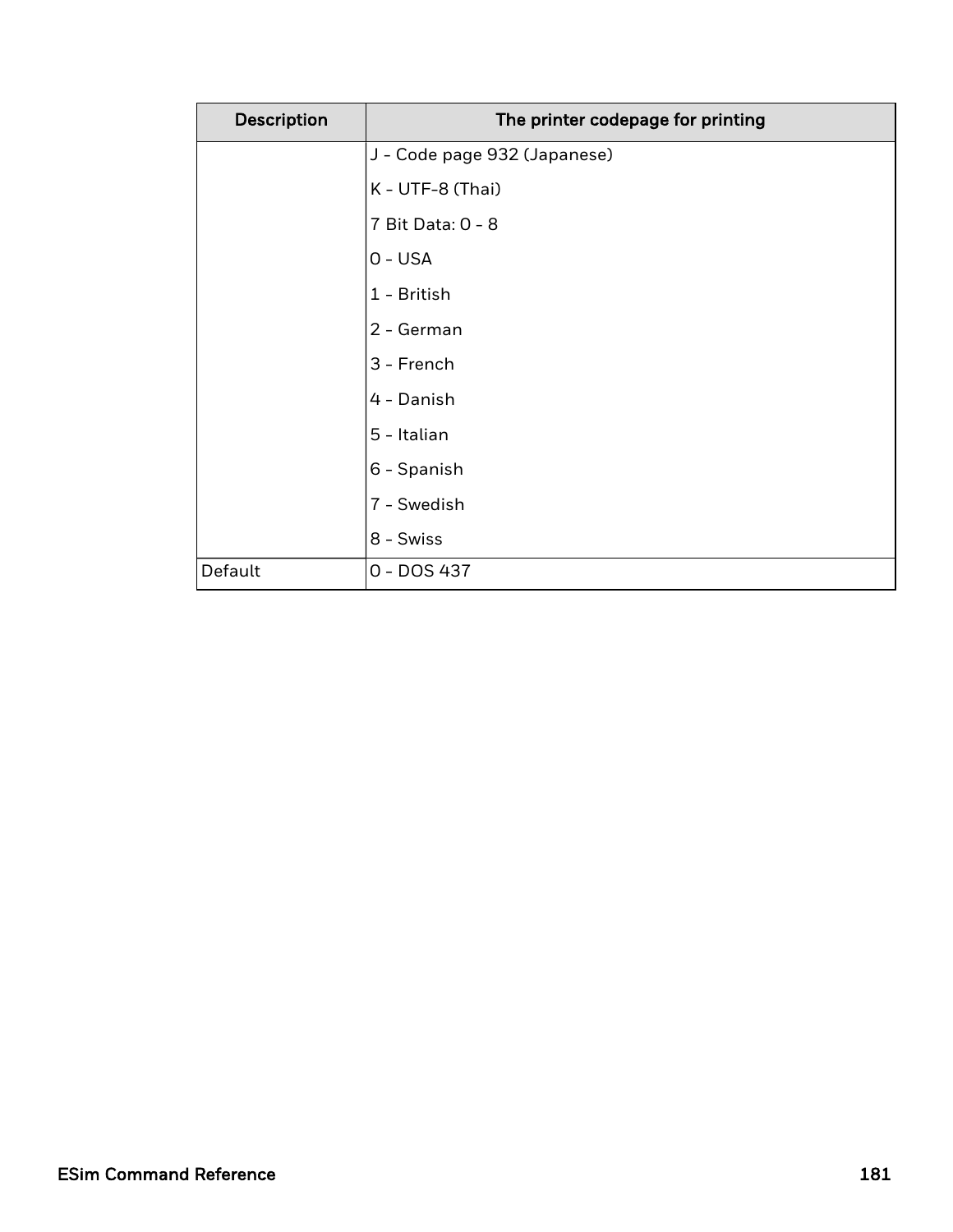# **Label Rotation**

| Description | Sets orientation of label as it exits the printer. 'On' prints a label<br>which appears right-reading as viewed from the front of the<br>printer. 'Off' prints a label which is rotated 180° so it appears<br>upside-down as viewed from the front of the printer.<br>This is equivalent to the ZB/ZT command. |
|-------------|----------------------------------------------------------------------------------------------------------------------------------------------------------------------------------------------------------------------------------------------------------------------------------------------------------------|
| Value       | On.                                                                                                                                                                                                                                                                                                            |
|             | <b>Off</b>                                                                                                                                                                                                                                                                                                     |
| Default     | Off                                                                                                                                                                                                                                                                                                            |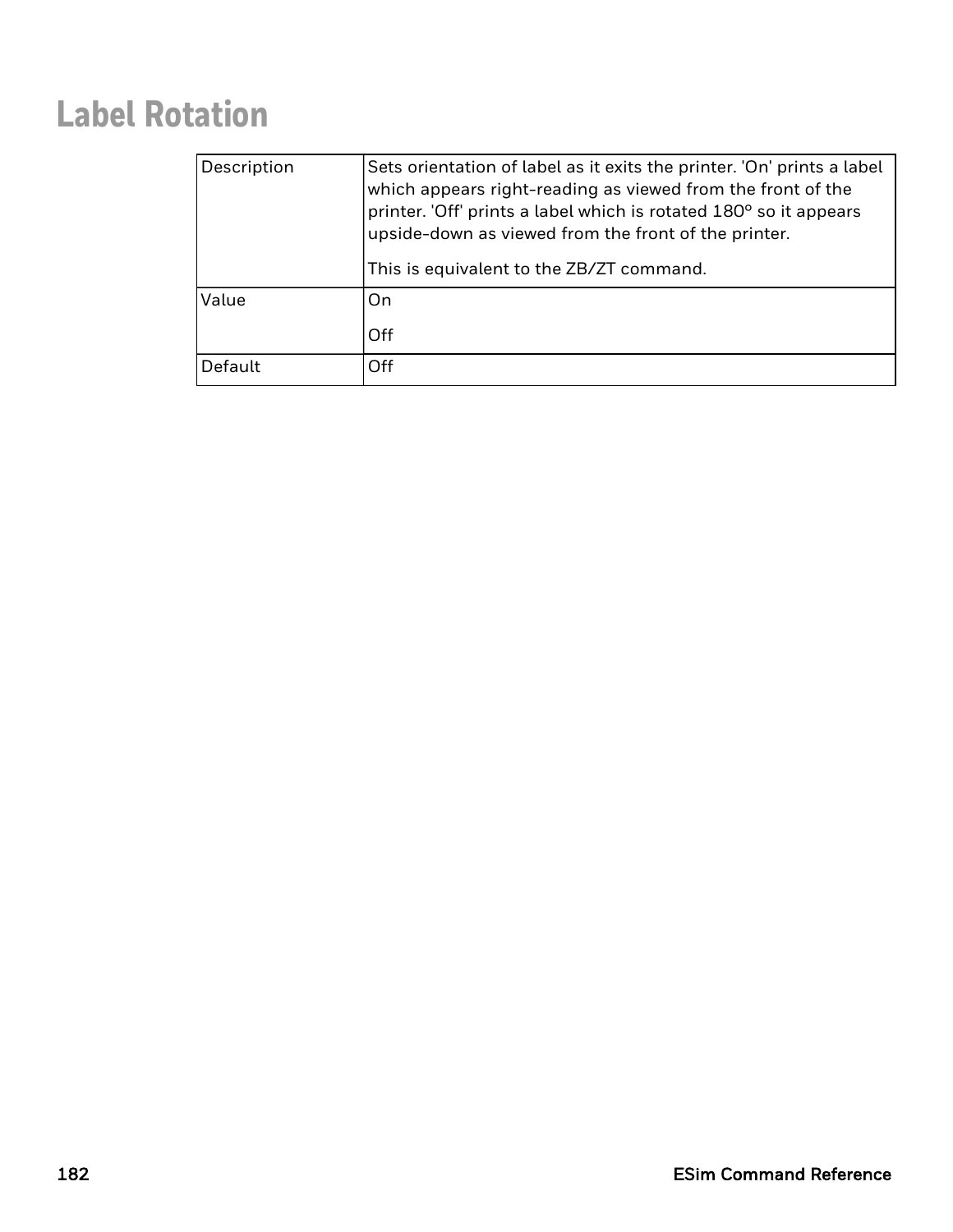### **Legacy Mode**

| Description | Enables or disables ESim legacy mode. |
|-------------|---------------------------------------|
|             | Default = Disable                     |
| Value       | Enable                                |
|             | Disable                               |
| Default     | <b>Disable</b>                        |

#### Commands Supporting Legacy Mode:

- $\bullet$  A [\(Print](#page-145-0) text)
- C (Cut [immediate\)](#page-102-0)
- oR Character [Substitution](#page-85-0)
- [Code](#page-32-0) 128 1D bar code
- [PDF417](#page-67-0) 2D bar code
- <sup>l</sup> QR [code](#page-71-0) 2D bar code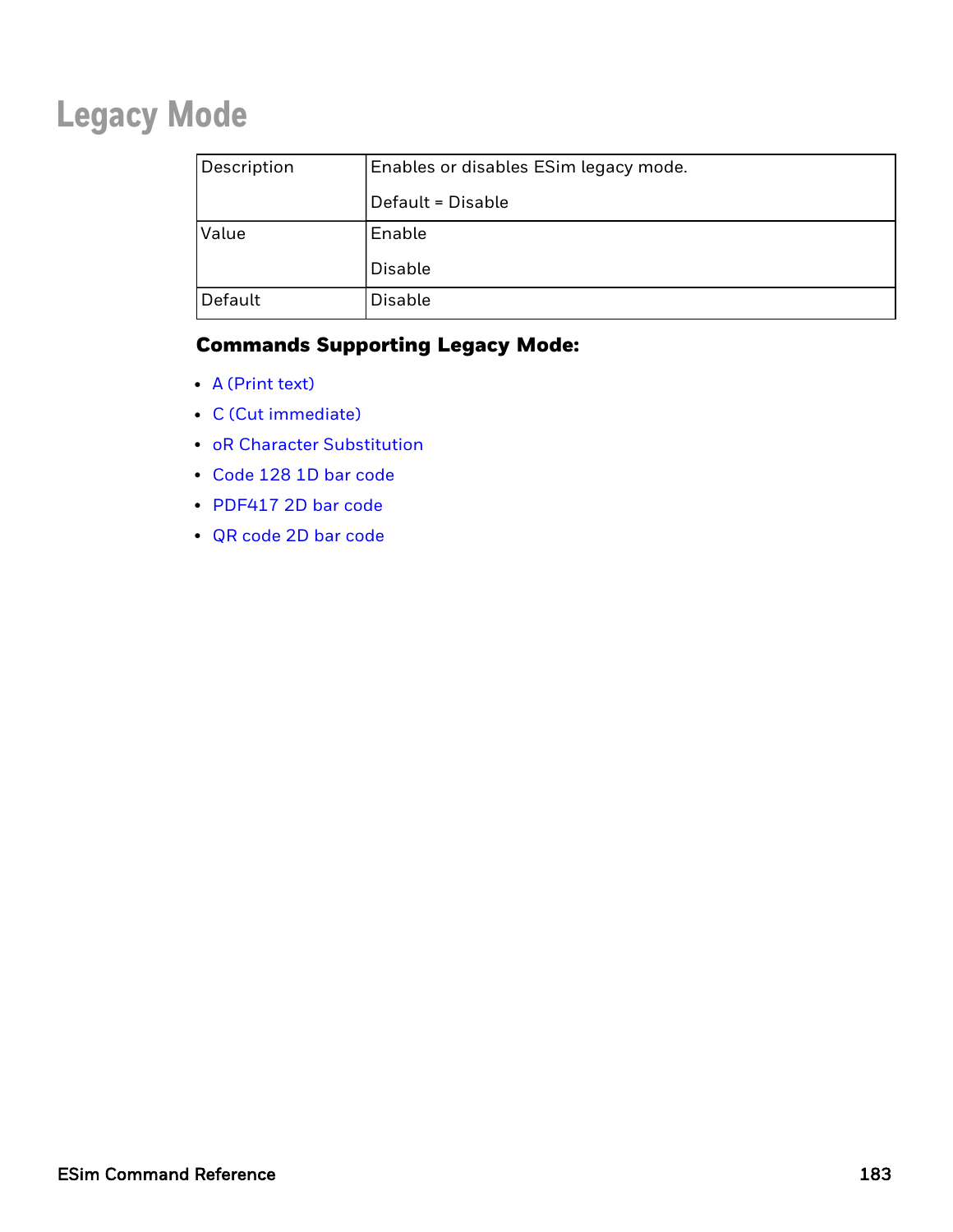# **Top of Form**

| Description | Determines if the media automatically backs up to the top of<br>form. |
|-------------|-----------------------------------------------------------------------|
| Value       | Enable                                                                |
|             | <b>Disable</b>                                                        |
| Default     | Enable                                                                |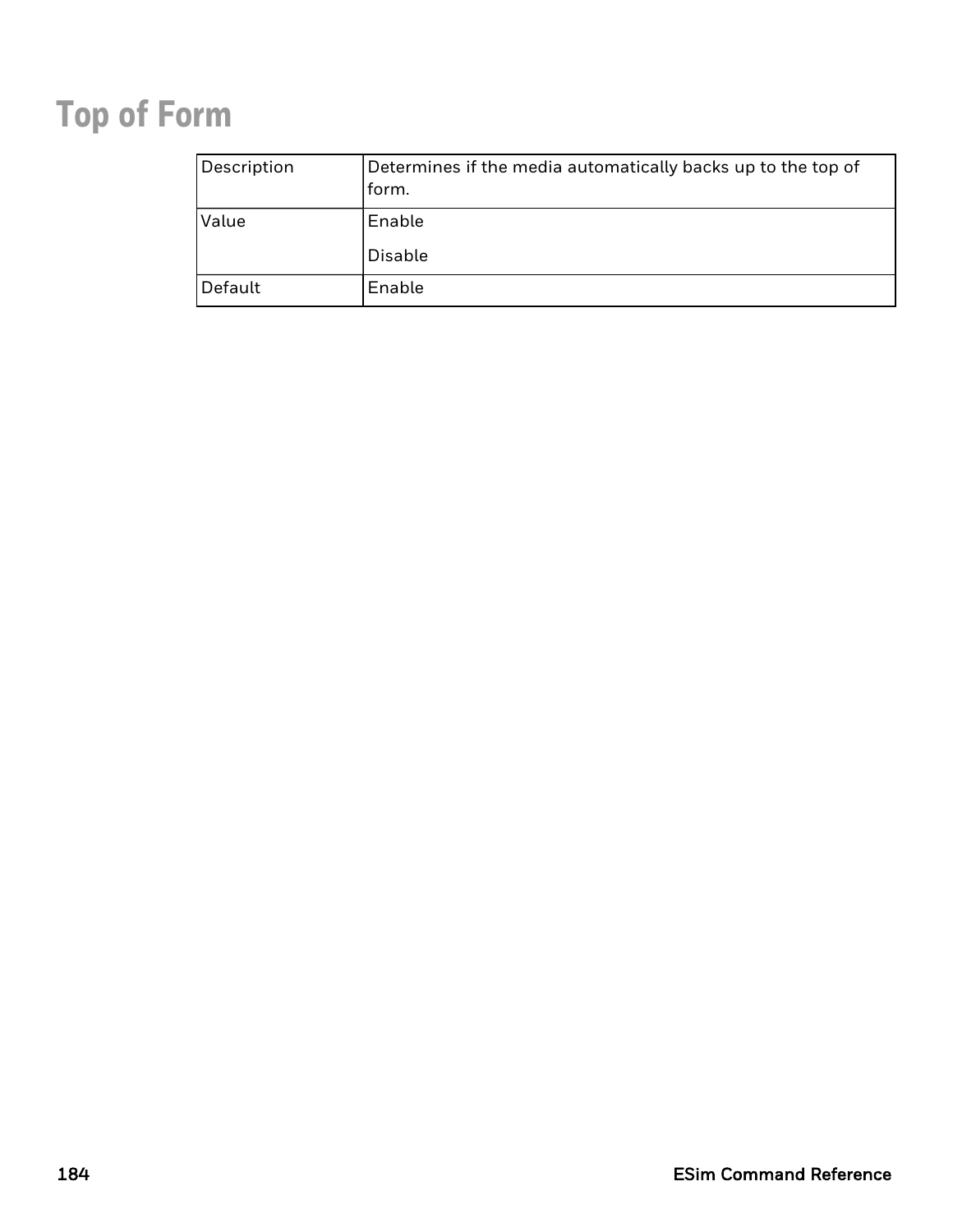# CHAPTER **5**

# IGNORE COMMANDS

Supported ESim Ignore Commands previously stored in IGNCMDS.CFG are automatically migrated to the printer's configuration system on upgrading to v12 or higher firmware. After migration, the IGNCMDS.CFG file will be renamed to IGNCMDS.OLD and will remain in the /home/user folder of the printer. This file may be removed, if desired, using an FTP utility.

During migration, for each command found in IGNCMDS.CFG:

- If supported, status in the Ignore Commands list is set to "Ignore."
- If not supported, "Unsupported Ignore Command" is appended to the line.

Check IGNCMDS.CFG for unsupported commands, and report those commands to Technical Support for future evaluation.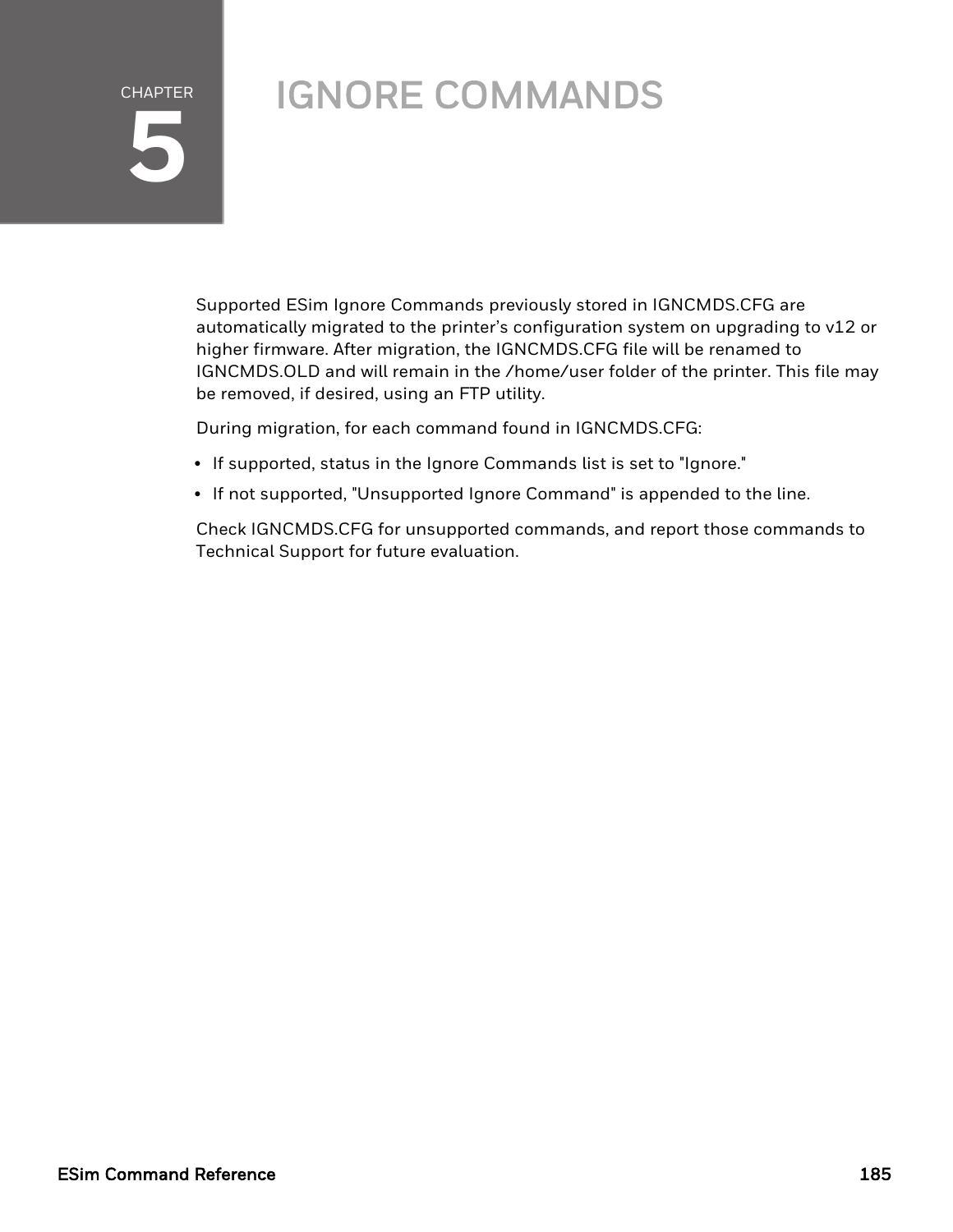### **Ignore D - Density**

| Description | Ignore the D (Density) command |
|-------------|--------------------------------|
| Value       | On $/$ Off                     |
| Default     | Off                            |

#### **Ignore f - Cut position**

| Description | Ignore the f (Cut position) command |
|-------------|-------------------------------------|
| Value       | ∣On ∕ Off                           |
| Default     | Off                                 |

### **Ignore fB - Adjust backup position**

| Description | Ignore the fB (Adjust backup position) command |
|-------------|------------------------------------------------|
| Value       | On / Off                                       |
| Default     | Off                                            |

#### **Ignore j - Media feed adjustment**

| Description | Ignore the j (Media feed adjustment) command |
|-------------|----------------------------------------------|
| Value       | lOn / Off                                    |
| Default     | Off                                          |

### **Ignore JB - Disable top of form backup**

| Description | Ignore the JB (Disable top of form backup) command |
|-------------|----------------------------------------------------|
| Value       | ∣On ∕ Off                                          |
| Default     | Off                                                |

### **Ignore JF - Enable top of form backup**

| Description | Ignore the JF (Enable top of form backup) command |
|-------------|---------------------------------------------------|
| Value       | On $/$ Off                                        |
| Default     | Off                                               |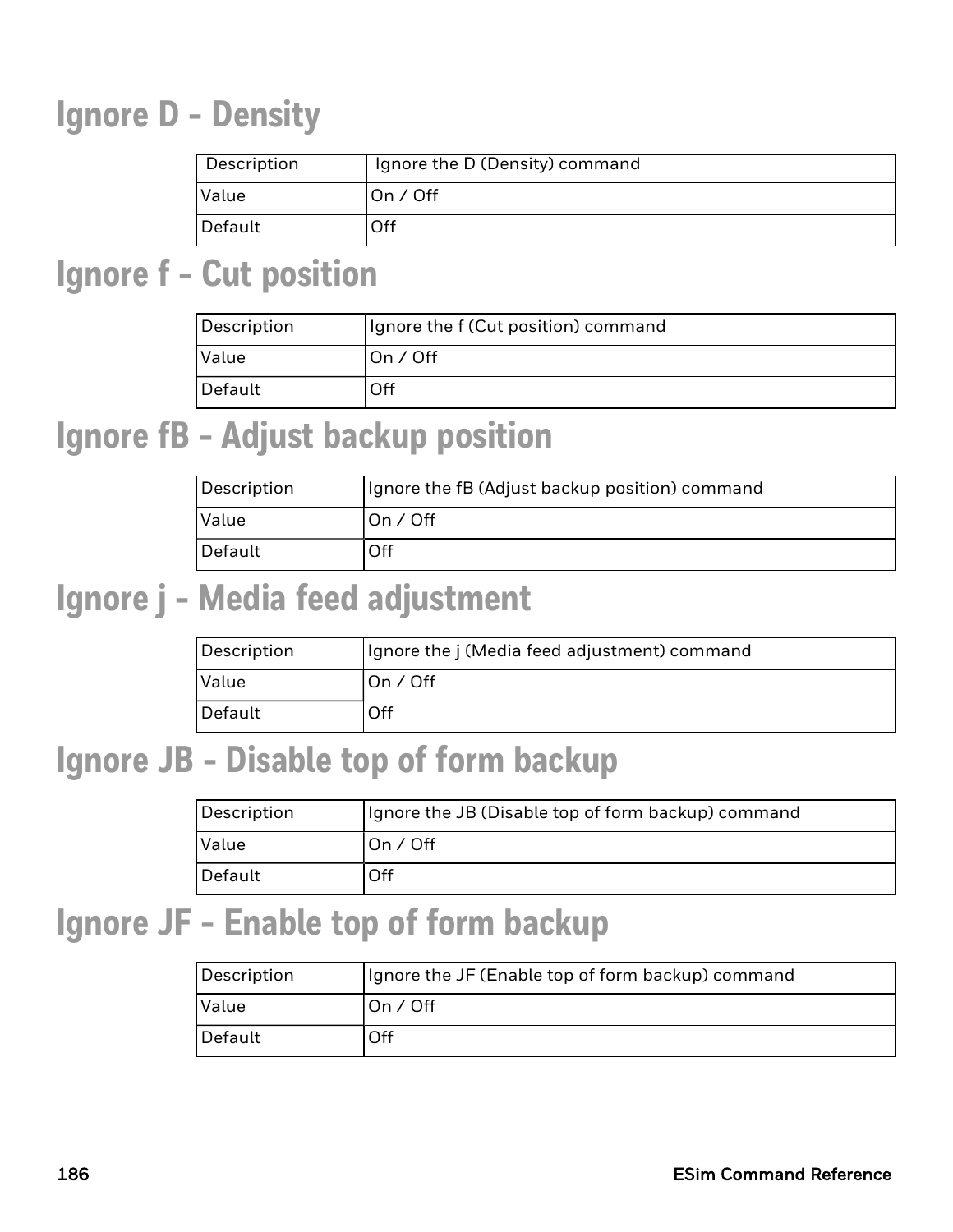### **Ignore O - Option select**

| Description | Ignore the O (Option select) command |
|-------------|--------------------------------------|
| Value       | On / Off                             |
| Default     | Off                                  |

#### **Ignore q - Set label width**

| Description | Ignore the q (Set label width) command |  |
|-------------|----------------------------------------|--|
| Value       | Off $\prime$ On                        |  |
| Default     | Off                                    |  |

### **Ignore Q - Set form length**

| Description | Ignore the Q (Set form length) command |  |
|-------------|----------------------------------------|--|
| Value       | ∣On ∕ Off                              |  |
| Default     | Off                                    |  |

### **Ignore r - Set relative reference point**

| Description | Ignore the r (Set relative reference point) command |  |
|-------------|-----------------------------------------------------|--|
| Value       | On / Off                                            |  |
| Default     | Off                                                 |  |

### **Ignore R - Set reference point**

| Description | Ignore the R (Set reference point) command |  |
|-------------|--------------------------------------------|--|
| Value       | IOn / Off                                  |  |
| Default     | Off                                        |  |

### **Ignore S - Speed select**

| Description | Ignore the S (Speed select) command |  |
|-------------|-------------------------------------|--|
| Value       | On / Off                            |  |
| Default     | Off                                 |  |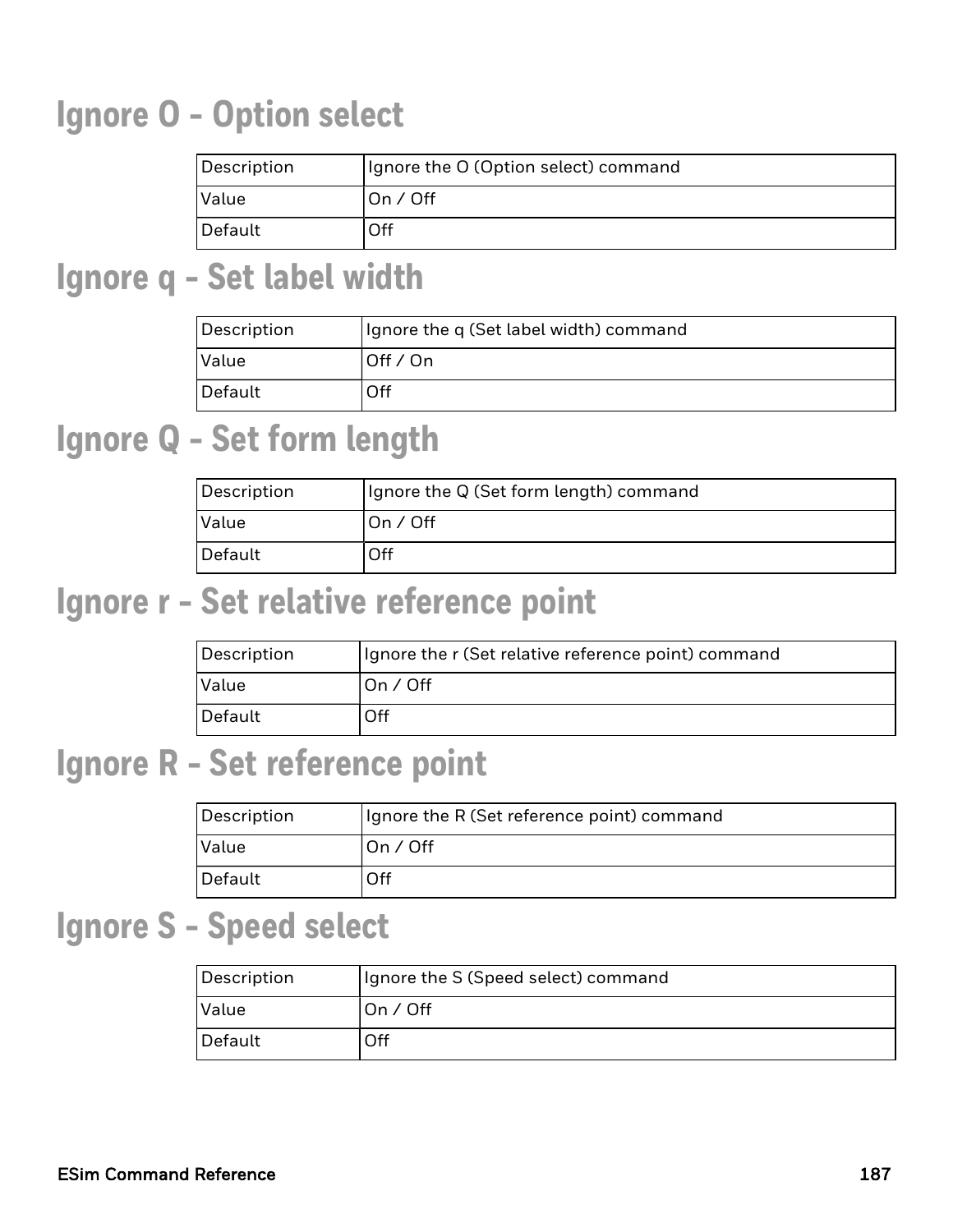# **Ignore SA - Setup adjust**

| Description | Ignore the SA (Setup adjust) command |  |
|-------------|--------------------------------------|--|
| Value       | On $/$ Off                           |  |
| Default     | Эff                                  |  |

### **Ignore SPC - Setup print copy**

| Description | Ignore the SPC (Setup print copy) command |  |
|-------------|-------------------------------------------|--|
| Value       | On / Off                                  |  |
| Default     | Off                                       |  |

### **Ignore Z - Print direction**

| Description  | Ignore the Z (Print direction) command |  |
|--------------|----------------------------------------|--|
| <b>Value</b> | ∣On ∕ Off                              |  |
| Default      | Off                                    |  |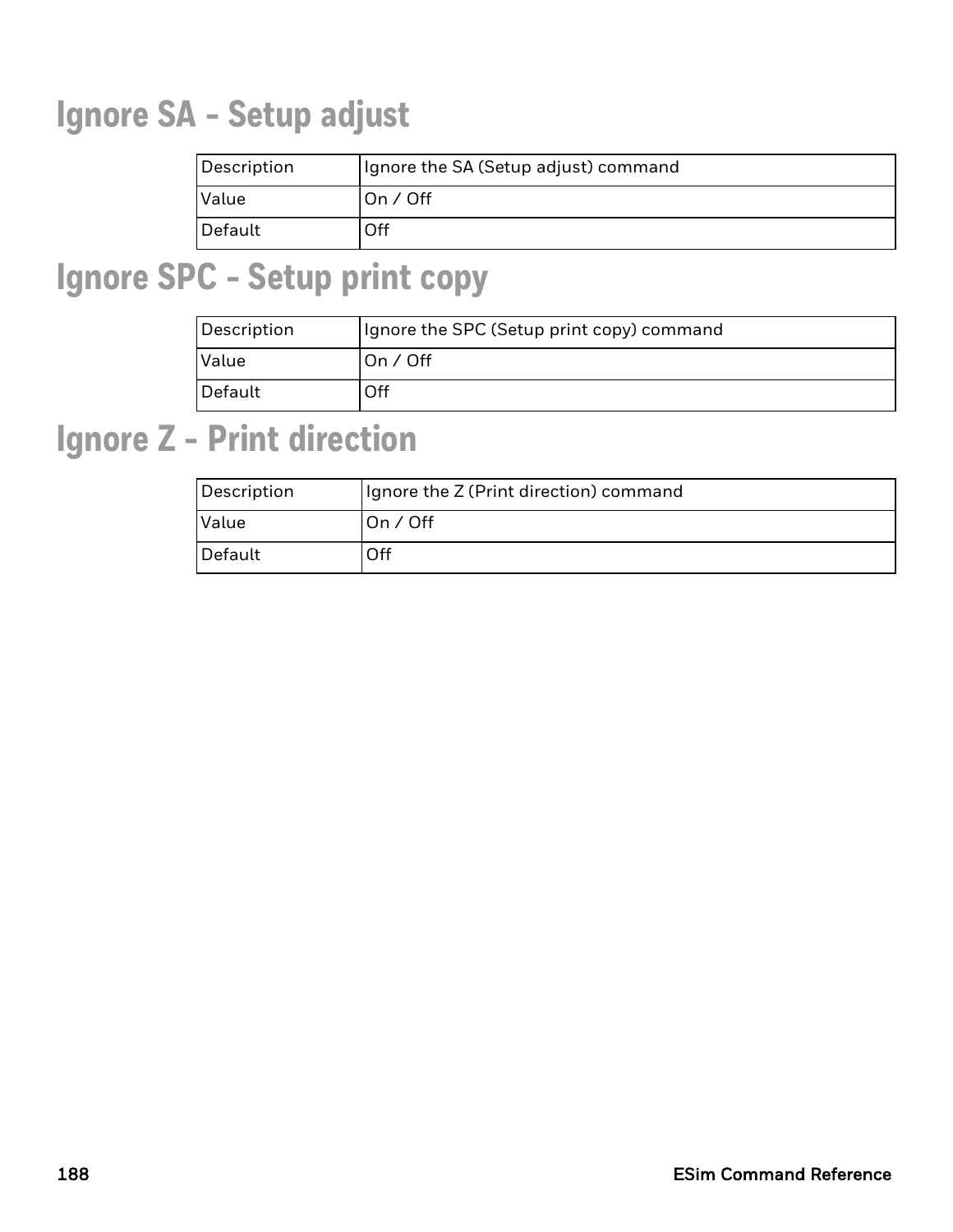

# ERROR TYPES AND RESPONSES

This section covers the error types and responses that may be received when EPL commands are sent to the printer running ESim.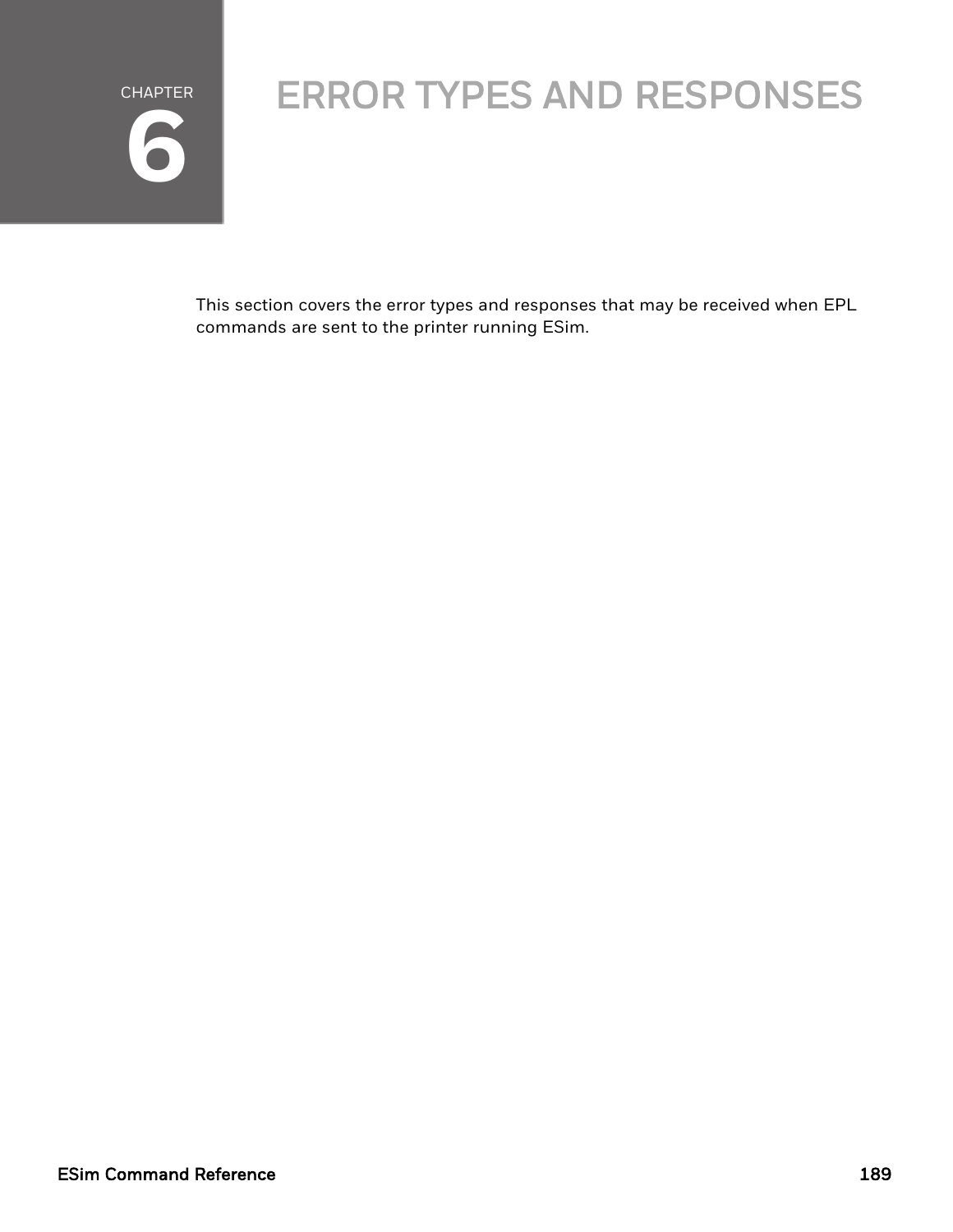### **Error Response Message Glossary**

The following table contains explanations for the text error messages listed in the Error Response Table.

| <b>Text</b>            | Description                                                                                                                                                                                                                                                                                |  |
|------------------------|--------------------------------------------------------------------------------------------------------------------------------------------------------------------------------------------------------------------------------------------------------------------------------------------|--|
| Error                  | Referred error number divided in code and type.                                                                                                                                                                                                                                            |  |
| Code                   | Referred error number.                                                                                                                                                                                                                                                                     |  |
| Description            | Responses depending on error reporting flag controlled by<br>US and UN commands.                                                                                                                                                                                                           |  |
| Response at <i>Nee</i> | Output on serial line of error number, if only one error is<br>available.                                                                                                                                                                                                                  |  |
| $<$ CR $>$             | 0x0d                                                                                                                                                                                                                                                                                       |  |
| $<$ LF>                | 0x0a                                                                                                                                                                                                                                                                                       |  |
| <crlf></crlf>          | $0x0d + 0x0a$                                                                                                                                                                                                                                                                              |  |
| <xon></xon>            | 0x11                                                                                                                                                                                                                                                                                       |  |
| <xoff></xoff>          | 0x13                                                                                                                                                                                                                                                                                       |  |
| <nak></nak>            | 0x15                                                                                                                                                                                                                                                                                       |  |
|                        | Nothing happens.                                                                                                                                                                                                                                                                           |  |
| [XOFF]                 | Flag for waiting on error recovery. Default value is <xoff> =<br/><math>0x13</math>, but can be substituted with command eRp<sub>1</sub>,6,p<sub>3</sub> where<br/><math>p_1</math> is replacement of <xoff> and where <math>p_3</math> is a replacement<br/>of <xon>.</xon></xoff></xoff> |  |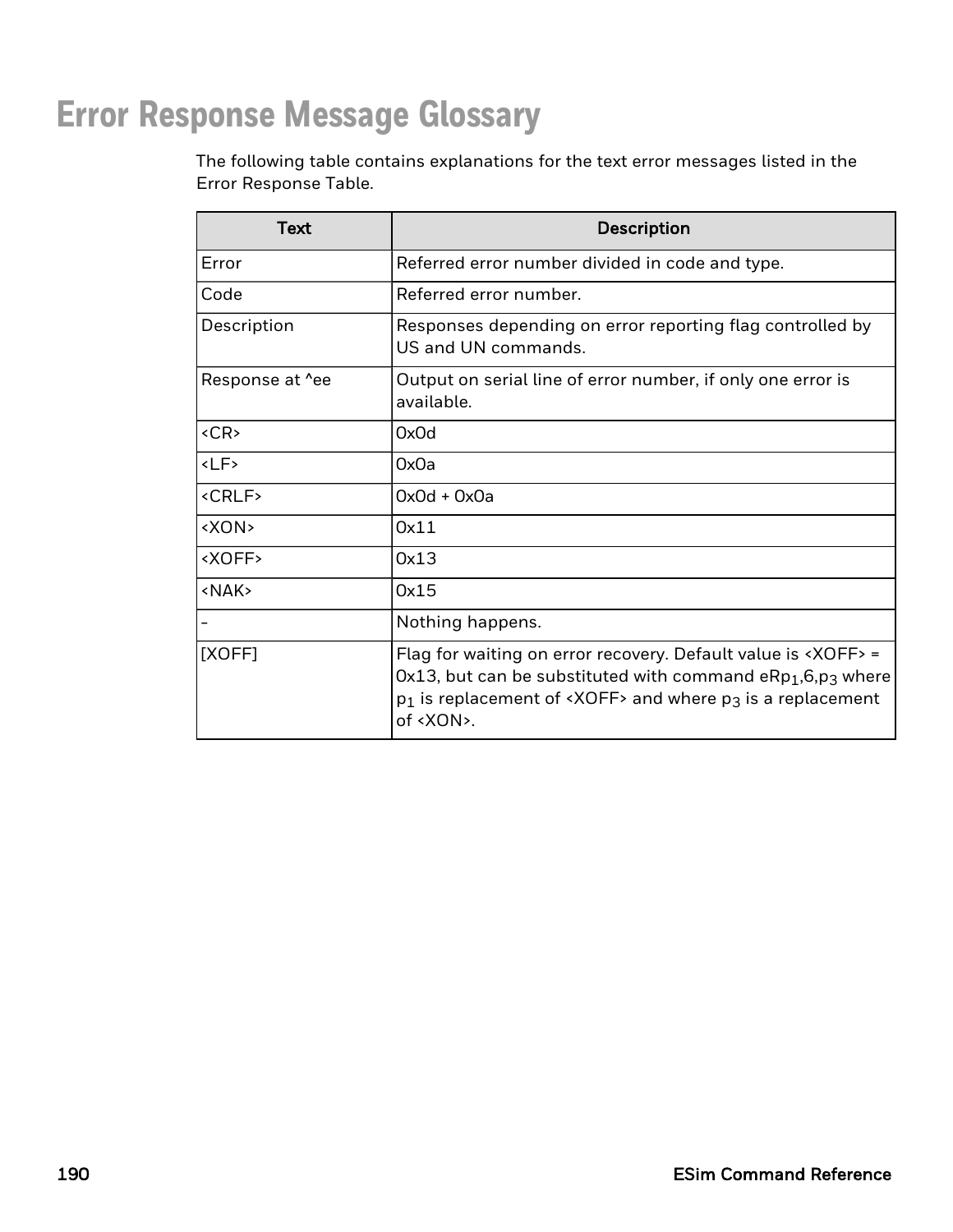### **Error Response Tables**

This section provides information on the error responses. The table provides information about when the Error Reporting is enabled (US, UT command). And when the Error Reporting is disabled (UN command).

[XOFF] may be changed by eR command, please refer eR command for details.

| Error<br>Code | <b>Description</b>                                                   | <b>Response if US or</b><br>UT | <b>Response if UN</b>    | <b>Response to</b><br>Command ^ee |
|---------------|----------------------------------------------------------------------|--------------------------------|--------------------------|-----------------------------------|
|               | No error                                                             |                                |                          |                                   |
| $\mathbf{1}$  | Syntax error                                                         | <nak>01[XOFF]</nak>            |                          |                                   |
| 2             | Object exceeds<br>image buffer border                                | <nak>02[XOFF]</nak>            | [XOFF]                   |                                   |
| 3             | Data length error                                                    | <nak>03[XOFF]</nak>            | $\overline{\phantom{0}}$ | -                                 |
| 4             | Insufficient memory<br>to store data                                 | <nak>04[XOFF]</nak>            |                          |                                   |
| 5             | Memory<br>configuration error                                        | <nak>05[XOFF]</nak>            | $\overline{a}$           |                                   |
| 7             | Out of media,<br>marked with Pnnn =<br>Number of<br>remaining labels | <nak>07[XOFF]</nak>            | [XOFF]                   | 07 <crlf></crlf>                  |
| 8             | Form or image name<br>duplicate                                      | <nak>08[XOFF]</nak>            | $\overline{a}$           | $\overline{\phantom{0}}$          |
| 9             | Form or image not<br>found                                           | <nak>09[XOFF]</nak>            | $\overline{\phantom{0}}$ |                                   |
| 11            | Printhead up (cover<br>open)                                         | <nak>11[XOFF]</nak>            | [XOFF]                   | 11 <crlf></crlf>                  |
| 12            | Pause Mode or<br>Paused in Peel Mode                                 | <nak>12[XOFF]</nak>            | $\overline{a}$           | 12 <crlf></crlf>                  |
| 13            | LTS detection<br>waiting, peel pause                                 | <nak>13[XOFF]</nak>            | $\overline{a}$           | 13 <crlf></crlf>                  |
| 16            | No form was<br>retrieved before<br>"?< CRLF>" was<br>entered         | <nak>16[XOFF]</nak>            |                          |                                   |
| 17            | Out of ribbon,<br>marked with $R_{nnn}$ =                            | <nak>17Rnnn<br/>[XOFF]</nak>   | [XOFF]                   | 17 <crlf></crlf>                  |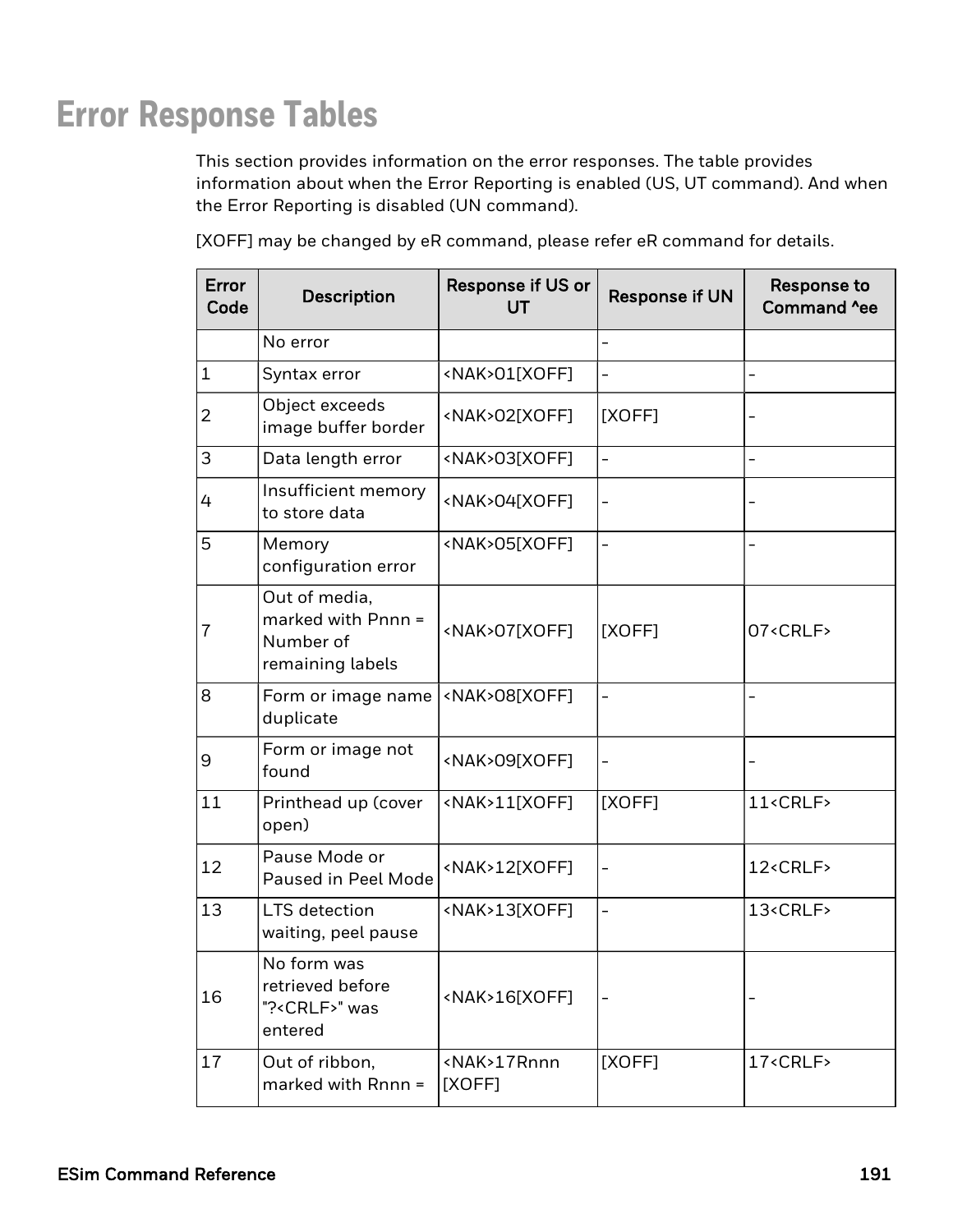| Error<br>Code | <b>Description</b>                                                                                                     | Response if US or<br>UT | <b>Response if UN</b>    | Response to<br>Command ^ee |
|---------------|------------------------------------------------------------------------------------------------------------------------|-------------------------|--------------------------|----------------------------|
|               | Number of<br>remaining labels                                                                                          |                         |                          |                            |
| 50            | <b>EPL Mode: Printer</b><br><b>Busy - Processing</b><br>Print Job<br>Legacy mode: Does<br>not fit in area<br>specified | <nak>50[XOFF]</nak>     |                          | 50 <crlf></crlf>           |
| 51            | Data length too long                                                                                                   | <nak>51[XOFF]</nak>     |                          |                            |
| 61            | High motor<br>temperature                                                                                              | <nak>61[XOFF]</nak>     | [XOFF]                   | 61 <crlf></crlf>           |
| 62            | High printhead<br>temperature                                                                                          | <nak>62[XOFF]</nak>     | [XOFF]                   | 62 <crlf></crlf>           |
| 73            | Download error                                                                                                         | <nak>73[XOFF]</nak>     |                          |                            |
| 81            | Cutter jammed or<br>not installed                                                                                      | <nak>81[XOFF]</nak>     | [XOFF]                   | 81 <crlf></crlf>           |
| 89            | Dump mode (after<br>auto-detection)                                                                                    | <nak>89[XOFF]</nak>     | [XOFF]                   | 89 <crlf></crlf>           |
| 92            | Pause printing mode                                                                                                    | <nak>92[XOFF]</nak>     | $\overline{\phantom{0}}$ | 92 <crlf></crlf>           |
| 94            | Autosensing mode                                                                                                       | <nak>94[XOFF]</nak>     | [XOFF]                   | 94 <crlf></crlf>           |
| 99            | Other errors                                                                                                           | <nak>99[XOFF]</nak>     | [XOFF]                   |                            |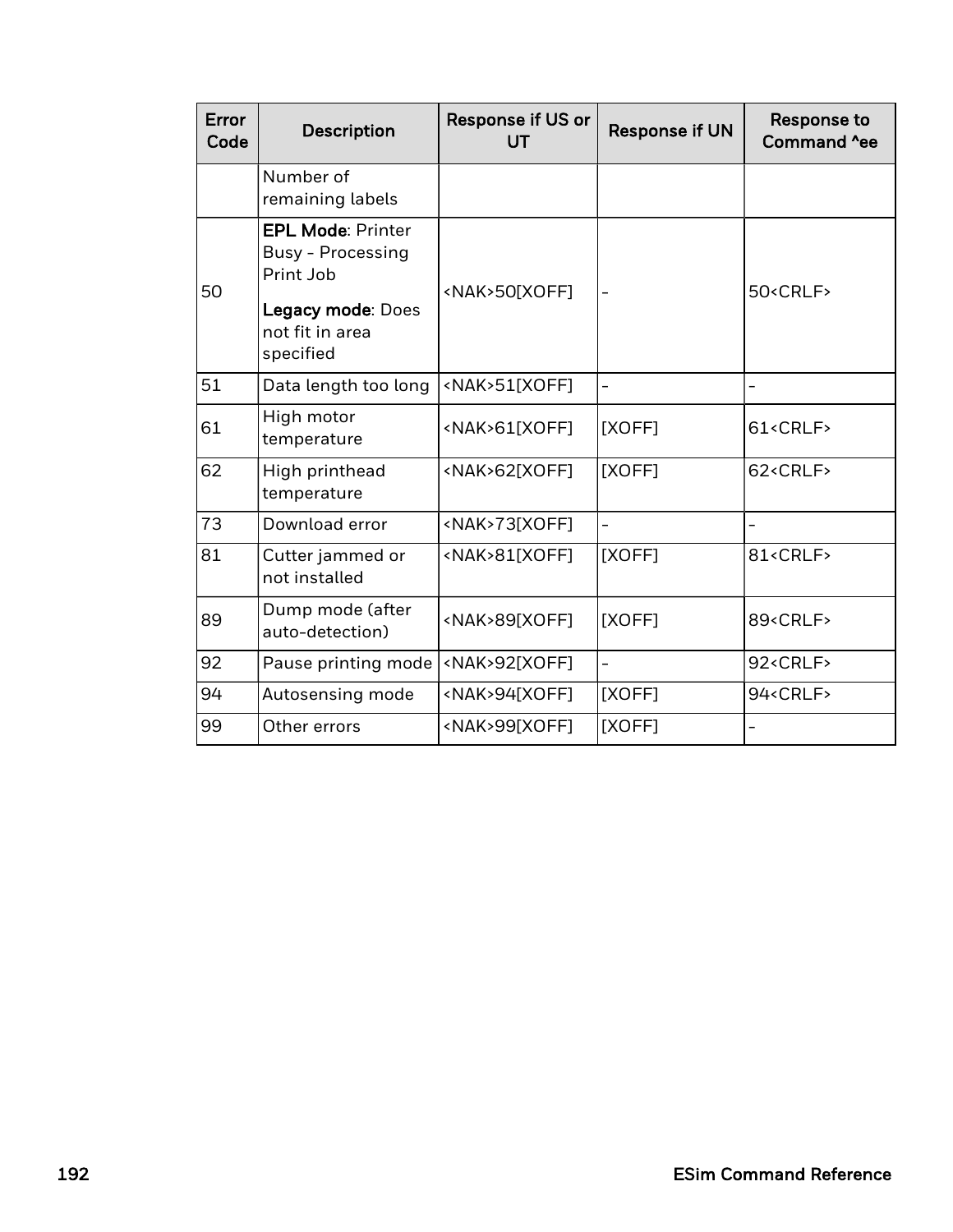CHAPTER **7**

# SYSTEM BEHAVIOR

# **Empty image buffer behavior**

When a 'P' (Print) command is issued, but the image buffer has nothing rendered, ESim will not perform any media feeding action. This behavior could be different from other EPL2 printers behavior, which may feed an empty label.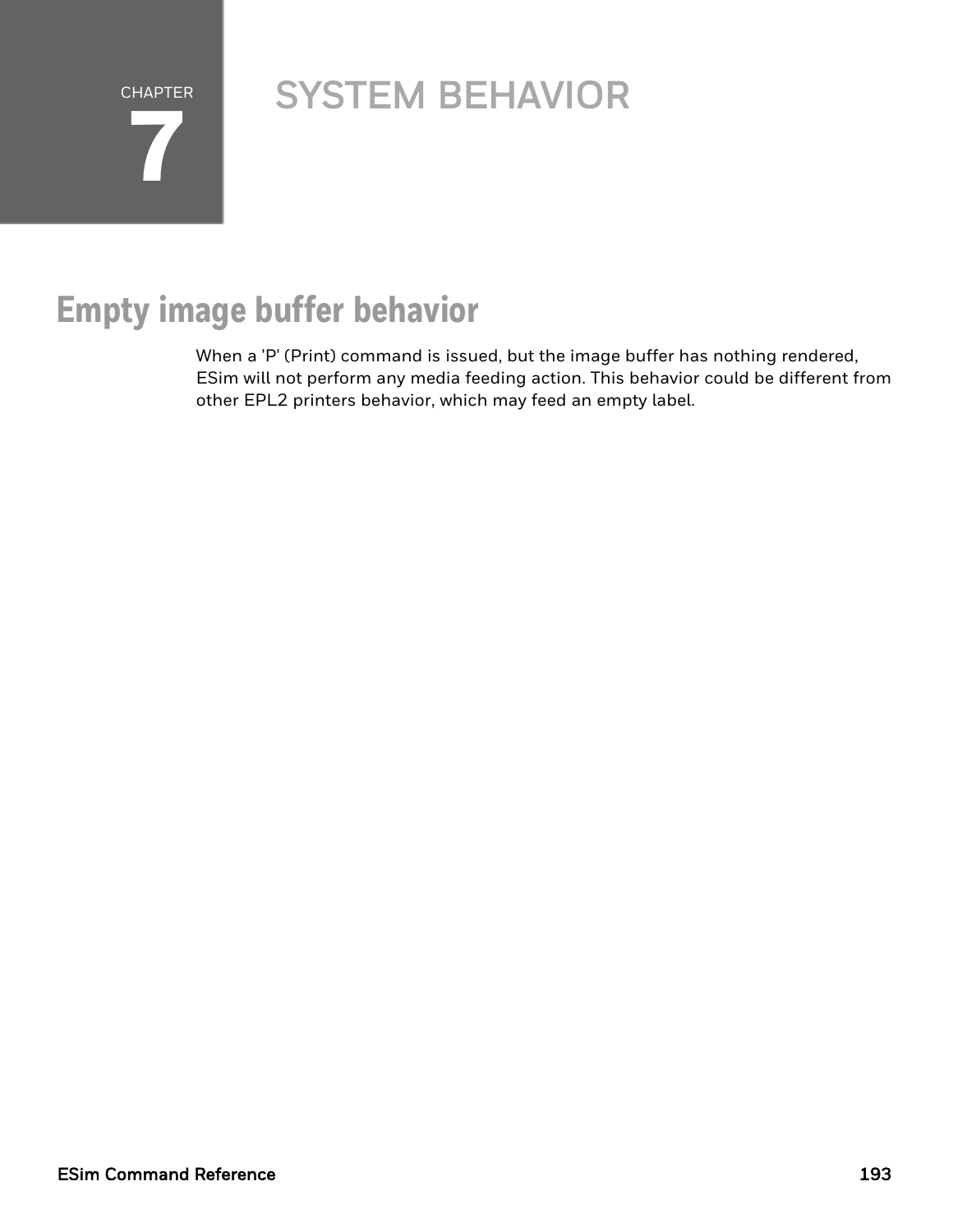# **Font Aliasing**

ESim contains the ability to create aliases for fonts. Aliases are a means of substituting one font for another. In earlier versions of ESim fonts were not as close to reference EPL II printers as with this version and some customers wished to substitute their own fonts for ESim classic fonts. With the newest version of ESim this need is largely obsolete but you still have the option.

Fonts may be aliased using two methods:

- 1. Aliases stored in settings.xml (preferred). Creating aliases in settings.xml allows them to be freely copied between printers, enabling consistent and simple printer cloning.
- 2. Aliases stored in ESIMFNT.ALS (legacy). Aliases created using the legacy method can still be used but this is not preferred. If the same alias identifier exists in both settings.xml and ESIMFNT.ALS then the alias in settings.xml will be used.
- 3. Aliases created in ESIMFNT.ALS are not automatically converted to settings.xml aliases. We encourage users to try label formats using the default fonts in the new ESim, and if aliasing is still required then either use the existing ESIMFNT.ALS file or create new aliases using settings.xml.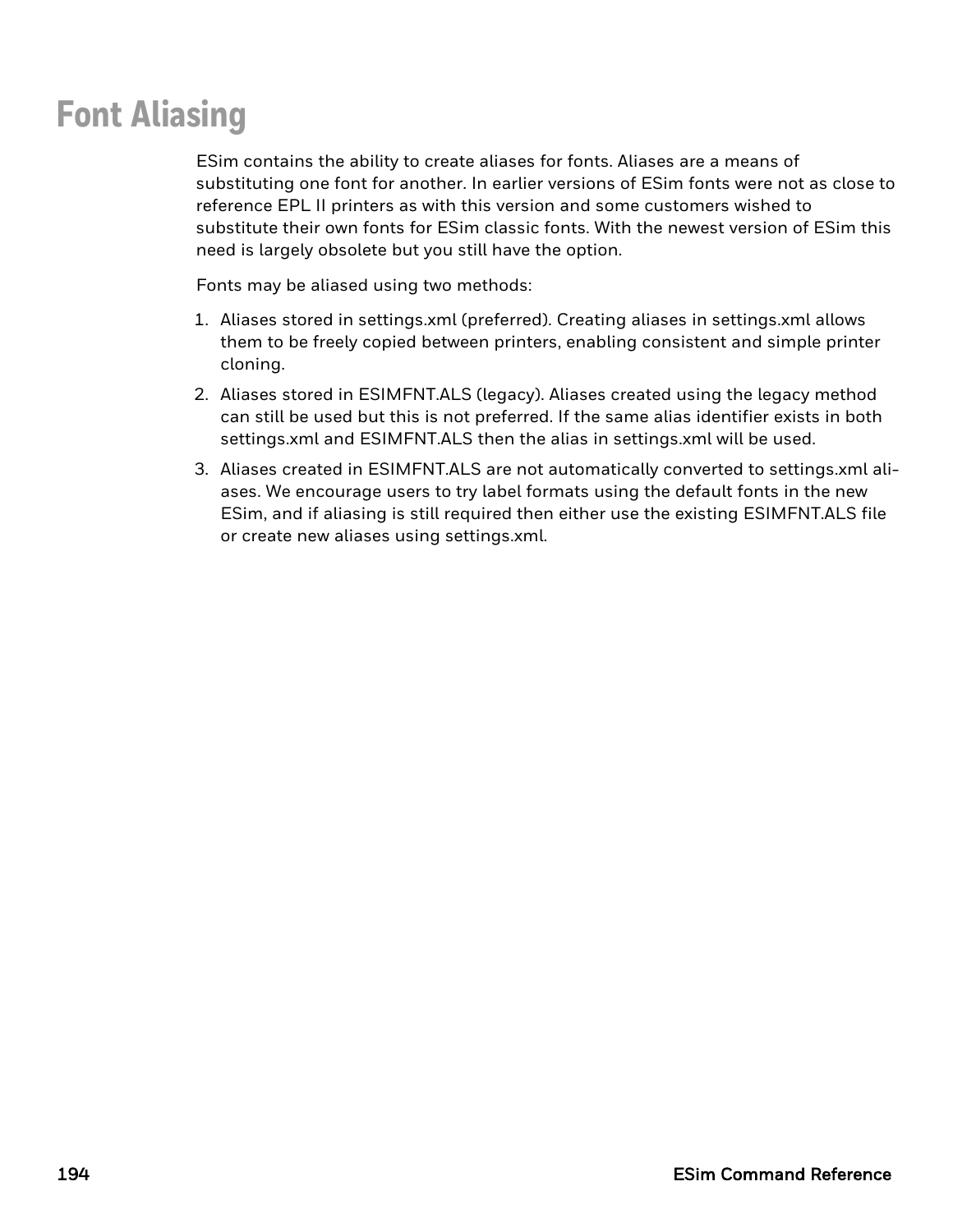# **Backward Compatibility with Font Aliasing ESIMFNT.ALS**

Backward compatibility is implemented in ESim to support the font aliasing method.

#### ESIMFNT.ALS Font Aliasing Method

ESIMFNT.ALS requires the user to specify the ESIMFNT.ALS font aliasing settings in the font alias file, "ESIMFNT.ALS". When an ESIMFNT.ALS file is found in the /home/user folder upon boot-up, if the user has not already aliased any fonts with the settings.xml, ESim would perform font aliasing according to the settings specified in the file.

ESIMFNT.ALS is defined in the following format:

#### File name : ESIMFNT.ALS

#### File directory : /home/user/

#### Format

<ID>id<SYSFONT>sysfont<SIZE>pt<WIDTH>width<SHEIGHT>slant<CHARMAP>code

#### **Descriptions**

| Parameters | Description                                                                              | Values                             |
|------------|------------------------------------------------------------------------------------------|------------------------------------|
| id         | Font ID of the font that the user targets to<br>alias                                    | $a$ to $z$ ;<br>TA to TZ           |
| sysfont *  | Printer system TrueType font to use to replace<br>the font specified with parameter "id" | Alphanumeric                       |
| pt         | Point size of the font to use for printing                                               | <b>Unit: Points</b><br>Default: 12 |
| width      | Font width magnification percentage                                                      | Unit: Percentage                   |
| slant      | Font slant height                                                                        | Unit: Degrees                      |
| code       | Code page for the font character set                                                     | Only numerical value               |

\* The user can issue the Fingerprint command "FONTS" to the printer for a list of all fonts stored in the printer.

#### Example 1

<ID>b<SYSFONT>Andale Mono Bold< SIZE>14

<WIDTH>110<SHEIGHT>17<CHARMAP>1250

The above example creates an alias for Font ID 'b' to the resident font "Andale Mono Bold", with point size 14, width=110%, slant=17 degrees and code page 1250.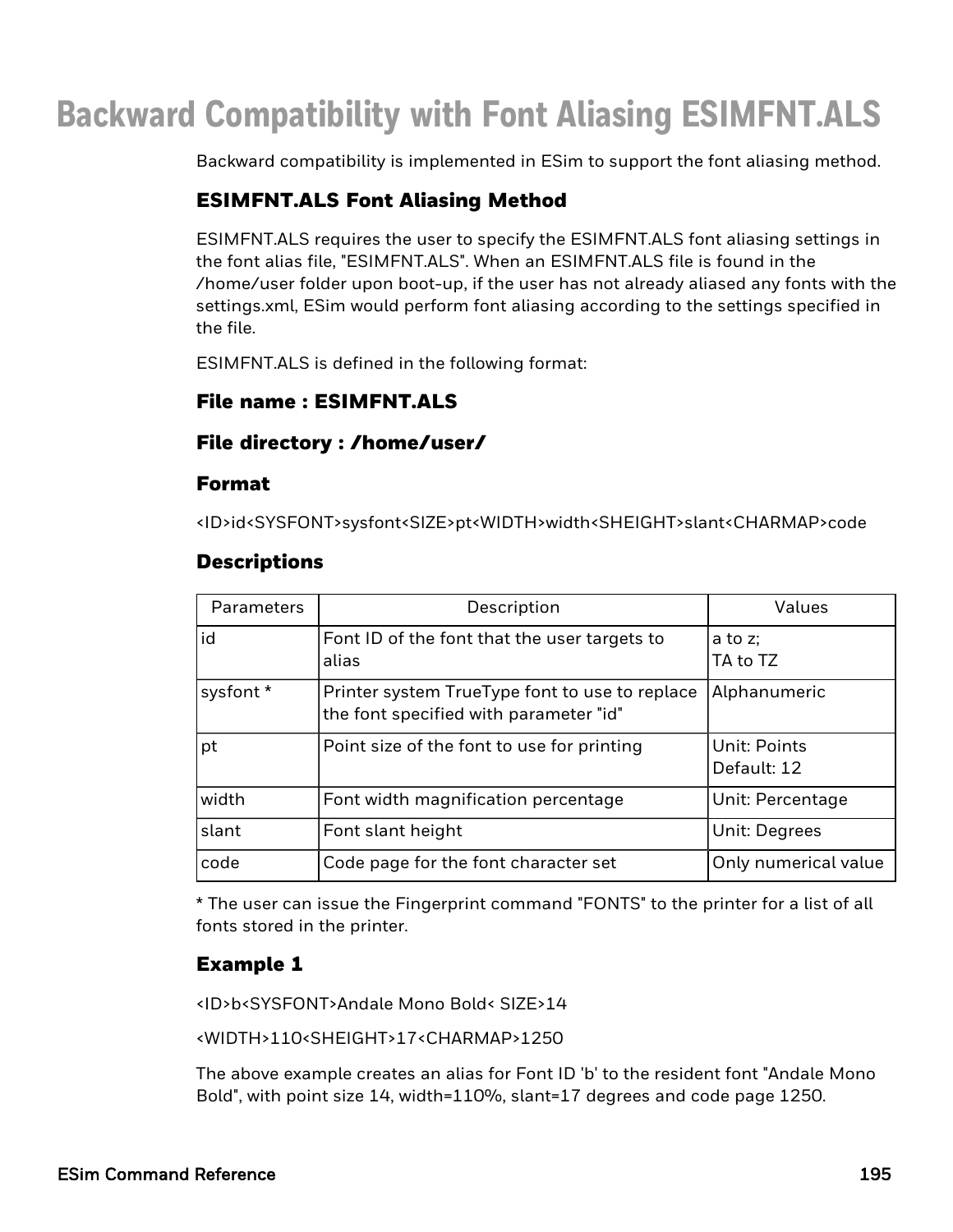#### Example 2

<ID>TA<SYSFONT>Arial Narrow< SIZE>12

<WIDTH>100<SHEIGHT>0<CHARMAP>1252

The above example creates an alias for Font ID "TA" to the downloaded Arial Narrow font,

with point size 12, width=100%, slant=0 degrees and code page 1252.

#### Backward Compatibility Implemented and Known Differences

The backward compatibility is implemented to allow the user to alias fonts in the way similar to ESIMFNT.ALS, i.e. by uploading an ESIMFNT.ALS file to the /home/user/fonts folder.

However, there are the following differences:

- 1. The font aliasing configuration done with settings.xml has higher priority over this backward compatible method. If the user has already performed font aliasing with settings.xml, ESim will ignore ESIMFNT.ALS. To perform font aliasing with ESIMFNT.ALS, the user has to completely remove font aliases done with settings.xml.
- 2. ESIMFNT.ALS requires the user to restart the printer for any updates to ESIMFNT.ALS to take effect. This requirement has been removed in ESim for better user experience. When changes to ESIMFNT.ALS are applied, the updates can be seen in the next label printed.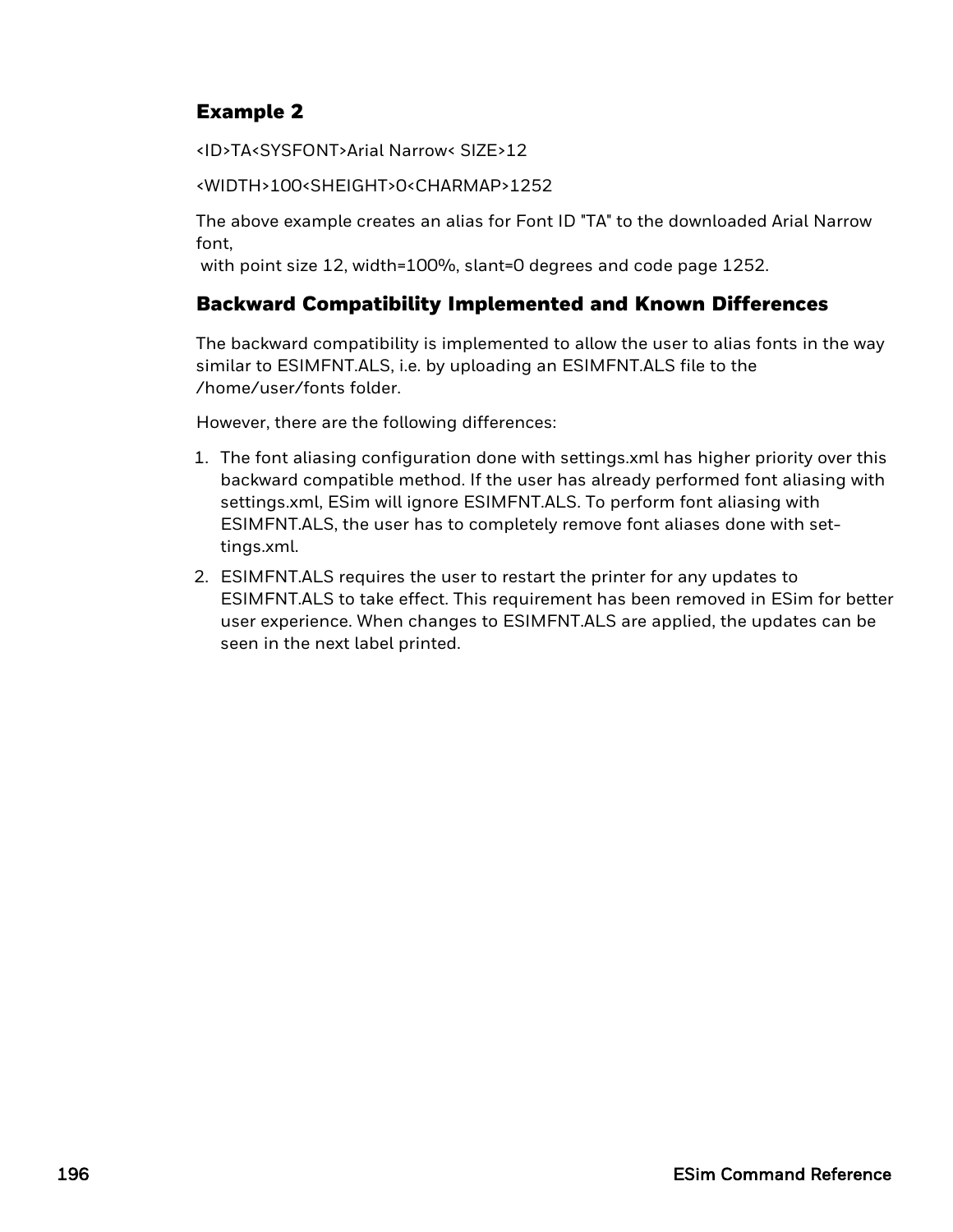### **Configuration with settings.xml**

#### Font Aliasing Configuration with settings.xml

The file settings.xml shall be used to configure the font aliasing settings for ESim.

The following is the XML structure for settings.xml. Note that XML is case-sensitive.

File name : settings.xml

These are the steps to apply font aliasing configuration with settings.xml:

- 1. Construct the settings.xml according to the structure below, noting that:
	- a. The tags <Group Name="Font Aliasing">…</Group> is to be added under- <Subsystem Version="1.0" Name="Printer">as an element
	- b. For each alias, one set of <Group Name="Font">...</Group> is to be added under-<Group Name="Font Aliasing">…</Group>[\[PK1\]](https://acscontour.honeywell.com/contour/perspective.req#_msocom_1)
- 2. Save the settings.xml file.
- 3. Upload settings.xml to the printer and apply the configuration.

#### Structure:

```
<Group Name="Font Aliasing">
 <Group Name="Font">
   <Field Name="Font ID">id</Field>
   <Field Name="Font Name">sysfont</Field>
   <Field Name="Font Height">height</Field>
   <Field Name="Font Width">width</Field>
   <Field Name="Slant">slant</Field>
   <Field Name="Code Page">code</Field>
   <Field Name="Target Language">target-language</Field>
 </Group>
</Group>
```
#### **Descriptions**

| <b>Parameters</b>          | <b>Corresponding Parameter</b><br>in ESIMFNT.ALS ESim | <b>Description</b>                                                              | <b>Values</b>                                |
|----------------------------|-------------------------------------------------------|---------------------------------------------------------------------------------|----------------------------------------------|
| Font ID<br>(Mandatory)     | id                                                    | Font ID                                                                         | Acceptable<br>Values:<br>a to z:<br>TA to TZ |
| Font Name *<br>(Mandatory) | sysfont                                               | TrueType font to use<br>to replace the font<br>specified with<br>parameter "id" | Alphanumeric                                 |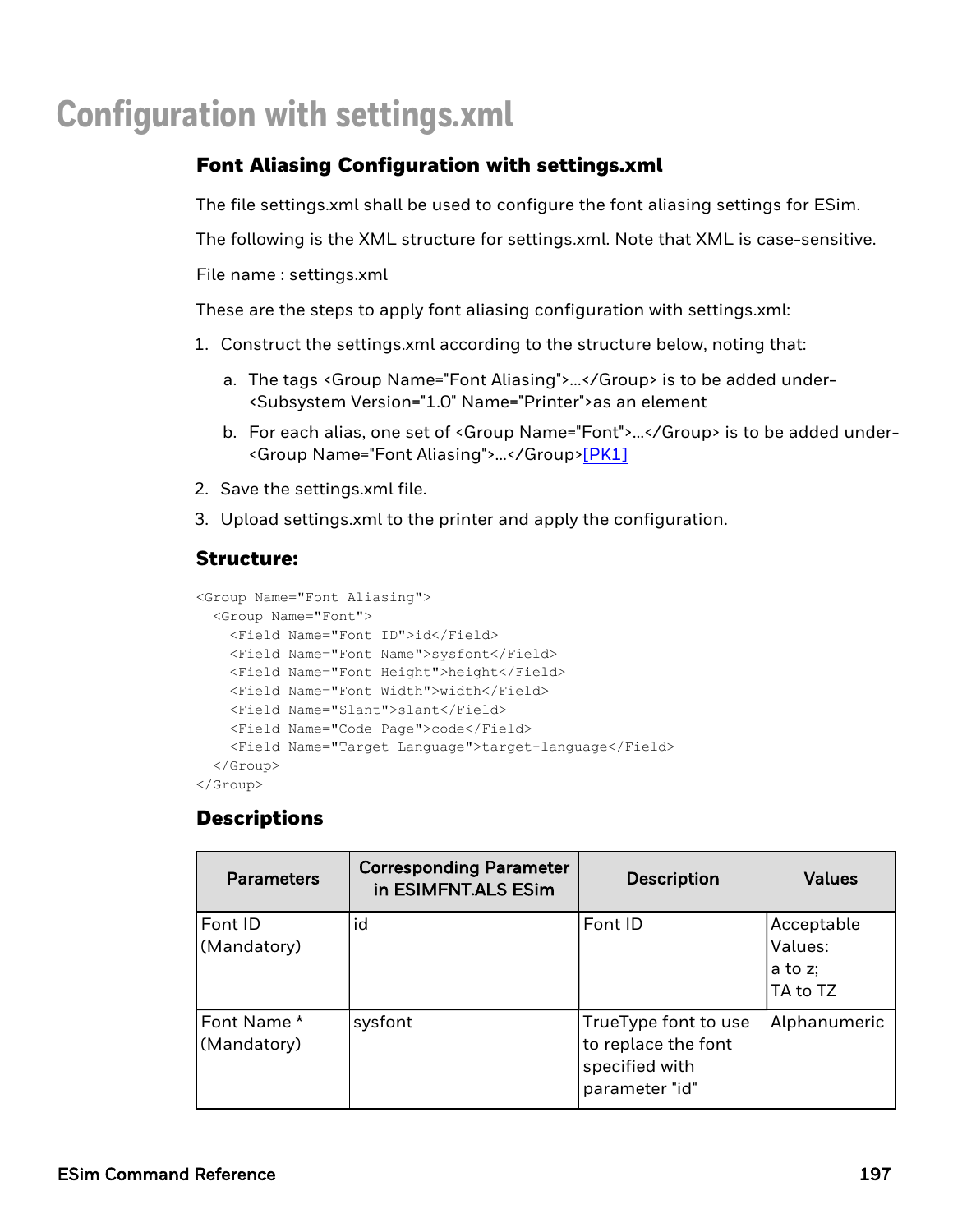| <b>Parameters</b>                     | <b>Corresponding Parameter</b><br>in ESIMFNT.ALS ESim | <b>Description</b>                                                                | <b>Values</b>                                           |
|---------------------------------------|-------------------------------------------------------|-----------------------------------------------------------------------------------|---------------------------------------------------------|
| Font Height<br>(Optional)             | pt                                                    | Point size of the font                                                            | Unit: Points<br>Default: 12                             |
| Font Width<br>(Optional)              | width                                                 | Font width<br>magnification                                                       | Unit:<br>Percentage<br>Default: 100                     |
| Slant<br>(Optional)                   | s-height                                              | Font slant height                                                                 | Unit: Degrees<br>Default: 0                             |
| Code Page<br>(Optional)               | code                                                  | Code page for the<br>font                                                         | <b>Numeric</b><br>Default: 1                            |
| <b>Target Language</b><br>(Mandatory) | (N/A)                                                 | The command<br>language that this<br>font aliasing setting<br>is to be applied to | Acceptable<br>Values:<br>ZSIM, IPL, FP,<br>DP, and ESIM |

\* The user can issue the Fingerprint command "FONTS" to the printer for a list of all fonts stored in the printer.

#### Example

```
<Group Name="Font Aliasing">
 <Group Name="Font">
   <Field Name="Font ID">b</Field>
   <Field Name="Font Name">Andale Mono Bold</Field>
   <Field Name="Font Height">14</Field>
   <Field Name="Font Width">110</Field>
   <Field Name="Slant">17</Field>
   <Field Name="Code Page">1250</Field>
   <Field Name="Target Language">ESIM</Field>
 </Group>
 <Group Name="Font">
   <Field Name="Font ID">TA</Field>
   <Field Name="Font Name">Arial Narrow</Field>
   <Field Name="Font Height">12</Field>
   <Field Name="Font Width">100</Field>
   <Field Name="Slant">0</Field>
   <Field Name="Code Page">1252</Field>
   <Field Name="Target Language">ESIM</Field>
 </Group>
</Group>
```
In the above example,

• Font ID "b" is aliased to the resident Andale Mono Bold font with point size 14, widthh=110%, slant=17 degrees and code page 1250.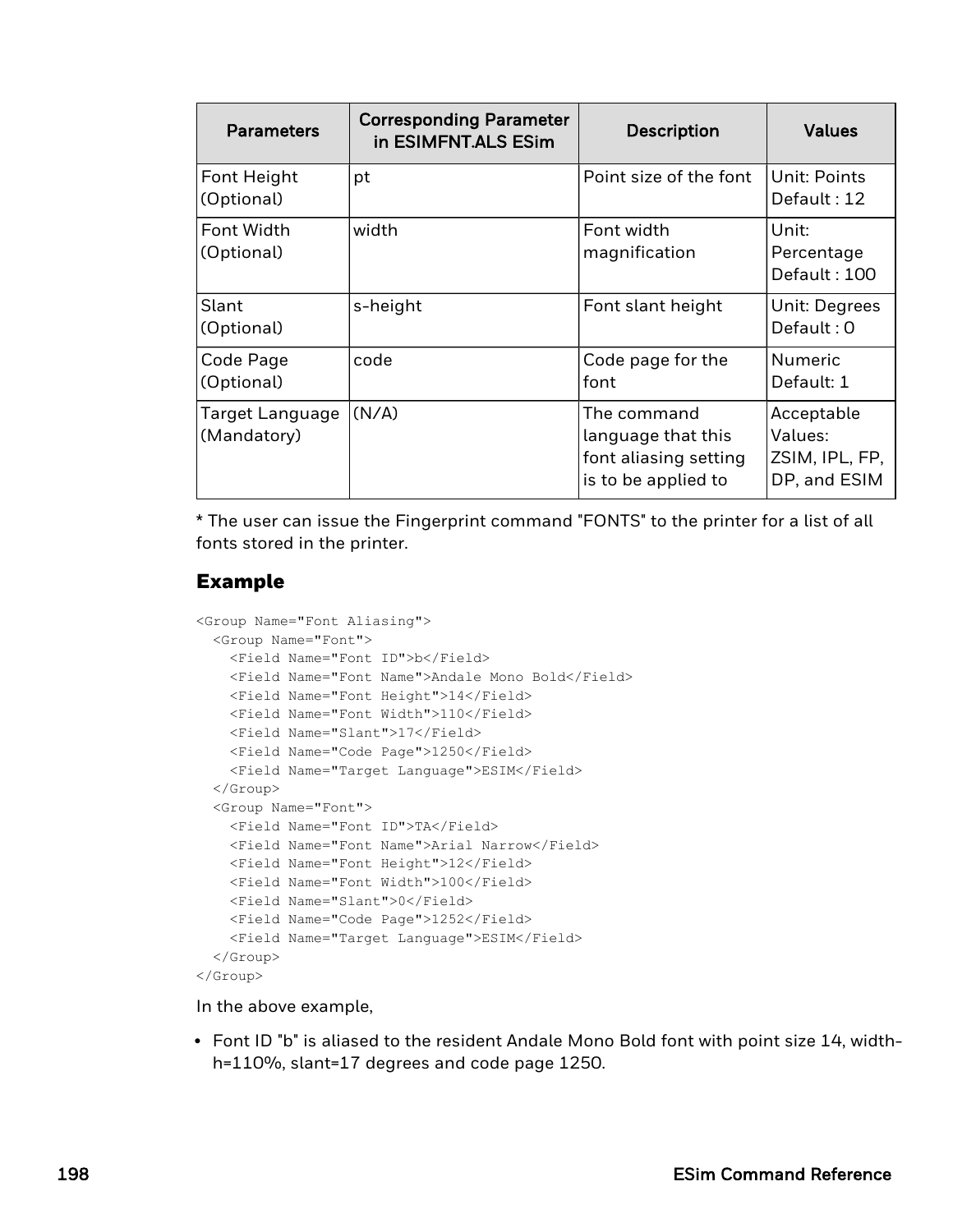- Font ID "TA" is aliased to the downloaded Arial Narrow font with point size 12, widthh=100%, slant=0 degrees and code page 1252.
- Note: Each set of <Group Name = "Font">...</Group> defines the settings for one font to be aliased. To illustrate with the example above, when two fonts are to be aliased, the user shall define two sets of <Group Name = "Font">...</Group>

To change the font aliasing setting, settings.xml needs to be manually applied to the system.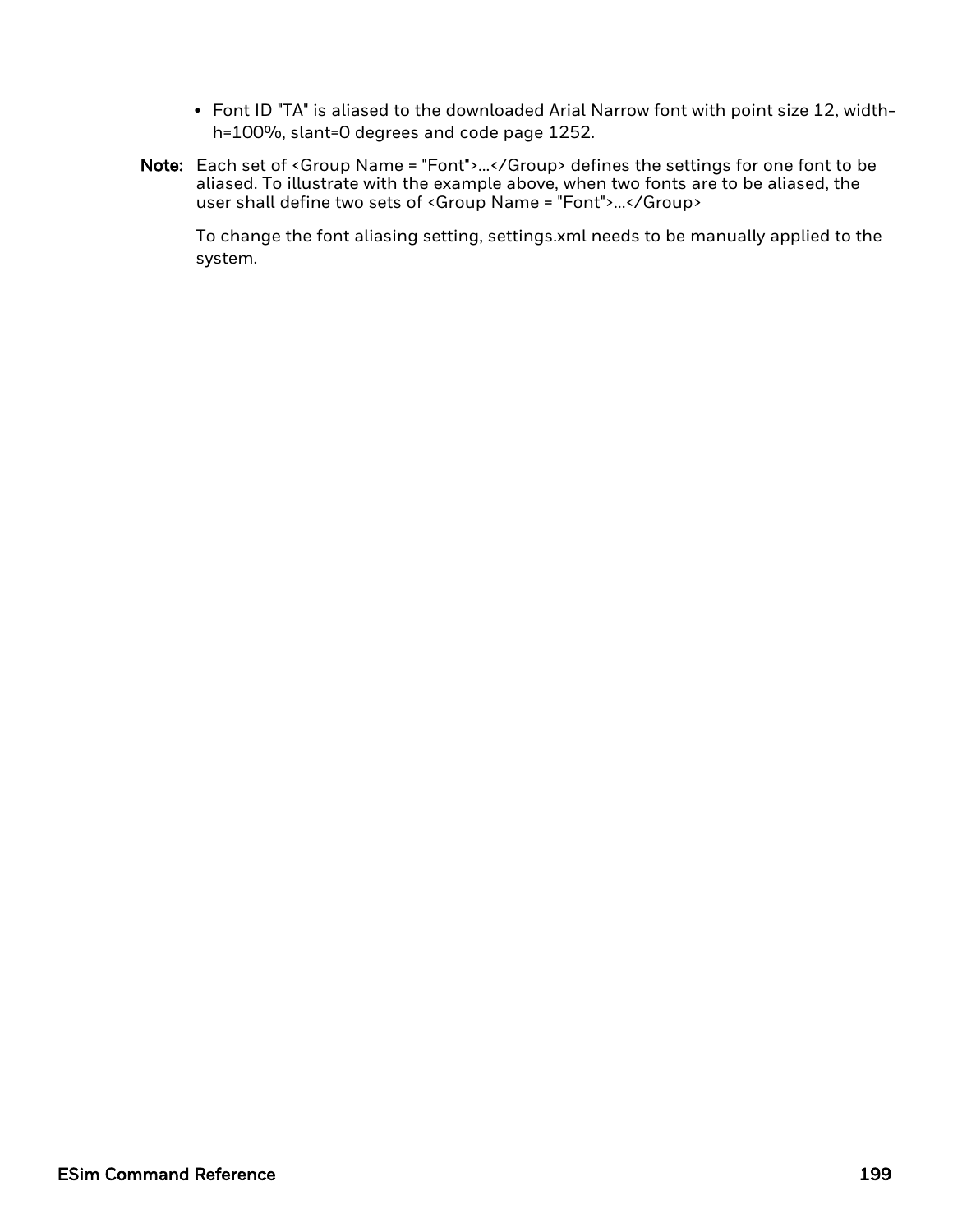# **Updating the Font Aliasing Settings**

To change the font aliasing setting, settings.xml needs to be manually applied to the system.

#### Updating the Font Aliasing Settings

Whenever font aliases are applied, the printer first removes all existing aliases for all languages, and then applies the alias information based on the new settings.xml file.

This implies that:

- It is not possible simply to edit an existing alias with a "partial" alias settings file.
- To update the font aliasing settings of an aliased font, the user shall change the value(s) of the XML entry corresponding the font (while keeping the entries for other aliased fonts unchanged), and re-apply settings.xml to the system.
- To add a new font alias, the user shall add a new XML entry according to the above structure (while keeping the entries for other aliased fonts intact), and re-apply settings.xml to the system.
- To remove the aliasing of a font, the user shall remove the XML entry corresponding to that font (while keeping the entries for other aliased fonts intact), and re-apply settings.xml to the system.

#### How to Remove Font Aliases

The user can remove font aliases with the following methods:

- 1. Restoring the printer to the default settings
	- All the font aliases will be removed when the printer is restored to the default settings.
- 2. Updating and reapplying the XML configuration file
	- Individual font aliases can be removed using this method.
	- To remove a font alias, the user shall remove the corresponding XML tags from the XML configuration file previously used to perform font aliasing. (The user can use the 'Download Configuration' function to download the XML configuration file.) The updated XML configuration file shall be applied to update the font aliasing settings.
	- Below are examples: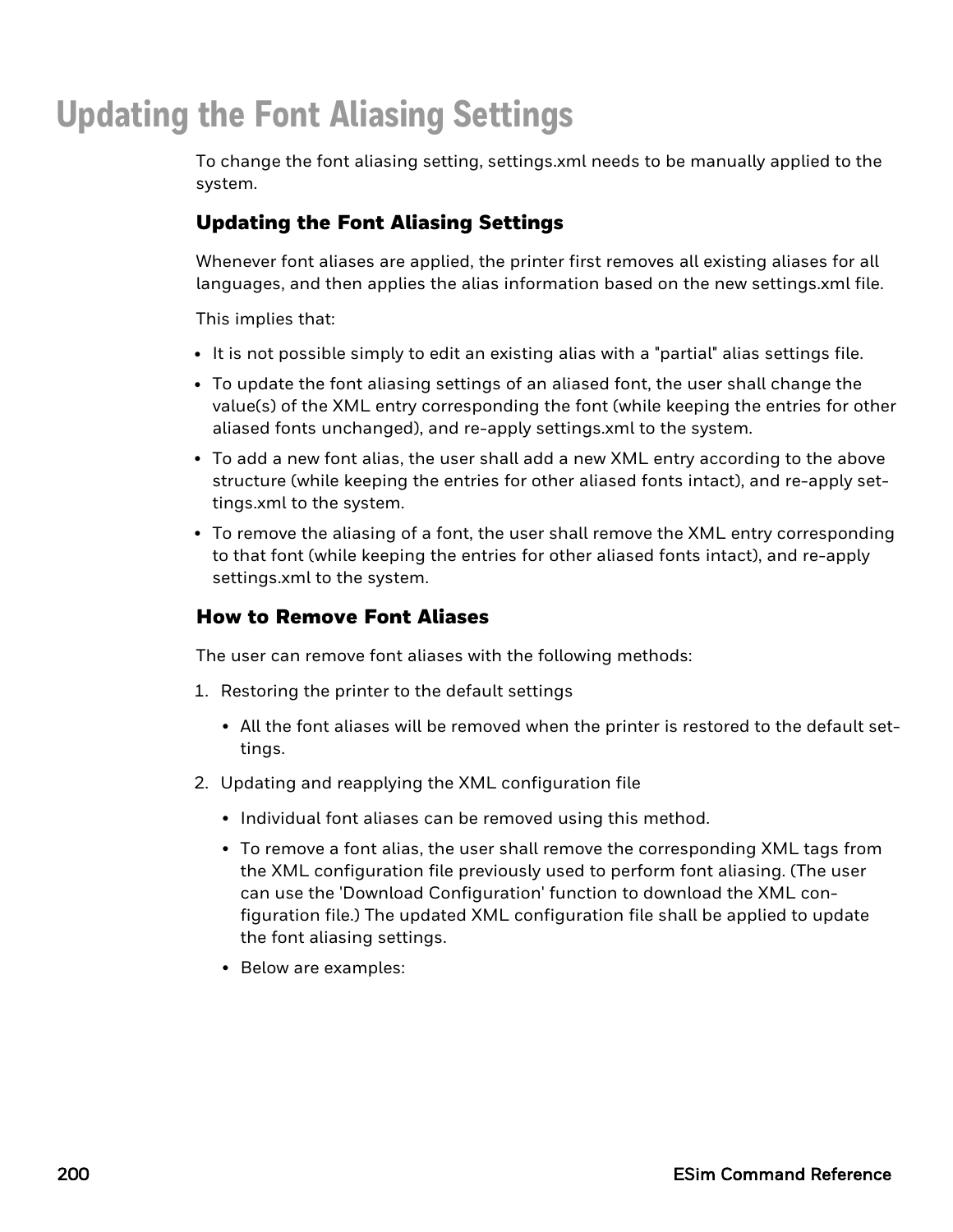#### Example 1: Removing alias to Font ID "b", but keeping other existing aliases

| <b>Current XML Configuration File:</b>                                                                                                                                                                                                                                                                                                                                                                                                                                                                                                                                                                                                                                                                                                                                                                                                                                                                                                                                                                                                                               | <b>Updated XML Configuration File:</b>                                                                                                                                                                                                                                                                                                                                                                                                                                                                                                                                                                                                                                                                                                                                             |
|----------------------------------------------------------------------------------------------------------------------------------------------------------------------------------------------------------------------------------------------------------------------------------------------------------------------------------------------------------------------------------------------------------------------------------------------------------------------------------------------------------------------------------------------------------------------------------------------------------------------------------------------------------------------------------------------------------------------------------------------------------------------------------------------------------------------------------------------------------------------------------------------------------------------------------------------------------------------------------------------------------------------------------------------------------------------|------------------------------------------------------------------------------------------------------------------------------------------------------------------------------------------------------------------------------------------------------------------------------------------------------------------------------------------------------------------------------------------------------------------------------------------------------------------------------------------------------------------------------------------------------------------------------------------------------------------------------------------------------------------------------------------------------------------------------------------------------------------------------------|
| <group name="Font Aliasing"><br/><group name="Font"><br/><field name="Font ID">b</field><br/><field name="Font Name">Andale Mono<br/>Bold</field><br/><field name="Font Height">14</field><br/><field name="Font Width">110</field><br/><field name="Slant">17</field><br/><field name="Code Page">1250</field><br/><field name="Target Language">ESIM</field><br/><math>\langle</math>/Group&gt;<br/><group name="Font"><br/><field name="Font ID">c</field><br/><field name="Font Name">Arial Narrow</field><br/><field name="Font Height">12</field><br/><field name="Font Width">100</field><br/><field name="Slant">0</field><br/><field name="Code Page">1252</field><br/><field name="Target Language">ESIM</field><br/><math>\langle</math>/Group&gt;<br/><group name="Font"><br/><field name="Font ID">d</field><br/><field name="Font Name">Universal</field><br/><field name="Font Height">15</field><br/><field name="Font Width">200</field><br/><field name="Slant">0</field><br/><field name="Code Page">1252</field></group></group></group></group> | <group name="Font Aliasing"><br/><group name="Font"><br/><field name="Font ID">c</field><br/><field name="Font Name">Arial<br/>Narrow</field><br/><field name="Font Height">12</field><br/><field name="Font Width">100</field><br/><field name="Slant">0</field><br/><field name="Code Page">1252</field><br/><field name="Target Language">ESIM</field><br/><math>\langle</math>/Group&gt;<br/><group name="Font"><br/><field name="Font ID">d</field><br/><field name="Font Name">Universal</field><br/><field name="Font Height">15</field><br/><field name="Font Width">200</field><br/><field name="Slant">0</field><br/><field name="Code Page">1252</field><br/><field name="Target Language">ESIM</field><br/><math>\langle</math>/Group&gt;<br/></group></group></group> |
| <field name="Target Language">ESIM</field><br>$\langle$ /Group><br>                                                                                                                                                                                                                                                                                                                                                                                                                                                                                                                                                                                                                                                                                                                                                                                                                                                                                                                                                                                                  |                                                                                                                                                                                                                                                                                                                                                                                                                                                                                                                                                                                                                                                                                                                                                                                    |

#### Notes:

- 1. The font aliasing settings for Font 'b' has been removed from the "Current XML Configuration File", while Fonts 'c' and 'd' are recreated using their original settings, effectively leaving them intact.
- 2. After applying this updated configuration, Font 'b' will not be aliased to any font.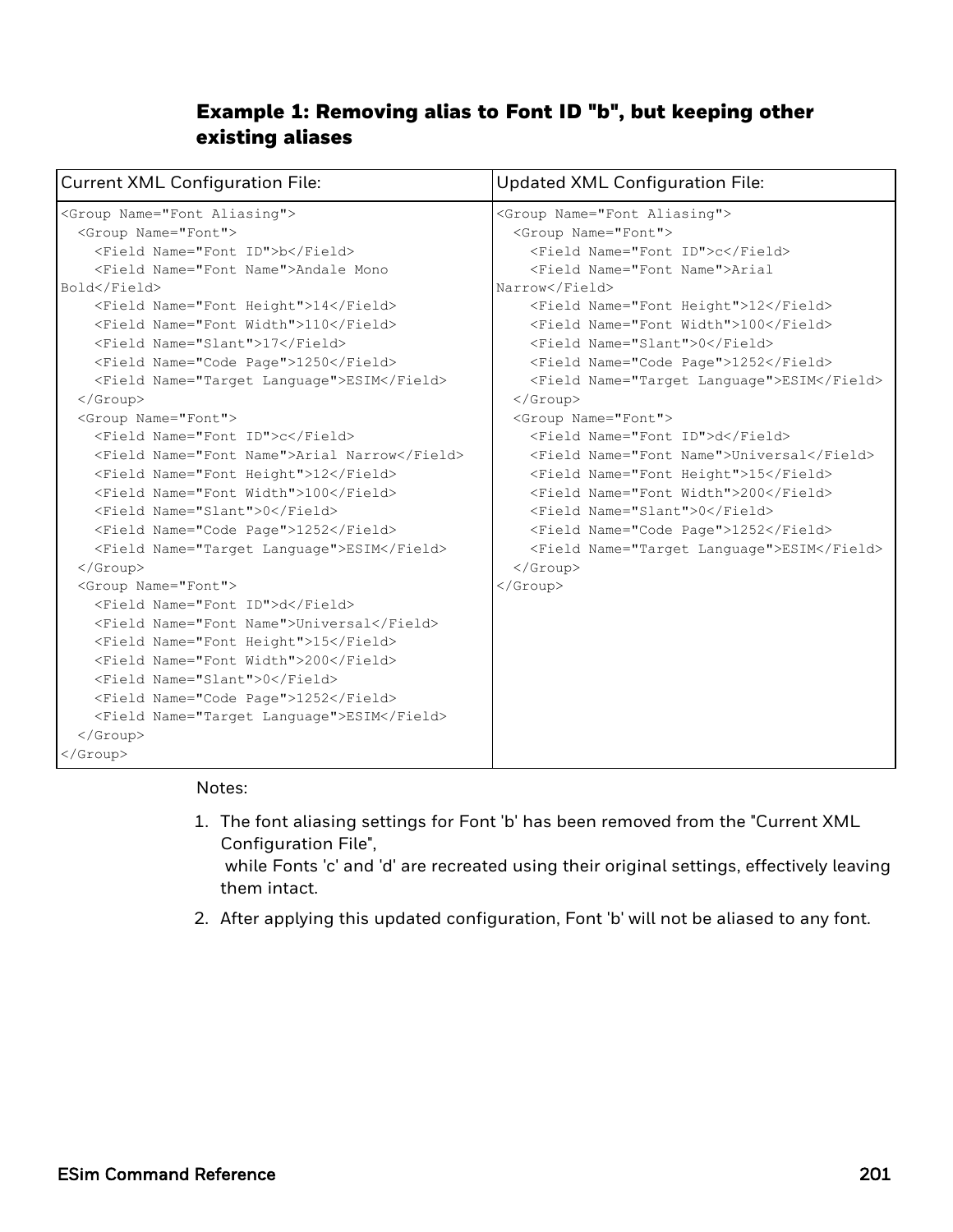#### Example 2: Removing more than one font alias (Font IDs "b" and "c"), but keeping other existing aliases

| <b>Current XML Configuration File:</b>                                                                                                                                                                                                                                                                                                                                                                                                                                                                                                                                                                                                                                                                                                                                                                                                                                                                                                                                                                                                                                                                                                                                                    | <b>Updated XML Configuration File:</b>                                                                                                                                                                                                                                                                                                                                                                     |  |
|-------------------------------------------------------------------------------------------------------------------------------------------------------------------------------------------------------------------------------------------------------------------------------------------------------------------------------------------------------------------------------------------------------------------------------------------------------------------------------------------------------------------------------------------------------------------------------------------------------------------------------------------------------------------------------------------------------------------------------------------------------------------------------------------------------------------------------------------------------------------------------------------------------------------------------------------------------------------------------------------------------------------------------------------------------------------------------------------------------------------------------------------------------------------------------------------|------------------------------------------------------------------------------------------------------------------------------------------------------------------------------------------------------------------------------------------------------------------------------------------------------------------------------------------------------------------------------------------------------------|--|
| <group name="Font Aliasing"><br/><group name="Font"><br/><field name="Font ID">b</field><br/><field name="Font Name">Andale Mono<br/>Bold</field><br/><field name="Font Height">14</field><br/><field name="Font Width">110</field><br/><field name="Slant">17</field><br/><field name="Code Page">1250</field><br/><field name="Target Language">ESIM</field><br/><math>\langle</math>/Group&gt;<br/><group name="Font"><br/><field name="Font ID">c</field><br/><field name="Font Name">Arial Narrow</field><br/><field name="Font Height">12</field><br/><field name="Font Width">100</field><br/><field name="Slant">0</field><br/><field name="Code Page">1252</field><br/><field name="Target Language">ESIM</field><br/><math>\langle</math>/Group&gt;<br/><group name="Font"><br/><field name="Font ID">d</field><br/><field name="Font Name">Universal</field><br/><field name="Font Height">15</field><br/><field name="Font Width">200</field><br/><field name="Slant">0</field><br/><field name="Code Page">1252</field><br/><field name="Target Language">ESIM</field><br/><math>\langle</math>/Group&gt;<br/><math>\langle</math>/Group&gt;</group></group></group></group> | <group name="Font Aliasing"><br/><group name="Font"><br/><field name="Font ID">d</field><br/><field name="Font Name">Universal</field><br/><field name="Font Height">15</field><br/><field name="Font Width">200</field><br/><field name="Slant">0</field><br/><field name="Code Page">1252</field><br/><field name="Target Language">ESIM</field><br/><math>\langle</math>/Group&gt;<br/></group></group> |  |

#### Notes:

- 1. The font aliasing to Font IDs "b" and "c" have been removed from the "Current XML Configuration File", while all other font aliases are recreated using their original settings, effectively leaving them intact.
- 2. After applying this updated configuration, Font IDs "b" and "c" will no longer be aliased to any fonts.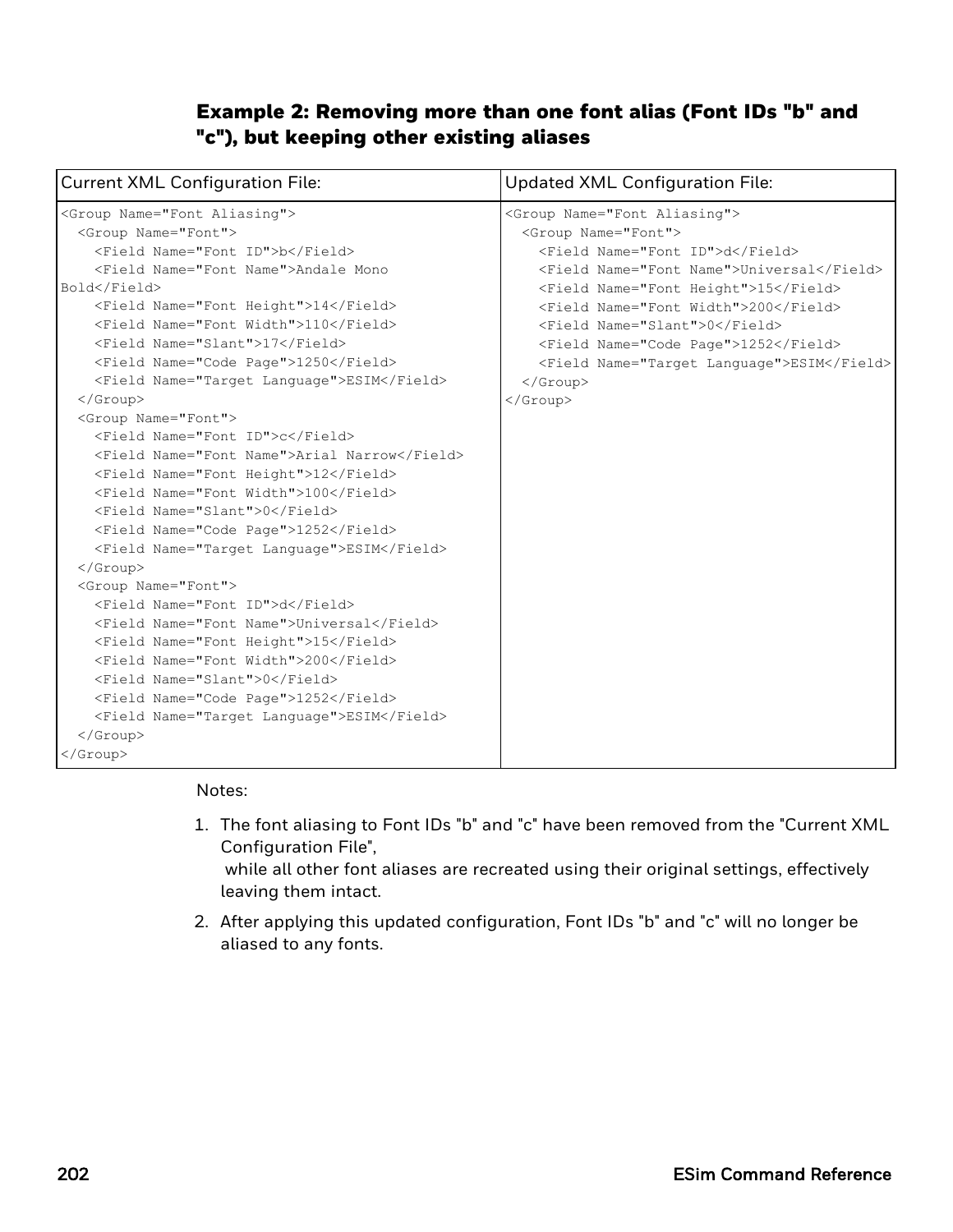#### Example 3: Removing all font aliases

| <b>Current XML Configuration File:</b>                                                                                                                                                                                                                                                                                                                                                                                                                                                                                                                                                                                                                                                                                                                                                                                                      | <b>Updated XML Configuration File:</b>                                                                                                                                                                                                                     |
|---------------------------------------------------------------------------------------------------------------------------------------------------------------------------------------------------------------------------------------------------------------------------------------------------------------------------------------------------------------------------------------------------------------------------------------------------------------------------------------------------------------------------------------------------------------------------------------------------------------------------------------------------------------------------------------------------------------------------------------------------------------------------------------------------------------------------------------------|------------------------------------------------------------------------------------------------------------------------------------------------------------------------------------------------------------------------------------------------------------|
| <group name="Font Aliasing"><br/><group name="Font"><br/><field name="Font ID">b</field><br/><field name="Font Name">Andale Mono Bold</field><br/><field name="Font Height">14</field><br/><field name="Font Width">110</field><br/><field name="Slant">17</field></group></group>                                                                                                                                                                                                                                                                                                                                                                                                                                                                                                                                                          | <group name="Font Aliasing"><br/><group name="Font"><br/><field name="Font ID"></field><br/><field name="Font Name"></field><br/><field name="Font Height"></field><br/><field name="Font Width"></field><br/><field name="Slant"></field></group></group> |
| <field name="Code Page">1250</field><br><field name="Target Language">ESIM</field><br>$\langle$ /Group><br><group name="Font"><br/><field name="Font ID">c</field><br/><field name="Font Name">Arial Narrow</field><br/><field name="Font Height">12</field><br/><field name="Font Width">100</field><br/><field name="Slant">0</field><br/><field name="Code Page">1252</field><br/><field name="Target Language">ESIM</field><br/><math>\langle</math>/Group&gt;<br/><group name="Font"><br/><field name="Font ID">d</field><br/><field name="Font Name">Universal</field><br/><field name="Font Height">15</field><br/><field name="Font Width">200</field><br/><field name="Slant">0</field><br/><field name="Code Page">1252</field><br/><field name="Target Language">ESIM</field><br/><math>\langle</math>/Group&gt;</group></group> | <field name="Code Page"></field><br><field name="Target Language"></field><br>$\langle$ /Group><br>                                                                                                                                                        |
|                                                                                                                                                                                                                                                                                                                                                                                                                                                                                                                                                                                                                                                                                                                                                                                                                                             |                                                                                                                                                                                                                                                            |

#### Notes:

1. After applying this updated configuration, all font aliasing will be removed.